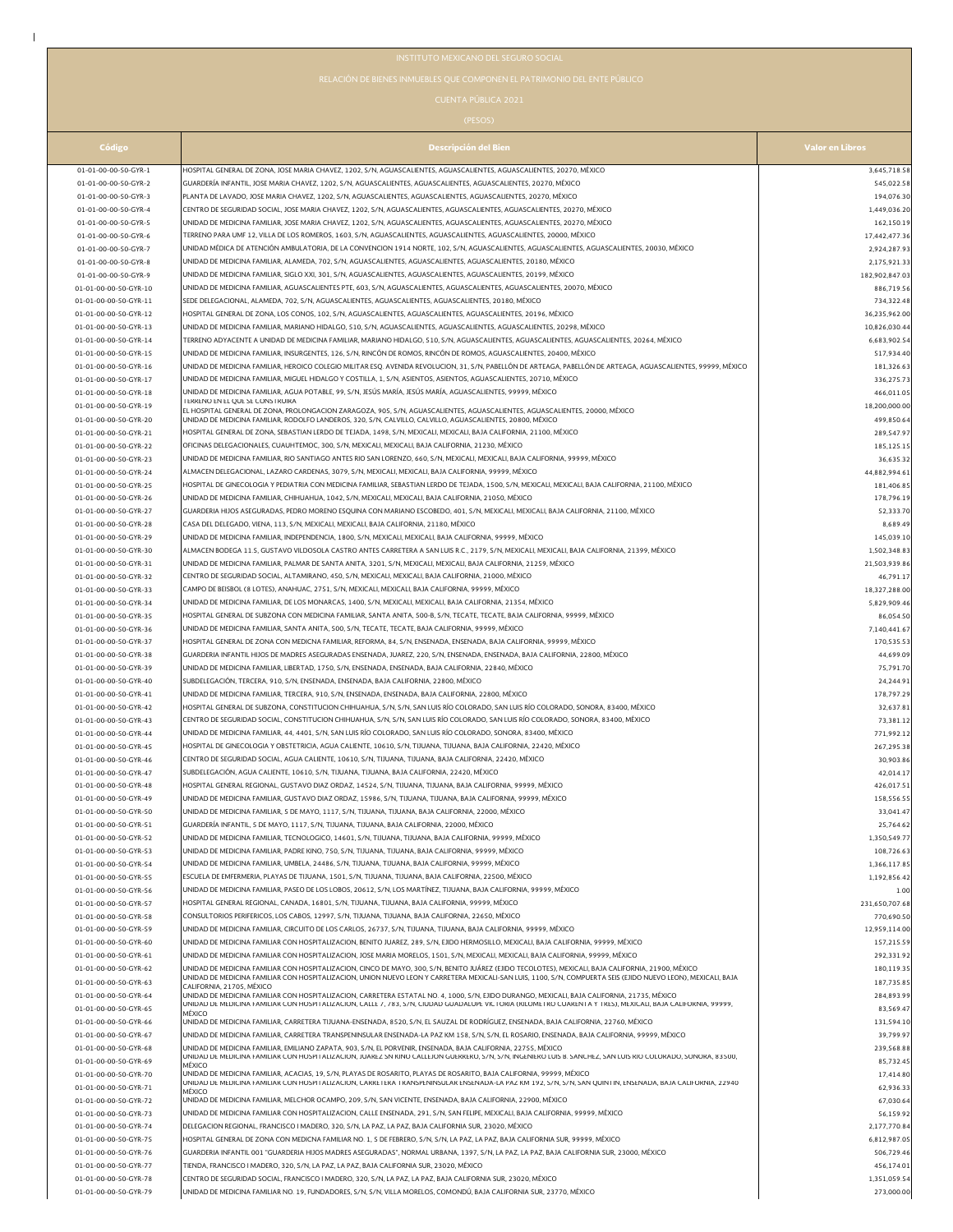| 01-01-00-00-50-GYR-80                            | ALMACEN DELEGACIONAL, CUAUHTEMOC, S/N, S/N, LA PAZ, LA PAZ, BAJA CALIFORNIA SUR, 23040, MÉXICO                                                                                                                                                                                                 | 1,308,450.16                  |
|--------------------------------------------------|------------------------------------------------------------------------------------------------------------------------------------------------------------------------------------------------------------------------------------------------------------------------------------------------|-------------------------------|
| 01-01-00-00-50-GYR-81                            | GUARDERIA IPARTICIPATIVA DIF DE SUDCALIFORNIA AC-130, JOSEFA ORTIZ DE DOMINGUEZ, 965, S/N, LA PAZ, LA PAZ, BAJA CALIFORNIA SUR, 23000, MÉXICO                                                                                                                                                  | 782,710.27                    |
| 01-01-00-00-50-GYR-82                            | CASA DEL DELEGADO, BAJA CALIFORNIA, 570, S/N, LA PAZ, LA PAZ, BAJA CALIFORNIA SUR, 23000, MÉXICO                                                                                                                                                                                               | 266,147.00                    |
|                                                  |                                                                                                                                                                                                                                                                                                |                               |
| 01-01-00-00-50-GYR-83                            | UNIDAD DE MEDICINA FAMILIAR CON ATENCIÓN AMBULATORIA, FRANCISCO J MUJICA, 4090, S/N, LA PAZ, LA PAZ, BAJA CALIFORNIA SUR, 23070, MÈXICO                                                                                                                                                        | 5,393,071.99                  |
| 01-01-00-00-50-GYR-84                            | GUARDERIA PARTICIPATIVA EL REYNO DEL NIÑO AC-235, ANTONIO ROSALES, 915, S/N, LA PAZ, LA PAZ, BAJA CALIFORNIA SUR, 23000, MÉXICO                                                                                                                                                                | 655,536.31                    |
| 01-01-00-00-50-GYR-85                            | PREDIO LA FUENTE, DEL SOL, 145, S/N, LA PAZ, LA PAZ, BAJA CALIFORNIA SUR, 23088, MÈXICO                                                                                                                                                                                                        | 1,620,102.06                  |
| 01-01-00-00-50-GYR-86                            | UNIDAD DE MEDICINA FAMILIAR NO. 8. MUNICIPIO LIBRE. S/N. S/N. SANTA ROSALÍA. MULEGÉ. BAJA CALIFORNIA SUR. 23920. MÉXICO                                                                                                                                                                        | 5,365,549.73                  |
| 01-01-00-00-50-GYR-87                            | UNIDAD DE MEDICINA FAMILIAR, CORONADO, S/N, S/N, SAN JOSÉ DEL CABO, LOS CABOS, BAJA CALIFORNIA SUR, 23400, MÉXICO                                                                                                                                                                              | 2,411,717.45                  |
| 01-01-00-00-50-GYR-88                            | GUARDERIA PARTICIPATIVA HOGAR DE LOS CABOS U-303, HIDALGO, S/N, S/N, SAN JOSÉ DEL CABO, LOS CABOS, BAJA CALIFORNIA SUR, 23400, MÉXICO                                                                                                                                                          | 763,034.84                    |
| 01-01-00-00-50-GYR-89                            | HOSPITAL GENERAL DE SUBZONA NO. 38, TECNOLOGICO, S/N, S/N, SAN JOSÉ DEL CABO, LOS CABOS, BAJA CALIFORNIA SUR, 23407, MÉXICO                                                                                                                                                                    | 6,010,654.62                  |
| 01-01-00-00-50-GYR-90                            | UNIDAD DE MEDICINA FAMILIAR NO.4, PUERTO LA PAZ, S/N, S/N, PUERTO SAN CARLOS, COMONDÚ, BAJA CALIFORNIA SUR, 23740, MÊXICO                                                                                                                                                                      | 1,637,529.32                  |
|                                                  |                                                                                                                                                                                                                                                                                                |                               |
| 01-01-00-00-50-GYR-91                            | UNIDAD DE MEDICINA FAMILIAR NO. 3, ADOLFO LOPEZ MATEOS, S/N, S/N, CIUDAD INSURGENTES, COMONDÚ, BAJA CALIFORNIA SUR, 23700, MÉXICO<br>HOSPITAL GENERAL DE SUBZONA CON MEDICINA FAMILIAR NO. 2, BLVD.AGUSTIN OLACHEA E INDEPENDENCIA (CARRETERA TRANSPENINSULAR), S/N, S/N, CIUDAD CONSTITUCION, | 1,533,954.63                  |
| 01-01-00-00-50-GYR-92                            | <u>SBYAYA''GBARAA'NESOBYOAR'EOARBEMEN</u> KSA MILIAR NO. 5, BLVD. EMILIANO ZAPA I A Y SAN LUIS POTOSI, S/N, S/N, GUERRERO NEGRO, MULEGE, BAJA CALIFORNIA SUR, 23940,                                                                                                                           | 6.653.691.99                  |
| 01-01-00-00-50-GYR-93                            | MÉXICO                                                                                                                                                                                                                                                                                         | 2,341,575.12                  |
| 01-01-00-00-50-GYR-94                            | OFICINAS ADMINISTRATIVAS, SERGIO NOYOLA MAZA, S/N, S/N, GUERRERO NEGRO, MULEGÉ, BAJA CALIFORNIA SUR, 23940, MÉXICO                                                                                                                                                                             | 84,781.41                     |
| 01-01-00-00-50-GYR-95                            | UNIDAD DE MEDICINA FAMILIAR NO. 35. SERGIO NOYOLA MAZA, S/N, S/N, GUERRERO NEGRO, MULEGÉ, BAJA CALIFORNIA SUR, 23940, MÉXICO                                                                                                                                                                   | 16,303,552.58                 |
| 01-01-00-00-50-GYR-96                            | SUBDELEGACIÓN CABO SAN LUCAS, CARRETERA A TODOS SANTOS KM 2.5 LOMAS DEL FARO VIEJO, KM 2.5, S/N, CABO SAN LUCAS, LOS CABOS, BAJA CALIFORNIA SUR, 23472, MÉXICO                                                                                                                                 | 1,024,905.86                  |
|                                                  | HOSPITAL GENERAL DE SUBZONA + MEDICINA FAMILIAR NO. 26, CARRETERA A TODOS SANTOS KM 2.5 LOMAS DEL FARO VIEJO, KM 2.5, S/N, CABO SAN LUCAS, LOS CABOS, BAJA                                                                                                                                     |                               |
| 01-01-00-00-50-GYR-97                            | SCURRBRINA ESUSTAN JELIKAL COMUNITARIO CARDON BAJA U-279, CARRETERA A TODOS SANTOS KM 2.5 LOMAS DEL FARO VIEJO, KM 2.5, S/N, CABO SAN LUCAS, LOS CABOS, BAJA                                                                                                                                   | 12,917,185.09                 |
| 01-01-00-00-50-GYR-98                            | CALIFORNIA SUR, 23472, MÉXICO                                                                                                                                                                                                                                                                  | 536,466.7                     |
| 01-01-00-00-50-GYR-99                            | UNIDAD DE MEDICINA FAMILIAR NO. 7, CABO SAN LUCAS, S/N, S/N, CABO SAN LUCAS, LOS CABOS, BAJA CALIFORNIA SUR, 99999, MÉXICO                                                                                                                                                                     | 1,185,864.88                  |
| 01-01-00-00-50-GYR-100                           | PREDIO LAS PALMAS, LOTE 001 MANZANA 008-A, S/N, S/N, CABO SAN LUCAS, LOS CABOS, BAJA CALIFORNIA SUR, 99999, MÉXICO                                                                                                                                                                             | 4,648,523.84                  |
| 01-01-00-00-50-GYR-101                           | UNIDAD DE MEDICINA FAMILIAR NO.10, 5 DE MAYO, S/N, S/N, PUERTO ADOLFO LÓPEZ MATEOS, COMONDÚ, BAJA CALIFORNIA SUR, 23710, MÊXICO                                                                                                                                                                | 1,386,458.78                  |
| 01-01-00-00-50-GYR-102                           | UNIDAD DE MEDICINA FAMILIAR NO. 11, PASEO PEDRO DE URGARTE, S/N, S/N, LORETO, LORETO, BAJA CALIFORNIA SUR, 23880, MÉXICO                                                                                                                                                                       | 2,600,770.51                  |
|                                                  |                                                                                                                                                                                                                                                                                                |                               |
| 01-01-00-00-50-GYR-103                           | UNIDAD DE MEDICINA FAMILIAR NO.11, PASEO PEDRO DE URGARTE, S/N, S/N, LORETO, LORETO, BAJA CALIFORNIA SUR, 23880, MÊXICO                                                                                                                                                                        | 25,963.07                     |
| 01-01-00-00-50-GYR-104                           | UMF N° 12, CAMINO AL AEROPUERTO Y CALLE PRINCIPAL, S/N, S/N, ISLA DE CEDROS, ENSENADA, BAJA CALIFORNIA, 99999, MÉXICO                                                                                                                                                                          | 809,587.09                    |
| 01-01-00-00-50-GYR-105                           | HOSPITAL GENERAL DE SUBZONA CON MEDICINA FAMILIAR NO. 13, NO IDENTIFICADO, S/N, S/N, CIUDAD CONSTITUCIÓN, COMONDÚ, BAJA CALIFORNIA SUR, 99999, MÉXICO                                                                                                                                          | 2,359,930.08                  |
| 01-01-00-00-50-GYR-106                           | INMUEBLE PENDIENTE APLICACION, CARRETERA, S/N, S/N, LA PAZ, LA PAZ, BAJA CALIFORNIA SUR, 99999, MÉXICO                                                                                                                                                                                         | 1,048,857.75                  |
| 01-01-00-00-50-GYR-107                           | UNIDAD DE MEDICINA FAMILIAR 15, BENITO JUAREZ, S/N, S/N, BAHÍA ASUNCIÓN, MULEGÉ, BAJA CALIFORNIA SUR, 23960, MÉXICO                                                                                                                                                                            | 4,093,823.01                  |
| 01-01-00-00-50-GYR-108                           | INMUEBLE CON CONSTRUCCIÓN, CALLE FUNDADORES, S/N, S/N, LA BOCANA, MULEGÉ, BAJA CALIFORNIA SUR, 23960, MÉXICO                                                                                                                                                                                   | 3,277,680.67                  |
|                                                  | TERRENO. MANZANA 16 CALLE GUILLERMO PRIETO. S/N. S/N. PUNTA ABREOJOS. MULEGÉ. BAJA CALIFORNIA SUR. 23970. MÉXICO                                                                                                                                                                               |                               |
| 01-01-00-00-50-GYR-109                           |                                                                                                                                                                                                                                                                                                | 1,613,929.98                  |
| 01-01-00-00-50-GYR-110                           | TERRENO, LÓPEZ MATEOS, S/N, S/N, CAMPECHE [CORRALÓN DE GRÚAS], CAMPECHE, CAMPECHE, 24000, MÉXICO                                                                                                                                                                                               | 4.169.335.69                  |
| 01-01-00-00-50-GYR-111                           | TERRENO, ALVARO OBREGON, 293-B, S/N, CAMPECHE [CORRALÓN DE GRÚAS], CAMPECHE, CAMPECHE, 24020, MÉXICO                                                                                                                                                                                           | 2,444,568.66                  |
| 01-01-00-00-50-GYR-112                           | TERRENO, 63, 15, S/N, CAMPECHE [CORRALÓN DE GRÚAS], CAMPECHE, CAMPECHE, 24000, MÉXICO                                                                                                                                                                                                          | 239,764.04                    |
| 01-01-00-00-50-GYR-113                           | LOCAL COMERCIAL, NUEVA DEL SEGURO SOCIAL, S/N, S/N, CAMPECHE [CORRALÒN DE GRÚAS], CAMPECHE, CAMPECHE, 24040, MÈXICO                                                                                                                                                                            | 586,569.87                    |
| 01-01-00-00-50-GYR-114                           | TIENDA IMSS CAMPECHE, REPÚBLICA, 159, S/N, SAN FRANCISCO DE CAMPECHE, CAMPECHE, CAMPECHE, 24050, MÉXICO                                                                                                                                                                                        | 45,141.62                     |
| 01-01-00-00-50-GYR-115                           | TIENDA EMPLEADOS IMSS-SNTSS, AVENIDA, S/N, S/N, SAN FRANCISCO DE CAMPECHE, CAMPECHE, CAMPECHE, 99999, MÉXICO                                                                                                                                                                                   | 172,186.76                    |
| 01-01-00-00-50-GYR-116                           | TERRENO, PARAGUAY, 148, S/N, CAMPECHE [CORRALON DE GRUAS], CAMPECHE, CAMPECHE, 24050, MÉXICO                                                                                                                                                                                                   | 914.183.89                    |
|                                                  |                                                                                                                                                                                                                                                                                                |                               |
| 01-01-00-00-50-GYR-117                           | CONJUNTO CAMPECHE, LÓPEZ MATEOS, S/N, S/N, CAMPECHE [CORRALÓN DE GRÚAS], CAMPECHE, CAMPECHE, 24000, MÉXICO                                                                                                                                                                                     | 1,371,574.98                  |
| 01-01-00-00-50-GYR-118                           | UNIDAD DE MEDICINA FAMILIAR NO. 11, MARIA LAVALLE URBINA, S/N, S/N, CAMPECHE [CORRALÓN DE GRÚAS], CAMPECHE, CAMPECHE, 24010, MÉXICO                                                                                                                                                            | 1,105,966.09                  |
| 01-01-00-00-50-GYR-119                           | TERRENO, 18, 27, S/N, CAMPECHE [CORRALÓN DE GRÚAS], CAMPECHE, CAMPECHE, 24050, MÉXICO                                                                                                                                                                                                          | 100,284.50                    |
| 01-01-00-00-50-GYR-120                           | UNIDAD DE MEDICINA FAMILIAR NO. 11, MARIA LAVALLE URBINA, S/N, S/N, CAMPECHE [CORRALÓN DE GRÚAS], CAMPECHE, CAMPECHE, 24010, MÉXICO                                                                                                                                                            | 510.445.94                    |
| 01-01-00-00-50-GYR-121                           | UNIDAD DE MEDICINA FAMILIAR NO. 11, MARIA LAVALLE URBINA, S/N, S/N, CAMPECHE [CORRALÒN DE GRÙAS], CAMPECHE, CAMPECHE, 24010, MÊXICO                                                                                                                                                            | 897,011.63                    |
| 01-01-00-00-50-GYR-122                           | TERRENO, 6, PEDRO MORENO Y GALEANA, S/N, S/N, SAN FRANCISCO DE CAMPECHE, CAMPECHE, CAMPECHE, 24090, MÉXICO                                                                                                                                                                                     | 50,362.84                     |
| 01-01-00-00-50-GYR-123                           | UNIDAD DE MEDICINA FAMILIAR NO. 11, MARIA LAVALLE URBINA, S/N, S/N, SAN FRANCISCO DE CAMPECHE, CAMPECHE, CAMPECHE, 24010, MÊXICO                                                                                                                                                               | 205,186.65                    |
|                                                  |                                                                                                                                                                                                                                                                                                |                               |
| 01-01-00-00-50-GYR-124                           | UNIDAD MEDICA DE ATENCION AMBULATORIA, LAZARO CARDENAS, 104, S/N, CAMPECHE [CORRALÓN DE GRÚAS], CAMPECHE, CAMPECHE, 24097, MÉXICO                                                                                                                                                              | 1,026,787.00                  |
| 01-01-00-00-50-GYR-125                           | UNIDAD DE MEDICINA FAMILIAR NO. 13, CONCORDIA, 112, S/N, SAN FRANCISCO DE CAMPECHE, CAMPECHE, CAMPECHE, 24085, MÉXICO                                                                                                                                                                          | 1,323,273.60                  |
| 01-01-00-00-50-GYR-126                           | TERRENO, REVOLUCIÓN, 1, S/N, CHAMPOTÓN, CHAMPOTÓN, CAMPECHE, 24400, MÉXICO                                                                                                                                                                                                                     | 1,147,460.27                  |
| 01-01-00-00-50-GYR-127                           | TERRENO, DOMICILIO CONOCIDO, S/N, S/N, LA JOYA, CHAMPOTÓN, CAMPECHE, 24450, MÉXICO                                                                                                                                                                                                             | 1,095,831.15                  |
| 01-01-00-00-50-GYR-128                           | CONJUNTO CUIDAD DEL CARMEN, 41-B, S/N, S/N, CIUDAD DEL CARMEN, CARMEN, CAMPECHE, 24100, MÉXICO                                                                                                                                                                                                 | 2,860,676.16                  |
| 01-01-00-00-50-GYR-129                           | UNIDAD MEDICA URBANA IMSS PROSPERA, 47, 59, S/N, CIUDAD DEL CARMEN, CARMEN, CAMPECHE, 24120, MÉXICO                                                                                                                                                                                            | 530,656.44                    |
| 01-01-00-00-50-GYR-130                           | CONJUNTO CUIDAD DEL CARMEN, 41-B, S/N, S/N, CIUDAD DEL CARMEN, CARMEN, CAMPECHE, 24100, MÉXICO                                                                                                                                                                                                 | 997,832.32                    |
| 01-01-00-00-50-GYR-131                           | CONJUNTO CUIDAD DEL CARMEN, 41-B, S/N, S/N, CIUDAD DEL CARMEN, CARMEN, CAMPECHE, 24100, MÉXICO                                                                                                                                                                                                 |                               |
|                                                  | GUARDERIA VECINAL U0911 "CAJITA DE SORPRESAS", 24, 51, S/N, CIUDAD DEL CARMEN, CARMEN, CAMPECHE, 24100, MÉXICO                                                                                                                                                                                 | 95,025.48                     |
| 01-01-00-00-50-GYR-132                           |                                                                                                                                                                                                                                                                                                | 3,992,559.02                  |
| 01-01-00-00-50-GYR-133                           | UNIDAD DE MEDICINA FAMILIAR NO. 12, SANTA ISABEL, 118-A, S/N, CIUDAD DEL CARMEN, CARMEN, CAMPECHE, 99999, MÉXICO                                                                                                                                                                               | 1.00                          |
| 01-01-00-00-50-GYR-135                           | UNIDAD DE MEDICINA FAMILIAR NO. 5, 25, S/N, S/N, ESCÁRCEGA, ESCÁRCEGA, CAMPECHE, 99999, MÉXICO                                                                                                                                                                                                 | 1,077,179.87                  |
| 01-01-00-00-50-GYR-136                           | TERRENO, 28 POR CALLE 39, MANZANA 258, 67, S/N, ESCÁRCEGA, ESCÁRCEGA, CAMPECHE, 24350, MÉXICO                                                                                                                                                                                                  | 2,439,429.24                  |
| 01-01-00-00-50-GYR-137                           | HOSPITAL RURAL, CALLE 31, S/N, S/N, HECELCHAKÁN, HECELCHAKÁN, CAMPECHE, 99999, MÉXICO                                                                                                                                                                                                          | 2,943,931.50                  |
| 01-01-00-00-50-GYR-138                           | INMUEBLE SIN USO, 20 X 15 Y 17, 54, S/N, HECELCHAKÁN, HECELCHAKÁN, CAMPECHE, 99999, MÉXICO                                                                                                                                                                                                     | 3,817,210.37                  |
| 01-01-00-00-50-GYR-139                           | INMUEBLE SIN USO, 20 X 15 Y 17, 54, S/N, HECELCHAKÁN, HECELCHAKÁN, CAMPECHE, 99999, MÉXICO                                                                                                                                                                                                     | 229,180.60                    |
|                                                  |                                                                                                                                                                                                                                                                                                |                               |
| 01-01-00-00-50-GYR-140                           | UNIDAD DE MEDICINA FAMILIAR NO. 8, 18, 86 A, S/N, HOPELCHÉN, HOPELCHÉN, CAMPECHE, 99999, MÉXICO                                                                                                                                                                                                | 211,651.69                    |
| 01-01-00-00-50-GYR-141                           | UNIDAD DE MEDICINA FAMILIAR NO. 9, CARRETERA PALIZADA - JONUTA, 0, S/N, PALIZADA, PALIZADA, CAMPECHE, 99999, MÉXICO                                                                                                                                                                            |                               |
|                                                  |                                                                                                                                                                                                                                                                                                | 536,292.39                    |
| 01-01-00-00-50-GYR-142                           | HOSPITAL RURAL PROGRESA NO. 33, PLAN DE GUADALUPE, 151, S/N, RAMOS ARIZPE, RAMOS ARIZPE, COAHUILA DE ZARAGOZA, 25900, MÊXICO                                                                                                                                                                   | 2,725,291.55                  |
| 01-01-00-00-50-GYR-143                           | UNIDAD DE MEDICINA FAMILIAR 03, BLVD. PLAN DE GUADALUPE ESQ. PABLO L. SIDAR, S/N, S/N, RAMOS ARIZPE, RAMOS ARIZPE, COAHUILA DE ZARAGOZA, 25900, MÉXICO                                                                                                                                         | 768,553.83                    |
| 01-01-00-00-50-GYR-144                           | UNIDAD DE MEDICINA FAMILIAR 88, ARROYO DE LAS LOMAS, 1296, S/N, RAMOS ARIZPE, RAMOS ARIZPE, COAHUILA DE ZARAGOZA, 25904, MÉXICO                                                                                                                                                                | 3,049,968.00                  |
| 01-01-00-00-50-GYR-145                           | CONJUNTO SALTILLO, ANTONIO NARRO, S/N, S/N, SALTILLO, SALTILLO, COAHUILA DE ZARAGOZA, 25000, MÉXICO                                                                                                                                                                                            | 3,811,447.22                  |
|                                                  |                                                                                                                                                                                                                                                                                                |                               |
| 01-01-00-00-50-GYR-146                           | UNIDAD DE MEDICINA FAMILIAR 82, FRAY JUAN DE TERRENOS, 374, S/N, SALTILLO, SALTILLO, COAHUILA DE ZARAGOZA, 99999, MÉXICO                                                                                                                                                                       | 2,210,929.39                  |
| 01-01-00-00-50-GYR-147                           | OFICINAS IMSS PROGRESA, FRANCISCO MURGUIA, 518, S/N, SALTILLO, SALTILLO, COAHUILA DE ZARAGOZA, 25000, MÊXICO                                                                                                                                                                                   | 161,703.56                    |
| 01-01-00-00-50-GYR-148                           | CONJUNTO SALTILLO, ANTONIO NARRO, S/N, S/N, SALTILLO, SALTILLO, COAHUILA DE ZARAGOZA, 25000, MÉXICO                                                                                                                                                                                            | 1.00                          |
| 01-01-00-00-50-GYR-149                           | CONJUNTO SALTILLO/ HOSPITAL GENERAL DE ZONA 02, SUBDELEGACION/CIEFD, VENUSTIANO CARRANZA, 3458, S/N, SALTILLO, SALTILLO, COAHUILA DE ZARAGOZA, 25000, MÉXICO                                                                                                                                   | 9,935,347.81                  |
| 01-01-00-00-50-GYR-150                           | GUARDERIA PARTICIPATIVA 858 COL. DEL VALLE, PALMA, 195, S/N, SALTILLO, SALTILLO, COAHUILA DE ZARAGOZA, 25160, MÉXICO                                                                                                                                                                           | 393,491.30                    |
| 01-01-00-00-50-GYR-151                           | GUARDERIA 001, MUTUALISMO, S/N, S/N, SALTILLO, SALTILLO, COAHUILA DE ZARAGOZA, 25000, MÉXICO                                                                                                                                                                                                   | 666,182.35                    |
| 01-01-00-00-50-GYR-152                           | UNIDAD DE MEDICINA FAMILIAR 70, PRESIDENTE CARDENAS, S/N, S/N, SALTILLO, SALTILLO, COAHUILA DE ZARAGOZA, 99999, MÊXICO                                                                                                                                                                         | 2,133,505.12                  |
|                                                  |                                                                                                                                                                                                                                                                                                |                               |
| 01-01-00-00-50-GYR-153                           | EDIFICIO DELEGACIONAL, VENUSTIANO CARRANZA, 2809, S/N, SALTILLO, SALTILLO, COAHUILA DE ZARAGOZA, 25240, MÉXICO                                                                                                                                                                                 | 329,250.31                    |
| 01-01-00-00-50-GYR-154                           | GUARDERIA PARTICIPATIVA, CORAL, 371, S/N, SALTILLO, SALTILLO, COAHUILA DE ZARAGOZA, 25060, MÉXICO                                                                                                                                                                                              | 363,364.62                    |
| 01-01-00-00-50-GYR-155                           | UNIDAD DE MEDICINA FAMILIAR 89 Y UMAA, DAMASO RODRIGUEZ, 750, S/N, SALTILLO, SALTILLO, COAHUILA DE ZARAGOZA, 25022, MÊXICO                                                                                                                                                                     | 9,781,271.82                  |
| 01-01-00-00-50-GYR-156                           | TERRENO, 19 LOTES EN DIFERENTES UBICACIONES, S/N, S/N, SALTILLO, SALTILLO, COAHUILA DE ZARAGOZA, 25016, MÉXICO                                                                                                                                                                                 | 659,167.00                    |
| 01-01-00-00-50-GYR-157                           | TERRENO PARA HOSPITAL GENERAL DE ZONA 154 CAMAS, DAMASO RODRIGUEZ GONZALEZ, 951, S/N, SALTILLO, SALTILLO, COAHUILA DE ZARAGOZA, 25022, MÉXICO                                                                                                                                                  | 27,056,926.11                 |
| 01-01-00-00-50-GYR-158                           | HGSZ NO. 6, FRANCISCO I MADERO, 2, S/N, PARRAS DE LA FUENTE, PARRAS, COAHUILA DE ZARAGOZA, 27980, MÉXICO                                                                                                                                                                                       | 18,649,434.92                 |
| 01-01-00-00-50-GYR-159                           | GUARDERIA PARTICIPATIVA 129, FERNANDO VIESCA, 8, S/N, PARRAS DE LA FUENTE, PARRAS, COAHUILA DE ZARAGOZA, 27980, MÊXICO                                                                                                                                                                         | 119,100,111.66                |
|                                                  |                                                                                                                                                                                                                                                                                                |                               |
| 01-01-00-00-50-GYR-160                           | GUARDERIA PARTICIPATIVA 129, FERNANDO VIESCA, 8, S/N, PARRAS DE LA FUENTE, PARRAS, COAHUILA DE ZARAGOZA, 27980, MÊXICO                                                                                                                                                                         | 101,449.06                    |
| 01-01-00-00-50-GYR-161                           | HOSPITAL GENERAL DE SUB ZONA 21, HIDALGO, S/N, S/N, SAN PEDRO, SAN PEDRO, COAHUILA DE ZARAGOZA, 27800, MÉXICO                                                                                                                                                                                  | 1,167,586.81                  |
| 01-01-00-00-50-GYR-162                           | INMUEBLE SIN USO, LOTE 4 DE LA MANZANA "B", S/N, S/N, SAN PEDRO, SAN PEDRO, COAHUILA DE ZARAGOZA, 99999, MÉXICO                                                                                                                                                                                | 3,005,520.00                  |
| 01-01-00-00-50-GYR-163                           | HOSPITAL GENERAL DE SUB ZONA 20, FRANCISCO I MADERO, 550, S/N, FRANCISCO I. MADERO (CHÁVEZ), FRANCISCO I. MADERO, COAHUILA DE ZARAGOZA, 27900, MÉXICO                                                                                                                                          | 1,510,361.86                  |
| 01-01-00-00-50-GYR-164                           | UNIDAD DE MEDICINA FAMILIAR 62, HIDALGO, S/N, S/N, GENERAL CEPEDA, GENERAL CEPEDA, COAHUILA DE ZARAGOZA, 99999, MÉXICO                                                                                                                                                                         | 355,071.76                    |
| 01-01-00-00-50-GYR-165                           | CONJUNTO TORREON JARDIN, REVOLUCION, 2450, S/N, TORREÓN, TORREÓN, COAHUILA DE ZARAGOZA, 27200, MÉXICO                                                                                                                                                                                          | 5,517,763.46                  |
| 01-01-00-00-50-GYR-166                           | CONJUNTO TORREON JARDIN, REVOLUCION, 2450, S/N, TORREÓN, TORREÓN, COAHUILA DE ZARAGOZA, 27200, MÉXICO                                                                                                                                                                                          | 1,127,791.38                  |
|                                                  |                                                                                                                                                                                                                                                                                                |                               |
| 01-01-00-00-50-GYR-167                           | CONJUNTO TORREON JARDIN, REVOLUCION, 2450, S/N, TORREON, TORREON, COAHUILA DE ZARAGOZA, 27200, MEXICO                                                                                                                                                                                          | 3,108,645.99                  |
| 01-01-00-00-50-GYR-168<br>01-01-00-00-50-GYR-169 | UNIDAD DE MEDICINA FAMILIAR 66, AVILA CAMACHO, 3020, S/N, TORREÓN, TORREÓN, COAHUILA DE ZARAGOZA, 99999, MÉXICO<br>CONJUNTO TORREON JARDIN, REVOLUCION, 2450, S/N, TORREÓN, TORREÓN, COAHUILA DE ZARAGOZA, 27200, MÉXICO                                                                       | 1,916,772.87<br>11,451,060.86 |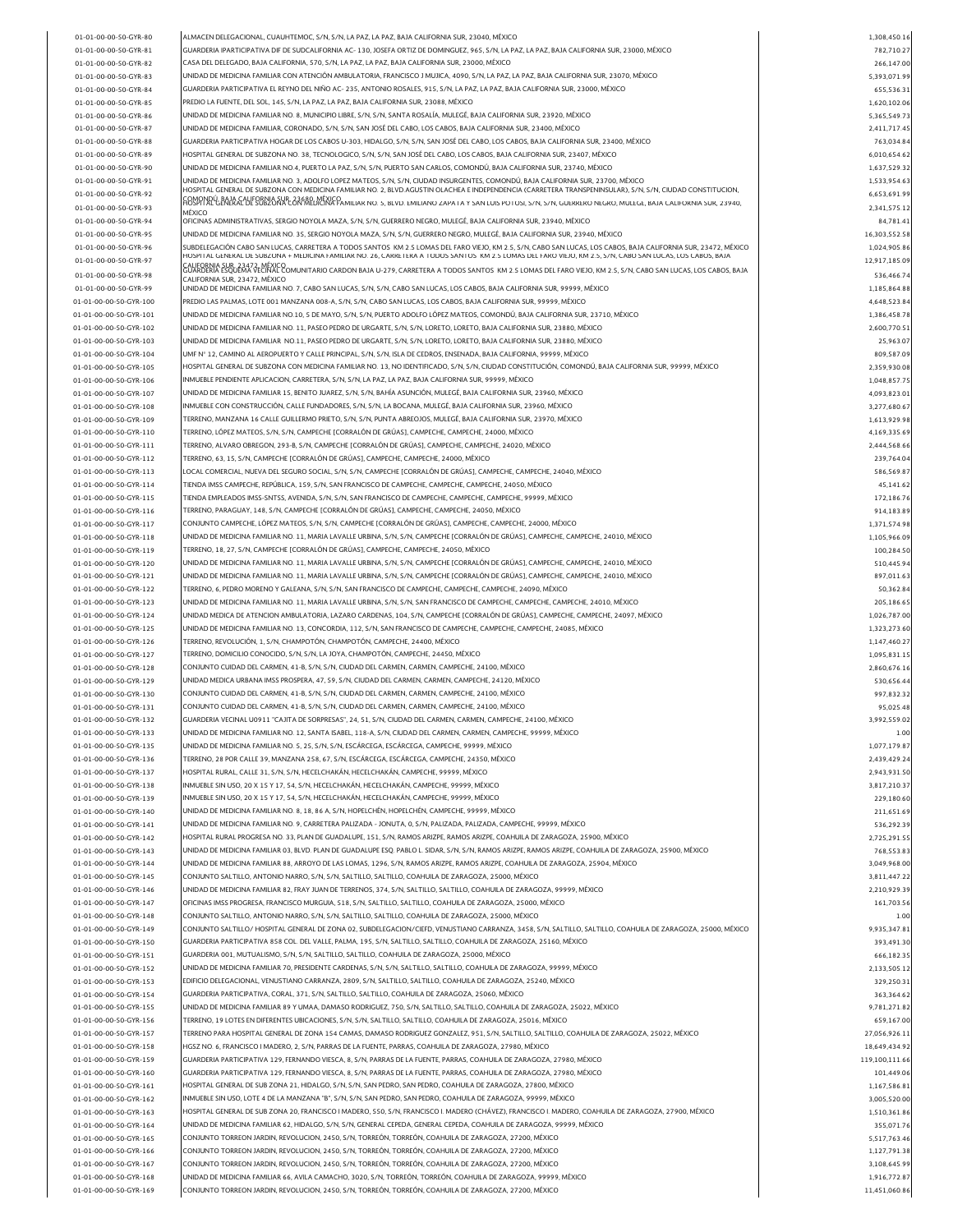| 01-01-00-00-50-GYR-170                           | GUARDERIA PARTICIPATIVA, ALLENDE, 1697, S/N, TORREÓN, TORREÓN, COAHUILA DE ZARAGOZA, 27000, MÉXICO                                                                                                                                                                                        | 210,583.63               |
|--------------------------------------------------|-------------------------------------------------------------------------------------------------------------------------------------------------------------------------------------------------------------------------------------------------------------------------------------------|--------------------------|
|                                                  |                                                                                                                                                                                                                                                                                           |                          |
| 01-01-00-00-50-GYR-171                           | UNIDAD MEDICA DE ATENCION AMBULATORIA NO. 90, CIRCUITO TORREON 2000, 7707, S/N, TORREÓN, TORREÓN, COAHUILA DE ZARAGOZA, 27086, MÉXICO                                                                                                                                                     | 4,020,000.00             |
| 01-01-00-00-50-GYR-172                           | CONJUNTO TORREON JARDIN, REVOLUCION, 2450, S/N, TORREÓN, TORREÓN, COAHUILA DE ZARAGOZA, 27200, MÉXICO                                                                                                                                                                                     | 892,453.00               |
| 01-01-00-00-50-GYR-173                           | UNIDAD DE MEDICINA FAMILIAR 14, NICOLAS BRAVO, S/N, S/N, ZARAGOZA, ZARAGOZA, COAHUILA DE ZARAGOZA, 26450, MÉXICO                                                                                                                                                                          | 491,563.36               |
| 01-01-00-00-50-GYR-174                           | GUARDERIA 001, INDUSTRIAL LA AMISTAD, 0, S/N, CIUDAD ACUÑA, ACUÑA, COAHUILA DE ZARAGOZA, 26220, MÉXICO                                                                                                                                                                                    | 1,282,239.56             |
|                                                  |                                                                                                                                                                                                                                                                                           |                          |
| 01-01-00-00-50-GYR-175                           | HOSPITAL GENERAL DE SUB ZONA 13, VICENTE GUERRERO, S/N, S/N, CIUDAD ACUÑA, ACUÑA, COAHUILA DE ZARAGOZA, 26260, MÊXICO                                                                                                                                                                     | 2,188,533.63             |
| 01-01-00-00-50-GYR-176                           | UNIDAD DE MEDICIAN FAMILIAR 87. CARR PRESA LA AMISTAD PTE 2099. S/N. CIUDAD ACUÑA. ACUÑA. COAHUILA DE ZARAGOZA. 26239. MÉXICO                                                                                                                                                             | 2,698,623.37             |
| 01-01-00-00-50-GYR-177                           | TERRENO, BRAVO SUR, 585, S/N, CIUDAD ACUÑA, ACUÑA, COAHUILA DE ZARAGOZA, 26200, MÉXICO                                                                                                                                                                                                    | 543,817.27               |
|                                                  | OFICINAS ADMINISTRATIVAS SUBDELEGACION, RAYON, 555, S/N, CIUDAD ACUÑA, ACUÑA, COAHUILA DE ZARAGOZA, 26200, MÊXICO                                                                                                                                                                         |                          |
| 01-01-00-00-50-GYR-178                           |                                                                                                                                                                                                                                                                                           | 287,433.10               |
| 01-01-00-00-50-GYR-179                           | CONJUNTO PIEDRAS NEGRAS, ELISEO MENDOZA BERRUETO, 3701, S/N, PIEDRAS NEGRAS, PIEDRAS NEGRAS, COAHUILA DE ZARAGOZA, 26070, MÉXICO                                                                                                                                                          | 8,415,663.28             |
| 01-01-00-00-50-GYR-180                           | GUARDERIA 001, INDUSTRIAL, S/N, S/N, PIEDRAS NEGRAS, PIEDRAS NEGRAS, COAHUILA DE ZARAGOZA, 26089, MÊXICO                                                                                                                                                                                  | 796,836.38               |
| 01-01-00-00-50-GYR-181                           | UNIDAD DE MEDICINA FAMILIAR 79, COLEGIO MILITAR, 707, S/N, PIEDRAS NEGRAS, PIEDRAS NEGRAS, COAHUILA DE ZARAGOZA, 26025, MÉXICO                                                                                                                                                            | 1,531,267.01             |
| 01-01-00-00-50-GYR-182                           |                                                                                                                                                                                                                                                                                           |                          |
|                                                  | UNIDAD DE MEDICINA FAMILIAR 12, JUAREZ NORTE, 807, S/N, ALLENDE, ALLENDE, COAHUILA DE ZARAGOZA, 26530, MÉXICO                                                                                                                                                                             | 1,152,523.60             |
| 01-01-00-00-50-GYR-183                           | GUARDERIA PARTICIPATIVA U-162, ABASOLO ORIENTE, 209, S/N, ALLENDE, ALLENDE, COAHUILA DE ZARAGOZA, 26530, MÉXICO                                                                                                                                                                           | 447,288.93               |
| 01-01-00-00-50-GYR-184                           | UNIDAD DE MEDICINA FAMILIAR 15, ALLENDE, 901, S/N, VILLA UNIÓN, VILLA UNIÓN, COAHUILA DE ZARAGOZA, 26600, MÉXICO                                                                                                                                                                          | 820.200.66               |
| 01-01-00-00-50-GYR-185                           | UNIDAD DE MEDICINA FAMILIAR 10, HIDALGO SUR, 690, S/N, SAN BUENAVENTURA, SAN BUENAVENTURA, COAHUILA DE ZARAGOZA, 25500, MÈXICO                                                                                                                                                            | 657,267.10               |
|                                                  |                                                                                                                                                                                                                                                                                           |                          |
| 01-01-00-00-50-GYR-186                           | HOSPITAL RURAL PROSPERA 51, CARRETERA A CUATRO CIÉNEGAS, 0, S/N, SAN BUENAVENTURA, SAN BUENAVENTURA, COAHUILA DE ZARAGOZA, 99999, MÉXICO                                                                                                                                                  | 5.143.161.77             |
| 01-01-00-00-50-GYR-187                           | TERRENO PENDIENTE DE APLICACION, CUAUHTEMOC, S/N, S/N, FRONTERA, FRONTERA, COAHUILA DE ZARAGOZA, 25630, MÉXICO                                                                                                                                                                            | 2,610,624.28             |
| 01-01-00-00-50-GYR-188                           | UNIDAD DE MEDICINA FAMILIAR 85, ANTONIO ALVAREZ, S/N, S/N, FRONTERA, FRONTERA, COAHUILA DE ZARAGOZA, 25660, MÊXICO                                                                                                                                                                        | 1,187,569.16             |
| 01-01-00-00-50-GYR-189                           | INMUEBLE SIN USO, AVENIDA POTRERO SAN FERNANDO, 57, S/N, FRONTERA, FRONTERA, COAHUILA DE ZARAGOZA, 99999, MÉXICO                                                                                                                                                                          | 443,024.00               |
|                                                  |                                                                                                                                                                                                                                                                                           |                          |
| 01-01-00-00-50-GYR-190                           | CONJUNTO MONCLOVA, HAROLD R PAPE, S/N, S/N, MONCLOVA, MONCLOVA, COAHUILA DE ZARAGOZA, 25700, MÊXICO                                                                                                                                                                                       | 11,842,303.03            |
| 01-01-00-00-50-GYR-191                           | CONJUNTO MONCLOVA, HAROLD R PAPE, S/N, S/N, MONCLOVA, MONCLOVA, COAHUILA DE ZARAGOZA, 25700, MÉXICO                                                                                                                                                                                       | 564,308.10               |
| 01-01-00-00-50-GYR-192                           | GUARDERIA PARTICIPATIVA, COLIMA, 601, S/N, MONCLOVA, MONCLOVA, COAHUILA DE ZARAGOZA, 25720, MÉXICO                                                                                                                                                                                        | 101,449.72               |
| 01-01-00-00-50-GYR-193                           | M_U MED FAMILIAR NUM 86, SAN JOSÉ ESQUINA CON CALLE GUADALAJARA, S/N, S/N, MONCLOVA, MONCLOVA, COAHUILA DE ZARAGOZA, 25749, MÉXICO                                                                                                                                                        | 1.00                     |
|                                                  |                                                                                                                                                                                                                                                                                           |                          |
| 01-01-00-00-50-GYR-194                           | UNIDAD DE MEDICINA FAMILIAR 08, JUAREZ, S/N, S/N, CASTAÑOS, CASTAÑOS, COAHUILA DE ZARAGOZA, 25870, MÉXICO                                                                                                                                                                                 | 523.231.48               |
| 01-01-00-00-50-GYR-195                           | LAVANDERIA CASTAÑOS, ZACATECAS, 0, S/N, CASTAÑOS, CASTAÑOS, COAHUILA DE ZARAGOZA, 99999, MÉXICO                                                                                                                                                                                           | 25,420,991.17            |
| 01-01-00-00-50-GYR-196                           | INMUEBLE SIN USO. PEDREGAL DE SAN ÁNGEL. S/N. S/N. CASTAÑOS. CASTAÑOS. COAHUILA DE ZARAGOZA. 25870. MÉXICO                                                                                                                                                                                | 18,065.25                |
| 01-01-00-00-50-GYR-197                           |                                                                                                                                                                                                                                                                                           |                          |
|                                                  | UNIDAD DE MEDICINA FAMILIAR 83, INDEPENDENCIA ZARAGOZA, S/N, S/N, MATAMOROS, MATAMOROS, COAHUILA DE ZARAGOZA, 27450, MÊXICO<br>HOSPITAL GENERAL DE ZONA CON MEDICINA FAMILIAR 24 Y SUBDELEGACION, ADOLFO LOPEZ MATEOS, 606, S/N, NUEVA ROSITA, SAN JUAN DE SABINAS, COAHUILA DE ZARAGOZA, | 1,817,168.51             |
| 01-01-00-00-50-GYR-198                           | 99999. MÉXICO                                                                                                                                                                                                                                                                             | 8,177,104.50             |
| 01-01-00-00-50-GYR-199                           | UNIDAD DE MEDICINA FAMILIAR 25, CALLE 5 DE MAYO, 321, S/N, CIUDAD MELCHOR MÚZQUIZ, MÚZQUIZ, COAHUILA DE ZARAGOZA, 26340, MÉXICO                                                                                                                                                           | 1.032.936.30             |
| 01-01-00-00-50-GYR-200                           | UNIDAD DE MEDICINA FAMILIAR NO. 23, AMADOR CHAPA MINA, S/N, S/N, SABINAS, SABINAS, COAHUILA DE ZARAGOZA, 26750, MÊXICO                                                                                                                                                                    | 1,613,962.67             |
|                                                  |                                                                                                                                                                                                                                                                                           |                          |
| 01-01-00-00-50-GYR-201                           | UNIDAD DE MEDICINA FAMILIAR 29, CARRETERA EL SAUZ PALAU, KM 20, S/N, LAS ESPERANZAS, MÚZQUIZ, COAHUILA DE ZARAGOZA, 26360, MÉXICO                                                                                                                                                         | 1,844,529.03             |
| 01-01-00-00-50-GYR-202                           | UNIDAD DE MEDICINA FAMILIAR NO. 31, MINEROS, S/N, S/N, BARROTERÁN [ESTACIÓN], MÚZQUIZ, COAHUILA DE ZARAGOZA, 26370, MÉXICO                                                                                                                                                                | 1,617,651.98             |
| 01-01-00-00-50-GYR-203                           | HOSPITAL GENERAL DE SUB ZONA 27, HIDALGO, S/N, S/N, PALAÚ, MÚZQUIZ, COAHUILA DE ZARAGOZA, 26350, MÉXICO                                                                                                                                                                                   | 3,328,760.12             |
| 01-01-00-00-50-GYR-204                           | UNIDAD DE MEDICINA FAMILIAR 26, CARRETERA 57 Y CALLE IMSS, S/N, S/N, AGUJITA, SABINAS, COAHUILA DE ZARAGOZA, 99999, MÊXICO                                                                                                                                                                | 1,469,771.47             |
|                                                  |                                                                                                                                                                                                                                                                                           |                          |
| 01-01-00-00-50-GYR-205                           | UNIDAD DE MEDICINA FAMILIAR 50, BENITO JUAREZ, 0, S/N, CUATRO CIÊNEGAS DE CARRANZA, CUATRO CIÊNEGAS, COAHUILA DE ZARAGOZA, 27640, MÊXICO                                                                                                                                                  | 2,044,045.53             |
| 01-01-00-00-50-GYR-206                           | RESERVA TECNICA LA ROSITA, OCAMPO, LA ROSITA, S/N, S/N, LA ROSITA, OCAMPO, COAHUILA DE ZARAGOZA, 27526, MÉXICO                                                                                                                                                                            | 276,673.56               |
| 01-01-00-00-50-GYR-207                           | UNIDAD DE MEDICINA FAMILIAR 61, FIDEL VELAZQUEZ, S/N, S/N, LAGUNA DEL REY (QUÍMICAS DEL REY), OCAMPO, COAHUILA DE ZARAGOZA, 99999, MÉXICO                                                                                                                                                 | 12,242,810.66            |
|                                                  | UNIDAD DE MEDICINA FAMILIAR 60, TEPIC, 645, S/N, NAVA, NAVA, COAHUILA DE ZARAGOZA, 26170, MÊXICO                                                                                                                                                                                          |                          |
| 01-01-00-00-50-GYR-208                           |                                                                                                                                                                                                                                                                                           | 1,918,925.00             |
| 01-01-00-00-50-GYR-209                           | UNIDAD DE MEDICINA FAMILIAR 64, XICOTENCATL, 600, S/N, MORELOS, MORELOS, COAHUILA DE ZARAGOZA, 26500, MÉXICO                                                                                                                                                                              | 1,149,756.80             |
| 01-01-00-00-50-GYR-210                           | UNIDAD DE MEDICINA FAMILIAR NO 67, VIAS FERROCARRIL HIPOLITO, S/N, S/N, HIPÒLITO, RAMOS ARIZPE, COAHUILA DE ZARAGOZA, 25935, MÈXICO                                                                                                                                                       | 635,608.00               |
| 01-01-00-00-50-GYR-211                           | HOSPITAL GENERAL DE ZONA 01, DE LOS MAESTROS, 149, S/N, COLIMA, COLIMA, COLIMA, 99999, MÉXICO                                                                                                                                                                                             | 58,593.26                |
|                                                  |                                                                                                                                                                                                                                                                                           |                          |
| 01-01-00-00-50-GYR-212                           | OFICINAS ADMININISTRATIVAS DELEGACIONALES, IGNACIO ZARAGOZA, 62, S/N, COLIMA, COLIMA, COLIMA, 28000, MÉXICO                                                                                                                                                                               | 297,945.22               |
| 01-01-00-00-50-GYR-213                           | CENTRO DE SEGURIDAD SOCIAL Y GUARDERIA ORDINARIA 01, ANASTACIO BRIZUELA, 399, S/N, COLIMA, COLIMA, COLIMA, 28077, MÊXICO                                                                                                                                                                  | 1,364,480.23             |
| 01-01-00-00-50-GYR-214                           | ALMACEN GENERAL DELEGACIONAL Y UNIDAD DE MEDICINA FAMILIAR 18, ZARAGOZA, 199, S/N, CIUDAD DE VILLA DE ÅLVAREZ, VILLA DE ÅLVAREZ, COLIMA, 28987, MÈXICO                                                                                                                                    | 20.264.43                |
| 01-01-00-00-50-GYR-215                           | UNIDAD DE MEDICINA FAMILIAR 11, DOROTEO LOPEZ, 442, S/N, COLIMA, COLIMA, COLIMA, 99999, MĚXICO                                                                                                                                                                                            | 45,334.73                |
|                                                  |                                                                                                                                                                                                                                                                                           |                          |
| 01-01-00-00-50-GYR-216                           | OFNAS ADMINISTRATIVAS AQR, RINCONADA JACARANDAS, 949, S/N, COLIMA, COLIMA, COLIMA, 28040, MÉXICO                                                                                                                                                                                          | 123,142.66               |
| 01-01-00-00-50-GYR-217                           | OFICINAS ADMINISTRATIVAS, MATAMOROS, 180, S/N, COLIMA, COLIMA, COLIMA, 28000, MÉXICO                                                                                                                                                                                                      | 33,522.79                |
| 01-01-00-00-50-GYR-218                           | UNIDAD DE MEDICINA FAMILIAR 19, FRANCISCO JAVIER MINA, 301, S/N, COLIMA, COLIMA, COLIMA, 28000, MÉXICO                                                                                                                                                                                    |                          |
|                                                  |                                                                                                                                                                                                                                                                                           |                          |
|                                                  |                                                                                                                                                                                                                                                                                           | 16,521,836.86            |
| 01-01-00-00-50-GYR-219                           | SUBDELEGACIÓN COLIMA, REPUBLICA, 379, S/N, COLIMA, COLIMA, COLIMA, 99999, MÉXICO                                                                                                                                                                                                          | 1.626.681.60             |
| 01-01-00-00-50-GYR-220                           | UNIDAD DE MEDICINA FAMILIAR 2 Y CENTRO DE SEGURIDAD SOCIAL, 9, 205, S/N, MANZANILLO, MANZANILLO, COLIMA, 28200, MÉXICO                                                                                                                                                                    | 273,248.30               |
| 01-01-00-00-50-GYR-221                           | HOSPITAL GENERAL DE ZONA 10 (SINIESTRADO-EN PROCESO DE ENAJENACION COMO TERRENO), MIGUEL DE LA MADRID, S/N, S/N, MANZANILLO, MANZANILLO, COLIMA, 28218, MÉXICO                                                                                                                            | 1,528,229.30             |
|                                                  |                                                                                                                                                                                                                                                                                           |                          |
| 01-01-00-00-50-GYR-222                           | SUBDELEGACIÓN MANZANILLO, OCTAVIO PAZ, 530, S/N, MANZANILLO, MANZANILLO, COLIMA, 99999, MÉXICO                                                                                                                                                                                            | 3,278,889.00             |
| 01-01-00-00-50-GYR-223                           | UNIDAD DE MEDICIAN FAMILIAR 17, DE LAS PAROTAS, 218, S/N, MANZANILLO, MANZANILLO, COLIMA, 99999, MEXICO                                                                                                                                                                                   | 3,332,087.88             |
| 01-01-00-00-50-GYR-224                           | INMUEBLE SIN USO INSTITUCIONAL (EN PROCESO DE ENAJENACIÓN), DEL PALMAR, 3, S/N, MANZANILLO, MANZANILLO, COLIMA, 28210, MÉXICO                                                                                                                                                             | 23.159.49                |
| 01-01-00-00-50-GYR-225                           | HOSPITAL GENERAL DE ZONA 10 (85 CAMAS), PASEO DE LAS GARZAS, 29, S/N, EJIDO NUEVO DE SALAHUA, MANZANILLO, COLIMA, 99999, MÊXICO                                                                                                                                                           | 96,090,085.27            |
|                                                  |                                                                                                                                                                                                                                                                                           |                          |
| 01-01-00-00-50-GYR-226                           | UNIDAD DE MEDICINA FAMILIAR 05, BASILIO VADILLO, 68, S/N, CUAUHTÉMOC, CUAUHTÉMOC, COLIMA, 28500, MÉXICO                                                                                                                                                                                   | 440,838.80               |
| 01-01-00-00-50-GYR-227                           | UNIDAD DE MEDICINA FAMILIAR CON HOSPITALIZACION 06, CAMINO REAL, 68, S/N, QUESERÍA, CUAUHTÉMOC, COLIMA, 28510, MÉXICO                                                                                                                                                                     | 182,322.25               |
| 01-01-00-00-50-GYR-228                           | UNIDAD DE MEDICINA FAMILIAR CON HOSPITALIZACION 03, CHIHUAHUA, 90, S/N, CIUDAD DE ARMERÍA, ARMERÍA, COLIMA, 28300, MÉXICO                                                                                                                                                                 | 115,796.95               |
| 01-01-00-00-50-GYR-229                           | 50 CASAS EN VENTA, PRIMAVERA Y TULIPANES, ACACIAS Y PROLONGACION SONORA (50 LOTES CON CASAS), S/N, S/N, CIUDAD DE ARMERÍA, ARMERÍA, COLIMA, 28300, MÉXICO                                                                                                                                 | 3.397.049.60             |
|                                                  |                                                                                                                                                                                                                                                                                           |                          |
| 01-01-00-00-50-GYR-230                           | HOSPITAL GENERAL DE SUBZONA CON MEDICINA FAMILIAR Y CENTRO DE SEGURIDAD SOCIAL, HEROICO COLEGIO MILITAR, 1, S/N, TECOMÁN, TECOMÁN, COLIMA, 28130, MÊXICO                                                                                                                                  | 391,281.77               |
| 01-01-00-00-50-GYR-231                           | HOSPITAL GENERAL DE SUBZONA CON MEDICINA FAMILIAR Y CENTRO DE SEGURIDAD SOCIAL, HEROICO COLEGIO MILITAR, 1, S/N, TECOMÁN, TECOMÁN, COLIMA, 28130, MÉXICO                                                                                                                                  | 315,599.99               |
| 01-01-00-00-50-GYR-232                           | CENTRO DE SEGURIDAD SOCIAL (EL MILAN, PEÑA COLORADA), CARRETERA MANZANILLO - MINATITLÁN, S/N, S/N, PEÑA COLORADA (FIERRO), MINATITLÁN, COLIMA, 99999, MÉXICO                                                                                                                              | 483,451.98               |
| 01-01-00-00-50-GYR-233                           | INMUEBLE SIN USO INSTITUCIONAL, JUAN TORRES VIRGEN, 36, S/N, CIUDAD DE VILLA DE ÁLVAREZ, VILLA DE ÁLVAREZ, COLIMA, 28970, MÉXICO                                                                                                                                                          | 28,196.70                |
| 01-01-00-00-50-GYR-234                           | ALMACEN GENERAL DELEGACIONAL Y UNIDAD DE MEDICINA FAMILIAR 18, ZARAGOZA, 199, S/N, CIUDAD DE VILLA DE ÁLVAREZ, VILLA DE ÁLVAREZ, COLIMA, 28987, MÉXICO                                                                                                                                    | 1.02                     |
|                                                  |                                                                                                                                                                                                                                                                                           |                          |
| 01-01-00-00-50-GYR-235                           | HOSPITAL GENERAL DE ZONA 165 CAMAS (EN CONSTRUCCIÓN), LAPIZLAZULLI, 250, S/N, CIUDAD DE VILLA DE ÁLVAREZ, VILLA DE ÁLVAREZ, COLIMA, 99999, MÉXICO                                                                                                                                         | 35,615,155.00            |
| 01-01-00-00-50-GYR-236                           | TERRENO. 5 DE MAYO. S/N. S/N. LAS SALINAS. AOUILA. MICHOACÁN DE OCAMPO. 99999. MÉXICO                                                                                                                                                                                                     | 72,952.03                |
| 01-01-00-00-50-GYR-237                           | UNIDAD DE MEDICINA FAMILIAR 15, CORREGIDORA, S/N, S/N, COAHUAYANA DE HIDALGO, COAHUAYANA, MICHOACÁN DE OCAMPO, 99999, MÉXICO                                                                                                                                                              | 201,486.06               |
|                                                  |                                                                                                                                                                                                                                                                                           |                          |
| 01-01-00-00-50-GYR-238                           | TERRENO, EMILIO O. RABASA, S/N, S/N, TUXTLA GUTIÉRREZ, TUXTLA GUTIÉRREZ, CHIAPAS, 29000, MÉXICO                                                                                                                                                                                           | 4,178,382.43             |
| 01-01-00-00-50-GYR-239                           | UNIDAD DE MEDICINA FAMILIAR N° 13, ARTÍCULO 115, 867, S/N, TUXTLA GUTIÉRREZ, TUXTLA GUTIÉRREZ, CHIAPAS, 99999, MÉXICO                                                                                                                                                                     | 2,700,896.01             |
| 01-01-00-00-50-GYR-240                           | OFICINAS ADMINISTRATIVAS, BOULEVARD COMITAN, 1380, S/N, TUXTLA GUTIÈRREZ, TUXTLA GUTIÈRREZ, CHIAPAS, 29030, MÈXICO                                                                                                                                                                        | 128,104.45               |
| 01-01-00-00-50-GYR-241                           | ALMACEN SUBDELEGACIONAL, NO IDENTIFICADO, S/N, S/N, TUXTLA GUTIÉRREZ, TUXTLA GUTIÉRREZ, CHIAPAS, 29000, MÉXICO                                                                                                                                                                            |                          |
|                                                  |                                                                                                                                                                                                                                                                                           | 4,739,932.97             |
| 01-01-00-00-50-GYR-242                           | UNIDAD DE MEDICINA FAMILIAR NO. 25, S S JUAN PABLO II, 250, S/N, TUXTLA GUTIÉRREZ, TUXTLA GUTIÉRREZ, CHIAPAS, 29040, MÉXICO                                                                                                                                                               | 20,333,802.72            |
| 01-01-00-00-50-GYR-243                           | UNIDAD DE MEDICINA FAMILIAR Nº 23, BOULEVARD SALOMON GONZALEZ BLANCO, 2560, S/N, TUXTLA GUTIÉRREZ, TUXTLA GUTIÉRREZ, CHIAPAS, 29014, MÉXICO                                                                                                                                               | 1.00                     |
| 01-01-00-00-50-GYR-244                           | TERRENO, S S JUAN PABLO II, 250, S/N, TUXTLA GUTIÉRREZ, TUXTLA GUTIÉRREZ, CHIAPAS, 29040, MÉXICO                                                                                                                                                                                          | 54,017,574.00            |
| 01-01-00-00-50-GYR-245                           | LOCAL COMERCIAL, BOULEVARD SALOMÓN GONZLAEZ BLANCO, 2610, S/N, TUXTLA GUTIÉRREZ, TUXTLA GUTIÉRREZ, CHIAPAS, 29014, MÉXICO                                                                                                                                                                 | 4,168,181.24             |
|                                                  |                                                                                                                                                                                                                                                                                           |                          |
| 01-01-00-00-50-GYR-246                           | DEPARTAMENTOS 111, 210, 211 Y 411, ANILLO PERIFÉRICO, S/N, S/N, TAPACHULA [ALGODONERA], TAPACHULA, CHIAPAS, 30700, MÉXICO                                                                                                                                                                 | 10.123.348.44            |
| 01-01-00-00-50-GYR-247                           | LOCAL COMERCIAL, CENTRAL SUR, 98, S/N, TAPACHULA [ALGODONERA], TAPACHULA, CHIAPAS, 30700, MÉXICO                                                                                                                                                                                          | 302,441.37               |
| 01-01-00-00-50-GYR-248                           | TERRENO, CAMINO A LA PITA (GUADALUPE FRACCION), 2+870, S/N, TAPACHULA DE CÓRDOVA Y ORDÓÑEZ, TAPACHULA, CHIAPAS, 99999, MÉXICO                                                                                                                                                             | 11,132,887.00            |
|                                                  |                                                                                                                                                                                                                                                                                           |                          |
| 01-01-00-00-50-GYR-249                           | CONJUNTO MÉDICO ADMINISTRATIVO TAPACHULA, ANILLO PERIFÉRICO, S/N, S/N, TAPACHULA [ALGODONERA], TAPACHULA, CHIAPAS, 30700, MÉXICO                                                                                                                                                          | 770,353.30               |
| 01-01-00-00-50-GYR-250                           | VELATORIO DEL IMSS Nº17, CENTRAL ORIENTE, 24, S/N, TAPACHULA [ALGODONERA], TAPACHULA, CHIAPAS, 30700, MÊXICO                                                                                                                                                                              | 77,142,069.59            |
| 01-01-00-00-50-GYR-251                           | CONJUNTO MÉDICO ADMINISTRATIVO TAPACHULA, ANILLO PERIFÉRICO, S/N, S/N, TAPACHULA [ALGODONERA], TAPACHULA, CHIAPAS, 30700, MÉXICO                                                                                                                                                          | 952,388.51               |
| 01-01-00-00-50-GYR-252                           | GUARDERIA ORDINARIA 001, 5A AVENIDA NORTE, 94, S/N, TAPACHULA [ALGODONERA], TAPACHULA, CHIAPAS, 30700, MÉXICO                                                                                                                                                                             | 73,633.29                |
|                                                  |                                                                                                                                                                                                                                                                                           |                          |
| 01-01-00-00-50-GYR-253                           | CONJUNTO MĖDICO ADMINISTRATIVO TAPACHULA, ANILLO PERIFĖRICO, S/N, S/N, TAPACHULA [ALGODONERA], TAPACHULA, CHIAPAS, 30700, MĖXICO                                                                                                                                                          | 4,210,248.70             |
| 01-01-00-00-50-GYR-254                           | RESERVA TERRITORIAL PARA LA SUBDELEGACION TAPACHULA, CARRETERA ANTIGUO AEROPUERTO, S/N, S/N, TAPACHULA [ALGODONERA], TAPACHULA, CHIAPAS, 30799, MÉXICO                                                                                                                                    | 27,725,497.01            |
| 01-01-00-00-50-GYR-255                           | INMUEBLE SIN USO, LIBRAMIENTO SUR PORNIENTE, KM 5+900, S/N, TAPACHULA [ALGODONERA], TAPACHULA, CHIAPAS, 99999, MÈXICO                                                                                                                                                                     | 126,134.00               |
|                                                  | TERRENO PARA H.G.Z. 144 CAMAS ¿LOS FRAMBOYANES¿, CARRETERA COSTERA ENTRE CALLE CENTRAL PONIENTE Y 4A CALLE PONIENTE, SIN NUMERO, S/N, TAPACHULA [ALGODONERA]                                                                                                                              |                          |
| 01-01-00-00-50-GYR-256                           | TAPACHULA, CHIAPAS, 99999, MÉXICO                                                                                                                                                                                                                                                         | 35,455,400.00            |
| 01-01-00-00-50-GYR-257<br>01-01-00-00-50-GYR-258 | ARCHIVO DE CONCENTRACIÓN, SEXTA ORIENTE, 20, S/N, CACAHOATÁN, CACAHOATÁN, CHIAPAS, 99999, MÉXICO<br>ARCHIVO DE CONCENTRACIÓN, CENTRAL ORIENTE, S/N, S/N, CIUDAD HIDALGO, SUCHIATE, CHIAPAS, 30840, MÉXICO                                                                                 | 436,765.51<br>408,353.70 |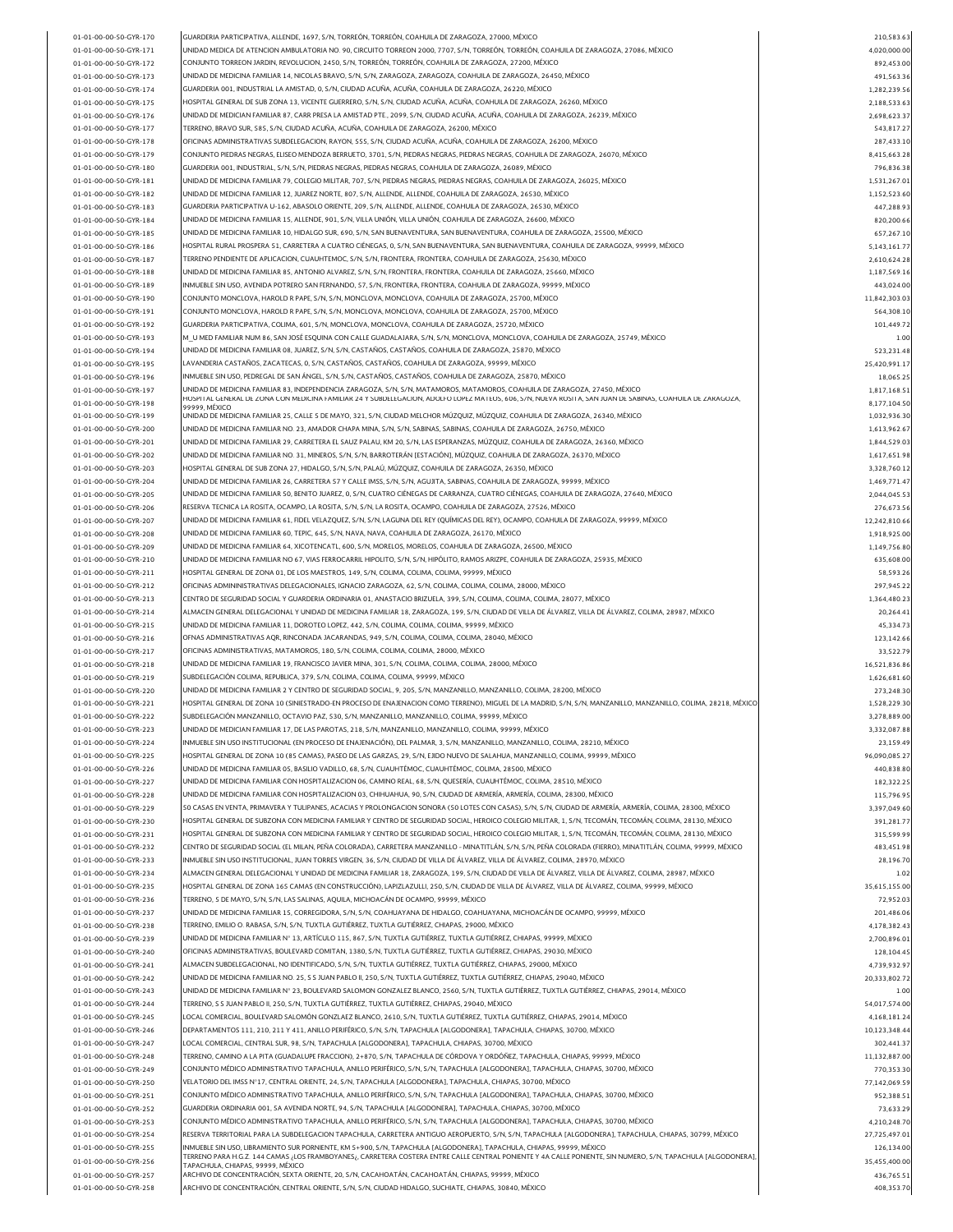| 01-01-00-00-50-GYR-259 | TERRENO, ADOLFO LOPEZ MATEOS, S/N, S/N, REFORMA, REFORMA, CHIAPAS, 99999, MÉXICO                                                                         | 519.142.34    |
|------------------------|----------------------------------------------------------------------------------------------------------------------------------------------------------|---------------|
| 01-01-00-00-50-GYR-260 | UNIDAD DE MEDICINA FAMILIAR Nº7, CENTRAL JUAREZ, S/N, S/N, MAZATÁN, MAZATÁN, CHIAPAS, 99999, MÉXICO                                                      | 209.304.48    |
| 01-01-00-00-50-GYR-261 | UNIDAD DE MEDICINA FAMILIAR CON HOSPITALIZACION Nº 16, FRANCISCO SARABIA, S/N, S/N, ARRIAGA, ARRIAGA, CHIAPAS, 99999, MÉXICO                             | 264,446.65    |
| 01-01-00-00-50-GYR-262 | HOSPITAL GENERAL DE SUBZONA CON MEDICINA FAMILIAR Nº 15, HIDALGO, S/N, S/N, TONALÁ, TONALÁ, CHIAPAS, 30500, MÉXICO                                       | 694,655.50    |
| 01-01-00-00-50-GYR-263 | TERRENO, DR. BELISARIO DOMÍNGUEZ, KM 1258, S/N, COMITÁN DE DOMÍNGUEZ, COMITÁN DE DOMÍNGUEZ, CHIAPAS, 30000, MÉXICO                                       | 378,093.14    |
| 01-01-00-00-50-GYR-264 | TERRENO, DIAGONAL CENTENARIO ESQUINA PROLONGACION TABASCO, S/N, S/N, SAN CRISTÓBAL DE LAS CASAS, SAN CRISTÓBAL DE LAS CASAS, CHIAPAS, 99999, MÉXICO      | 280,417.65    |
| 01-01-00-00-50-GYR-265 | BODEGA, PRINCIPAL, S/N, S/N, PEÑITAS, OSTUACÁN, CHIAPAS, 29550, MÉXICO                                                                                   | 818.893.32    |
| 01-01-00-00-50-GYR-266 | UNIDAD DE MEDICINA FAMILIAR Nº 45, 12 DE OCTUBRE, S/N, S/N, PALENQUE, PALENQUE, CHIAPAS, 29960, MÉXICO                                                   | 278,400.14    |
| 01-01-00-00-50-GYR-267 | PUESTO DE ENFERMERIA AUXILIAR Nº 4, BELISARIO DOMINGUEZ, S/N, S/N, UNIÓN JUÁREZ, UNIÓN JUÁREZ, CHIAPAS, 99999, MÉXICO                                    | 32,782.60     |
| 01-01-00-00-50-GYR-268 | INMUEBLE SIN USO, OLIMPIADAS 1968, S/N, S/N, JUĀREZ, JUĀREZ, CHIAPAS, 99999, MĒXICO                                                                      | 242,591.54    |
| 01-01-00-00-50-GYR-269 | UNIDAD DE MEDICINA FAMILIAR Nº 43, BLVD. ZARAGOZA PROL. "FRACCION LAS PALMERAS", S/N, S/N, PICHUCALCO, PICHUCALCO, CHIAPAS, 99999, MÉXICO                | 456,932.69    |
| 01-01-00-00-50-GYR-270 | UNIDAD DE MEDICINA FAMILIAR Nº 14, CALLE PRINCIPAL AL INGENIO, S/N, S/N, SAN FRANCISCO PUJILTIC, VENUSTIANO CARRANZA, CHIAPAS, 30200, MÉXICO             | 1.650.059.04  |
| 01-01-00-00-50-GYR-271 | HOSPITAL GENERAL DE SUBZONA CON MEDICINA FAMILIAR Nº 19, NEGRETE, S/N, S/N, HUIXTLA, HUIXTLA, CHIAPAS, 30640, MÊXICO                                     | 1,316,348.68  |
| 01-01-00-00-50-GYR-272 | UNIDAD DE MEDICINA FAMILIAR N° 6, CARRETERA NUEVA ALEMANIA KM. 16.5, S/N, S/N, CHAPULTEPEC, TAPACHULA, CHIAPAS, 30824, MÉXICO                            | 750,806.24    |
| 01-01-00-00-50-GYR-273 | HOSPITAL RURAL "SAN FELIPE ECATEPEC", JUAN SABINES, KM 1169, S/N, SAN CRISTÓBAL DE LAS CASAS, SAN CRISTÓBAL DE LAS CASAS, CHIAPAS, 99999, MÉXICO         | 1,192,951.48  |
| 01-01-00-00-50-GYR-274 | UNIDAD DE MEDICINA FAMILIAR Nº 24, 13A AVENIDA SUR, 278, S/N, CINTALAPA DE FIGUEROA, CINTALAPA, CHIAPAS, 30400, MÉXICO                                   | 1,672,082.25  |
|                        | UNIDAD DE MEDICINA FAMILIAR Nº 29, FRANCISCO SARABIA NORTE, S/N, S/N, MAPASTEPEC, MAPASTEPEC, CHIAPAS, 30560, MÉXICO                                     |               |
| 01-01-00-00-50-GYR-275 |                                                                                                                                                          | 441,640.79    |
| 01-01-00-00-50-GYR-276 | UNIDAD DE MEDICINA FAMILIAR Nº 34, 1A PONIENTE, S/N, S/N, VILLAFLORES, VILLAFLORES, CHIAPAS, 30470, MÉXICO                                               | 210,145.02    |
| 01-01-00-00-50-GYR-277 | CONSULTORIO MEDICO FAMILIAR N° 35, 5 DE FEBRERO NORTE, S/N, S/N, SIMOJOVEL DE ALLENDE, SIMOJOVEL, CHIAPAS, 99999, MÉXICO                                 | 204,933.53    |
| 01-01-00-00-50-GYR-278 | CONSULTORIO MEDICO FAMILIAR Nº 36, SEGUNDA PONIENTE SUR, S/N, S/N, TAPILULA, TAPILULA, CHIAPAS, 99999, MÉXICO                                            | 185,263.84    |
| 01-01-00-00-50-GYR-279 | UNIDAD DE MEDICINA FAMILIAR Nº 33, 6A PONIENTE, S/N, S/N, PIJIJIAPAN, PIJIJIAPAN, CHIAPAS, 30540, MÉXICO                                                 | 323,287.26    |
| 01-01-00-00-50-GYR-280 | UNIDAD DE MEDICINA FAMILIAR N° 27, BELISARIO DOMÍNGUEZ, S/N, S/N, FRONTERA COMALAPA, FRONTERA COMALAPA, CHIAPAS, 30140, MÉXICO                           | 441,136.44    |
| 01-01-00-00-50-GYR-281 | UNIDAD DE MEDICINA FAMILIAR Nº 26, IGNACIO ALLENDE, S/N, S/N, ESCUINTLA, ESCUINTLA, CHIAPAS, 99999, MÉXICO                                               | 227,629.08    |
| 01-01-00-00-50-GYR-282 | UNIDAD DE MEDICINA FAMILIAR Nº 22. 1A ORIENTE, S/N, S/N, ACAPETAHUA, ACAPETAHUA, CHIAPAS, 99999, MÉXICO                                                  | 301.600.29    |
| 01-01-00-00-50-GYR-283 | UNIDAD DE MEDICINA FAMILIAR 33, PROLONGACION OCAMPO, S/N, S/N, CHIHUAHUA, CHIHUAHUA, CHIHUAHUA, 31203, MÊXICO                                            | 28,863,567.64 |
| 01-01-00-00-50-GYR-284 | GUARDERIA NUMERO 02, BARTOLOME ORTIZ DE CAMPOS, 1313, S/N, CHIHUAHUA, CHIHUAHUA, CHIHUAHUA, 31203, MÊXICO                                                | 893,369.73    |
| 01-01-00-00-50-GYR-285 | CASA DEL DELEGADO, FRANCISCO ALVAREZ DE ARCILLA, 1314, S/N, CHIHUAHUA, CHIHUAHUA, CHIHUAHUA, 31203, MÉXICO                                               | 445,412.45    |
| 01-01-00-00-50-GYR-286 | UNIDAD DE MEDICINA FAMILIAR 44, PINO, 4901, S/N, CHIHUAHUA, CHIHUAHUA, CHIHUAHUA, 99999, MÉXICO                                                          | 6,249,350.42  |
| 01-01-00-00-50-GYR-287 | CONJUNTO ORTIZ DEL CAMPO, ORTIZ DE CAMPOS, S/N, S/N, CHIHUAHUA, CHIHUAHUA, CHIHUAHUA, 99999, MÉXICO                                                      | 7,525,797.59  |
|                        |                                                                                                                                                          |               |
| 01-01-00-00-50-GYR-288 | GUARDERIA NUMERO 03, SAN FELIPE EL REAL, 1101, S/N, CHIHUAHUA, CHIHUAHUA, CHIHUAHUA, 31203, MÈXICO                                                       | 1,690,870.15  |
| 01-01-00-00-50-GYR-289 | GUARDERIA TELMEX A.C., 31, 1010, S/N, CHIHUAHUA, CHIHUAHUA, CHIHUAHUA, 99999, MÉXICO                                                                     | 615,941.64    |
| 01-01-00-00-50-GYR-290 | OFICINAS RELAC. CONTRACTUALES Y DEPTO. CONSULTIVO, MISIONEROS, 2746, S/N, CHIHUAHUA, CHIHUAHUA, CHIHUAHUA, 31203, MÉXICO                                 | 505,649.26    |
| 01-01-00-00-50-GYR-291 | HOSPITAL DE GINECO OBSTETRICIA 15, 39, 3902-1, S/N, CHIHUAHUA, CHIHUAHUA, CHIHUAHUA, 99999, MÊXICO                                                       | 11,885,299.81 |
| 01-01-00-00-50-GYR-292 | HOSPITAL GENERAL DE ZONA 14, MIRADOR, 207, S/N, CHIHUAHUA, CHIHUAHUA, CHIHUAHUA, 31020, MÉXICO                                                           | 4,053,678.59  |
| 01-01-00-00-50-GYR-293 | VELATORIO 3, 20 DE NOVIEMBRE, 711, S/N, CHIHUAHUA, CHIHUAHUA, CHIHUAHUA, 99999, MÊXICO                                                                   | 345,301.00    |
| 01-01-00-00-50-GYR-294 | ARCHIVO DELEGACIONAL, JOSE ESTEBAN CORONADO, 2403, S/N, CHIHUAHUA, CHIHUAHUA, CHIHUAHUA, 31020, MÉXICO                                                   | 419,960.02    |
| 01-01-00-00-50-GYR-295 | GUARDERIA CANACO, 22, 1403, S/N, CHIHUAHUA, CHIHUAHUA, CHIHUAHUA, 31020, MÉXICO                                                                          | 548,917.89    |
| 01-01-00-00-50-GYR-296 | COORDINACION IMSS OPORTUNIDADES, 5 DE MAYO, 2807, S/N, CHIHUAHUA, CHIHUAHUA, CHIHUAHUA, 99999, MEXICO                                                    | 1,079,170.41  |
| 01-01-00-00-50-GYR-297 | UNIDAD DE MEDICINA FAMILIAR 58, MANUEL GOMEZ MORENO, 2106, S/N, CHIHUAHUA, CHIHUAHUA, CHIHUAHUA, 99999, MÉXICO                                           | 646,080.95    |
| 01-01-00-00-50-GYR-298 | TERRENO PARA UNIDAD DE MEDICINA FAMILIAR 10 CONSULTORIOS, PUERTA DE ALCALÁ, 300, S/N, CHIHUAHUA, CHIHUAHUA, CHIHUAHUA, 31137, MÉXICO                     | 5,569,896.00  |
| 01-01-00-00-50-GYR-299 | UNIDAD DE MEDICINA FAMILIAR 14, DURANGO, 202, S/N, SANTA CRUZ DE ROSALES, ROSALES, CHIHUAHUA, 99999, MÉXICO                                              |               |
|                        |                                                                                                                                                          | 1,028,266.45  |
| 01-01-00-00-50-GYR-300 | TIENDA PARA EMPLEADOS 117, LONDRES, S/N, S/N, CUAUHTÉMOC, CUAUHTÉMOC, CHIHUAHUA, 31500, MÉXICO                                                           | 1,379,489.20  |
| 01-01-00-00-50-GYR-301 | INMUEBLE SIN USO INSTITUCIONAL, REPUBLICA DE GUATEMALA, 3317, S/N, CUAUHTÉMOC, CUAUHTÉMOC, CHIHUAHUA, 31550, MÉXICO                                      | 3,248,472.99  |
| 01-01-00-00-50-GYR-302 | UMF SIN USO INSTITUCIONAL, ALLENDE, 115, S/N, CUAUHTÉMOC, CUAUHTÉMOC, CHIHUAHUA, 31500, MÉXICO                                                           | 1,864,793.16  |
| 01-01-00-00-50-GYR-303 | HOSPITAL GENERAL DE SUBZONA CON MEDICINA FAMILIAR 16, 16 DE SEPTIEMBRE, S/N, S/N, CUAUHTÉMOC, CUAUHTÉMOC, CHIHUAHUA, 99999, MÉXICO                       | 14,061,422.31 |
| 01-01-00-00-50-GYR-304 | UNIDAD DE MEDICINA FAMILIAR 59, FELIPE ANGELES, S/N, S/N, LAS VARAS, SAUCILLO, CHIHUAHUA, 99999, MÉXICO                                                  | 420,808.83    |
| 01-01-00-00-50-GYR-305 | HOSPITAL GENERAL DE ZONA CON MEDICINA FAMILIAR 11, SEPTIMA PONIENTE, S/N, S/N, DELICIAS, DELICIAS, CHIHUAHUA, 99999, MÉXICO                              | 11,155,672.23 |
| 01-01-00-00-50-GYR-306 | UNIDAD DE MEDICINA FAMILIAR 12, MELCHOR OCAMPO, S/N, S/N, PEDRO MEOQUI, MEOQUI, CHIHUAHUA, 33130, MÉXICO                                                 | 660,058.73    |
| 01-01-00-00-50-GYR-307 | UNIDAD DE MEDICINA FAMILIAR 03, HIDALGO, 15, S/N, JUAN ALDAMA, ALDAMA, CHIHUAHUA, 32900, MÉXICO                                                          | 1,098,683.61  |
| 01-01-00-00-50-GYR-308 | OFICINAS SUBDELEGACIONALES, BENITO JUAREZ, 190, S/N, NUEVO CASAS GRANDES, NUEVO CASAS GRANDES, CHIHUAHUA, 31700, MÊXICO                                  | 4,984,792.52  |
| 01-01-00-00-50-GYR-309 | UNIDAD DE MEDICINA FAMILIAR 27, FRANCISCO I MADERO, S/N, S/N, LÁZARO CÁRDENAS, MEOQUI, CHIHUAHUA, 99999, MÉXICO                                          | 632.061.38    |
| 01-01-00-00-50-GYR-310 | HOSPITAL GENERAL DE ZONA 06, OFICINAS SUBDELEGACIONALES Y UMF NO. 61, LICENCIADO JOSE REYES ESTRADA, 3970, S/N, JUÁREZ, JUÁREZ, CHIHUAHUA, 32315, MÉXICO | 15,546,623.30 |
|                        | CENTRO DE SEGURIDAD SOCIAL, PANAMA, 32030, S/N, JUÁREZ, JUÁREZ, CHIHUAHUA, 32330, MÉXICO                                                                 |               |
| 01-01-00-00-50-GYR-311 |                                                                                                                                                          | 4,769,730.46  |
| 01-01-00-00-50-GYR-312 | UNIDAD DE MEDICINA FAMILIAR 46, HENRY DUNANT, 810, S/N, JUÁREZ, JUÁREZ, CHIHUAHUA, 32315, MÉXICO                                                         | 9,687,935.43  |
| 01-01-00-00-50-GYR-313 | UNIDAD DE MEDICINA FAMILIAR 47, LIBERTAD, 2015, S/N, JUÁREZ, JUÁREZ, CHIHUAHUA, 32060, MÉXICO                                                            | 3,798,309.71  |
| 01-01-00-00-50-GYR-314 | UNIDAD DE MEDICINA FAMILIAR 56, MIGUEL HIDALGO, 32030, S/N, JUÁREZ, JUÁREZ, CHIHUAHUA, 99999, MÉXICO                                                     | 3,691,331.28  |
| 01-01-00-00-50-GYR-315 | HOSPITAL GENERAL DE ZONA 06, OFICINAS SUBDELEGACIONALES Y UMF NO. 61, LICENCIADO JOSE REYES ESTRADA, 3970, S/N, JUÁREZ, JUÁREZ, CHIHUAHUA, 32315, MÉXICO | 1,252,636.07  |
| 01-01-00-00-50-GYR-316 | UNIDAD DE MEDICINA FAMILIAR 50, IRLANDA GUADALGUIVIR, 6110, S/N, JUÂREZ, JUÂREZ, CHIHUAHUA, 99999, MÊXICO                                                | 3,402,952.01  |
| 01-01-00-00-50-GYR-317 | TERRENO, PANAMA, 449, S/N, JUÁREZ, JUÁREZ, CHIHUAHUA, 32330, MÉXICO                                                                                      | 1,902,123.16  |
| 01-01-00-00-50-GYR-318 | TERRENO Y CONSTRUCCIÓN, HENRY FARADAY, 2610, S/N, JUÁREZ, JUÁREZ, CHIHUAHUA, 99999, MÉXICO                                                               | 4,265,777.56  |
| 01-01-00-00-50-GYR-319 | GUARDERIA NUMERO 01, 16 DE SEPTIEMBRE, 2555, S/N, JUÁREZ, JUÁREZ, CHIHUAHUA, 32030, MÉXICO                                                               | 2,819,248.62  |
| 01-01-00-00-50-GYR-320 | BODEGA, DE LA RAZA, 2412, S/N, JUÁREZ, JUÁREZ, CHIHUAHUA, 32330, MÉXICO                                                                                  | 608,306.22    |
| 01-01-00-00-50-GYR-321 | HOSPITAL GENERAL DE ZONA NO. 35 Y UNIDAD DE MEDICINA FAMILIAR NO. 34, JUAN RUIZ DE ALARCON, 2572, S/N, JUÁREZ, JUÁREZ, CHIHUAHUA, 32600, MÉXICO          | 19,311,638.98 |
| 01-01-00-00-50-GYR-322 | TERRENO, JUAN RUIZ DE ALARCON, 2572, S/N, JUÁREZ, JUÁREZ, CHIHUAHUA, 32600, MÉXICO                                                                       | 4,990,677.46  |
| 01-01-00-00-50-GYR-323 | TERRENO, ZARAGOZA, 1261, S/N, JUÁREZ, JUÁREZ, CHIHUAHUA, 32573, MÉXICO                                                                                   | 22,290,272.65 |
| 01-01-00-00-50-GYR-324 | UNIDAD DE MEDICINA FAMILIAR 48, MANUEL J. CLOUTHIER, 8713, S/N, JUÁREZ, JUÁREZ, CHIHUAHUA, 99999, MÉXICO                                                 | 17,340,414.14 |
| 01-01-00-00-50-GYR-325 | HOSPITAL GENERAL DE ZONA NO. 35 Y UNIDAD DE MEDICINA FAMILIAR NO. 34, JUAN RUIZ DE ALARCON, 2572, S/N, JUÁREZ, JUÁREZ, CHIHUAHUA, 32600, MÉXICO          | 1,268,598.07  |
|                        |                                                                                                                                                          |               |
| 01-01-00-00-50-GYR-326 | VELATORIO NUMERO 3, CODORNIZ, 3630, S/N, JUÁREZ, JUÁREZ, CHIHUAHUA, 32677, MÉXICO                                                                        | 988,379.40    |
| 01-01-00-00-50-GYR-327 | UNIDAD DE MEDICINA FAMILIAR NO. 65, EJIDO GALEANA, 1327, S/N, JUÁREZ, JUÁREZ, CHIHUAHUA, 99999, MÉXICO                                                   | 2,841,050.71  |
| 01-01-00-00-50-GYR-328 | HOSPITAL DE ESPECIALIDADES NO. 66 Y UNIDAD MEDICA DE ATENCIÓN AMBULATORIA, DURANGO, 951, S/N, JUÁREZ, JUÁREZ, CHIHUAHUA, 32575, MÉXICO                   | 9,441,898.24  |
| 01-01-00-00-50-GYR-329 | UNIDAD DE MEDICINA FAMILIAR 67, SANTOS DUMONT, 6540, S/N, JUÁREZ, JUÁREZ, CHIHUAHUA, 32695, MÉXICO                                                       | 1.37          |
| 01-01-00-00-50-GYR-330 | UNIDAD DE MEDICINA FAMILIAR 67, SANTOS DUMONT, 6540, S/N, JUÁREZ, JUÁREZ, CHIHUAHUA, 32695, MÉXICO                                                       | 4,946,449.06  |
| 01-01-00-00-50-GYR-331 | UNIDAD DE MEDICINA FAMILIAR 13, DECIMA, S/N, S/N, SAUCILLO, SAUCILLO, CHIHUAHUA, 33620, MÉXICO                                                           | 1,115,651.91  |
| 01-01-00-00-50-GYR-332 | UNIDAD DE MEDICINA FAMILIAR CON HOSPITALIZACION 21, LERDO DE TEJADA, 206, S/N, SANTA ROSALÍA DE CAMARGO, CAMARGO, CHIHUAHUA, 33700, MÉXICO               | 12,983,983.89 |
| 01-01-00-00-50-GYR-333 | UNIDAD DE MEDICINA FAMILIAR CON HOSPITALIZACION 24, ABRAHAM GONZALEZ, S/N, S/N, JOSÉ MARIANO JIMÉNEZ, JIMÉNEZ, CHIHUAHUA, 33980, MÉXICO                  | 6,219,654.14  |
| 01-01-00-00-50-GYR-334 | HOSPITAL GENERAL DE SUBZONA CON MEDICINA FAMILIAR 17, ALDAMA, S/N, S/N, ANÁHUAC [CUENCA LECHERA], CUAUHTÉMOC, CHIHUAHUA, 31600, MÉXICO                   | 9,572,548.78  |
| 01-01-00-00-50-GYR-335 | UNIDAD DE MEDICINA FAMILIAR 37, SAN CARLOS, S/N, S/N, NUEVO CASAS GRANDES, NUEVO CASAS GRANDES, CHIHUAHUA, 99999, MÉXICO                                 | 964,635.94    |
| 01-01-00-00-50-GYR-336 | UNIDAD DE MEDICINA FAMILIAR 42, 5 DE MAYO, S/N, S/N, NUEVO CASAS GRANDES, NUEVO CASAS GRANDES, CHIHUAHUA, 99999, MÊXICO                                  | 3,629,474.21  |
| 01-01-00-00-50-GYR-337 | UNIDAD DE MEDICINA FAMILIAR 02, FERNANDO MONTES DE OCA, 4101, S/N, CHIHUAHUA, CHIHUAHUA, CHIHUAHUA, 31150, MÉXICO                                        | 5,064,127.13  |
|                        | UNIDAD DE MEDICINA FAMILIAR 04, JOSE FUENTES MARES, 12201-5, S/N, CHIHUAHUA, CHIHUAHUA, CHIHUAHUA, 99999, MÉXICO                                         |               |
| 01-01-00-00-50-GYR-338 |                                                                                                                                                          | 5,706,369.29  |
| 01-01-00-00-50-GYR-339 | UNIDAD DE MEDICINA FAMILIAR 40, 5 DE MAYO, KM. 59, S/N, FLORES MAGÓN, BUENAVENTURA, CHIHUAHUA, 31880, MÉXICO                                             | 2,654,657.50  |
| 01-01-00-00-50-GYR-340 | UNIDAD DE MEDICINA FAMILIAR 38, FRANCISCO I MADERO, S/N, S/N, VICENTE GUERRERO, GUERRERO, CHIHUAHUA, 99999, MÉXICO                                       | 3,284,606.72  |
| 01-01-00-00-50-GYR-341 | HOSPITAL GENERAL DE ZONA CON MEDICINA FAMILIAR 23, INDEPENDENCIA, S/N, S/N, HIDALGO DEL PARRAL, HIDALGO DEL PARRAL, CHIHUAHUA, 33800, MÈXICO             | 11,583,268.24 |
| 01-01-00-00-50-GYR-342 | CENTRO DE EXTENSION DE CONOCIMIENTOS, ACACIAS, 13, S/N, HIDALGO DEL PARRAL, HIDALGO DEL PARRAL, CHIHUAHUA, 99999, MÉXICO                                 | 867,917.78    |
| 01-01-00-00-50-GYR-343 | UNIDAD DE MEDICINA FAMILIAR CON HOSPITALIZACION 05, CARRETERA CHIHUAHUA - MADERA, S/N, S/N, MADERA, MADERA, CHIHUAHUA, 99999, MÈXICO                     | 4,768,882.33  |
| 01-01-00-00-50-GYR-344 | UNIDAD DE MEDICINA FAMILIAR CON HOSPITALIZACION 05, CARRETERA CHIHUAHUA - MADERA, S/N, S/N, MADERA, MADERA, CHIHUAHUA, 99999, MÉXICO                     | 5,199,406.12  |
| 01-01-00-00-50-GYR-345 | UNIDAD DE MEDICINA FAMILIAR 41, LIBERTAD, S/N, S/N, VALENTÍN GÓMEZ FARÍAS, GÓMEZ FARÍAS, CHIHUAHUA, 31900, MÉXICO                                        | 2,121,859.53  |
| 01-01-00-00-50-GYR-346 | RESERVA TERRITORIAL, CAMINO CHIHUAHUA - OJINAGA, S/N, S/N, MINERAL DE PLOMOSAS, ALDAMA, CHIHUAHUA, 32940, MÉXICO                                         | 6,284,849.95  |
| 01-01-00-00-50-GYR-347 | UNIDAD DE MEDICINA FAMILIAR 28, SIN NOMBRE, S/N, S/N, SANTO DOMINGO (FRANCISCO PORTILLO), AQUILES SERDÁN, CHIHUAHUA, 99999, MÉXICO                       | 1,507,614.85  |
|                        |                                                                                                                                                          |               |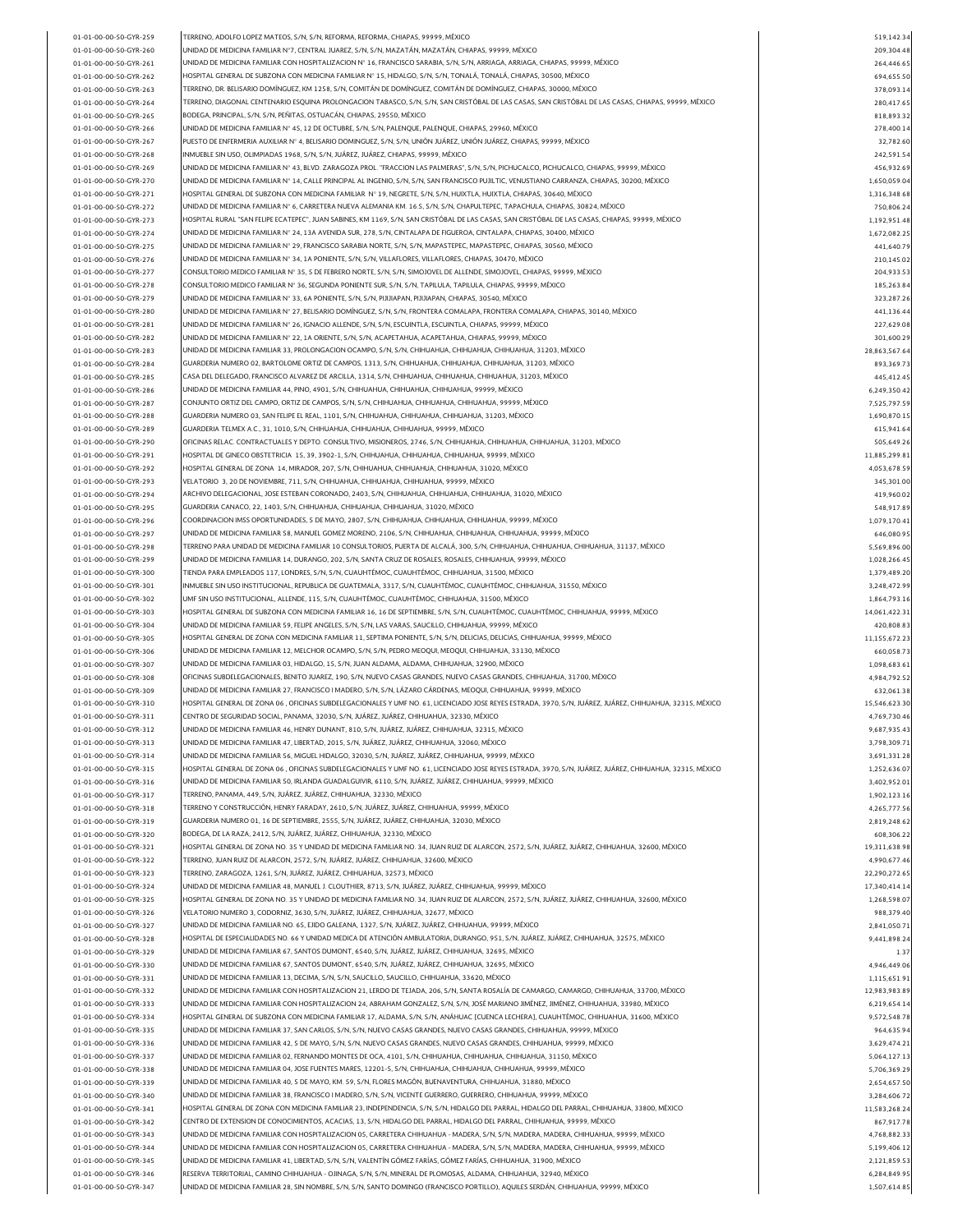| 01-01-00-00-50-GYR-348 | UNIDAD DE MEDICINA FAMILIAR CON HOSPITALIZACION 30, LIBRE COMERCIO, S/N, S/N, MANUEL OJINAGA, OJINAGA, CHIHUAHUA, 32883, MÉXICO                                 | 9,051,628.36     |
|------------------------|-----------------------------------------------------------------------------------------------------------------------------------------------------------------|------------------|
| 01-01-00-00-50-GYR-349 | TERRENO PARA UNIDAD DE MEDICINA FAMILIAR, VICENTE GUERRERO, 2801, S/N, MANUEL OJINAGA, OJINAGA, CHIHUAHUA, 99999, MÉXICO                                        | 1,388,800.00     |
| 01-01-00-00-50-GYR-350 | HOSPITAL RURAL NO.36 VALLE DE ALLENDE, INDEPENDENCIA, S/N, S/N, VALLE DE IGNACIO ALLENDE, ALLENDE, CHIHUAHUA, 99999, MÊXICO                                     | 8,489,984.79     |
| 01-01-00-00-50-GYR-351 | UNIDAD DE MEDICINA FAMILIAR 43, JUAREZ, 266, S/N, GUADALUPE, GUADALUPE, CHIHUAHUA, 99999, MÉXICO                                                                | 1,274,304.13     |
| 01-01-00-00-50-GYR-352 | UNIDAD DE MEDICINA FAMILIAR 39, INDEPENDENCIA, S/N, S/N, NAMIQUIPA, NAMIQUIPA, CHIHUAHUA, 99999, MÉXICO                                                         | 4,268,322.78     |
| 01-01-00-00-50-GYR-353 | RESERVA TERRITORIAL, CALLE, S/N, S/N, GENERAL MANUEL GUTIÉRREZ SÁENZ, ASCENSIÓN, CHIHUAHUA, 31820, MÉXICO                                                       | 1,410,867.36     |
| 01-01-00-00-50-GYR-354 | CONJUNTO UNIVERSIDAD, ORTIZ DE CAMPOS (ANTES GARCIA CONDE), 500, S/N, CHIHUAHUA, CHIHUAHUA, CHIHUAHUA, 31203, MÉXICO                                            | 781.722.65       |
| 01-01-00-00-50-GYR-355 | CONJUNTO UNIVERSIDAD, ORTIZ DE CAMPOS (ANTES GARCIA CONDE), 500, S/N, CHIHUAHUA, CHIHUAHUA, CHIHUAHUA, 31203, MÊXICO                                            | 27,931,574.78    |
| 01-01-00-00-50-GYR-356 | CONJUNTO UNIVERSIDAD, ORTIZ DE CAMPOS (ANTES GARCIA CONDE), 500, S/N, CHIHUAHUA, CHIHUAHUA, CHIHUAHUA, 31203, MÉXICO                                            | 1,104,810.67     |
| 01-01-00-00-50-GYR-357 | CONJUNTO UNIVERSIDAD, ORTIZ DE CAMPOS (ANTES GARCIA CONDE), 500, S/N, CHIHUAHUA, CHIHUAHUA, CHIHUAHUA, 31203, MÉXICO                                            | 1,707,833.04     |
| 01-01-00-00-50-GYR-358 | CONJUNTO UNIVERSIDAD, ORTIZ DE CAMPOS (ANTES GARCIA CONDE), 500, S/N, CHIHUAHUA, CHIHUAHUA, CHIHUAHUA, 31203, MÊXICO                                            | 17,017,623.20    |
| 01-01-00-00-50-GYR-359 | CENTRO INTERAMERICANO DE ESTUDIOS DE SEGURIDAD SOCIAL (DF SUR), SAN RAMON, 10, S/N, LA MAGDALENA CONTRERAS, LA MAGDALENA CONTRERAS, CIUDAD DE MEXICO, 10100,    | 141,648,689.31   |
|                        | MENTRO INTERAMERICANO DE ESTUDIOS DE SEGURIDAD SOCIAL (DF SUR), SAN RAMON, 10, S/N, LA MAGDALENA CONTRERAS, LA MAGDALENA CONTRERAS, CIUDAD DE MEXICO, 10100,    | 6,977,338.56     |
| 03-02-02-03-50-GYR-360 | <b>MÉXICO</b><br>UNIDAD HABITACIONAL -AYOTLA, CARRETERA, S/N, S/N, IXTAPALUCA, IXTAPALUCA, MÉXICO, 99999, MÉXICO                                                |                  |
| 02-02-00-00-50-GYR-361 |                                                                                                                                                                 | 30,795.98        |
| 02-02-00-00-50-GYR-362 | UNIDAD HABITACIONAL TEQUESQUIN, BOULEVARD, S/N, S/N, TLALNEPANTLA, TLALNEPANTLA DE BAZ, MÊXICO, 99999, MÊXICO                                                   | 16,530.06        |
| 03-02-01-05-50-GYR-363 | ARCHIVO DE CONCENTRACION Y ALMACEN DE ROPA Y VESTUARIO (DF SUR), CUMBRES DE ACUTZINGO, S/N, S/N, BENITO JUÁREZ, BENITO JUÁREZ, CIUDAD DE MÉXICO, 03020, MÉXICO  | 6,142.63         |
| 01-01-00-00-50-GYR-364 | INMUEBLE (NIVEL CENTRAL), PASEO DE LA REFORMA, 476, S/N, CUAUHTÉMOC, CUAUHTÉMOC, CIUDAD DE MÉXICO, 06600, MÉXICO                                                | 30,273,711.74    |
| 03-02-01-10-50-GYR-365 | INMUEBLE (NIVEL CENTRAL), PASEO DE LA REFORMA, 476, S/N, CUAUHTÉMOC, CUAUHTÉMOC, CIUDAD DE MÉXICO, 06600, MÉXICO                                                | 948,747.94       |
| 01-01-00-00-50-GYR-366 | INMUEBLE (NIVEL CENTRAL), PASEO DE LA REFORMA, 476, S/N, CUAUHTÉMOC, CUAUHTÉMOC, CIUDAD DE MÉXICO, 06600, MÉXICO                                                | 827,021,114.25   |
| 03-02-01-10-50-GYR-367 | INMUEBLE (NIVEL CENTRAL), PASEO DE LA REFORMA, 476, S/N, CUAUHTÉMOC, CUAUHTÉMOC, CIUDAD DE MÉXICO, 06600, MÉXICO                                                | 1,132,483,685.22 |
| 01-01-00-00-50-GYR-368 | INMUEBLE (NIVEL CENTRAL), TOKIO, 80, S/N, CUAUHTÉMOC, CUAUHTÉMOC, CIUDAD DE MÉXICO, 06600, MÉXICO                                                               | 6,236,052.49     |
| 03-02-01-10-50-GYR-369 | INMUEBLE (NIVEL CENTRAL), TOKIO, 80, S/N, CUAUHTÉMOC, CUAUHTÉMOC, CIUDAD DE MÉXICO, 06600, MÉXICO                                                               | 59,998,854.51    |
| 01-01-00-00-50-GYR-370 | ARCHIVO DE CONCENTRACIÓN (NIVEL CENTRAL), SABINO, 343, S/N, CUAUHTÉMOC, CUAUHTÉMOC, CIUDAD DE MÉXICO, 06450, MÉXICO                                             | 10,733,232.44    |
| 03-02-01-10-50-GYR-371 | UNIDAD MEDICA RURAL, SABINO, 343, S/N, CUAUHTÉMOC, CUAUHTÉMOC, CIUDAD DE MÉXICO, 06450, MÉXICO                                                                  | 8,742,677.60     |
| 02-02-00-00-50-GYR-372 | UNIDAD HABITACIONAL -LEGARIA-, CALZADA, S/N, S/N, MIGUEL HIDALGO, MIGUEL HIDALGO, CIUDAD DE MÊXICO, 99999, MÊXICO                                               | 453.31           |
| 01-01-00-00-50-GYR-373 | DEPTO EN EXPLOTACION, AVENIDA, S/N, S/N, BENITO JUÁREZ, BENITO JUÁREZ, CIUDAD DE MÉXICO, 99999, MÉXICO                                                          | 4,562,654.76     |
| 03-02-01-10-50-GYR-374 | DEPTO EN EXPLOTACION, AVENIDA, S/N, S/N, BENITO JUÁREZ, BENITO JUÁREZ, CIUDAD DE MÉXICO, 99999, MÉXICO                                                          | 592.584.47       |
| 01-01-00-00-50-GYR-375 | UNIDAD MEDICA RURAL, BURDEOS, 27, S/N, CUAUHTÉMOC, CUAUHTÉMOC, CIUDAD DE MÉXICO, 06600, MÉXICO                                                                  | 87,782,333.97    |
| 03-02-01-10-50-GYR-376 | INMUEBLE (NIVEL CENTRAL). BURDEOS. 27. S/N. CUAUHTÉMOC. CUAUHTÉMOC. CIUDAD DE MÉXICO. 06600. MÉXICO                                                             | 256,277.77       |
| 01-01-00-00-50-GYR-377 | CENTRO DE EXTENSION DEL CONOCIMIENTO, AZCAPOTZALCO, 490, S/N, AZCAPOTZALCO, AZCAPOTZALCO, CIUDAD DE MÉXICO, 02000, MÉXICO                                       | 6,343,999.91     |
| 03-02-01-05-50-GYR-378 | EXTENSION ARCHIVO CENTRAL, AZCAPOTZALCO, 490, S/N, AZCAPOTZALCO, AZCAPOTZALCO, CIUDAD DE MÉXICO, 02000, MÉXICO                                                  | 2,206,437.19     |
| 01-01-00-00-50-GYR-379 | INMUEBLE (NIVEL CENTRAL), TOLEDO, 21, S/N, CUAUHTÉMOC, CUAUHTÉMOC, CIUDAD DE MÉXICO, 06600, MÉXICO                                                              | 4.629.069.73     |
| 03-02-01-10-50-GYR-380 | INMUEBLE (NIVEL CENTRAL), TOLEDO, 21, S/N, CUAUHTÉMOC, CUAUHTÉMOC, CIUDAD DE MÉXICO, 06600, MÉXICO                                                              | 31,095,076.13    |
| 01-01-00-00-50-GYR-381 | OFICINAS ADMINISTRATIVAS / GUARDERIA (NIVEL CENTRAL), SEVILLA, 33, S/N, CUAUHTÉMOC, CUAUHTÉMOC, CIUDAD DE MÉXICO, 06600, MÉXICO                                 | 8,184,821.18     |
| 03-02-01-10-50-GYR-382 | OFICINAS ADMINISTRATIVAS / GUARDERIA (NIVEL CENTRAL), SEVILLA, 33, S/N, CUAUHTÉMOC, CUAUHTÉMOC, CIUDAD DE MÉXICO, 06600, MÉXICO                                 | 73,548,712.32    |
| 01-01-00-00-50-GYR-383 | INMUEBLE (NIVEL CENTRAL), TOKIO, 104, S/N, CUAUHTÉMOC, CUAUHTÉMOC, CIUDAD DE MÉXICO, 06600, MÉXICO                                                              | 40,066,738.33    |
| 01-01-00-00-50-GYR-384 | PARA CUENTA PUBLICA, NO IDENTIFICADO, S/N, S/N, CUAUHTÉMOC, CUAUHTÉMOC, CIUDAD DE MÉXICO, 99999, MÉXICO                                                         | 190,457,983.81   |
| 03-02-01-10-50-GYR-385 | INMUEBLE (NIVEL CENTRAL), TOKIO, 104, S/N, CUAUHTÉMOC, CUAUHTÉMOC, CIUDAD DE MÉXICO, 06600, MÉXICO                                                              | 2,250,233.44     |
| 01-01-00-00-50-GYR-386 | INMUEBLE (NIVEL CENTRAL), DURANGO, 323, S/N, CUAUHTÉMOC, CUAUHTÉMOC, CIUDAD DE MÉXICO, 06700, MÉXICO                                                            | 3,303,908.58     |
| 03-02-01-10-50-GYR-387 | INMUEBLE (NIVEL CENTRAL), DURANGO, 323, S/N, CUAUHTÉMOC, CUAUHTÉMOC, CIUDAD DE MÉXICO, 06700, MÉXICO                                                            | 11,431,211.30    |
| 01-01-00-00-50-GYR-388 |                                                                                                                                                                 |                  |
|                        | INMUEBLE (NIVEL CENTRAL), DURANGO, 291, S/N, CUAUHTÉMOC, CUAUHTÉMOC, CIUDAD DE MÉXICO, 06700, MÉXICO                                                            | 4,629,071.03     |
| 01-01-00-00-50-GYR-389 | CENTRO DE SEGURIDAD SOCIAL DE DURANGO, CIRCUNVALACION, S/N, S/N, EL DURANGO, DURANGO, DURANGO, 34070, MÉXICO                                                    | 13,997,216.52    |
| 01-01-00-00-50-GYR-390 | GUARDERIA INFANTIL PARA HIJOS DE ASEGURADAS 001, NEGRETE, 1208, S/N, EL DURANGO, DURANGO, DURANGO, 34000, MÉXICO                                                | 830,125.23       |
| 01-01-00-00-50-GYR-391 | CONJUNTO NORMAL, NORMAL, S/N, S/N, EL DURANGO, DURANGO, DURANGO, 34070, MÉXICO                                                                                  | 16,040,525.82    |
| 01-01-00-00-50-GYR-392 | OFICINAS ADMINISTRATIVAS, 20 DE NOVIEMBRE E HIDALGO, 1001, S/N, EL DURANGO, DURANGO, DURANGO, 34000, MÉXICO                                                     | 200,096.77       |
| 01-01-00-00-50-GYR-393 | UNIDAD DE MEDICINA FAMILIAR 44, FELIPE PESCADOR, S/N, S/N, EL DURANGO, DURANGO, DURANGO, 34000, MÉXICO                                                          | 4,908,677.68     |
| 01-01-00-00-50-GYR-394 | ALMACEN DELEGACIONAL, CARR. A MEXICO KM. 5, S/N, S/N, EL DURANGO, DURANGO, DURANGO, 34285, MÉXICO                                                               | 42.220.628.25    |
| 01-01-00-00-50-GYR-395 | RESIDENCIA DELEGACIONAL, GOMEZ PALACIO ORIENTE, 202, S/N, EL DURANGO, DURANGO, DURANGO, 34000, MÉXICO                                                           | 216,225.85       |
| 01-01-00-00-50-GYR-396 | GUARDERIA PARTICIPATIVA 181, CILTLATEPETL, 143, S/N, EL DURANGO, DURANGO, DURANGO, 34000, MÉXICO                                                                | 316,526.22       |
| 01-01-00-00-50-GYR-397 | INMUEBLE CON CONSTRUCCIÓN, CARRETERA FEDERAL A TLAHUALILO, S/N, S/N, ARTURO MARTÍNEZ ADAME, GÓMEZ PALACIO, DURANGO, 99999, MÊXICO                               | 5,040,227.93     |
| 01-01-00-00-50-GYR-398 | UNIDAD DE MEDICINA FAMILIAR 05, MELCHOR OCAMPO, S/N, S/N, GUANACEVÍ, GUANACEVÍ, DURANGO, 35400, MÉXICO                                                          | 988,388.76       |
| 01-01-00-00-50-GYR-399 | UNIDAD DE MEDICINA FAMILIAR 31, SIN NOMBRE, S/N, S/N, SANTA CRUZ LUJÁN, GÓMEZ PALACIO, DURANGO, 99999, MÉXICO                                                   | 1,008,045.58     |
| 01-01-00-00-50-GYR-400 | TERRENO, ESQ. CARRETERA GOMEZ PALACIO - CD. JUAREZ, Y AV.AGUSTIN, S/N, S/N, BERMEJILLO, MAPIMÍ, DURANGO, 35230, MÉXICO                                          | 1,008,044.07     |
| 01-01-00-00-50-GYR-401 | JNIDAD DE MEDICINA FAMILIAR C/HOSPITALIZACION 06, ALAMEDAS, S/N, S/N, CANATLÁN, CANATLÁN, DURANGO, 99999, MÉXICO                                                | 771.154.96       |
| 01-01-00-00-50-GYR-402 | INMUEBLE CON CONSTRUCCIÓN, 20 DE NOVIEMBRE, S/N, S/N, NUEVO IDEAL, NUEVO IDEAL, DURANGO, 99999, MÉXICO                                                          | 1,238,383.87     |
| 01-01-00-00-50-GYR-403 | UNIDAD DE MEDICINA FAMILIAR Y HOSPITALIZACION NUMERO 13, DALIAS, S/N, S/N, TLAHUALILO DE ZARAGOZA, TLAHUALILO, DURANGO, 99999, MÉXICO                           | 1,008,045.59     |
| 01-01-00-00-50-GYR-404 | CONJUNTO GOMEZ PALACIO, MIGUEL ALEMAN, S/N, S/N, GÓMEZ PALACIO, GÓMEZ PALACIO, DURANGO, 35000, MÉXICO                                                           | 4.715.063.03     |
| 01-01-00-00-50-GYR-405 | CONJUNTO GOMEZ PALACIO, MIGUEL ALEMAN, S/N, S/N, GÓMEZ PALACIO, GÓMEZ PALACIO, DURANGO, 35000, MÉXICO                                                           | 5,713,447.96     |
| 01-01-00-00-50-GYR-406 | GUARDERIA INFANTIL PARA HIJOS DE ASEGURADAS 001, LAZARO CARDENAS, S/N, S/N, GÓMEZ PALACIO, GÓMEZ PALACIO, DURANGO, 35078, MÉXICO                                | 1,258,777.85     |
| 01-01-00-00-50-GYR-407 | CONJUNTO GOMEZ PALACIO, MIGUEL ALEMAN, S/N, S/N, GÓMEZ PALACIO, GÓMEZ PALACIO, DURANGO, 35000, MÊXICO                                                           | 10,884,076.52    |
| 01-01-00-00-50-GYR-408 | UNIDAD DE MEDICINA FAMILIAR 29, GUANACEVI, 147, S/N, GÓMEZ PALACIO, GÓMEZ PALACIO, DURANGO, 99999, MÉXICO                                                       | 879,016.06       |
| 01-01-00-00-50-GYR-409 | UNIDAD DE MEDICINA FAMILIAR 43, JUSTINO SANCHEZ MADARIAGA, S/N, S/N, GÓMEZ PALACIO, GÓMEZ PALACIO, DURANGO, 35028, MÉXICO                                       | 6.164.184.92     |
| 01-01-00-00-50-GYR-410 | HOSPITAL GENERAL DE ZONA 51, PROFESORA ESHTER GALARZA, 922, S/N, GÓMEZ PALACIO, GÓMEZ PALACIO, DURANGO, 99999, MÉXICO                                           | 8,870,277.22     |
| 01-01-00-00-50-GYR-411 | GUARDERIA PARTICIPATIVA 180 SIN USO, ABASOLO ORIENTE, 56, S/N, LERDO, LERDO, DURANGO, 35150, MÉXICO                                                             | 181,448.10       |
| 01-01-00-00-50-GYR-412 | UNIDAD DE MEDICINA FAMILIAR 11, FRANCISCO I MADERO, 660, S/N, LERDO, LERDO, DURANGO, 35150, MÉXICO                                                              | 3,086,636.60     |
| 01-01-00-00-50-GYR-413 | UNIDAD DE MEDICINA FAMILIAR 41, CEDROS ANTES VALLE DEL TAGARETE, 901, S/N, SANTIAGO PAPASQUIARO, SANTIAGO PAPASQUIARO, DURANGO, 34640, MÉXICO                   | 2,137,704.00     |
| 01-01-00-00-50-GYR-414 | UNIDAD DE MEDICINA FAMILIAR 41, CEDROS ANTES VALLE DEL TAGARETE, 901, S/N, SANTIAGO PAPASQUIARO, SANTIAGO PAPASQUIARO, DURANGO, 34640, MÉXICO                   | 2,354,039.64     |
| 01-01-00-00-50-GYR-415 |                                                                                                                                                                 | 816,517.22       |
|                        | UNIDAD DE MEDICINA FAMILIAR 42, REFORMA, S/N, S/N, SANTA CATARINA DE TEPEHUANES, TEPEHUANES, DURANGO, 35600, MÊXICO                                             |                  |
| 01-01-00-00-50-GYR-416 | HOSPITAL GENERAL DE SUB ZONA 02, CERRO DEL FORTIN, S/N, S/N, EL SALTO, PUEBLO NUEVO, DURANGO, 99999, MÉXICO                                                     | 6,610,762.63     |
| 01-01-00-00-50-GYR-417 | UNIDAD DE MEDICINA FAMILIAR 103, MATAMOROS, S/N, S/N, LLANO GRANDE, DURANGO, DURANGO, 34357, MÊXICO                                                             | 470,733.68       |
| 01-01-00-00-50-GYR-418 | UNIDAD DE MEDICINA FAMILIAR 24, ZACATECAS, S/N, S/N, DINAMITA, GÓMEZ PALACIO, DURANGO, 35100, MÉXICO                                                            | 1,765,592.01     |
| 01-01-00-00-50-GYR-419 | UNIDAD DE MEDICINA FAMILIAR 20, MORELOS, S/N, S/N, CEBALLOS, MAPIMÍ, DURANGO, 35210, MÉXICO                                                                     | 2,432,414.00     |
| 01-01-00-00-50-GYR-420 | UNIDAD DE MEDICINA FAMILIAR NO. 19, CARRETERA DURANGO- MAZATLAN, S/N, S/N, LA CIUDAD, PUEBLO NUEVO, DURANGO, 34940, MÊXICO                                      | 115,947.85       |
| 01-01-00-00-50-GYR-421 | UNIDAD DE MEDICINA FAMILIAR 03, ESQ.CAMINO A LA PALANGANA Y CJN. SIN NOMBRE, S/N, S/N, SAN MIGUEL DE CRUCES, SAN DIMAS, DURANGO, 34670, MÉXICO                  | 971,256.63       |
| 01-01-00-00-50-GYR-422 | HOSPITAL RURAL 26, CARRETERA RAMON CORONA KM. 1, C.P. 34700, GUADALUPE VICTORIA, DGO., S/N, S/N, GUADALUPE VICTORIA, GUADALUPE VICTORIA, DURANGO, 34700, MÉXICO | 5,040,228.24     |
| 01-01-00-00-50-GYR-423 | UNIDAD DE MEDICINA FAMILIAR NO. 45, GENERAL PACHECO Y CALLE IGNACIO ZARAGOZA, S/N, S/N, MAPIMÍ, MAPIMÍ, DURANGO, 35200, MÉXICO                                  | 1.00             |
| 01-01-00-00-50-GYR-424 | UNIDAD DE MEDICINA FAMILIAR 33, AMADO NERVO, S/N, S/N, PICARDÍAS, LERDO, DURANGO, 35189, MÉXICO                                                                 | 1,008,045.58     |
| 01-01-00-00-50-GYR-425 | UNIDAD DE MEDICINA FAMILIAR 35, MATAMOROS, S/N, S/N, PEDRICEÑA (ESTACIÓN PEDRICEÑA), CUENCAMÉ, DURANGO, 99999, MÉXICO                                           | 1,008,045.58     |
| 01-01-00-00-50-GYR-426 | UNIDAD DE MEDICINA FAMILIAR 32, ESQ. CARRETERA GOMEZ PALACIO - CD. JUAREZ, S/N, S/N, EL VERGEL, GÓMEZ PALACIO, DURANGO, 99999, MÉXICO                           | 1,008,045.58     |
| 01-01-00-00-50-GYR-427 | UNIDAD DE MEDICINA FAMILIAR 39 INMUEBLE EN COMODATO AL MPIO, DE RODEO, REFORMA AGRARIA, S/N, S/N, RODEO, RODEO, DURANGO, 99999, MÊXICO                          | 778,715.09       |
| 01-01-00-00-50-GYR-428 | UNIDAD DE MEDICINA FAMILIAR 40, ALLENDE FRENTE ALAMEDA, S/N, S/N, SAN JUAN DEL RÍO DEL CENTAURO DEL NORTE, SAN JUAN DEL RÍO, DURANGO, 99999, MÉXICO             | 1,481,322.72     |
| 01-01-00-00-50-GYR-429 | HOSPITAL GENERAL DE SUB ZONA CON MEDICINA FAMILIAR 10, CALLE CANTADOR, S/N, S/N, GUANAJUATO, GUANAJUATO, GUANAJUATO, 36000, MÉXICO                              | 647,940.16       |
| 01-01-00-00-50-GYR-430 | UNIDAD DE MEDICINA FAMILIAR 46, HOYOS COLORADOS Y CARRETERA PANORAMICA AL PIPILA, S/N, S/N, GUANAJUATO, GUANAJUATO, GUANAJUATO, 99999, MÈXICO                   | 1,168,742.91     |
| 01-01-00-00-50-GYR-431 | UNIDAD DE MEDICINA FAMILIAR 50, CNTARRANAS, S/N, S/N, GUANAJUATO, GUANAJUATO, GUANAJUATO, 36000, MÉXICO                                                         | 133,097.84       |
| 01-01-00-00-50-GYR-432 | UNIDAD DE MEDICINA FAMILIAR CON HOSPITALIZACION 11, CALZADA DE LA AURORA, S/N, S/N, SAN MIGUEL DE ALLENDE, SAN MIGUEL DE ALLENDE, GUANAJUATO, 37700, MÉXICO     | 824,079.32       |
| 01-01-00-00-50-GYR-433 | GUARDERIA INFANTIL ORDINARIA 001 SAN MIGUEL DE ALLENDE, EL CARDO, 8, S/N, SAN MIGUEL DE ALLENDE, SAN MIGUEL DE ALLENDE, GUANAJUATO, 37700, MÉXICO               | 696,610.53       |
| 01-01-00-00-50-GYR-434 | UNIDAD DE MEDICINA FAMILIAR CON HOSPITALIZACION 12, AV. NORTE ENTRE SONORA Y TAMAULIPAS, S/N, S/N, DOLORES HIDALGO CUNA DE LA INDEPENDENCIA NACIONAL, DOLORES   | 535,038.91       |
|                        | HIDALGO CUNA DE LA INDEPENDENCIA NACIONAL, GUANAJUATO, 37800, MÉXICO                                                                                            |                  |
| 01-01-00-00-50-GYR-435 | HOSPITAL GENERAL DE SUB ZONA 54, 5 DE MAYO, S/N, S/N, SILAO DE LA VICTORIA, SILAO DE LA VICTORIA, GUANAJUATO, 36100, MÉXICO                                     | 37,566,003.27    |
| 01-01-00-00-50-GYR-436 | UNIDAD DE MEDICINA FAMILIAR NO. 14, 5 DE MAYO, S/N, S/N, SILAO DE LA VICTORIA, SILAO DE LA VICTORIA, GUANAJUATO, 36100, MÉXICO                                  | 678,069.23       |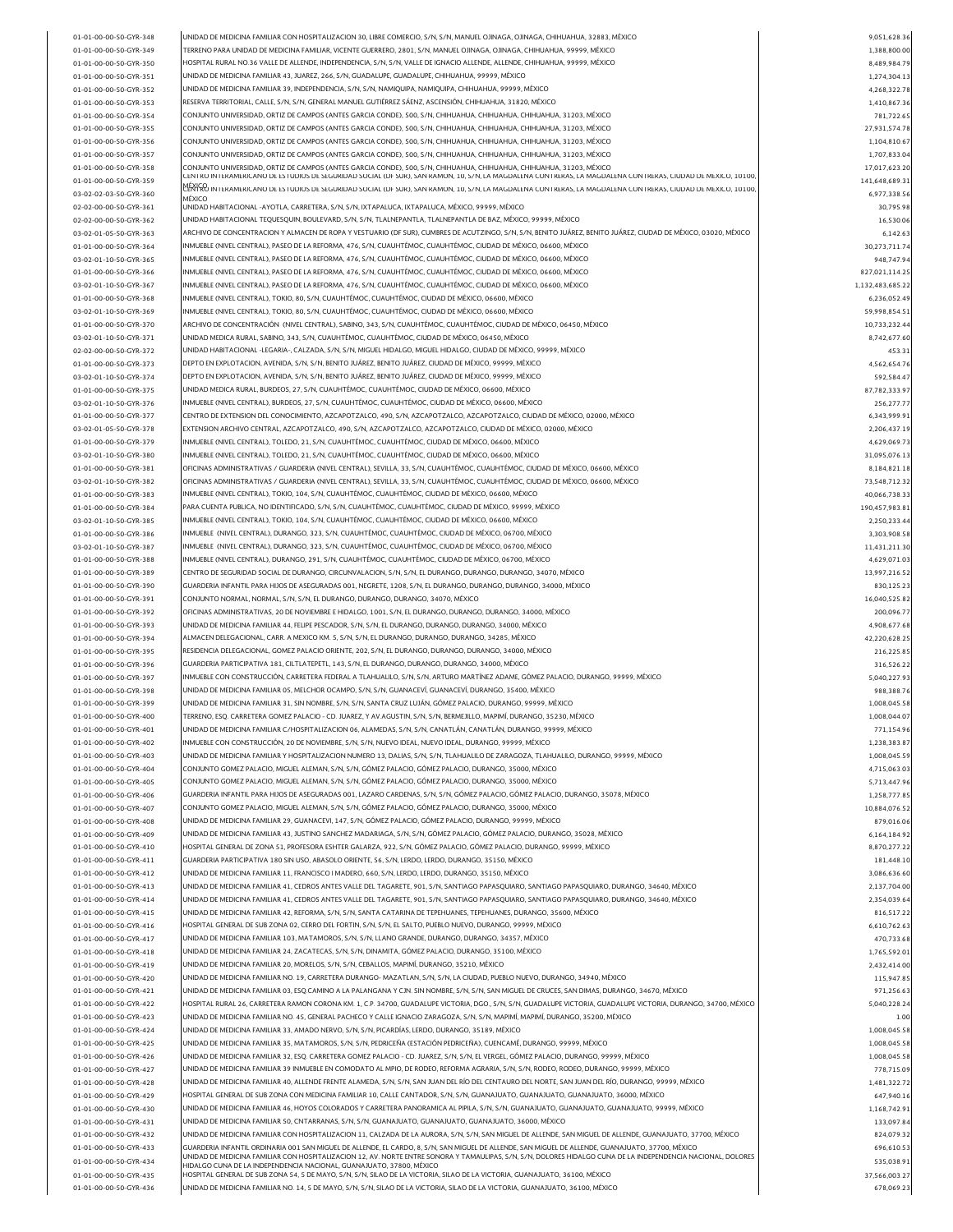| 01-01-00-00-50-GYR-437                           | U.M.F. NO. 57, BLVD. LOS REYES ESO. AV PIPILA, 157, S/N, IRAPUATO, IRAPUATO, GUANAJUATO, 99999, MÉXICO                                                                                                                                                                                                       | 8,094,021.76                   |
|--------------------------------------------------|--------------------------------------------------------------------------------------------------------------------------------------------------------------------------------------------------------------------------------------------------------------------------------------------------------------|--------------------------------|
| 01-01-00-00-50-GYR-438                           | CONJUNTO IRAPUATO, REFORMA, 307, S/N, IRAPUATO, IRAPUATO, GUANAJUATO, 36690, MÉXICO                                                                                                                                                                                                                          | 318,289.78                     |
| 01-01-00-00-50-GYR-439                           | CONJUNTO IRAPUATO. REFORMA. 307. S/N. IRAPUATO. IRAPUATO. GUANAJUATO. 36690. MÉXICO                                                                                                                                                                                                                          | 9,659,063.00                   |
| 01-01-00-00-50-GYR-440                           | UNIDAD DE MEDICINA FAMILIAR 45, OVIANCHIC Y CALLE PRESA DE LA ANGOSTURA, S/N, S/N, IRAPUATO, IRAPUATO, GUANAJUATO, 36631, MÉXICO                                                                                                                                                                             | 1.361.436.50                   |
| 01-01-00-00-50-GYR-441                           | GUARDERIA PARTICIPATIVA 209 FORMACION INFANTIL IRAPUATO, CRATER ENTRE AV. DEL BOSQUE Y VOLCAN, 1173, S/N, IRAPUATO, IRAPUATO, GUANAJUATO, 99999, MÉXICO                                                                                                                                                      | 198,984.82                     |
| 01-01-00-00-50-GYR-442                           | GUARDERIA INFANTIL ORDINARIA 001 IRAPUATO, RAMON BARRETO DE TABORA, S/N, S/N, IRAPUATO, IRAPUATO, GUANAJUATO, 36690, MÉXICO                                                                                                                                                                                  | 326.452.75                     |
| 01-01-00-00-50-GYR-443                           | UNIDAD DE MEDICINA FAMILIAR 44, CALLE DE LA CASA REDONDA Y AV. DEL TRABAJO, 1431, S/N, IRAPUATO, IRAPUATO, GUANAJUATO, 99999, MÉXICO                                                                                                                                                                         | 222,160.34                     |
| 01-01-00-00-50-GYR-444                           | UNIDAD DE MEDICINA FAMILIAR 16. CALLE INDEPENDENCIA ESO. VICENTE GUERRERO, S/N, S/N, JUVENTINO ROSAS, SANTA CRUZ DE JUVENTINO ROSAS, GUANAJUATO, 38240, MÉXICO                                                                                                                                               | 3,125,475.70                   |
| 01-01-00-00-50-GYR-445                           | UNIDAD DE MEDICINA FAMILIAR NO. 5, MAGISTERIO, S/N, S/N, COMONFORT, COMONFORT, GUANAJUATO, 38200, MÉXICO                                                                                                                                                                                                     | 687,334.74                     |
| 01-01-00-00-50-GYR-446                           | CONJUNTO CELAYA, MZ. AV.MUTUALISMO, RIO LERMA, AV 16 DE SEPTIEMBRE Y LERDO, S/N, S/N, CELAYA, CELAYA, GUANAJUATO, 38060, MÉXICO                                                                                                                                                                              | 863,460.50                     |
| 01-01-00-00-50-GYR-447                           | CONJUNTO CELAYA, MZ. AV.MUTUALISMO, RIO LERMA, AV 16 DE SEPTIEMBRE Y LERDO, S/N, S/N, CELAYA, CELAYA, GUANAJUATO, 38060, MÉXICO                                                                                                                                                                              | 7.919.549.84                   |
| 01-01-00-00-50-GYR-448                           | CONJUNTO CELAYA, MZ. AV.MUTUALISMO, RIO LERMA, AV 16 DE SEPTIEMBRE Y LERDO, S/N, S/N, CELAYA, CELAYA, GUANAJUATO, 38060, MÊXICO                                                                                                                                                                              | 1,403,919.00                   |
| 01-01-00-00-50-GYR-449                           | UNIDAD DE MEDICINA FAMILIAR CON HISPITALIZACION 06, NIÑO ARTILLERO ESO. EIFFEL, S/N, S/N, CORTAZAR, CORTAZAR, GUANAJUATO, 38300, MÉXICO                                                                                                                                                                      | 801,565.41                     |
| 01-01-00-00-50-GYR-450                           | HOSPITAL GENERAL DE SUB ZONA CON MEDICINA FAMILIAR 13, AV. 10 DE MAYO, S/N, S/N, ACÁMBARO, ACÁMBARO, GUANAJUATO, 38600, MÊXICO                                                                                                                                                                               | 1.636.239.84                   |
| 01-01-00-00-50-GYR-451<br>01-01-00-00-50-GYR-452 | HOSPITAL GENERAL DE SUB ZONA CON MEDICINA FAMILIAR 15, AV. AMERICA S/N ESQ. MICHOACAN, S/N, S/N, MOROLEÓN, MOROLEÓN, GUANAJUATO, 38800, MÉXICO<br>UNIDAD DE MEDICINA FAMILIAR CON HOSPITALIZACION 08, BENITO JUAREZ, 674, S/N, SALVATIERRA, SALVATIERRA, GUANAJUATO, 38900, MÉXICO                           | 3,006,946.00                   |
| 01-01-00-00-50-GYR-453                           | GUARDERIA INFANTIL ORDINARIA 001 SALAMANCA, CRUZ ROJA, 103, S/N, SALAMANCA, SALAMANCA, GUANAJUATO, 36700, MÉXICO                                                                                                                                                                                             | 1,684,909.33<br>97,339.78      |
| 01-01-00-00-50-GYR-454                           | HOSPITAL GENERAL DE ZONA CON MEDICINA FAMILIAR 03, AV. RUBEN DARIO, S/N, S/N, SALAMANCA, SALAMANCA, GUANAJUATO, 99999, MÉXICO                                                                                                                                                                                | 6,192,348.91                   |
| 01-01-00-00-50-GYR-455                           | UNIDAD DE MEDICINA FAMILIAR 40, MEXICO 68, S/N, S/N, VILLAGRÁN, VILLAGRÁN, GUANAJUATO, 38260, MÉXICO                                                                                                                                                                                                         | 525,437.42                     |
| 01-01-00-00-50-GYR-456                           | UNIDAD DE MEDICINA FAMILIAR CON HOSPITALIZACION 09, SANTOS DEGOLLADO, S/N, S/N, PÉNJAMO, PÉNJAMO, GUANAJUATO, 36900, MÉXICO                                                                                                                                                                                  | 1,155,167.74                   |
| 01-01-00-00-50-GYR-457                           | CASA DELEGACIONAL, DEL BAJIO, 217, S/N, LEÓN DE LOS ALDAMA, LEÓN, GUANAJUATO, 99999, MÉXICO                                                                                                                                                                                                                  | 66,879.08                      |
| 01-01-00-00-50-GYR-458                           | ARCHIVO INSTITUCIONAL 20 DE ENERO, ESQ. CALLE 20 DE ENERO Y CALLE MELCHOR OCAMPO, 430, S/N, LEÓN DE LOS ALDAMA, LEÓN, GUANAJUATO, 37000, MÉXICO                                                                                                                                                              | 100,650.46                     |
| 01-01-00-00-50-GYR-459                           | HOSPITAL GENERAL DE ZONA CON MEDICINA FAMILIAR 21, BLVD. VENUSTIANO CARRANZA Y CORAL, S/N, S/N, LEÓN DE LOS ALDAMA, LEÓN, GUANAJUATO, 37380, MÉXICO                                                                                                                                                          | 3,638,000.85                   |
| 01-01-00-00-50-GYR-460                           | GUARDERIA HIJOS DE ASEGURADOS 001, BLVD. ADOLFO LOPEZ MATEOS, S/N, S/N, LEÓN DE LOS ALDAMA, LEÓN, GUANAJUATO, 99999, MÉXICO                                                                                                                                                                                  | 673,765.15                     |
| 01-01-00-00-50-GYR-461                           | RESERVA TERRITORIAL BLVD. JUAN JOSE TORRES LANDA 109, JUAN JOSE TORRES LANDA, 109, S/N, LEÓN DE LOS ALDAMA, LEÓN, GUANAJUATO, 37380, MÉXICO                                                                                                                                                                  | 905,177.13                     |
| 01-01-00-00-50-GYR-462                           | UNIDAD DE MEDICINA DE ATENCION AMBULATORIA (UMAA) 55, ENRIQUE GOMEZ GUERRA Y HAROLD GABRIEL, S/N, S/N, LEÓN DE LOS ALDAMA, LEÓN, GUANAJUATO, 99999, MÉXICO                                                                                                                                                   | 4.662.949.3                    |
| 01-01-00-00-50-GYR-463                           | UNIDAD DE MEDICINA FAMILIAR 47, BLVD. ANTONIO MADRAZO ESQ. FRAY TORIBIO DE BENAVENTE, 307, S/N, LEÓN DE LOS ALDAMA, LEÓN, GUANAJUATO, 99999, MÉXICO                                                                                                                                                          | 3,310,876.97                   |
| 01-01-00-00-50-GYR-464                           | UNIDAD DE MEDICINA FAMILIAR 53, JUAN JOSE TORRES LANDA ESQ. GERANIOS, 7804, S/N, LEÓN DE LOS ALDAMA, LEÓN, GUANAJUATO, 37530, MÉXICO                                                                                                                                                                         | 14,048,717.07                  |
| 01-01-00-00-50-GYR-465                           | SUB DELEGACION METROPOLITANA LEON, BLVD. JUAN JOSE TORRES LANDA ESQ. GERANIOS, 7304, S/N, LEÓN DE LOS ALDAMA, LEÓN, GUANAJUATO, 37530, MÉXICO                                                                                                                                                                | 1.00                           |
| 01-01-00-00-50-GYR-466                           | UNIDAD DE MEDICINA FAMILIAR 56. BOULEVARD CEREZA. 1005. S/N. LEÓN DE LOS ALDAMA. LEÓN. GUANAJUATO. 37419. MÉXICO                                                                                                                                                                                             | 185,237,846.40                 |
| 01-01-00-00-50-GYR-467                           | TERRENO PARA HOSPITAL GENERAL REGIONAL 250 CAMAS, PADRE JORGE VERTIZ CAMPERO, 2125, S/N, LEÓN DE LOS ALDAMA, LEÓN, GUANAJUATO, 99999, MÉXICO<br>HOSPITAL GENERAL DE SUB ZONA CON MEDICINA FAMILIAR 07, FRANCISCO I. MADERO, S/N, S/N, SAN FRANCISCO DEL RINCON, SAN FRANCISCO DEL RINCON, GUANAJUATO, 36300  | 21,832,655.00                  |
| 01-01-00-00-50-GYR-468<br>01-01-00-00-50-GYR-469 | MÉXICO<br>UNIDAD DE MEDICINA FAMILIAR 27. PROLONGACION HIDALGO. 27. S/N. PURÍSIMA DE BUSTOS, PURÍSIMA DEL RINCÓN. GUANAJUATO. 36400. MÉXICO                                                                                                                                                                  | 7,787,202.17                   |
|                                                  |                                                                                                                                                                                                                                                                                                              | 550,600.42                     |
| 01-01-00-00-50-GYR-470                           | UNIDAD DE MEDICINA FAMILIAR 17, CARRETERA CELAYA A SAN MIGUEL ALLENDE, S/N, S/N, COMONFORT, COMONFORT, GUANAJUATO, 99999, MÉXICO<br>UNIDAD DE MEDICINA FAMILIAR 26. PROLONGACIÓN ALLENDE. S/N. S/N. OCAMPO. OCAMPO. GUANAJUATO. 37630. MÉXICO                                                                | 1,391,223.79                   |
| 01-01-00-00-50-GYR-471<br>01-01-00-00-50-GYR-472 | TERRENO PENDIENTE DE APLICACION, ESQ. MAGISTERIO- COMONFORT Y CALLE EL MAGUEYAL, S/N, S/N, COMONFORT, COMONFORT, GUANAJUATO, 38200, MÉXICO                                                                                                                                                                   | 516,166.93<br>543.646.8        |
| 01-01-00-00-50-GYR-473                           | UNIDAD DE MEDICINA FAMILIAR 19, 1.O DE MAYO Y LIBERTAD S/N, S/N, S/N, VALLE DE SANTIAGO, VALLE DE SANTIAGO, GUANAJUATO, 38400, MÊXICO                                                                                                                                                                        | 836,329.93                     |
| 01-01-00-00-50-GYR-474                           | INMUEBLE PENDIENTE DE APLICACI, AVENIDA, S/N, S/N, ACÁMBARO, ACÁMBARO, GUANAJUATO, 99999, MÉXICO                                                                                                                                                                                                             | 3,641,311.79                   |
| 01-01-00-00-50-GYR-475                           | UNIDAD DE MEDICINA FAMILIAR 30, ALLENDE, S/N, S/N, SAN FELIPE, SAN FELIPE, GUANAJUATO, 37600, MÉXICO                                                                                                                                                                                                         | 3,558,538.89                   |
| 01-01-00-00-50-GYR-476                           | UNIDAD DE MEDICINA FAMILIAR 41, JUAREZ, 56, S/N, TARIMORO, TARIMORO, GUANAJUATO, 38700, MÉXICO                                                                                                                                                                                                               | 364,197.31                     |
| 01-01-00-00-50-GYR-477                           | UNIDAD DE MEDICINA FAMILIAR 28, 16 DE SEPTIEMBRE ENTRE CALLE GALEANA Y CAMINO VECINAL, S/N, S/N, ROMITA, ROMITA, GUANAJUATO, 36200, MÉXICO                                                                                                                                                                   | 530,734.92                     |
| 01-01-00-00-50-GYR-478                           | UNIDAD DE MEDICINA FAMILIAR 38, CARRETERA SAN JOSE DE I. - SAN LUIS DE LA PAZ, S/N, S/N, SAN JOSÈ ITURBIDE, SAN JOSÈ ITURBIDE, GUANAJUATO, 37980, MÈXICO                                                                                                                                                     | 593,972.80                     |
| 01-01-00-00-50-GYR-479                           | UNIDAD DE MEDICINA FAMILIAR 25, CARRETERA. SAN FELIPE - S.L.P., S/N, S/N, JARAL DE BERRIOS, SAN FELIPE, GUANAJUATO, 99999, MÉXICO                                                                                                                                                                            | 1,201,520.05                   |
| 01-01-00-00-50-GYR-480                           | UNIDAD DE MEDICINA FAMILIAR 29, INDEPENDENCIA, S/N, S/N, SAN DIEGO DE LA UNIÓN, SAN DIEGO DE LA UNIÓN, GUANAJUATO, 37850, MÉXICO                                                                                                                                                                             | 523,119.80                     |
| 01-01-00-00-50-GYR-481                           | UNIDAD DE MEDICINA FAMILIAR 31, CARRETERA A LA MINA, S/N, S/N, XICHÚ, XICHÚ, GUANAJUATO, 99999, MÉXICO                                                                                                                                                                                                       | 585,364.4                      |
| 01-01-00-00-50-GYR-482                           | UNIDAD DE MEDICINA FAMILIAR 18, PROL.JOSE DEL VALLE ESQ. JESUS JARELA, S/N, S/N, APASEO EL ALTO, APASEO EL ALTO, GUANAJUATO, 38500, MÉXICO                                                                                                                                                                   | 407,901.22                     |
| 01-01-00-00-50-GYR-483                           | UNIDAD DE MEDICINA FAMILIAR 24, LIBRAMIENTO, 436, S/N, CIUDAD MANUEL DOBLADO, MANUEL DOBLADO, GUANAJUATO, 36470, MÉXICO                                                                                                                                                                                      | 800,240.85                     |
| 01-01-00-00-50-GYR-484                           | UNIDAD DE MEDICINA FAMILIAR 39, ESO. CAMINO AL ARROYO DE CAÑAS Y CALLE TEMPLO SAN REFUGIO, S/N, S/N, TIERRA BLANCA, TIERRA BLANCA, GUANAJUATO, 99999, MÉXICO                                                                                                                                                 | 681,049.35                     |
| 01-01-00-00-50-GYR-485                           | UNIDAD DE MEDICINA FAMILIAR 36, CALLE 5 DE MAYO, S/N, S/N, YURIRIA, YURIRIA, GUANAJUATO, 38940, MÉXICO                                                                                                                                                                                                       | 566,823.47                     |
| 01-01-00-00-50-GYR-486                           | UNIDAD DE MEDICINA FAMILIAR 35, IGNACIO ALLENDE ESQ. MANUEL M. MORENO, S/N, S/N, PUEBLO NUEVO, PUEBLO NUEVO, GUANAJUATO, 99999, MÊXICO                                                                                                                                                                       | 563,843.66                     |
| 01-01-00-00-50-GYR-487                           | UNIDAD DE MEDICINA FAMILIAR 32, FRANCISCO JAVIER MINA ESQ SALAZAR, S/N, S/N, CUERÁMARO, CUERÁMARO, GUANAJUATO, 36960, MÉXICO                                                                                                                                                                                 | 529,741.62                     |
| 01-01-00-00-50-GYR-488                           | UNIDAD DE MEDICINA FAMILIAR 22, MARIA BALVER, S/N, S/N, ABASOLO, ABASOLO, GUANAJUATO, 99999, MÉXICO<br>UNIDAD DE MEDICINA FAMILIAR 23. CHAPULTEPEC, 102. S/N. APASEO EL ALTO, APASEO EL ALTO, GUANAJUATO, 99999, MÉXICO                                                                                      | 529,406.67                     |
| 01-01-00-00-50-GYR-489                           |                                                                                                                                                                                                                                                                                                              | 1,353,626.12                   |
| 01-01-00-00-50-GYR-490                           | UNIDAD DE MEDICINA FAMILIAR 34, AV. DE LA JUVENTUD ESQ. PROLONGACION CAMELIA, S/N, S/N, JARAL DEL PROGRESO, JARAL DEL PROGRESO, GUANAJUATO, 38470, MÉXICO<br>CONJUNTO CENTRO MEDICO LEON (GARCIA TELLES) T-1, BLVD. A. LOPEZ MATEOS PONIENTE, 1813, S/N, LEÓN DE LOS ALDAMA, LEÓN, GUANAJUATO, 37328, MÉXICO | 533.714.88                     |
| 01-01-00-00-50-GYR-491<br>01-01-00-00-50-GYR-492 | CONJUNTO CENTRO MEDICO LEON (GARCIA TELLES) T-1, BLVD. A. LOPEZ MATEOS PONIENTE, 1813, S/N, LEÓN DE LOS ALDAMA, LEÓN, GUANAJUATO, 37328, MÉXICO                                                                                                                                                              | 9,209,564.29<br>7,614,841.65   |
| 01-01-00-00-50-GYR-493                           | CONJUNTO CENTRO MEDICO LEON (GARCIA TELLES) T-1, BLVD. A. LOPEZ MATEOS PONIENTE, 1813, S/N, LEÓN DE LOS ALDAMA, LEÓN, GUANAJUATO, 37328, MÉXICO                                                                                                                                                              | 2,745,299.34                   |
| 01-01-00-00-50-GYR-494                           | CONJUNTO CENTRO MEDICO LEON (GARCIA TELLES) T-1. BLVD. A. LOPEZ MATEOS PONIENTE. 1813. S/N. LEÓN DE LOS ALDAMA. LEÓN. GUANAJUATO. 37328. MÉXICO                                                                                                                                                              | 447,470.55                     |
| 01-01-00-00-50-GYR-495                           | CONJUNTO CENTRO MEDICO LEON (GARCIA TELLES) T-1, BLVD. A. LOPEZ MATEOS PONIENTE, 1813, S/N, LEÓN DE LOS ALDAMA, LEÓN, GUANAJUATO, 37328, MÉXICO                                                                                                                                                              | 2.632.773.69                   |
| 01-01-00-00-50-GYR-496                           | CONJUNTO CENTRO MEDICO LEON (GARCIA TELLES) T-1, BLVD. A. LOPEZ MATEOS PONIENTE, 1813, S/N, LEÓN DE LOS ALDAMA, LEÓN, GUANAJUATO, 37328, MÉXICO                                                                                                                                                              | 13,796,237.58                  |
| 01-01-00-00-50-GYR-497                           | CONJUNTO CENTRO MEDICO LEON (GARCIA TELLES) T-1, BLVD. A. LOPEZ MATEOS PONIENTE, 1813, S/N, LEÓN DE LOS ALDAMA, LEÓN, GUANAJUATO, 37328, MÉXICO                                                                                                                                                              | 569,292.84                     |
| 01-01-00-00-50-GYR-498                           | CONJUNTO CENTRO MEDICO LEON (GARCIA TELLES) T-1, BLVD. A. LOPEZ MATEOS PONIENTE, 1813, S/N, LEÓN DE LOS ALDAMA, LEÓN, GUANAJUATO, 37328, MÉXICO                                                                                                                                                              | 522,973.20                     |
| 01-01-00-00-50-GYR-499                           | CONJUNTO CHILPANCINGO. ALEMAN. 70. S/N. CHILPANCINGO DE LOS BRAVO. CHILPANCINGO DE LOS BRAVO. GUERRERO. 39000. MÉXICO                                                                                                                                                                                        | 9,318,115.99                   |
| 01-01-00-00-50-GYR-500                           | CONJUNTO CHILPANCINGO, ALEMAN, 70, S/N, CHILPANCINGO DE LOS BRAVO, CHILPANCINGO DE LOS BRAVO, GUERRERO, 39000, MÉXICO                                                                                                                                                                                        | 12.310.310.73                  |
| 01-01-00-00-50-GYR-501                           | CONJUNTO CHILPANCINGO, ALEMAN, 70, S/N, CHILPANCINGO DE LOS BRAVO, CHILPANCINGO DE LOS BRAVO, GUERRERO, 39000, MÉXICO                                                                                                                                                                                        | 1,101,968.26                   |
| 01-01-00-00-50-GYR-502                           | CONJUNTO ACAPULCO. CUAUHTEMOC. 95. S/N. ACAPULCO DE JUÁREZ. ACAPULCO DE JUÁREZ. GUERRERO. 39300. MÉXICO                                                                                                                                                                                                      | 41,687,914.34                  |
| 01-01-00-00-50-GYR-503                           | CONJUNTO ACAPULCO, CUAUHTEMOC, 95, S/N, ACAPULCO DE JUÁREZ, ACAPULCO DE JUÁREZ, GUERRERO, 39300, MÉXICO                                                                                                                                                                                                      | 5,708,610.46                   |
| 01-01-00-00-50-GYR-504                           | CONJUNTO VICENTE GUERRERO, AV. RUIZ CORTINEZ, S/N, S/N, ACAPULCO DE JUÁREZ, ACAPULCO DE JUÁREZ, GUERRERO, 39610, MÉXICO                                                                                                                                                                                      | 63,315,661.49                  |
| 01-01-00-00-50-GYR-505                           | CONJUNTO VICENTE GUERRERO, AV. RUIZ CORTINEZ, S/N, S/N, ACAPULCO DE JUÁREZ, ACAPULCO DE JUÁREZ, GUERRERO, 39610, MÉXICO                                                                                                                                                                                      | 4,727,292.15                   |
| 01-01-00-00-50-GYR-506                           | GUARDERIA INFANTIL 001, CONSTITUYENTES, 24, S/N, ACAPULCO DE JUÁREZ, ACAPULCO DE JUÁREZ, GUERRERO, 39610, MÉXICO                                                                                                                                                                                             | 5,463,459.11                   |
| 01-01-00-00-50-GYR-507                           | GUARDERIA INFANTIL 002, CONSTITUYENTES, 10, S/N, ACAPULCO DE JUÁREZ, ACAPULCO DE JUÁREZ, GUERRERO, 39560, MÉXICO                                                                                                                                                                                             | 1,901,361.93                   |
| 01-01-00-00-50-GYR-508                           | UNIDAD DE MEDICINA FAMILIAR 26, BOULEVARD JOSÉ LÓPEZ PORTILLO Y CALLE 2, S/N, S/N, ACAPULCO DE JUÁREZ, ACAPULCO DE JUÁREZ, GUERRERO, 39700, MÉXICO                                                                                                                                                           | 19,524,950.23                  |
| 01-01-00-00-50-GYR-509                           | UNIDAD DE MEDICINA FAMILIAR 02, AV. RUIZ CORTINEZ Y AV. SOLIDARIDAD, S/N, S/N, ACAPULCO DE JUÁREZ, ACAPULCO DE JUÁREZ, GUERRERO, 39610, MÉXICO<br>CASA DELEGACIONAL, GRAN VIA TROPICAL, 700, S/N, ACAPULCO DE JUÁREZ, ACAPULCO DE JUÁREZ, GUERRERO, 39300, MÉXICO                                            | 5,188,102.15                   |
| 01-01-00-00-50-GYR-510                           | UNIDAD DE MEDICINA FAMILIAR 29 UMAA, DESARROLLO HAB. JOYAS DEL MARQUEZ, CARR. LA LOZA LLANO LARGO, LOTE 2, LOTE 1-BIS, S/N, ACAPULCO DE JUAREZ, ACAPULCO DE                                                                                                                                                  | 461,913.54                     |
| 01-01-00-00-50-GYR-511                           | JUÁREZ, GUERRERO, 9999)<br>HOSPITAL GENERAL DE ZONA CON MEDICINA FAMILIAR NO. 4, CARRETERA MEXICO - ACAPULCO, KM 196, S/N, IGUALA DE LA INDEPENDENCIA, GODINERO, GODERRERO,                                                                                                                                  | 6,006,077.38                   |
| 01-01-00-00-50-GYR-512                           | 400%/http://www.com/medicinataling.nd.4, nd.4, carretera mexico - acapulco, km 196, s/n, iguala de la independencia, iguala de la independencia, guerrero,                                                                                                                                                   | 29,236,476.65                  |
| 01-01-00-00-50-GYR-513<br>01-01-00-00-50-GYR-514 | 40000 MÉXICO<br>CONJUNTO TAXCO, AV. DE LOS PLATEROS, 330, S/N, TAXCO DE ALARCÓN, TAXCO DE ALARCÓN, GUERRERO, 40200, MÉXICO                                                                                                                                                                                   | 14,705,376.25<br>21,457,077.07 |
| 01-01-00-00-50-GYR-515                           | CONJUNTO TAXCO, AV. DE LOS PLATEROS, 330, S/N, TAXCO DE ALARCÓN, TAXCO DE ALARCÓN, GUERRERO, 40200, MÉXICO                                                                                                                                                                                                   | 4,512,470.49                   |
| 01-01-00-00-50-GYR-516                           | CONJUNTO TAXCO, AV. DE LOS PLATEROS, 330, S/N, TAXCO DE ALARCÓN, TAXCO DE ALARCÓN, GUERRERO, 40200, MÉXICO                                                                                                                                                                                                   | 1,908,943.21                   |
| 01-01-00-00-50-GYR-517                           | ANTES GUARDERIA ESQUEMA VECINAL COMUNITARIO, BENITO JUAREZ, 24, S/N, TAXCO DE ALARCÔN, TAXCO DE ALARCÔN, GUERRERO, 40200, MÊXICO                                                                                                                                                                             | 1,366,408.35                   |
| 01-01-00-00-50-GYR-518                           | CONJUNTO TAXCO, AV. DE LOS PLATEROS, 330, S/N, TAXCO DE ALARCÓN, TAXCO DE ALARCÓN, GUERRERO, 40200, MÉXICO                                                                                                                                                                                                   | 534,506.73                     |
| 01-01-00-00-50-GYR-519                           | UNIDAD DE MEDICINA FAMILIAR 12, ESQUINA CARRETERA NACIONAL ACAPULCO - PINOTEPA, S/N, S/N, SAN MARCOS, SAN MARCOS, GUERRERO, 39960, MÉXICO                                                                                                                                                                    | 2,636,124.6                    |
| 01-01-00-00-50-GYR-520                           | UNIDAD DE MEDICINA FAMILIAR 16, ESQUINA AV. DE LAS PALMERAS Y CARRETERA NACIONAL, S/N, S/N, COYUCA DE BENÍTEZ, COYUCA DE BENÍTEZ, GUERRERO, 99999, MÉXICO                                                                                                                                                    | 25,804,801.28                  |
| 01-01-00-00-50-GYR-521                           | UNIDAD DE MEDICINA FAMILIAR 23, JAZMIN, 31, S/N, CHILAPA DE ÁLVAREZ, CHILAPA DE ÁLVAREZ, GUERRERO, 41100, MÉXICO                                                                                                                                                                                             | 2,949,796.14                   |
| 01-01-00-00-50-GYR-522                           | UNIDAD DE MEDICINA FAMILIAR 25, HIDALGO PEDRO ASCENCIO, S/N, S/N, OMETEPEC, OMETEPEC, GUERRERO, 41700, MÉXICO                                                                                                                                                                                                | 3,476,161.5                    |
| 01-01-00-00-50-GYR-523                           | CONJUNTO ZIHUATANEJO, OLINALA Y RETORNO, 1, S/N, ZIHUATANEJO, ZIHUATANEJO DE AZUETA, GUERRERO, 40880, MÉXICO                                                                                                                                                                                                 | 33,868,127.12                  |
| 01-01-00-00-50-GYR-524                           | TERRENO, OLINALA Y RETORNO, 1, S/N, ZIHUATANEJO, ZIHUATANEJO DE AZUETA, GUERRERO, 40880, MÉXICO                                                                                                                                                                                                              | 962,236.23                     |
| 01-01-00-00-50-GYR-525                           | UNIDAD DE MEDICINA FAMILIAR 17, ESQUINA CALLE REFORMA Y CERRADA EJIDO, S/N, S/N, LA UNIÓN, LA UNIÓN DE ISIDORO MONTES DE OCA, GUERRERO, 40800, MÉXICO                                                                                                                                                        | 3,757,604.63                   |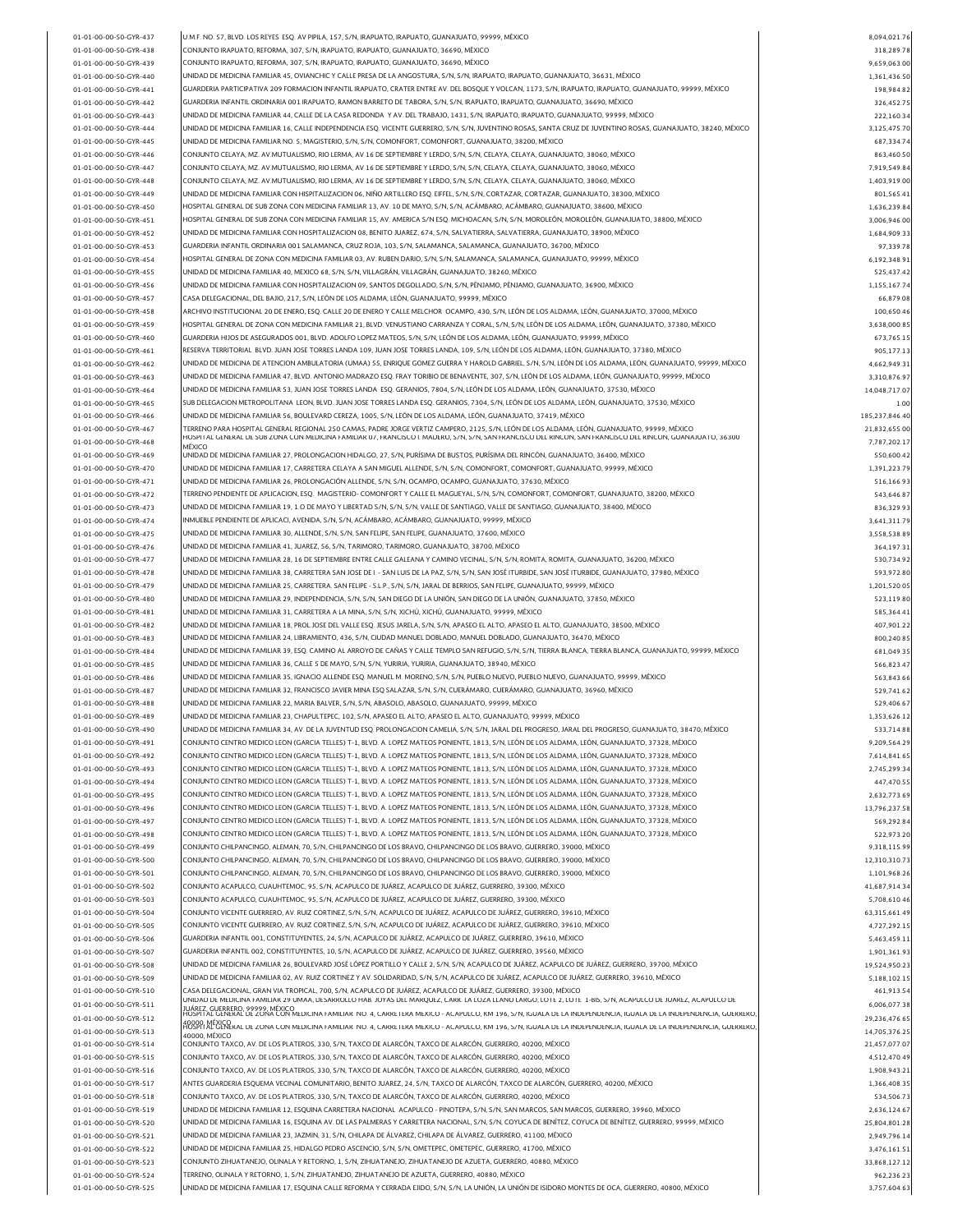| 01-01-00-00-50-GYR-527 | TERRENO, ESQUINA JOSEFA ORTIZ DE DOMINGUEZ Y JIMENEZ, 9, S/N, CIUDAD APAXTLA DE CASTREJÓN, APAXTLA, GUERRERO, 99999, MÉXICO                                                                                               | 4,868,242.22                 |
|------------------------|---------------------------------------------------------------------------------------------------------------------------------------------------------------------------------------------------------------------------|------------------------------|
|                        | HOSPITAL GENERAL DE SUBZONA 19, LAZARO CARDENAS, S/N, S/N, CIUDAD ALTAMIRANO, PUNGARABATO, GUERRERO, 40660, MÉXICO                                                                                                        | 14,484,710.70                |
| 01-01-00-00-50-GYR-528 | UNIDAD DE MEDICINA FAMILIAR 20, C. IGNACIO ZARAGOZA Y MANUEL ALTAMIRANO, S/N, S/N, COYUCA DE CATALÁN, COYUCA DE CATALÁN, GUERRERO, 99999, MÉXICO                                                                          | 2,358,977.26                 |
|                        | UNIDAD DE MEDICINA FAMILIAR 21, CALE SIN NOMBRE, S/N, S/N, CUTZAMALA DE PINZÓN, CUTZAMALA DE PINZÓN, GUERRERO, 99999, MÉXICO                                                                                              |                              |
| 01-01-00-00-50-GYR-529 |                                                                                                                                                                                                                           | 8,615,206.94                 |
| 01-01-00-00-50-GYR-530 | UNIDAD DE MEDICINA FAMILIAR 15, INDEPENDENCIA, S/N, S/N, PETATLÁN, PETATLÁN, GUERRERO, 99999, MÉXICO                                                                                                                      | 2.208.585.75                 |
| 01-01-00-00-50-GYR-531 | CONSULTORIO MEDICO - HGR1 - 12, NO IDENTIFICADO, S/N, S/N, TÊCPAN DE GALEANA, TÊCPAN DE GALEANA, GUERRERO, 99999, MÊXICO                                                                                                  | 6,408,770.63                 |
| 01-01-00-00-50-GYR-532 | RESERVA TERRITORIAL, DOMICILIO CONOCIDO, S/N, S/N, CACALOTEPEC, APAXTLA, GUERRERO, 40550, MÉXICO                                                                                                                          | 5.370.963.93                 |
| 01-01-00-00-50-GYR-533 | TERRENO, SECRETARIA DE EDUCACION PUBLICA, 104, S/N, PACHUCA DE SOTO, PACHUCA DE SOTO, HIDALGO, 99999, MÉXICO                                                                                                              | 2,718,345.26                 |
| 01-01-00-00-50-GYR-534 | LOCAL COMERCIAL, CALLE PLAN DE SAN LUIS COL CONSTITUCION, 268, S/N, PACHUCA DE SOTO, PACHUCA DE SOTO, HIDALGO, 42094, MÉXICO                                                                                              | 1,396,523.23                 |
| 01-01-00-00-50-GYR-535 | HOSPITAL GENERAL DE ZONA MEDICINA FAMILIAR NO. 1, MADERO, 407, S/N, PACHUCA DE SOTO, PACHUCA DE SOTO, HIDALGO, 42090, MÉXICO                                                                                              | 3,553,294.14                 |
| 01-01-00-00-50-GYR-536 | DEPARTAMENTOS 111, 210, 211 Y 411, MADERO, 407, S/N, PACHUCA DE SOTO, PACHUCA DE SOTO, HIDALGO, 42090, MÊXICO                                                                                                             | 520,248.68                   |
| 01-01-00-00-50-GYR-537 | LOCAL COMERCIAL, LUIS DONALDO COLOSIO ESQ. JAIME TORRES BODET, 100, S/N, PACHUCA DE SOTO, PACHUCA DE SOTO, HIDALGO, 42080, MÉXICO                                                                                         | 3,078,681.38                 |
| 01-01-00-00-50-GYR-538 | EDIFICIO LUCAS PATONI, JOSE MA. MORELOS ESQUINA LUCAS PATONI, 9, S/N, PACHUCA DE SOTO, PACHUCA DE SOTO, HIDALGO, 42000, MÊXICO                                                                                            | 174,217.14                   |
| 01-01-00-00-50-GYR-539 | SUBDELEGACION PACHUCA Y VELATORIO. BLVD LUIS DONALDO COLOSIO LIBRAMIENTO VIAL PACHUCA -TULANCINGO. 2901. S/N. PACHUCA DE SOTO. PACHUCA DE SOTO. HIDALGO.                                                                  | 6,599,485.20                 |
| 01-01-00-00-50-GYR-540 | 42080. MĚXICO<br>CASA DE CONSTITUCION, PLAN DE SAN LUIS COLONIA CONSTITUCION, 142, S/N, PACHUCA DE SOTO, PACHUCA DE SOTO, HIDALGO, 42080, MÉXICO                                                                          | 43.464.66                    |
| 01-01-00-00-50-GYR-541 | ALMACÈN DELEGACIONAL Y ARCHIVO DE CONCENTRACION, CALLE ARBOLADAS LOTES 54 Y 55, 115, S/N, PACHUCA DE SOTO, PACHUCA DE SOTO, HIDALGO, 42092, MÈXICO                                                                        | 1,448,821.50                 |
| 01-01-00-00-50-GYR-542 | INMUEBLE SIN USO, GALEANA, 905, S/N, PACHUCA DE SOTO, PACHUCA DE SOTO, HIDALGO, 42010, MÉXICO                                                                                                                             | 4,244,750.84                 |
|                        |                                                                                                                                                                                                                           |                              |
| 01-01-00-00-50-GYR-543 | INMUEBLE SIN USO, EVERARDO MARQUEZ, S/N, S/N, PACHUCA DE SOTO, PACHUCA DE SOTO, HIDALGO, 42094, MÊXICO                                                                                                                    | 5,404,930.66                 |
| 01-01-00-00-50-GYR-544 | LOCAL COMERCIAL, FRACCIONAMIENTO AQUILES SERDÂN, S/N, S/N, PACHUCA DE SOTO, PACHUCA DE SOTO, HIDALGO, 42034, MÊXICO                                                                                                       | 724,174.84                   |
| 01-01-00-00-50-GYR-545 | INMUEBLE SIN USO, CALLE PLAN DE SAN LUIS COL CONSTITUCION, 268, S/N, PACHUCA DE SOTO, PACHUCA DE SOTO, HIDALGO, 42094, MÊXICO                                                                                             | 19,440,373.78                |
| 01-01-00-00-50-GYR-546 | TERRENO PUNTA AZUL PACHUCA HIDALGO (INVADIDO), COLOSIO, S/N, S/N, PACHUCA DE SOTO, PACHUCA DE SOTO, HIDALGO, 42039, MÊXICO                                                                                                | 5,107,282.00                 |
| 01-01-00-00-50-GYR-547 | ARCHIVO DE CONCENTRACIÓN, FELIPE ANGELES, 1102, S/N, PACHUCA DE SOTO, PACHUCA DE SOTO, HIDALGO, 42090, MÉXICO                                                                                                             | 152,471,041.16               |
| 01-01-00-00-50-GYR-548 | ARCHIVO DE CONCENTRACIÓN, AV. JUÁREZ, S/N, S/N, MINERAL DEL MONTE, MINERAL DEL MONTE, HIDALGO, 42130, MÉXICO                                                                                                              | 508,355.42                   |
| 01-01-00-00-50-GYR-549 | TERRENO, REPUBLICA DEL SALVADOR ENTRE CALLE URUGUAY Y CALLE COSTA RICA, 10, S/N, ATOTONILCO DE TULA, ATOTONILCO DE TULA, HIDALGO, 42980, MÉXICO                                                                           | 738,536.81                   |
| 01-01-00-00-50-GYR-550 | CONJUNTO TEPEJI DEL RIO, MELCHOR OCAMPO, 32, S/N, TEPEJI DEL RÍO DE OCAMPO, TEPEJI DEL RÍO DE OCAMPO, HIDALGO, 99999, MÉXICO                                                                                              | 2.003.979.82                 |
| 01-01-00-00-50-GYR-551 | EX GUARDERIA PARTICIPATIVA, FRANCISCO I MADERO, 23, S/N, TEPEJI DEL RÍO DE OCAMPO, TEPEJI DEL RÍO DE OCAMPO, HIDALGO, 99999, MÊXICO                                                                                       | 96,347.07                    |
| 01-01-00-00-50-GYR-552 | CONJUNTO TEPEJI DEL RIO, MELCHOR OCAMPO, 32, S/N, TEPEJI DEL RÍO DE OCAMPO, TEPEJI DEL RÍO DE OCAMPO, HIDALGO, 99999, MÉXICO                                                                                              | 1,032,568.65                 |
| 01-01-00-00-50-GYR-553 | HOSPITAL GENERAL DE ZONA NO. 2, MANZANA GUERRERO CARRETERA MEXICO-TUXPAN Y LUIS M PONCE, S/N, S/N, TULANCINGO, TULANCINGO DE BRAVO, HIDALGO, 43600, MÉXICO                                                                | 1,183,324.84                 |
| 01-01-00-00-50-GYR-554 | I ERRENO, CARMEN SERDAN NUEVO TULANCINGO FRACCION 2 POLIGONO A COL PROLONGACION REAL DE MINAS, 1101, S/N, TULANCINGO, TULANCINGO DE BRAVO, HIDALGO, 99999,<br>MÉXICO                                                      | 1.00                         |
| 01-01-00-00-50-GYR-555 | INMUEBLE SIN USO, LUCERNA, 100, S/N, TULANCINGO, TULANCINGO DE BRAVO, HIDALGO, 99999, MÉXICO                                                                                                                              | 41.336.88                    |
| 01-01-00-00-50-GYR-556 | INMUEBLE SIN USO, 20 DE NOVIEMBRE, S/N, S/N, TULANCINGO, TULANCINGO DE BRAVO, HIDALGO, 99999, MÊXICO                                                                                                                      | 60,349.20                    |
| 01-01-00-00-50-GYR-557 | UNIDAD DE MEDICINA FAMILIAR NO. 4, MIGUEL HIDALGO, 7, S/N, SANTIAGO TULANTEPEC, SANTIAGO TULANTEPEC DE LUGO GUERRERO, HIDALGO, 43760, MÉXICO                                                                              | 459.085.78                   |
|                        | TIENDA IMSS SNTSS 116 (EN CIERRE TEMPORAL), ESQ. AVENIDA ALLENDE Y CHIMALPAIN, S/N, S/N, FRAY BERNARDINO DE SAHAGUN (CIUDAD SAHAGUN), TEPEAPULCO, HIDALGO, 43990,                                                         |                              |
| 01-01-00-00-50-GYR-558 | MÉXICO.<br>MÁXICOLE SIN USO, MZA. AV. BERNAL DIAZ DEL CASTILLO, VICENTE GUERRERO Y AV. CIRCUNVALACION, S/N, S/N, FRAY BERNARDINO DE SAHAGUN (CIUDAD SAHAGUN), TEPEAPULCO,                                                 | 11,392,207.70                |
| 01-01-00-00-50-GYR-559 | HIDALGO, 99999, MÉXICO                                                                                                                                                                                                    | 3,848,794.28                 |
| 01-01-00-00-50-GYR-560 | GUARDERIA NUMERO 01, DOMICILIO CONOCIDO, 6, S/N, FRAY BERNARDINO DE SAHAGÚN (CIUDAD SAHAGÚN), TEPEAPULCO, HIDALGO, 43990, MÉXICO                                                                                          | 233,441.56                   |
| 01-01-00-00-50-GYR-561 | TERRENO PENDIENTE DE APLICACION (RESERVA DEL HGZMF NO. 8), ESQ. VICENTE GUERRERO, MELCHOR OCAMPO Y BERNAL DIAZ DEL CASTILLO, S/N, S/N, FRAY BERNARDINO DE<br>SAHAGÚN (CIUDAD SAHAGÚN), TEPEAPULCO, HIDALGO, 43990, MÉXICO | 140,532.75                   |
| 01-01-00-00-50-GYR-562 | SUBDELEGACION CD. SAHAGUN, IGNACIO ALLENDE, 1-A, S/N, FRAY BERNARDINO DE SAHAGÚN (CIUDAD SAHAGÚN), TEPEAPULCO, HIDALGO, 43990, MÉXICO                                                                                     | 61,212.45                    |
| 01-01-00-00-50-GYR-563 | CENTRO DE SEGURIDAD SOCIAL IMSS SAHAGUN, PLAZA RODRIGO GOMEZ CARRETERA A TEPEAPULCO, 1, S/N, FRAY BERNARDINO DE SAHAGUN (CIUDAD SAHAGUN), TEPEAPULCO,                                                                     | 12,676,106.05                |
| 01-01-00-00-50-GYR-564 | HIDALGO. 43990. MĚXICO<br>UNIDAD DE MEDICINA FAMILIAR NO. 3, CALLE FCO I MADERO COL FCO I MADERO, CUCUTEPEC DE HINOJOSA, 106, S/N, CUAUTEPEC, CUAUTEPEC DE HINOJOSA, HIDALGO, 43740, MÉXICO                               | 476,118.92                   |
| 01-01-00-00-50-GYR-565 | UNIDAD MEDICO FAMILIAR NO. 26, NICOLAS FLORES, S/N, S/N, MIXQUIAHUALA DE JUÁREZ, MIXQUIAHUALA DE JUÁREZ, HIDALGO, 99999, MÉXICO                                                                                           | 345.181.67                   |
| 01-01-00-00-50-GYR-566 | RESERVA TERRITORIAL PENDIENTE DE APLICACIÓN (INVADIDO), HERÓICO COLEGIO MILITAR Y RÍO ROSAS, S/N, S/N, TULA DE ALLENDE, TULA DE ALLENDE, HIDALGO, 42800, MÉXICO                                                           | 370,528.36                   |
| 01-01-00-00-50-GYR-567 | HOSPITAL GENERAL DE ZONA NO. 5, MELCHOR OCAMPO C. XICOTECATL Y C.M ROJO DEL RIO, 3, S/N, TULA DE ALLENDE, TULA DE ALLENDE, HIDALGO, 42800, MÉXICO                                                                         | 1,043,694.59                 |
|                        | UNIDAD MEDICO FAMILIAR NO. 27, MIGUEL HIDALGO, S/N, S/N, TLAXCOAPAN, TLAXCOAPAN, HIDALGO, 42950, MÈXICO                                                                                                                   |                              |
| 01-01-00-00-50-GYR-568 |                                                                                                                                                                                                                           | 289,764.27                   |
| 01-01-00-00-50-GYR-569 | UNIDAD DE MEDICINA FAMILIAR NO. 31, GONZALEZ ORTEGA ESQ. CALLE XICOTENCATL, 21, S/N, ZIMAPÁN, ZIMAPÁN, HIDALGO, 42330, MÉXICO                                                                                             | 555,973.64                   |
| 01-01-00-00-50-GYR-570 | TERRENO ¿LA COLONIA¿ MINERAL DE LA REFORMA¿, QUETZALCOATL, S/N, S/N, BOSQUES DEL MINERAL, MINERAL DE LA REFORMA, HIDALGO, 99999, MÉXICO                                                                                   | 4.629.451.00                 |
| 01-01-00-00-50-GYR-571 | UNIDAD DE MEDICINA FAMILIAR NO. 29, GENERAL PEDRO MARIA ANAYA, S/N, S/N, HUICHAPAN, HUICHAPAN, HIDALGO, 99999, MÊXICO                                                                                                     | 656,858.47                   |
| 01-01-00-00-50-GYR-572 | UNIDAD DE MEDICINA FAMILIAR NO. 15, ALDAMA PONIENTE, S/N, S/N, APAN, APAN, HIDALGO, 43900, MÉXICO                                                                                                                         | 175.307.38                   |
| 01-01-00-00-50-GYR-573 | HOSPITAL RURAL, MĖXICO-TAMPICO, KM. 5145, S/N, HUEJUTLA DE REYES, HUEJUTLA DE REYES, HIDALGO, 43000, MĖXICO                                                                                                               | 1.00                         |
| 01-01-00-00-50-GYR-574 | HOSPITAL RURAL PROSPERA NO. 22, OCAMPO, 22, S/N, ZACUALTIPÁN, ZACUALTIPÁN DE ÁNGELES, HIDALGO, 43200, MÉXICO                                                                                                              | 1.00                         |
| 01-01-00-00-50-GYR-575 | OFICINAS ADMINISTRATIVAS IMSS PROSPERA, LAZARO CARDENAS, 4, S/N, ZACUALTIPÁN, ZACUALTIPÁN DE ÁNGELES, HIDALGO, 43200, MÉXICO                                                                                              |                              |
| 01-01-00-00-50-GYR-576 | HOSPITAL RURAL PROSPERA NO. 23, CARRETERA .MEXICO HUAYACOCOTLA , C.P. 43400, METEPEC, HGO. UNA FRACCION DEL EJIDO METEPEC, 5/N, S/N, METEPEC, METEPEC, HIDALGO,<br>43400. MĚXICO                                          | 120,430.77                   |
|                        |                                                                                                                                                                                                                           | 1.00                         |
| 01-01-00-00-50-GYR-577 | UNIDAD DE MEDICINA FAMILIAR NO. 16, CIRCUITO SOLIDARIDAD FRACC EFRÉN REBOLLEDO PARQUE URBANO, 156, S/N, ACTOPAN, ACTOPAN, HIDALGO, 42500, MÉXICO                                                                          | 32.015.640.46                |
| 01-01-00-00-50-GYR-578 | UNIDAD DE MEDICINA FAMILIAR 18 (SIN USO), ALDAMA, S/N, S/N, TIZAYUCA, TIZAYUCA, HIDALGO, 43800, MÉXICO                                                                                                                    | 188,708.99                   |
| 01-01-00-00-50-GYR-579 |                                                                                                                                                                                                                           |                              |
|                        | HOSPITAL GENERAL DE SUBZONA, RUBI, 3, S/N, TIZAYUCA, TIZAYUCA, HIDALGO, 43800, MEXICO                                                                                                                                     | 66,106,825.99                |
| 01-01-00-00-50-GYR-580 | CONJUNTO AGUA AZUL, 16 DE SEPTIEMBRE, 868, S/N, GUADALAJARA, GUADALAJARA, JALISCO, 44100, MÈXICO                                                                                                                          | 3,372,782.49                 |
| 01-01-00-00-50-GYR-581 | HOSPITAL GENERAL REGIONAL 45, SAN FELIPE, 1014, S/N, GUADALAJARA, GUADALAJARA, JALISCO, 44600, MÉXICO                                                                                                                     | 7,971,734.76                 |
| 01-01-00-00-50-GYR-582 | CONJUNTO AGUA AZUL, 16 DE SEPTIEMBRE, 868, S/N, GUADALAJARA, GUADALAJARA, JALISCO, 44100, MÉXICO                                                                                                                          | 4,720,350.15                 |
| 01-01-00-00-50-GYR-583 | UNIDAD DE MEDICINA FAMILIAR 02, JESUS GARCIA, 1480, S/N, GUADALAJARA, GUADALAJARA, JALISCO, 44600, MÉXICO                                                                                                                 | 7,039,954.70                 |
| 01-01-00-00-50-GYR-584 | HOSPITAL GENERAL DE ZONA 14, DEL MAGISTERIO, 1425, S/N, GUADALAJARA, GUADALAJARA, JALISCO, 44270, MÈXICO                                                                                                                  | 8,848,964.53                 |
| 01-01-00-00-50-GYR-585 | UNIDAD DE MEDICINA FAMILIAR NO. 52 Y UMAA, MARCELINO GARCIA BARRAGAN, 1596, S/N, GUADALAJARA, GUADALAJARA, JALISCO, 44430, MÉXICO                                                                                         | 20,733,584.45                |
| 01-01-00-00-50-GYR-586 | UNIDAD DE MEDICINA FAMILIAR 78, SAN JACINTO, 588, S/N, GUADALAJARA, GUADALAJARA, JALISCO, 44810, MÉXICO                                                                                                                   | 12,733,838.81                |
| 01-01-00-00-50-GYR-587 | UNIDAD DE MEDICINA FAMILIAR 92, LUIS GOBERNADOR CURIEL, 4218, S/N, GUADALAJARA, GUADALAJARA, JALISCO, 44990, MÉXICO                                                                                                       | 10,405,869.87                |
| 01-01-00-00-50-GYR-588 | UNIDAD MEDICINA FAMILIAR 88, TORRES BODET, 3060, S/N, GUADALAJARA, GUADALAJARA, JALISCO, 99999, MÈXICO                                                                                                                    | 24,488,540.82                |
| 01-01-00-00-50-GYR-589 | HOSPITAL GENERAL DE ZONA 14, REVOLUCION, 2735, S/N, GUADALAJARA, GUADALAJARA, JALISCO, 44860, MÉXICO                                                                                                                      | 14,520,734.68                |
| 01-01-00-00-50-GYR-590 | UNIDAD DE MEDICINA FAMILIAR 34, MIGUEL LOPEZ DE LEGAZPI, 1937, S/N, GUADALAJARA, GUADALAJARA, JALISCO, 99999, MÉXICO                                                                                                      | 12,887,170.63                |
| 01-01-00-00-50-GYR-591 | UNIDAD DE MEDICINA FAMILIAR NO. 55, PURISIMA, 3131, S/N, GUADALAJARA, GUADALAJARA, JALISCO, 99999, MÉXICO                                                                                                                 | 364,163.25                   |
| 01-01-00-00-50-GYR-592 | OFICINAS DEL C.A.O., MANUEL DOBLADO, 692, S/N, GUADALAJARA, GUADALAJARA, JALISCO, 44340, MÉXICO                                                                                                                           | 2,367,783.19                 |
| 01-01-00-00-50-GYR-593 | UNIDAD DE MEDICINA FAMILIAR 91, CEREZO, 1476, S/N, GUADALAJARA, GUADALAJARA, JALISCO, 44900, MÉXICO                                                                                                                       | 3,017,984.58                 |
| 01-01-00-00-50-GYR-594 | GUARDERIA PARTICIPATIVA U-1055, CHAPALITA, 1210, S/N, GUADALAJARA, GUADALAJARA, JALISCO, 44500, MEXICO                                                                                                                    | 871,322.25                   |
| 01-01-00-00-50-GYR-595 | ESTACIONAMIENTO DEL HGZ 14, ENRIQUE OLAVARRIA Y FERRARI, 2780, S/N, GUADALAJARA, GUADALAJARA, JALISCO, 44860, MÉXICO                                                                                                      | 5,910,613.40                 |
| 01-01-00-00-50-GYR-596 | GUARDERIA 001, SANTA MONICA, 1050, S/N, GUADALAJARA, GUADALAJARA, JALISCO, 99999, MÉXICO                                                                                                                                  | 5,437,351.09                 |
| 01-01-00-00-50-GYR-597 | GUARDERIA 003, FELIPE ANGELES, 709, S/N, GUADALAJARA, GUADALAJARA, JALISCO, 99999, MÉXICO                                                                                                                                 | 2,358,937.65                 |
|                        | GUARDERIA 002, BASILIO BADILLO, 677, S/N, GUADALAJARA, GUADALAJARA, JALISCO, 99999, MÉXICO                                                                                                                                |                              |
| 01-01-00-00-50-GYR-598 |                                                                                                                                                                                                                           | 2,397,270.38                 |
| 01-01-00-00-50-GYR-599 | UNIDAD DE MEDICINA FAMILIAR 167, SAN LORENZO, 360, S/N, GUADALAJARA, GUADALAJARA, JALISCO, 99999, MÊXICO                                                                                                                  | 3,346,761.74                 |
| 01-01-00-00-50-GYR-600 | TIENDA EMPLEADO 75, CALZADA DEL CAMPESINO, 1069, S/N, GUADALAJARA, GUADALAJARA, JALISCO, 44100, MÉXICO                                                                                                                    | 2,757,009.46                 |
| 01-01-00-00-50-GYR-601 | HOSPITAL GENERAL REGIONAL 46, LAZARO CARDENAS, 2063, S/N, GUADALAJARA, GUADALAJARA, JALISCO, 44910, MÈXICO                                                                                                                | 22,688,556.84                |
| 01-01-00-00-50-GYR-602 | TERRENO ESTACIONAMIENTO, INDEPENDENCIA NORTE, 691, S/N, GUADALAJARA, GUADALAJARA, JALISCO, 44280, MÉXICO                                                                                                                  | 3,517,765.38                 |
| 01-01-00-00-50-GYR-603 | GUARDERIA 004, DEL SOL, 2909, S/N, GUADALAJARA, GUADALAJARA, JALISCO, 44520, MÉXICO                                                                                                                                       | 1,639,462.95                 |
| 01-01-00-00-50-GYR-604 | GUARDERIA PARTICIPATIVA U -1047, JUAN ALVAREZ, 2468, S/N, GUADALAJARA, GUADALAJARA, JALISCO, 44600, MÊXICO                                                                                                                | 561,722.36                   |
| 01-01-00-00-50-GYR-605 | GUARDERIA VECINAL U 1049, HIDALGO, 2165, S/N, GUADALAJARA, GUADALAJARA, JALISCO, 44600, MÉXICO                                                                                                                            | 2,184,746.64                 |
| 01-01-00-00-50-GYR-606 | UNIDAD DE MEDICINA FAMILIAR 49, CUITLAHUAC, 769, S/N, GUADALAJARA, GUADALAJARA, JALISCO, 44620, MÉXICO                                                                                                                    | 4,871,205.84                 |
| 01-01-00-00-50-GYR-607 | UNIDAD DE MEDICINA FAMILIAR 05 Y OFICINAS ADMINSITRATIVAS, CALLE 700, 788, S/N, EL SALTO, EL SALTO, JALISCO, 45680, MÉXICO                                                                                                | 9,779,270.49                 |
| 01-01-00-00-50-GYR-608 | HOSPITAL GENERAL DE SUBZONA Y MEDICINA FAMILIAR 27 / OFICINA ADMINISTATIVA, HIDALGO, 187, S/N, VILLA CORONA, VILLA CORONA, JALISCO, 45730, MÊXICO                                                                         | 9,970,934.32                 |
| 01-01-00-00-50-GYR-609 | UNIDAD DE MEDICINA FAMILIAR 30, JOSE ISABEL VILLANUEVA, 38, S/N, BELLAVISTA, ACATLÂN DE JUÂREZ, JALISCO, 45720, MÊXICO                                                                                                    | 2,078,813.57                 |
| 01-01-00-00-50-GYR-610 | CONJUNTO TALA, SIMON BOLIVAR, 95, S/N, TALA, TALA, JALISCO, 45300, MÉXICO                                                                                                                                                 | 14.172.324.03                |
| 01-01-00-00-50-GYR-611 | CONJUNTO TALA, SIMON BOLIVAR, 95, S/N, TALA, TALA, JALISCO, 45300, MÈXICO                                                                                                                                                 | 476,682.97                   |
| 01-01-00-00-50-GYR-612 | HOSPITAL GENERAL DE ZONA Y MEDICINA FAMILIAR NO. 20, JAIME LLAMAS GARCIA, 295, S/N, AUTLÁN DE NAVARRO, AUTLÁN DE NAVARRO, JALISCO, 48900, MÉXICO                                                                          | 6,631,563.02                 |
| 01-01-00-00-50-GYR-613 | HOSPITAL GENERAL DE SUBZONA Y MEDICINA FAMILIAR 28 / OFICINAS ADMINISTRATIVAS, ALVARO OBREGON, 125, S/N, CRUCERO DE CASIMIRO CASTILLO [RESTAURANTE], CASIMIRO                                                             |                              |
| 01-01-00-00-50-GYR-614 | CASTILLO, JALISCO, 48930, MÉXICO<br>TERRENO Y CONSTRUCCIÓN, SIXTO GORJON, 223, S/N, TEQUILA, TEQUILA, JALISCO, 46400, MÉXICO                                                                                              | 6,283,620.03<br>2,422,334.30 |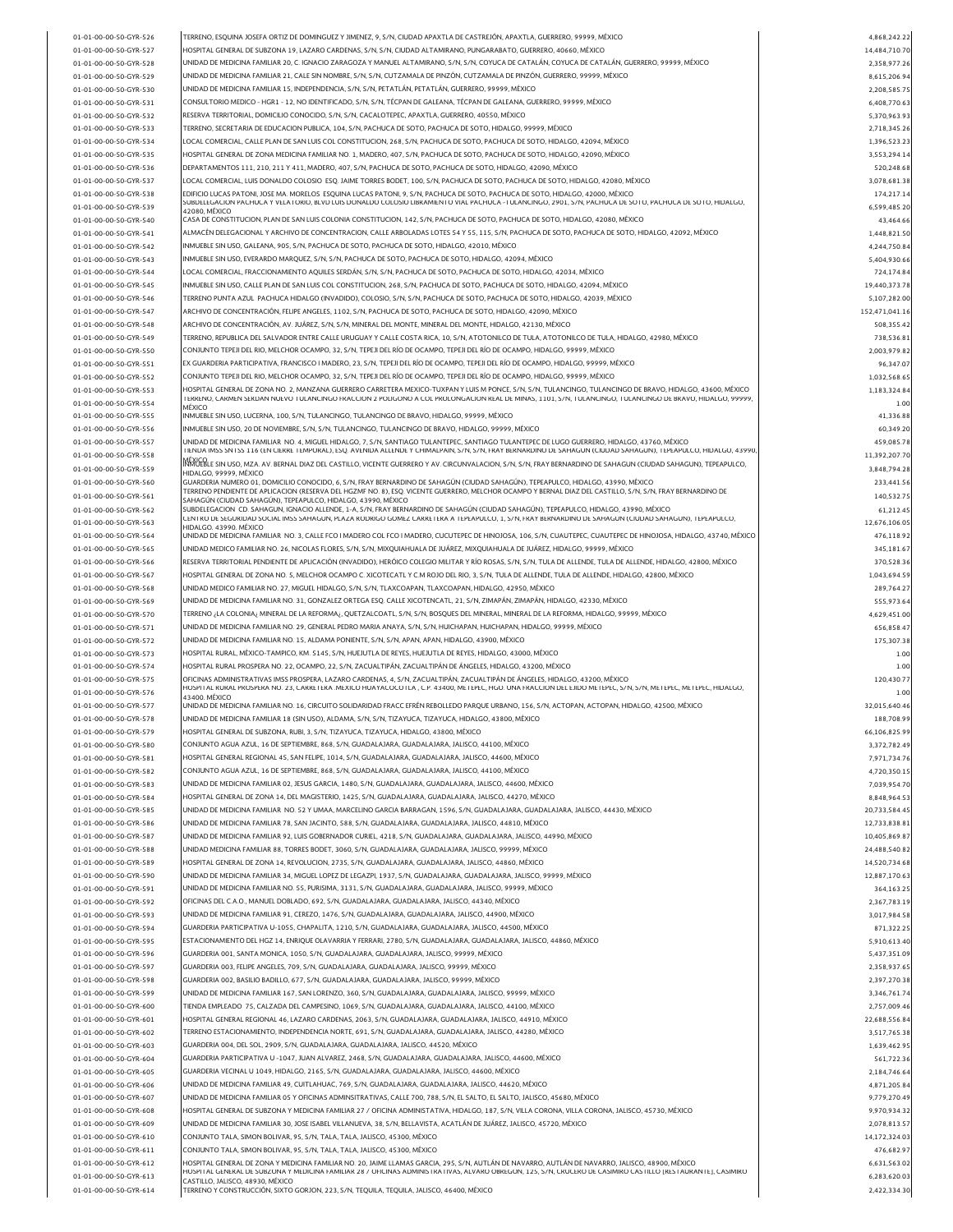| 01-01-00-00-50-GYR-615 |                                                                                                                                                                                                  |                |
|------------------------|--------------------------------------------------------------------------------------------------------------------------------------------------------------------------------------------------|----------------|
|                        | UNIDAD DE MEDICINA FAMILIAR CON HOSPITALIZACIÓN NO. 24 / OFICINA ADMINISTATIVA, FLAVIO ROMERO VELASCO, 178, S/N, AMECA, AMECA, JALISCO, 46600, MÉXICO                                            | 14.668.168.69  |
| 01-01-00-00-50-GYR-616 | UNIDAD DE MEDICINA FAMILIAR HOSPITAL 31, JOSE MARIA MERCADO, 261, S/N, AHUALULCO DE MERCADO, AHUALULCO DE MERCADO, JALISCO, 46730, MÉXICO                                                        | 2,957,518.36   |
| 01-01-00-00-50-GYR-617 | UNIDAD DE MEDICINA FAMILIAR 168, HIDALGO, 360, S/N, TEPATITLÂN DE MORELOS, TEPATITLÂN DE MORELOS, JALISCO, 47600, MÊXICO                                                                         | 4,832,873.14   |
| 01-01-00-00-50-GYR-618 | TERRENO, DR. CARLOS CANSECO GONZALEZ, 751, S/N, TEPATITLÁN DE MORELOS, TEPATITLÁN DE MORELOS, JALISCO, 47600, MÉXICO                                                                             | 12,082,182.07  |
| 01-01-00-00-50-GYR-619 | TERRENO, MORELOS, 430, S/N, CAPILLA DE GUADALUPE, TEPATITLÂN DE MORELOS, JALISCO, 47700, MÊXICO                                                                                                  | 2,022,522.44   |
| 01-01-00-00-50-GYR-620 | UNIDAD DE MEDICINA FAMILIAR CON HOSPITALIZACION NO. 22 / OFICINA ADMINISTATIVA, LIC. ADOLFO RUIZ CORTINES, 150, S/N, ATO FONILCO EL ALTO, ATO FONILCO EL ALTO, LOL ALTO,<br>IALISCO 47750 MĚXICO | 14,749,257.16  |
| 01-01-00-00-50-GYR-621 | UNIDAD DE MEDICINA FAMILIAR 23, GUILLERMO PRIETO, 97, S/N, LA BARCA, LA BARCA, JALISCO, 47910, MÉXICO                                                                                            | 3,162,450.54   |
| 01-01-00-00-50-GYR-622 | HOSPITAL GENERAL DE ZONA Y MEDICINA FAMILIAR 06, DR DELGADILLO ARAUJO, 60, S/N, OCOTLÂN, OCOTLÂN, JALISCO, 47820, MÊXICO                                                                         | 17,886,644.05  |
| 01-01-00-00-50-GYR-623 | CENTRO DE SEGURIDAD SOCIAL, MANUEL ENRIQUEZ, 265, S/N, OCOTLÁN, OCOTLÁN, JALISCO, 47820, MÉXICO                                                                                                  | 13,307,432.70  |
| 01-01-00-00-50-GYR-624 | UNIDAD DE MEDICINA FAMILIAR NUMERO 95, LAZARO CARDENAS, 32, S/N, PONCITLÂN, PONCITLÂN, JALISCO, 45950, MÊXICO                                                                                    | 2,035,000.00   |
| 01-01-00-00-50-GYR-625 | CONJUNTO LAGOS DE MORENO, HERNANDO DE MARTELL, 65, S/N, LAGOS DE MORENO, LAGOS DE MORENO, JALISCO, 47400, MÉXICO                                                                                 | 2,683,975.97   |
| 01-01-00-00-50-GYR-626 | HOSPITAL GENERAL DE ZONA 7 (72 CAMAS), FRAY BERNARDO COSSIN, 752, S/N, LAGOS DE MORENO, LAGOS DE MORENO, JALISCO, 47410, MÉXICO                                                                  | 7.023.052.66   |
| 01-01-00-00-50-GYR-627 | HOSPITAL GENERAL DE ZONA 7 (72 CAMAS), FRAY BERNARDO COSSIN, 752, S/N, LAGOS DE MORENO, LAGOS DE MORENO, JALISCO, 47410, MÊXICO                                                                  | 113,418,206.54 |
|                        | HOSPITAL GENERAL DE SUBZONA Y MEDICINA FAMILIAR 15, BOULEVARD JOSE MARIA MARTINEZ RODRIGUEZ, 1463, S/N, TAMAZULA DE GORDIANO, TAMAZULA DE GORDIANO, JALISCO,                                     |                |
| 01-01-00-00-50-GYR-628 | 49650. MĚXICO                                                                                                                                                                                    | 9.328.124.26   |
| 01-01-00-00-50-GYR-629 | UNIDAD DE MEDICINA FAMILIAR 16, BENITO JUAREZ, 258, S/N, TECALITLÁN, TECALITLÁN, JALISCO, 49900, MÉXICO                                                                                          | 9,390,045.61   |
| 01-01-00-00-50-GYR-630 | UNIDAD DE MEDICINA FAMILIAR 13, PROLONGACION ALVARO OBREGON, 141, S/N, PIHUAMO, PIHUAMO, JALISCO, 99999, MÉXICO                                                                                  | 8,346,216.31   |
| 01-01-00-00-50-GYR-631 | UNIDAD DE MEDICINA FAMILIAR CON HOSPITALIZACIÓN NO. 19, ANSELMO VILLALOBOS, 422, S/N, TUXPAN, TUXPAN, JALISCO, 49800, MÉXICO                                                                     | 2,961,940.46   |
| 01-01-00-00-50-GYR-632 | UNIDAD DE MEDICINA FAMILIAR HOSPITAL 18, MARIANO ESCOBEDO, 134, S/N, ZAPOTILTIC, ZAPOTILTIC, JALISCO, 49600, MÊXICO                                                                              | 2,846,942.89   |
| 01-01-00-00-50-GYR-633 | CONJUNTO CIUDAD GUZMAN, CRISTOBAL COLON, 699, S/N, CIUDAD GUZMÁN, ZAPOTLÁN EL GRANDE, JALISCO, 49000, MÉXICO                                                                                     | 7,543,167.19   |
| 01-01-00-00-50-GYR-634 | CONJUNTO CIUDAD GUZMAN, CRISTOBAL COLON, 699, S/N, CIUDAD GUZMÂN, ZAPOTLÂN EL GRANDE, JALISCO, 49000, MÊXICO                                                                                     | 28,318,580.54  |
| 01-01-00-00-50-GYR-635 | UNIDAD DE MEDICINA FAMILIAR NO.97, IGNACIO ZARAGOZA, 29, S/N, MAGDALENA, MAGDALENA, JALISCO, 46470, MÊXICO                                                                                       | 935.407.74     |
| 01-01-00-00-50-GYR-636 | UNIDAD DE MEDICINA FAMILIAR 04, FIDEL VELAZQUEZ, 1531, S/N, GUADALAJARA, GUADALAJARA, JALISCO, 44218, MÉXICO                                                                                     | 1,651,257.10   |
| 01-01-00-00-50-GYR-637 | UNIDAD DE MEDICINA FAMILIAR 29, HIDALGO, 344, S/N, ESTIPAC, VILLA CORONA, JALISCO, 45740, MÉXICO                                                                                                 | 2,948,671.83   |
| 01-01-00-00-50-GYR-638 | UNIDAD DE ATENCION PRIMARIA A LA SALUD 33, JOSE MARIA MORELOS Y PAVON, 1, S/N, SAN MARCOS, TONILA, JALISCO, 49850, MÉXICO                                                                        | 3,370,332.08   |
|                        |                                                                                                                                                                                                  |                |
| 01-01-00-00-50-GYR-639 | UNIDAD DE MEDICINA FAMILIAR 43, PRIMERO DE MAYO, 695, S/N, TOMATLÁN, TOMATLÁN, JALISCO, 99999, MÉXICO                                                                                            | 5,083,510.54   |
| 01-01-00-00-50-GYR-640 | UNIDAD DE MEDICINA FAMILIAR 53, LAURELES, 150, S/N, ZAPOPAN, ZAPOPAN, JALISCO, 45100, MÉXICO                                                                                                     | 6,689,061.80   |
| 01-01-00-00-50-GYR-641 | UNIDAD DE MEDICINA FAMILIAR 171, LOPEZ MATEOS SUR, 3436, S/N, ZAPOPAN, ZAPOPAN, JALISCO, 45070, MÉXICO                                                                                           | 10.716.818.84  |
| 01-01-00-00-50-GYR-642 | UNIDAD DE MEDICINA FAMILIAR NO. 178, GUADALUPE, 6215, S/N, ZAPOPAN, ZAPOPAN, JALISCO, 45030, MÉXICO                                                                                              | 9,556,446.25   |
| 01-01-00-00-50-GYR-643 | GUARDERIA PARTICIPATIVA U-1052, CUITLAHUAC, 234, S/N, GUADALAJARA, GUADALAJARA, JALISCO, 99999, MÉXICO                                                                                           | 1,179,454.66   |
| 01-01-00-00-50-GYR-644 | TERRENO- TESISTAN, GUADALAJARA, S/N, S/N, TESISTÁN (SAN FRANCISCO TESISTÁN), ZAPOPAN, JALISCO, 99999, MÉXICO                                                                                     | 21,277,839.00  |
| 01-01-00-00-50-GYR-645 | UNIDAD DE MEDICINA FAMILIAR 44 CON HOSPITALIZACION, ALVARO OBREGON, 405, S/N, ARANDAS, ARANDAS, JALISCO, 47180, MÊXICO                                                                           | 9,671,643.95   |
| 01-01-00-00-50-GYR-646 | SUBDELEGACION HIDALGO, MANUEL AVILA CAMACHO, 1696, S/N, GUADALAJARA, GUADALAJARA, JALISCO, 44260, MÊXICO                                                                                         | 3,694,685.97   |
| 01-01-00-00-50-GYR-647 | RESERVA TERRITORIAL, BELISARIO DOMINGUEZ, S/N, S/N, GUADALAJARA, GUADALAJARA, JALISCO, 99999, MÉXICO                                                                                             | 6,572,627.67   |
| 01-01-00-00-50-GYR-648 | CONJUNTO AGUA AZUL, 16 DE SEPTIEMBRE, 868, S/N, GUADALAJARA, GUADALAJARA, JALISCO, 44100, MÉXICO                                                                                                 | 2,345,166.63   |
| 01-01-00-00-50-GYR-649 | INMUEBLE SIN USO, COPAL, 4461, S/N, GUADALAJARA, GUADALAJARA, JALISCO, 44980, MÈXICO                                                                                                             | 1.00           |
| 01-01-00-00-50-GYR-650 | UNIDAD DE MEDICINA FAMILIAR 25, FRANCISCO VILLA, 67, S/N, LA SAUCEDA, COCULA, JALISCO, 48520, MÊXICO                                                                                             | 2.948.671.83   |
|                        |                                                                                                                                                                                                  |                |
| 01-01-00-00-50-GYR-651 | UNIDAD DE MEDICINA FAMILIAR 38, LIBERTAD, 69, S/N, BUENAVISTA, SAN MARTÍN HIDALGO, JALISCO, 46775, MÉXICO                                                                                        | 2,963,414.89   |
| 01-01-00-00-50-GYR-652 | UNIDAD DE MEDICINA FAMILIAR 36, LIBERTAD, 35, S/N, LA GARITA, TAMAZULA DE GORDIANO, JALISCO, 49667, MÈXICO                                                                                       | 2,985,529.91   |
| 01-01-00-00-50-GYR-653 | UNIDAD DE MEDICINA FAMILIAR 35, FRANCISCO I MADERO, 19, S/N, VISTA HERMOSA (SANTA CRUZ DEL CORTIJO), TAMAZULA DE GORDIANO, JALISCO, 49657, MÉXICO                                                | 2.364.834.47   |
| 01-01-00-00-50-GYR-654 | UNIDAD DE MEDICINA FAMILIAR 93, TONALA, 121, S/N, TONALÁ, TONALÁ, JALISCO, 45400, MÉXICO                                                                                                         | 13,793,599.20  |
| 01-01-00-00-50-GYR-655 | UNIDAD DE MEDICINA FAMILIAR 39, DOCTOR R MICHEL, 3340, S/N, TLAQUEPAQUE, SAN PEDRO TLAQUEPAQUE, JALISCO, 45560, MÊXICO                                                                           | 6,970,704.11   |
| 01-01-00-00-50-GYR-656 | RESERVA TERRITORIAL, 16 DE SEPTIEMBRE, 125, S/N, TLAQUEPAQUE, SAN PEDRO TLAQUEPAQUE, JALISCO, 45500, MÈXICO                                                                                      | 4,063,293.36   |
| 01-01-00-00-50-GYR-657 | RESERVA TERRITORIAL, 16 DE SEPTIEMBRE, 125, S/N, TLAQUEPAQUE, SAN PEDRO TLAQUEPAQUE, JALISCO, 45500, MÈXICO                                                                                      | 1,393,255.33   |
| 01-01-00-00-50-GYR-658 | CONJUNTO PUERTO VALLARTA, FRANCISCO MEDINA ASCENCIO, 2066, S/N, PUERTO VALLARTA, PUERTO VALLARTA, JALISCO, 48310, MÉXICO                                                                         | 23.785.329.43  |
| 01-01-00-00-50-GYR-659 | CONJUNTO PUERTO VALLARTA, FRANCISCO MEDINA ASCENCIO, 2066, S/N, PUERTO VALLARTA, PUERTO VALLARTA, JALISCO, 48310, MÊXICO                                                                         | 1,785,554.93   |
| 01-01-00-00-50-GYR-660 | UNIDAD DE MEDICINA FAMILIAR 170, MAR DE CORTES, 526, S/N, PUERTO VALLARTA, PUERTO VALLARTA, JALISCO, 48314, MÊXICO                                                                               | 1.00           |
| 01-01-00-00-50-GYR-661 | UNIDAD DE MEDICINA FAMILIAR 170, MAR DE CORTES, 526, S/N, PUERTO VALLARTA, PUERTO VALLARTA, JALISCO, 48314, MÊXICO                                                                               | 11.538.206.35  |
|                        |                                                                                                                                                                                                  |                |
| 01-01-00-00-50-GYR-662 | UNIDAD DE MEDICINA FAMILIAR NO. 179, SAGITARIO, 206, S/N, LAS JUNTAS, PUERTO VALLARTA, JALISCO, 48290, MÉXICO                                                                                    | 6,871,084.00   |
| 01-01-00-00-50-GYR-663 | UNIDAD DE MEDICINA FAMILIAR NO. 70, ROSA MORADA, 1, S/N, PUEBLO CAREYES, LA HUERTA, JALISCO, 99999, MÉXICO                                                                                       | 603,402.00     |
| 01-01-00-00-50-GYR-664 | UNIDAD DE MEDICINA FAMILIAR 41, MORENO VALLEY, 160, S/N, SAN JUAN DE LOS LAGOS, SAN JUAN DE LOS LAGOS, JALISCO, 47000, MÉXICO                                                                    | 1,313,633.45   |
|                        | TERRENO PENDIENTE DE APLICACION, JALISCO, MANZANA 61, S/N, COCULA, COCULA, JALISCO, 48500, MÉXICO                                                                                                |                |
| 01-01-00-00-50-GYR-665 |                                                                                                                                                                                                  | 1,976,730.00   |
| 01-01-00-00-50-GYR-666 | UNIDAD DE MEDICINA FAMILIAR 62, CALZADA DEL EJERCITO, 312, S/N, SAYULA, SAYULA, JALISCO, 49300, MÉXICO                                                                                           | 2.304.386.82   |
| 01-01-00-00-50-GYR-667 | UNIDAD MEDICA RURAL, FLORES MAGON, 60, S/N, LA HUERTA, LA HUERTA, JALISCO, 48850, MÉXICO                                                                                                         | 3,594,430.80   |
| 01-01-00-00-50-GYR-668 | UNIDAD DE MEDICINA FAMILIAR 87, CALLE LOMA BONITA, 10, S/N, TEOCALTICHE, TEOCALTICHE, JALISCO, 47200, MÉXICO                                                                                     | 2,420,859.78   |
| 01-01-00-00-50-GYR-669 | UNIDAD MEDICA RURAL, AV. JUAREZ, 570, S/N, ZAPOTLANEJO, ZAPOTLANEJO, JALISCO, 99999, MĚXICO                                                                                                      | 5,705,638.52   |
|                        |                                                                                                                                                                                                  |                |
| 01-01-00-00-50-GYR-670 | CONJUNTO CENTRO MEDICO NACIONAL DE OCCIDENTE GUADALAJARA, BELISARIO DOMINGUEZ, 1000, S/N, GUADALAJARA, GUADALAJARA, JALISCO, 44340, MÉXICO                                                       | 20,190,385.26  |
| 01-01-00-00-50-GYR-671 | UNIDAD MEDICA RURAL, BELISARIO DOMINGUEZ, 1000, S/N, GUADALAJARA, GUADALAJARA, JALISCO, 44340, MÉXICO                                                                                            | 85,933,736.67  |
| 01-01-00-00-50-GYR-672 | CONJUNTO CENTRO MEDICO NACIONAL DE OCCIDENTE GUADALAJARA, BELISARIO DOMINGUEZ, 1000, S/N, GUADALAJARA, GUADALAJARA, JALISCO, 44340, MÈXICO                                                       | 177,744,276.28 |
| 01-01-00-00-50-GYR-673 | CENTRO DE EXTENSION DEL CONOCIMIENTO, BELISARIO DOMINGUEZ, 1000, S/N, GUADALAJARA, GUADALAJARA, JALISCO, 44340, MÉXICO                                                                           | 17,883,721.88  |
| 01-01-00-00-50-GYR-674 | CONJUNTO CENTRO MEDICO NACIONAL DE OCCIDENTE GUADALAJARA, BELISARIO DOMINGUEZ, 1000, S/N, GUADALAJARA, GUADALAJARA, JALISCO, 44340, MÈXICO                                                       | 1,692,799.62   |
| 01-01-00-00-50-GYR-675 | CONJUNTO CENTRO MEDICO NACIONAL DE OCCIDENTE GUADALAJARA, BELISARIO DOMINGUEZ, 1000, S/N, GUADALAJARA, GUADALAJARA, JALISCO, 44340, MÉXICO                                                       | 4,978,735.47   |
| 01-01-00-00-50-GYR-676 | CONJUNTO CENTRO MEDICO NACIONAL DE OCCIDENTE GUADALAJARA, BELISARIO DOMINGUEZ, 1000, S/N, GUADALAJARA, GUADALAJARA, JALISCO, 44340, MÉXICO                                                       | 10,171,513.17  |
| 01-01-00-00-50-GYR-677 | CONJUNTO CENTRO MEDICO NACIONAL DE OCCIDENTE GUADALAJARA, BELISARIO DOMINGUEZ, 1000, S/N, GUADALAJARA, GUADALAJARA, JALISCO, 44340, MÈXICO                                                       | 5,864,304.68   |
| 01-01-00-00-50-GYR-678 | CONJUNTO CENTRO MEDICO NACIONAL DE OCCIDENTE GUADALAJARA, BELISARIO DOMINGUEZ, 1000, S/N, GUADALAJARA, GUADALAJARA, JALISCO, 44340, MÉXICO                                                       | 23,021,942.50  |
| 01-01-00-00-50-GYR-679 | CONJUNTO CENTRO MEDICO NACIONAL DE OCCIDENTE GUADALAJARA, BELISARIO DOMINGUEZ, 1000, S/N, GUADALAJARA, GUADALAJARA, JALISCO, 44340, MÉXICO                                                       | 23,147,840.73  |
| 01-01-00-00-50-GYR-680 | CONJUNTO CENTRO MEDICO NACIONAL DE OCCIDENTE GUADALAJARA, BELISARIO DOMINGUEZ, 1000, S/N, GUADALAJARA, GUADALAJARA, JALISCO, 44340, MÉXICO                                                       | 1,856,060.29   |
| 01-01-00-00-50-GYR-681 | CONJUNTO CENTRO MEDICO NACIONAL DE OCCIDENTE GUADALAJARA, BELISARIO DOMINGUEZ, 1000, S/N, GUADALAJARA, GUADALAJARA, JALISCO, 44340, MÉXICO                                                       | 7,940,231.89   |
| 01-01-00-00-50-GYR-682 | CONJUNTO CENTRO MEDICO NACIONAL DE OCCIDENTE GUADALAJARA, BELISARIO DOMINGUEZ, 1000, S/N, GUADALAJARA, GUADALAJARA, JALISCO, 44340, MÈXICO                                                       | 1,014,702.86   |
|                        | CONJUNTO CENTRO MEDICO NACIONAL DE OCCIDENTE GUADALAJARA, BELISARIO DOMINGUEZ, 1000, S/N, GUADALAJARA, GUADALAJARA, JALISCO, 44340, MÉXICO                                                       |                |
| 01-01-00-00-50-GYR-683 | CONJUNTO CENTRO MEDICO NACIONAL DE OCCIDENTE GUADALAJARA, BELISARIO DOMINGUEZ, 1000, S/N, GUADALAJARA, GUADALAJARA, JALISCO, 44340, MÊXICO                                                       | 9,459,296.10   |
| 01-01-00-00-50-GYR-684 |                                                                                                                                                                                                  | 32,146,634.26  |
| 01-01-00-00-50-GYR-685 | CONJUNTO CIRCUNVALACION OBLATOS, CIRCUNVALACION, 2208, S/N, GUADALAJARA, GUADALAJARA, JALISCO, 44716, MÉXICO                                                                                     | 6,965,161.10   |
| 01-01-00-00-50-GYR-686 | HOSPITAL GENERAL DE ZONA NO 89, WASHINGTON, 1988, S/N, GUADALAJARA, GUADALAJARA, JALISCO, 44190, MÉXICO                                                                                          | 10,463,614.78  |
| 01-01-00-00-50-GYR-687 | UNIDAD DE MEDICINA FAMILIAR NO. 50, HIDALGO, 432, S/N, ATOTONILQUILLO, CHAPALA, JALISCO, 45930, MÉXICO                                                                                           | 1,321,072.00   |
| 01-01-00-00-50-GYR-688 | UNIDAD DE MEDICINA FAMILIAR 84, JOSE DE BASARTE, 100, S/N, ENCARNACIÓN DE DÍAZ, ENCARNACIÓN DE DÍAZ, JALISCO, 47270, MÉXICO                                                                      | 2,358,937.83   |
| 01-01-00-00-50-GYR-689 | UNIDAD DE MEDICINA FAMILIAR 80, PRIMERO DE MAYO, S/N, S/N, CIHUATLÂN, CIHUATLÂN, JALISCO, 48970, MÉXICO                                                                                          | 5,342,992.93   |
| 01-01-00-00-50-GYR-690 | UNIDAD DE MEDICINA FAMILIAR NO. 162, ANTIGUO CAMINO A BARRA DE NAVIDAD, 80, S/N, CIHUATLÁN, CIHUATLÁN, JALISCO, 48970, MÉXICO                                                                    | 880,004.00     |
| 01-01-00-00-50-GYR-691 | UNIDAD DE MEDICINA FAMILIAR 57, FRANCISCO SARABIA, 314, S/N, IXTLAHUACÁN DEL RÍO, IXTLAHUACÁN DEL RÍO, JALISCO, 45260, MÉXICO                                                                    | 1,862,086.30   |
| 01-01-00-00-50-GYR-692 | UNIDAD DE MEDICINA FAMILIAR 59, LERDO DE TEJADA, 57A, S/N, TLAJOMULCO DE ZÚÑIGA, TLAJOMULCO DE ZÚÑIGA, JALISCO, 45640, MÉXICO                                                                    | 1,909,265.13   |
| 01-01-00-00-50-GYR-693 | HOSPITAL GENERAL REGIONAL NO. 180, CARRETERA A SAN SEBASTIAN EL GRANDE, 1000, S/N, TLAJOMULCO DE ZÚÑIGA, TLAJOMULCO DE ZÚÑIGA, JALISCO, 45653, MÉXICO                                            | 11,447,508.94  |
| 01-01-00-00-50-GYR-694 | TERRENO PENDIENTE APLICACIÓN, TACHIRA, 150, S/N, TLAJOMULCO DE ZÚÑIGA, TLAJOMULCO DE ZÚÑIGA, JALISCO, 99999, MÉXICO                                                                              | 24,660,671.00  |
| 01-01-00-00-50-GYR-695 | UNIDAD DE MEDICINA FAMILIAR 58, DONATO GUERRA, 97, S/N, JOCOTEPEC, JOCOTEPEC, JALISCO, 45800, MÉXICO                                                                                             | 6,734,766.51   |
| 01-01-00-00-50-GYR-696 | UNIDAD DE MEDICINA FAMILIAR 63, JUAREZ, 67, S/N, SAN GABRIEL, SAN GABRIEL, JALISCO, 49700, MÉXICO                                                                                                | 1,898,944.40   |
|                        |                                                                                                                                                                                                  |                |
| 01-01-00-00-50-GYR-697 | UNIDAD DE MEDICINA FAMILIAR 67, HIDALGO ORIENTE, 24, S/N, TOTOTLÁN, TOTOTLÁN, JALISCO, 99999, MÉXICO                                                                                             | 1,747,087.94   |
| 01-01-00-00-50-GYR-698 | UNIDAD DE MEDICINA FAMILIAR 66, JESUS JIMENEZ, 3, S/N, AYOTLÁN, AYOTLÁN, JALISCO, 99999, MÉXICO                                                                                                  | 1,932,854.37   |
| 01-01-00-00-50-GYR-699 | UNIDAD DE MEDICINA FAMILIAR 74, INDEPENDENCIA, 118-A, S/N, TALPA DE ALLENDE, TALPA DE ALLENDE, JALISCO, 48200, MÉXICO                                                                            | 2,077,338.95   |
| 01-01-00-00-50-GYR-700 | TERRENO PARA UNIDAD DE MEDICINA FAMILIAR, PEDRO MORENO FRACC 2 DE LA SUBDIV DE LA MANZANA 8, S/N, S/N, MASCOTA, MASCOTA, JALISCO, 46900, MÉXICO                                                  | 1,049,965.00   |
| 01-01-00-00-50-GYR-701 | UNIDAD DE MEDICINA FAMILIAR 73, JUAREZ, 200, S/N, SAN MARTÍN HIDALGO, SAN MARTÍN HIDALGO, JALISCO, 46770, MÉXICO                                                                                 | 5,399,018.08   |
| 01-01-00-00-50-GYR-702 | UNIDAD DE MEDICINA FAMILIAR 76, VICENTE GUERRERO, 100, S/N, TEOCUITATLÁN DE CORONA, TEOCUITATLÁN DE CORONA, JALISCO, 49250, MÉXICO                                                               | 1,935,803.40   |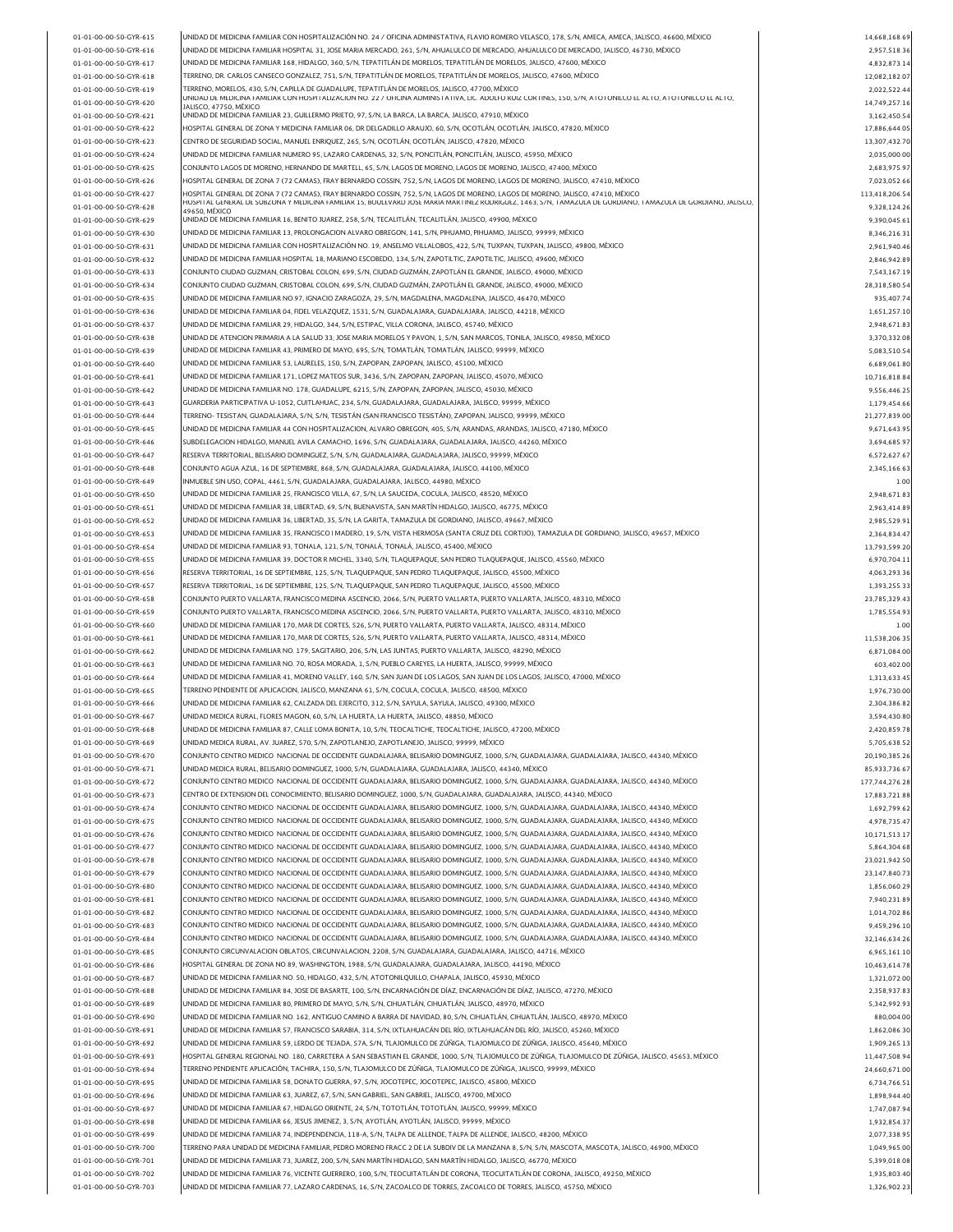| 01-01-00-00-50-GYR-704<br>01-01-00-00-50-GYR-705<br>01-01-00-00-50-GYR-706 | UNIDAD DE MEDICINA FAMILIAR 86, J. TRINIDAD MARTINEZ RAMIREZ, 286, S/N, SAN MIGUEL EL ALTO, SAN MIGUEL EL ALTO, JALISCO, 47147, MÉXICO                                                                                                                                                                | 1,894,521.84     |
|----------------------------------------------------------------------------|-------------------------------------------------------------------------------------------------------------------------------------------------------------------------------------------------------------------------------------------------------------------------------------------------------|------------------|
|                                                                            |                                                                                                                                                                                                                                                                                                       |                  |
|                                                                            | UNIDAD DE MEDICINA FAMILIAR 68, MENORES, 3, S/N, BOLAÑOS, BOLAÑOS, JALISCO, 46130, MÉXICO                                                                                                                                                                                                             | 1,555,424.38     |
|                                                                            | UNIDAD DE MEDICINA FAMILIAR 60, ZARAGOZA, 78, S/N, COLOTLÂN, COLOTLÂN, JALISCO, 46200, MÊXICO                                                                                                                                                                                                         | 1,910,739.34     |
| 01-01-00-00-50-GYR-707                                                     | UNIDAD DE MEDICINA FAMILIAR 61, XICOTENCATL, 1, S/N, MAZAMITLA, MAZAMITLA, JALISCO, 49500, MÉXICO                                                                                                                                                                                                     | 2,372,206.5      |
| 01-01-00-00-50-GYR-708                                                     | UNIDAD DE MEDICINA FAMILIAR 64, FEDERICO GALVEZ, 19, S/N, TAPALPA, TAPALPA, JALISCO, 99999, MÉXICO                                                                                                                                                                                                    | 1,918,111.43     |
| 01-01-00-00-50-GYR-709                                                     | UNIDAD DE MEDICINA FAMILIAR 81, MARCELINO HERNANDEZ, 700, S/N, EL GRULLO, EL GRULLO, JALISCO, 48744, MÈXICO                                                                                                                                                                                           | 3,408,664.1      |
| 01-01-00-00-50-GYR-710                                                     | UNIDAD DE MEDICINA FAMILIAR 71, 5 DE MAYO, 201, S/N, AYUTLA, AYUTLA, JALISCO, 48050, MÉXICO                                                                                                                                                                                                           | 1,987,404.39     |
| 01-01-00-00-50-GYR-711                                                     | UNIDAD DE MEDICINA FAMILIAR 82, MEXICO NORTE, 323, S/N, UNIÓN DE TULA, UNIÓN DE TULA, JALISCO, 48000, MÉXICO                                                                                                                                                                                          | 3,973,335.57     |
| 01-01-00-00-50-GYR-712                                                     | UNIDAD DE MEDICINA FAMILIAR 65. EMILIANO ZAPATA. 37. S/N. TECHALUTA DE MONTENEGRO. TECHALUTA DE MONTENEGRO. JALISCO. 49230. MÉXICO                                                                                                                                                                    | 8,663,930.4      |
|                                                                            |                                                                                                                                                                                                                                                                                                       |                  |
| 01-01-00-00-50-GYR-713                                                     | UNIDAD DE MEDICINA FAMILIAR 75, AVENIDA BENITO JUAREZ, 496, S/N, TECOLOTLÁN, TECOLOTLÁN, JALISCO, 48540, MÊXICO                                                                                                                                                                                       | 4,928,704.85     |
| 01-01-00-00-50-GYR-714                                                     | UNIDAD DE MEDICINA FAMILIAR 69, OCAMPO, 429, S/N, ETZATLÁN, ETZATLÁN, JALISCO, 46500, MÉXICO                                                                                                                                                                                                          | 1,713,178.3      |
| 01-01-00-00-50-GYR-715                                                     | UNIDAD DE MEDICINA FAMILIAR 85, RIO SOTO LA MARINA, 42, S/N, JALOSTOTITLÁN, JALOSTOTITLÁN, JALISCO, 47124, MÉXICO                                                                                                                                                                                     | 2,325,027.42     |
| 01-01-00-00-50-GYR-716                                                     | TERRENO, HIDALGO EQUINA JUAN ANTONIO GONZALEZ, 27, S/N, SAN IGNACIO CERRO GORDO, SAN IGNACIO CERRO GORDO, JALISCO, 47190, MÉXICO                                                                                                                                                                      | 2,770,000.00     |
| 01-01-00-00-50-GYR-717                                                     | HOSPITAL DE GINECO OBSTETRICIA CON MEDICINA FAMILIAR NUMERO 60 (EMO), MORELOS, 47, S/N, TLALNEPANTLA, TLALNEPANTLA DE BAZ, MÉXICO, 54030, MÉXICO                                                                                                                                                      | 1,109,164.1      |
| 01-01-00-00-50-GYR-718                                                     | UNIDAD DE MEDICINA FAMILIAR NO. 95 (EMO), MARIO COLIN, S/N, S/N, TLALNEPANTLA, TLALNEPANTLA DE BAZ, MÈXICO, 99999, MÈXICO                                                                                                                                                                             | 1,223,009.17     |
| 01-01-00-00-50-GYR-719                                                     | GUARDERIA NUMERO 37 (EMO), VIVEROS DE COCOYOC, S/N, S/N, TLALNEPANTLA, TLALNEPANTLA DE BAZ, MÊXICO, 99999, MÊXICO                                                                                                                                                                                     | 505,644.50       |
| 01-01-00-00-50-GYR-720                                                     |                                                                                                                                                                                                                                                                                                       |                  |
|                                                                            | UNIDAD DE MEDICINA FAMILIAR 79 (EMO), CUERNAVACA, S/N, S/N, TLALNEPANTLA, TLALNEPANTLA DE BAZ, MÉXICO, 99999, MÉXICO                                                                                                                                                                                  | 705,832.1        |
| 01-01-00-00-50-GYR-721                                                     | GUARDERIA NUMERO 45 (EMO), SOR JUANA INES DE LA CRUZ, 319, S/N, TLALNEPANTLA, TLALNEPANTLA DE BAZ, MÉXICO, 54068, MÉXICO                                                                                                                                                                              | 668,870.00       |
| 01-01-00-00-50-GYR-722                                                     | CONJUNTO TLANEPANTLA HGR NO. 72 Y SUBDELEGACION (EMO), GUSTAVO BAZ, S/N, S/N, TLALNEPANTLA, TLALNEPANTLA DE BAZ, MÉXICO, 54033, MÉXICO                                                                                                                                                                | 9,858,453.8      |
| 01-01-00-00-50-GYR-723                                                     | CONJUNTO TLANEPANTLA HGR NO. 72 Y SUBDELEGACION (EMO), GUSTAVO BAZ, S/N, S/N, TLALNEPANTLA, TLALNEPANTLA DE BAZ, MÉXICO, 54033, MÉXICO                                                                                                                                                                | 798,574.33       |
| 01-01-00-00-50-GYR-724                                                     | UNIDAD DE MEDICINA FAMILIAR 62 (EMO), 16 DE SEPTIEMBRE, 39, S/N, COCOTITLÁN, COCOTITLÁN, MÉXICO, 99999, MÉXICO                                                                                                                                                                                        | 631,315.9        |
| 01-01-00-00-50-GYR-725                                                     | RESERVA TERRITORIAL (EMO), BOMBEROS, S/N, S/N, TLALNEPANTLA, TLALNEPANTLA DE BAZ, MÉXICO, 54030, MÉXICO                                                                                                                                                                                               | 1,412,522.09     |
| 01-01-00-00-50-GYR-726                                                     | GUARDERIA NUMERO 47 (EMO), FRANCISCO MARQUEZ, S/N, S/N, TLALNEPANTLA, TLALNEPANTLA DE BAZ, MÊXICO, 54030, MÊXICO                                                                                                                                                                                      | 770,574.12       |
|                                                                            | UNIDAD DE MEDICINA FAMILIAR 64 (EMO), CALLE BOMBEROS, S/N, S/N, TLALNEPANTLA, TLALNEPANTLA DE BAZ, MÉXICO, 54020, MÉXICO                                                                                                                                                                              |                  |
| 01-01-00-00-50-GYR-727                                                     |                                                                                                                                                                                                                                                                                                       | 2,455,724.51     |
| 01-01-00-00-50-GYR-728                                                     | VELATORIO TEQUESQUINAHUAC (EMO), FRANCISCO MARQUEZ, S/N, S/N, TLALNEPANTLA, TLALNEPANTLA DE BAZ, MÉXICO, 54030, MÉXICO                                                                                                                                                                                | 2,635,209.72     |
| 01-01-00-00-50-GYR-729                                                     | CENTRO DE SEGURIDAD SOCIAL TEQUESQUINAHUAC(EMO), CENTRAL, S/N, S/N, TLALNEPANTLA, TLALNEPANTLA DE BAZ, MÉXICO, 54030, MÉXICO                                                                                                                                                                          | 222,365.3        |
| 01-01-00-00-50-GYR-730                                                     | RESERVA TECNICA (EMO), SEGURO SOCIAL NORTE, S/N, S/N, TLALNEPANTLA, TLALNEPANTLA DE BAZ, MÉXICO, 54030, MÉXICO                                                                                                                                                                                        | 1,967,281.84     |
| 01-01-00-00-50-GYR-731                                                     | RESERVA TERRITORIAL (EMO), BOMBEROS, S/N, S/N, TLALNEPANTLA, TLALNEPANTLA DE BAZ, MÉXICO, 54030, MÉXICO                                                                                                                                                                                               | 1,041,456.49     |
| 01-01-00-00-50-GYR-732                                                     | RESERVA TECNICA (EMO), FRANCISCO MARQUEZ, S/N, S/N, TLALNEPANTLA, TLALNEPANTLA DE BAZ, MÉXICO, 54030, MÉXICO                                                                                                                                                                                          | 3,345,237.03     |
| 01-01-00-00-50-GYR-733                                                     | RESERVA TECNICA (EMO), SEGURO SOCIAL NORTE, S/N, S/N, TLALNEPANTLA, TLALNEPANTLA DE BAZ, MÉXICO, 54030, MÉXICO                                                                                                                                                                                        | 3,024,932.16     |
|                                                                            | CONJUNTO KIMEX UNIDAD MEDICA DE ATENCION AMBULATORIA NO. 199 Y OFICINAS DE SERVICIOS GENERALES (EMO), CARRETERA MEXICO QUERETARO KM. 27.5, S/N, S/N,                                                                                                                                                  |                  |
| 01-01-00-00-50-GYR-734                                                     | TLALNEPANTLA, TLALNEPANTLA DE BAZ, MÊXICO, 54020, MÊXICO                                                                                                                                                                                                                                              | 1,487,519,820.67 |
| 01-01-00-00-50-GYR-735                                                     | UNIDAD DE MEDICINA FAMILIAR NO. 185 (EMO), EJE 3, S/N, S/N, TULTITLÁN DE MARIANO ESCOBEDO, TULTITLÁN, MÉXICO, 99999, MÉXICO                                                                                                                                                                           | 1,182,799.30     |
| 01-01-00-00-50-GYR-736                                                     | HOSPITAL GENERAL DE ZONA 57 (EMO). CUAUTITLAN IZCALLI. S/N. S/N. CUAUTITLÁN IZCALLI. CUAUTITLÁN IZCALLI. MÉXICO, 99999. MÉXICO                                                                                                                                                                        | 4,847,680.6      |
| 01-01-00-00-50-GYR-737                                                     | UNIDAD DE MEDICINA FAMILIAR NO. 186 (EMO), SOMEX, S/N, S/N, TLALNEPANTLA, TLALNEPANTLA DE BAZ, MÊXICO, 99999, MÊXICO                                                                                                                                                                                  | 2,888,696.34     |
| 01-01-00-00-50-GYR-738                                                     | GUARDERIA NUMERO A 36 (EMO), DE LOS JINETES, S/N, S/N, TLALNEPANTLA, TLALNEPANTLA DE BAZ, MÉXICO, 54026, MÉXICO                                                                                                                                                                                       | 475,778.92       |
| 01-01-00-00-50-GYR-739                                                     | UNIDAD DE MEDICINA FAMILIAR NO. 52 (EMO), NEVADO DE TOLUCA, 4, S/N, CUAUTITLÁN IZCALLI, CUAUTITLÁN IZCALLI, MÉXICO, 54720, MÉXICO                                                                                                                                                                     | 2,823,049.4      |
|                                                                            | UNIDAD DE MEDICINA FAMILIAR NO. 184 (EMO), JUAN ESCUTIA, S/N, S/N, CUAUTITLÁN IZCALLI, CUAUTITLÁN IZCALLI, MÉXICO, 99999, MÉXICO                                                                                                                                                                      |                  |
| 01-01-00-00-50-GYR-740                                                     |                                                                                                                                                                                                                                                                                                       | 1,189,010.95     |
| 01-01-00-00-50-GYR-741                                                     | UNIDAD DE MEDICINA FAMILIAR NO. 188 (EMO), MOLINO DE LAS FLORES, S/N, S/N, CUAUTITLÁN IZCALLI, CUAUTITLÁN IZCALLI, MÉXICO, 99999, MÉXICO                                                                                                                                                              | 1.0              |
| 01-01-00-00-50-GYR-742                                                     | RESERVA TECNICA (EMO), HIDALGO, 7, S/N, CUAUTITLÁN IZCALLI, CUAUTITLÁN IZCALLI, MÉXICO, 54729, MÉXICO                                                                                                                                                                                                 | 5,665,168.66     |
| 01-01-00-00-50-GYR-743                                                     | VELATORIO ECATEPEC (EMO), VIA MORELOS, 74, S/N, ECATEPEC DE MORELOS, ECATEPEC DE MORELOS, MÉXICO, 99999, MÉXICO                                                                                                                                                                                       | 531,665.96       |
| 01-01-00-00-50-GYR-744                                                     | HOSPITAL GENERAL DE ZONA NUMERO 68 (EMO), CARRETERA MEXICO NUEVO LAREDO, S/N, S/N, ECATEPEC DE MORELOS, ECATEPEC DE MORELOS, MÉXICO, 99999, MÉXICO                                                                                                                                                    | 6,263,780.72     |
| 01-01-00-00-50-GYR-745                                                     | UNIDAD DE MEDICINA FAMILIAR NO. 67 (EMO), ALFAREROS, 637, S/N, ECATEPEC DE MORELOS, ECATEPEC DE MORELOS, MÈXICO, 55540, MÈXICO                                                                                                                                                                        | 3,123,102.01     |
| 01-01-00-00-50-GYR-746                                                     | HOSPITAL GENERAL DE ZONA CON MEDICINA FAMILIAR 76 (EMO), ANTIGUA CARRETERA MEXICO LAREDO, 0, S/N, ECATEPEC DE MORELOS, ECATEPEC DE MORELOS, MEXICO, 55310,                                                                                                                                            | 4,256,579.57     |
|                                                                            | MÉXICO                                                                                                                                                                                                                                                                                                |                  |
| 01-01-00-00-50-GYR-747                                                     | TERRENO TEOTIHUACAN (EMO), MEXICO, 89, S/N, SAN JUAN TEOTIHUACÁN, TEOTIHUACÁN, MÉXICO, 55830, MÉXICO                                                                                                                                                                                                  | 853,959.3        |
| 01-01-00-00-50-GYR-748                                                     | ALMACEN GENERAL TULTITLAN (EMO), RECURSOS HIDRAULICOS, S/N, S/N, TULTITLÁN DE MARIANO ESCOBEDO, TULTITLÁN, MÉXICO, 99999, MÉXICO                                                                                                                                                                      | 24,748,879.71    |
| 01-01-00-00-50-GYR-749                                                     | UNIDAD DE MEDICINA FAMILIAR 77 (EMO), SAN AGUSTIN, S/N, S/N, ECATEPEC DE MORELOS, ECATEPEC DE MORELOS, MÉXICO, 99999, MÉXICO                                                                                                                                                                          | 2,956,984.7      |
| 01-01-00-00-50-GYR-750                                                     | CONJUNTO ECATEPEC. UMF NO 93 Y SUBDEKEGACION ECATEPEC (EMO), VIA MORELOS, S/N, S/N, ECATEPEC DE MORELOS, ECATEPEC DE MORELOS, MÉXICO, 99999, MÉXICO                                                                                                                                                   | 3,011,737.88     |
|                                                                            | CONJUNTO CIUDAD AZTECA HGR. NO. 196 Y UMF NO. 92 (EMO), CARLOS HANK GONZALEZ, S/N, S/N, ECATEPEC DE MORELOS, ECATEPEC DE MORELOS, MÉXICO, 55135, MÉXICO                                                                                                                                               |                  |
| 01-01-00-00-50-GYR-751                                                     |                                                                                                                                                                                                                                                                                                       | 1,910,445.21     |
|                                                                            |                                                                                                                                                                                                                                                                                                       |                  |
| 01-01-00-00-50-GYR-752                                                     | CONJUNTO ECATEPEC. UMF NO 93 Y SUBDEKEGACION ECATEPEC (EMO), VIA MORELOS, S/N, S/N, ECATEPEC DE MORELOS, ECATEPEC DE MORELOS, MÊXICO, 99999, MÊXICO                                                                                                                                                   | 1,023,362.9      |
| 01-01-00-00-50-GYR-753                                                     | CONJUNTO CIUDAD AZTECA HGR. NO. 196 Y UMF NO. 92 (EMO), CARLOS HANK GONZALEZ, S/N, S/N, ECATEPEC DE MORELOS, ECATEPEC DE MORELOS, MÉXICO, 55135, MÉXICO                                                                                                                                               | 7,476,948.88     |
| 01-01-00-00-50-GYR-754                                                     | UNIDAD DE MEDICINA FAMILIAR 191 (EMO), PINOS, S/N, S/N, ECATEPEC DE MORELOS, ECATEPEC DE MORELOS, MÉXICO, 99999, MÉXICO                                                                                                                                                                               | 1,822,102.32     |
| 01-01-00-00-50-GYR-755                                                     | UNIDAD DE MEDICINA FAMILIAR 89 (EMO), EUGENIA MONTAÑO, S/N, S/N, OTUMBA DE GÓMEZ FARÍAS, OTUMBA, MÉXICO, 55900, MÉXICO                                                                                                                                                                                | 391,800.44       |
| 01-01-00-00-50-GYR-756                                                     | HOSPITAL GENERAL DE ZONA NUMERO 98 (EMO), COACALCO, 81, S/N, SAN FRANCISCO COACALCO, COACALCO DE BERRIOZÁBAL, MÉXICO, 99999, MÉXICO                                                                                                                                                                   | 3,548,672.04     |
| 01-01-00-00-50-GYR-757                                                     | UNIDAD DE MEDICINA FAMILIAR NO. 91 (EMO), VIA JOSE LOPEZ PORTILLO, 204, S/N, SAN FRANCISCO COACALCO, COACALCO DE BERRIOZÁBAL, MÉXICO, 99999, MÉXICO                                                                                                                                                   | 2,627,280.69     |
| 01-01-00-00-50-GYR-758                                                     | HOSPITAL GENERAL DE ZONA NO 71 Y C.S.S. CHALCO (EMO), CUAUHTEMOC, 26, S/N, CHALCO DE DÍAZ COVARRUBIAS, CHALCO, MÉXICO, 56600, MÉXICO                                                                                                                                                                  | 3,386,394.34     |
|                                                                            |                                                                                                                                                                                                                                                                                                       |                  |
| 01-01-00-00-50-GYR-759                                                     | HOSPITAL GENERAL DE ZONA NO 71 Y C.S.S. CHALCO (EMO), CUAUHTEMOC, 26, S/N, CHALCO DE DÍAZ COVARRUBIAS, CHALCO, MÉXICO, 56600, MÉXICO                                                                                                                                                                  | 23,203.26        |
| 01-01-00-00-50-GYR-760                                                     | HOSPITAL GENERAL DE ZONA NO 71 Y C.S.S. CHALCO (EMO), CUAUHTEMOC, 26, S/N, CHALCO DE DÍAZ COVARRUBIAS, CHALCO, MÉXICO, 56600, MÉXICO                                                                                                                                                                  | 724,266.49       |
| 01-01-00-00-50-GYR-761                                                     | UNIDAD DE MEDICINA FAMILIAR NO. 180 (EMO). SOLIDARIDAD. S/N. S/N. XICO. VALLE DE CHALCO SOLIDARIDAD. MÉXICO. 56616. MÉXICO                                                                                                                                                                            | 1,685,196.07     |
| 01-01-00-00-50-GYR-762                                                     | UNIDAD DE MEDICINA FAMILIAR NO. 181 (EMO), AVENIDA TEZOZOMOC, S/N, S/N, XICO, VALLE DE CHALCO SOLIDARIDAD, MÉXICO, 56610, MÉXICO                                                                                                                                                                      | 2,883,334.61     |
| 01-01-00-00-50-GYR-763                                                     | UNIDAD DE MEDICINA FAMILIAR NO. 195 (EMO), AQUILES SERDAN, S/N, S/N, CHALCO DE DÍAZ COVARRUBIAS, CHALCO, MÉXICO, 56608, MÉXICO                                                                                                                                                                        | 1,357,262.20     |
| 01-01-00-00-50-GYR-764                                                     | UNIDAD DE MEDICINA FAMILIAR 193 (EMO), SAN JUAN, S/N, S/N, CHALCO DE DÍAZ COVARRUBIAS, CHALCO, MÉXICO, 56600, MÉXICO                                                                                                                                                                                  | 35,272,642.54    |
| 01-01-00-00-50-GYR-765                                                     | UNIDAD DE ATENCION AMBULATORIA NO 180 (EMO), SOLIDARIDAD, 11, S/N, CHALCO DE DÍAZ COVARRUBIAS, CHALCO, MÉXICO, 56600, MÉXICO                                                                                                                                                                          | 686,020.78       |
| 01-01-00-00-50-GYR-766                                                     | UNIDAD DE MEDICINA FAMILIAR NO. 69 (EMO), JOSE MARIA MORELOS, 406, S/N, TEXCOCO DE MORA, TEXCOCO, MÉXICO, 56100, MÉXICO                                                                                                                                                                               | 2,467,603.59     |
|                                                                            |                                                                                                                                                                                                                                                                                                       |                  |
| 01-01-00-00-50-GYR-767                                                     | CENTRO DE SEGURIDAD SOCIAL TEXCOCO (EMO), NICOLAS BRAVO, S/N, S/N, TEXCOCO DE MORA, TEXCOCO, MÉXICO, 56100, MÉXICO                                                                                                                                                                                    | 3,438,086.27     |
| 01-01-00-00-50-GYR-768                                                     | HOSPITAL GENERAL DE ZONA NO. 197 (EMO), PROLONGACION CRISTOBAL COLON, 664, S/N, TEXCOCO DE MORA, TEXCOCO, MÉXICO, 56105, MÉXICO                                                                                                                                                                       | 11,462,396.40    |
| 01-01-00-00-50-GYR-769                                                     | CONJUNTO TLALMANALCO. UMF. NO 74 Y C.S.S. TLALMANALCO (EMO), SAN RAFAEL, S/N, S/N, TLALMANALCO DE VELÁZQUEZ, TLALMANALCO, MÉXICO, 99999, MÉXICO                                                                                                                                                       | 728,592.69       |
| 01-01-00-00-50-GYR-770                                                     | CONJUNTO TLALMANALCO. UMF. NO 74 Y C.S.S. TLALMANALCO (EMO), SAN RAFAEL, S/N, S/N, TLALMANALCO DE VELÁZQUEZ, TLALMANALCO, MÉXICO, 99999, MÉXICO                                                                                                                                                       | 941,512.23       |
| 01-01-00-00-50-GYR-771                                                     | UNIDAD DE MEDICINA FAMILIAR 70 (EMO), CALLE BRAVO, S/N, S/N, IXTAPALUCA, IXTAPALUCA, MÉXICO, 56560, MÉXICO                                                                                                                                                                                            | 3,135,882.40     |
| 01-01-00-00-50-GYR-772                                                     | ALMACEN DE BIENES EMBARGADOS IXTAPALUCA (EMO), ESQ. AV. CUAUHTEMOC Y CALLE COLON, 61, S/N, IXTAPALUCA, IXTAPALUCA, MÉXICO, 56560, MÉXICO                                                                                                                                                              | 446,504.95       |
| 01-01-00-00-50-GYR-773                                                     | UNIDAD DE MEDICINA FAMILIAR 73 (EMO), AVENIDA CUAUHTEMOC, 25, S/N, AMECAMECA DE JUÁREZ, AMECAMECA, MÉXICO, 56900, MÉXICO                                                                                                                                                                              | 7,002,435.14     |
|                                                                            | UNIDAD DE MEDICINA FAMILIAR 75 (EMO), AVENIDA LOPEZ MATEOS ESQUINA AVENIDA CHIMALHUACAN, S/N, S/N, CIUDAD NEZAHUALCOYOTL, NEZAHUALCOYOTL, MEXICO, 99999,                                                                                                                                              |                  |
| 01-01-00-00-50-GYR-774                                                     | MÉXICO                                                                                                                                                                                                                                                                                                | 3,387,817.44     |
| 01-01-00-00-50-GYR-775                                                     | UNIDAD DE MEDICINA FAMILIAR NO. 78 Y DEPORTIVO NEZAHUALCOYOTL (EMO), CARMELO PEREZ, 5514, S/N, CIUDAD NEZAHUALCÓYOTL, NEZAHUALCÓYOTL, MÉXICO, 57710, MÉXICO                                                                                                                                           | 1,964,806.27     |
| 01-01-00-00-50-GYR-776                                                     | GUARDERIA HIJOS DE ASEGURADOS A-44 (EMO), ADOLFO LOPEZ MATEOS, S/N, S/N, CIUDAD NEZAHUALCÓYOTL, NEZAHUALCÓYOTL, MÉXICO, 57310, MÉXICO                                                                                                                                                                 | 546,154.26       |
| 01-01-00-00-50-GYR-777                                                     | UNIDAD DE MEDICINA FAMILIAR NO. 78 Y DEPORTIVO NEZAHUALCOYOTL (EMO), CARMELO PEREZ, 5514, S/N, CIUDAD NEZAHUALCÒYOTL, NEZAHUALCÒYOTL, MÈXICO, 57710, MÈXICO                                                                                                                                           | 838,415.16       |
| 01-01-00-00-50-GYR-778                                                     | CENTRO DE SEGURIDAD SOCIAL NETZAHUALCOYOTL (EMO), SAN JUAN DE ARAGON, 75, S/N, CIUDAD NEZAHUALCÓYOTL, NEZAHUALCÓYOTL, MÉXICO, 57710, MÉXICO                                                                                                                                                           | 509,488.47       |
| 01-01-00-00-50-GYR-779                                                     | UNIDAD DE MEDICINA FAMILIAR NO. 96 (EMO), BENITO JUAREZ, S/N, S/N, CIUDAD NEZAHUALCÓYOTL, NEZAHUALCÓYOTL, MÉXICO, 57920, MÉXICO                                                                                                                                                                       | 1,858,464.72     |
|                                                                            | UNIDAD DE MEDICINA FAMILIAR 182 (EMO), AURELIANO RAMOS, S/N, S/N, CIUDAD NEZAHUALCÓYOTL, NEZAHUALCÓYOTL, MÉXICO, 57200, MÉXICO                                                                                                                                                                        |                  |
| 01-01-00-00-50-GYR-780                                                     |                                                                                                                                                                                                                                                                                                       | 1,072,194.78     |
| 01-01-00-00-50-GYR-781                                                     | UNIDAD DE MEDICINA FAMILIAR 183 (EMO), REY NEZAHUALCOYOTL, S/N, S/N, CIUDAD NEZAHUALCÓYOTL, NEZAHUALCÓYOTL, MÉXICO, 57809, MÉXICO                                                                                                                                                                     | 1,515,140.65     |
| 01-01-00-00-50-GYR-782                                                     | UNIDAD DE MEDICINA FAMILIAR 84 (EMO), 5 DE MAYO, S/N, S/N, CHIMALHUACÁN, CHIMALHUACÁN, MÊXICO, 56330, MÊXICO                                                                                                                                                                                          | 382,633.76       |
| 01-01-00-00-50-GYR-783                                                     | CONJUNTO CHIMALHUACAN UMF NO. 189 Y CEBIS CHIMALHUACAN (EMO), ZEHUAN C MARINA, S/N, S/N, CHIMALHUACÁN, CHIMALHUACÁN, MÉXICO, 56330, MÉXICO                                                                                                                                                            | 2,027,620.72     |
| 01-01-00-00-50-GYR-784                                                     | CONJUNTO CHIMALHUACAN UMF NO. 189 Y CEBIS CHIMALHUACAN (EMO), ZEHUAN C MARINA, S/N, S/N, CHIMALHUACÁN, CHIMALHUACÁN, MÉXICO, 56330, MÉXICO                                                                                                                                                            | 351,583.41       |
| 01-01-00-00-50-GYR-785                                                     | UNIDAD DE MEDICINA FAMILIAR 83 (EMO), PLAN DE AYALA, S/N, S/N, CHICOLOAPAN DE JUÁREZ, CHICOLOAPAN, MÉXICO, 56370, MÉXICO                                                                                                                                                                              | 356,612.36       |
| 01-01-00-00-50-GYR-786                                                     | UNIDAD DE MEDICINA FAMILIAR 82 (EMO), AVENIDA PARQUE NACIONAL, S/N, S/N, SAN SALVADOR ATENCO, ATENCO, MÉXICO, 99999, MÉXICO                                                                                                                                                                           | 511,854.02       |
|                                                                            |                                                                                                                                                                                                                                                                                                       |                  |
| 01-01-00-00-50-GYR-787                                                     | UNIDAD DE MEDICINA FAMILIAR 85 (EMO), CALLE INDEPENDENCIA, S/N, S/N, TEZOYUCA, TEZOYUCA, MÊXICO, 56000, MÊXICO<br>UNIDAD DE MEDICINA FAMILIAR NO 81 (EMO), GARITA, (CARRJUCHITEPEC-XOCHIMILCO-OAXTEPEC), S/N, S/N, JUCHITEPEC DE MARIANO RIVAPALACIO, JUCHITEPEC, MEXICO, 56860,                      | 591,396.95       |
| 01-01-00-00-50-GYR-788                                                     | <b>MÉXICO</b>                                                                                                                                                                                                                                                                                         | 602,633.45       |
| 01-01-00-00-50-GYR-789                                                     | UNIDAD DE MEDICINA FAMILIAR NO. 86 (EMO), PROGRESO, S/N, S/N, IXTAPALUCA, IXTAPALUCA, MÉXICO, 56530, MÉXICO                                                                                                                                                                                           | 652,015.00       |
| 01-01-00-00-50-GYR-790                                                     | UNIDAD DE MEDICINA FAMILIAR 87 (EMO), ALFREDO DEL MAZO, S/N, S/N, OZUMBA DE ALZATE, OZUMBA, MÉXICO, 56800, MÉXICO                                                                                                                                                                                     | 472,526.19       |
| 01-01-00-00-50-GYR-791                                                     | HOSPITAL GENERAL DE ZONA NO. 53 (EMO), CARRETERA LIBRE MEXICO - PUEBLA, 0, S/N, LOS REYES ACAQUILPAN, LA PAZ, MÉXICO, 56400, MÉXICO<br>SUBDELEGACION 04 LOS REYES (EMO), CARRETERA FED MEXICO-TEXCOCO KM 17.5 ENTRE FLORESTA Y PRESA DEL SORDO., 0, S/N, LOS REYES ACAQUILPAN, LA PAZ, MEXICO, 56400, | 6,556,512.39     |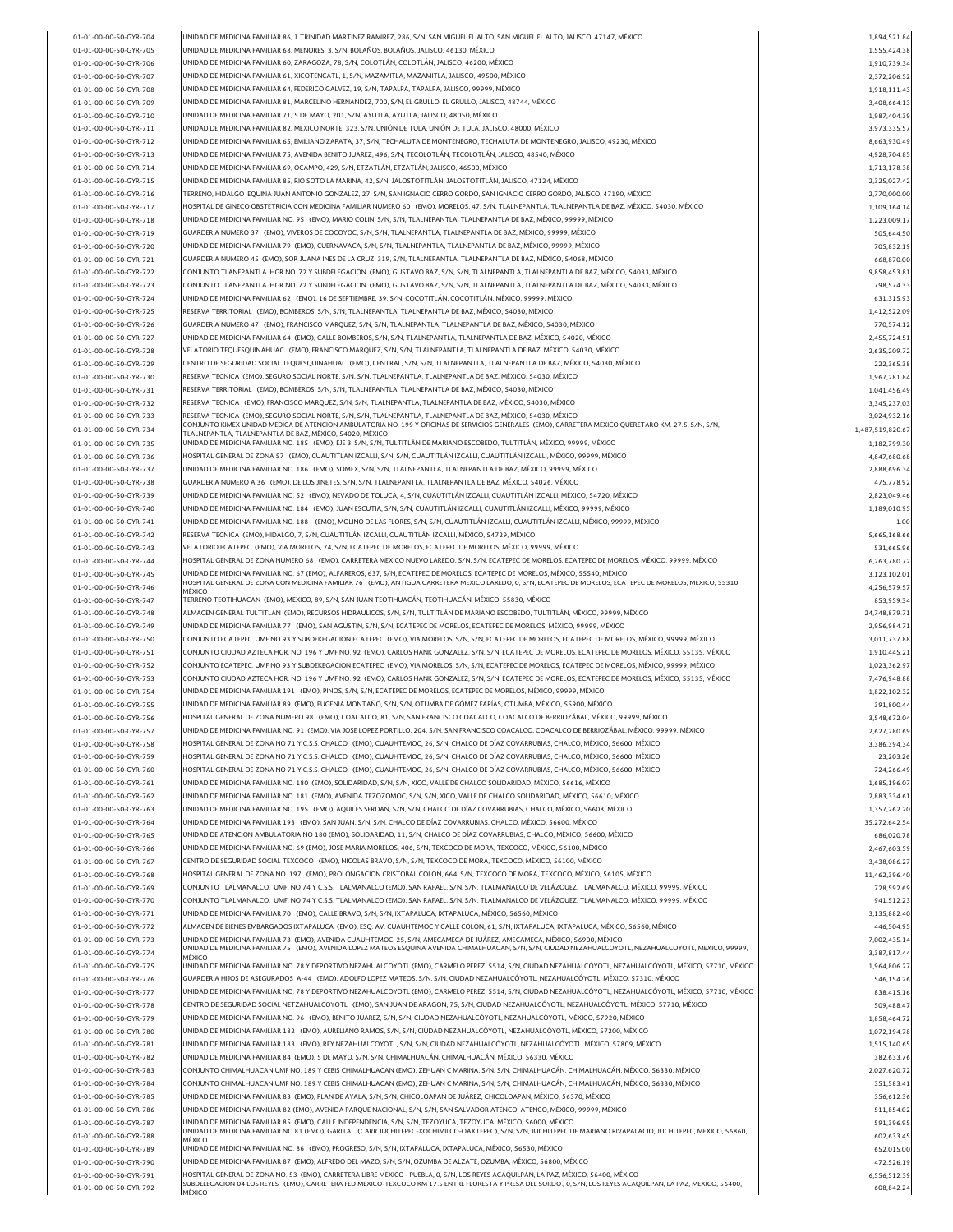| 01-01-00-00-50-GYR-793 | UNIDAD DE MEDICINA FAMILIAR 54 (EMO), CERRADA VENUSTIANO CARRANZA, 21, S/N, 3 DE MAYO, APAXCO, MÉXICO, 55660, MÉXICO                                                                                                                                                                      | 193,978.17       |
|------------------------|-------------------------------------------------------------------------------------------------------------------------------------------------------------------------------------------------------------------------------------------------------------------------------------------|------------------|
|                        |                                                                                                                                                                                                                                                                                           |                  |
| 01-01-00-00-50-GYR-794 | UNIDAD DE MEDICINA FAMILIAR NO. 54 (EMO), VENUSTIANO CARRANZA, 21, S/N, 3 DE MAYO, APAXCO, MÊXICO, 99999, MÊXICO                                                                                                                                                                          | 856,020.00       |
| 01-01-00-00-50-GYR-795 | UNIDAD DE MEDICINA FAMILIAR 55 (EMO), GANTE C GALEANA, 48, S/N, ZUMPANGO DE OCAMPO, ZUMPANGO, MÉXICO, 99999, MÉXICO                                                                                                                                                                       | 986,751.44       |
| 01-01-00-00-50-GYR-796 | UNIDAD DE MEDICINA FAMILIAR 56 (EMO), MARIANO ESCOBEDO, S/N, S/N, JILOTEPEC DE MOLINA ENRÍQUEZ, JILOTEPEC, MÉXICO, 54240, MÉXICO                                                                                                                                                          | 2,889,051.81     |
| 01-01-00-00-50-GYR-797 | M TIENDA EMP IMSS, NO IDENTIFICADO, S/N, S/N, CUAUHTÉMOC, CUAUHTÉMOC, CIUDAD DE MÉXICO, 99999, MÉXICO                                                                                                                                                                                     | 966,046.82       |
|                        |                                                                                                                                                                                                                                                                                           |                  |
| 01-01-00-00-50-GYR-798 | RESERVA TECNICA 15940177 4 (EMO), CARRETERA LOS REYES - TIZAYUCA, S/N, S/N, SAN BARTOLO CUAUTLALPAN, ZUMPANGO, MÉXICO, 55630, MÉXICO                                                                                                                                                      | 52,343,449.82    |
| 01-01-00-00-50-GYR-799 | HOSPITAL GENERAL REGIONAL NO. 200 (EMO), CARRETERA MEXICO - PACHUCA, LOTE 31, S/N, S/N, TECÁMAC DE FELIPE VILLANUEVA, TECÁMAC, MÉXICO, 55745, MÉXICO                                                                                                                                      | 40,156,716.90    |
| 01-01-00-00-50-GYR-800 | TERRENO PARA LA CONSTRUCCION DE UN HOSPITAL GENERAL REGIONAL 260 CAMAS, UBICADO EN AV. CIRCUNVALACION Nº 5, FRACCIONAMIENTO INDUSTRIAL CEDROS, BARRIO DE<br>TEXCACOA, MUNICIPIO DE TEPOTZOTLÁN ESTADO DE MÉXICO., CIRCUNVALACION, 5, S/N, TEPOTZOTLÁN, TEPOTZOTLÁN, MÉXICO, 54600, MÉXICO | 73,254,445.00    |
| 01-01-00-00-50-GYR-801 | CONJUNTO DELEGACIONAL (EMP), JOSEFA ORTIZ DE DOMINGUEZ, 101 SUR, S/N, TOLUCA DE LERDO, TOLUCA, MÉXICO, 50090, MÉXICO                                                                                                                                                                      | 412.214.98       |
|                        |                                                                                                                                                                                                                                                                                           |                  |
| 01-01-00-00-50-GYR-802 | CONJUNTO DELEGACIONAL (EMP), JOSEFA ORTIZ DE DOMINGUEZ, 101 SUR, S/N, TOLUCA DE LERDO, TOLUCA, MÉXICO, 50090, MÉXICO                                                                                                                                                                      | 29,274,800.86    |
| 01-01-00-00-50-GYR-803 | GUARDERIA 02 (EMP), PINO SUAREZ, 308, S/N, TOLUCA DE LERDO, TOLUCA, MÉXICO, 50000, MÉXICO                                                                                                                                                                                                 | 1.873.494.05     |
| 01-01-00-00-50-GYR-804 | CONJUNTO TOLLOCAN (H.G.R. 220 Y U.M.F. 220) (EMP), PASEO TOLLOCAN, 620, S/N, TOLUCA DE LERDO, TOLUCA, MÉXICO, 99999, MÉXICO                                                                                                                                                               | 40,481,464.45    |
|                        |                                                                                                                                                                                                                                                                                           |                  |
| 01-01-00-00-50-GYR-805 | UNIDAD DE MEDICINA FAMILIAR 249 Y PLANTA DE LAVADO (EMP), CALLE FRATERNIDAD, S/N, S/N, SANTIAGO TLAXOMULCO, TOLUCA, MÉXICO, 99999, MÉXICO                                                                                                                                                 | 1,512,352.39     |
| 01-01-00-00-50-GYR-806 | CONJUNTO TOLLOCAN (H.G.R. 220 Y U.M.F. 220) (EMP), PASEO TOLLOCAN, 620, S/N, TOLUCA DE LERDO, TOLUCA, MÉXICO, 99999, MÉXICO                                                                                                                                                               | 15.394.556.91    |
| 01-01-00-00-50-GYR-807 | CONJUNTO DELEGACIONAL (EMP), JOSEFA ORTIZ DE DOMINGUEZ, 101 SUR, S/N, TOLUCA DE LERDO, TOLUCA, MÉXICO, 50090, MÉXICO                                                                                                                                                                      | 33,413,314.12    |
| 01-01-00-00-50-GYR-808 | GUARDERÍA MADRES E HIJOS 01 (EMP), FERNANDO MORENO, S/N, S/N, TOLUCA DE LERDO, TOLUCA, MÉXICO, 50000, MÉXICO                                                                                                                                                                              | 7,684,500.60     |
|                        | UNIDAD DE MEDICINA FAMILIAR 244 "FERROCARRILES" (EMP), JUAN GUTEMBERG, 117, S/N, TOLUCA DE LERDO, TOLUCA, MÉXICO, 99999, MÉXICO                                                                                                                                                           |                  |
| 01-01-00-00-50-GYR-809 |                                                                                                                                                                                                                                                                                           | 5.386.658.81     |
| 01-01-00-00-50-GYR-810 | CONJUNTO DELEGACIONAL (EMP), JOSEFA ORTIZ DE DOMINGUEZ, 101 SUR, S/N, TOLUCA DE LERDO, TOLUCA, MÉXICO, 50090, MÉXICO                                                                                                                                                                      | 20,576,817.73    |
| 01-01-00-00-50-GYR-811 | UNIDAD DE MEDICINA FAMILIAR 249 Y PLANTA DE LAVADO (EMP), CALLE FRATERNIDAD, S/N, S/N, SANTIAGO TLAXOMULCO, TOLUCA, MÉXICO, 99999, MÉXICO                                                                                                                                                 | 5.073.040.40     |
| 01-01-00-00-50-GYR-812 | CONJUNTO DELEGACIONAL (EMP), JOSEFA ORTIZ DE DOMINGUEZ, 101 SUR, S/N, TOLUCA DE LERDO, TOLUCA, MÉXICO, 50090, MÉXICO                                                                                                                                                                      | 490,143.47       |
|                        |                                                                                                                                                                                                                                                                                           |                  |
| 01-01-00-00-50-GYR-813 | UNIDAD DE MEDICINA FAMILIAR 250 "LA MAGDALENA" (EMP), ALFREDO DEL MAZO, 900, S/N, TOLUCA DE LERDO, TOLUCA, MÉXICO, 99999, MÉXICO                                                                                                                                                          | 3,591,554.00     |
| 01-01-00-00-50-GYR-814 | UNIDAD DE MEDICINA FAMILIAR 224 (EMP), 16 DE SEPTIEMBRE, 336, S/N, SAN MIGUEL ZINACANTEPEC, ZINACANTEPEC, MÉXICO, 51350, MÉXICO                                                                                                                                                           | 8.660.220.24     |
| 01-01-00-00-50-GYR-815 | UNIDAD DE MEDICINA FAMILIAR 241 (EMP), DEL PANTEON, 218, S/N, TEMOAYA, TEMOAYA, MÊXICO, 99999, MÊXICO                                                                                                                                                                                     | 2,488,369.48     |
| 01-01-00-00-50-GYR-816 | UNIDAD DE MEDICINA FAMILIAR 223 (EMP), MIGUEL HIDALGO, 105, S/N, LERMA DE VILLADA, LERMA, MÉXICO, 52000, MÉXICO                                                                                                                                                                           | 11.953.990.19    |
|                        | HOSPITAL DE TRAUMATOLOGIA Y ORTOPEDIA DE LOMAS VERDES (EMP), AVENIDA LOMAS VERDES ESQUINA MANUEL AVILA CAMACHO, S/N, S/N, NAUCALPAN DE JUAREZ, NAUCALPAN                                                                                                                                  |                  |
| 01-01-00-00-50-GYR-817 | )E IJJÁREZ, MĚXICO, S3000, MÉXICO<br>HOSPÍTAL DE TRAUMATOLOGIA Y ORTOPEDIA DE LOMAS VERDES (EMP), AVENIDA LOMAS VERDES ESQUINA MANUEL AVILA CAMACHO, S/N, S/N, NAUCALPAN DE JUAREZ, NAUCALPAN                                                                                             | 1,474,098.06     |
| 01-01-00-00-50-GYR-818 |                                                                                                                                                                                                                                                                                           | 24,399,686.01    |
| 01-01-00-00-50-GYR-819 | DE JUÁREZ, MÉXICO, 53000, MÉXICO<br>ALBERGUE "LA CANDELARIA" (EMP), COLINA DE BUENAVENTURA, 43, S/N, NAUCALPAN DE JUÁREZ, NAUCALPAN DE JUÁREZ, MÉXICO, 99999, MÉXICO                                                                                                                      | 110.151.02       |
|                        |                                                                                                                                                                                                                                                                                           |                  |
| 01-01-00-00-50-GYR-820 | CONJUNTO LAS MARGARITAS (HGZ 58, UMF 58) (EMP), MANUEL AVILA CAMACHO, S/N, S/N, TLALNEPANTLA, TLALNEPANTLA DE BAZ, MÉXICO, 54050, MÉXICO                                                                                                                                                  | 2,312,264.34     |
| 01-01-00-00-50-GYR-821 | CONJUNTO LAS MARGARITAS (HGZ 58, UMF 58) (EMP), MANUEL AVILA CAMACHO, S/N, S/N, TLALNEPANTLA, TLALNEPANTLA DE BAZ, MÉXICO, 54050, MÉXICO                                                                                                                                                  | 5.533.716.35     |
| 01-01-00-00-50-GYR-822 | UNIDAD DE MEDICINA FAMILIAR 51 (EMP), DEL CONVENTO SANTA MONICA, 3, S/N, TLALNEPANTLA, TLALNEPANTLA DE BAZ, MÉXICO, 54050, MÉXICO                                                                                                                                                         | 614,901.33       |
|                        | UNIDAD DE MEDICINA FAMILIAR 80 (EMP), ARMADORA NASH, 38, S/N, TLALNEPANTLA, TLALNEPANTLA DE BAZ, MÉXICO, 54080, MÉXICO                                                                                                                                                                    | 129,589.29       |
| 01-01-00-00-50-GYR-823 |                                                                                                                                                                                                                                                                                           |                  |
| 01-01-00-00-50-GYR-824 | UNIDAD DE MEDICINA FAMILIAR 226 (EMP), GUSTAVO BAZ PRADA, KM 37, S/N, SAN MARTÍN DE LAS PIRÁMIDES, SAN MARTÍN DE LAS PIRÁMIDES, MÉXICO, 55852, MÉXICO                                                                                                                                     | 5,363,562.98     |
| 01-01-00-00-50-GYR-825 | CONJUNTO DELEGACIONAL (EMP), JOSEFA ORTIZ DE DOMINGUEZ, 101 SUR, S/N, TOLUCA DE LERDO, TOLUCA, MÉXICO, 50090, MÉXICO                                                                                                                                                                      | 513,839.86       |
| 01-01-00-00-50-GYR-826 | UNIDAD DE MEDICINA FAMILIAR CON HOSPITALIZACIÓN 227 (EMP), ARTURO SAN ROMAN, S/N, S/N, IXTAPAN DE LA SAL, IXTAPAN DE LA SAL, MÉXICO, 51900, MÉXICO                                                                                                                                        | 3,917,306.24     |
|                        |                                                                                                                                                                                                                                                                                           |                  |
| 01-01-00-00-50-GYR-827 | M_TERRENO PENDIENTE DE APLICAC, IXTAPAN DE LA SAL - TONATICO, LOTE 2, KM. 2.5, S/N, IXTAPAN DE LA SAL, IXTAPAN DE LA SAL, MÉXICO, 51900, MÉXICO                                                                                                                                           | 31,755,980.54    |
| 01-01-00-00-50-GYR-828 | UNIDAD DE MEDICINA FAMILIAR 228 (EMP), HERMENEGILDO GALEANA, 406, S/N, SANTIAGO TIANGUISTENCO DE GALEANA, TIANGUISTENCO, MÉXICO, 52600, MÉXICO                                                                                                                                            | 18.711.855.36    |
| 01-01-00-00-50-GYR-829 | GUARDERÍA ESQUEMA VECINAL COMUNITARIO U-0845 (EMP), 16 DE SEPTIEMBRE, 306, S/N, SANTIAGO TIANGUISTENCO DE GALEANA, TIANGUISTENCO, MÉXICO, 99999, MÉXICO                                                                                                                                   | 29,635,474.57    |
| 01-01-00-00-50-GYR-830 | UNIDAD DE MEDICINA FAMILIAR 242 (EMP), CARRETERA TOLUCA IXTAPAN DE LA SAL, KM 23.5, S/N, TENANGO DE ARISTA, TENANGO DEL VALLE, MÉXICO, 52300, MÉXICO                                                                                                                                      | 4,015,456.77     |
|                        |                                                                                                                                                                                                                                                                                           |                  |
| 01-01-00-00-50-GYR-831 | UNIDAD DE MEDICINA FAMILIAR 236 (EMP), ANGELA PERALTA, S/N, S/N, EL ORO DE HIDALGO, EL ORO, MÉXICO, 50600, MÉXICO                                                                                                                                                                         | 6,581,766.11     |
| 01-01-00-00-50-GYR-832 | UNIDAD DE MEDICINA FAMILIAR 243 (EMP), CARRETERA VILLA VICTORIA Y JESUS MARIA, S/N, S/N, JESÚS MARÍA, VILLA VICTORIA, MÉXICO, 50960, MÉXICO                                                                                                                                               | 4,370,525.93     |
| 01-01-00-00-50-GYR-833 | UNIDAD DE MEDICINA FAMILIAR 238 (EMP), CAMINO NACIONAL DESVIACION A AMATEPEC, S/N, S/N, SULTEPEC DE PEDRO ASCENCIO DE ALQUISIRAS, SULTEPEC, MÉXICO, 51600, MÉXICO                                                                                                                         | 11.818.311.60    |
| 01-01-00-00-50-GYR-834 | UNIDAD DE MEDICINA FAMILIAR 240 (EMP), JOSÉ MARÍA MORELOS, S/N, S/N, TEMASCALTEPEC DE GONZÁLEZ, TEMASCALTEPEC, MÉXICO, 51300, MÉXICO                                                                                                                                                      | 5,507,901.90     |
|                        |                                                                                                                                                                                                                                                                                           |                  |
| 01-01-00-00-50-GYR-835 | UNIDAD DE MEDICINA FAMILIAR 237 (EMP), HIDALGO, S/N, S/N, MALINALCO, MALINALCO, MÉXICO, 99999, MÉXICO                                                                                                                                                                                     | 4,514,860.61     |
|                        |                                                                                                                                                                                                                                                                                           |                  |
| 01-01-00-00-50-GYR-836 | CONJUNTO CUAUHTEMOC (CENTRO DE SEGURIDAD SOCIAL Y UNIDAD DE MEDICINA FAMILIAR 61) (EMP), MANUEL AVILA CAMACHO, 39, S/N, NAUCALPAN DE JUAREZ, NAUCALPAN DE                                                                                                                                 | 7,545,536.33     |
|                        | JUAREZ MEXEGAJ 3400 MEXER<br>LONJUNUS COAJ 31 PENOC (CENTRO DE SEGURIDAD SOCIAL Y UNIDAD DE MEDICINA FAMILIAR 61) (EMP), MANUEL AVILA CAMACHO, 39, S/N, NAUCALPAN DE JUAREZ, NAUCALPAN DE                                                                                                 |                  |
| 01-01-00-00-50-GYR-837 | JUÁREZ, MÉXICO, 53000, MÉXICO                                                                                                                                                                                                                                                             | 333,251.71       |
| 01-01-00-00-50-GYR-838 | UNIDAD DE MEDICINA FAMILIAR 97 (EMP), ALLENDE, S/N, S/N, NAUCALPAN DE JUÁREZ, NAUCALPAN DE JUÁREZ, MÉXICO, 53000, MÉXICO                                                                                                                                                                  | 689,414.49       |
| 01-01-00-00-50-GYR-839 | RESERVA TÉCNICA VILLA ALPINA (EMP), LA VALLE BLANCHE, S/N, S/N, NAUCALPAN DE JUÁREZ, NAUCALPAN DE JUÁREZ, MÉXICO, 99999, MÉXICO                                                                                                                                                           | 920,695.11       |
|                        | HOSPITAL GENERAL DE ZONA 194 (EMP), AV. GUSTAVO BAZ, AV. CIRCUNVALACION SUR Y VENUSTIANO CARRANZA, 26 Y 28, S/N, NAUCALPAN DE JUAREZ, NAUCALPAN DE JUAREZ,                                                                                                                                |                  |
| 01-01-00-00-50-GYR-840 | MÉXICO, 53000, MÉXICO                                                                                                                                                                                                                                                                     | 9,054,859.41     |
| 01-01-00-00-50-GYR-841 | UNIDAD DE MEDICINA FAMILIAR 65 (EMP), HUIXQUILUCAN, 1, S/N, NAUCALPAN DE JUÁREZ, NAUCALPAN DE JUÁREZ, MÉXICO, 53810, MÉXICO                                                                                                                                                               | 1,658,742.53     |
| 01-01-00-00-50-GYR-842 | UNIDAD DE MEDICINA FAMILIAR 63 (EMP), PRINCIPAL, KM 15.5, S/N, CIUDAD NICOLÁS ROMERO, NICOLÁS ROMERO, MÉXICO, 54400, MÉXICO                                                                                                                                                               | 5,257,435.31     |
| 01-01-00-00-50-GYR-843 | UNIDAD DE MEDICINA FAMILIAR 187 (EMP), HORNOS, S/N, S/N, CIUDAD LÓPEZ MATEOS, ATIZAPÁN DE ZARAGOZA, MÉXICO, 99999, MÉXICO                                                                                                                                                                 | 2,591,801.01     |
|                        |                                                                                                                                                                                                                                                                                           |                  |
| 01-01-00-00-50-GYR-844 | UNIDAD DE MEDICINA FAMILIAR 88 (EMP), CALLEJÓN DE LA TABLA GRANDE, S/N, S/N, ESPÍRITU SANTO, JILOTZINGO, MÉXICO, 54570, MÉXICO                                                                                                                                                            | 3,139,298.88     |
| 01-01-00-00-50-GYR-845 | UNIDAD DE MEDICINA FAMILIAR 239 (EMP), BENITO JUAREZ, S/N, S/N, TEJUPILCO DE HIDALGO, TEJUPILCO, MÉXICO, 99999, MÉXICO                                                                                                                                                                    | 5,248,095.19     |
| 01-01-00-00-50-GYR-846 | UNIDAD DE MEDICINA FAMILIAR 235 (EMP), JORGE JIMENEZ CANTU, 13, S/N, ATLACOMULCO DE FABELA, ATLACOMULCO, MÉXICO, 50450, MÉXICO                                                                                                                                                            | 13.680.269.42    |
|                        | TERRENO PARA LA CONSTRUCCION DE HOSPITAL GENERAL DE ZONA EN ATLACOMULCO (EMP), CAMINO FLOR DE MARIA, S/N, S/N, RANCHO SAN MARTIN, ATLACOMULCO, MEXICO,                                                                                                                                    |                  |
| 01-01-00-00-50-GYR-847 | 99999. MĚXICO                                                                                                                                                                                                                                                                             | 16,274,907.81    |
| 01-01-00-00-50-GYR-848 | UNIDAD DE MEDICINA FAMILIAR 229 (EMP), PASEO DE LOS INSURGENTES, S/N, S/N, TENANCINGO DE DEGOLLADO, TENANCINGO, MÉXICO, 52410, MÉXICO                                                                                                                                                     | 2,982,019.52     |
| 01-01-00-00-50-GYR-849 | INMUEBLE SIN USO (EMP), MOCTEZUMA, 405, S/N, TENANCINGO DE DEGOLLADO, TENANCINGO, MÉXICO, 52400, MÉXICO                                                                                                                                                                                   | 840,041.35       |
| 01-01-00-00-50-GYR-850 | UNIDAD DE MEDICINA FAMILIAR 234 (EMP), EJE NORTE, 1, S/N, COLORINES, VALLE DE BRAVO, MÉXICO, 51230, MÉXICO                                                                                                                                                                                | 9.702.333.22     |
|                        |                                                                                                                                                                                                                                                                                           |                  |
| 01-01-00-00-50-GYR-851 | UNIDAD DE MEDICINA FAMILIAR 231 (EMP). HACIENDA LA OUEMADA. 567 NORTE. S/N. METEPEC. METEPEC. MÉXICO, 52149. MÉXICO                                                                                                                                                                       | 14,133,375.38    |
| 01-01-00-00-50-GYR-852 | ALMACEN DELEGACIONAL (EMP), CARRETERA TOLUCA - IXTAPAN VIALIDAD METEPEC B. ESPIRITU, S/N, S/N, METEPEC, METEPEC, MÉXICO, 99999, MÉXICO                                                                                                                                                    | 8,435,106.87     |
| 01-01-00-00-50-GYR-853 | UNIDAD DE MEDICINA FAMILIAR 231 (EMP), HACIENDA LA QUEMADA, 567 NORTE, S/N, METEPEC, METEPEC, MÉXICO, 52149, MÉXICO                                                                                                                                                                       | 6,023,381.84     |
|                        |                                                                                                                                                                                                                                                                                           |                  |
| 01-01-00-00-50-GYR-854 | HOSPITAL GENERAL REGIONAL 251 (EMP), ÁRBOL DE LA VIDA, 501 SUR, 505 SUR, S/N, METEPEC, METEPEC, MÉXICO, 99999, MÉXICO                                                                                                                                                                     | 62,149,976.00    |
| 01-01-00-00-50-GYR-855 | UNIDAD DE MEDICINA FAMILIAR 248 (EMP), LIBERTAD SUR, 1301, S/N, SAN MATEO ATENCO, SAN MATEO ATENCO, MÉXICO, 52107, MÉXICO                                                                                                                                                                 | 3,072,918.81     |
| 01-01-00-00-50-GYR-856 | CONJUNTO DELEGACIONAL (EMP), JOSEFA ORTIZ DE DOMINGUEZ, 101 SUR, S/N, TOLUCA DE LERDO, TOLUCA, MÉXICO, 50090, MÉXICO                                                                                                                                                                      | 57,485,224.56    |
| 01-01-00-00-50-GYR-857 | UNIDAD DE MEDICINA FAMILIAR 190 (EMP), CARRETERA FED. NAUCALPAN - HUIXQUILUCAN, S/N, S/N, SAN CRISTÓBAL TEXCALUCAN, HUIXQUILUCAN, MÉXICO, 99999, MÉXICO                                                                                                                                   | 6,479,462.32     |
|                        |                                                                                                                                                                                                                                                                                           |                  |
| 01-01-00-00-50-GYR-858 | UNIDAD DE MEDICINA FAMILIAR CON HOSPITALIZACION 20, LAZARO CARDENAS, S/N, S/N, PÁTZCUARO, PÁTZCUARO, MICHOACÁN DE OCAMPO, 61600, MÉXICO                                                                                                                                                   | 1,678,574.92     |
| 01-01-00-00-50-GYR-859 | GUARDERIA PARTICIPATIVA 005, LAZARO CARDENAS, 111, S/N, PÁTZCUARO, PÁTZCUARO, MICHOACÁN DE OCAMPO, 61600, MÉXICO                                                                                                                                                                          | 320,177.92       |
| 01-01-00-00-50-GYR-860 | HOSPITAL GENERAL REGIONAL NO. 1 CHARO, MORELIA, BOSQUE DE LOS OLIVOS, 101, S/N, LA GOLETA, CHARO, MICHOACÁN DE OCAMPO, 99999, MÉXICO                                                                                                                                                      | 36, 373, 315. 27 |
|                        |                                                                                                                                                                                                                                                                                           |                  |
| 01-01-00-00-50-GYR-861 | UNIDAD DE MEDICINA FAMILIAR 71 COMISION FEDERAL DE ELECTRICIDAD, ALEJANDRO VOLTA, 479, S/N, MORELIA, MORELIA, MICHOACÁN DE OCAMPO, 58290, MÉXICO                                                                                                                                          | 6,445,931.67     |
| 01-01-00-00-50-GYR-862 | HOSPITAL GENERAL REGIONAL NO. 1 CHARO, MORELIA, BOSQUE DE LOS OLIVOS, 101, S/N, LA GOLETA, CHARO, MICHOACÁN DE OCAMPO, 99999, MÉXICO                                                                                                                                                      | 25,093,161.00    |
| 01-01-00-00-50-GYR-863 | CONJUNTO MEDICO SOCIAL Y ADMINISTRATIVO CAMELINAS, CAMELINAS, 1901, S/N, MORELIA, MORELIA, MICHOACÁN DE OCAMPO, 58290, MÉXICO                                                                                                                                                             | 25,125,219.00    |
| 01-01-00-00-50-GYR-864 | CONJUNTO MEDICO SOCIAL Y ADMINISTRATIVO CAMELINAS, CAMELINAS, 1901, S/N, MORELIA, MORELIA, MICHOACÁN DE OCAMPO, 58290, MÉXICO                                                                                                                                                             | 16,458,633.79    |
|                        |                                                                                                                                                                                                                                                                                           |                  |
| 01-01-00-00-50-GYR-865 | GUARDERIA PARTICIPATIVA 126, GALEANA, 307, S/N, MORELIA, MORELIA, MICHOACÁN DE OCAMPO, 58000, MÉXICO                                                                                                                                                                                      | 287,507.44       |
| 01-01-00-00-50-GYR-866 | OFICINAS ADMINISTRATIVAS DE IMSS-PROSPERA, PEDRO DE FUENTES, 173, S/N, MORELIA, MORELIA, MICHOACÁN DE OCAMPO, 58190, MÉXICO                                                                                                                                                               | 22,761,527.91    |
| 01-01-00-00-50-GYR-867 | OFICINAS IMSS-PROSPERA, ARTILLEROS DE 1847 ESQUINA CON GRAL. MANUEL DE LA PEÑA Y PEÑA ORIENTE, 328, S/N, MORELIA, MORELIA, MICHOACÁN DE OCAMPO, 58260, MÉXICO                                                                                                                             | 181,506.82       |
|                        | GUARDERIA INFANTIL HIJOS ASEGURADAS 01 MORELIA, DEL PEDREGAL, 130, S/N, MORELIA, MORELIA, MICHOACÁN DE OCAMPO, 99999, MÉXICO                                                                                                                                                              |                  |
| 01-01-00-00-50-GYR-868 | CONJUNTO DELEGACIONAL MEDICO ADMINISTRATIVO UNIDAD DE MEDICINA FAMILIAR 80 MORELIA, FCOTMADERO, 1200, S/N, MORELIA, MORELIA, MICHOACAN DE OCAMPO, 58000,                                                                                                                                  | 2,528,752.73     |
| 03-02-04-03-50-GYR-869 |                                                                                                                                                                                                                                                                                           | 1.16             |
| 01-01-00-00-50-GYR-870 | <u>MS</u> NGNTO delegacional medico administrativo unidad de medicina familiar 80 morelia, fco i madero, 1200, s/n, morelia, morelia, michoacan de ocampo, s8000,<br><b>MÉXICO</b>                                                                                                        | 1.16             |
| 01-01-00-00-50-GYR-871 | CENTRO DE INVESTIGACION BIOMEDICA DE MICHOACAN, EX-HACIENDA SAN JOSÉ DE LA HUERTA, 300, S/N, MORELIA, MORELIA, MICHOACÁN DE OCAMPO, 58341, MÉXICO                                                                                                                                         | 1,639,245.23     |
|                        |                                                                                                                                                                                                                                                                                           |                  |
| 01-01-00-00-50-GYR-872 | UNIDAD DE MEDICINA FAMILIAR 70, CARR. ZINAPECUARO - HUAJUMBARO, S/N, S/N, ZINAPÉCUARO DE FIGUEROA, ZINAPÉCUARO, MICHOACÁN DE OCAMPO, 58930, MÉXICO                                                                                                                                        | 2,899,752.12     |
| 01-01-00-00-50-GYR-873 | UNIDAD DE MEDICINA FAMILIAR CON HOSPITALIZACION 25 PURUARAN, ANTIGUO CAMINO PURUARAN PEDERNALES S/N, S/N, S/N, PURUARAN, TURICATO, MICHOACAN DE OCAMPO,                                                                                                                                   | 3,820,355.01     |
| 01-01-00-00-50-GYR-874 | 1988RWWFARR UNIDAD DE MEDICINA FAMILIAR 10 CONSULTORIOS TACICUARO, HACIENDA DE CHAPULTEPEC, S/N, S/N, TACICUARO, MORELIA, MICHOACAN DE OCAMPO, 99999,                                                                                                                                     | 11,922,698.00    |
|                        | MÉXICO                                                                                                                                                                                                                                                                                    |                  |
| 01-01-00-00-50-GYR-875 | HOSPITAL GENERAL DE SUBZONA CON MEDICINA FAMILIAR 09, CORREGIDORA, S/N, S/N, APATZINGÁN DE LA CONSTITUCIÓN, APATZINGÁN, MICHOACÁN DE OCAMPO, 60670, MÉXICO                                                                                                                                | 7,106,387.22     |
| 01-01-00-00-50-GYR-876 | HOSPITAL GENERAL DE SUBZONA 17, CALZADA SAN JUAN, 21, S/N, LOS REYES DE SALGADO, LOS REYES, MICHOACÁN DE OCAMPO, 60300, MÉXICO                                                                                                                                                            | 10,124,449.04    |
| 01-01-00-00-50-GYR-877 | GUARDERIA PARTICIPATIVA 030, DALIA, 42, S/N, LOS REYES DE SALGADO, LOS REYES, MICHOACÁN DE OCAMPO, 60350, MÉXICO                                                                                                                                                                          | 254,109.50       |
|                        |                                                                                                                                                                                                                                                                                           |                  |
| 01-01-00-00-50-GYR-878 | HOSPITAL GENERAL DE ZONA 08, BENITO JUAREZ, 98, S/N, URUAPAN, URUAPAN, MICHOACÁN DE OCAMPO, 60020, MÉXICO                                                                                                                                                                                 | 7,903,531.99     |
| 01-01-00-00-50-GYR-879 | UNIDAD DE MEDICINA FAMILIAR 73 COMISION FEDERAL DE ELECTRICIDAD, BRUSELAS, 301, S/N, URUAPAN, URUAPAN, MICHOACÁN DE OCAMPO, 60160, MÉXICO                                                                                                                                                 | 1,148,575.44     |
| 01-01-00-00-50-GYR-880 | OFICINAS ADMINISTRATIVAS IMSS-PROSPERA URUAPAN, COAHUILA, 19, S/N, URUAPAN, URUAPAN, MICHOACÁN DE OCAMPO, 60050, MÉXICO                                                                                                                                                                   | 300,575.10       |
| 01-01-00-00-50-GYR-881 | UNIDAD DE MEDICINA FAMILIAR 81, DE CALLE TACAMBARO, S/N, S/N, URUAPAN, URUAPAN, MICHOACÁN DE OCAMPO, 99999, MÉXICO                                                                                                                                                                        | 4,351,704.00     |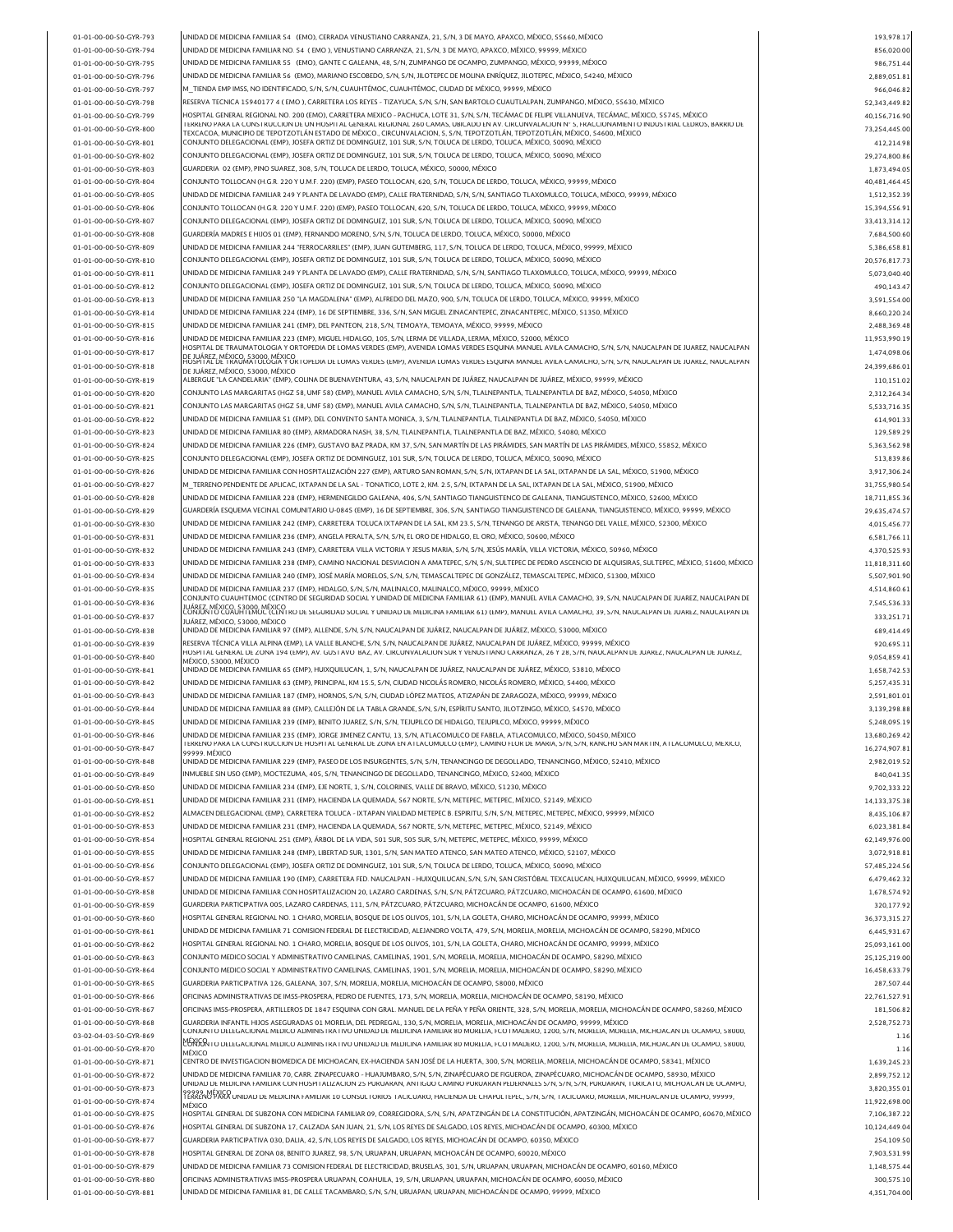| 01-01-00-00-50-GYR-882 | UNIDAD DE MEDICINA FAMILIAR 06 JIQUILPAN, 18 DE MARZO, S/N, S/N, JIQUILPAN DE JUÁREZ, JIQUILPAN, MICHOACÁN DE OCAMPO, 59510, MÉXICO                                                                                                                                                                      | 3,745,573.64  |
|------------------------|----------------------------------------------------------------------------------------------------------------------------------------------------------------------------------------------------------------------------------------------------------------------------------------------------------|---------------|
| 01-01-00-00-50-GYR-883 | UNIDAD DE MEDICINA FAMILIAR CON HOSPITALIZACION 05 SAHUAYO. HERIBERTO JARA. S/N. S/N. SAHUAYO DE MORELOS. SAHUAYO. MICHOACÁN DE OCAMPO. 99999. MÉXICO                                                                                                                                                    | 3,589,478.32  |
| 01-01-00-00-50-GYR-884 | JNIDAD DE MEDICINA FAMILIAR 21 JACONA, 20 DE NOVIEMBRE, S/N, S/N, JACONA DE PLANCARTE, JACONA, MICHOACÁN DE OCAMPO, 59800, MÉXICO                                                                                                                                                                        | 1,162,369.34  |
| 01-01-00-00-50-GYR-885 | HOSPITAL GENERAL DE ZONA CON MEDICINA FAMILIAR 04 ZAMORA, MADERO, S/N, S/N, ZAMORA DE HIDALGO, ZAMORA, MICHOACÁN DE OCAMPO, 59680, MÉXICO                                                                                                                                                                | 7,311,819.82  |
|                        |                                                                                                                                                                                                                                                                                                          |               |
| 01-01-00-00-50-GYR-886 | GUARDERIA INFANTIL 001 ZAMORA, MICHOACAN, S/N, S/N, ZAMORA DE HIDALGO, ZAMORA, MICHOACÁN DE OCAMPO, 99999, MÉXICO                                                                                                                                                                                        | 2,077,889.48  |
| 01-01-00-00-50-GYR-887 | UNIDAD DE MEDICINA FAMILIAR 82 ZAMORA, LIBRAMIENTO NORTE, S/N, S/N, ZAMORA DE HIDALGO, ZAMORA, MICHOACÂN DE OCAMPO, 59721, MÊXICO                                                                                                                                                                        | 2,904,736.81  |
| 01-01-00-00-50-GYR-888 | HOSPITAL GENERAL SUBZONA NÚMERO 07 Y OFICINAS ADMINISTRATIVAS LA PIEDAD, ALAMOS, S/N, S/N, LA PIEDAD DE CABADAS, LA PIEDAD, MICHOACÁN DE OCAMPO, 59390, MÉXICO                                                                                                                                           | 1,452,145.17  |
| 01-01-00-00-50-GYR-889 | HOSPITAL GENERAL SUBZONA NÚMERO 07 Y OFICINAS ADMINISTRATIVAS LA PIEDAD, ALAMOS, S/N, S/N, LA PIEDAD DE CABADAS, LA PIEDAD, MICHOACÁN DE OCAMPO, 59390, MÉXICO                                                                                                                                           | 9,736,547.36  |
|                        |                                                                                                                                                                                                                                                                                                          |               |
| 01-01-00-00-50-GYR-890 | HOSPITAL GENERAL DE ZONA 02 ZACAPU, SALVADOR ALLENDE, 100, S/N, ZACAPU, ZACAPU, MICHOACÂN DE OCAMPO, 58600, MÊXICO                                                                                                                                                                                       | 10,825,065.44 |
| 01-01-00-00-50-GYR-891 | CENTRO DE SEGURIDAD SOCIAL PARA EL BIENESTAR FAMILIAR ZACAPU, INGENIERO ALBERTO LENZ, S/N, S/N, ZACAPU, ZACAPU, MICHOACÁN DE OCAMPO, 58660, MÉXICO                                                                                                                                                       | 51.665.548.08 |
| 01-01-00-00-50-GYR-892 | GUARDERIA PARTICIPATIVA 201 ZACAPU, MARTIRES DE URUAPAN, 376, S/N, ZACAPU, ZACAPU, MICHOACÁN DE OCAMPO, 58600, MÊXICO                                                                                                                                                                                    | 988,123.17    |
|                        | JNIDAD DE MEDICINA FAMILIAR CON HOSPITALIZACION 19 CIUDAD HIDALGO. MORELOS. 18. S/N. CIUDAD HIDALGO. HIDALGO. MICHOACÁN DE OCAMPO. 61100. MÉXICO                                                                                                                                                         |               |
| 01-01-00-00-50-GYR-893 | JNIDAD DE MEDICINA FAMILIAR CON HOSPITALIZACION 18 ZITACUARO, ANRES LANDA Y PINA NORTE ESO. CON SALAZAR NORTE, S/N, S/N, ZITACUARO [PARQUE INDUSTRIAL],                                                                                                                                                  | 2,406,780.08  |
| 01-01-00-00-50-GYR-894 | ZITÁCUARO, MICHOACÁN DE OCAMPO, 61500, MÉXICO                                                                                                                                                                                                                                                            | 2,067,725.38  |
| 01-01-00-00-50-GYR-895 | HOSPITAL GENERAL DE SUBZONA 24 PEDERNALES, JOSE MARIA MORELOS ORIENTE, 501, S/N, PEDERNALES, TACÁMBARO, MICHOACÁN DE OCAMPO, 99999, MÉXICO                                                                                                                                                               | 10,197,777.84 |
| 01-01-00-00-50-GYR-896 | UNIDAD DE MEDICINA FAMILIAR 23 INFIERNILLO, AV. ADOLFO LOPEZ MATEOS, S/N, S/N, INFIERNILLO, ARTEAGA, MICHOACÁN DE OCAMPO, 60920, MÉXICO                                                                                                                                                                  | 1,281,438.24  |
|                        |                                                                                                                                                                                                                                                                                                          |               |
| 01-01-00-00-50-GYR-897 | UNIDAD DE MEDICINA FAMILIAR 37 ANGANGUEO, INSURGENTES, S/N, S/N, MINERAL DE ANGANGUEO, ANGANGUEO, MICHOACÁN DE OCAMPO, 99999, MÉXICO                                                                                                                                                                     | 910,437.95    |
| 01-01-00-00-50-GYR-898 | UNIDAD DE MEDICINA FAMILIAR CON HOSPITALIZACION 26 TARETAN, DR RAFAEL RUIZ BEJAR, 143, S/N, TARETAN, TARETAN, MICHOACĂN DE OCAMPO, 99999, MÈXICO                                                                                                                                                         | 4,060,670.06  |
| 01-01-00-00-50-GYR-899 | UNIDAD DE MEDICINA FAMILIAR 28, NO IDENTIFICADO, S/N, S/N, SANTA CLARA DE VALLADARES, TOCUMBO, MICHOACÁN DE OCAMPO, 99999, MÉXICO                                                                                                                                                                        | 2.564.327.61  |
|                        | GUARDERIA PARTICIPATIVA 030, DALIA, 42, S/N, LOS REYES DE SALGADO, LOS REYES, MICHOACÁN DE OCAMPO, 60350, MÉXICO                                                                                                                                                                                         |               |
| 01-01-00-00-50-GYR-900 | CONJUNTO MEDICO SOCIAL Y ADMINISTRATIVO LAZARO CARDENAS, LAZARO CARDENAS, S/N, S/N, CIUDAD LAZARO CARDENAS, LAZARO CARDENAS, MICHOACAN DE OCAMPO, 60950                                                                                                                                                  | 799,356.22    |
| 01-01-00-00-50-GYR-901 |                                                                                                                                                                                                                                                                                                          | 26,999,134.62 |
| 01-01-00-00-50-GYR-902 | <u>WENG</u> RI 10 medicu sucial y administra hvu lazaru cardenas, lazaru cardenas, s/n, s/n, ciudad lazaru cardenas, lazaru cardenas, michuacan de ucampu, 60950                                                                                                                                         | 6,079,918.03  |
| 01-01-00-00-50-GYR-903 | MŠNGN i o medico social y administra hvo lazaro cardenas, lazaro cardenas, s/n, s/n, ciudad lazaro cardenas, lazaro cardenas, michoacan de ocampo, 60950                                                                                                                                                 | 2,908,664.52  |
|                        | MÉXICO                                                                                                                                                                                                                                                                                                   |               |
| 01-01-00-00-50-GYR-904 | UNIDAD DE MEDICINA FAMILIAR 78 LAZARO CARDENAS, MELCHOR OCAMPO, S/N, S/N, CIUDAD LÁZARO CÁRDENAS, LÁZARO CÁRDENAS, MICHOACÁN DE OCAMPO, 60950, MÉXICO                                                                                                                                                    | 2,980,355.30  |
| 01-01-00-00-50-GYR-905 | UNIDAD DE MEDICINA FAMILIAR 10 JUNGAPEO, FUERTE DE COPORO, 45, S/N, JUNGAPEO DE JUÁREZ, JUNGAPEO, MICHOACÁN DE OCAMPO, 61470, MÉXICO                                                                                                                                                                     | 927.136.67    |
| 01-01-00-00-50-GYR-906 | UNIDAD DE MEDICINA FAMILIAR 11 FRANCISCO J. MÚJICA, LAZARO CARDENAS, S/N, S/N, NUEVA ITALIA DE RUIZ, MÚGICA, MICHOACÁN DE OCAMPO, 61760, MÉXICO                                                                                                                                                          | 1,184,876.17  |
| 01-01-00-00-50-GYR-907 | HOSPITAL RURAL NÚMERO 30 ARIO DE ROSALES, LAZARO CARDENAS, S/N, S/N, ARIO DE ROSALES, ARIO, MICHOACÁN DE OCAMPO, 99999, MÉXICO                                                                                                                                                                           | 7.260.272.09  |
|                        |                                                                                                                                                                                                                                                                                                          |               |
| 01-01-00-00-50-GYR-908 | UNIDAD DE MEDICINA FAMILIAR 57, GALEANA, 2, S/N, TANCÍTARO, TANCÍTARO, MICHOACÁN DE OCAMPO, 60460, MÉXICO                                                                                                                                                                                                | 1,201,574.81  |
| 01-01-00-00-50-GYR-909 | JNIDAD DE MEDICINA FAMILIAR 58 TEPALCATEPEC, FELIPE CARRILLO PUERTO, 8, S/N, TEPALCATEPEC, TEPALCATEPEC, MICHOACÁN DE OCAMPO, 60540, MÉXICO                                                                                                                                                              | 1,060,725.77  |
| 01-01-00-00-50-GYR-910 | JNIDAD DE MEDICINA FAMILIAR 40 COALCOMAN, DOMICILIO CONOCIDO, S/N, S/N, COALCOMAN DE VAZQUEZ PALLARES, COALCOMAN DE VAZQUEZ PALLARES, MICHOACAN DE                                                                                                                                                       | 846.548.00    |
|                        | OCAMPO 60840 MÉXICO<br>UNIDAD DE MEDICINA FAMILIAR 46 LA HUACANA, REVOLUCION SUR, 336, S/N, LA HUACANA, LA HUACANA, MICHOACÁN DE OCAMPO, 99999, MÉXICO                                                                                                                                                   | 767,411.02    |
| 01-01-00-00-50-GYR-911 |                                                                                                                                                                                                                                                                                                          |               |
| 01-01-00-00-50-GYR-912 | UNIDAD DE MEDICINA FAMILIAR 65 VILLA MADERO, ARAUCARIA, 40, S/N, VILLA MADERO, MADERO, MICHOACÁN DE OCAMPO, 99999, MÉXICO                                                                                                                                                                                | 1,647,351.56  |
| 01-01-00-00-50-GYR-913 | UNIDAD DE MEDICINA RURAL TIQUICHEO, CONOCIDO, S/N, S/N, TIQUICHEO, TIQUICHEO DE NICOLÁS ROMERO, MICHOACÁN DE OCAMPO, 61370, MÉXICO                                                                                                                                                                       | 805,890.19    |
| 01-01-00-00-50-GYR-914 | UNIDAD MEDICA RURAL MOJARRAS, DOMICILIO CONOCIDO, S/N, S/N, TIQUICHEO, TIQUICHEO DE NICOLÁS ROMERO, MICHOACÁN DE OCAMPO, 99999, MÉXICO                                                                                                                                                                   | 39.204.65     |
|                        |                                                                                                                                                                                                                                                                                                          |               |
| 01-01-00-00-50-GYR-915 | UNIDAD DE MEDICINA FAMILIAR 48 HUETAMO, PERIFÉRICO COPLAMAR, S/N, S/N, HUETAMO DE NÚÑEZ, HUETAMO, MICHOACÁN DE OCAMPO, 61940, MÉXICO                                                                                                                                                                     | 971,424.99    |
| 01-01-00-00-50-GYR-916 | UNIDAD DE MEDICINA FAMILIAR 61 TUZANTLA, FRANCISCO JAVIER CLAVIJERO, S/N, S/N, TUZANTLA, TUZANTLA, MICHOACÁN DE OCAMPO, 61540, MÊXICO                                                                                                                                                                    | 861,068.11    |
| 01-01-00-00-50-GYR-917 | UNIDAD DE MEDICINA FAMILIAR 13 COTIJA, RAFAEL GUIZAR VALENCIA, 281, S/N, COTIJA DE LA PAZ, COTIJA, MICHOACÁN DE OCAMPO, 99999, MÉXICO                                                                                                                                                                    | 1,171,081.66  |
| 01-01-00-00-50-GYR-918 | UNIDAD DE MEDICINA FAMILIAR 43 CHURUMUCO, HEROES DE LA REFORMA, S/N, S/N, CHURUMUCO DE MORELOS, CHURUMUCO, MICHOACÁN DE OCAMPO, 61880, MÉXICO                                                                                                                                                            | 1,324,999.41  |
|                        |                                                                                                                                                                                                                                                                                                          |               |
| 01-01-00-00-50-GYR-919 | UNIDAD DE MEDICINA FAMILIAR 42 CUITZEO, CARR. SALAMANCA-MORELIA, S/N, S/N, CUITZEO DEL PORVENIR, CUITZEO, MICHOACÁN DE OCAMPO, 99999, MÉXICO<br>UNIDAD DE MEDICINA FAMILIAR 50 MARAVA HO, OCAMPO SUR S/N CARRETERA A CD HIDALGO, S/N, S/N, SAN MIGUEL CURINHUATO, MARAVA HO, MICHOACAN DE OCAMPO, 61250, | 7,245,024.13  |
| 01-01-00-00-50-GYR-920 |                                                                                                                                                                                                                                                                                                          | 824.766.74    |
| 01-01-00-00-50-GYR-921 | MÑNSO de medicina familiar no. 64 puruandiro, manzana formada por las calles de socrates, arquimedes, franklin y platon, s/n, s/n, puruandiro, puruandiro,                                                                                                                                               | 74,667,874.36 |
|                        | YNTBR6MPENR REGENPMPERPRES NEXNPo (san antonio de las huertas), domicilio conocido, s/n, s/n, nocupetaro de morelos, nocupetaro, michoacan de ocampo,                                                                                                                                                    |               |
| 01-01-00-00-50-GYR-922 | 61910. MÉXICO                                                                                                                                                                                                                                                                                            | 746,788.00    |
| 01-01-00-00-50-GYR-923 | UNIDAD DE MEDICINA FAMILIAR 27 LA MIRA, LA CONCEPCION E INGUARAN, S/N, S/N, LA MIRA, LÁZARO CÁRDENAS, MICHOACÁN DE OCAMPO, 99999, MÉXICO                                                                                                                                                                 | 2,721,166.88  |
| 01-01-00-00-50-GYR-924 | UNIDAD DE MEDICINA FAMILIAR 68 VISTA HERMOSA, MATAMOROS, S/N, S/N, VISTA HERMOSA DE NEGRETE, VISTA HERMOSA, MICHOACÂN DE OCAMPO, 59200, MÊXICO                                                                                                                                                           | 4,859,256.65  |
| 01-01-00-00-50-GYR-925 | UNIDAD DE MEDICINA RURAL ZINÁPARO, COLON, 61, S/N, ZINÁPARO, ZINÁPARO, MICHOACÁN DE OCAMPO, 99999, MÉXICO                                                                                                                                                                                                | 6,042,724.38  |
|                        |                                                                                                                                                                                                                                                                                                          |               |
| 01-01-00-00-50-GYR-926 | JNIDAD DE MEDICINA RURAL ECUANDUREO, DE MADERO, 12, S/N, ECUANDUREO, ECUANDUREO, MICHOACÁN DE OCAMPO, 59730, MÉXICO                                                                                                                                                                                      | 1,183,424.18  |
| 01-01-00-00-50-GYR-927 | UNIDAD MEDICA RURAL IXTLÁN DE LOS HERVORES, DOMICILIO CONOCIDO, S/N, S/N, IXTLÁN DE LOS HERVORES, IXTLÁN, MICHOACÁN DE OCAMPO, 99999, MÉXICO                                                                                                                                                             | 1,627,753.00  |
| 01-01-00-00-50-GYR-928 | UNIDAD DE MEDICINA FAMILIAR 66 VILLAMAR, FILIBERTO RUIZ, 16, S/N, VILLAMAR, VILLAMAR, MICHOACÁN DE OCAMPO, 59550, MÉXICO                                                                                                                                                                                 | 869,780.44    |
| 01-01-00-00-50-GYR-929 | UNIDAD DE MEDICINA RURAL OCAMPO, PROLONGACION PINO SUAREZ, S/N, S/N, OCAMPO, OCAMPO, MICHOACÁN DE OCAMPO, 61450, MÉXICO                                                                                                                                                                                  | 819,684.63    |
|                        |                                                                                                                                                                                                                                                                                                          |               |
| 01-01-00-00-50-GYR-930 | UNIDAD DE MEDICINA FAMILIAR 60 TUMBISCATIO, AMADO NERVO, 9, S/N, TUMBISCATÍO DE RUIZ, TUMBISCATÍO, MICHOACÁN DE OCAMPO, 60900, MÉXICO                                                                                                                                                                    | 552,506.61    |
| 01-01-00-00-50-GYR-931 | UNIDAD DE MEDICINA RURAL CONTEPEC, EMILIANO ZAPATA, S/N, S/N, CONTEPEC, CONTEPEC, MICHOACÁN DE OCAMPO, 99999, MÉXICO                                                                                                                                                                                     | 940,931.33    |
| 01-01-00-00-50-GYR-932 | UNIDAD DE MEDICINA FAMILIAR 54 PUREPERO, CARRETERA CARAPAN LA PIEDAD, S/N, S/N, PURÈPERO DE ECHÂIZ, PURÈPERO, MICHOACÂN DE OCAMPO, 58760, MÈXICO                                                                                                                                                         | 1,351,136.59  |
| 01-01-00-00-50-GYR-933 | UNIDAD DE MEDICINA FAMILIAR 55 LA PLACITA DE MORELOS, LAZARO CARDENAS, S/N, S/N, LA PLACITA (RANCHO DE MARIO), AQUILA, MICHOACÁN DE OCAMPO, 99999, MÉXICO                                                                                                                                                |               |
|                        | UNIDAD DE MEDICINA RURAL PUEBLO VIEJO BUENA VISTA IMSS-PROSPERA, 20 DE NOVIEMBRE, S/N, S/N, BUENAVISTA TOMATLAN, BUENAVISTA, MICHOACAN DE OCAMPO, 60500,                                                                                                                                                 | 916,972.31    |
| 01-01-00-00-50-GYR-934 | MÉXICO                                                                                                                                                                                                                                                                                                   | 1,479,643.47  |
| 01-01-00-00-50-GYR-935 | UNIDAD DE MEDICINA FAMILIAR 31 GUACAMAYAS, VENEZUELA, S/N, S/N, LAS GUACAMAYAS, LÁZARO CÁRDENAS, MICHOACÁN DE OCAMPO, 60990, MÉXICO                                                                                                                                                                      | 1,382,356.27  |
| 01-01-00-00-50-GYR-936 | JNIDAD DE MEDICINA FAMILIAR 79 TLALPUJAHUA, CAMINO AL CARMEN, ESQ. AV. JUAREZ., 3, S/N, TLALPUJAHUA DE RAYÓN, TLALPUJAHUA, MICHOACÁN DE OCAMPO, 61060, MÉXICO                                                                                                                                            | 2,036,501.73  |
|                        | TERRENO UNIDAD DE MEDICINA FAMILIAR DE 5 CONSULTORIOS, CAMINO A AGUA CALIENTE (EXHACIENDA EL SABINO), S/N, S/N, SAN JOSE DE GRACIA, MARCOS CASTELLANOS,                                                                                                                                                  |               |
| 01-01-00-00-50-GYR-937 | MICHOACÁN DE OCAMPO, 59500, MÉXICO                                                                                                                                                                                                                                                                       | 3,339,646.00  |
| 01-01-00-00-50-GYR-938 | HOSPITAL GENERAL RURAL (72 CAMAS), MEXICO, 476, S/N, TARÍMBARO, TARÍMBARO, MICHOACÁN DE OCAMPO, 58880, MÉXICO                                                                                                                                                                                            | 10,492,172.39 |
| 01-01-00-00-50-GYR-939 | HOSPITAL GENERAL RURAL (72 CAMAS), MEXICO, 476, S/N, TARÍMBARO, TARÍMBARO, MICHOACÁN DE OCAMPO, 58880, MÉXICO                                                                                                                                                                                            | 7,354,963.56  |
| 01-01-00-00-50-GYR-940 | TERRENO PARA LA UNIDAD DE MEDICINA FAMILIAR, MEXICO, 400, S/N, TARÍMBARO, TARÍMBARO, MICHOACÁN DE OCAMPO, 58880, MÉXICO                                                                                                                                                                                  | 2,391,320.00  |
|                        |                                                                                                                                                                                                                                                                                                          |               |
| 01-01-00-00-50-GYR-941 | CONJUNTO CUERNAVACA, BENITO JUAREZ, 18, S/N, CUERNAVACA, CUERNAVACA, MORELOS, 62000, MÉXICO                                                                                                                                                                                                              | 1,140,815.82  |
| 01-01-00-00-50-GYR-942 | BODEGA, DIVISION DEL SUR, 10, S/N, CUERNAVACA, CUERNAVACA, MORELOS, 62460, MÉXICO                                                                                                                                                                                                                        | 192,892.60    |
| 01-01-00-00-50-GYR-943 | CONJUNTO CUERNAVACA, BENITO JUAREZ, 18, S/N, CUERNAVACA, CUERNAVACA, MORELOS, 62000, MÉXICO                                                                                                                                                                                                              | 1,945,458.59  |
| 01-01-00-00-50-GYR-944 | CONJUNTO HOSPITALARIO CUERNAVACA, PLAN DE AYALA, 1201, S/N, CUERNAVACA, CUERNAVACA, MORELOS, 62450, MÉXICO                                                                                                                                                                                               | 41,211,523.76 |
|                        |                                                                                                                                                                                                                                                                                                          |               |
| 01-01-00-00-50-GYR-945 | CONJUNTO HOSPITALARIO CUERNAVACA, PLAN DE AYALA, 1201, S/N, CUERNAVACA, CUERNAVACA, MORELOS, 62450, MÉXICO                                                                                                                                                                                               | 302,128.29    |
| 01-01-00-00-50-GYR-946 | CONJUNTO HOSPITALARIO CUERNAVACA, PLAN DE AYALA, 1201, S/N, CUERNAVACA, CUERNAVACA, MORELOS, 62450, MÉXICO                                                                                                                                                                                               | 578,986.55    |
| 01-01-00-00-50-GYR-947 | UNIDAD DEPORTIVA Y CENTRO DE SEGURIDAD SOCIAL FIDEL VELAZQUEZ, PASEO CUAUHNAUC, S/N, S/N, CUERNAVACA, CUERNAVACA, MORELOS, 62390, MÉXICO                                                                                                                                                                 | 15.452.502.18 |
|                        |                                                                                                                                                                                                                                                                                                          |               |
| 01-01-00-00-50-GYR-948 | RESERVA TECNICA PARA LA CONSTRUCCION DE UNIDAD DE MEDICINA FAMILIAR., PASEO DEL CONQUISTADOR, S/N, S/N, CUERNAVACA, CUERNAVACA, MORELOS, 62240, MÉXICO                                                                                                                                                   | 7,325,746.86  |
| 01-01-00-00-50-GYR-949 | CONJUNTO HOSPITALARIO CUERNAVACA, PLAN DE AYALA, 1201, S/N, CUERNAVACA, CUERNAVACA, MORELOS, 62450, MÉXICO                                                                                                                                                                                               | 1,757,827.16  |
| 01-01-00-00-50-GYR-950 | CONJUNTO JIUTEPEC, MORELOS., INSURGENTES, 1, S/N, JIUTEPEC, JIUTEPEC, MORELOS, 62550, MÉXICO                                                                                                                                                                                                             | 4,067,096.10  |
| 01-01-00-00-50-GYR-951 | CONJUNTO JIUTEPEC, MORELOS., INSURGENTES, 1, S/N, JIUTEPEC, JIUTEPEC, MORELOS, 62550, MÉXICO                                                                                                                                                                                                             | 5,453,770.45  |
|                        |                                                                                                                                                                                                                                                                                                          |               |
| 01-01-00-00-50-GYR-952 | BODEGA DE ARCHIVO, PIRU, 22, S/N, JIUTEPEC, JIUTEPEC, MORELOS, 62550, MÉXICO                                                                                                                                                                                                                             | 290.112.66    |
| 01-01-00-00-50-GYR-953 | UNIDAD DE MEDICINA FAMILIAR NO. 23 CIVAC, JIUTEPEC, MORELOS., 40 NORTE, S/N, S/N, JIUTEPEC, JIUTEPEC, MORELOS, 99999, MÊXICO                                                                                                                                                                             | 1,855,057.32  |
| 01-01-00-00-50-GYR-954 | GUARDERIA LOMAS DE JIUTEPE, MORELOS., POPOCATEPETL, 16, S/N, JIUTEPEC, JIUTEPEC, MORELOS, 62566, MÉXICO                                                                                                                                                                                                  | 1,721,769.84  |
| 01-01-00-00-50-GYR-955 | CONJUNTO XOCHITEPEC, MORELOS., ARGENTINA, 15, S/N, XOCHITEPEC, XOCHITEPEC, MORELOS, 62790, MÉXICO                                                                                                                                                                                                        | 2,649,017.29  |
|                        |                                                                                                                                                                                                                                                                                                          |               |
| 01-01-00-00-50-GYR-956 | UNIDAD DE MEDICINA FAMILIAR NO. 16, TEMIXCO, MORELOS., MARGARITAS, S/N, S/N, TEMIXCO, TEMIXCO, MORELOS, 62580, MÉXICO                                                                                                                                                                                    | 845,918.60    |
| 01-01-00-00-50-GYR-957 | UNIDAD DE MEDICINA FAMILIAR 18, E. ZAPATA, MORELOS., NO REELECCION, 16, S/N, EMILIANO ZAPATA, EMILIANO ZAPATA, MORELOS, 62760, MÉXICO                                                                                                                                                                    | 854,236.87    |
| 01-01-00-00-50-GYR-958 | CONJUNTO YAUTEPEC U.M.F. NUM.12 Y C.S.S., VIRGINIA FABREGAS, S/N, S/N, YAUTEPEC DE ZARAGOZA, YAUTEPEC, MORELOS, 62730, MÊXICO                                                                                                                                                                            | 4,996,383.97  |
| 01-01-00-00-50-GYR-959 | CONJUNTO YAUTEPEC U.M.F. NUM.12 Y C.S.S., VIRGINIA FABREGAS, S/N, S/N, YAUTEPEC DE ZARAGOZA, YAUTEPEC, MORELOS, 62730, MÉXICO                                                                                                                                                                            | 7,877,474.54  |
|                        |                                                                                                                                                                                                                                                                                                          |               |
| 01-01-00-00-50-GYR-960 | UNIDAD DE MEDICINA FAMILIAR NUM. 22, TEPALCINGO, MORELOS., MORELOS, 26, S/N, TEPALCINGO, TEPALCINGO, MORELOS, 99999, MÉXICO                                                                                                                                                                              | 663,423.16    |
| 01-01-00-00-50-GYR-961 | CONJUNTO TLALTIZAPAN, MORELOS, 5 DE FEBRERO, 72, S/N, TLALTIZAPÁN, TLALTIZAPÁN DE ZAPATA, MORELOS, 62770, MÉXICO                                                                                                                                                                                         | 3,888,729.23  |
| 01-01-00-00-50-GYR-962 | CONJUNTO TLALTIZAPAN, MORELOS, 5 DE FEBRERO, 72, S/N, TLALTIZAPÁN, TLALTIZAPÁN DE ZAPATA, MORELOS, 62770, MÉXICO                                                                                                                                                                                         | 7,168,514.71  |
|                        |                                                                                                                                                                                                                                                                                                          |               |
| 01-01-00-00-50-GYR-963 | CONJUNTO VILLA AYALA, U.M.F. NUM. 8, C.S.S. Y MODULO IMSS PROSPERA, BENITO JUAREZ, S/N, S/N, CIUDAD AYALA, AYALA, MORELOS, 62700, MÊXICO                                                                                                                                                                 | 3,124,525.59  |
| 01-01-00-00-50-GYR-964 | CONJUNTO VILLA AYALA, U.M.F. NUM. 8, C.S.S. Y MODULO IMSS PROSPERA, BENITO JUAREZ, S/N, S/N, CIUDAD AYALA, AYALA, MORELOS, 62700, MÉXICO                                                                                                                                                                 | 6,382,299.57  |
| 01-01-00-00-50-GYR-965 | UNIDAD DE MEDICINA FAMILIAR NO. 10, CHINAMECA, AYALA, MORELOS., JOSE HERNANDEZ, S/N, S/N, CHINAMECA, AYALA, MORELOS, 99999, MÉXICO                                                                                                                                                                       | 2,034,465.52  |
| 01-01-00-00-50-GYR-966 | HOSPITAL GENERAL DE ZONA CON MEDICINA FAMILIAR NUMERO 7., TULIPANES, 2, S/N, CUAUTLA, CUAUTLA, MORELOS, 62740, MÉXICO                                                                                                                                                                                    | 11,771,618.61 |
|                        |                                                                                                                                                                                                                                                                                                          |               |
| 01-01-00-00-50-GYR-967 |                                                                                                                                                                                                                                                                                                          |               |
|                        | GUARDERÍA U-0877 GENERAL JESUS HERNANDEZ VARGAS, CAMACHO Y MOLINA, 113, S/N, CUAUTLA, CUAUTLA, MORELOS, 62740, MÉXICO                                                                                                                                                                                    | 594,273.41    |
| 01-01-00-00-50-GYR-968 | SUBDELEGACION ZONA CUAUTLA, CAMACHO MOLINA, 111, S/N, CUAUTLA, CUAUTLA, MORELOS, 62740, MÉXICO                                                                                                                                                                                                           | 1,464,596.73  |
| 01-01-00-00-50-GYR-969 | CONJUNTO TLAQUILTENANGO U.M.F. NUM. 11, IMSS PROSPERA Y C.S.S., MORELOS, 3, S/N, TLAQUILTENANGO, TLAQUILTENANGO, MORELOS, 99999, MÉXICO                                                                                                                                                                  | 3,288,783.16  |
| 01-01-00-00-50-GYR-970 | CONJUNTO TLAQUILTENANGO U.M.F. NUM. 11, IMSS PROSPERA Y C.S.S., MORELOS, 3, S/N, TLAQUILTENANGO, TLAQUILTENANGO, MORELOS, 99999, MÉXICO                                                                                                                                                                  | 5,413,719.38  |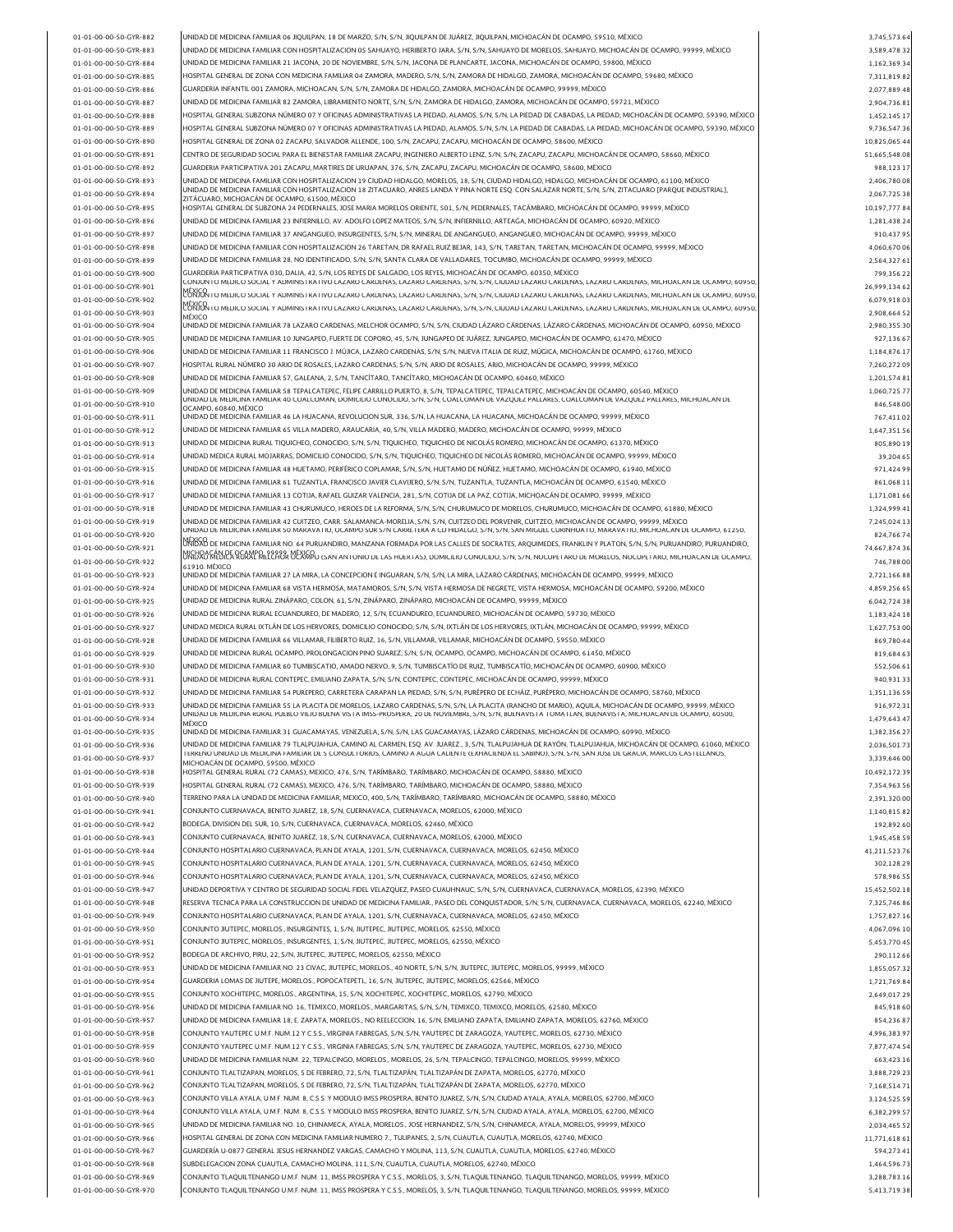| 01-01-00-00-50-GYR-971                             |                                                                                                                                                                                                      |                              |
|----------------------------------------------------|------------------------------------------------------------------------------------------------------------------------------------------------------------------------------------------------------|------------------------------|
|                                                    | CONJUNTO PUENTE DE IXTLA, MORELOS., GILBERTO FIGUEROA, 712, S/N, PUENTE DE IXTLA, PUENTE DE IXTLA, MORELOS, 62660, MÉXICO                                                                            | 3,144,610.07                 |
| 01-01-00-00-50-GYR-972                             | CONJUNTO PUENTE DE IXTLA, MORELOS., GILBERTO FIGUEROA, 712, S/N, PUENTE DE IXTLA, PUENTE DE IXTLA, MORELOS, 62660, MÉXICO                                                                            | 6,586,305.20                 |
| 01-01-00-00-50-GYR-973                             | CONJUNTO ZACATEPEC, MORELOS., LAZARO CARDENAS, S/N, S/N, ZACATEPEC DE HIDALGO, ZACATEPEC, MORELOS, 62780, MÊXICO                                                                                     | 20,901,068.15                |
| 01-01-00-00-50-GYR-974                             | CONJUNTO ZACATEPEC, MORELOS., LAZARO CARDENAS, S/N, S/N, ZACATEPEC DE HIDALGO, ZACATEPEC, MORELOS, 62780, MÉXICO                                                                                     | 10.899.240.87                |
| 01-01-00-00-50-GYR-975                             | CONJUNTO ZACATEPEC, MORELOS., LAZARO CARDENAS, S/N, S/N, ZACATEPEC DE HIDALGO, ZACATEPEC, MORELOS, 62780, MÊXICO                                                                                     | 639,886.31                   |
| 01-01-00-00-50-GYR-976                             | CONJUNTO JOJUTLA U.M.F. NUM. 04. IMSS PROSPERA Y C.S.S., JOSEFA ORTIZ DE DOMINGUEZ, 307, S/N, JOJUTLA, JOJUTLA, MORELOS, 62900, MÉXICO                                                               | 1,932,093.62                 |
| 01-01-00-00-50-GYR-977                             | CONJUNTO JOJUTLA U.M.F. NUM. 04. IMSS PROSPERA Y C.S.S., JOSEFA ORTIZ DE DOMINGUEZ, 307, S/N, JOJUTLA, JOJUTLA, MORELOS, 62900, MÉXICO                                                               | 2,557,976.98                 |
|                                                    |                                                                                                                                                                                                      |                              |
| 01-01-00-00-50-GYR-978                             | UNIDAD DE MEDICINA FAMILIAR NO. 13, MIACATLAN, MORELOS., ALDAMA, S/N, S/N, MIACATLÂN, MIACATLÂN, MORELOS, 62600, MÊXICO                                                                              | 2,160,288.89                 |
| 01-01-00-00-50-GYR-979                             | UNIDAD DE MEDICINA FAMILIAR NO. 17. TEZOYUCA EMILIANO ZAPATA ESO. ALLENDE. 24. S/N. TEZOYUCA. EMILIANO ZAPATA. MORELOS. 99999. MÉXICO                                                                | 510.565.31                   |
| 01-01-00-00-50-GYR-980                             | UNIDAD DE MEDICINA FAMILIAR NO. 21, JANTETELCO, MORELOS., ALLENDE, S/N, S/N, JANTETELCO, JANTETELCO, MORELOS, 62970, MÊXICO                                                                          | 999,816.47                   |
| 01-01-00-00-50-GYR-981                             | UNIDAD DE MEDICINA FAMILIAR NO. 14, OACALCO,TEPOZTLAN., MEXICO, S/N, S/N, TEPOZTLÁN, TEPOZTLÁN, MORELOS, 99999, MÉXICO                                                                               | 623,908.71                   |
| 01-01-00-00-50-GYR-982                             | CONJUNTO YECAPIXTLA., CARRETERA AGUA HEDIONDA - YECAPIXTLA, KM 2.5, S/N, YECAPIXTLA, YECAPIXTLA, MORELOS, 62820, MÉXICO                                                                              | 112,581,783.23               |
| 01-01-00-00-50-GYR-983                             | CENTRO VACACIONAL OAXTEPEC ADOLFO LOPEZ MATEOS, AUTOPISTA MEXICO-CUAUTLA, 0, S/N, OAXTEPEC, YAUTEPEC, MORELOS, 62738, MÊXICO                                                                         | 667,236,769.23               |
|                                                    |                                                                                                                                                                                                      |                              |
| 01-01-00-00-50-GYR-984                             | CONJUNTO DELEGACIONAL (OFICINAS, TEATRO Y CENTRO DE SEGURIDAD SOCIAL), DEL EJERCITO NACIONAL, 14, S/N, TEPIC, TEPIC, NAYARIT, 63160, MÉXICO                                                          | 3,630,137.98                 |
| 01-01-00-00-50-GYR-985                             | CASA DEL DELEGADO, PARAISO, 326, S/N, TEPIC, TEPIC, NAYARIT, 63130, MÈXICO                                                                                                                           | 211,002.13                   |
| 01-01-00-00-50-GYR-986                             | UNIDAD DE MEDICINA FAMILIAR 24 Y CENTRO DE INVESTIGACIÓN EDUCATIVA Y FORMACIÓN DOCENTE, PASEO DE VIENA, 15, S/N, TEPIC, TEPIC, NAYARIT, 63157, MÉXICO                                                | 5,593,256.40                 |
| 01-01-00-00-50-GYR-987                             | HOSPITAL GENERAL DE ZONA 01 DOCTOR LUIS ERNESTO MIRAMONTES CARDENAS, INSURGENTES PONIENTE, 727, S/N, TEPIC, TEPIC, NAYARIT, 63120, MÉXICO                                                            | 6,949,526.41                 |
| 01-01-00-00-50-GYR-988                             | ALMACEN GENERAL DELEGACIONAL, RETORNO, 72, S/N, TEPIC, TEPIC, NAYARIT, 63120, MÉXICO                                                                                                                 | 2,054,080.64                 |
|                                                    | GUARDERIA EVC U-0650, CALLE, S/N, S/N, TEPIC, TEPIC, NAYARIT, 99999, MÉXICO                                                                                                                          |                              |
| 01-01-00-00-50-GYR-989                             |                                                                                                                                                                                                      | 417.301.22                   |
| 01-01-00-00-50-GYR-990                             | CONJUNTO DELEGACIONAL (OFICINAS, TEATRO Y CENTRO DE SEGURIDAD SOCIAL), DEL EJERCITO NACIONAL, 14, S/N, TEPIC, TEPIC, NAYARIT, 63160, MÉXICO                                                          | 2,046,781.02                 |
| 01-01-00-00-50-GYR-991                             | UNIDAD DE MEDICINA FAMILIAR 20, AVENIDA MEXICO CARRETERA A BELLAVISTA, S/N, S/N, TEPIC, TEPIC, NAYARIT, 99999, MÉXICO                                                                                | 651,342.07                   |
| 01-01-00-00-50-GYR-992                             | NMUEBLE PENDIENTE DE APLICACION, INSURGENTES PONIENTE, 800, S/N, TEPIC, TEPIC, NAYARIT, 63100, MÉXICO                                                                                                | 1,961,033.75                 |
| 01-01-00-00-50-GYR-993                             | GUARDERIA HIJOS DE MADRES ASEGURADAS 001, VICTORIA PONIENTE, 621, S/N, TEPIC, TEPIC, NAYARIT, 63080, MÊXICO                                                                                          | 450,208.04                   |
| 01-01-00-00-50-GYR-994                             | OFICINAS ADMINISTRATIVAS, JOSE MARIA MERCADO, 36, S/N, TEPIC, TEPIC, NAYARIT, 63159, MÉXICO                                                                                                          | 360.439.23                   |
|                                                    |                                                                                                                                                                                                      |                              |
| 01-01-00-00-50-GYR-995                             | RESERVA TERRITORIAL, MANZANA CALLES EJIDO DIAZ ORDAZ CONSTRUCCION Y COPAL, 0, S/N, TEPIC, TEPIC, NAYARIT, 63089, MÊXICO                                                                              | 3,477,510.12                 |
| 01-01-00-00-50-GYR-996                             | UNIDAD MEDICA DE ANTENCION AMBULATORIA 28, LUIS DONALDO COLOSIO, 1030, S/N, TEPIC, TEPIC, NAYARIT, 63173, MÉXICO                                                                                     | 2,574,089.50                 |
| 01-01-00-00-50-GYR-997                             | HOSPITAL GENERAL DE SUBZONA CON MEDICINA FAMILIAR 08, INDEPENDENCIA, S/N, S/N, TUXPAN, TUXPAN, NAYARIT, 63200, MÉXICO                                                                                | 1,617,075.97                 |
| 01-01-00-00-50-GYR-998                             | UNIDAD DE MEDICINA FAMILIAR CON HOSPITALIZACION 02, MEXICO, S/N, S/N, TEPIC, TEPIC, NAYARIT, 99999, MÉXICO                                                                                           | 2,813,082.39                 |
| 01-01-00-00-50-GYR-999                             | HOSPITAL GENERAL DE ZONA CON MEDICINA FAMILIAR 10, LUCIO ECHEVERRIA, S/N, S/N, SANTIAGO IXCUINTLA, SANTIAGO IXCUINTLA, NAYARIT, 63300, MÉXICO                                                        | 3,666,030.15                 |
|                                                    | GUARDERIA PARTICIPATIVA 172, PUEBLA, 502, S/N, SANTIAGO IXCUINTLA, SANTIAGO IXCUINTLA, NAYARIT, 63330, MÉXICO                                                                                        |                              |
| 01-01-00-00-50-GYR-1000                            | TERRENO PENDIENTE DE APLICACION, CARRETERA VILLA HIDALGO, LOTE 1 DE LA MANZANA 1 DE LA ZONA 1 DEL POBLADO EL SOLORCENO, S/N, S/N, SANTIAGO IXCUINTLA, SANTIAGO                                       | 1,397,583.13                 |
| 01-01-00-00-50-GYR-1001                            | IXCUINTLA, NAYARIT, 63550, MÉXICO                                                                                                                                                                    | 341,729.98                   |
| 01-01-00-00-50-GYR-1002                            | HOSPITAL GENERAL DE SUBZONA 06, PROLONGACIÓN DE AVENIDA MORELOS, S/N, S/N, ACAPONETA, ACAPONETA, NAYARIT, 63430, MÉXICO                                                                              | 1,688,977.26                 |
| 01-01-00-00-50-GYR-1003                            | UNIDAD DE MEDICINA FAMILIAR 07, ZARAGOZA, 81, S/N, TECUALA, TECUALA, NAYARIT, 63440, MÉXICO                                                                                                          | 595,888.51                   |
| 01-01-00-00-50-GYR-1004                            | UNIDAD DE MEDICINA FAMILIAR 09, GUADALAJARA, 6, S/N, RUÍZ, RUÍZ, NAYARIT, 63620, MÉXICO                                                                                                              | 577,090.75                   |
|                                                    |                                                                                                                                                                                                      |                              |
| 01-01-00-00-50-GYR-1005                            | UNIDAD DE MEDICINA FAMILIAR 03, CARRETERA VILLA HIDALGO ESQ.CALLE SIN NOMBRE, S/N, S/N, EL CORA, SAN BLAS, NAYARIT, 63773, MÉXICO                                                                    | 736,871.49                   |
| 01-01-00-00-50-GYR-1006                            | UNIDAD DE MEDICINA FAMILIAR 11, 5 DE MAYO, S/N, S/N, YAGO, SANTIAGO IXCUINTLA, NAYARIT, 63568, MÉXICO                                                                                                | 719,483.67                   |
| 01-01-00-00-50-GYR-1007                            | UNIDAD DE MEDICINA FAMILIAR 12, JUAN ESCUTIA, S/N, S/N, AUTÂN, SAN BLAS, NAYARIT, 63750, MÊXICO                                                                                                      | 601,057.84                   |
| 01-01-00-00-50-GYR-1008                            | UNIDAD DE MEDICINA FAMILIAR 13, GUERRERO, 10, S/N, SAN BLAS, SAN BLAS, NAYARIT, 63740, MÉXICO                                                                                                        | 633,014.16                   |
| 01-01-00-00-50-GYR-1009                            | HOSPITAL GENERAL DE SUBZONA CON MEDICINA FAMILIAR 15, HIDALGO, S/N, S/N, LAS VARAS, COMPOSTELA, NAYARIT, 99999, MÊXICO                                                                               | 1,189,897.20                 |
|                                                    | UNIDAD DE MEDICINA FAMILIAR 14, GENERAL RUIZ, S/N, S/N, COMPOSTELA, COMPOSTELA, NAYARIT, 63700, MÉXICO                                                                                               |                              |
| 01-01-00-00-50-GYR-1010                            |                                                                                                                                                                                                      | 469,943.64                   |
| 01-01-00-00-50-GYR-1011                            | UNIDAD DE MEDICINA FAMILIAR 16, CARRETERA TEPIC - PUERTO VALLARTA, S/N, S/N, COMPOSTELA, COMPOSTELA, NAYARIT, 99999, MÉXICO                                                                          | 562,522.53                   |
| 01-01-00-00-50-GYR-1012                            | UNIDAD DE MEDICINA FAMILIAR 19, JOSEFA ORTIZ DE DOMINGUEZ, S/N, S/N, MEZCALES, BAHÍA DE BANDERAS, NAYARIT, 63738, MÉXICO                                                                             | 40,232,896.72                |
| 01-01-00-00-50-GYR-1013                            | UNIDAD DE MEDICINA FAMILIAR 19, JOSEFA ORTIZ DE DOMINGUEZ, S/N, S/N, MEZCALES, BAHÍA DE BANDERAS, NAYARIT, 63738, MÉXICO                                                                             | 1,829,807.12                 |
| 01-01-00-00-50-GYR-1014                            | TERRENO "LA PILITA", PARA HOSPITAL, MUNICIPIO BAHÍA DE BANDERAS, GOLFO DE MÉXICO, 319, S/N, SAN CLEMENTE DE LIMA, BAHÍA DE BANDERAS, NAYARIT, 99999, MÉXICO                                          | 13,992,800.00                |
| 01-01-00-00-50-GYR-1015                            | UNIDAD DE MEDICINA FAMILIAR 18, JUAN ESCUTIA, S/N, S/N, IXTLÁN DEL RÍO, IXTLÁN DEL RÍO, NAYARIT, 63940, MÉXICO                                                                                       | 596,828.28                   |
|                                                    |                                                                                                                                                                                                      |                              |
| 01-01-00-00-50-GYR-1016                            | UNIDAD DE MEDICINA FAMILIAR 17, JUAREZ, 54, S/N, AHUACATLÁN, AHUACATLÁN, NAYARIT, 99999, MÉXICO                                                                                                      | 733,582.00                   |
| 01-01-00-00-50-GYR-1017                            | UNIDAD DE MEDICINA FAMILIAR 26, REY NAYAR, 8, S/N, XALISCO, XALISCO, NAYARIT, 63780, MÉXICO                                                                                                          | 1.00                         |
| 01-01-00-00-50-GYR-1018                            | UNIDAD DE MEDICINA FAMILIAR 22, CONSTITUCION, S/N, S/N, SAN JUAN DE ABAJO, BAHÍA DE BANDERAS, NAYARIT, 99999, MÉXICO                                                                                 | 939,893.09                   |
| 01-01-00-00-50-GYR-1019                            | CENTRO DE EXTENSION DEL CONOCIMIENTO, 24 DE DICIEMBRE, S/N, S/N, PIMIENTILLO, ROSAMORADA, NAYARIT, 63644, MÉXICO                                                                                     | 664,492.25                   |
| 01-01-00-00-50-GYR-1020                            | UNIDAD DE MEDICINA FAMILIAR 21, ABASOLO, S/N, S/N, PIMIENTILLO, ROSAMORADA, NAYARIT, 63644, MÉXICO                                                                                                   | 495,784.52                   |
|                                                    |                                                                                                                                                                                                      |                              |
|                                                    | UNIDAD MEDICA RURAL NO. 22, DOMICILIO CONOCIDO, S/N, S/N, SAN CAYETANO, TEPIC, NAYARIT, 63520, MÉXICO                                                                                                |                              |
| 01-01-00-00-50-GYR-1021                            |                                                                                                                                                                                                      | 6,288,787.67                 |
| 01-01-00-00-50-GYR-1022                            | HOSPITAL DE TRAUMATOLOGIA Y ORTOPEDIA 21, PINO SUAREZ, S/N, S/N, MONTERREY, MONTERREY, NUEVO LEÓN, 64000, MÉXICO                                                                                     | 6,905,931.98                 |
| 01-01-00-00-50-GYR-1023                            | UNIDAD MEDICO FAMILIAR 37, REFORMA, SIN NUMERO, S/N, MONTERREY, MONTERREY, NUEVO LEÓN, 64460, MÉXICO                                                                                                 | 2,053,601.12                 |
| 01-01-00-00-50-GYR-1024                            |                                                                                                                                                                                                      | 7,557,774.78                 |
|                                                    | JNIDAD MEDICO FAMILIAR 15, RUIZ CORTINES CEREZO DE LA ROSA, SIN NUMERO, S/N, MONTERREY, MONTERREY, NUEVO LEON, 64530, MEXICO                                                                         |                              |
| 01-01-00-00-50-GYR-1025                            | HOSPITAL GENERAL DE ZONA 17, FORTUNATO LOZANO ROBLE, SIN NUMERO, S/N, MONTERREY, MONTERREY, NUEVO LEÓN, 99999, MÉXICO                                                                                | 8,567,232.58                 |
| 01-01-00-00-50-GYR-1026                            | UNIDAD MEDICO FAMILIAR 03, FELIX U GOMEZ COLON, SIN NUMERO, S/N, MONTERREY, MONTERREY, NUEVO LEÓN, 64000, MÉXICO                                                                                     | 2,290,415.84                 |
| 01-01-00-00-50-GYR-1027                            | UNIDAD INVESTIGACIONES BIOMEDICAS DEL NOROESTE, 2 DE ABRIL, SIN NUMERO, S/N, MONTERREY, MONTERREY, NUEVO LEÓN, 64720, MÉXICO                                                                         | 1,272,586.08                 |
| 01-01-00-00-50-GYR-1028                            | CONJUNTO MONTERREY, CONSTITUCION GRAL PORFIRIO DIAZ, SIN NUMERO, S/N, MONTERREY, MONTERREY, NUEVO LEÓN, 64070, MÉXICO                                                                                | 10,488,070.94                |
| 01-01-00-00-50-GYR-1029                            | CONJUNTO CAT, MANZ C BAJA CALIFORNIA AV DR 1 MORONES PRIETO AYUTLA, SIN NUMERO, S/N, MONTERREY, MONTERREY, NUEVO LEÓN, 64700, MÉXICO                                                                 | 7,272,112.97                 |
|                                                    | UNIDAD MEDICO FAMILIAR 35, SOLIDARIDAD, S/N, S/N, MONTERREY, MONTERREY, NUEVO LEÓN, 64140, MÉXICO                                                                                                    | 11,802,273.13                |
| 01-01-00-00-50-GYR-1030                            |                                                                                                                                                                                                      |                              |
| 01-01-00-00-50-GYR-1031                            | CENTRAL DE TRANSPORTES, OAXACA, 324, S/N, MONTERREY, MONTERREY, NUEVO LEÓN, 64720, MÉXICO                                                                                                            | 2,431,548.94                 |
| 01-01-00-00-50-GYR-1032                            | CONJUNTO FERROCARRILES CFC SUBDELEGACION 2, MANUEL L BARRAGAN, S/N, S/N, MONTERREY, MONTERREY, NUEVO LEÓN, 64260, MÉXICO                                                                             | 28,408,174.86                |
| 01-01-00-00-50-GYR-1033                            | GUARDERIA, AVENIDA JUAREZ, 1556, S/N, MONTERREY, MONTERREY, NUEVO LEÓN, 99999, MÉXICO                                                                                                                | 197,231,592.03               |
| 01-01-00-00-50-GYR-1034                            | GUARDERIA PARTICIPATIVA 118, EMILIO CARRANZA NORTE, 431, S/N, MONTERREY, MONTERREY, NUEVO LEÓN, 64000, MÉXICO                                                                                        | 416,212.69                   |
| 01-01-00-00-50-GYR-1035                            | HOSPITAL REGIONAL PSIQUIATRICO 22, CALLE, 965, S/N, MONTERREY, MONTERREY, NUEVO LEÓN, 99999, MÉXICO                                                                                                  | 13,440,743.65                |
| 01-01-00-00-50-GYR-1036                            | UNIDAD MEDICO FAMILIAR 39, ESTORNINO PROL RUIZ CORTINES, S/N, S/N, MONTERREY, MONTERREY, NUEVO LEÓN, 64117, MÉXICO                                                                                   | 5,157,215.27                 |
|                                                    |                                                                                                                                                                                                      |                              |
| 01-01-00-00-50-GYR-1037                            | ESCUELA DE ENFERMERIA, MONTE CELESTE, S/N, S/N, MONTERREY, MONTERREY, NUEVO LEÓN, 64100, MÉXICO                                                                                                      | 6,265,920.59                 |
| 01-01-00-00-50-GYR-1038                            | UNIDAD MEDICO FAMILIAR 36, DE LAS TORRES, 6715, S/N, MONTERREY, MONTERREY, NUEVO LEÓN, 99999, MÉXICO                                                                                                 | 12,079,747.94                |
| 01-01-00-00-50-GYR-1039                            | UNIDAD MEDICO FAMILIAR 05, MORONES PRIETO, S/N, S/N, MONTERREY, MONTERREY, NUEVO LEÓN, 99999, MÉXICO                                                                                                 | 14,669,426.79                |
| 01-01-00-00-50-GYR-1040                            | TIENDA IMSS SNTSS 001, 16 DE SEPTIEMBRE PONIENTE, 200, S/N, MONTERREY, MONTERREY, NUEVO LEÓN, 64720, MÉXICO                                                                                          | 4,217,235.37                 |
| 01-01-00-00-50-GYR-1041                            | GUARDERIA 03, TEPIC, 1603, S/N, MONTERREY, MONTERREY, NUEVO LEÓN, 64700, MÉXICO                                                                                                                      | 2,365,766.38                 |
|                                                    |                                                                                                                                                                                                      |                              |
| 01-01-00-00-50-GYR-1042                            | GUARDERIA HIJOS DE MADRES ASEGURADAS 001, UNIVERSIDAD, 0, S/N, MONTERREY, MONTERREY, NUEVO LEÓN, 64410, MÉXICO                                                                                       | 5,688,364.20                 |
| 01-01-00-00-50-GYR-1043                            | GUARDERIA NUMERO 02, RUIZ CORTINES, SIN NUMERO, S/N, MONTERREY, MONTERREY, NUEVO LEÓN, 64530, MÉXICO                                                                                                 | 3,299,873.81                 |
| 01-01-00-00-50-GYR-1044                            | GUARDERIA 05, RIO BRAVO, S/N, S/N, MONTERREY, MONTERREY, NUEVO LEÓN, 64280, MÉXICO                                                                                                                   | 2,868,103.30                 |
| 01-01-00-00-50-GYR-1045                            | HOSPITAL REGIONAL DE ESPECIALIDADES 25, CALLE, S/N, S/N, MONTERREY, MONTERREY, NUEVO LEÓN, 64180, MÉXICO                                                                                             | 35,885,973.43                |
| 01-01-00-00-50-GYR-1046                            | GUARDERIA PARTICIPATIVA 147, ARRAMBERRI PONIENTE, 1645, S/N, MONTERREY, MONTERREY, NUEVO LEÓN, 64000, MÉXICO                                                                                         | 420,996.95                   |
| 01-01-00-00-50-GYR-1047                            | UNIDAD MEDICO FAMILIAR 38 CFE, JUAN I RAMON, SIN NUMERO, S/N, MONTERREY, MONTERREY, NUEVO LEÓN, 64000, MÉXICO                                                                                        | 4,812,863.23                 |
|                                                    |                                                                                                                                                                                                      |                              |
| 01-01-00-00-50-GYR-1048                            | UNIDAD MEDICO FAMILIAR 28, PENITENCIARIA, SIN NUMERO, S/N, MONTERREY, MONTERREY, NUEVO LEÓN, 64280, MÉXICO                                                                                           | 14,348,892.44                |
| 01-01-00-00-50-GYR-1049                            | CONJUNTO SABINAS, DOMICILIO CONOCIDO, S/N, S/N, CIUDAD SABINAS HIDALGO, SABINAS HIDALGO, NUEVO LEÓN, 65200, MÉXICO                                                                                   | 2,106,976.54                 |
| 01-01-00-00-50-GYR-1050                            | CONJUNTO SABINAS, DOMICILIO CONOCIDO, S/N, S/N, CIUDAD SABINAS HIDALGO, SABINAS HIDALGO, NUEVO LEÓN, 65200, MÉXICO                                                                                   | 2,414,991.04                 |
| 01-01-00-00-50-GYR-1051                            | CONJUNTO SABINAS, DOMICILIO CONOCIDO, S/N, S/N, CIUDAD SABINAS HIDALGO, SABINAS HIDALGO, NUEVO LEÓN, 65200, MÉXICO                                                                                   | 188,037.20                   |
| 01-01-00-00-50-GYR-1052                            | CONJUNTO GENERAL TERAN, REFORMA GUILLERMO PRIETO RAYON, S/N, S/N, GENERAL TERÁN, GENERAL TERÁN, NUEVO LEÓN, 99999, MÉXICO                                                                            | 9,807,958.27                 |
|                                                    |                                                                                                                                                                                                      |                              |
| 01-01-00-00-50-GYR-1053                            | CONJUNTO CADEREYTA, BENITO JUAREZ PONIENTE, 801, S/N, CADEREYTA JIMÉNEZ, CADEREYTA JIMÉNEZ, NUEVO LEÓN, 67480, MÉXICO                                                                                | 3,308,765.21                 |
| 01-01-00-00-50-GYR-1054                            | CONJUNTO CADEREYTA, BENITO JUAREZ PONIENTE, 801, S/N, CADEREYTA JIMÉNEZ, CADEREYTA JIMÉNEZ, NUEVO LEÓN, 67480, MÉXICO                                                                                | 4,488,395.73                 |
| 01-01-00-00-50-GYR-1055                            | CONJUNTO CADEREYTA, BENITO JUAREZ PONIENTE, 801, S/N, CADEREYTA JIMÉNEZ, CADEREYTA JIMÉNEZ, NUEVO LEÓN, 67480, MÉXICO                                                                                | 254,578.31                   |
| 01-01-00-00-50-GYR-1056                            | CONJUNTO VILLA ALLENDE, CALLE, S/N, S/N, VILLAS DE ALLENDE, ALLENDE, NUEVO LEÓN, 67350, MÉXICO                                                                                                       | 5,052,071.75                 |
| 01-01-00-00-50-GYR-1057                            | CONJUNTO MONTEMORELOS, DOMICILIO CONOCIDO, S/N, S/N, MONTEMORELOS, MONTEMORELOS, NUEVO LEÓN, 67500, MÉXICO                                                                                           | 6,450,561.53                 |
|                                                    |                                                                                                                                                                                                      |                              |
| 01-01-00-00-50-GYR-1058<br>01-01-00-00-50-GYR-1059 | CONJUNTO MONTEMORELOS, DOMICILIO CONOCIDO, S/N, S/N, MONTEMORELOS, MONTEMORELOS, NUEVO LEÓN, 67500, MÉXICO<br>CONJUNTO LINARES, INDEPENDENCIA, S/N, S/N, LINARES, LINARES, NUEVO LEÓN, 67700, MÉXICO | 3,041,702.59<br>5,872,344.72 |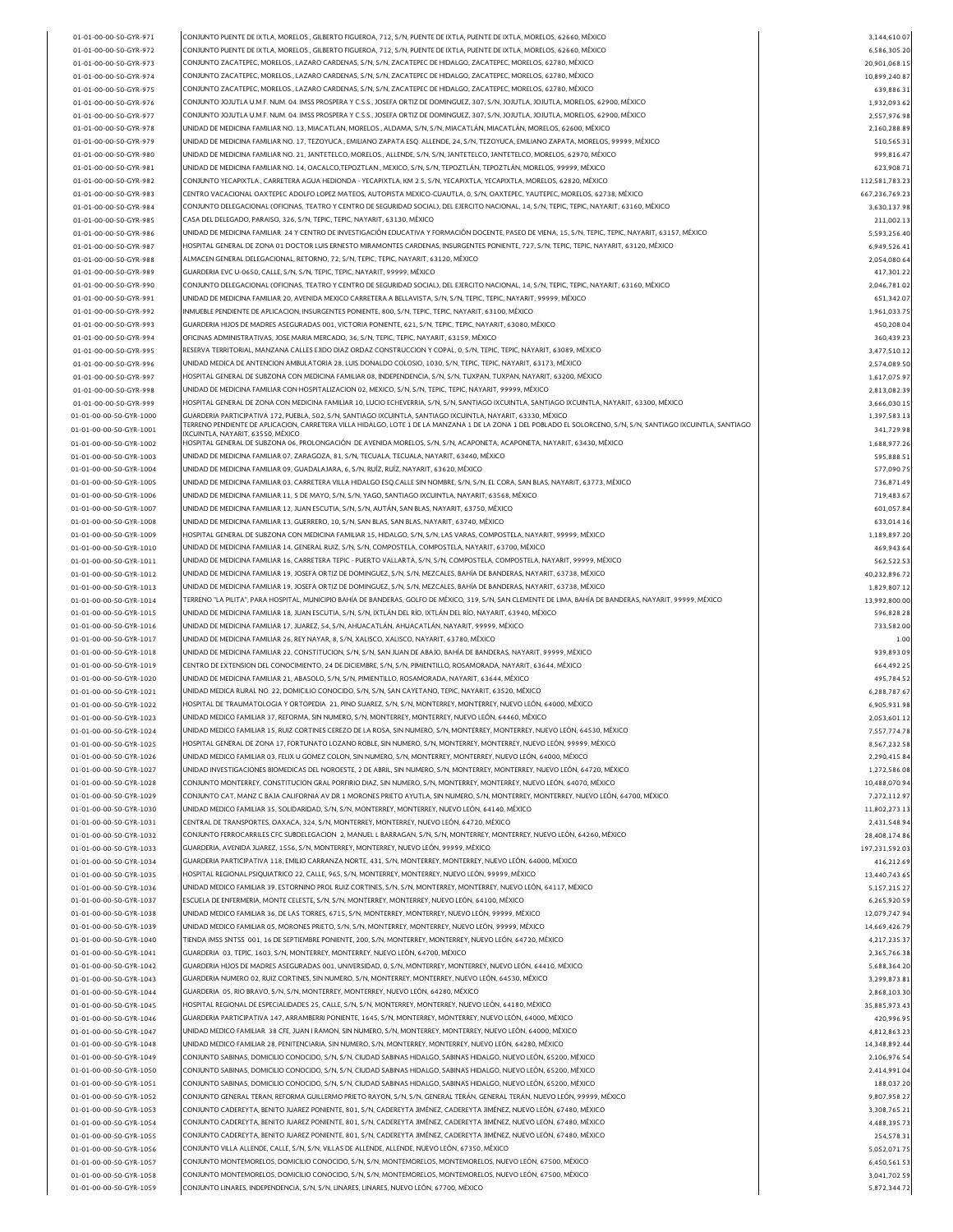| 01-01-00-00-50-GYR-1060 | CONJUNTO LINARES, INDEPENDENCIA, S/N, S/N, LINARES, LINARES, NUEVO LEÓN, 67700, MÉXICO                                                                                                              | 3.870.542.75  |
|-------------------------|-----------------------------------------------------------------------------------------------------------------------------------------------------------------------------------------------------|---------------|
|                         |                                                                                                                                                                                                     |               |
| 01-01-00-00-50-GYR-1061 | CONJUNTO LINARES, INDEPENDENCIA, S/N, S/N, LINARES, LINARES, NUEVO LEÓN, 67700, MÉXICO                                                                                                              | 191,417.21    |
| 01-01-00-00-50-GYR-1062 | UNIDAD MEDICO FAMILIAR 19, MORELOS ABASOLO ZARAGOZA, SIN NUMERO, S/N, CIUDAD APODACA, APODACA, NUEVO LEÓN, 99999, MÉXICO                                                                            | 4,509,069.33  |
| 01-01-00-00-50-GYR-1063 | HOSPITAL GENERAL DE ZONA NO. 67, LOTE 4, MANZANA 4 DE LA CARRETERA A MIGUEL ALEMAN, 0, S/N, CIUDAD APODACA, APODACA, NUEVO LEÓN, 99999, MÉXICO                                                      | 10,916,026.00 |
| 01-01-00-00-50-GYR-1064 | UNIDAD DE MEDICIAN FAMILIAR 66, DOMICILIO CONOCIDO, 1000, S/N, CIUDAD APODACA, APODACA, NUEVO LEÓN, 66646, MÉXICO                                                                                   | 4,147,024.60  |
| 01-01-00-00-50-GYR-1065 | UNIDAD DE MEDICINA FAMILIAR NO. 58, DIAZ ORDAZ, KM 336, S/N, SAN PEDRO GARZA GARCÍA, SAN PEDRO GARZA GARCÍA, NUEVO LEÓN, 66210, MÉXICO                                                              | 1,898,114.81  |
| 01-01-00-00-50-GYR-1066 | UNIDAD MEDICO FAMILIAR 07, SAN PEDRO, 0, S/N, SAN PEDRO GARZA GARCÍA, SAN PEDRO GARZA GARCÍA, NUEVO LEÓN, 99999, MÉXICO                                                                             | 17,134,464.16 |
| 01-01-00-00-50-GYR-1067 | UNIDAD MEDICO FAMILIAR 45, MORELOS, S/N, S/N, HIDALGO, HIDALGO, NUEVO LEÓN, 99999, MÉXICO                                                                                                           | 2,038,051.10  |
| 01-01-00-00-50-GYR-1068 | HOSPITAL GENERAL DE ZONA 04, MATAMOROS, S/N, S/N, GUADALUPE, GUADALUPE, NUEVO LEÓN, 67100, MÉXICO                                                                                                   | 13,144,475.43 |
| 01-01-00-00-50-GYR-1069 | UNIDAD MEDICO FAMILIAR 27, CARDENAL, S/N, S/N, GUADALUPE, GUADALUPE, NUEVO LEÓN, 99999, MÉXICO                                                                                                      | 5,945,513.53  |
|                         |                                                                                                                                                                                                     |               |
| 01-01-00-00-50-GYR-1070 | CASA DELGADO, LARGA VISTA, 100, S/N, GUADALUPE, GUADALUPE, NUEVO LEÓN, 99999, MÉXICO                                                                                                                | 469,788.84    |
| 01-01-00-00-50-GYR-1071 | UNIDAD MEDICO FAMILIAR 32, ARTEAGA JIMENEZ, S/N, S/N, GUADALUPE, GUADALUPE, NUEVO LEÓN, 99999, MÉXICO                                                                                               | 10,355,315.34 |
| 01-01-00-00-50-GYR-1072 | UNIDAD MEDICO FAMILIAR 30, MARGARITA MAZA DE JUAREZ, S/N, S/N, GUADALUPE, GUADALUPE, NUEVO LEÓN, 99999, MÉXICO                                                                                      | 11,084,664.32 |
| 01-01-00-00-50-GYR-1073 | UNIDAD MEDICO FAMILIAR 29, PABLO LIVAS, 5501, S/N, GUADALUPE, GUADALUPE, NUEVO LEÓN, 99999, MÉXICO                                                                                                  | 4,694,357.69  |
| 01-01-00-00-50-GYR-1074 | UNIDAD DE MEDICINA FAMILIAR NO. 68, MEXICO, S/N, S/N, GUADALUPE, GUADALUPE, NUEVO LEÓN, 99999, MÉXICO                                                                                               | 9,745,270.00  |
| 01-01-00-00-50-GYR-1075 | UNIDAD MEDICO FAMILIAR 44, CARRE I ERA A LAREDO CALLE 5 Y PROLONGACION CONSTITUCION, SIN NUMERO, S/N, CIENEGA DE FLORES, CIENEGA DE FLORES, NUEVO LEON, 65550,                                      | 3,946,930.19  |
| 01-01-00-00-50-GYR-1076 | MÉXICO<br>UNIDAD MEDICO FAMILIAR 48, CALLE, S/N, S/N, ANÁHUAC, ANÁHUAC, NUEVO LEÓN, 99999, MÉXICO                                                                                                   | 5,718,264.38  |
| 01-01-00-00-50-GYR-1077 | UNIDAD MEDICO FAMILIAR 20, LAZARO G AYALA, S/N, S/N, VALLE DE JUÁREZ, JUÁREZ, NUEVO LEÓN, 67250, MÉXICO                                                                                             | 2,492,546.94  |
|                         |                                                                                                                                                                                                     |               |
| 01-01-00-00-50-GYR-1078 | UNIDAD MEDICO FAMILIAR 47, VICTORIA ZUAZUA, S/N, S/N, LAMPAZOS DE NARANJO, LAMPAZOS DE NARANJO, NUEVO LEÓN, 65070, MÉXICO                                                                           | 3,396,752.49  |
| 01-01-00-00-50-GYR-1079 | UNIDAD MEDICO FAMILIAR 46, GUERRERO, SIN NUMERO, S/N, VILLALDAMA, VILLALDAMA, NUEVO LEÓN, 65350, MÉXICO                                                                                             | 5,013,797.00  |
| 01-01-00-00-50-GYR-1080 | CENTRO DE SEGURIDAD SOCIAL Y BIENESTAR FAMILIAR 2, UNIVERSIDAD NORTE, 712, S/N, SAN NICOLÁS DE LOS GARZA, SAN NICOLÁS DE LOS GARZA, NUEVO LEÓN, 99999, MÉXICO                                       | 1,922,035.82  |
| 01-01-00-00-50-GYR-1081 | CONJUNTO SAN NICOLAS DE LOS GARZA, ESQ CARR NAL MEXICO LAREDO Y PROLONG BENITO JUAREZ, SIN NUMERO, S/N, SAN NICOLAS DE LOS GARZA, SAN NICOLAS DE LOS GARZA,                                         | 21,715,403.59 |
| 01-01-00-00-50-GYR-1082 | NUEVO LEÓN, 99999 MÉXICO<br>CONJUNTO SAN NICOLAS DE LOS GARZA, ESQ CARR NAL MEXICO LAREDO Y PROLONG BENITO JUAREZ, SIN NUMERO, S/N, SAN NICOLAS DE LOS GARZA, SAN NICOLAS DE LOS GARZA,             | 8,185,590.88  |
| 01-01-00-00-50-GYR-1083 | UNIVALFREDIC2822 ANFENCION ambula i uria (umaa) nu. 65, uiegu diaz de berlanga, 194, s/n, san niculas de lus garza, san niculas de lus garza, nuevu leun, 99999                                     | 16,617,427.50 |
| 01-01-00-00-50-GYR-1084 | MÉXICO<br>UNIDAD MEDICO FAMILIAR 08, FRANCISCO SARABIA, S/N, S/N, SANTIAGO, SANTIAGO, NUEVO LEÓN, 99999, MÉXICO                                                                                     | 1,498,637.73  |
| 01-01-00-00-50-GYR-1085 |                                                                                                                                                                                                     |               |
|                         | UNIDAD MEDICO FAMILIAR 18, CHAPULTEPEC E HIDALGO, S/N, S/N, HUALAHUISES, HUALAHUISES, NUEVO LEÓN, 99999, MÉXICO                                                                                     | 1,606,281.38  |
| 01-01-00-00-50-GYR-1086 | UNIDAD MEDICO FAMILIAR 51, MANUEL AVILA CAMACHO, S/N, S/N, CHINA, CHINA, NUEVO LEÕN, 99999, MÊXICO                                                                                                  | 7,297,038.16  |
| 01-01-00-00-50-GYR-1087 | UNIDAD MEDICO FAMILIAR 53, DURANGO, S/N, S/N, GALEANA, GALEANA, NUEVO LEÓN, 99999, MÉXICO                                                                                                           | 10,577,772.64 |
| 01-01-00-00-50-GYR-1088 | UNIDAD MEDICO FAMILIAR 55, CARRETERA A LINARES, ARISTA Y GENERAL MARTINEZ, S/N, S/N, DOCTOR ARROYO, DOCTOR ARROYO, NUEVO LEÓN, 99999, MÉXICO                                                        | 6.824.600.95  |
| 01-01-00-00-50-GYR-1089 | UNIDAD MEDICO FAMILIAR 24, MIGUEL LERDO DE TEJADA, 112, S/N, GARCÍA, GARCÍA, NUEVO LEÓN, 66000, MÉXICO                                                                                              | 5,537,650.10  |
| 01-01-00-00-50-GYR-1090 | TERRENO PARA HOSPITAL REGIONAL, ABRAHAM LINCON, S/N, S/N, GARCÍA, GARCÍA, NUEVO LEÓN, 99999, MÉXICO                                                                                                 | 23,340,150.00 |
| 01-01-00-00-50-GYR-1091 | UNIDAD MEDICO FAMILIAR 50, PUEBLA, S/N, S/N, CERRALVO, CERRALVO, NUEVO LEÓN, 65900, MÉXICO                                                                                                          | 5,345,100.41  |
| 01-01-00-00-50-GYR-1092 | UNIDAD MEDICO FAMILIAR 49. CALLE, S/N, S/N, AGUALEGUAS, AGUALEGUAS, NUEVO LEÓN, 99999, MÉXICO                                                                                                       | 5,857,005.12  |
| 01-01-00-00-50-GYR-1093 | UNIDAD MEDICO FAMILIAR 54, INDEPENDENCIA, 23, S/N, ARAMBERRI, ARAMBERRI, NUEVO LEÓN, 99999, MÉXICO                                                                                                  | 41.473.352.48 |
|                         |                                                                                                                                                                                                     |               |
| 01-01-00-00-50-GYR-1094 | UNIDAD MEDICO FAMILIAR 56, ZARAGOZA, S/N, S/N, LA ASCENCIÓN, ARAMBERRI, NUEVO LEÓN, 67950, MÉXICO                                                                                                   | 31,638,698.61 |
| 01-01-00-00-50-GYR-1095 | UNIDAD MEDICO FAMILIAR 09, BENITO JUAREZ, S/N, S/N, SALINAS VICTORIA, SALINAS VICTORIA, NUEVO LEÓN, 99999, MÉXICO                                                                                   | 1.236.701.56  |
| 01-01-00-00-50-GYR-1096 | SUBDELEGACION, MANUEL L BARRAGAN, S/N, S/N, MONTERREY, MONTERREY, NUEVO LEÓN, 64260, MÉXICO                                                                                                         | 11,154,089.78 |
| 01-01-00-00-50-GYR-1097 | CONJUNTO LINCOLN, DOMICILIO CONOCIDO, S/N, S/N, MONTERREY, MONTERREY, NUEVO LEÓN, 64360, MÉXICO                                                                                                     | 2.776.020.67  |
| 01-01-00-00-50-GYR-1098 | CENTRO DE SEGURIDAD NO. 8, MANZ C BAJA CALIFORNIA AV DR 1 MORONES PRIETO AYUTLA, SIN NUMERO, S/N, MONTERREY, MONTERREY, NUEVO LEÓN, 64700, MÉXICO                                                   | 9,416,775.53  |
| 01-01-00-00-50-GYR-1099 | SUBDELEGACION, MANZ F U GOMEZ CONSTITUCION PROF G TORRES PROF RMRZ, SIN NUMERO, S/N, MONTERREY, MONTERREY, NUEVO LEÓN, 64000, MÉXICO                                                                | 58,606.62     |
| 01-01-00-00-50-GYR-1100 | GUARDERIA PARTICIPATIVA 200, MAR JONICO, 200, S/N, SANTA CATARINA [CORREDOR INDUSTRIAL], SANTA CATARINA, NUEVO LEÓN, 66378, MÉXICO                                                                  | 289,435.93    |
| 01-01-00-00-50-GYR-1101 | UNIDAD DE MEDICINA FAMILIAR 64, MANUEL ORDOEZ, 2850, S/N, SANTA CATARINA [CORREDOR INDUSTRIAL], SANTA CATARINA, NUEVO LEÓN, 99999, MÉXICO                                                           | 8,082,943.23  |
| 01-01-00-00-50-GYR-1102 | UNIDAD MEDICO FAMILIAR 43, GENERAL CELESTINO GASCA, S/N, S/N, CIUDAD GENERAL ESCOBEDO, GENERAL ESCOBEDO, NUEVO LEÓN, 66055, MÉXICO                                                                  | 9,057,893.25  |
|                         |                                                                                                                                                                                                     |               |
| 01-01-00-00-50-GYR-1103 | U.M.F. Nº 42, VENUSTIANO CARRANZA, 401, S/N, EL CARMEN, EL CARMEN, NUEVO LEÓN, 66550, MÉXICO                                                                                                        | 373,948.02    |
| 01-01-00-00-50-GYR-1104 | UNIDAD DE MEDICINA FAMILIAR NO. 70, DE LA REFORMA, 180, S/N, GENERAL ZUAZUA, GENERAL ZUAZUA, NUEVO LEÓN, 65750, MÉXICO                                                                              | 1,685,381.17  |
| 01-01-00-00-50-GYR-1105 | HOSPITAL DE GINECOLOGIA Y OBSTETRICIA Y UNIDAD MEDICA DE ALTA ESPECIALIDAD, MANZ FU GOMEZ CONSTITUCION PROF G TORRES PROF RMRZ, SIN NUMERO, S/N, MONTERREY,<br>MONTERREY, NUEVO LEÓN, 64000, MÉXICO | 38,061,330.80 |
| 01-01-00-00-50-GYR-1106 | MEDICINA FISICA Y REHABILITACION, MANZ F U GOMEZ CONSTITUCION PROF G TORRES PROF RMRZ, SIN NUMERO, S/N, MONTERREY, MONTERREY, NUEVO LEÓN, 64000, MÉXICO                                             | 5,148,790.31  |
| 01-01-00-00-50-GYR-1107 | HOSPITAL GENERAL DE ZONA CON MEDICINA FAMILIAR, MANZ F U GOMEZ CONSTITUCION PROF G TORRES PROF RMRZ, SIN NUMERO, S/N, MONTERREY, MONTERREY, NUEVO LEON,                                             | 20,123,104.48 |
| 01-01-00-00-50-GYR-1108 | 64000. MÉXICO<br>HOSPITAL GENERAL DE ZONA, MANZ FU GOMEZ CONSTITUCION PROF G TORRES PROF RMRZ, SIN NUMERO, S/N, MONTERREY, MONTERREY, NUEVO LEÓN, 64000, MÉXICO                                     | 3,564,767.34  |
| 01-01-00-00-50-GYR-1109 | SEDE DELEGACIONAL, MANZ F U GOMEZ CONSTITUCION PROF G TORRES PROF RMRZ, SIN NUMERO, S/N, MONTERREY, MONTERREY, NUEVO LEÓN, 64000, MÉXICO                                                            | 20,631,634.61 |
|                         | CASA DE MAQUINAS-CENTRAL DE SERVICIOS, MANZ F U GOMEZ CONSTITUCION PROF G TORRES PROF RMRZ, SIN NUMERO, S/N, MONTERREY, MONTERREY, NUEVO LEON, 64000,                                               |               |
| 01-01-00-00-50-GYR-1110 | MĚXICO                                                                                                                                                                                              | 4,279,597.12  |
| 01-01-00-00-50-GYR-1111 | CONJUNTO LINCOLN, DOMICILIO CONOCIDO, S/N, S/N, MONTERREY, MONTERREY, NUEVO LEÓN, 64360, MÉXICO                                                                                                     | 41,764,039.80 |
| 01-01-00-00-50-GYR-1112 | UNIDAD DE MEDICINA FAMILIAR, DOMICILIO CONOCIDO, S/N, S/N, MONTERREY, MONTERREY, NUEVO LEÓN, 64360, MÉXICO                                                                                          | 7,566,891.41  |
| 01-01-00-00-50-GYR-1113 | PLANTA DE LAVADO, DOMICILIO CONOCIDO, S/N, S/N, MONTERREY, MONTERREY, NUEVO LEÓN, 64360, MÉXICO                                                                                                     | 6,833,216.05  |
| 01-01-00-00-50-GYR-1114 | CENTRAL DE SERVICIOS, DOMICILIO CONOCIDO, S/N, S/N, MONTERREY, MONTERREY, NUEVO LEÓN, 64360, MÉXICO                                                                                                 | 5,550,683.03  |
| 01-01-00-00-50-GYR-1115 | CONJUNTO OAXACA, NIOS HEROES, 621, S/N, OAXACA DE JUÂREZ, OAXACA DE JUÂREZ, OAXACA, 68000, MÊXICO                                                                                                   | 23,285,988.07 |
| 01-01-00-00-50-GYR-1116 | ALMACEN DELEGACIONAL Y BODEGA DE BIENES EMBARGADOS, BOULEVARD GUADALUPE HINOJOSA DE MURAT, S/N, S/N, SANTA CRUZ XOXOCOTLAN, SANTA CRUZ XOXOCOTLAN,                                                  | 10,778,438.56 |
|                         | OAXACA. 71230. MÉXICO<br>CASA OFICIAL DEL DELEGADO, TUXPANGO, 110, S/N, OAXACA DE JUÁREZ, OAXACA DE JUÁREZ, OAXACA, 99999, MÉXICO                                                                   |               |
| 01-01-00-00-50-GYR-1117 |                                                                                                                                                                                                     | 297,816.71    |
| 01-01-00-00-50-GYR-1118 | UNIDAD DE MEDICINA FAMILIAR, JACOBO DALEVUELTA, 100, S/N, OAXACA DE JUÁREZ, OAXACA DE JUÁREZ, OAXACA, 68000, MÉXICO                                                                                 | 2.322.029.88  |
| 01-01-00-00-50-GYR-1119 | GUARDERIA PARTICIPATIVA, LICENCIADO GENARO VAZQUEZ, 107, S/N, OAXACA DE JUÁREZ, OAXACA DE JUÁREZ, OAXACA, 99999, MÉXICO                                                                             | 665,858.66    |
| 01-01-00-00-50-GYR-1120 | UNIDAD DE MEDICINA FAMILIAR, FRANCISCO I MADERO, S/N, S/N, OAXACA DE JUÁREZ, OAXACA DE JUÁREZ, OAXACA, 68000, MÉXICO                                                                                | 2,630,745.96  |
| 01-01-00-00-50-GYR-1121 | UNIDAD DE MEDICINA FAMILIAR NO. 65 Y CENTRO DE BIENESTAR SOCIAL, CALLE PINOS, S/N, S/N, SANTA LUCÍA DEL CAMINO, SANTA LUCÍA DEL CAMINO, OAXACA, 99999, MÉXICO                                       | 10,844,770.26 |
| 01-01-00-00-50-GYR-1122 | HOSPITAL GENERAL DE ZONA CON MEDICNA FAMILIAR, NICOLAS BRAVO, S/N, S/N, SALINA CRUZ, SALINA CRUZ, OAXACA, 99999, MÊXICO                                                                             | 11,386,178.90 |
| 01-01-00-00-50-GYR-1123 | TERRENO, GRIJALVA, S/N, S/N, SALINA CRUZ, SALINA CRUZ, OAXACA, 70680, MÉXICO                                                                                                                        | 1,397,238.50  |
| 01-01-00-00-50-GYR-1124 | OFICINAS SUBDELEGACIONALES, CALLE PUEBLA, ESQ. CARRET.TRANSISTMICA, S/N, S/N, SALINA CRUZ, SALINA CRUZ, OAXACA, 99999, MÉXICO                                                                       | 1,856,073.60  |
| 01-01-00-00-50-GYR-1125 | HOSPITAL GENERAL DE ZONA CON MEDICNA FAMILIAR, BOULEVARD BENITO JUAREZ (CARRETERA TUXTEPEC VALLE NACIONAL), S/N, S/N, S/N, SAN JUAN BAUTISTA TUXTEPEC, SAN JUAN                                     | 12,032,667.39 |
|                         | BAUTISTA TUXTEPEC, OAXACA, 68300, MÉXICO<br>UNIDAD DE MEDICINA FAMILIAR CON HOSPITALIZACION, HIDALGO, 6, S/N, SAN JUAN BAUTISTA CUICATLÁN, SAN JUAN BAUTISTA CUICATLÁN, OAXACA, 68600, MÉXICO       |               |
| 01-01-00-00-50-GYR-1126 |                                                                                                                                                                                                     | 1,240,918.19  |
| 01-01-00-00-50-GYR-1127 | UNIDAD DE MEDICINA FAMILIAR, PORFIRIO DIAZ, S/N, S/N, SANTO DOMINGO TEHUANTEPEC, SANTO DOMINGO TEHUANTEPEC, OAXACA, 70760, MÉXICO                                                                   | 1,766,340.91  |
| 01-01-00-00-50-GYR-1128 | TERRENO, 5 DE MAYO, S/N, S/N, SANTO DOMINGO TEHUANTEPEC, SANTO DOMINGO TEHUANTEPEC, OAXACA, 70760, MÉXICO                                                                                           | 780,485.70    |
| 01-01-00-00-50-GYR-1129 | UNIDAD DE MEDICINA FAMILIAR, EFRAIN R. GOMEZ, S/N, S/N, HEROICA CIUDAD DE JUCHITÁN DE ZARAGOZA, HEROICA CIUDAD DE JUCHITÁN DE ZARAGOZA, OAXACA, 99999, MÉXICO                                       | 5.093.211.51  |
| 01-01-00-00-50-GYR-1130 | UNIDAD DE MEDICINA FAMILIAR CON HOSPITALIZACION, ISMAEL TOLEDO, S/N, S/N, SANTO DOMINGO INGENIO, SANTO DOMINGO INGENIO, OAXACA, 70120, MÉXICO                                                       | 11,817,170.72 |
| 01-01-00-00-50-GYR-1131 | UNIDAD DE MEDICINA FAMILIAR, VENUSTIANO CARRANZA, S/N, S/N, CIUDAD IXTEPEC, CIUDAD IXTEPEC, OAXACA, 70110, MÊXICO                                                                                   | 1,928,568.17  |
| 01-01-00-00-50-GYR-1132 | INMUEBLE PENDIENTE DE APLICACION, DE LAS ROSAS, S/N, S/N, MATÍAS ROMERO AVENDAÑO, MATÍAS ROMERO AVENDAÑO, OAXACA, 99999, MÉXICO                                                                     | 12,200,947.69 |
| 01-01-00-00-50-GYR-1133 | UNIDAD DE MEDICINA FAMILIAR, CORREGIDORA PARAJE EL BARATILLO, S/N, S/N, OCOTLÁN DE MORELOS, OCOTLÁN DE MORELOS, OAXACA, 99999, MÉXICO                                                               | 1,309,928.78  |
| 01-01-00-00-50-GYR-1134 | HOSPITAL RURAL DE SOLIDARIDAD SOCIAL 24, 3 DE OCTUBRE, S/N, S/N, MIAHUATLÁN DE PORFIRIO DÍAZ, MIAHUATLÁN DE PORFIRIO DÍAZ, OAXACA, 99999, MÉXICO                                                    | 18,589,556.72 |
|                         | HOSPITAL RURAL DE SOLIDARIDAD SOCIAL 18, CALLE VICENTE SUAREZ NO. 8, COLONIA NINOS HEROES, C.P. 69000, S/N, S/N, HEROICA CIUDAD DE HUAJUAPAN DE LEON, HEROICA                                       |               |
| 01-01-00-00-50-GYR-1135 | CIUDAD DE HUAJUAPAN DE LEÓN, OAXACA, 69000, MÉXICO                                                                                                                                                  | 11,510,876.48 |
| 01-01-00-00-50-GYR-1136 | UNIDAD MEDICA FAMILIAR 22, BENITO JUAREZ, S/N, S/N, SANTO DOMINGO TONALÁ, SANTO DOMINGO TONALÁ, OAXACA, 99999, MÉXICO                                                                               | 3,868,031.09  |
| 01-01-00-00-50-GYR-1137 | UNIDAD DE MEDICINA FAMILIAR, HIDALGO, S/N, S/N, VILLA DE TAMAZULĂPAM DEL PROGRESO, VILLA DE TAMAZULĂPAM DEL PROGRESO, OAXACA, 69510, MÊXICO                                                         | 1,952,781.16  |
| 01-01-00-00-50-GYR-1138 | INMUEBLE PENDIENTE DE APLICACI, NO IDENTIFICADO, S/N, S/N, SILACAYOÁPAM, SILACAYOÁPAM, OAXACA, 99999, MÉXICO                                                                                        | 1,694,912.25  |
| 01-01-00-00-50-GYR-1139 | UNIDAD DE MEDICINA FAMILIAR, 16 DE SEPTIEMBRE, S/N, S/N, ZIMATLÁN DE ÁLVAREZ, ZIMATLÁN DE ÁLVAREZ, OAXACA, 99999, MÉXICO                                                                            | 1,559,319.09  |
| 01-01-00-00-50-GYR-1140 | UNIDAD DE MEDICINA FAMILIAR, 16 DE SEPTIEMBRE, 47, S/N, SAN PEDRO TAPANATEPEC, SAN PEDRO TAPANATEPEC, OAXACA, 99999, MÉXICO                                                                         | 1,584,743.05  |
| 01-01-00-00-50-GYR-1141 | UNIDAD DE MEDICINA FAMILIAR, DOMICILIO CONOCIDO, S/N, S/N, PUERTO ESCONDIDO, SAN PEDRO MIXTEPEC -DTO. 22 -, OAXACA, 71980, MÉXICO                                                                   | 7,411,609.59  |
|                         |                                                                                                                                                                                                     |               |
| 01-01-00-00-50-GYR-1142 | UNIDAD DE MEDICINA FAMILIAR, BOULEVARD ALBERTO GALLARDO, S/N, S/N, SAN PEDRO POCHUTLA, SAN PEDRO POCHUTLA, OAXACA, 70900, MÊXICO                                                                    | 12,364,385.66 |
| 01-01-00-00-50-GYR-1143 | UNIDAD DE MEDICINA FAMILIAR NO. 6, AV. EFRAIN R. GOMEZ ESQ. 2 DE NOVIEMBRE, S/N, S/N, SAN JUAN GUICHICOVI, SAN JUAN GUICHICOVI, OAXACA, 99999, MÊXICO                                               | 1,834,137.27  |
| 01-01-00-00-50-GYR-1144 | UNIDAD DE MEDICINA FAMILIAR, CARRETERA LAGUNAS - EL BARRIO DE LA SOLEDAD, S/N, S/N, EL BARRIO DE LA SOLEDAD, EL BARRIO DE LA SOLEDAD, OAXACA, 70390, MÉXICO                                         | 1,526,631.51  |
| 01-01-00-00-50-GYR-1145 | UNIDAD DE MEDICINA FAMILIAR, CUARTA ORIENTE, S/N, S/N, SANTIAGO PINOTEPA NACIONAL, SANTIAGO PINOTEPA NACIONAL, OAXACA, 71600, MÉXICO                                                                | 1,647,696.92  |
| 01-01-00-00-50-GYR-1146 | HOSPITAL GENERAL DE SUBZONA CON MEDICINA FAMILIAR, DOMICILIO CONOCIDO, S/N, S/N, HUATUNALCO (BARRA DE HUATUNALCO), SANTA MARIA HUATULCO, OAXACA, 99999,<br>MÉXICO                                   | 12,210,485.28 |
| 01-01-00-00-50-GYR-1147 | UNIDAD DE MEDICINA FAMILIAR CON HOSPITALIZACION, DOMICILIO CONOCIDO, S/N, S/N, TEOTITLÁN DE FLORES MAGÓN, TEOTITLÁN DE FLORES MAGÓN, OAXACA, 99999, MÉXICO                                          | 6,924,927.73  |
| 01-01-00-00-50-GYR-1148 | UNIDAD DE MEDICINA FAMILIAR CON HOSPITALIZACION, 16 DE SEPTIEMBRE, 30, S/N, LOMA BONITA, LOMA BONITA, OAXACA, 99999, MÉXICO                                                                         | 3,715,490.09  |
|                         |                                                                                                                                                                                                     |               |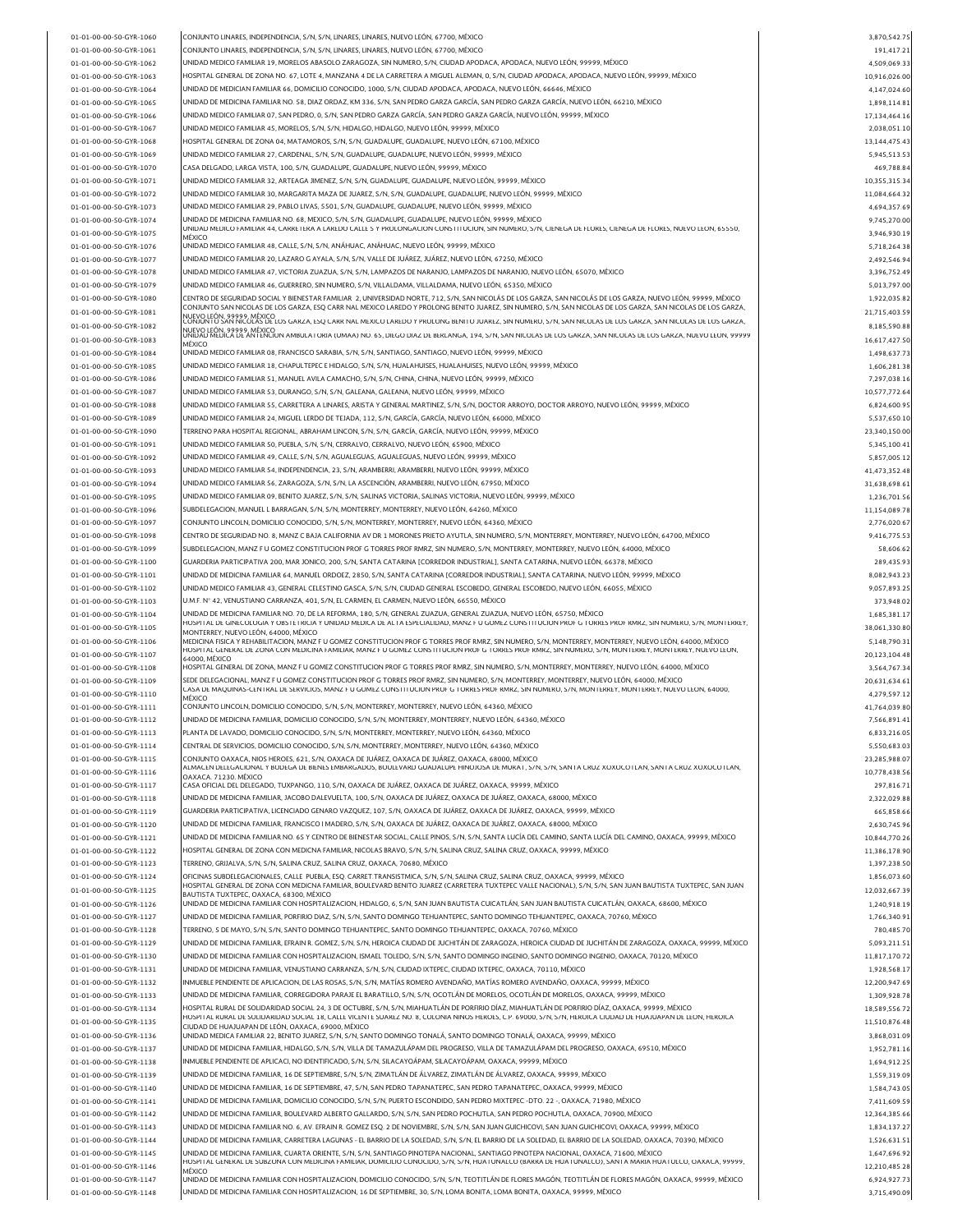| 01-01-00-00-50-GYR-1149 | CONJUNTO PUEBLA( HOSPITAL DE ESPECIALIDADES Y DELEGACIÓN ESTATAL), 2 NORTE, 2004, S/N, HEROICA PUEBLA DE ZARAGOZA, PUEBLA, PUEBLA, 72000, MÉXICO                                                                                                                              | 9,302,336.40   |
|-------------------------|-------------------------------------------------------------------------------------------------------------------------------------------------------------------------------------------------------------------------------------------------------------------------------|----------------|
| 01-01-00-00-50-GYR-1150 | UNIDAD DE MEDICINA FAMILIAR 8, DEL TRABAJO, 57, S/N, HEROICA PUEBLA DE ZARAGOZA, PUEBLA, PUEBLA, 99999, MÉXICO                                                                                                                                                                | 638,636.30     |
|                         |                                                                                                                                                                                                                                                                               |                |
| 01-01-00-00-50-GYR-1151 | UNIDAD DE MEDICINA FAMILIAR 01, 11 SUR, 1311, S/N, HEROICA PUEBLA DE ZARAGOZA, PUEBLA, PUEBLA, 72000, MÉXICO                                                                                                                                                                  | 2,402,929.69   |
| 01-01-00-00-50-GYR-1152 | SUBDELEGACION METROPOLITANA NORTE, 20 SUR, 1107, S/N, HEROICA PUEBLA DE ZARAGOZA, PUEBLA, PUEBLA, 72501, MÈXICO                                                                                                                                                               | 1,287,788.91   |
| 01-01-00-00-50-GYR-1153 | CONJUNTO PUEBLA( HOSPITAL DE ESPECIALIDADES Y DELEGACIÓN ESTATAL), 2 NORTE, 2004, S/N, HEROICA PUEBLA DE ZARAGOZA, PUEBLA, PUEBLA, 72000, MÉXICO                                                                                                                              | 976,602.08     |
| 01-01-00-00-50-GYR-1154 | OFICINAS DE AUDITORIA QUEJAS Y RESPONSABILIDADES, 11 PONIENTE, 1905, S/N, HEROICA PUEBLA DE ZARAGOZA, PUEBLA, PUEBLA, 72000, MÉXICO                                                                                                                                           | 138,633.57     |
| 01-01-00-00-50-GYR-1155 | ALMACEN GENERAL DELEGACIONAL, HOMBRES ILUSTRES, S/N, S/N, HEROICA PUEBLA DE ZARAGOZA, PUEBLA, PUEBLA, 99999, MÉXICO                                                                                                                                                           | 3,719,806.15   |
| 01-01-00-00-50-GYR-1156 | GUARDERIA PARTICIPATIVA SAN MANUEL. RIO SUCHIATE. 5509. S/N. HEROICA PUEBLA DE ZARAGOZA. PUEBLA. PUEBLA. 99999. MÉXICO                                                                                                                                                        | 236,395.82     |
| 01-01-00-00-50-GYR-1157 | OFICINAS PROGRAMA IMSS PROSPERA, MARIANO ECHEVERRIA Y VEYTIA, 2535, S/N, HEROICA PUEBLA DE ZARAGOZA, PUEBLA, PUEBLA, 99999, MÊXICO                                                                                                                                            | 240,107.43     |
| 01-01-00-00-50-GYR-1158 | HOSPITAL GENERAL REGIONAL 36 Y UNIDAD DE MEDICINA AMBULATORIA, 10 PONIENTE, 2221, S/N, HEROICA PUEBLA DE ZARAGOZA, PUEBLA, PUEBLA, 99999, MÉXICO                                                                                                                              | 16,098,947.08  |
|                         |                                                                                                                                                                                                                                                                               |                |
| 01-01-00-00-50-GYR-1159 | UNIDAD DE MEDICINA FAMILIAR 02, 9 ORIENTE, 420, S/N, HEROICA PUEBLA DE ZARAGOZA, PUEBLA, PUEBLA, 72280, MÉXICO                                                                                                                                                                | 6,036,718.75   |
| 01-01-00-00-50-GYR-1160 | GUARDERIA 03, 3 PONIENTE, 2512, S/N, HEROICA PUEBLA DE ZARAGOZA, PUEBLA, PUEBLA, 72160, MÉXICO                                                                                                                                                                                | 1,618,868.02   |
| 01-01-00-00-50-GYR-1161 | CENTRO DE SEGURIDAD SOCIAL Y CAPACITACION TECNICA CASA DEL JUBILADO, 26 PONIENTE, 1109, S/N, HEROICA PUEBLA DE ZARAGOZA, PUEBLA, PUEBLA, 99999, MÉXICO                                                                                                                        | 841.613.13     |
| 01-01-00-00-50-GYR-1162 | GUARDERIA 01, 24 ORIENTE, 204, S/N, HEROICA PUEBLA DE ZARAGOZA, PUEBLA, PUEBLA, 72000, MÉXICO                                                                                                                                                                                 | 1,987,692.67   |
| 01-01-00-00-50-GYR-1163 | ALBERGUE DEL HOSPITAL DE ESPECIALIDADES ,OFICINAS Y ESTACIONAMIENTO, 4 NORTE, 2401, S/N, HEROICA PUEBLA DE ZARAGOZA, PUEBLA, PUEBLA, 72000, MÉXICO                                                                                                                            | 1,613,305.64   |
| 01-01-00-00-50-GYR-1164 | ALBERGUE DEL HOSPITAL DE ESPECIALIDADES ,OFICINAS Y ESTACIONAMIENTO, 4 NORTE, 2401, S/N, HEROICA PUEBLA DE ZARAGOZA, PUEBLA, PUEBLA, 72000, MÉXICO                                                                                                                            | 982,094.09     |
|                         | UNIDAD DE MEDICINA FAMILIAR 21, 14 SUR, 3102, S/N, HEROICA PUEBLA DE ZARAGOZA, PUEBLA, PUEBLA, 99999, MÉXICO                                                                                                                                                                  |                |
| 01-01-00-00-50-GYR-1165 |                                                                                                                                                                                                                                                                               | 386,151.80     |
| 01-01-00-00-50-GYR-1166 | UNIDAD DE MEDICINA FAMILIAR 55, PRIMAVERA, S/N, S/N, HEROICA PUEBLA DE ZARAGOZA, PUEBLA, PUEBLA, 99999, MÉXICO                                                                                                                                                                | 3,478,462.72   |
| 01-01-00-00-50-GYR-1167 | CONJUNTO MARGARITA, AVENIDA FIDEL VELAZQUEZ, S/N, S/N, HEROICA PUEBLA DE ZARAGOZA, PUEBLA, PUEBLA, 72560, MÊXICO                                                                                                                                                              | 27,328,492.41  |
| 01-01-00-00-50-GYR-1168 | CONJUNTO MARGARITA, AVENIDA FIDEL VELAZQUEZ, S/N, S/N, HEROICA PUEBLA DE ZARAGOZA, PUEBLA, PUEBLA, 72560, MÉXICO                                                                                                                                                              | 39,284,987.28  |
| 01-01-00-00-50-GYR-1169 | ALMACEN DELEGACIONAL SAN FELIPE, CALLE 5 DE FEBRERO ORIENTE, 107, S/N, HEROICA PUEBLA DE ZARAGOZA, PUEBLA, PUEBLA, 72030, MÉXICO                                                                                                                                              | 4,073,190.10   |
| 01-01-00-00-50-GYR-1170 | HOSPITAL DE TRAUMATOLOGIA Y ORTOPEDIA PUEBLA, DIAGONAL DEFENSORES DE LA REPUBLICA, S/N, S/N, HEROICA PUEBLA DE ZARAGOZA, PUEBLA, PUEBLA, 72140, MÉXICO                                                                                                                        | 3,897,983.42   |
| 01-01-00-00-50-GYR-1171 | UNIDAD DE MEDICINA FAMILIAR 06 Y CENTRO DE INVESTIGACION Y FORMACION DOCENTE, 15 DE MAYO, S/N, S/N, HEROICA PUEBLA DE ZARAGOZA, PUEBLA, PUEBLA, 99999, MÉXICO                                                                                                                 | 9,814,622.90   |
|                         |                                                                                                                                                                                                                                                                               |                |
| 01-01-00-00-50-GYR-1172 | UNIDAD DE MEDICINA FAMILIAR 7, SAN BARTOLO PONIENTE B, S/N, S/N, HEROICA PUEBLA DE ZARAGOZA, PUEBLA, PUEBLA, 72470, MÊXICO                                                                                                                                                    | 1.00           |
| 01-01-00-00-50-GYR-1173 | BODEGA MARLASCA (SUBDELEGACION NORTE), FRANCISCO MARLASCA, G 3, S/N, SAN JUAN CUAUTLANCINGO, CUAUTLANCINGO, PUEBLA, 99999, MÉXICO                                                                                                                                             | 13,695,264.98  |
| 01-01-00-00-50-GYR-1174 | TERRENO, LOTE 18, MANZANA "D", S/N, S/N, HEROICA PUEBLA DE ZARAGOZA, PUEBLA, PUEBLA, 72490, MÉXICO                                                                                                                                                                            | 5,398,664.23   |
| 01-01-00-00-50-GYR-1175 | LOCAL COMERCIAL, 3 DE MAYO, LOCAL COMERCIAL, CENTRO COMERCIAL SAN JOSE, 2227"A1", S/N, HEROICA PUEBLA DE ZARAGOZA, PUEBLA, PUEBLA, 99999, MÉXICO                                                                                                                              | 25,176.73      |
| 01-01-00-00-50-GYR-1176 | DEPARTAMENTOS, PRIVADA 25 PONIENTE, 3531, S/N, HEROICA PUEBLA DE ZARAGOZA, PUEBLA, PUEBLA, 72400, MÉXICO                                                                                                                                                                      | 87,209.84      |
| 01-01-00-00-50-GYR-1177 | LOCAL COMERCIAL, 3 DE MAYO, LOCAL COMERCIAL, CENTRO COMERCIAL SAN JOSE, 2227"A1", S/N, HEROICA PUEBLA DE ZARAGOZA, PUEBLA, PUEBLA, 99999, MÈXICO                                                                                                                              | 34,991.72      |
| 01-01-00-00-50-GYR-1178 | ALMACEN DELEGACIONAL SAN FELIPE, CALLE 5 DE FEBRERO ORIENTE, 107, S/N, HEROICA PUEBLA DE ZARAGOZA, PUEBLA, PUEBLA, 72030, MÉXICO                                                                                                                                              | 6,381,410.37   |
|                         |                                                                                                                                                                                                                                                                               |                |
| 01-01-00-00-50-GYR-1179 | UNIDAD DE MEDICINA FAMILIAR 03 SAN FELIPE, 5 DE FEBRERO ORIENTE, 6, S/N, HEROICA PUEBLA DE ZARAGOZA, PUEBLA, PUEBLA, 72030, MÉXICO                                                                                                                                            | 364,493.05     |
| 01-01-00-00-50-GYR-1180 | CENTRO DE EXTENCION DE CONOCIMIENTOS SAN MARTIN TEX., LIBERTAD, 405, S/N, SAN MARTÍN TEXMELUCAN DE LABASTIDA, SAN MARTÍN TEXMELUCAN, PUEBLA, 74000, MÉXICO                                                                                                                    | 675,147.50     |
| 01-01-00-00-50-GYR-1181 | UNIDAD DE MEDICINA FAMILIAR 11 SAN MÀRTIN TEX., CAMINO A TLANALAPA, 10, S/N, SAN MARTÍN TEXMELUCAN DE LABASTIDA, SAN MARTÍN TEXMELUCAN, PUEBLA, 99999, MÉXICO                                                                                                                 | 3.927.733.87   |
| 01-01-00-00-50-GYR-1182 | CONJUNTO CHOLULA (U.M.F. 12 Y GUARDERÍA PARTICIPATIVA), 4 NORTE, 1004, S/N, SANTA ISABEL CHOLULA, SANTA ISABEL CHOLULA, PUEBLA, 99999, MÉXICO                                                                                                                                 | 2,675,835.72   |
| 01-01-00-00-50-GYR-1183 | CONJUNTO CHOLULA (U.M.F. 12 Y GUARDERÌA PARTICIPATIVA), 4 NORTE, 1004, S/N, SANTA ISABEL CHOLULA, SANTA ISABEL CHOLULA, PUEBLA, 99999, MÉXICO                                                                                                                                 | 456,689.19     |
| 01-01-00-00-50-GYR-1184 | TERRENO, ANTIGUA EXHACIENDA "SAN JOSE DEL PUENTE", FRACCIONES "A"., S/N, S/N, HEROICA PUEBLA DE ZARAGOZA, PUEBLA, PUEBLA, 99999, MÉXICO                                                                                                                                       | 1,684,836.00   |
|                         | SUBDELEGACION DE TEZIUTLAN, LERDO, 601, S/N, TEZIUTLÁN, TEZIUTLÁN, PUEBLA, 73800, MÉXICO                                                                                                                                                                                      | 265,479.45     |
| 01-01-00-00-50-GYR-1185 |                                                                                                                                                                                                                                                                               |                |
| 01-01-00-00-50-GYR-1186 | HOSPITAL GENERAL DE ZONA Y MEDICINA FAMILIAR 23 TEZIUTLAN, BENITO JÚAREZ, 7, S/N, TEZIUTLÁN, TEZIUTLÁN, PUEBLA, 73800, MÉXICO                                                                                                                                                 | 4,514,387.91   |
| 01-01-00-00-50-GYR-1187 | UNIDAD DE MEDICINA FAMILIAR 22 EL FRESNILLO TEZIUTLAN, JOVITO DE LA CALLEJA, S/N, S/N, TEZIUTLÁN, TEZIUTLÁN, PUEBLA, 99999, MÉXICO                                                                                                                                            | 648,687.48     |
| 01-01-00-00-50-GYR-1188 | HOSPITAL GENERAL DE ZONA CON MEDICINA FAMILIAR 15 TEHUACAN, DE LAS AMERICAS, S/N, S/N, TEHUACÁN, TEHUACÁN, PUEBLA, 75710, MÉXICO                                                                                                                                              | 17,522,026.94  |
| 01-01-00-00-50-GYR-1189 | UNIDAD DE MEDICINA FAMILIAR 30 TEHUACAN, INDEPENDENCIA, 200, S/N, TEHUACÁN, TEHUACÁN, PUEBLA, 75700, MÉXICO                                                                                                                                                                   | 1.00           |
| 01-01-00-00-50-GYR-1190 | GUARDERIA NUMERO 179 TEHUACAN, REFORMA NORTE, 1404, S/N, TEHUACÁN, TEHUACÁN, PUEBLA, 99999, MÉXICO                                                                                                                                                                            | 464,125.23     |
| 01-01-00-00-50-GYR-1191 | UNIDAD DE MEDICINA FAMILIAR 9 SANTA MARIA COAPAN, CALLE 22, S7N, S/N, TEHUACÁN, TEHUACÁN, PUEBLA, 99999, MÉXICO                                                                                                                                                               | 122,957,904.18 |
| 01-01-00-00-50-GYR-1192 | UNIDAD DE MEDICINA FAMILIAR 27 AJALPAN, CARRETERA TEHUACÁN-TEOTITLÁN AJALPAN, 0, S/N, CIUDAD DE AJALPAN, AJALPAN, PUEBLA, 75910, MÉXICO                                                                                                                                       | 6,013,821.65   |
|                         | CONJUNTO IZUCAR DE MATAMOROS CSS Y UMF 24, CARRETERA INTERNACIONAL MEXICO -SUCHIATE, 0, S/N, IZUCAR DE MATAMOROS, IZUCAR DE MATAMOROS, PUEBLA, 74400,                                                                                                                         |                |
| 01-01-00-00-50-GYR-1193 | NENGRI 10 izucar de ma i amoros css y ume 24, carrei era in i ernacional mexico -suchia i e, 0, s/n, izucar de ma i amoros, izucar de ma i amoros, puebla, 74400,                                                                                                             | 3,582,408.32   |
| 01-01-00-00-50-GYR-1194 | MÉXICO                                                                                                                                                                                                                                                                        | 3,801,509.90   |
| 01-01-00-00-50-GYR-1195 | UNIDAD DE MEDICINA FAMILIAR 31 CHIETLA, INDEPENDENCIA, 39, S/N, CHIETLA, CHIETLA, PUEBLA, 99999, MÉXICO                                                                                                                                                                       | 970,949.46     |
| 01-01-00-00-50-GYR-1196 | UNIDAD DE MEDICINA FAMILIAR 29 SAN JOSE TILAPA, CARRETERA TEHUACAN - TEOTITLAN, 0, S/N, SAN JOSÉ TILAPA, COXCATLÁN, PUEBLA, 99999, MÉXICO                                                                                                                                     | 4,936,432.36   |
| 01-01-00-00-50-GYR-1197 | UNIDAD DE MEDICINA FAMILIAR 26 ATENCINGO, RUBEN JARAMILLO, 0, S/N, ATENCINGO, CHIETLA, PUEBLA, 99999, MÉXICO                                                                                                                                                                  | 2,839,206.64   |
| 01-01-00-00-50-GYR-1198 | UNIDAD DE MEDICINA FAMILIAR 28 CALIPAN, CARRETERA TEHUACÁN-TEOTITLÁN, S/N, S/N, CALIPAN, COXCATLÁN, PUEBLA, 75985, MÉXICO                                                                                                                                                     | 3,316,946.09   |
| 01-01-00-00-50-GYR-1199 | UNIDAD DE MEDICINA FAMILIAR 14 PUEBLO NUEVO, VICENTE GUERRERO, S/N, S/N, SAN JUAN CUAUTLANCINGO, CUAUTLANCINGO, PUEBLA, 99999, MÉXICO                                                                                                                                         | 1,958,606.83   |
|                         |                                                                                                                                                                                                                                                                               |                |
| 01-01-00-00-50-GYR-1200 | RESERVA TERRITORIAL (SIN UBICACIÓN ACTUAL), 5 DE MAYO, S/N, S/N, SAN JUAN CUAUTLANCINGO, CUAUTLANCINGO, PUEBLA, 99999, MÉXICO                                                                                                                                                 | 568,695.96     |
| 01-01-00-00-50-GYR-1201 | UNIDAD DE MEDICINA FAMILIAR 04 LA CONSTANCIA, ESTEBAN DE ANTUNIANO, 6, S/N, HEROICA PUEBLA DE ZARAGOZA, PUEBLA, PUEBLA, 72110, MÉXICO                                                                                                                                         | 560,662.37     |
| 01-01-00-00-50-GYR-1202 | M UNIDAD DE MED FAM NO. 46, AVENIDA, S/N, S/N, CIUDAD DE TLATLAUQUITEPEC, TLATLAUQUITEPEC, PUEBLA, 99999, MEXICO                                                                                                                                                              | 575,515.09     |
| 01-01-00-00-50-GYR-1203 | SUBDELEGACION SUR, ACATZINGO, 2, S/N, HEROICA PUEBLA DE ZARAGOZA, PUEBLA, PUEBLA, 72160, MÉXICO                                                                                                                                                                               | 402,243.61     |
| 01-01-00-00-50-GYR-1204 | UNIDAD DE MEDICINA FAMILIAR 37 LIBRES, AVENIDA MANUEL AVILA CAMACHO, 1288, S/N, CIUDAD DE LIBRES, LIBRES, PUEBLA, 73780, MÉXICO                                                                                                                                               | 1,076,770.06   |
| 01-01-00-00-50-GYR-1205 | UNIDAD DE MEDICINA FAMILIAR 17 XICOTEPEC, ALDAMA Y ENCINOS, S/N, S/N, XICOTEPEC DE JUÁREZ, XICOTEPEC, PUEBLA, 99999, MÉXICO                                                                                                                                                   | 298,896.22     |
| 01-01-00-00-50-GYR-1206 |                                                                                                                                                                                                                                                                               |                |
|                         | UNIDAD DE MEDICINA FAMILIAR 19 HUAUCHINANGO, CORREGIDORA, 2, S/N, HUAUCHINANGO, HUAUCHINANGO, PUEBLA, 99999, MÉXICO                                                                                                                                                           | 143,569.11     |
| 01-01-00-00-50-GYR-1207 | UNIDAD DE MEDICINA FAMILIAR 39 ZACATLAN, CHAPULTEPEC, S/N, S/N, ZACATLÁN, ZACATLÁN, PUEBLA, 73310, MÉXICO<br>UNIDAD DE MEDICINA FAMILIAR 49 TETELA DE OCAMPO, CARRETERA MEXICO - TETELA Y CAMINO A SN. NICOLAS, B. ZOYATITLA, S/N, S/N, CIUDAD DE TETELA DE OCAMPO, TETELA DE | 974,043.31     |
| 01-01-00-00-50-GYR-1208 | OCAMPO, PUEBLA, 99999, MÉXICO                                                                                                                                                                                                                                                 | 3,518,066.53   |
| 01-01-00-00-50-GYR-1209 | UNIDAD DE MEDICINA FAMILIAR NO. 33 LARA GRAJALES, 5 PONIENTE, 1, S/N, CIUDAD DE RAFAEL LARA GRAJALES, RAFAEL LARA GRAJALES, PUEBLA, 99999, MÉXICO                                                                                                                             | 612,644.77     |
| 01-01-00-00-50-GYR-1210 | CONJUNTO METEPEC (CENTRO VACACIONAL Y PLANTA DE LAVADO), DE LA COMPAIA, 3, S/N, ATLIXCO, ATLIXCO, PUEBLA, 74360, MÉXICO                                                                                                                                                       | 108,651,033.06 |
| 01-01-00-00-50-GYR-1211 | CONJUNTO METEPEC (CENTRO VACACIONAL Y PLANTA DE LAVADO), DE LA COMPAIA, 3, S/N, ATLIXCO, ATLIXCO, PUEBLA, 74360, MÉXICO                                                                                                                                                       | 31,264,081.33  |
|                         |                                                                                                                                                                                                                                                                               |                |
| 01-01-00-00-50-GYR-1212 | CONJUNTO METEPEC ( CENTRO VACACIONAL Y PLANTA DE LAVADO), DE LA COMPAIA, 3, S/N, ATLIXCO, ATLIXCO, PUEBLA, 74360, MÉXICO                                                                                                                                                      | 1,790,008.32   |
| 01-01-00-00-50-GYR-1213 | HOSPITAL GENERAL DE ZONA 05 METEPEC, CARRETERA ATLIXCO - METEPEC, 808, S/N, ATLIXCO, ATLIXCO, PUEBLA, 74360, MÉXICO                                                                                                                                                           | 27,143,262.75  |
| 01-01-00-00-50-GYR-1214 | UNIDAD DE MEDICINA FAMILIAR 40 ORIENTAL, 23 PONIENTE, 302, S/N, ORIENTAL, ORIENTAL, PUEBLA, 75020, MÉXICO                                                                                                                                                                     | 964,761.55     |
| 01-01-00-00-50-GYR-1215 | HOSPITAL RURAL PROSPERA # 88 SAEL SECON SALAVADOR, 20 DE NOVIEMBRE, S/N, S/N, SAN SALVADOR EL SECO, SAN SALVADOR EL SECO, PUEBLA, 99999, MÉXICO                                                                                                                               | 6.276.825.52   |
| 01-01-00-00-50-GYR-1216 | HOSPITAL RURAL PROSPERA NUMERO 87 CHIAUTLA DE TAPIA, 11 NORTE, 17, S/N, CIUDAD DE CHIAUTLA DE TAPIA, CHIAUTLA, PUEBLA, 99999, MÉXICO                                                                                                                                          | 6,188,332.62   |
| 01-01-00-00-50-GYR-1217 | UNIDAD DE MEDICINA FAMILIAR 38 PALMAR DE BRAVO, NICOLAS BRAVO, 102, S/N, PALMAR DE BRAVO, PALMAR DE BRAVO, PUEBLA, 99999, MÉXICO                                                                                                                                              | 513,631.77     |
| 01-01-00-00-50-GYR-1218 | UNIDAD DE MEDICINA FAMILIAR 41 HUEJOTZINGO, AMADO NERVO, S/N, S/N, HUEJOTZINGO, HUEJOTZINGO, PUEBLA, 99999, MÊXICO                                                                                                                                                            | 1,212,913.48   |
|                         |                                                                                                                                                                                                                                                                               |                |
| 01-01-00-00-50-GYR-1219 | UNIDAD DE MEDICINA FAMILIAR 47 XOXTLA, GUILLERMO PRIETO, 16 A, S/N, SAN MIGUEL XOXTLA, SAN MIGUEL XOXTLA, PUEBLA, 72620, MÉXICO                                                                                                                                               | 1,263,657.96   |
| 01-01-00-00-50-GYR-1220 | UNIDAD DE MEDICINA FAMILIAR 42 TEPEACA, 2 NORTE, S/N, S/N, TEPEACA, TEPEACA, PUEBLA, 99999, MÉXICO                                                                                                                                                                            | 1,822,463.47   |
| 01-01-00-00-50-GYR-1221 | UNIDAD DE MEDICINA FAMILIAR 43 CIUDAD SERDAN, REVOLUCION, 610, S/N, CIUDAD SERDÂN, CHALCHICOMULA DE SESMA, PUEBLA, 75520, MÊXICO                                                                                                                                              | 771,066.22     |
| 01-01-00-00-50-GYR-1222 | UNIDAD MEDICA FAMILIAR 16 TECAMACHALCO, 2 SUR, 906, S/N, TECAMACHALCO, TECAMACHALCO, PUEBLA, 75480, MÉXICO                                                                                                                                                                    | 729,598.80     |
| 01-01-00-00-50-GYR-1223 | UNIDAD DE MEDICINA FAMILIAR 50 ACATLAN DE OSORIO, GRAL. JOAQUIN OSORIO, S/N, S/N, ACATLÁN DE OSORIO, ACATLÁN, PUEBLA, 99999, MÉXICO                                                                                                                                           | 2,539,692.71   |
| 01-01-00-00-50-GYR-1224 | UNIDAD DE MEDICINA FAMILIAR 44 TLACOTEPEC DE JUAREZ, SINALOA, S/N, S/N, TLACOTEPEC DE BENITO JUÁREZ, TLACOTEPEC DE BENITO JUÁREZ, PUEBLA, 99999, MÉXICO                                                                                                                       | 900,401.89     |
| 01-01-00-00-50-GYR-1225 | TERRENO PENDIENTE DE APLICACIO, NO IDENTIFICADO, S/N, S/N, ACAJETE, ACAJETE, PUEBLA, 99999, MÉXICO                                                                                                                                                                            | 61,875.00      |
|                         |                                                                                                                                                                                                                                                                               |                |
| 01-01-00-00-50-GYR-1226 | HOSPITAL GENERAL REGIONAL, AVENIDA 5 DE FEBRERO, 0, S/N, SANTIAGO DE QUERÉTARO, QUERÉTARO, QUERÉTARO, 76000, MÉXICO                                                                                                                                                           | 12,792,806.47  |
| 01-01-00-00-50-GYR-1227 | CENTRO DE SEGURIDAD SOCIAL, JUAREZ SUR, 11, S/N, SANTIAGO DE QUERÉTARO, QUERÉTARO, QUERÉTARO, 76000, MÉXICO                                                                                                                                                                   | 138,767.93     |
| 01-01-00-00-50-GYR-1228 | CONJUNTO QUERETARO, AVENIDA 5 DE FEBRERO, 0, S/N, SANTIAGO DE QUERÉTARO, QUERÉTARO, QUERÉTARO, 76000, MÉXICO                                                                                                                                                                  | 423,999.27     |
| 01-01-00-00-50-GYR-1229 | PLANTA DE LAVADO, AVENIDA 5 DE FEBRERO, 0, S/N, SANTIAGO DE QUERÉTARO, QUERÉTARO, QUERÉTARO, 76000, MÉXICO                                                                                                                                                                    | 2,561,806.95   |
| 01-01-00-00-50-GYR-1230 | CONJUNTO QUERETARO, AVENIDA 5 DE FEBRERO, 0, S/N, SANTIAGO DE QUERÉTARO, QUERÉTARO, QUERÉTARO, 76000, MÉXICO                                                                                                                                                                  | 2,517,054.91   |
| 01-01-00-00-50-GYR-1231 | ALMACEN DELEGACIONAL, MEZQUITAL, 6, S/N, SANTIAGO DE QUERÉTARO, QUERÉTARO, QUERÉTARO, 76125, MÉXICO                                                                                                                                                                           | 1,587,234.16   |
|                         |                                                                                                                                                                                                                                                                               |                |
| 01-01-00-00-50-GYR-1232 | GUARDERIA INFANTIL, TECNOLOGICO SUR, 45, S/N, SANTIAGO DE QUERÉTARO, QUERÉTARO, QUERÉTARO, 76125, MÉXICO                                                                                                                                                                      | 812,206.33     |
| 01-01-00-00-50-GYR-1233 | UNIDAD DE MEDICINA FAMILIAR, CONSTITUYENTES, 118, S/N, SANTIAGO DE QUERÉTARO, QUERÉTARO, QUERÉTARO, 76047, MÉXICO                                                                                                                                                             | 1,706,416.14   |
| 01-01-00-00-50-GYR-1234 | UNIDAD DE MEDICINA FAMILIAR, PLAYA CONDESA, 502, S/N, SANTIAGO DE QUERÉTARO, QUERÉTARO, QUERÉTARO, 76125, MÉXICO                                                                                                                                                              | 3,037,940.40   |
| 01-01-00-00-50-GYR-1235 | CASA DELEGACIONAL, DEL PARQUE, 103, S/N, SANTIAGO DE QUERÉTARO, QUERÉTARO, QUERÉTARO, 76050, MÉXICO                                                                                                                                                                           | 37,570.21      |
|                         |                                                                                                                                                                                                                                                                               |                |
| 01-01-00-00-50-GYR-1236 | P_GUARDERIA PARTICIPATIVA, ACCESO VI, 13, S/N, SANTIAGO DE QUERÉTARO, QUERÉTARO, QUERÉTARO, 99999, MÉXICO                                                                                                                                                                     | 4,039,842.23   |
| 01-01-00-00-50-GYR-1237 | UNIDAD DE MEDICINA FAMILIAR 10, GUADALUPE POSADA, 116, S/N, SANTIAGO DE QUERÉTARO, QUERÉTARO, QUERÉTARO, 99999, MÉXICO                                                                                                                                                        | 1,275,332.11   |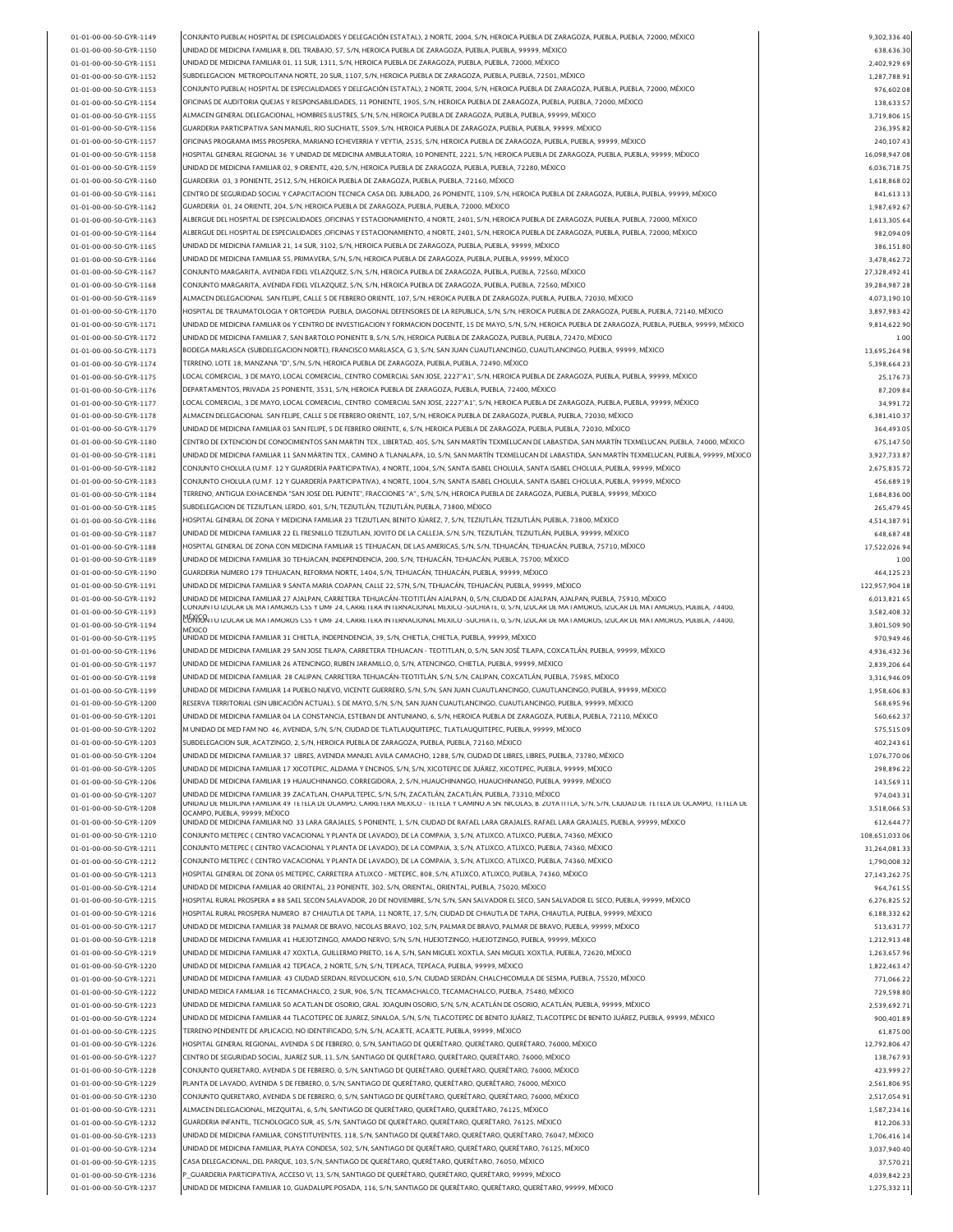| 01-01-00-00-50-GYR-1238                            | CONJUNTO QUERETARO, AVENIDA 5 DE FEBRERO, 0, S/N, SANTIAGO DE QUERÉTARO, QUERÉTARO, QUERÉTARO, 76000, MÉXICO                                                                                                                                       | 357,763.51               |
|----------------------------------------------------|----------------------------------------------------------------------------------------------------------------------------------------------------------------------------------------------------------------------------------------------------|--------------------------|
| 01-01-00-00-50-GYR-1239                            | M_INMUEBLE PENDIENTEDE APLIC, NORADINO RUBIO, ESQ. ARTICULO 27, 174 (47), S/N, SANTIAGO DE QUERÉTARO, QUERÉTARO, QUERÉTARO, 99999, MÉXICO                                                                                                          | 6,379,941.43             |
|                                                    |                                                                                                                                                                                                                                                    |                          |
| 01-01-00-00-50-GYR-1240                            | M_INMUEBLE PENDIENTE DE APLIC, TIERRAS Y AGUAS, 61-A, S/N, SANTIAGO DE QUERÉTARO, QUERÉTARO, QUERÉTARO, 99999, MÉXICO                                                                                                                              | 7.945.261.89             |
| 01-01-00-00-50-GYR-1241                            | M_INMUEBLE PENDIENTE DE APLIC, CALLE RIO ZIHUATLAN ESQ. RIO PURIFICACION, 103, S/N, SANTIAGO DE QUERÉTARO, QUERÉTARO, QUERÉTARO, 99999, MÉXICO                                                                                                     | 594.527.16               |
| 01-01-00-00-50-GYR-1242                            | CONJUNTO QUERETARO, AVENIDA 5 DE FEBRERO, 0, S/N, SANTIAGO DE QUERÉTARO, QUERÉTARO, QUERÉTARO, 76000, MÉXICO                                                                                                                                       | 115,891.89               |
| 01-01-00-00-50-GYR-1243                            | UNIDAD MEDICA DE ATENCION AMBULATORIA, 4, 500, S/N, SANTIAGO DE QUERÉTARO, QUERÉTARO, QUERÉTARO, 99999, MÉXICO                                                                                                                                     | 4,541,331.99             |
| 01-01-00-00-50-GYR-1244                            | UNIDAD DE MEDICINA FAMILIAR CON HOSPITALIZACIÓN, CARRETERA SAN JUAN DEL RIO Y NIÑO ARTILLERO, 0, S/N, TEQUISQUIAPAN, TEQUISQUIAPAN, QUERÉTARO, 99999, MÉXICO                                                                                       | 411,859.70               |
| 01-01-00-00-50-GYR-1245                            | GUARDERIA INFANTIL, FERNANDO MONTES DE OCA, 10, S/N, SAN JUAN DEL RÍO, SAN JUAN DEL RÍO, QUERÉTARO, 76800, MÉXICO                                                                                                                                  | 265,013.85               |
| 01-01-00-00-50-GYR-1246                            | TERRENO DESTINADO PARA HOSPITAL 260 CAMAS, CIRCUITO UNIVERSIDADES II, KM 1+000, S/N, CIUDAD MARQUÉS, EL MARQUÉS, QUERÉTARO, 76261, MÉXICO                                                                                                          | 27,973,125.00            |
|                                                    | UNIDAD DE MEDICINA FAMILIAR, HIDALGO, S/N, S/N, SAN JUAN DEL RÍO, SAN JUAN DEL RÍO, QUERÉTARO, 76800, MÉXICO                                                                                                                                       | 1,333,747.49             |
| 01-01-00-00-50-GYR-1247                            |                                                                                                                                                                                                                                                    |                          |
| 01-01-00-00-50-GYR-1248                            | HOSPITAL GENERAL DE ZONA, CENTRAL, KM 0+0.600, S/N, SAN JUAN DEL RÍO, SAN JUAN DEL RÍO, QUERÉTARO, 76800, MÉXICO                                                                                                                                   | 4,277,793.37             |
| 01-01-00-00-50-GYR-1249                            | UNIDAD DE MEDICINA FAMILIAR, ZARAGOZA, S/N, S/N, PEÑAMILLER, PEÑAMILLER, QUERÉTARO, 76450, MÉXICO                                                                                                                                                  | 261.376.43               |
| 01-01-00-00-50-GYR-1250                            | UNIDAD DE MEDICINA FAMILIAR, DEL HOSPITAL, S/N, S/N, PINAL DE AMOLES, PINAL DE AMOLES, QUERÉTARO, 99999, MÉXICO                                                                                                                                    | 289,857.24               |
| 01-01-00-00-50-GYR-1251                            | UNIDAD DE MEDICINA FAMILIAR, LOMAS DE SAN JUAN, 165, S/N, SAN JUAN DEL RÍO, SAN JUAN DEL RÍO, QUERÉTARO, 76806, MÉXICO                                                                                                                             | 36,433,118.49            |
| 01-01-00-00-50-GYR-1252                            | OFICINAS SUBDELEGACIONALES, HACIENDA SAN NICOLAS, 4, S/N, SAN JUAN DEL RÍO, SAN JUAN DEL RÍO, QUERÉTARO, 76806, MÉXICO                                                                                                                             | 6,890,682.90             |
| 01-01-00-00-50-GYR-1253                            | UNIDAD DE MEDICINA FAMILIAR 02, HERCULES PONIENTE, 25, S/N, SANTIAGO DE QUERÉTARO, QUERÉTARO, QUERÉTARO, 99999, MÉXICO                                                                                                                             | 91,905.76                |
| 01-01-00-00-50-GYR-1254                            | UNIDAD DE MEDICINA FAMILIAR 56, REVOLUCION JUAREZ, 38, S/N, AMEALCO DE BONFIL, AMEALCO DE BONFIL, QUERÈTARO, 99999, MÉXICO                                                                                                                         | 133,718.02               |
|                                                    |                                                                                                                                                                                                                                                    |                          |
| 01-01-00-00-50-GYR-1255                            | UNIDAD DE MEDICINA FAMILIAR 59, ALDAMA ESQUINA FRANCISCO Y MADERA, 211, S/N, HUIMILPAN, HUIMILPAN, QUERÉTARO, 99999, MÉXICO                                                                                                                        | 229,057.88               |
| 01-01-00-00-50-GYR-1256                            | UNIDAD DE MEDICINA FAMILIAR 57, AQUILES SERDAN, S/N, S/N, COLÓN, COLÓN, QUERÉTARO, 99999, MÉXICO                                                                                                                                                   | 202,798.94               |
| 01-01-00-00-50-GYR-1257                            | UNIDAD DE MEDICINA FAMILIAR, DOMICILIO CONOCIDO, S/N, S/N, TOLIMÁN, TOLIMÁN, QUERÉTARO, 76600, MÉXICO                                                                                                                                              | 360,958.00               |
| 01-01-00-00-50-GYR-1258                            | UNIDAD DE MEDICINA FAMILIAR, INSURGENTE, S/N, S/N, SAN JOAQUÍN, SAN JOAQUÍN, QUERÉTARO, 76550, MÉXICO                                                                                                                                              | 170,076.43               |
| 01-01-00-00-50-GYR-1259                            | UNIDAD DE MEDICINA FAMILIAR 58, VICENTE SUAREZ, 145, S/N, EZEQUIEL MONTES, EZEQUIEL MONTES, QUERÊTARO, 99999, MÊXICO                                                                                                                               | 58,730,254.01            |
| 01-01-00-00-50-GYR-1260                            | UNIDAD DE MEDICINA FAMILIAR 14, HIDALGO, 27, S/N, EL PUEBLITO, CORREGIDORA, QUERÉTARO, 76900, MÉXICO                                                                                                                                               | 246.227.07               |
| 01-01-00-00-50-GYR-1261                            | M_TERRENO PENDIENTE DE APLIC, LOTES 7A Y 16A, S/N, S/N, EL PUEBLITO, CORREGIDORA, QUERÉTARO, 76900, MÉXICO                                                                                                                                         | 34.412.590.98            |
|                                                    | UNIDAD DE MEDICINA FAMILIAR, GUADALUPE VICTORIA, S/N, S/N, SANTIAGO DE QUERÉTARO, QUERÉTARO, QUERÉTARO, 99999, MÉXICO                                                                                                                              | 2,019,886.16             |
| 01-01-00-00-50-GYR-1262                            |                                                                                                                                                                                                                                                    |                          |
| 01-01-00-00-50-GYR-1263                            | M_TERRENO PENDIENTE DE APLIC, HACIENDA TEQUISQUIAPAN, LOTE 21, DE LA MANZAAA 7, 7, S/N, SANTIAGO DE QUERÉTARO, QUERÉTARO, QUERÉTARO, 99999, MÉXICO                                                                                                 | 727,017.43               |
| 01-01-00-00-50-GYR-1264                            | M_TERRENO PENDIENTE DE APLIC, PLATINO, 104, S/N, SANTIAGO DE QUERÉTARO, QUERÉTARO, QUERÉTARO, 99999, MÉXICO                                                                                                                                        | 2,103,157.55             |
| 01-01-00-00-50-GYR-1265                            | UNIDAD DE MEDICINA FAMILIAR, CARRETERA ESTATAL NO. 210, 0, S/N, LA CAÑADA, EL MARQUÉS, QUERÉTARO, 99999, MÉXICO                                                                                                                                    | 6.769.686.00             |
| 01-01-00-00-50-GYR-1266                            | OFICINAS DELEGACIONALES, CHAPULTEPEC, 2 ORIENTE, S/N, CHETUMAL, OTHÓN P. BLANCO, QUINTANA ROO, 77000, MÉXICO                                                                                                                                       | 29.083.471.15            |
| 01-01-00-00-50-GYR-1267                            | HOSPITAL GENERAL DE ZONA Y                                                                                                                                                                                                                         | 24,412,818.38            |
| 01-01-00-00-50-GYR-1268                            | UNIDAD DE MEDICINA FAMILIAR, AVENIDA ADOLFO LÓPEZ MATEOS, S/N, S/N, CHETUMAL, OTHÓN P. BLANCO, QUINTANA ROO, 77035, MÊXICO<br>ALMACEN DELEGACIONAL, CARRETERA CHETUMAL - MERIDA, S/N, S/N, CHETUMAL, OTHÓN P. BLANCO, QUINTANA ROO, 77040, MÊXICO  | 5,332,904.57             |
|                                                    | CASA DEL DELEGADO, CALLE PRESA DE LA AMISTAD, 411, S/N, CHETUMAL, OTHÓN P. BLANCO, QUINTANA ROO, 77030, MÉXICO                                                                                                                                     |                          |
| 01-01-00-00-50-GYR-1269                            |                                                                                                                                                                                                                                                    | 957,433.98               |
| 01-01-00-00-50-GYR-1270                            | CASA DEL JUBILADO, AVENIDA BELICE, 391, S/N, CHETUMAL, OTHÓN P. BLANCO, QUINTANA ROO, 99999, MÉXICO                                                                                                                                                | 279,249.84               |
| 01-01-00-00-50-GYR-1271                            | HOSPITAL GENERAL DE SUBZONA CON MEDICINA FAMILIAR, AVENIDA ANDRES QUINTANA ROO, S/N, S/N, COZUMEL, COZUMEL, QUINTANA ROO, 77600, MÉXICO                                                                                                            | 12,539,115.48            |
| 01-01-00-00-50-GYR-1272                            | OFNAS SUBDELEG ADMTVO HGSZMF 2, NO IDENTIFICADO, S/N, S/N, COZUMEL, COZUMEL, QUINTANA ROO, 99999, MÉXICO                                                                                                                                           | 1.00                     |
| 01-01-00-00-50-GYR-1273                            | UNIDAD DE MEDICINA FAMILIAR, AVENIDA 30 NORTE, S/N, S/N, PLAYA DEL CARMEN, SOLIDARIDAD, QUINTANA ROO, 99999, MÊXICO                                                                                                                                | 15,508,624.20            |
| 01-01-00-00-50-GYR-1274                            | HOSPITAL GENERAL DE ZONA 72 CAMAS, PETEMPICH, S/N, S/N, COZUMEL, COZUMEL, QUINTANA ROO, 99999, MÉXICO                                                                                                                                              | 11,745,967.26            |
| 01-01-00-00-50-GYR-1275                            | HOSPITAL GENERAL DE ZONA CON MEDICNA FAMILIAR, AVENIDA COBA, S/N, S/N, CANCÚN, BENITO JUÁREZ, QUINTANA ROO, 77500, MÉXICO                                                                                                                          | 54, 511, 774. 53         |
|                                                    |                                                                                                                                                                                                                                                    |                          |
| 01-01-00-00-50-GYR-1276                            | GUARDERIA INFANTIL, AVENIDA COBA, S/N, S/N, CANCÚN, BENITO JUÁREZ, QUINTANA ROO, 77500, MÉXICO                                                                                                                                                     | 7,383,758.41             |
| 01-01-00-00-50-GYR-1277                            | UNIDAD DE MEDICINA FAMILIAR, NICHUPTÉ, S/N, S/N, CANCÚN, BENITO JUÁREZ, QUINTANA ROO, 77533, MÉXICO                                                                                                                                                | 5,782,701.83             |
| 01-01-00-00-50-GYR-1278                            | CONJUNTO CANCUN, AVENIDA COBA, S/N, S/N, CANCUN, BENITO JUÂREZ, QUINTANA ROO, 77500, MÉXICO                                                                                                                                                        | 12,199,995.25            |
| 01-01-00-00-50-GYR-1279                            | UNIDAD DE MEDICINA FAMILIAR NUM.14, CALLE 51, S/N, S/N, CANCÚN, BENITO JUÁREZ, QUINTANA ROO, 99999, MÉXICO                                                                                                                                         | 6,693,877.70             |
| 01-01-00-00-50-GYR-1280                            | UNIDAD DE MEDICINA FAMILIAR, TULUM, S/N, S/N, CANCÚN, BENITO JUÁREZ, QUINTANA ROO, 99999, MÉXICO                                                                                                                                                   | 7,523,822.92             |
| 01-01-00-00-50-GYR-1281                            | INMUEBLE PENDIENTE DE APLICACI, COZUMEL ESQ. BACALAR, LOTE 01, MZA. 10 SUPERMANZANA 47, S/N, S/N, CANCÚN, BENITO JUÁREZ, QUINTANA ROO, 99999, MÉXICO                                                                                               | 1,290,837.11             |
|                                                    |                                                                                                                                                                                                                                                    |                          |
|                                                    |                                                                                                                                                                                                                                                    |                          |
| 01-01-00-00-50-GYR-1282                            | GUARDERIA PARTICIPATIVA, COZUMEL ESQ. BACALAR, LOTE 01, MZA. 10 SUPERMANZANA 47, S/N, S/N, CANCÚN, BENITO JUÁREZ, QUINTANA ROO, 99999, MÉXICO                                                                                                      | 995,724.84               |
| 01-01-00-00-50-GYR-1283                            | ALMACEN DELEGACIONAL EN PROYEC, NO IDENTIFICADO, S/N, S/N, COZUMEL, COZUMEL, QUINTANA ROO, 99999, MÉXICO                                                                                                                                           | 16,872,720.56            |
| 01-01-00-00-50-GYR-1284                            | HOSPITAL GENERAL REGIONAL, AVENIDA POLITECNICO, S/N, S/N, CANCÚN, BENITO JUÁREZ, QUINTANA ROO, 77533, MÉXICO                                                                                                                                       | 8,955,598.43             |
| 01-01-00-00-50-GYR-1285                            | RESERVA TERRITORIAL, CALLE, S/N, S/N, CLUB TULUM PALACE, SOLIDARIDAD, QUINTANA ROO, 99999, MÉXICO                                                                                                                                                  | 408,296,871.04           |
| 01-01-00-00-50-GYR-1286                            | UNIDAD DE MEDICINA FAMILIAR NUM. 04. AVENIDA CARLOS LAZO. 41. S/N. ISLA MUJERES. ISLA MUJERES. OUINTANA ROO, 99999. MÉXICO                                                                                                                         | 2,074,412.13             |
| 01-01-00-00-50-GYR-1287                            | UNIDAD DE MEDICINA FAMILIAR, CARRETERA FEDERAL, CARRETERA INGENIO ALVARO OBREGON, SIN NUMERO, DEL POBLADO DE JAVIER ROJO GOMEZ, ANTES PUCTE, MUNICIPIO DE                                                                                          |                          |
|                                                    | OTHÓN P. BLANCO, ESTADO DE OUINTANA ROO., S/N, S/N, PUCTÉ, OTHÓN P. BLANCO, OUINTANA ROO, 77984, MÉXICO                                                                                                                                            | 15,173,638.36            |
| 01-01-00-00-50-GYR-1288                            | UNIDAD DE MEDICINA FAMILIAR, AVENIDA CARLOS LAZO, 41, S/N, ISLA MUJERES, ISLA MUJERES, QUINTANA ROO, 99999, MÉXICO                                                                                                                                 | 23.362.804.32            |
| 01-01-00-00-50-GYR-1289                            | OFICINAS DELEGACIONALES, CUAUHTEMOC, 255, S/N, SAN LUIS POTOSĪ, SAN LUIS POTOSĪ, SAN LUIS POTOSĪ, 78233, MĒXICO                                                                                                                                    | 1,817,749.99             |
| 01-01-00-00-50-GYR-1290                            | OFICINAS ADMINISTRATIVAS, INSURGENTES, 100, S/N, SAN LUIS POTOSÍ, SAN LUIS POTOSÍ, SAN LUIS POTOSÍ, 78000, MÉXICO                                                                                                                                  | 56,060.05                |
| 01-01-00-00-50-GYR-1291                            | GUARDERIA INFANTIL, VALENTIN AMADOR, 570, S/N, SAN LUIS POTOSĪ, SAN LUIS POTOSĪ, SAN LUIS POTOSĪ, 78310, MĒXICO                                                                                                                                    | 801,505.12               |
| 01-01-00-00-50-GYR-1292                            | CENTRO DE SEGURIDAD SOCIAL, CUAUHTEMOC, 255, S/N, SAN LUIS POTOSÍ, SAN LUIS POTOSÍ, SAN LUIS POTOSÍ, 78233, MÉXICO                                                                                                                                 | 405,933.95               |
| 01-01-00-00-50-GYR-1293                            | HOSPITAL GENERAL DE ZONA CON MEDICINA FAMILIAR, CUAUHTEMOC, 255, S/N, SAN LUIS POTOSÍ, SAN LUIS POTOSÍ, SAN LUIS POTOSÍ, 78233, MÉXICO                                                                                                             | 53,661,323.85            |
| 01-01-00-00-50-GYR-1294                            | HOSPITAL GENERAL DE ZONA CON MEDICNA FAMILIAR, NICOLAS ZAPATA, 203, S/N, SAN LUIS POTOSÍ, SAN LUIS POTOSÍ, SAN LUIS POTOSÍ, 78234, MÉXICO                                                                                                          | 3,984,314.80             |
|                                                    |                                                                                                                                                                                                                                                    |                          |
| 01-01-00-00-50-GYR-1295                            | GUARDERIA INFANTIL, MANUEL JOSE OTHON, 603, S/N, SAN LUIS POTOSÍ, SAN LUIS POTOSÍ, SAN LUIS POTOSÍ, 78310, MÉXICO                                                                                                                                  | 326,201.19               |
| 01-01-00-00-50-GYR-1296                            | UNIDAD DE MEDICINA FAMILIAR, RIO ESPAÑITA, 205, S/N, SAN LUIS POTOSÍ, SAN LUIS POTOSÍ, SAN LUIS POTOSÍ, 78387, MÉXICO                                                                                                                              | 1,067,642.83             |
| 01-01-00-00-50-GYR-1297                            | SUBDELEGACION METROPOLITANA PONIENTE, VENUSTIANO CARRANZA, 1080, S/N, SAN LUIS POTOSÍ, SAN LUIS POTOSÍ, SAN LUIS POTOSÍ, 99999, MÉXICO                                                                                                             | 95,127.29                |
| 01-01-00-00-50-GYR-1298                            | OFICINAS SUBDELEGACIONALES METROPOLITANA ORIENTE, UNIVERSIDAD, 1200, S/N, SAN LUIS POTOSÍ, SAN LUIS POTOSÍ, SAN LUIS POTOSÍ, 99999, MÉXICO                                                                                                         | 2,658,212.32             |
| 01-01-00-00-50-GYR-1299                            | UNIDAD DE MEDICINA FAMILIAR, SALVADOR NAVA MARTINEZ, 105, S/N, SAN LUIS POTOSÍ, SAN LUIS POTOSÍ, SAN LUIS POTOSÍ, 78399, MÉXICO                                                                                                                    | 2,539,703.13             |
| 01-01-00-00-50-GYR-1300                            | ALMACEN GENERAL DELEGACIONAL, DE LOS CONVENTOS, 109, S/N, SOLEDAD DE GRACIANO SÁNCHEZ, SOLEDAD DE GRACIANO SÁNCHEZ, SAN LUIS POTOSÍ, 78436, MÉXICO                                                                                                 | 745,602.67               |
| 01-01-00-00-50-GYR-1301                            | UNIDAD DE MEDICINA FAMILIAR, VALENTIN AMADOR, 570, S/N, SAN LUIS POTOSÍ, SAN LUIS POTOSÍ, SAN LUIS POTOSÍ, 78310, MÉXICO                                                                                                                           | 2,833,481.46             |
|                                                    |                                                                                                                                                                                                                                                    |                          |
| 01-01-00-00-50-GYR-1302                            | M TERRENO PENDIENTE DE APLIC, NO IDENTIFICADO, S/N, S/N, AHUALULCO DEL SONIDO 13, AHUALULCO, SAN LUIS POTOSÍ, 99999, MÉXICO                                                                                                                        | 376,082.00               |
| 01-01-00-00-50-GYR-1303                            | TERRENO PARA CONSTRUCCIÓN U.M.F., POPOCATEPETL, S/N, S/N, SAN LUIS POTOSÍ, SAN LUIS POTOSÍ, SAN LUIS POTOSÍ, 99999, MÉXICO                                                                                                                         | 2,092,613.00             |
| 01-01-00-00-50-GYR-1304                            | HOSPITAL GENERAL DE ZONA, AVENIDA TANGAMANGA, 205, S/N, SAN LUIS POTOSÍ, SAN LUIS POTOSÍ, SAN LUIS POTOSÍ, 78390, MÉXICO                                                                                                                           | 1.00                     |
| 01-01-00-00-50-GYR-1305                            | UNIDAD DE MEDICINA FAMILIAR, VICENTE GUERRERO, 29, S/N, SOLEDAD DE GRACIANO SÁNCHEZ, SOLEDAD DE GRACIANO SÁNCHEZ, SAN LUIS POTOSÍ, 78430, MÉXICO                                                                                                   | 265,585.95               |
| 01-01-00-00-50-GYR-1306                            | UNIDAD DE MEDICINA FAMILIAR, IGNACIO RAMIREZ, 3, S/N, MATEHUALA, MATEHUALA, SAN LUIS POTOSÍ, 78700, MÉXICO                                                                                                                                         | 824,262.99               |
| 01-01-00-00-50-GYR-1307                            | HOSPITAL RURAL Nº 14 MATEHUALA, REPUBLICA DE URUGUAY ESQ. REPUBLICA DE BRASIL, S/N, S/N, MATEHUALA, MATEHUALA, SAN LUIS POTOSÍ, 78700, MÉXICO                                                                                                      | 1,639,590.43             |
| 01-01-00-00-50-GYR-1308                            | HOSPITAL GENERAL DE ZONA, NORTE, 34, S/N, CIUDAD VALLES, CIUDAD VALLES, SAN LUIS POTOSÍ, 79000, MÉXICO                                                                                                                                             | 124,706,051.44           |
|                                                    |                                                                                                                                                                                                                                                    |                          |
| 01-01-00-00-50-GYR-1309                            | CENTRO DE SEGURIDAD SOCIAL, NORTE, 34, S/N, CIUDAD VALLES, CIUDAD VALLES, SAN LUIS POTOSÍ, 79000, MÉXICO                                                                                                                                           | 284,660.80               |
| 01-01-00-00-50-GYR-1310                            | UNIDAD DE MEDICINA FAMILIAR, NORTE, 34, S/N, CIUDAD VALLES, CIUDAD VALLES, SAN LUIS POTOSÍ, 79000, MÉXICO                                                                                                                                          | 1,436,398.11             |
| 01-01-00-00-50-GYR-1311                            | UNIDAD DE MEDICINA FAMILIAR, CARRETERA CIUDAD VALLES-TAMPICO, 0, S/N, TAMUÍN, TAMUÍN, SAN LUIS POTOSÍ, 79200, MÉXICO                                                                                                                               | 1,673,226.71             |
| 01-01-00-00-50-GYR-1312                            | UNIDAD DE MEDICINA FAMILIAR CON HOSPITALIZACION, CARRETERA TAMASOPO-AGUA BUENA, KM 2, S/N, TAMASOPO, TAMASOPO, SAN LUIS POTOSÍ, 99999, MÉXICO                                                                                                      | 1,776,588.05             |
| 01-01-00-00-50-GYR-1313                            | HOSPITAL GENERAL DE SUBZONA CON MEDICINA FAMILIAR, MOLLINEDO, 29, S/N, RIOVERDE, RIOVERDE, SAN LUIS POTOSÍ, 79610, MÉXICO                                                                                                                          | 582,677.55               |
| 01-01-00-00-50-GYR-1314                            | HOSPITAL GENERAL DE SUBZONA CON MEDICINA FAMILIAR, CARRETERA BARRA DE NAVIDAD, 0, S/N, CIUDAD DEL MAÍZ, CIUDAD DEL MAÍZ, SAN LUIS POTOSÍ, 99999, MÉXICO                                                                                            | 3,532,147.82             |
|                                                    | UMF, MIGUEL ANGEL ZAMUDIO, 61, S/N, CIUDAD VALLES, CIUDAD VALLES, SAN LUIS POTOSÍ, 79236, MÉXICO                                                                                                                                                   |                          |
| 01-01-00-00-50-GYR-1315                            |                                                                                                                                                                                                                                                    | 283,804.94               |
| 01-01-00-00-50-GYR-1316                            | UNIDAD DE MEDICINA FAMILIAR, JAVIER MINA, S/N, S/N, VILLA DE REYES, VILLA DE REYES, SAN LUIS POTOSÍ, 99999, MÉXICO                                                                                                                                 | 280,126.61               |
| 01-01-00-00-50-GYR-1317                            | UNIDAD DE MEDICINA FAMILIAR, PATRIA, 170, S/N, SAN LUIS POTOSÍ, SAN LUIS POTOSÍ, SAN LUIS POTOSÍ, 78180, MÉXICO                                                                                                                                    | 69,550.28                |
| 01-01-00-00-50-GYR-1318                            | UNIDAD DE MEDICINA FAMILIAR CON HOSPITALIZACION, HEROES DE NACOZARI, S/N, S/N, RASCÓN, CIUDAD VALLES, SAN LUIS POTOSÍ, 99999, MÉXICO                                                                                                               | 2,017,121.96             |
| 01-01-00-00-50-GYR-1319                            | HOSPITAL RURAL Nº 15 CHARCAS, CARR. A EST. FF.CC. Y RAUL CHAVEZ, S/N, S/N, CHARCAS, CHARCAS, SAN LUIS POTOSÍ, 78595, MÉXICO                                                                                                                        | 1,514,855.99             |
| 01-01-00-00-50-GYR-1320                            | ALBERGUE, CALLE, S/N, S/N, CHARCAS, CHARCAS, SAN LUIS POTOSÍ, 78597, MÉXICO                                                                                                                                                                        | 175,188.73               |
| 01-01-00-00-50-GYR-1321                            | TERRENO BALDIO, PRIMERO DE MAYO, 41, S/N, CHARCAS, CHARCAS, SAN LUIS POTOSÍ, 78597, MÉXICO                                                                                                                                                         | 414,144.98               |
|                                                    |                                                                                                                                                                                                                                                    |                          |
| 01-01-00-00-50-GYR-1322                            | UNIDAD DE MEDICINA FAMILIAR, PIPILA, 7, S/N, CÁRDENAS, CÁRDENAS, SAN LUIS POTOSÍ, 79380, MÉXICO                                                                                                                                                    | 257,001.69               |
| 01-01-00-00-50-GYR-1323                            | UNIDAD MEDICA RURAL RAYON, DOMICILIO CONOCIDO, S/N, S/N, RAYÓN, RAYÓN, SAN LUIS POTOSÍ, 99999, MÉXICO                                                                                                                                              | 245,264.09               |
| 01-01-00-00-50-GYR-1324                            | UNIDAD DE MEDICINA FAMILIAR, SOLIDARIDAD SOCIAL, S/N, S/N, TANCANHUITZ, TANCANHUITZ, SAN LUIS POTOSÍ, 99999, MÉXICO                                                                                                                                | 1,303,403.09             |
| 01-01-00-00-50-GYR-1325<br>01-01-00-00-50-GYR-1326 | UNIDAD MEDICA RURAL COXCATLAN, FRANCISCO I MADERO, S/N, S/N, COXCATLÁN, COXCATLÁN, SAN LUIS POTOSÍ, 79860, MÉXICO<br>UNIDAD DE MEDICINA FAMILIAR, ESQ. 15 DE SEPTIEMBRE Y VILLA DE ARRIAGA, S/N, S/N, EBANO, EBANO, SAN LUIS POTOSÍ, 79100, MÉXICO | 267,162.60<br>279,601.09 |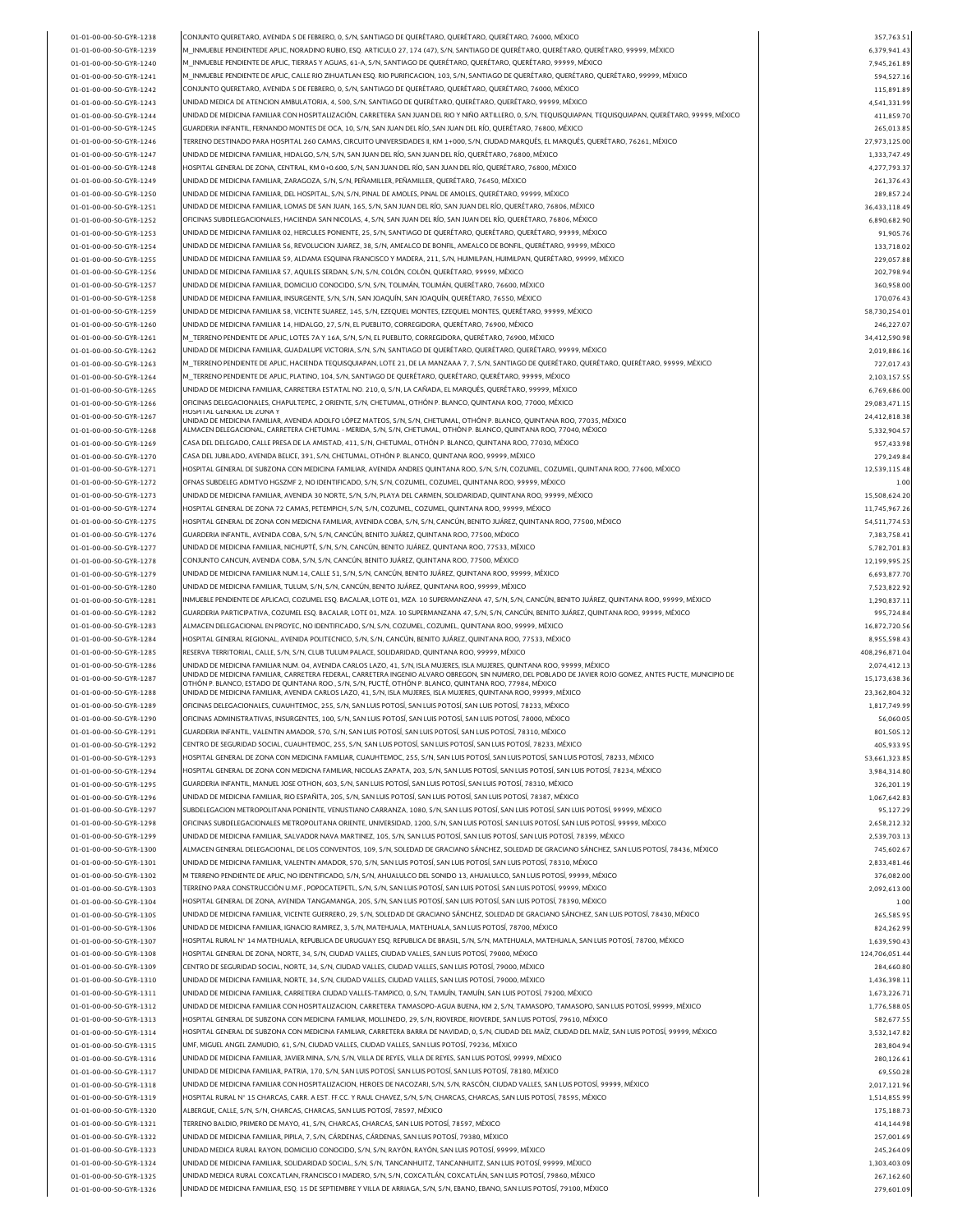| 01-01-00-00-50-GYR-1327 | UNIDAD DE MEDICINA FAMILIAR, FRANCISCO VILLA, 7, S/N, SALINAS DE HIDALGO, SALINAS, SAN LUIS POTOSI, 99999, MÉXICO                                            | 279,951.41    |
|-------------------------|--------------------------------------------------------------------------------------------------------------------------------------------------------------|---------------|
| 01-01-00-00-50-GYR-1328 | UNIDAD DE MEDICINA FAMILIAR, PORFIRIO DIAZ, S/N, S/N, TAMPAMOLÓN CORONA, TAMPAMOLÓN CORONA, SAN LUIS POTOSÍ, 79850, MÉXICO                                   | 186,225.50    |
| 01-01-00-00-50-GYR-1329 | UNIDAD DE MEDICINA FAMILIAR, ESQ. NIÑO PERDIDO S/N Y VENUSTIANO CARRANZA, S/N, S/N, TANLAJÁS, TANLAJÁS, SAN LUIS POTOSÍ, 99999, MÉXICO                       | 199,364.63    |
| 01-01-00-00-50-GYR-1330 | UNIDAD DE MEDICINA FAMILIAR, JESUS ROMERO FLORES, S/N, S/N, AQUISMÓN, AQUISMÓN, SAN LUIS POTOSÍ, 99999, MÉXICO                                               | 278,199.50    |
| 01-01-00-00-50-GYR-1331 | UNIDAD DE MEDICINA FAMILIAR, MATAMOROS, S/N, S/N, SANTA MARÍA DEL RÍO, SANTA MARÍA DEL RÍO, SAN LUIS POTOSÍ, 79560, MÉXICO                                   | 279,601.09    |
| 01-01-00-00-50-GYR-1332 | UNIDAD DE MEDICINA FAMILIAR, CARRETERA SAN LUIS POTOSI-CHARCAS, S/N, S/N, VENADO, VENADO, SAN LUIS POTOSÍ, 78920, MÉXICO                                     | 283,279.96    |
| 01-01-00-00-50-GYR-1333 | UNIDAD DE MEDICINA FAMILIAR, PLAZA DE LA REPUBLICA, S/N, S/N, MOCTEZUMA, MOCTEZUMA, SAN LUIS POTOSÍ, 99999, MÉXICO                                           | 200,766.15    |
| 01-01-00-00-50-GYR-1334 | UNIDAD MEDICA RURAL XILITLA, MORELOS, S/N, S/N, XILITLA, XILITLA, SAN LUIS POTOSÍ, 99999, MÉXICO                                                             | 369,823.13    |
|                         | UNIDAD DE MEDICINA FAMILIAR, AVENIDA DE LOS DEPORTES, S/N, S/N, AXTLA DE TERRAZAS, AXTLA DE TERRAZAS, SAN LUIS POTOSÍ, 99999, MÉXICO                         |               |
| 01-01-00-00-50-GYR-1335 |                                                                                                                                                              | 277,673.92    |
| 01-01-00-00-50-GYR-1336 | UNIDAD DE MEDICINA FAMILIAR, PLAZA SAN ANTONIO ESQ. 16 DE SEPTIEMBRE, S/N, S/N, VILLA DE ZARAGOZA, ZARAGOZA, SAN LUIS POTOSÍ, 79540, MÉXICO                  | 210,927.13    |
| 01-01-00-00-50-GYR-1337 | UNIDAD DE MEDICINA FAMILIAR, EMILIANO ZAPATA, S/N, S/N, GUADALCÁZAR, GUADALCÁZAR, SAN LUIS POTOSÍ, 78870, MÉXICO                                             | 588,458.49    |
| 01-01-00-00-50-GYR-1338 | UNIDAD DE MEDICINA FAMILIAR, CARR. SAN MARTIN KM 3, 0, S/N, TAMAZUNCHALE, TAMAZUNCHALE, SAN LUIS POTOSÍ, 79960, MÉXICO                                       | 574,402.50    |
| 01-01-00-00-50-GYR-1339 | UNIDAD DE MEDICINA FAMILIAR, JUAREZ, 33, S/N, CEDRAL, CEDRAL, SAN LUIS POTOSÍ, 99999, MÉXICO                                                                 | 750,157.97    |
| 01-01-00-00-50-GYR-1340 | HOSPITAL GENERAL REGIONAL, FRANCISCO ZARCO, S/N, S/N, CULIACÁN ROSALES, CULIACÁN, SINALOA, 80220, MÉXICO                                                     | 13,498,939.93 |
| 01-01-00-00-50-GYR-1341 | UNIDAD DE MEDICINA FAMILIAR, ENRIQUE CABRERA, S/N, S/N, CULIACÁN ROSALES, CULIACÁN, SINALOA, 99999, MÉXICO                                                   | 3.502.668.94  |
| 01-01-00-00-50-GYR-1342 | UNIDAD DE MEDICINA FAMILIAR, FRANCISCO ZARCO, S/N, S/N, CULIACÂN ROSALES, CULIACÂN, SINALOA, 80220, MÊXICO                                                   | 3,297,876.17  |
|                         | CEBIS COLONIA 21 DE MARZO, JOSE C. VALADEZ, 4263, S/N, CULIACÁN ROSALES, CULIACÁN, SINALOA, 99999, MÉXICO                                                    |               |
| 01-01-00-00-50-GYR-1343 |                                                                                                                                                              | 640,000.00    |
| 01-01-00-00-50-GYR-1344 | TIENDA, HIDALGO, 994, S/N, CULIACÁN ROSALES, CULIACÁN, SINALOA, 80090, MÉXICO                                                                                | 1,115,758.89  |
| 01-01-00-00-50-GYR-1345 | CENTRO DE SEGURIDAD SOCIAL, FRANCISCO ZARCO, S/N, S/N, CULIACÁN ROSALES, CULIACÁN, SINALOA, 80220, MÉXICO                                                    | 3,372,952.42  |
| 01-01-00-00-50-GYR-1346 | DELEGACION ESTATAL, FRANCISCO ZARCO, S/N, S/N, CULIACÁN ROSALES, CULIACÁN, SINALOA, 80220, MÉXICO                                                            | 2,486,272.54  |
| 01-01-00-00-50-GYR-1347 | CONJUNTO CUAUHTEMOC, CUAUHTEMOC, 255, S/N, SAN LUIS POTOSÍ, SAN LUIS POTOSÍ, SAN LUIS POTOSÍ, 78233, MÉXICO                                                  | 141,426.39    |
| 01-01-00-00-50-GYR-1348 | GUARDERIA INFANTIL, RUPERTO PALIZA, 154, S/N, CULIACÁN ROSALES, CULIACÁN, SINALOA, 80000, MÉXICO                                                             | 442,169.70    |
| 01-01-00-00-50-GYR-1349 | GUARDERIA PARTICIPATIVA, JOSE MARIA MORELOS SUR, 637, S/N, CULIACÁN ROSALES, CULIACÁN, SINALOA, 80200, MÉXICO                                                | 287,324.38    |
|                         | UNIDAD DE MEDICINA FAMILIAR, PASCUAL OROZCO, 2117, S/N, CULIACÁN ROSALES, CULIACÁN, SINALOA, 99999, MÉXICO                                                   | 2,542,890.86  |
| 01-01-00-00-50-GYR-1350 |                                                                                                                                                              |               |
| 01-01-00-00-50-GYR-1351 | GUARDERIA PARTICIPATIVA, RIO ELOTA ORIENTE, 210, S/N, CULIACÁN ROSALES, CULIACÁN, SINALOA, 80220, MÉXICO                                                     | 365.584.22    |
| 01-01-00-00-50-GYR-1352 | GUARDERIA PARTICIPATIVA, LAGUNA DE TAMIAHUA, 1285, S/N, CULIACÁN ROSALES, CULIACÁN, SINALOA, 99999, MÉXICO                                                   | 400,242.09    |
| 01-01-00-00-50-GYR-1353 | GUARDERIA PARTICIPATIVA, IGNACIO ZARAGOZA PONIENTE, 264, S/N, CULIACÁN ROSALES, CULIACÁN, SINALOA, 80000, MÉXICO                                             | 192,854.21    |
| 01-01-00-00-50-GYR-1354 | GUARDERIA ESQUEMA VECINAL COMUNITARIO, ANGEL FLORES ORIENTE, 483, S/N, CULIACÁN ROSALES, CULIACÁN, SINALOA, 80000, MÉXICO                                    | 262,164.31    |
| 01-01-00-00-50-GYR-1355 | ALMACEN DELEGACIONAL, CARRETERA CULIACAN - NAVOLATO (BOULEVARD EMILIANO ZAPATA), 4755, S/N, CULIACÁN ROSALES, CULIACÁN, SINALOA, 80160, MÉXICO               | 3,575,371.66  |
| 01-01-00-00-50-GYR-1356 | UNIDAD DE MEDICINA FAMILIAR EN CONTRUCCION, NAVIDAD, S/N, S/N, CULIACÁN ROSALES, CULIACÁN, SINALOA, 99999, MÉXICO                                            | 5,919,915.69  |
| 01-01-00-00-50-GYR-1357 | CENTRO DE SEGURIDAD SOCIAL, CONSTITUCION, S/N, S/N, AHOME, AHOME, SINALOA, 81310, MÉXICO                                                                     | 6,340,105.92  |
| 01-01-00-00-50-GYR-1358 | UNIDAD DE MEDICINA FAMILIAR CON HOSPITALIZACION NO. 6, CONSTITUCION, S/N, S/N, AHOME, AHOME, SINALOA, 81310, MÉXICO                                          |               |
|                         |                                                                                                                                                              | 4,645,311.07  |
| 01-01-00-00-50-GYR-1359 | CENTRO DE SEGURIDAD SOCIAL, MARCIAL ORDOEZ, S/N, S/N, LOS MOCHIS, AHOME, SINALOA, 99999, MÉXICO                                                              | 3,105,495.30  |
| 01-01-00-00-50-GYR-1360 | HOSPITAL DE GINECOLOGIA Y PEDIATRIA, MARCIAL ORDOEZ, S/N, S/N, LOS MOCHIS, AHOME, SINALOA, 99999, MÊXICO                                                     | 6,685,903.71  |
| 01-01-00-00-50-GYR-1361 | UNIDAD DE MEDICINA FAMILIAR, ADOLFO LOPEZ MATEOS, S/N, S/N, LOS MOCHIS, AHOME, SINALOA, 81223, MÉXICO                                                        | 4,131,630.05  |
| 01-01-00-00-50-GYR-1362 | HOSPITAL GENERAL DE ZONA, ADOLFO LOPEZ MATEOS, S/N, S/N, LOS MOCHIS, AHOME, SINALOA, 81223, MÉXICO                                                           | 5,964,967.85  |
| 01-01-00-00-50-GYR-1363 | BODEGA DE ARCHIVO SUBDELAGACION MOCHIS, RODOLFO T LOAIZA, 1340, S/N, LOS MOCHIS, AHOME, SINALOA, 81240, MÉXICO                                               | 9,005,349.46  |
| 01-01-00-00-50-GYR-1364 | HOSPITAL GENERAL DE ZONA CON MEDICNA FAMILIAR, MACARIO GAVIOLA, S/N, S/N, GUASAVE, GUASAVE, SINALOA, 81030, MÉXICO                                           | 9,434,614.52  |
|                         |                                                                                                                                                              |               |
| 01-01-00-00-50-GYR-1365 | CENTRO DE SEGURIDAD SOCIAL, MACARIO GAVIOLA, S/N, S/N, GUASAVE, GUASAVE, SINALOA, 81030, MÉXICO                                                              | 907,396.13    |
| 01-01-00-00-50-GYR-1366 | BODEGA DE BIENES EMBARGADOS SUBDELEGACION GUASAVE, CUAUHTEMOC PONIENTE, 511, S/N, GUASAVE, GUASAVE, SINALOA, 81000, MÉXICO                                   | 493,594.71    |
| 01-01-00-00-50-GYR-1367 | P_OFIC SUBDEL + GUARDERIA, DEL MAR, 2º. AQUILES SERDAN, AV. GUTIERREZ NAJERA Y ROTARISMO., 500, S/N, MAZATLÂN, MAZATLÂN, SINALOA, 82000, MÊXICO              | 2,737,717.03  |
| 01-01-00-00-50-GYR-1368 | M_U MED FAMILIAR NUM 45, DEL MAR, 2º. AQUILES SERDAN, AV. GUTIERREZ NAJERA Y ROTARISMO., 500, S/N, MAZATLÁN, MAZATLÁN, SINALOA, 82000, MÉXICO                | 467,009.21    |
| 01-01-00-00-50-GYR-1369 | HOSPITAL GENERAL DE ZONA CON MEDICNA FAMILIAR, EJERCITO MEXICANO, S/N, S/N, MAZATLÁN, MAZATLÁN, SINALOA, 82000, MÉXICO                                       | 8,681,229.57  |
| 01-01-00-00-50-GYR-1370 | TERRENO PENDIENTE DE APLICACION, PASEO CLAUSSEN M CALLES JABONERA, S/N, S/N, MAZATLÁN, MAZATLÁN, SINALOA, 99999, MÉXICO                                      | 5,289,681.99  |
| 01-01-00-00-50-GYR-1371 | GUARDERIA PARTICIPATIVA, CALLE RIO BRAVO, ESQUINA CON CALLE PAPAGAYO, 140, S/N, MAZATLÁN, MAZATLÁN, SINALOA, 99999, MÉXICO                                   | 439,372.09    |
|                         |                                                                                                                                                              |               |
| 01-01-00-00-50-GYR-1372 | GUARDERIA PARTICIPATIVA, RIO PRESIDIO, 500, S/N, MAZATLÁN, MAZATLÁN, SINALOA, 82148, MÉXICO                                                                  | 225,835.23    |
| 01-01-00-00-50-GYR-1373 | GUARDERIA PARTICIPATIVA. BENITO JUAREZ SUR. 63. S/N. MAZATLÁN. MAZATLÁN. SINALOA. 82000. MÉXICO                                                              | 346,019.21    |
| 01-01-00-00-50-GYR-1374 | TERRENO PENDIENTE DE APLICACION, ARTICO, S/N, S/N, MAZATLÁN, MAZATLÁN, SINALOA, 99999, MÉXICO                                                                | 4,227,486.87  |
| 01-01-00-00-50-GYR-1375 | UNIDAD DE MEDICINA FAMILIAR, OBREGON, 44, S/N, CHOIX, CHOIX, SINALOA, 81700, MÊXICO                                                                          | 556,761.36    |
| 01-01-00-00-50-GYR-1376 | UNIDAD DE MEDICINA FAMILIAR CON HOSPITALIZACION, ENRIQUE PEREZ ARCE, S/N, S/N, EL ROSARIO, ROSARIO, SINALOA, 82800, MÉXICO                                   | 1,515,442.00  |
| 01-01-00-00-50-GYR-1377 | TERRENO PENDIENTE DE APLICACION, ESQ. CARR. GUADALAJARA - NOGALES Y MARIANO RIVAS, S/N, S/N, ESCUINAPA DE HIDALGO, ESCUINAPA, SINALOA, 82400, MÈXICO         | 4,617,781.14  |
| 01-01-00-00-50-GYR-1378 | UNIDAD DE MEDICINA FAMILIAR, CARR. INTERNACIONAL MEXICO - NOGALES, 144, S/N, ESCUINAPA DE HIDALGO, ESCUINAPA, SINALOA, 82400, MÉXICO                         | 727,814.66    |
|                         |                                                                                                                                                              |               |
| 01-01-00-00-50-GYR-1379 | HOSPITAL GENERAL DE ZONA CON MEDICNA FAMILIAR, SAN RAFAEL, S/N, S/N, COSTA RICA, CULIACÁN, SINALOA, 80430, MÉXICO                                            | 3,094,609.72  |
| 01-01-00-00-50-GYR-1380 | CENTRO DE SEGURIDAD SOCIAL, JESUS ALMADA, S/N, S/N, NAVOLATO, NAVOLATO, SINALOA, 80370, MEXICO                                                               | 4,929,568.77  |
| 01-01-00-00-50-GYR-1381 | HOSPITAL GENERAL DE SUBZONA CON MEDICINA FAMILIAR, JESUS ALMADA, S/N, S/N, NAVOLATO, NAVOLATO, SINALOA, 80370, MÉXICO                                        | 6,219,774.84  |
| 01-01-00-00-50-GYR-1382 | TIENDA, JESUS ALMADA, S/N, S/N, NAVOLATO, NAVOLATO, SINALOA, 80370, MÊXICO                                                                                   | 825,498.42    |
| 01-01-00-00-50-GYR-1383 | UNIDAD DE MEDICINA FAMILIAR, RAFAEL BUELNA, S/N, S/N, PERICOS, MOCORITO, SINALOA, 99999, MÉXICO                                                              | 1,054,269.05  |
| 01-01-00-00-50-GYR-1384 | UNIDAD DE MEDICINA FAMILIAR, 16 DE SEPTIEMBRE, S/N, S/N, LA CRUZ, ELOTA, SINALOA, 82700, MÉXICO                                                              | 539,432.44    |
|                         | UNIDAD DE MEDICINA FAMILIAR CON HOSPITALIZACION, INDEPENDENCIA, S/N, S/N, EL COLORADO, AHOME, SINALOA, 81351, MÉXICO                                         |               |
| 01-01-00-00-50-GYR-1385 |                                                                                                                                                              | 1,329,854.87  |
| 01-01-00-00-50-GYR-1386 | UNIDAD DE MEDICINA FAMILIAR CON HOSPITALIZACION, IGNACIO ZARAGOZA, S/N, S/N, HIGUERA DE ZARAGOZA, AHOME, SINALOA, 99999, MÉXICO                              | 1,116,317.71  |
| 01-01-00-00-50-GYR-1387 | UNIDAD DE MEDICINA FAMILIAR CON HOSPITALIZACION, 5 DE MAYO, S/N, S/N, SAN MIGUEL ZAPOTITLÂN, AHOME, SINALOA, 99999, MÊXICO                                   | 1,047,560.92  |
| 01-01-00-00-50-GYR-1388 | UNIDAD DE MEDICINA FAMILIAR 5, NORTE 2, 131, S/N, TOPOLOBAMPO, AHOME, SINALOA, 99999, MÉXICO                                                                 | 1,336,560.80  |
| 01-01-00-00-50-GYR-1389 | UNIDAD DE MEDICINA FAMILIAR, CALLE, S/N, S/N, SAN IGNACIO, SAN IGNACIO, SINALOA, 99999, MÉXICO                                                               | 1,174,453.59  |
| 01-01-00-00-50-GYR-1390 | UNIDAD DE MEDICINA FAMILIAR CON HOSPITALIZACION, RAMON FITURBE, S/N, S/N, LA REFORMA, ANGOSTURA, SINALOA, 81680, MÉXICO                                      | 1,396,375.67  |
| 01-01-00-00-50-GYR-1391 | UNIDAD DE MEDICINA FAMILIAR, CARRETERA.NAVOLATO - 5 HERMANOS, S/N, S/N, BACHOCO, NAVOLATO, SINALOA, 99999, MÉXICO                                            | 2,251,641.40  |
| 01-01-00-00-50-GYR-1392 | UNIDAD DE MEDICINA FAMILIAR CON HOSPITALIZACION, CARRETERA 20 A VILLA JUAREZ S/N, S/N, S/N, CULIACÁN ROSALES, CULIACÁN, SINALOA, 99999, MÉXICO               | 5,574,322.25  |
| 01-01-00-00-50-GYR-1393 | UNIDAD DE MEDICINA FAMILIAR CON HOSPITALIZACION, IGNACIO ALLENDE, S/N, S/N, CULIACÁN ROSALES, CULIACÁN, SINALOA, 80450, MÉXICO                               |               |
|                         |                                                                                                                                                              | 2,232,076.59  |
| 01-01-00-00-50-GYR-1394 | UNIDAD DE MEDICINA FAMILIAR CON HOSPITALIZACION, MIGUEL HIDALGO, S/N, S/N, MOCHICAHUI, EL FUERTE, SINALOA, 81890, MÉXICO                                     | 712,721.79    |
| 01-01-00-00-50-GYR-1395 | UNIDAD DE MEDICINA FAMILIAR CON HOSPITALIZACION, PRIMERA, S/N, S/N, GUASAVE, GUASAVE, SINALOA, 81118, MÉXICO                                                 | 49,719,111.70 |
| 01-01-00-00-50-GYR-1396 | CENTRO DE SEGURIDAD SOCIAL, CERO, S/N, S/N, JUAN JOSÉ RÍOS, GUASAVE, SINALOA, 99999, MÉXICO                                                                  | 3,500,671.21  |
| 01-01-00-00-50-GYR-1397 | UNIDAD DE MEDICINA FAMILIAR CON HOSPITALIZACION, CERO, S/N, S/N, JUAN JOSĒ RĪOS, GUASAVE, SINALOA, 99999, MĒXICO                                             | 4,771,372.02  |
| 01-01-00-00-50-GYR-1398 | UNIDAD DE MEDICINA FAMILIAR, JUAREZ, S/N, S/N, LA ENTRADA VIEJA, GUASAVE, SINALOA, 81101, MÉXICO                                                             | 1,674,756.29  |
| 01-01-00-00-50-GYR-1399 | CONJUNTO RUIZ CORTINEZ, DIEGO MARTINEZ DE HURALDE, S/N, S/N, GUASAVE, GUASAVE, SINALOA, 99999, MÉXICO                                                        | 789,304.13    |
|                         | UNIDAD DE MEDICINA FAMILIAR CON HOSPITALIZACION, DIEGO MARTINEZ DE HURALDE, S/N, S/N, GUASAVE, GUASAVE, SINALOA, 99999, MÉXICO                               |               |
| 01-01-00-00-50-GYR-1400 |                                                                                                                                                              | 56,468,822.15 |
| 01-01-00-00-50-GYR-1401 | UNIDAD DE MEDICINA FAMILIAR, CONSTITUCION, S/N, S/N, TAMAZULA, GUASAVE, SINALOA, 81170, MÉXICO                                                               | 1,386,872.70  |
| 01-01-00-00-50-GYR-1402 | HGSZ NO. 30 GUAMUCHIL, EMILIANO ZAPATA, S/N, S/N, GUAMUCHIL, SALVADOR ALVARADO, SINALOA, 81520, MÊXICO                                                       | 1,523,267.98  |
| 01-01-00-00-50-GYR-1403 | HGSZ NO. 30 GUAMUCHIL, EMILIANO ZAPATA, S/N, S/N, GUAMÚCHIL, SALVADOR ALVARADO, SINALOA, 81520, MÉXICO                                                       | 807,422.72    |
| 01-01-00-00-50-GYR-1404 | OFICINAS PROVISIONALES SUB DELEGACION GUASAVE, AGUSTINA RAMIREZ SUR, 728, S/N, GUAMÚCHIL, SALVADOR ALVARADO, SINALOA, 81400, MÉXICO                          | 180,555.57    |
| 01-01-00-00-50-GYR-1405 | GUARDERIA ESQUEMA VECINAL COMUNITARIO, FRANCISCO JAVIER MINA, 78, S/N, GUAMÚCHIL, SALVADOR ALVARADO, SINALOA, 81400, MÊXICO                                  | 346,571.16    |
| 01-01-00-00-50-GYR-1406 | TERRENO PENDIENTE DE APLICACION, DE LOS CAEROS, S/N, S/N, CULIACÁN ROSALES, CULIACÁN, SINALOA, 80430, MÉXICO                                                 | 1,090,581.16  |
| 01-01-00-00-50-GYR-1407 | UNIDAD DE MEDICINA FAMILIAR, VENUSTIANO CARRANZA, S/N, S/N, NAVOLATO, NAVOLATO, SINALOA, 80349, MÉXICO                                                       | 1,106,814.89  |
|                         | UNIDAD DE MEDICINA FAMILIAR CON HOSPITALIZACION, PRESA GUSTAVO DIAZ ORDAZ, S/N, S/N, AHOME, AHOME, SINALOA, 81320, MÉXICO                                    |               |
| 01-01-00-00-50-GYR-1408 |                                                                                                                                                              | 2,034,191.54  |
| 01-01-00-00-50-GYR-1409 | HOSPITAL RURAL DE SOLIDARIDAD SOCIAL 16, LEANDRO VALLE, S/N, S/N, VILLA UNIÓN, MAZATLÁN, SINALOA, 99999, MÉXICO                                              | 5,603,390.18  |
| 01-01-00-00-50-GYR-1410 | HOSPITAL RURAL DE SOLIDARIDAD SOCIAL 12, CONOCIDO, 78, S/N, EL FUERTE, EL FUERTE, SINALOA, 99999, MÉXICO                                                     | 6,497,785.96  |
| 01-01-00-00-50-GYR-1411 | UNIDAD DE MEDICINA FAMILIAR, JOSE LUIS VALDEZ, S/N, S/N, JAHUARA PRIMERO (LOS LEYVA), EL FUERTE, SINALOA, 81870, MÉXICO                                      | 6,955,216.23  |
| 01-01-00-00-50-GYR-1412 | UNIDAD DE MEDICINA FAMILIAR, DOMICILIO CONOCIDO, S/N, S/N, AHOME, AHOME, SINALOA, 81310, MÉXICO                                                              | 1,117,624.57  |
| 01-01-00-00-50-GYR-1413 | UNIDAD DE MEDICINA FAMILIAR, CARR. A ESTACION BAMOA, S/N, S/N, BAMOA, GUASAVE, SINALOA, 81140, MÉXICO                                                        | 6,467,041.16  |
| 01-01-00-00-50-GYR-1414 | UNIDAD DE MEDICINA FAMILIAR NO. 51, ANGOSTURA - GUAMUCHIL ENTRE CALLES NARCISO MENDOZA Y NIÑOS HEROES, 84, S/N, ANGOSTURA, ANGOSTURA, SINALOA, 81600, MÉXICO | 766,224.90    |
|                         |                                                                                                                                                              |               |
| 01-01-00-00-50-GYR-1415 | CONSULTORIO MEDICO, ENRIQUE RUELAS, S/N, S/N, EL CASTILLO, NAVOLATO, SINALOA, 80360, MÉXICO                                                                  | 1,398,023.32  |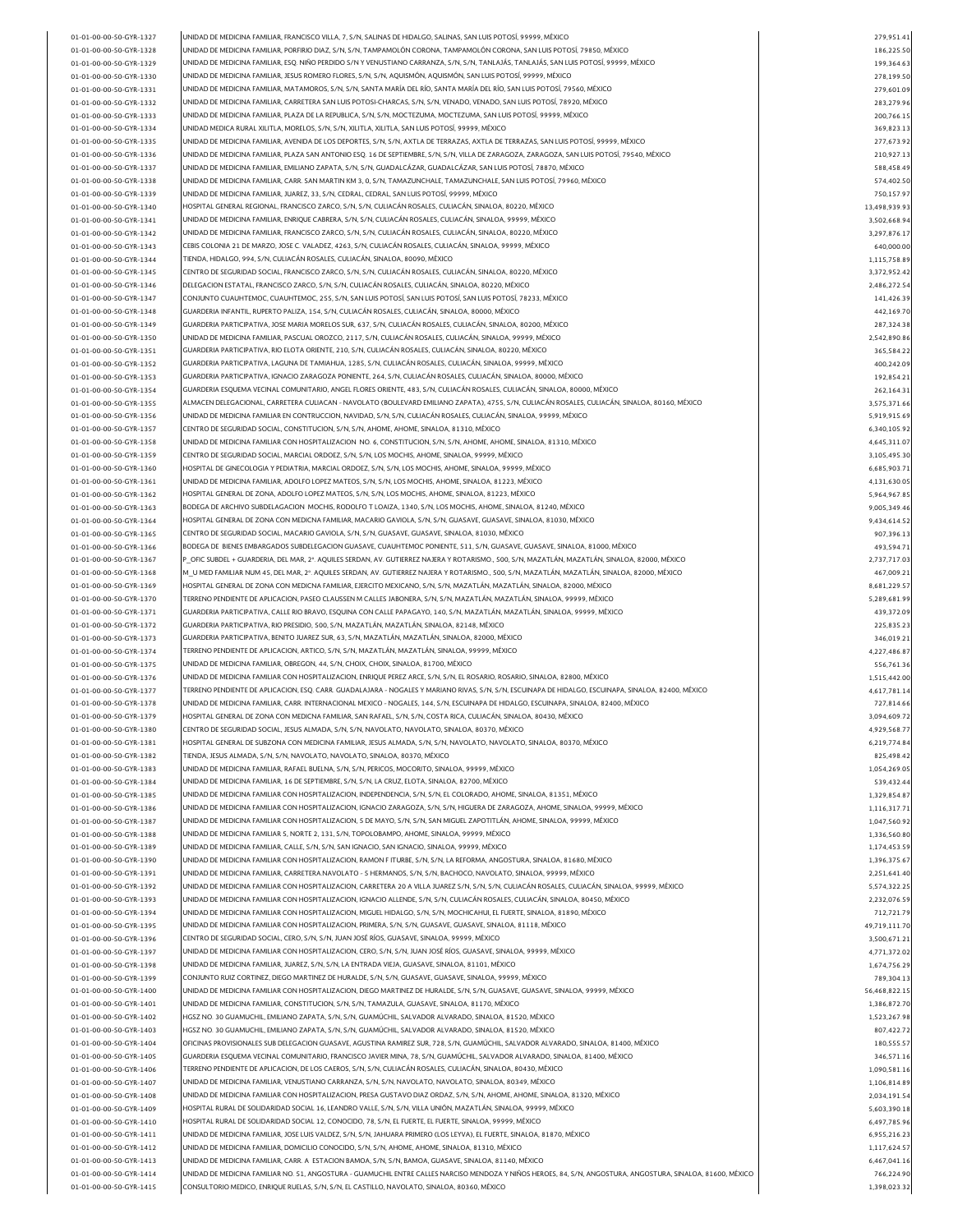| 01-01-00-00-50-GYR-1416 | UNIDAD DE MEDICINA FAMILIAR, ANTONIO ANCONA ALBERTOS, S/N, S/N, SAN BLAS, EL FUERTE, SINALOA, 81800, MÉXICO                                                                                                                                                                       | 2,381,859.18  |
|-------------------------|-----------------------------------------------------------------------------------------------------------------------------------------------------------------------------------------------------------------------------------------------------------------------------------|---------------|
|                         |                                                                                                                                                                                                                                                                                   |               |
| 01-01-00-00-50-GYR-1417 | TERRENO PENDIENTE DE APLICACION, 900, S/N, S/N, GUASAVE, GUASAVE, SINALOA, 99999, MÉXICO                                                                                                                                                                                          | 2,063,775.33  |
| 01-01-00-00-50-GYR-1418 | CONJUNTO HERMOSILLO 2, SEGURIDAD SOCIAL, S/N, S/N, HERMOSILLO, HERMOSILLO, SONORA, 83190, MÉXICO                                                                                                                                                                                  | 3.786.039.77  |
| 01-01-00-00-50-GYR-1419 | UNIDAD DE MEDICINA FAMILIAR 37, PEDRO MORENO, 14, S/N, HERMOSILLO, HERMOSILLO, SONORA, 99999, MÉXICO                                                                                                                                                                              | 2,179,433.83  |
| 01-01-00-00-50-GYR-1420 | CONJUNTO HERMOSILLO, JUSTO SIERRA, S/N, S/N, HERMOSILLO, HERMOSILLO, SONORA, 83150, MÉXICO                                                                                                                                                                                        | 3,990,796.15  |
| 01-01-00-00-50-GYR-1421 | CONJUNTO HERMOSILLO, JUSTO SIERRA, S/N, S/N, HERMOSILLO, HERMOSILLO, SONORA, 83150, MÉXICO                                                                                                                                                                                        | 113,827.46    |
| 01-01-00-00-50-GYR-1422 | CONJUNTO HERMOSILLO 2, SEGURIDAD SOCIAL, S/N, S/N, HERMOSILLO, HERMOSILLO, SONORA, 83190, MÉXICO                                                                                                                                                                                  | 285,222.44    |
| 01-01-00-00-50-GYR-1423 | CONJUNTO HERMOSILLO. JUSTO SIERRA, S/N, S/N, HERMOSILLO, HERMOSILLO, SONORA, 83150, MÉXICO                                                                                                                                                                                        | 600,998.42    |
| 01-01-00-00-50-GYR-1424 | CONJUNTO HERMOSILLO, JUSTO SIERRA, S/N, S/N, HERMOSILLO, HERMOSILLO, SONORA, 83150, MÉXICO                                                                                                                                                                                        | 1,583,996.87  |
|                         |                                                                                                                                                                                                                                                                                   |               |
| 01-01-00-00-50-GYR-1425 | GUARDERIA ESQUEMA VECINAL COMUNITARIO JUEGOS Y SONRISAS AC, HERMEREGILDO RANGEL, 100, S/N, HERMOSILLO, HERMOSILLO, SONORA, 83010, MÉXICO                                                                                                                                          | 196,501.40    |
| 01-01-00-00-50-GYR-1426 | GUARDERIA ESQUEMA VECINAL COMUNITARIO DULCE DESPERTAR, ALFONSO AGUAYO CARRILLO, 16, S/N, HERMOSILLO, HERMOSILLO, SONORA, 83079, MÉXICO                                                                                                                                            | 457,760.26    |
| 01-01-00-00-50-GYR-1427 | UNIDAD DE MEDICINA FAMILIAR, LEY FED. DEL TRABAJO, 174, S/N, HERMOSILLO, HERMOSILLO, SONORA, 83100, MÉXICO                                                                                                                                                                        | 417,451.26    |
| 01-01-00-00-50-GYR-1428 | UNIDAD DE MEDICINA FAMILIAR, PERIMETRAL NORTE, 1101, S/N, HERMOSILLO, HERMOSILLO, SONORA, 83170, MÉXICO                                                                                                                                                                           | 1.00          |
| 01-01-00-00-50-GYR-1429 | TERRENO PENDIENTE DE APLICACIÓN, LOTE 2, CUARTEL COLINAS DEL MAR, SECCIÓN RACHETES, S/N, S/N, HERMOSILLO, HERMOSILLO, SONORA, 99999, MÉXICO                                                                                                                                       | 9,383,523.41  |
| 01-01-00-00-50-GYR-1430 | TERRENO PENDIENTE DE APLICACIÓN, ALDAMA ENTRE AV. QUINTANA ROO Y CAMPECHE, 126, S/N, HERMOSILLO, HERMOSILLO, SONORA, 83000, MÉXICO                                                                                                                                                | 19,803,147.49 |
| 01-01-00-00-50-GYR-1431 | TERRENO PENDIENTE DE APLICACIÓN, ÁLVARO NUÑEZ ENTRE PANFILO NARVAEZ Y HERNAN CORTEZ, 703, S/N, HERMOSILLO, HERMOSILLO, SONORA, 83000, MÉXICO                                                                                                                                      | 2,716,991.83  |
| 01-01-00-00-50-GYR-1432 | UNIDAD DE MEDICINA FAMILIAR NO. 68 CON U.M.A.A., CIMARRON, 16, S/N, HERMOSILLO, HERMOSILLO, SONORA, 83296, MÉXICO                                                                                                                                                                 | 3,402,840.10  |
|                         |                                                                                                                                                                                                                                                                                   |               |
| 01-01-00-00-50-GYR-1433 | HOSPITAL GENERAL DE ZONA 180 C, REPUBLICA DE CUBA ENTRE AV. TECNOLOGICO Y ALBERTO GUTIERREZ, 93, S/N, HERMOSILLO, HERMOSILLO, SONORA, 83170, MÉXICO                                                                                                                               | 21,745,073.87 |
| 01-01-00-00-50-GYR-1434 | HOSPITAL GENERAL DE ZONA, 10, S/N, S/N, HEROICA GUAYMAS, GUAYMAS, SONORA, 85400, MÉXICO<br>CONJUNTO GUAYMAS, INTEGRADO POR LA UMF NO. 4 Y LA GUARDERIA DE HIJOS DE ASEGURADAS NO. 1, BENITO JUAREZ, S/N, S/N, HEROICA GUAYMAS, GUAYMAS, SONORA, 85440,                            | 3,407,178.50  |
| 01-01-00-00-50-GYR-1435 | <u>MS</u> AGRI 10 guaymas, ini egradu pur la umf no. 4 y la guarderia de hijos de aseguradas no. 1, beni 10 juarez, s/n, s/n, heroica guaymas, guaymas, sonora, 85440,                                                                                                            | 2,335,220.56  |
| 01-01-00-00-50-GYR-1436 | MÉXICO                                                                                                                                                                                                                                                                            | 246,023.64    |
| 01-01-00-00-50-GYR-1437 | GUARDERIA ESQUEMA VECINAL COMUNITARIO -MUNDO DE LOS BEBES-AC, AQUILES SERDAN, 672, S/N, HEROICA GUAYMAS, GUAYMAS, SONORA, 85400, MÉXICO                                                                                                                                           | 100,923.23    |
| 01-01-00-00-50-GYR-1438 | TERRENO PENDIENTE DE APLICACIÓN, TORIM, 657, S/N, EL GUAYACÁN, GUAYMAS, SONORA, 99999, MÉXICO                                                                                                                                                                                     | 8,337,616.21  |
| 01-01-00-00-50-GYR-1439 | CENTRO DE SEGURIDAD SOCIAL, HEROES DE NACOZARI, S/N, S/N, EMPALME, EMPALME, SONORA, 85300, MÉXICO                                                                                                                                                                                 | 677,851.46    |
| 01-01-00-00-50-GYR-1440 | HOSPITAL GENERAL DE SUBZONA CON MEDICINA FAMILIAR. FERROCARIL, S/N, S/N, EMPALME, EMPALME, SONORA, 85330, MÉXICO                                                                                                                                                                  | 2,434,417.40  |
|                         |                                                                                                                                                                                                                                                                                   |               |
| 01-01-00-00-50-GYR-1441 | OFICINAS ADMINISTRATIVAS DELEGACIONALES, 5 DE FEBRERO, 220, S/N, CIUDAD OBREGÓN, CAJEME, SONORA, 85000, MÉXICO<br>CENTRO DE INVESTIGACION EDUCATIVA Y FORMACION DOCENTE (CIEFD), CARRETERA INTERNACIONAL OBREGON-NOGALES KM. 1.5, S/N, S/N, EJIDO TEPEYAC, CAJEME, SONORA, 85203, | 728,155.73    |
| 01-01-00-00-50-GYR-1442 | MĚXICO                                                                                                                                                                                                                                                                            | 26,725,836.38 |
| 01-01-00-00-50-GYR-1443 | GUARDERIA PARTICIPATIVA CARRUSEL-, PUEBLA, 620, S/N, CIUDAD OBREGÓN, CAJEME, SONORA, 85000, MÉXICO                                                                                                                                                                                | 102,180.91    |
| 01-01-00-00-50-GYR-1444 | GUARDERIA PARTICIPATIVA CANACO-II, GUILLERMO PRIETO, 263, S/N, CIUDAD OBREGÓN, CAJEME, SONORA, 85050, MÉXICO                                                                                                                                                                      | 140,852.29    |
| 01-01-00-00-50-GYR-1445 | CONJUNTO CENTRO MEDICO CIUDAD OBREGON, GUERRERO, 2220 PONIENTE, S/N, CIUDAD OBREGÓN, CAJEME, SONORA, 85130, MÉXICO                                                                                                                                                                | 12,209,980.29 |
| 01-01-00-00-50-GYR-1446 | CONJUNTO CENTRO MEDICO CIUDAD OBREGON, GUERRERO, 2220 PONIENTE, S/N, CIUDAD OBREGÓN, CAJEME, SONORA, 85130, MÉXICO                                                                                                                                                                | 427,654.63    |
| 01-01-00-00-50-GYR-1447 | CONJUNTO CENTRO MEDICO CIUDAD OBREGON, GUERRERO, 2220 PONIENTE, S/N, CIUDAD OBREGÓN, CAJEME, SONORA, 85130, MÉXICO                                                                                                                                                                | 670,238.62    |
| 01-01-00-00-50-GYR-1448 | CONJUNTO CENTRO MEDICO CIUDAD OBREGON, GUERRERO, 2220 PONIENTE, S/N, CIUDAD OBREGÓN, CAJEME, SONORA, 85130, MÉXICO                                                                                                                                                                | 13,743,418.18 |
|                         |                                                                                                                                                                                                                                                                                   |               |
| 01-01-00-00-50-GYR-1449 | CONJUNTO CENTRO MEDICO CIUDAD OBREGON, GUERRERO, 2220 PONIENTE, S/N, CIUDAD OBREGÓN, CAJEME, SONORA, 85130, MÉXICO                                                                                                                                                                | 2,273,401.09  |
| 01-01-00-00-50-GYR-1450 | CASA DEL DELEGADO, SEVILLA, 2185, S/N, CIUDAD OBREGÓN, CAJEME, SONORA, 85130, MÉXICO                                                                                                                                                                                              | 160,659.64    |
| 01-01-00-00-50-GYR-1451 | CENTRO DE SEGURIDAD SOCIAL Y BIENESTAR FAMILIAR, CONSTITUCION SUR, 511, S/N, CIUDAD OBREGÓN, CAJEME, SONORA, 85060, MÉXICO                                                                                                                                                        | 196,187.14    |
| 01-01-00-00-50-GYR-1452 | GUARDERIA HIJOS ASEGURADAS, SINALOA, 451, S/N, CIUDAD OBREGÓN, CAJEME, SONORA, 85000, MÉXICO                                                                                                                                                                                      | 272,272.54    |
| 01-01-00-00-50-GYR-1453 | GUARDERIA PARTICIPATIVA CANACO-I, CHIHUAHUA SUR, 134, S/N, CIUDAD OBREGÓN, CAJEME, SONORA, 85050, MÉXICO                                                                                                                                                                          | 330,122.71    |
| 01-01-00-00-50-GYR-1454 | EN PROCESO DE CONSTRUCCIÓN DE LA UMF NO. 66, CAJEME SONORA, MANUEL DE JESÚS CLOUTHIER DEL RINCÓN, 1501 OTE, S/N, CIUDAD OBREGÓN, CAJEME, SONORA, 99999, MÉXICO                                                                                                                    | 7,735,484.00  |
| 01-01-00-00-50-GYR-1455 | UNIDAD DE MEDICINA FAMILIAR, MIGUEL HIDALGO, S/N, S/N, BÁCUM, BÁCUM, SONORA, 85260, MÉXICO                                                                                                                                                                                        | 383,570.79    |
|                         |                                                                                                                                                                                                                                                                                   |               |
| 01-01-00-00-50-GYR-1456 | HOSPITAL GENERAL DE ZONA CON MEDICINA FAMILIAR 03, SOR JUANA INES DE LA CRUZ, S/N, S/N, NAVOJOA, NAVOJOA, SONORA, 85870, MÊXICO                                                                                                                                                   | 2,447,307.94  |
| 01-01-00-00-50-GYR-1457 | HOSPITAL GENERAL DE ZONA CON MEDICINA FAMILIAR 03, SOR JUANA INES DE LA CRUZ, S/N, S/N, NAVOJOA, NAVOJOA, SONORA, 85870, MÊXICO                                                                                                                                                   | 320,061.93    |
| 01-01-00-00-50-GYR-1458 | TERRENO ACTUALMENTE SIN USO, MORELOS, 328, S/N, NAVOJOA, NAVOJOA, SONORA, 85820, MÉXICO                                                                                                                                                                                           | 392,994.72    |
| 01-01-00-00-50-GYR-1459 | UNIDAD DE MEDICINA FAMILIAR, JACARANDA ENTRE PALO FIERRO, S/N, S/N, NAVOJOA, NAVOJOA, SONORA, 85850, MÉXICO                                                                                                                                                                       | 1.00          |
| 01-01-00-00-50-GYR-1460 | UNIDAD DE MEDICINA FAMILIAR, AGUSTIN MELGAR, S/N, S/N, NAVOJOA, NAVOJOA, SONORA, 85890, MÉXICO                                                                                                                                                                                    | 1.00          |
| 01-01-00-00-50-GYR-1461 | UNIDAD DE MEDICINA FAMILIAR, MORELOS, S/N, S/N, NAVOJOA, NAVOJOA, SONORA, 85820, MÉXICO                                                                                                                                                                                           | 1.00          |
| 01-01-00-00-50-GYR-1462 | UNIDAD DE MEDICINA FAMILIAR, BELIZARIO DOMINGUEZ, S/N, S/N, NAVOJOA, NAVOJOA, SONORA, 85860, MÊXICO                                                                                                                                                                               | 1.00          |
| 01-01-00-00-50-GYR-1463 |                                                                                                                                                                                                                                                                                   |               |
|                         | UNIDAD DE MEDICINA FAMILIAR, MIGUEL HIDALGO, 12, S/N, ETCHOJOA, ETCHOJOA, SONORA, 85280, MÉXICO<br>CONJUNTO HUATABAMPO INTEGRADO POR EL HGSZ NO. 7, SUBDELEGACION ADMINISTRATIVA Y CENTRO DE SEGURIDAD SOCIAL Y BIENESTAR FAMILIAR, JUAREZ, 58, S/N,                              | 155,629.00    |
| 01-01-00-00-50-GYR-1464 |                                                                                                                                                                                                                                                                                   | 91,707.33     |
| 01-01-00-00-50-GYR-1465 |                                                                                                                                                                                                                                                                                   | 2.930.925.56  |
| 01-01-00-00-50-GYR-1466 | HUATABAMPO, HUATABAMPO, SONORA, 85900, MÉXICO<br>CONJUNTO HUATABAMPO INTEGRADO POR EL HGSZ NO. 7, SUBDELEGACION ADMINISTRATIVA Y CENTRO DE SEGURIDAD SOCIAL Y BIENESTAR FAMILIAR, JUAREZ, 58, S/N,                                                                                | 3,723,183.70  |
| 01-01-00-00-50-GYR-1467 | HUATABAMPO, HUATABAMPO, SONORA, 85900, MÉXICO<br>HOSPITAL GENERAL DE ZONA CON MEDICINA FAMILIAR, OBREGON, 756, S/N, HEROICA NOGALES, NOGALES, SONORA, 84000, MÉXICO                                                                                                               | 984,708.07    |
|                         | RESERVA TECNICA, MORELOS, 328, S/N, HEROICA NOGALES, NOGALES, SONORA, 84000, MÉXICO                                                                                                                                                                                               |               |
| 01-01-00-00-50-GYR-1468 |                                                                                                                                                                                                                                                                                   | 1,531,453.91  |
| 01-01-00-00-50-GYR-1469 | HGZ 144 CAMAS, UNIVERSIDAD ENTRE PROLONGACIÓN AV. ÁLVARO OBREGÓN Y LIBRAMIENTO FISCAL, 110, S/N, LOS NOGALES, NOGALES, SONORA, 99999, MÉXICO                                                                                                                                      | 20.400.000.00 |
| 01-01-00-00-50-GYR-1470 | BODEGA (ANTES FUE LA UNIDAD DE MEDICINA FAMILIAR NO. 24), REFORMA, S/N, S/N, SANTA ANA, SANTA ANA, SONORA, 84600, MÉXICO                                                                                                                                                          | 321,318.90    |
| 01-01-00-00-50-GYR-1471 | UNIDAD DE MEDICINA FAMILIAR, NORTE DE LA AVENIDA 5 DE MAYO, 507, S/N, MAGDALENA DE KINO, MAGDALENA, SONORA, 99999, MÉXICO                                                                                                                                                         | 1,447,792.57  |
| 01-01-00-00-50-GYR-1472 | HOSPITAL GENERAL DE ZONA, ALVARO OBREGON FINAL, 185, S/N, HEROICA CABORCA, CABORCA, SONORA, 99999, MÉXICO                                                                                                                                                                         | 1.601.251.21  |
| 01-01-00-00-50-GYR-1473 | CONJUNTO CORDOBA, OBREGON, 183-A, S/N, HEROICA CABORCA, CABORCA, SONORA, 83600, MÉXICO                                                                                                                                                                                            | 2,322,661.24  |
| 01-01-00-00-50-GYR-1474 | GUARDERIA ESQUEMA VECINAL COMUNITARIO -MUNDO PEQUE <sup>2</sup> O, O, 63, S/N, HEROICA CABORCA, CABORCA, SONORA, 83600, MÉXICO                                                                                                                                                    | 117,587.22    |
|                         |                                                                                                                                                                                                                                                                                   |               |
| 01-01-00-00-50-GYR-1475 | CONJUNTO CORDOBA, OBREGON, 183-A, S/N, HEROICA CABORCA, CABORCA, SONORA, 83600, MÉXICO                                                                                                                                                                                            | 208,592.79    |
| 01-01-00-00-50-GYR-1476 | UNIDAD DE MEDICINA FAMILIAR, AV. ABASOLO Y CARRETERA INTERNACIONAL MEXICO-TIJUANA, S/N, S/N, ALTAR, ALTAR, SONORA, 83750, MÉXICO                                                                                                                                                  | 637,293.43    |
| 01-01-00-00-50-GYR-1477 | UNIDAD DE MEDICINA FAMILIAR CON HOSPITALIZACION, 2, S/N, S/N, PUERTO LIBERTAD, PITIQUITO, SONORA, 83970, MÉXICO                                                                                                                                                                   | 786,005.84    |
| 01-01-00-00-50-GYR-1478 | HOSPITAL GENERAL DE SUBZONA CON MEDICINA FAMILIAR, JUAN DE LA BARRERA, S/N, S/N, PUERTO PEÑASCO, PUERTO PEÑASCO, SONORA, 83550, MÉXICO                                                                                                                                            | 600,194.04    |
| 01-01-00-00-50-GYR-1479 | OFICINA AUXILIAR DE LA SUBDELEGACIÓN DE CABORCA, GUILLERMO PRIETO, 255, S/N, PUERTO PEÑASCO, PUERTO PEÑASCO, SONORA, 83550, MÉXICO                                                                                                                                                | 271,958.13    |
| 01-01-00-00-50-GYR-1480 | UNIDAD DE MEDICINA FAMILIAR, RIO SUCHIATE, S/N, S/N, PUERTO PEÑASCO, PUERTO PEÑASCO, SONORA, 99999, MÉXICO                                                                                                                                                                        | 749,905.00    |
| 01-01-00-00-50-GYR-1481 | UNIDAD DE MEDICINA FAMILIAR, RAMON BARTOCIMI, 125, S/N, ACONCHI, ACONCHI, SONORA, 84920, MÉXICO                                                                                                                                                                                   | 516,248.63    |
| 01-01-00-00-50-GYR-1482 | UNIDAD DE MEDICINA FAMILIAR, CALLE LAZARO CARDENAS, S/N, S/N, QUETCHEHUECA, CAJEME, SONORA, 85207, MÉXICO                                                                                                                                                                         | 159,087.46    |
| 01-01-00-00-50-GYR-1483 | UNIDAD DE MEDICINA FAMILIAR, BENITO JUAREZ, S/N, S/N, SAHUARIPA, SAHUARIPA, SONORA, 99999, MÉXICO                                                                                                                                                                                 | 384,828.40    |
|                         |                                                                                                                                                                                                                                                                                   |               |
| 01-01-00-00-50-GYR-1484 | UNIDAD DE MEDICINA FAMILIAR, 16 DE SEPTIEMBRE, S/N, S/N, CÓCORIT, CAJEME, SONORA, 99999, MÉXICO                                                                                                                                                                                   | 574,727.36    |
| 01-01-00-00-50-GYR-1485 | UNIDAD DE MEDICINA FAMILIAR, MAXIMILIANO R LOPEZ, S/N, S/N, EJIDO CUAUHTÉMOC (EL SALITRAL), CAJEME, SONORA, 85203, MÉXICO                                                                                                                                                         | 357,790.04    |
| 01-01-00-00-50-GYR-1486 | UNIDAD DE MEDICINA FAMILIAR, DEL EJIDO, S/N, S/N, FRANCISCO JAVIER MINA (CAMPO 60), BÁCUM, SONORA, 85270, MÉXICO                                                                                                                                                                  | 736,015.59    |
| 01-01-00-00-50-GYR-1487 | UNIDAD DE MEDICINA FAMILIAR, PIPILA, S/N, S/N, BÁCUM, BÁCUM, SONORA, 99999, MÉXICO                                                                                                                                                                                                | 464,686.83    |
| 01-01-00-00-50-GYR-1488 | UNIDAD DE MEDICINA FAMILIAR, GRACIANO SANCHEZ, S/N, S/N, PUEBLO YAQUI, CAJEME, SONORA, 85200, MÉXICO                                                                                                                                                                              | 559,636.48    |
| 01-01-00-00-50-GYR-1489 | UNIDAD DE MEDICINA FAMILIAR, MIGUEL HIDALGO, S/N, S/N, VILLA JUÁREZ, BENITO JUÁREZ, SONORA, 99999, MÉXICO                                                                                                                                                                         | 207,505.53    |
|                         | UNIDAD DE MEDICINA FAMILIAR, LÁZARO CÁRDENAS NORTE, 14, S/N, BACOBAMPO, ETCHOJOA, SONORA, 85287, MÉXICO                                                                                                                                                                           |               |
| 01-01-00-00-50-GYR-1490 |                                                                                                                                                                                                                                                                                   | 215,989.90    |
| 01-01-00-00-50-GYR-1491 | UNIDAD DE MEDICINA FAMILIAR, 6, S/N, S/N, CUMPAS, CUMPAS, SONORA, 84500, MÉXICO                                                                                                                                                                                                   | 562,151.38    |
| 01-01-00-00-50-GYR-1492 | UNIDAD DE MEDICINA FAMILIAR, HIDALGO, 27, S/N, ETCHOJOA, ETCHOJOA, SONORA, 85285, MÉXICO                                                                                                                                                                                          | 190,842.15    |
| 01-01-00-00-50-GYR-1493 | UNIDAD DE MEDICINA FAMILIAR, INDEPENDENCIA, S/N, S/N, SAN IGNACIO RÍO MUERTO, SAN IGNACIO RÍO MUERTO, SONORA, 85518, MÉXICO                                                                                                                                                       | 711,492.52    |
| 01-01-00-00-50-GYR-1494 | UNIDAD DE MEDICINA FAMILIAR, PRIMERA, S/N, S/N, ESQUEDA, FRONTERAS, SONORA, 84330, MÉXICO                                                                                                                                                                                         | 1,111,412.11  |
| 01-01-00-00-50-GYR-1495 | UNIDAD DE MEDICINA FAMILIAR, EMILIANO ZAPATA, S/N, S/N, JÚPARE, HUATABAMPO, SONORA, 99999, MĚXICO                                                                                                                                                                                 | 632,262.98    |
| 01-01-00-00-50-GYR-1496 | HOSPITAL GENERAL DE SUBZONA CON MEDICINA FAMILIAR, CARRETERA HERMOSILLO - BAHIA DE KINO, S/N, S/N, MIGUEL ALEMÁN (EL TRES), HERMOSILLO, SONORA, 83340, MÉXICO                                                                                                                     | 7,848,425.90  |
| 01-01-00-00-50-GYR-1497 | UNIDAD DE MEDICINA FAMILIAR, GUADALAJARA, S/N, S/N, ROSARIO, ROSARIO, SONORA, 85700, MÉXICO                                                                                                                                                                                       | 489,210.22    |
|                         |                                                                                                                                                                                                                                                                                   |               |
| 01-01-00-00-50-GYR-1498 | UNIDAD DE MEDICINA FAMILIAR, PESQUEIRA, 129, S/N, MOCTEZUMA, MOCTEZUMA, SONORA, 84560, MÉXICO                                                                                                                                                                                     | 421,299.06    |
| 01-01-00-00-50-GYR-1499 | UNIDAD DE MEDICINA FAMILIAR, PROLONGACION CONSTITUCION, S/N, S/N, NACO, NACO, SONORA, 84180, MÉXICO                                                                                                                                                                               | 507,445.30    |
| 01-01-00-00-50-GYR-1500 | UNIDAD DE MEDICINA FAMILIAR, FRANCISCO I MADERO, S/N, S/N, SAN JOSÉ DE BÁCUM, BÁCUM, SONORA, 99999, MÉXICO                                                                                                                                                                        | 581,958.76    |
| 01-01-00-00-50-GYR-1501 | UNIDAD DE MEDICINA FAMILIAR, ZARAGOZA, S/N, S/N, CIUDAD OBREGÓN, CAJEME, SONORA, 85050, MÉXICO                                                                                                                                                                                    | 662,131.58    |
| 01-01-00-00-50-GYR-1502 | UNIDAD DE MEDICINA FAMILIAR, CARRETERA A ORTIZ, S/N, S/N, LA PALMA, EMPALME, SONORA, 99999, MÉXICO                                                                                                                                                                                | 2,635,005.93  |
| 01-01-00-00-50-GYR-1503 | UNIDAD DE MEDICINA FAMILIAR, CARRETERA CABORCA-PUERTO PEÑASCO, S/N, S/N, PLUTARCO ELÍAS CALLES (LA Y GRIEGA), CABORCA, SONORA, 83734, MÉXICO                                                                                                                                      | 991,918.70    |
| 01-01-00-00-50-GYR-1504 | UNIDAD DE MEDICINA FAMILIAR, PRINCIPAL, S/N, S/N, PÓTAM, GUAYMAS, SONORA, 85513, MÉXICO                                                                                                                                                                                           | 162,860.41    |
|                         |                                                                                                                                                                                                                                                                                   |               |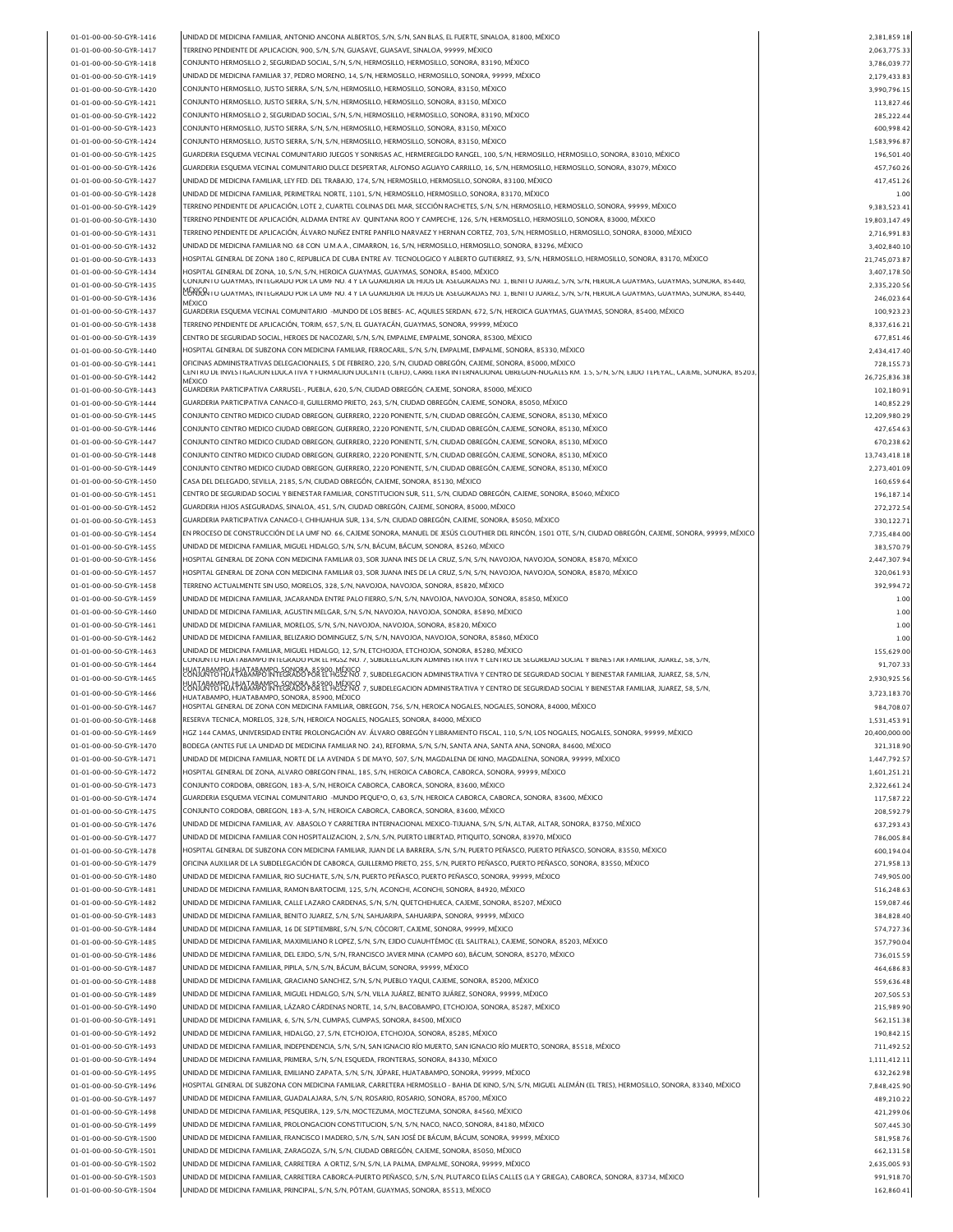| 01-01-00-00-50-GYR-1505 | UNIDAD DE MEDICINA FAMILIAR CON HOSPITALIZACION, BENITO JUAREZ, 22, S/N, HEROICA GUAYMAS, GUAYMAS, SONORA, 85510, MÊXICO                                                                                                                                                    | 554,291.39     |
|-------------------------|-----------------------------------------------------------------------------------------------------------------------------------------------------------------------------------------------------------------------------------------------------------------------------|----------------|
| 01-01-00-00-50-GYR-1506 | HOSPITAL GENERAL DE SUBZONA CON MEDICINA FAMILIAR, CALLE 13 Y CALLE 14, 1470, S/N, AGUA PRIETA, AGUA PRIETA, SONORA, 99999, MÉXICO                                                                                                                                          | 9,509,788.00   |
| 01-01-00-00-50-GYR-1507 | GUARDERIA ESQUEMA VECINAL COMUNITARIO, 17, 1098, S/N, AGUA PRIETA, AGUA PRIETA, SONORA, 84200, MÉXICO                                                                                                                                                                       | 959,850.48     |
|                         | INMUEBLE SIN USO (ANTES GUARDERIA ESQUEMA VECINAL COMUNITARIO DULCES SUENOS, CERRADA EN ENERO 2010), SONORA, 103, S/N, BENJAMIN HILL, BENJAMIN HILL, SONORA,                                                                                                                |                |
| 01-01-00-00-50-GYR-1508 | 83900 MFXICO                                                                                                                                                                                                                                                                | 372,883.33     |
| 01-01-00-00-50-GYR-1509 | UNIDAD DE MEDICINA FAMILIAR, SIERRA DEL COBRE, S/N, S/N, HEROICA CIUDAD DE CANANEA, CANANEA, SONORA, 84620, MÉXICO<br>CONJUNTO NACOZARI INTEGRADO POR HOSPITAL GENERAL DE SUBZONA CON MEDICINA FAMILIAR Y SUBDELEGACION ADMINISTRATIVA., CORDILLERA DE LOS ANDES, S/N, S/N, | 2.650.065.3    |
| 01-01-00-00-50-GYR-1510 | RCÍA, NACOZARI DE GARCÍA, SONORA, 99999, MÉXICO.<br>VZARI INTEGRADO POR HOSPITAL GENERAL DE SUBZONA CON MEDICINA FAMILIAR Y SUBDELEGACION ADMINISTRATIVA., CORDILLERA DE LOS ANDES, S/N, S/N,                                                                               | 2,367,702.71   |
| 01-01-00-00-50-GYR-1511 | NACOZARI DE GARCÍA. NACOZARI DE GARCÍA. SONORA. 99999. MÉXICO                                                                                                                                                                                                               | 176,755.60     |
| 01-01-00-00-50-GYR-1512 | UNIDAD DE MEDICINA FAMILIAR, JESUS GARCIA, S/N, S/N, SONOYTA, GENERAL PLUTARCO ELÍAS CALLES, SONORA, 83570, MÉXICO                                                                                                                                                          | 1,579,872.38   |
| 01-01-00-00-50-GYR-1513 | CENTRO CULTURAL PARA LOS TRABAJADORES (TEATRO), GRAL CESAR A SANDINO ESQ PASEO USUMACINTA, 102, S/N, VILLAHERMOSA, CENTRO, TABASCO, 86190, MÈXICO                                                                                                                           | 61,932.8       |
| 01-01-00-00-50-GYR-1514 | VELATORIO, AVENIDA MEXICO, S/N, S/N, VILLAHERMOSA, CENTRO, TABASCO, 99999, MÉXICO                                                                                                                                                                                           | 5,212,172.00   |
|                         |                                                                                                                                                                                                                                                                             |                |
| 01-01-00-00-50-GYR-1515 | UNIDAD DE MEDICINA FAMILIAR, GRAL CESAR A SANDINO ESQ PASEO USUMACINTA, 102, S/N, VILLAHERMOSA, CENTRO, TABASCO, 86190, MÊXICO                                                                                                                                              | 137,919.9      |
| 01-01-00-00-50-GYR-1516 | OFICINAS ADMINISTRATIVAS, GRAL CESAR A SANDINO ESQ PASEO USUMACINTA, 102, S/N, VILLAHERMOSA, CENTRO, TABASCO, 86190, MÉXICO                                                                                                                                                 | 2,160,424.3    |
| 01-01-00-00-50-GYR-1517 | ALMACEN GENERAL DELEGACIONAL, PASEO USUMACINTA, 95, S/N, VILLAHERMOSA, CENTRO, TABASCO, 86190, MÈXICO                                                                                                                                                                       | 652,811.92     |
| 01-01-00-00-50-GYR-1518 | INMUEBLE PENDIENTE DE APLICACIÓN, CALLE 1, 301, S/N, VILLAHERMOSA, CENTRO, TABASCO, 86079, MÉXICO                                                                                                                                                                           | 67,262.7       |
| 01-01-00-00-50-GYR-1519 | CENTRO DE SEGURIDAD SOCIAL, GIL Y SAENZ, S/N, S/N, VILLAHERMOSA, CENTRO, TABASCO, 86000, MÉXICO                                                                                                                                                                             | 2,599,820.06   |
| 01-01-00-00-50-GYR-1520 | GUARDERIA PARTICIPATIVA, EMILIO CARRANZA, 102, S/N, VILLAHERMOSA, CENTRO, TABASCO, 86100, MÉXICO                                                                                                                                                                            | 92,721.4       |
|                         | U MED FAMILIAR NUM 44, 16 SEPTIEMBRE ESQ PROLONGACION LA CEIBA, S/N, S/N, VILLAHERMOSA, CENTRO, TABASCO, 86190, MÉXICO                                                                                                                                                      |                |
| 01-01-00-00-50-GYR-1521 |                                                                                                                                                                                                                                                                             | 1,090,504.3    |
| 01-01-00-00-50-GYR-1522 | UNIDAD DE MEDICINA FAMILIAR, PARAISO, S/N, S/N, VILLAHERMOSA, CENTRO, TABASCO, 99999, MÉXICO                                                                                                                                                                                | 273,680.51     |
| 01-01-00-00-50-GYR-1523 | UNIDAD DE MEDICINA FAMILIAR, IGNACIO ZARAGOZA, S/N, S/N, VILLAHERMOSA, CENTRO, TABASCO, 86070, MÊXICO                                                                                                                                                                       | 73,482.91      |
| 01-01-00-00-50-GYR-1524 | INMUEBLE PENDIENTE DE APLICACIÓN, TULIPANES, 212, S/N, VILLAHERMOSA, CENTRO, TABASCO, 99999, MÉXICO                                                                                                                                                                         | 119,048.87     |
| 01-01-00-00-50-GYR-1525 | HOSPITAL GENERAL DE ZONA, UNIVERSIDAD, S/N, S/N, VILLAHERMOSA, CENTRO, TABASCO, 86060, MÉXICO                                                                                                                                                                               | 150,634,451.02 |
| 01-01-00-00-50-GYR-1526 | UNIDAD DE MEDICINA FAMILIAR, PROLONGACION DE PERIFERICO, ARCO NOROESTE, S/NUM., S/N, VILLAHERMOSA, CENTRO, TABASCO, 86060, MÉXICO                                                                                                                                           | 4,356,986.04   |
| 01-01-00-00-50-GYR-1527 | UNIDAD DE MEDICINA FAMILIAR, LEANDRO ADRIANO, 107, S/N, CĀRDENAS, CĀRDENAS, TABASCO, 86500, MĒXICO                                                                                                                                                                          | 982,472.44     |
|                         | HOSPITAL GENERAL DE ZONA II, FRANCISCO TRUJILLO GURRIA, 102, S/N, CÁRDENAS, CÁRDENAS, TABASCO, 86500, MÉXICO                                                                                                                                                                |                |
| 01-01-00-00-50-GYR-1528 |                                                                                                                                                                                                                                                                             | 2,008,340.4    |
| 01-01-00-00-50-GYR-1529 | UNIDAD DE MEDICINA FAMILIAR, LERDO DE TEJADA, S/N, S/N, TACOTALPA, TACOTALPA, TABASCO, 99999, MÉXICO                                                                                                                                                                        | 911,159.65     |
| 01-01-00-00-50-GYR-1530 | UNIDAD DE MEDICINA FAMILIAR, RIO SECO, S/N, S/N, SANTA ROSALÍA (MIGUEL HIDALGO 2DA. SECCIÓN), CÁRDENAS, TABASCO, 99999, MÉXICO                                                                                                                                              | 226,234.78     |
| 01-01-00-00-50-GYR-1531 | ARCHIVO DE CONCENTRACION, CARRET. VILLAHERMOSA - JALAPA, PINO SUAREZ Y CALLE SIN NOMBRE, S/N, S/N, ASTAPA, JALAPA, TABASCO, 99999, MÉXICO                                                                                                                                   | 308,396.85     |
| 01-01-00-00-50-GYR-1532 | HOSPITAL GENERAL DE SUBZONA CON MEDICINA FAMILIAR, CALLE 20, S/N, S/N, TENOSIQUE 1RA. SECCIÓN (EL MOOL), TENOSIQUE, TABASCO, 86900, MÉXICO                                                                                                                                  | 334,000.09     |
| 01-01-00-00-50-GYR-1533 | UNIDAD DE MEDICINA FAMILIAR, PERIFERICO, S/N, S/N, BALANCÁN, BALANCÁN, TABASCO, 86930, MÉXICO                                                                                                                                                                               | 172,135.1      |
| 01-01-00-00-50-GYR-1534 | UNIDAD DE MEDICINA FAMILIAR, CALLE 4, S/N, S/N, POBLADO C-21 LICENCIADO BENITO JUÁREZ GARCÍA, CÁRDENAS, TABASCO, 99999, MÉXICO                                                                                                                                              | 102,557.92     |
|                         | UNIDAD DE MEDICINA FAMILIAR, CALLE 4, S/N, S/N, POBLADO C-14 GENERAL PLUTARCO ELÍAS CALLES, CÁRDENAS, TABASCO, 99999, MÉXICO                                                                                                                                                |                |
| 01-01-00-00-50-GYR-1535 |                                                                                                                                                                                                                                                                             | 104,293.58     |
| 01-01-00-00-50-GYR-1536 | UNIDAD DE MEDICINA FAMILIAR, CALLE 4, S/N, S/N, POBLADO C-16 GENERAL EMILIANO ZAPATA, CÁRDENAS, TABASCO, 99999, MÉXICO                                                                                                                                                      | 99,520.2       |
| 01-01-00-00-50-GYR-1537 | UNIDAD DE MEDICINA FAMILIAR, SIN NOMBRE, S/N, S/N, POBLADO C-29 GENERAL VICENTE GUERRERO, CĂRDENAS, TABASCO, 99999, MÊXICO                                                                                                                                                  | 105,595.57     |
| 01-01-00-00-50-GYR-1538 | UNIDAD DE MEDICINA FAMILIAR, CALLE 4, S/N, S/N, HUIMANGUILLO, HUIMANGUILLO, TABASCO, 86400, MÊXICO                                                                                                                                                                          | 106,752.8      |
| 01-01-00-00-50-GYR-1539 | UNIDAD DE MEDICINA FAMILIAR, CALLE 4, S/N, S/N, HUIMANGUILLO, HUIMANGUILLO, TABASCO, 86400, MÉXICO                                                                                                                                                                          | 93,300.31      |
| 01-01-00-00-50-GYR-1540 | UNIDAD DE MEDICINA FAMILIAR, CALLE 4, S/N, S/N, POBLADO C-33 20 DE NOVIEMBRE, CÁRDENAS, TABASCO, 99999, MÉXICO                                                                                                                                                              | 102,557.9      |
| 01-01-00-00-50-GYR-1541 | UNIDAD DE MEDICINA FAMILIAR 35, FRANCISCO VILLA, S/N, S/N, BALANCÁN, BALANCÁN, TABASCO, 86953, MÉXICO                                                                                                                                                                       | 292,340.48     |
|                         |                                                                                                                                                                                                                                                                             |                |
| 01-01-00-00-50-GYR-1542 | UNIDAD DE MEDICINA FAMILIAR, LAZARO CARDENAS, 119, S/N, MACUSPANA, MACUSPANA, TABASCO, 99999, MÉXICO                                                                                                                                                                        | 69,432.72      |
| 01-01-00-00-50-GYR-1543 | UNIDAD DE MEDICINA FAMILIAR, BOULEVARD FRANCISCO TRUJILLO GURRIA, S/N, S/N, TEAPA, TEAPA, TABASCO, 86800, MÉXICO                                                                                                                                                            | 487,329.9      |
| 01-01-00-00-50-GYR-1544 | INMUEBLE PENDIENTE DE APLICACIÓN, 21 DE MARZO, 174, S/N, TEAPA, TEAPA, TABASCO, 86800, MÉXICO                                                                                                                                                                               | 401,009.45     |
| 01-01-00-00-50-GYR-1545 | UNIDAD DE MEDICINA FAMILIAR, HIDALGO, S/N, S/N, HUIMANGUILLO, HUIMANGUILLO, TABASCO, 86400, MÈXICO                                                                                                                                                                          | 220,448.75     |
| 01-01-00-00-50-GYR-1546 | UNIDAD DE MEDICINA FAMILIAR, CARRETERA 187, COMALCALCO -PUERTO CEIBA, S/NUM., S/N, PARAÍSO, PARAÍSO, TABASCO, 99999, MÉXICO                                                                                                                                                 | 187,323.5      |
| 01-01-00-00-50-GYR-1547 | UNIDAD DE MEDICINA FAMILIAR, CONSTITUCION, 45, S/N, CUNDUACÁN, CUNDUACÁN, TABASCO, 86690, MÉXICO                                                                                                                                                                            | 181,682.18     |
| 01-01-00-00-50-GYR-1548 | RESERVA TECNICA, CARRETERA JALAPITA - STA. CRUZ, S/N, S/N, IGNACIO ALLENDE, CENTLA, TABASCO, 86760, MÊXICO                                                                                                                                                                  | 182,550.1      |
|                         |                                                                                                                                                                                                                                                                             |                |
| 01-01-00-00-50-GYR-1549 | UNIDAD DE MEDICINA FAMILIAR, CONSTITUCION, 84, S/N, JALPA DE MÉNDEZ, JALPA DE MÉNDEZ, TABASCO, 99999, MÉXICO                                                                                                                                                                | 177,921.29     |
| 01-01-00-00-50-GYR-1550 | UNIDAD DE MEDICINA FAMILIAR, JOSE NARCISO ROVIROSA, 3, S/N, MACUSPANA, MACUSPANA, TABASCO, 99999, MÈXICO                                                                                                                                                                    | 207,719.4      |
| 01-01-00-00-50-GYR-1551 | UNIDAD DE MEDICINA FAMILIAR, CARRETERA FEDERAL COMALCALCO A PARAISO, S/N, S/N, COMALCALCO, COMALCALCO, TABASCO, 99999, MÉXICO                                                                                                                                               | 1,302,875.49   |
| 01-01-00-00-50-GYR-1552 | UNIDAD DE MEDICINA FAMILIAR, MARIANO ESCOBEDO, S/N, S/N, FRONTERA, CENTLA, TABASCO, 86750, MÉXICO                                                                                                                                                                           | 350,056.43     |
| 01-01-00-00-50-GYR-1553 | UNIDAD DE MEDICINA FAMILIAR, JUAREZ, 1, S/N, CÁRDENAS, CÁRDENAS, TABASCO, 99999, MÉXICO                                                                                                                                                                                     | 469,183.4      |
| 01-01-00-00-50-GYR-1554 | UNIDAD DE MEDICINA FAMILIAR, VICENTE GUERRERO, S/N, S/N, HUIMANGUILLO, HUIMANGUILLO, TABASCO, 99999, MÉXICO                                                                                                                                                                 | 250,970.20     |
|                         |                                                                                                                                                                                                                                                                             |                |
| 01-01-00-00-50-GYR-1555 | UNIDAD DE MEDICINA FAMILIAR, MANUEL EVIA, S/N, S/N, JONUTA, JONUTA, TABASCO, 99999, MÉXICO                                                                                                                                                                                  | 219,147.00     |
| 01-01-00-00-50-GYR-1556 | UNIDAD DE MEDICINA FAMILIAR, AVENIDA MONTECRISTO, S/N, S/N, EMILIANO ZAPATA, EMILIANO ZAPATA, TABASCO, 86980, MÉXICO                                                                                                                                                        | 214,373.40     |
| 01-01-00-00-50-GYR-1557 | GUARDERIA PARTICIPATIVA, ABASOLO ORIENTE, 305, S/N, CIUDAD VICTORIA, VICTORIA, TAMAULIPAS, 87090, MÉXICO                                                                                                                                                                    | 202,405.22     |
| 01-01-00-00-50-GYR-1558 | OFICINAS DELEGACIONALES., JUSTO SIERRA, S/N, S/N, CIUDAD VICTORIA, VICTORIA, TAMAULIPAS, 87120, MEXICO                                                                                                                                                                      | 1,334,147.22   |
| 01-01-00-00-50-GYR-1559 | HOSPITAL GENERAL DE ZONA CON MEDICNA FAMILIAR, JUSTO SIERRA, S/N, S/N, CIUDAD VICTORIA, VICTORIA, TAMAULIPAS, 87120, MÊXICO                                                                                                                                                 | 5,111,635.07   |
| 01-01-00-00-50-GYR-1560 | ALMACEN GENERAL DELEGACIONAL, CARR. MEX - NVO. LAREDO, 701, S/N, CIUDAD VICTORIA, VICTORIA, TAMAULIPAS, 99999, MÊXICO                                                                                                                                                       | 3,652,381.03   |
| 01-01-00-00-50-GYR-1561 | TERRENO PENDIENTE DE APLICACION, MARIANO ESCOBEDO, S/N, S/N, BUSTAMANTE, BUSTAMANTE, TAMAULIPAS, 99999, MÉXICO                                                                                                                                                              | 3,194,021.35   |
|                         | UNIDAD DE MEDICINA FAMILIAR, MICHOACAN, 305, S/N, CIUDAD VICTORIA, VICTORIA, TAMAULIPAS, 99999, MÊXICO                                                                                                                                                                      |                |
| 01-01-00-00-50-GYR-1562 |                                                                                                                                                                                                                                                                             | 2,399,029.80   |
| 01-01-00-00-50-GYR-1563 | UNIDAD DE MEDICINA FAMILIAR, DOMICILIO CONOCIDO, S/N, S/N, CAMARGO (ESTRADEÑO DOS), CAMARGO, TAMAULIPAS, 99999, MÉXICO                                                                                                                                                      | 826,466.31     |
| 01-01-00-00-50-GYR-1564 | UNIDAD DE MEDICINA FAMILIAR NO 19, OCTAVA, S/N, S/N, CIUDAD MIGUEL ALEMÁN, MIGUEL ALEMÁN, TAMAULIPAS, 99999, MÉXICO                                                                                                                                                         | 444,536.81     |
| 01-01-00-00-50-GYR-1565 | HOSPITAL GENERAL DE ZONA NO 15, HIDALGO, S/N, S/N, REYNOSA, REYNOSA, TAMAULIPAS, 88620, MÉXICO                                                                                                                                                                              | 5,915,680.13   |
| 01-01-00-00-50-GYR-1566 | GUARDERIA INFANTIL, HIDALGO, S/N, S/N, REYNOSA, REYNOSA, TAMAULIPAS, 99999, MÉXICO                                                                                                                                                                                          | 573,522.86     |
| 01-01-00-00-50-GYR-1567 | UNIDAD DE MEDICINA FAMILIAR Y U.M.A.A., HIDALGO, S/N, S/N, REYNOSA, REYNOSA, TAMAULIPAS, 88620, MÊXICO                                                                                                                                                                      | 3,430,714.70   |
| 01-01-00-00-50-GYR-1568 | ALMACEN SUBDELEG Y OFNAS. SUBDELEG., HIDALGO, S/N, S/N, REYNOSA, REYNOSA, TAMAULIPAS, 88620, MÉXICO                                                                                                                                                                         | 275,587.08     |
| 01-01-00-00-50-GYR-1569 | UNIDAD DE MEDICINA FAMILIAR NO 40, LOMAS, S/N, S/N, REYNOSA, REYNOSA, TAMAULIPAS, 99999, MÉXICO                                                                                                                                                                             |                |
|                         |                                                                                                                                                                                                                                                                             | 191,246,838.21 |
| 01-01-00-00-50-GYR-1570 | HOSPITAL GENERAL REGIONAL NO. 270, SAN FERNANDO A REYNOSA, KM. 102 + 480, S/N, REYNOSA, REYNOSA, TAMAULIPAS, 99999, MÉXICO                                                                                                                                                  | 11,399,779.41  |
| 01-01-00-00-50-GYR-1571 | UNIDAD DE MEDICINA FAMILIAR CON HOSPITALIZACION NO 17, AV. LIBERTAD, S/N, S/N, RÍO BRAVO, RÍO BRAVO, TAMAULIPAS, 99999, MÉXICO                                                                                                                                              | 3,754,174.12   |
| 01-01-00-00-50-GYR-1572 | UNIDAD DE MEDICINA FAMILIAR CON HOSPITALIZACION NO 5, MARIANO ESCOBEDO, S/N, S/N, XICOTÉNCATL, XICOTÉNCATL, TAMAULIPAS, 89755, MÉXICO                                                                                                                                       | 865,438.65     |
| 01-01-00-00-50-GYR-1573 | UNIDAD DE MEDICINA FAMILIAR CON HOSPITALIZACION NO 28, JUAREZ, S/N, S/N, LLERA DE CANALES, LLERA, TAMAULIPAS, 99999, MÉXICO                                                                                                                                                 | 323,093.75     |
| 01-01-00-00-50-GYR-1574 | M TERRENO PENDIENTE DE APLICAC, NIÑOS HEROES, 204, S/N, LLERA DE CANALES, LLERA, TAMAULIPAS, 99999, MÉXICO                                                                                                                                                                  | 396,573.12     |
| 01-01-00-00-50-GYR-1575 | ALMACEN, ADOLFO LOPEZ MATEOS, S/N, S/N, CIUDAD MADERO, CIUDAD MADERO, TAMAULIPAS, 89400, MÈXICO                                                                                                                                                                             | 251,633.46     |
|                         |                                                                                                                                                                                                                                                                             |                |
| 01-01-00-00-50-GYR-1576 | HOSPITAL GENERAL REGIONAL, ADOLFO LOPEZ MATEOS, S/N, S/N, CIUDAD MADERO, CIUDAD MADERO, TAMAULIPAS, 89400, MÉXICO                                                                                                                                                           | 8,325,242.22   |
| 01-01-00-00-50-GYR-1577 | GUARDERIA INFANTIL, ADOLFO LOPEZ MATEOS, S/N, S/N, CIUDAD MADERO, CIUDAD MADERO, TAMAULIPAS, 89400, MÊXICO                                                                                                                                                                  | 970,463.02     |
| 01-01-00-00-50-GYR-1578 | UNIDAD DE MEDICINA FAMILIAR, ADOLFO LOPEZ MATEOS, S/N, S/N, CIUDAD MADERO, CIUDAD MADERO, TAMAULIPAS, 89400, MÉXICO                                                                                                                                                         | 2,689,654.98   |
| 01-01-00-00-50-GYR-1579 | GUARDERIA PARTICIPATIVA, COLIMA, 108, S/N, CIUDAD MADERO, CIUDAD MADERO, TAMAULIPAS, 89410, MÉXICO                                                                                                                                                                          | 203,914.86     |
| 01-01-00-00-50-GYR-1580 | UNIDAD DE MEDICINA FAMILIAR, CANADA, S/N, S/N, TAMPICO, TAMPICO, TAMAULIPAS, 89310, MÉXICO                                                                                                                                                                                  | 1,344,682.08   |
| 01-01-00-00-50-GYR-1581 | GUARDERIA PARTICIPATIVA, JOSEFA ORTIZ DE DOMINGUEZ, 119, S/N, TAMPICO, TAMPICO, TAMAULIPAS, 99999, MÉXICO                                                                                                                                                                   | 125,717.48     |
| 01-01-00-00-50-GYR-1582 | OFNAS, SUBDELEGACIONALES, FERNANDO SAN PEDRO, 106, S/N, TAMPICO, TAMPICO, TAMAULIPAS, 89344, MÊXICO                                                                                                                                                                         | 4,285.51       |
|                         |                                                                                                                                                                                                                                                                             |                |
| 01-01-00-00-50-GYR-1583 | VELATORIO TAMPICO, NO IDENTIFICADO, S/N, S/N, ABASOLO, ABASOLO, TAMAULIPAS, 99999, MÉXICO                                                                                                                                                                                   | 4,315,591.20   |
| 01-01-00-00-50-GYR-1584 | HOSPITAL GENERAL DE ZONA CON MEDICNA FAMILIAR, JUAREZ, S/N, S/N, CIUDAD MANTE, EL MANTE, TAMAULIPAS, 89800, MÈXICO                                                                                                                                                          | 8,434,708.85   |
| 01-01-00-00-50-GYR-1585 | CENTRO DE SEGURIDAD SOCIAL, JUAREZ, S/N, S/N, CIUDAD MANTE, EL MANTE, TAMAULIPAS, 89800, MÉXICO                                                                                                                                                                             | 1,442,508.87   |
| 01-01-00-00-50-GYR-1586 | CONJUNTO MANTE, JUAREZ, S/N, S/N, CIUDAD MANTE, EL MANTE, TAMAULIPAS, 89800, MÉXICO                                                                                                                                                                                         | 62,399.86      |
| 01-01-00-00-50-GYR-1587 | GUARDERIA INFANTIL, JUAREZ, S/N, S/N, CIUDAD MANTE, EL MANTE, TAMAULIPAS, 89800, MÉXICO                                                                                                                                                                                     | 1,078,553.91   |
|                         | UNIDAD DE MEDICINA FAMILIAR, CALLE, S/N, S/N, CIUDAD MANTE, EL MANTE, TAMAULIPAS, 89800, MÉXICO                                                                                                                                                                             |                |
| 01-01-00-00-50-GYR-1588 |                                                                                                                                                                                                                                                                             | 879,500.82     |
| 01-01-00-00-50-GYR-1589 | UNIDAD DE MEDICINA FAMILIAR, ADOLFO LÓPEZ MATEOS, 96, S/N, GONZÁLEZ, GONZÁLEZ, TAMAULIPAS, 89700, MÉXICO                                                                                                                                                                    | 268,532.24     |
| 01-01-00-00-50-GYR-1590 | UNIDAD DE MEDICINA FAMILIAR CON HOSPITALIZACION NO 27, PEDRO JOSE MENDEZ, 602, S/N, OCAMPO, OCAMPO, TAMAULIPAS, 99999, MÊXICO                                                                                                                                               | 508,401.38     |
| 01-01-00-00-50-GYR-1591 | UNIDAD DE MEDICINA FAMILIAR CON HOSPITALIZACION NO 18, JUAREZ, S/N, S/N, VALLE HERMOSO, VALLE HERMOSO, TAMAULIPAS, 87500, MÉXICO                                                                                                                                            | 605,958.20     |
| 01-01-00-00-50-GYR-1592 | HOSPITAL GENERAL DE ZONA, REYNOSA BRAVO, S/N, S/N, NUEVO LAREDO, NUEVO LAREDO, TAMAULIPAS, 88000, MÊXICO                                                                                                                                                                    | 2,505,098.06   |
| 01-01-00-00-50-GYR-1593 | CENTRO DE SEGURIDAD SOCIAL, REYNOSA BRAVO, S/N, S/N, NUEVO LAREDO, NUEVO LAREDO, TAMAULIPAS, 88000, MÉXICO                                                                                                                                                                  | 281,599.16     |
|                         |                                                                                                                                                                                                                                                                             |                |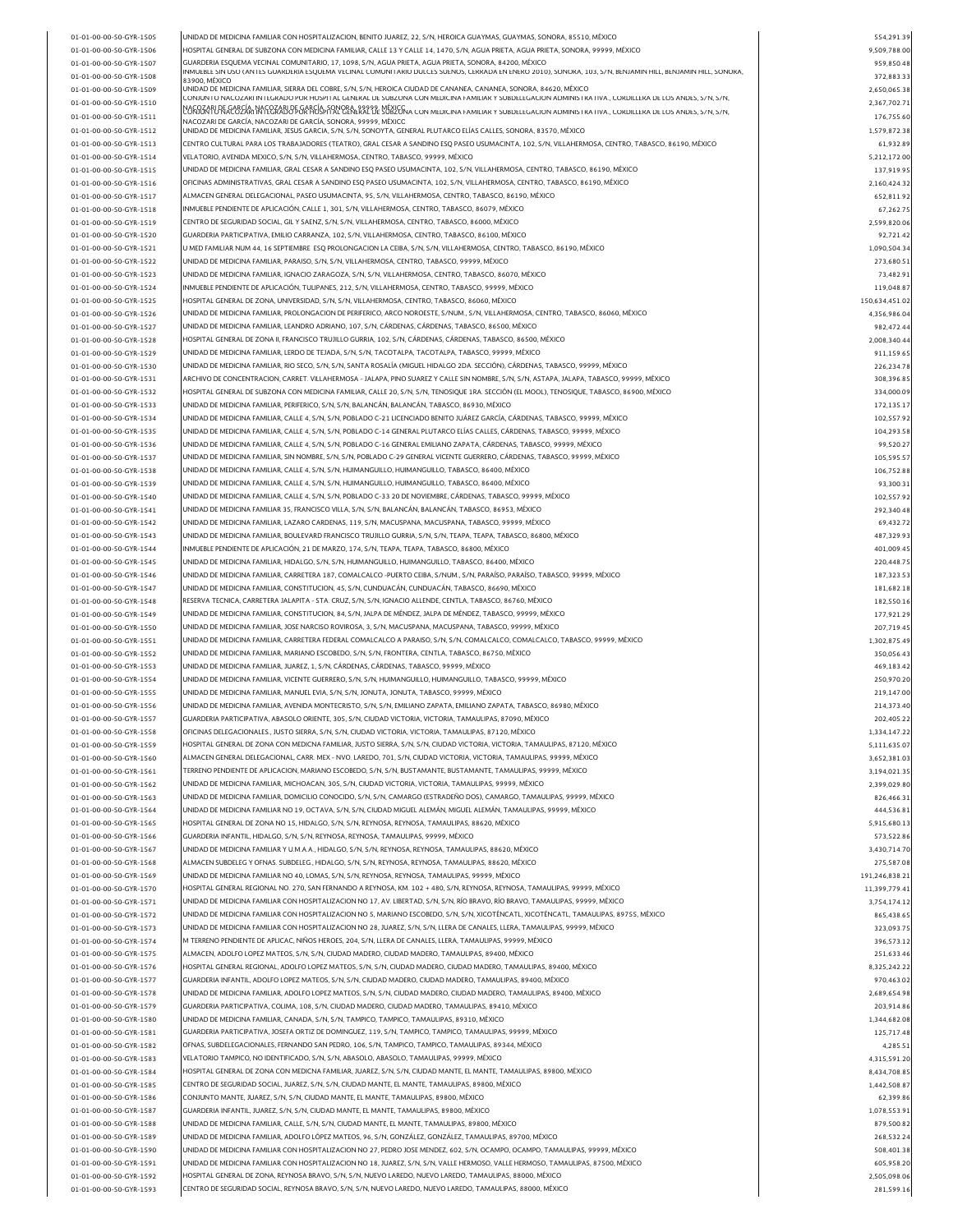| 01-01-00-00-50-GYR-1594                            | CONJUNTO NUEVO LAREDO, REYNOSA BRAVO, S/N, S/N, NUEVO LAREDO, NUEVO LAREDO, TAMAULIPAS, 88000, MÉXICO                                                                                                                                                                                      | 143,776.01                 |
|----------------------------------------------------|--------------------------------------------------------------------------------------------------------------------------------------------------------------------------------------------------------------------------------------------------------------------------------------------|----------------------------|
| 01-01-00-00-50-GYR-1595                            | UNIDAD DE MEDICINA FAMILIAR, WASHINGTON, S/N, S/N, NUEVO LAREDO, NUEVO LAREDO, TAMAULIPAS, 88040, MÉXICO                                                                                                                                                                                   | 1,582,024.25               |
| 01-01-00-00-50-GYR-1596                            | GUARDERIA INFANTIL, BRAVO, S/N, S/N, NUEVO LAREDO, NUEVO LAREDO, TAMAULIPAS, 88000, MÉXICO                                                                                                                                                                                                 | 571.260.3                  |
|                                                    |                                                                                                                                                                                                                                                                                            |                            |
| 01-01-00-00-50-GYR-1597                            | UNIDAD DE MEDICINA FAMILIAR Y U.M.A.A., DIAGONAL LAURO DEL VILLAR, 2531, S/N, NUEVO LAREDO, NUEVO LAREDO, TAMAULIPAS, 88187, MÊXICO                                                                                                                                                        | 18,782,947.3               |
| 01-01-00-00-50-GYR-1598                            | HOSPITAL GENERAL DE ZONA, DOMICILIO CONOCIDO, S/N, S/N, HEROICA MATAMOROS, MATAMOROS, TAMAULIPAS, 87300, MÉXICO                                                                                                                                                                            | 1,544,061.62               |
| 01-01-00-00-50-GYR-1599                            | GUARDERIA INFANTIL, GENERAL LAURO VILLAR CALLE FIDENCIO TREJO, S/N, S/N, HEROICA MATAMOROS, MATAMOROS, TAMAULIPAS, 99999, MÊXICO                                                                                                                                                           | 675,103.05                 |
| 01-01-00-00-50-GYR-1600                            | UNIDAD DE MEDICINA FAMILIAR, GENERAL LAURO VILLAR CALLE FIDENCIO TREJO, S/N, S/N, HEROICA MATAMOROS, MATAMOROS, TAMAULIPAS, 99999, MÉXICO                                                                                                                                                  | 2,619,680.72               |
| 01-01-00-00-50-GYR-1601                            | UNIDAD DE MEDICINA FAMILIAR, SEXTA JUAREZ, S/N, S/N, HEROICA MATAMOROS, MATAMOROS, TAMAULIPAS, 99999, MÉXICO                                                                                                                                                                               | 1,550,095.99               |
| 01-01-00-00-50-GYR-1602                            | UNIDAD DE MEDICINA FAMILIAR Y UNIDAD MEDICA DE ATENCION AMBULATORIA, 12 DE MARZO, S/N, S/N, HEROICA MATAMOROS, MATAMOROS, TAMAULIPAS, 87344, MÉXICO                                                                                                                                        | 2,531,154.01               |
| 01-01-00-00-50-GYR-1603                            | UNIDAD DE MEDICINA FAMILIAR, CALLE, S/N, S/N, ALTAMIRA, ALTAMIRA, TAMAULIPAS, 89600, MÉXICO                                                                                                                                                                                                | 320,830.98                 |
| 01-01-00-00-50-GYR-1604                            | UNIDAD DE MEDICINA FAMILIAR 16, 2, 100, S/N, ALTAMIRA, ALTAMIRA, TAMAULIPAS, 99999, MÉXICO                                                                                                                                                                                                 | 1.00                       |
| 01-01-00-00-50-GYR-1605                            | UNIDAD DE MEDICINA FAMILIAR, CARRETERA MANUEL-ALDAMA, S/N, S/N, EL LIMÓN, EL MANTE, TAMAULIPAS, 89910, MÉXICO                                                                                                                                                                              | 640,153.17                 |
| 01-01-00-00-50-GYR-1606                            | UNIDAD DE MEDICINA FAMILIAR. PORFIRIO DIAZ. 12. S/N. SAN FERNANDO. SAN FERNANDO. TAMAULIPAS. 87600. MÉXICO                                                                                                                                                                                 | 326,110.95                 |
| 01-01-00-00-50-GYR-1607                            | UNIDAD MÈDICA RURAL, ZARAGOZA, ESQ CON CALLE 4, MANZANA 18, S/N, S/N, NUEVA VILLA DE PADILLA, PADILLA, TAMAULIPAS, 99999, MÈXICO                                                                                                                                                           | 400,284.2                  |
| 01-01-00-00-50-GYR-1608                            | UNIDAD DE MEDICINA FAMILIAR. PEDRO JOSE MENDEZ, S/N, S/N, SANTANDER JIMÉNEZ, JIMÉNEZ, TAMAULIPAS, 87700, MÉXICO                                                                                                                                                                            | 406,067.26                 |
| 01-01-00-00-50-GYR-1609                            | UNIDAD DE MEDICINA FAMILIAR, PEDRO JOSE MENDEZ, S/N, S/N, ABASOLO, ABASOLO, TAMAULIPAS, 99999, MÉXICO                                                                                                                                                                                      | 403,552.9                  |
| 01-01-00-00-50-GYR-1610                            | UNIDAD DE MEDICINA FAMILIAR, ALVARO OBREGON, S/N, S/N, VILLAGRÁN, VILLAGRÁN, TAMAULIPAS, 87880, MÉXICO                                                                                                                                                                                     | 345,974.34                 |
| 01-01-00-00-50-GYR-1611                            | UNIDAD DE MEDICINA FAMILIAR CON HOSPITALIZACION, CARRETERA MANUEL-ALDAMA, KM 1, S/N, ESTACIÓN MANUEL (ÚRSULO GALVÁN), GONZÁLEZ, TAMAULIPAS, 89730, MÉXICO                                                                                                                                  | 250,429.1                  |
| 01-01-00-00-50-GYR-1612                            | UNIDAD DE MEDICINA FAMILIAR, CARR. MEXICO - NUEVO LAREDO, 581, S/N, LOMA ALTA (LOMA ALTA DE GÓMEZ FARÍAS), GÓMEZ FARÍAS, TAMAULIPAS, 89790, MÊXICO                                                                                                                                         | 1,753,255.35               |
| 01-01-00-00-50-GYR-1613                            | UNIDAD DE MEDICINA FAMILIAR, CALLE, S/N, S/N, SOTO LA MARINA, SOTO LA MARINA, TAMAULIPAS, 87670, MÉXICO                                                                                                                                                                                    | 474,457.54                 |
| 01-01-00-00-50-GYR-1614                            | UNIDAD DE MEDICINA FAMILIAR, LAZARO CARDENAS, S/N, S/N, MATA DE PEDERNALES, PUEBLO VIEJO, VERACRUZ DE IGNACIO DE LA LLAVE, 99999, MÉXICO                                                                                                                                                   | 401,038.57                 |
| 01-01-00-00-50-GYR-1615                            | UNIDAD DE MEDICINA FAMILIAR, JOSE MARIA MORELOS, S/N, S/N, TAMPICO ALTO, TAMPICO ALTO, VERACRUZ DE IGNACIO DE LA LLAVE, 99999, MÉXICO                                                                                                                                                      | 401,289.98                 |
| 01-01-00-00-50-GYR-1616                            | UNIDAD DE MEDICINA FAMILIAR, CARR. XICOTENCATL - CD.MANTE FRENTE AL INGENIO AZUCARERO, S/N, S/N, XICOTÉNCATL, XICOTÉNCATL, TAMAULIPAS, 89755, MÉXICO                                                                                                                                       | 770,396.51                 |
| 01-01-00-00-50-GYR-1617                            | UNIDAD DE MEDICINA FAMILIAR, CARRETERA TAMPICO - MANTE, 58, S/N, ALTAMIRA, ALTAMIRA, TAMAULIPAS, 89610, MÉXICO                                                                                                                                                                             | 534,802.19                 |
| 01-01-00-00-50-GYR-1618                            | UNIDAD DE MEDICINA FAMILIAR CON HOSPITALIZACION, ESQ. CARR. TAMPICO - EL HIGO Y CALLE SIN NOMBRE, S/N, S/N, EL HIGO, EL HIGO, VERACRUZ DE IGNACIO DE LA LLAVE, 92400,<br><b>MÉXICO</b>                                                                                                     | 4,567,817.06               |
| 01-01-00-00-50-GYR-1619                            | HOSPITAL GENERAL DE SUBZONA CON MEDICINA FAMILIAR. CARRETERA PANUCO - TUXPAN. S/N. S/N. PÁNUCO, PÁNUCO, VERACRUZ DE IGNACIO DE LA LLAVE, 99999. MÉXICO                                                                                                                                     | 1,211,664.64               |
| 01-01-00-00-50-GYR-1620                            | HOSPITAL RURAL 32 TULA, ALAMEDA, S/N, S/N, CIUDAD TULA, TULA, TAMAULIPAS, 87900, MÉXICO                                                                                                                                                                                                    | 1,605,411.63               |
| 01-01-00-00-50-GYR-1621                            | UNIDAD DE MEDICINA FAMILIAR, AV. JUAREZ, S/N, S/N, GÜÉMEZ, GÜÉMEZ, TAMAULIPAS, 87230, MÉXICO                                                                                                                                                                                               | 441.268.2                  |
| 01-01-00-00-50-GYR-1622                            | OFICINAS ADMINISTRATIVAS, CARR. MEX - NVO. LAREDO, 701, S/N, CIUDAD VICTORIA, VICTORIA, TAMAULIPAS, 99999, MÉXICO                                                                                                                                                                          | 920,968.01                 |
| 01-01-00-00-50-GYR-1623                            | HOSPITAL GENERAL DE SUBZONA CON MEDICINA FAMILIAR, GUILLERMO VALLE, 115, S/N, TLAXCALA DE XICOHTÉNCATL, TLAXCALA, TLAXCALA, 90000, MÉXICO                                                                                                                                                  | 2,677,426.83               |
| 01-01-00-00-50-GYR-1624                            | HOSPITAL GENERAL DE ZONA, CARR. TLAXCALA - TEXOLOC ENTRE CARR. A PUE. Y LIBRAM., S/N, S/N, TLAXCALA DE XICOHTÉNCATL, TLAXCALA, TLAXCALA, 99999, MÉXICO                                                                                                                                     | 4,633,669.1                |
| 01-01-00-00-50-GYR-1625                            | ALMACEN GENERAL DELEGACIONAL, LIBRAMIENTO PONIENTE INSTITUTO POLITECNICO NACIONAL, S/N, S/N, TLAXCALA DE XICOHTÉNCATL, TLAXCALA, TLAXCALA, 99999, MÉXICO                                                                                                                                   | 1,163,603.7                |
| 01-01-00-00-50-GYR-1626                            | CONJUNTO DELEGACIONAL GUILLERMO VALLE TLAXCALA, GUILLERMO VALLE, 115, S/N, TLAXCALA DE XICOHTÉNCATL, TLAXCALA, TLAXCALA, 90000, MÉXICO                                                                                                                                                     | 355.227.1                  |
| 01-01-00-00-50-GYR-1627                            | CONJUNTO DELEGACIONAL GUILLERMO VALLE TLAXCALA, GUILLERMO VALLE, 115, S/N, TLAXCALA DE XICOHTÈNCATL, TLAXCALA, TLAXCALA, 90000, MÈXICO                                                                                                                                                     | 1,458,655.69               |
| 01-01-00-00-50-GYR-1628                            | CASA DEL DELEGADO, DE LA HERRADURA, 28, S/N, PANOTLA, PANOTLA, TLAXCALA, 90140, MÉXICO                                                                                                                                                                                                     | 151,303.52                 |
| 01-01-00-00-50-GYR-1629                            | UNIDAD DE MEDICINA FAMILIAR, IGNACIO PICAZO NORTE, 64, S/N, SANTA ANA CHIAUTEMPAN, CHIAUTEMPAN, TLAXCALA, 90800, MÊXICO                                                                                                                                                                    | 188,795.69                 |
|                                                    | UNIDAD DEPORTIVA (SANTA ANA), GUADALUPE VICTORIA, 56, S/N, SANTA ANA CHIAUTEMPAN, CHIAUTEMPAN, TLAXCALA, 90800, MÉXICO                                                                                                                                                                     |                            |
| 01-01-00-00-50-GYR-1630<br>01-01-00-00-50-GYR-1631 | BODEGA DE BIENES EMBARGADOS, GUANAJUATO, 46, S/N, SANTA ANA CHIAUTEMPAN, CHIAUTEMPAN, TLAXCALA, 90800, MÉXICO                                                                                                                                                                              | 10,397,826.36<br>374,545.4 |
|                                                    |                                                                                                                                                                                                                                                                                            |                            |
| 01-01-00-00-50-GYR-1632                            | UNIDAD DE MEDICINA FAMILIAR, HUESO, 32, S/N, AMAXAC DE GUERRERO, AMAXAC DE GUERRERO, TLAXCALA, 90620, MÊXICO                                                                                                                                                                               | 97,442.61                  |
| 01-01-00-00-50-GYR-1633                            | UNIDAD DEPORTIVA (AMAXAC), LEONA VICARIO, S/N, S/N, AMAXAC DE GUERRERO, AMAXAC DE GUERRERO, TLAXCALA, 90620, MÉXICO                                                                                                                                                                        | 2,012,611.44               |
| 01-01-00-00-50-GYR-1634                            | UNIDAD DE MEDICINA FAMILIAR, PABLO SIDAR, 26, S/N, VILLA VICENTE GUERRERO, SAN PABLO DEL MONTE, TLAXCALA, 90900, MÈXICO                                                                                                                                                                    | 595,123.7                  |
| 01-01-00-00-50-GYR-1635                            | UNIDAD DE MEDICINA FAMILIAR, MANUEL AVILA CAMACHO, S/N, S/N, SANTA CRUZ TLAXCALA, SANTA CRUZ TLAXCALA, TLAXCALA, 90640, MÈXICO<br>CENTRO VACACIONAL LA TRINIDAD, DOMICILIO CONOCIDO, CARRETERA ATLIHUETZIA - APIZACO, S/N, S/N, SANTA CRUZ TLAXCALA, SANTA CRUZ TLAXCALA, TLAXCALA, 19640, | 84,881.26                  |
| 01-01-00-00-50-GYR-1636                            | MASKOŁ visitas, carr. atlihuetzia - apizacu, fte. al centru vac. la trinidad hracciun 9, s/n, s/n, santa cruz tlaxcala, santa cruz tlaxcala, tlaxcala, 90640,                                                                                                                              | 126,066,670.25             |
| 01-01-00-00-50-GYR-1637                            | MĚXICO                                                                                                                                                                                                                                                                                     | 1,931,345.08               |
| 01-01-00-00-50-GYR-1638                            | ESTADIO DE FUTBOL (SANTA CRUZ), XICOHTENCATL, S/N, S/N, SANTA CRUZ TLAXCALA, SANTA CRUZ TLAXCALA, TLAXCALA, 90640, MÉXICO                                                                                                                                                                  | 4,217,823.13               |
| 01-01-00-00-50-GYR-1639                            | UNIDAD DE MEDICINA FAMILIAR, CALLE ALLENDE ESQ.AV.DEMOCRACIA, S/N, S/N, XICOHTZINCO, XICOHTZINCO, TLAXCALA, 99999, MÉXICO                                                                                                                                                                  | 419,270.3                  |
| 01-01-00-00-50-GYR-1640                            | BODEGA ARCH. CONCENTRACIÓN, CALLE ALLENDE ESQ.AV.DEMOCRACIA, S/N, S/N, XICOHTZINCO, XICOHTZINCO, TLAXCALA, 99999, MÉXICO                                                                                                                                                                   | 193,549.1                  |
| 01-01-00-00-50-GYR-1641                            | UNIDAD DE MEDICINA FAMILIAR, CARR. PUEBLA - TLAXCALA ESQ. CALLE JOSE MA. SALDAÑA, 5, S/N, ZACATELCO, ZACATELCO, TLAXCALA, 90740, MÉXICO                                                                                                                                                    | 213,156.08                 |
| 01-01-00-00-50-GYR-1642                            | TERRENO PENDIENTE DE APLICACIÓN (RESERVA TECNICA), ZARAGOZA, 8, S/N, ZACATELCO, ZACATELCO, TLAXCALA, 90740, MÊXICO                                                                                                                                                                         | 791,721.90                 |
| 01-01-00-00-50-GYR-1643                            | UNIDAD DE MEDICINA FAMILIAR, DE LAS INDUSTRIAS, 24, S/N, SAN DIONISIO YAUHQUEMEHCAN, YAUHQUEMEHCAN, TLAXCALA, 99999, MÉXICO                                                                                                                                                                | 229,713.66                 |
| 01-01-00-00-50-GYR-1644                            | UNIDAD DE MEDICINA FAMILIAR, HIDALGO, 19, S/N, APETATITLÁN, APETATITLÁN DE ANTONIO CARVAJAL, TLAXCALA, 99999, MÉXICO                                                                                                                                                                       | 69,274.2                   |
| 01-01-00-00-50-GYR-1645                            | UNIDAD DE MEDICINA FAMILIAR, FRANCISCO I MADERO, 601, S/N, CIUDAD DE APIZACO, APIZACO, TLAXCALA, 90300, MÊXICO                                                                                                                                                                             | 372,261.70                 |
| 01-01-00-00-50-GYR-1646                            | HOSPITAL GENERAL DE SUBZONA CON MEDICINA FAMILIAR, VENUSTIANO CARRANZA, S/N, S/N, CIUDAD DE APIZACO, APIZACO, TLAXCALA, 99999, MÉXICO                                                                                                                                                      | 2,332,345.47               |
| 01-01-00-00-50-GYR-1647                            | UNIDAD DE MEDICINA FAMILIAR. NARCISO MENDOZA. 102. S/N. HUAMANTLA. HUAMANTLA. TLAXCALA. 90500. MÉXICO                                                                                                                                                                                      | 951,569.13                 |
| 01-01-00-00-50-GYR-1648                            | UNIDAD DE MEDICINA FAMILIAR, MACARIO HERNANDEZ, S/N, S/N, TLAXCO, TLAXCO, TLAXCALA, 99999, MÉXICO                                                                                                                                                                                          | 226,478.13                 |
| 01-01-00-00-50-GYR-1649                            | TERRENO TEPETLAPA, CALLE ALLENDE SALIDA A TLAXCO, PREDIO TEPETLAPA, S/N, S/N, TLAXCO, TLAXCO, TLAXCALA, 99999, MÉXICO                                                                                                                                                                      | 186,659.8                  |
| 01-01-00-00-50-GYR-1650                            | TERRENO Y CONSTRUCCION, PREDIO MARTIN TZINCANTICA, CARRETERA A APIZACO, S/N, S/N, SAN BENITO XALTOCAN, YAUHQUEMEHCAN, TLAXCALA, 99999, MÉXICO                                                                                                                                              | 2,386,966.68               |
| 01-01-00-00-50-GYR-1651                            | UNIDAD DE MEDICINA FAMILIAR, JUAREZ, 1, S/N, CIUDAD DE NANACAMILPA, NANACAMILPA DE MARIANO ARISTA, TLAXCALA, 99999, MÉXICO                                                                                                                                                                 | 255,596.88                 |
| 01-01-00-00-50-GYR-1652                            | UNIDAD DE MEDICINA FAMILIAR, MIGUEL HIDALGO, S/N, S/N, HEROICA CIUDAD DE CALPULALPAN, CALPULALPAN, TLAXCALA, 90200, MÉXICO                                                                                                                                                                 | 330,011.18                 |
| 01-01-00-00-50-GYR-1653                            | UNIDAD DE MEDICINA FAMILIAR, JOSE MARIA MORELOS Y PAVON, S/N, S/N, TEOLOCHOLCO, TEOLOCHOLCO, TLAXCALA, 99999, MÉXICO                                                                                                                                                                       | 398,525.61                 |
| 01-01-00-00-50-GYR-1654                            | UNIDAD DEPORTIVA (TOCATLÁN), ADOLFO LOPEZ MATEOS, 65, S/N, TOCATLÁN, TOCATLÁN, TLAXCALA, 90480, MÉXICO                                                                                                                                                                                     | 9,304,450.19               |
| 01-01-00-00-50-GYR-1655                            | UNIDAD DEPORTIVA (XALOSTOC), CARR. MEXICO - VERACRUZ, TRAMO APIZACO - HUAMANTLA, 140, S/N, XALOZTOC, XALOZTOC, TLAXCALA, 99999, MÉXICO                                                                                                                                                     | 11,736,348.76              |
| 01-01-00-00-50-GYR-1656                            | UNIDAD DEPORTIVA (TZOMPANTEPEC), CAMINO TERRACERIA SAN SALVADOR TZOMPANTEPEC - QUETZALCOAPAN, S/N, S/N, TZOMPANTEPEC, TZOMPANTEPEC, TLAXCALA, 90490,                                                                                                                                       | 7,375,638.10               |
| 01-01-00-00-50-GYR-1657                            | MĚXÍFRO VACACIONAL LA MALINTZI                                                                                                                                                                                                                                                             | 36,027,552.88              |
| 01-01-00-00-50-GYR-1658                            | (CAMPAMENTO DE MONTAÑA), DOMICILIO CONOCIDO, S/N, S/N, HUAMANTLA, HUAMANTLA, TLAXCALA, 90500, MÉXICO<br>HOSPITAL GENERAL DE ZONA, LOMAS DEL ESTADIO, S/N, S/N, XALAPA-ENRÍQUEZ, XALAPA, VERACRUZ DE IGNACIO DE LA LLAVE, 91000, MÉXICO                                                     | 15,114,004.81              |
|                                                    |                                                                                                                                                                                                                                                                                            |                            |
| 01-01-00-00-50-GYR-1659                            | GUARDERIA ORDINARIA, ANTONIO MARIA DE RIVERA, 30, S/N, XALAPA-ENRÍQUEZ, XALAPA, VERACRUZ DE IGNACIO DE LA LLAVE, 91000, MÉXICO<br>VELATORIO, DOMICILIO CONOCIDO, S/N, S/N, XALAPA-ENRÍQUEZ, XALAPA, VERACRUZ DE IGNACIO DE LA LLAVE, 91113, MÉXICO                                         | 395,496.9                  |
| 01-01-00-00-50-GYR-1660                            |                                                                                                                                                                                                                                                                                            | 8,824,232.73               |
| 01-01-00-00-50-GYR-1661                            | UMF, NICOLAS BRAVO, S/N, S/N, XALAPA-ENRÍQUEZ, XALAPA, VERACRUZ DE IGNACIO DE LA LLAVE, 91090, MÉXICO                                                                                                                                                                                      | 2,257,092.50               |
| 01-01-00-00-50-GYR-1662                            | ALMACÉN GRAL. DELEG., BELISARIO DOMINGUEZ, 15, S/N, XALAPA-ENRÍQUEZ, XALAPA, VERACRUZ DE IGNACIO DE LA LLAVE, 91000, MÉXICO                                                                                                                                                                | 1,545,656.7                |
| 01-01-00-00-50-GYR-1663                            | CASA DEL DELEGADO, FRESNO, S/N, S/N, XALAPA-ENRÍQUEZ, XALAPA, VERACRUZ DE IGNACIO DE LA LLAVE, 91190, MÉXICO                                                                                                                                                                               | 137,964.79                 |
| 01-01-00-00-50-GYR-1664                            | GUARDERIA PART., 20 NOVIEMBRE ORIENTE ESQ ESTANZUELA, 557, S/N, XALAPA-ENRÍQUEZ, XALAPA, VERACRUZ DE IGNACIO DE LA LLAVE, 91040, MÉXICO                                                                                                                                                    | 310,418.98                 |
| 01-01-00-00-50-GYR-1665                            | CENTRO DE SEGURIDAD SOCIAL, LOMAS DEL ESTADIO, S/N, S/N, XALAPA-ENRÍQUEZ, XALAPA, VERACRUZ DE IGNACIO DE LA LLAVE, 91000, MÉXICO                                                                                                                                                           | 4,682,284.05               |
| 01-01-00-00-50-GYR-1666                            | UMF, IGNACIO ALLENDE, S/N, S/N, XALAPA-ENRÍQUEZ, XALAPA, VERACRUZ DE IGNACIO DE LA LLAVE, 91000, MÉXICO                                                                                                                                                                                    | 359,166.35                 |
| 01-01-00-00-50-GYR-1667                            | M TERRENO INVADIDO, LAZARO CARDENAS ESQ FERROCARRIL INTEROCEANICO, S/N, S/N, XALAPA-ENRÍQUEZ, XALAPA, VERACRUZ DE IGNACIO DE LA LLAVE, 91170, MÉXICO                                                                                                                                       | 14,313,304.02              |
| 01-01-00-00-50-GYR-1668                            | UMF, ING MANUEL MORA BERISTAIN, S/N, S/N, XALAPA-ENRÍQUEZ, XALAPA, VERACRUZ DE IGNACIO DE LA LLAVE, 99999, MÉXICO                                                                                                                                                                          | 6,178,947.91               |
| 01-01-00-00-50-GYR-1669                            | OFICINAS ADMINISTRATIVAS, LOMAS DEL ESTADIO, S/N, S/N, XALAPA-ENRÍQUEZ, XALAPA, VERACRUZ DE IGNACIO DE LA LLAVE, 91000, MÉXICO                                                                                                                                                             | 3,635,976.5                |
| 01-01-00-00-50-GYR-1670                            | M TERRENO PENDIENTE DE APLICAC, LANDERO Y COSS, 16, S/N, XALAPA-ENRÍQUEZ, XALAPA, VERACRUZ DE IGNACIO DE LA LLAVE, 91000, MÉXICO                                                                                                                                                           | 2,037,328.02               |
| 01-01-00-00-50-GYR-1671                            | UNIDAD MEDICA RURAL- CONGREGACION DE PLAN DE ARROYOS, ATZALAN. (VER NTE), CAMINO A LA NORIA, S/N, S/N, PLAN DE ARROYOS, ATZALAN, VERACRUZ DE IGNACIO DE LA<br>LLAVE. 99999. MĚXICO                                                                                                         | 41,360,000.00              |
| 01-01-00-00-50-GYR-1672                            | UMF, AVILA CAMACHO, 171, S/N, GUTIÉRREZ ZAMORA, GUTIÉRREZ ZAMORA, VERACRUZ DE IGNACIO DE LA LLAVE, 93556, MÉXICO                                                                                                                                                                           | 1,076,119.22               |
| 01-01-00-00-50-GYR-1673                            | UMF CON HOSP., HUMBOLT, 39, S/N, PEROTE, PEROTE, VERACRUZ DE IGNACIO DE LA LLAVE, 91270, MÉXICO                                                                                                                                                                                            | 1,379,639.80               |
| 01-01-00-00-50-GYR-1674                            | CENTRO DE SEGURIDAD SOCIAL, HIDALGO, 207, S/N, TLAPACOYAN, TLAPACOYAN, VERACRUZ DE IGNACIO DE LA LLAVE, 93650, MÊXICO                                                                                                                                                                      | 2,956,889.00               |
| 01-01-00-00-50-GYR-1675                            | UNIDAD DE MEDICINA FAMILIAR, HIDALGO, 207, S/N, TLAPACOYAN, TLAPACOYAN, VERACRUZ DE IGNACIO DE LA LLAVE, 93650, MÉXICO                                                                                                                                                                     | 1,290,877.50               |
| 01-01-00-00-50-GYR-1676                            | HGSZ CON MF, BARRA DE TAMPAMACHOCO, S/N, S/N, VILLAS DE TUXPAN, TUXPAN, VERACRUZ DE IGNACIO DE LA LLAVE, 92773, MÊXICO                                                                                                                                                                     | 3,786,209.50               |
| 01-01-00-00-50-GYR-1677                            | C.S.S., AMERICAS, S/N, S/N, VILLAS DE TUXPAN, TUXPAN, VERACRUZ DE IGNACIO DE LA LLAVE, 92800, MÉXICO                                                                                                                                                                                       | 4,581,324.9                |
| 01-01-00-00-50-GYR-1678                            | CENTRO DE BIENESTAR SOCIAL CEB, PRESIDENTE DE LA REPUBLICA ESQ. SEGURO SOCIAL, S/N, S/N, POZA RICA DE HIDALGO, POZA RICA DE HIDALGO, VERACRUZ DE IGNACIO DE LA LLAVE,<br>99999. MÉXICO                                                                                                     | 4,175,431.44               |
| 01-01-00-00-50-GYR-1679                            | HGZ_MF, NARANJOS, S/N, S/N, POZA RICA DE HIDALGO, POZA RICA DE HIDALGO, VERACRUZ DE IGNACIO DE LA LLAVE, 93260, MÊXICO                                                                                                                                                                     | 9,933,868.02               |
| 01-01-00-00-50-GYR-1680                            | GUARDERIA ORDINARIA, 24, 203, S/N, POZA RICA DE HIDALGO, POZA RICA DE HIDALGO, VERACRUZ DE IGNACIO DE LA LLAVE, 93260, MÊXICO                                                                                                                                                              | 586,350.37                 |
| 01-01-00-00-50-GYR-1681                            | UMF, DOMICILIO CONOCIDO, S/N, S/N, PAPANTLA DE OLARTE, PAPANTLA, VERACRUZ DE IGNACIO DE LA LLAVE, 93400, MÉXICO                                                                                                                                                                            | 1,033,350.20               |
| 01-01-00-00-50-GYR-1682                            | HGSZ CON MF, SOLEDAD, 817, S/N, MARTÍNEZ DE LA TORRE, MARTÍNEZ DE LA TORRE, VERACRUZ DE IGNACIO DE LA LLAVE, 93600, MÉXICO                                                                                                                                                                 | 9,725,542.28               |
|                                                    |                                                                                                                                                                                                                                                                                            |                            |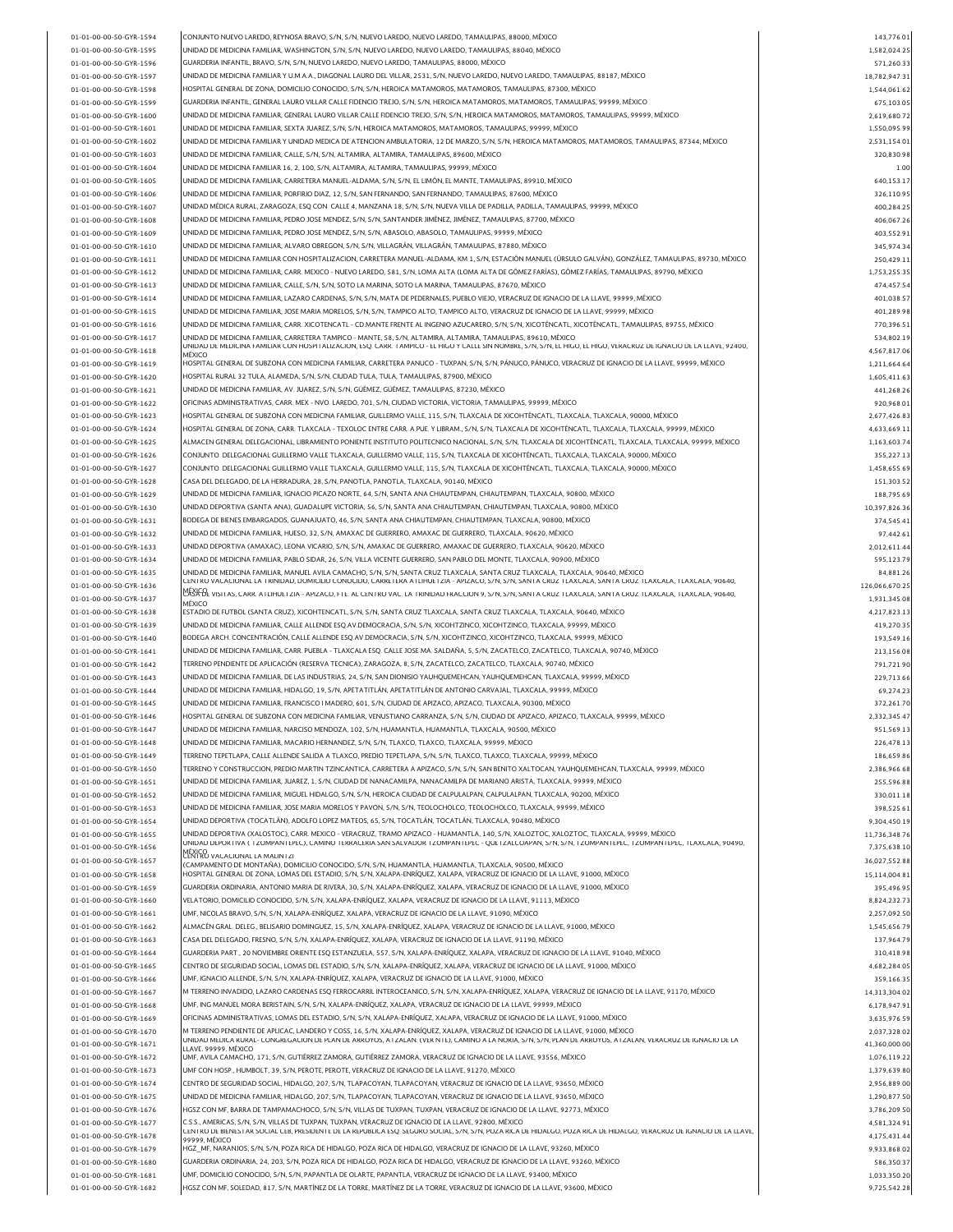| GUARDERIA PARTICIPATIVA 020, VC-U-0523; MTEZ. DE LA T. (VER NTE), IGNACIO DE LA LLAVE, 412, S/N, MARTINEZ DE LA TORRE, MARTINEZ DE LA TORRE, VERACRUZ DE IGNACIO DE LA                                                                                                                                                            | 216.144.95                                                                                                                                                                                                                                                                                                                                                                                                                                                                                                                                                                                                                                                                                                                                                                                                                                                                                                                                                                                                                                                                                                                                                                                                                                                                                                                                                                                                                                                                                                                                                                                                                                                                                                                                                                                                                                                                                                                                                                                                                                                                                                                                                                                                                                                                                                                                                                                                                                                                                                                                                                                                                                                                                                                                                                                                                                                                                                                                                                                                                                                                                                                                                                                                                                                                                                                                                                                                                                                                                                                                                                                                                                                                                                                                                                                                                                                                                                                                                                                                                                                                                                                                                                                                                                                                                                                                                                                                                                                                                                                                                                |
|-----------------------------------------------------------------------------------------------------------------------------------------------------------------------------------------------------------------------------------------------------------------------------------------------------------------------------------|---------------------------------------------------------------------------------------------------------------------------------------------------------------------------------------------------------------------------------------------------------------------------------------------------------------------------------------------------------------------------------------------------------------------------------------------------------------------------------------------------------------------------------------------------------------------------------------------------------------------------------------------------------------------------------------------------------------------------------------------------------------------------------------------------------------------------------------------------------------------------------------------------------------------------------------------------------------------------------------------------------------------------------------------------------------------------------------------------------------------------------------------------------------------------------------------------------------------------------------------------------------------------------------------------------------------------------------------------------------------------------------------------------------------------------------------------------------------------------------------------------------------------------------------------------------------------------------------------------------------------------------------------------------------------------------------------------------------------------------------------------------------------------------------------------------------------------------------------------------------------------------------------------------------------------------------------------------------------------------------------------------------------------------------------------------------------------------------------------------------------------------------------------------------------------------------------------------------------------------------------------------------------------------------------------------------------------------------------------------------------------------------------------------------------------------------------------------------------------------------------------------------------------------------------------------------------------------------------------------------------------------------------------------------------------------------------------------------------------------------------------------------------------------------------------------------------------------------------------------------------------------------------------------------------------------------------------------------------------------------------------------------------------------------------------------------------------------------------------------------------------------------------------------------------------------------------------------------------------------------------------------------------------------------------------------------------------------------------------------------------------------------------------------------------------------------------------------------------------------------------------------------------------------------------------------------------------------------------------------------------------------------------------------------------------------------------------------------------------------------------------------------------------------------------------------------------------------------------------------------------------------------------------------------------------------------------------------------------------------------------------------------------------------------------------------------------------------------------------------------------------------------------------------------------------------------------------------------------------------------------------------------------------------------------------------------------------------------------------------------------------------------------------------------------------------------------------------------------------------------------------------------------------------------------------------------------|
| LLAVE, 93600, MÉXICO                                                                                                                                                                                                                                                                                                              |                                                                                                                                                                                                                                                                                                                                                                                                                                                                                                                                                                                                                                                                                                                                                                                                                                                                                                                                                                                                                                                                                                                                                                                                                                                                                                                                                                                                                                                                                                                                                                                                                                                                                                                                                                                                                                                                                                                                                                                                                                                                                                                                                                                                                                                                                                                                                                                                                                                                                                                                                                                                                                                                                                                                                                                                                                                                                                                                                                                                                                                                                                                                                                                                                                                                                                                                                                                                                                                                                                                                                                                                                                                                                                                                                                                                                                                                                                                                                                                                                                                                                                                                                                                                                                                                                                                                                                                                                                                                                                                                                                           |
| UMF, LOPEZ MATEOS, S/N, S/N, MISANTLA, MISANTLA, VERACRUZ DE IGNACIO DE LA LLAVE, 93820, MÉXICO                                                                                                                                                                                                                                   | 2,275,486.08                                                                                                                                                                                                                                                                                                                                                                                                                                                                                                                                                                                                                                                                                                                                                                                                                                                                                                                                                                                                                                                                                                                                                                                                                                                                                                                                                                                                                                                                                                                                                                                                                                                                                                                                                                                                                                                                                                                                                                                                                                                                                                                                                                                                                                                                                                                                                                                                                                                                                                                                                                                                                                                                                                                                                                                                                                                                                                                                                                                                                                                                                                                                                                                                                                                                                                                                                                                                                                                                                                                                                                                                                                                                                                                                                                                                                                                                                                                                                                                                                                                                                                                                                                                                                                                                                                                                                                                                                                                                                                                                                              |
| UNIDAD DE MEDICINA FAMILIAR CON HOSPITALIZACION, PRIMERA DE JUAREZ, 76, S/N, COATEPEC, COATEPEC, VERACRUZ DE IGNACIO DE LA LLAVE, 91500, MÊXICO                                                                                                                                                                                   | 9,468,424.87                                                                                                                                                                                                                                                                                                                                                                                                                                                                                                                                                                                                                                                                                                                                                                                                                                                                                                                                                                                                                                                                                                                                                                                                                                                                                                                                                                                                                                                                                                                                                                                                                                                                                                                                                                                                                                                                                                                                                                                                                                                                                                                                                                                                                                                                                                                                                                                                                                                                                                                                                                                                                                                                                                                                                                                                                                                                                                                                                                                                                                                                                                                                                                                                                                                                                                                                                                                                                                                                                                                                                                                                                                                                                                                                                                                                                                                                                                                                                                                                                                                                                                                                                                                                                                                                                                                                                                                                                                                                                                                                                              |
|                                                                                                                                                                                                                                                                                                                                   | 6,411,829.08                                                                                                                                                                                                                                                                                                                                                                                                                                                                                                                                                                                                                                                                                                                                                                                                                                                                                                                                                                                                                                                                                                                                                                                                                                                                                                                                                                                                                                                                                                                                                                                                                                                                                                                                                                                                                                                                                                                                                                                                                                                                                                                                                                                                                                                                                                                                                                                                                                                                                                                                                                                                                                                                                                                                                                                                                                                                                                                                                                                                                                                                                                                                                                                                                                                                                                                                                                                                                                                                                                                                                                                                                                                                                                                                                                                                                                                                                                                                                                                                                                                                                                                                                                                                                                                                                                                                                                                                                                                                                                                                                              |
|                                                                                                                                                                                                                                                                                                                                   |                                                                                                                                                                                                                                                                                                                                                                                                                                                                                                                                                                                                                                                                                                                                                                                                                                                                                                                                                                                                                                                                                                                                                                                                                                                                                                                                                                                                                                                                                                                                                                                                                                                                                                                                                                                                                                                                                                                                                                                                                                                                                                                                                                                                                                                                                                                                                                                                                                                                                                                                                                                                                                                                                                                                                                                                                                                                                                                                                                                                                                                                                                                                                                                                                                                                                                                                                                                                                                                                                                                                                                                                                                                                                                                                                                                                                                                                                                                                                                                                                                                                                                                                                                                                                                                                                                                                                                                                                                                                                                                                                                           |
|                                                                                                                                                                                                                                                                                                                                   | 15,171,855.81                                                                                                                                                                                                                                                                                                                                                                                                                                                                                                                                                                                                                                                                                                                                                                                                                                                                                                                                                                                                                                                                                                                                                                                                                                                                                                                                                                                                                                                                                                                                                                                                                                                                                                                                                                                                                                                                                                                                                                                                                                                                                                                                                                                                                                                                                                                                                                                                                                                                                                                                                                                                                                                                                                                                                                                                                                                                                                                                                                                                                                                                                                                                                                                                                                                                                                                                                                                                                                                                                                                                                                                                                                                                                                                                                                                                                                                                                                                                                                                                                                                                                                                                                                                                                                                                                                                                                                                                                                                                                                                                                             |
|                                                                                                                                                                                                                                                                                                                                   | 2.095.586.00                                                                                                                                                                                                                                                                                                                                                                                                                                                                                                                                                                                                                                                                                                                                                                                                                                                                                                                                                                                                                                                                                                                                                                                                                                                                                                                                                                                                                                                                                                                                                                                                                                                                                                                                                                                                                                                                                                                                                                                                                                                                                                                                                                                                                                                                                                                                                                                                                                                                                                                                                                                                                                                                                                                                                                                                                                                                                                                                                                                                                                                                                                                                                                                                                                                                                                                                                                                                                                                                                                                                                                                                                                                                                                                                                                                                                                                                                                                                                                                                                                                                                                                                                                                                                                                                                                                                                                                                                                                                                                                                                              |
| UNIDAD DE MEDICINA FAMILIAR, DIAZ MIRON CEDROS, S/N, S/N, VERACRUZ, VERACRUZ, VERACRUZ DE IGNACIO DE LA LLAVE, 91920, MÉXICO                                                                                                                                                                                                      | 1,278,691.76                                                                                                                                                                                                                                                                                                                                                                                                                                                                                                                                                                                                                                                                                                                                                                                                                                                                                                                                                                                                                                                                                                                                                                                                                                                                                                                                                                                                                                                                                                                                                                                                                                                                                                                                                                                                                                                                                                                                                                                                                                                                                                                                                                                                                                                                                                                                                                                                                                                                                                                                                                                                                                                                                                                                                                                                                                                                                                                                                                                                                                                                                                                                                                                                                                                                                                                                                                                                                                                                                                                                                                                                                                                                                                                                                                                                                                                                                                                                                                                                                                                                                                                                                                                                                                                                                                                                                                                                                                                                                                                                                              |
|                                                                                                                                                                                                                                                                                                                                   | 58,011,119.74                                                                                                                                                                                                                                                                                                                                                                                                                                                                                                                                                                                                                                                                                                                                                                                                                                                                                                                                                                                                                                                                                                                                                                                                                                                                                                                                                                                                                                                                                                                                                                                                                                                                                                                                                                                                                                                                                                                                                                                                                                                                                                                                                                                                                                                                                                                                                                                                                                                                                                                                                                                                                                                                                                                                                                                                                                                                                                                                                                                                                                                                                                                                                                                                                                                                                                                                                                                                                                                                                                                                                                                                                                                                                                                                                                                                                                                                                                                                                                                                                                                                                                                                                                                                                                                                                                                                                                                                                                                                                                                                                             |
| ALMACEN DELEG. DE B. T., PROLONGACION SALVADOR DIAZ MIRON (KM 2 CARR. VERACRUZ-LA BOTICARIA),                                                                                                                                                                                                                                     |                                                                                                                                                                                                                                                                                                                                                                                                                                                                                                                                                                                                                                                                                                                                                                                                                                                                                                                                                                                                                                                                                                                                                                                                                                                                                                                                                                                                                                                                                                                                                                                                                                                                                                                                                                                                                                                                                                                                                                                                                                                                                                                                                                                                                                                                                                                                                                                                                                                                                                                                                                                                                                                                                                                                                                                                                                                                                                                                                                                                                                                                                                                                                                                                                                                                                                                                                                                                                                                                                                                                                                                                                                                                                                                                                                                                                                                                                                                                                                                                                                                                                                                                                                                                                                                                                                                                                                                                                                                                                                                                                                           |
| MANZANA 197 LOTE 1, S/N, S/N, VERACRUZ, VERACRUZ, VERACRUZ DE IGNACIO DE LA LLAVE, 91920, MÉXICO                                                                                                                                                                                                                                  | 7,220,118.81                                                                                                                                                                                                                                                                                                                                                                                                                                                                                                                                                                                                                                                                                                                                                                                                                                                                                                                                                                                                                                                                                                                                                                                                                                                                                                                                                                                                                                                                                                                                                                                                                                                                                                                                                                                                                                                                                                                                                                                                                                                                                                                                                                                                                                                                                                                                                                                                                                                                                                                                                                                                                                                                                                                                                                                                                                                                                                                                                                                                                                                                                                                                                                                                                                                                                                                                                                                                                                                                                                                                                                                                                                                                                                                                                                                                                                                                                                                                                                                                                                                                                                                                                                                                                                                                                                                                                                                                                                                                                                                                                              |
| SUBDELEGACIÓN, CUAUHTEMOC CERVANTES, S/N, S/N, VERACRUZ, VERACRUZ, VERACRUZ DE IGNACIO DE LA LLAVE, 91890, MÉXICO                                                                                                                                                                                                                 | 1,273,420.92                                                                                                                                                                                                                                                                                                                                                                                                                                                                                                                                                                                                                                                                                                                                                                                                                                                                                                                                                                                                                                                                                                                                                                                                                                                                                                                                                                                                                                                                                                                                                                                                                                                                                                                                                                                                                                                                                                                                                                                                                                                                                                                                                                                                                                                                                                                                                                                                                                                                                                                                                                                                                                                                                                                                                                                                                                                                                                                                                                                                                                                                                                                                                                                                                                                                                                                                                                                                                                                                                                                                                                                                                                                                                                                                                                                                                                                                                                                                                                                                                                                                                                                                                                                                                                                                                                                                                                                                                                                                                                                                                              |
| HOSP. DE GINECO-PED./UMF/VELATORIO, DIAZ MIRON CEDROS, S/N, S/N, VERACRUZ, VERACRUZ, VERACRUZ DE IGNACIO DE LA LLAVE, 91920, MÉXICO                                                                                                                                                                                               | 4,328,645.12                                                                                                                                                                                                                                                                                                                                                                                                                                                                                                                                                                                                                                                                                                                                                                                                                                                                                                                                                                                                                                                                                                                                                                                                                                                                                                                                                                                                                                                                                                                                                                                                                                                                                                                                                                                                                                                                                                                                                                                                                                                                                                                                                                                                                                                                                                                                                                                                                                                                                                                                                                                                                                                                                                                                                                                                                                                                                                                                                                                                                                                                                                                                                                                                                                                                                                                                                                                                                                                                                                                                                                                                                                                                                                                                                                                                                                                                                                                                                                                                                                                                                                                                                                                                                                                                                                                                                                                                                                                                                                                                                              |
|                                                                                                                                                                                                                                                                                                                                   |                                                                                                                                                                                                                                                                                                                                                                                                                                                                                                                                                                                                                                                                                                                                                                                                                                                                                                                                                                                                                                                                                                                                                                                                                                                                                                                                                                                                                                                                                                                                                                                                                                                                                                                                                                                                                                                                                                                                                                                                                                                                                                                                                                                                                                                                                                                                                                                                                                                                                                                                                                                                                                                                                                                                                                                                                                                                                                                                                                                                                                                                                                                                                                                                                                                                                                                                                                                                                                                                                                                                                                                                                                                                                                                                                                                                                                                                                                                                                                                                                                                                                                                                                                                                                                                                                                                                                                                                                                                                                                                                                                           |
|                                                                                                                                                                                                                                                                                                                                   | 980,564.64                                                                                                                                                                                                                                                                                                                                                                                                                                                                                                                                                                                                                                                                                                                                                                                                                                                                                                                                                                                                                                                                                                                                                                                                                                                                                                                                                                                                                                                                                                                                                                                                                                                                                                                                                                                                                                                                                                                                                                                                                                                                                                                                                                                                                                                                                                                                                                                                                                                                                                                                                                                                                                                                                                                                                                                                                                                                                                                                                                                                                                                                                                                                                                                                                                                                                                                                                                                                                                                                                                                                                                                                                                                                                                                                                                                                                                                                                                                                                                                                                                                                                                                                                                                                                                                                                                                                                                                                                                                                                                                                                                |
|                                                                                                                                                                                                                                                                                                                                   | 1,188,933.03                                                                                                                                                                                                                                                                                                                                                                                                                                                                                                                                                                                                                                                                                                                                                                                                                                                                                                                                                                                                                                                                                                                                                                                                                                                                                                                                                                                                                                                                                                                                                                                                                                                                                                                                                                                                                                                                                                                                                                                                                                                                                                                                                                                                                                                                                                                                                                                                                                                                                                                                                                                                                                                                                                                                                                                                                                                                                                                                                                                                                                                                                                                                                                                                                                                                                                                                                                                                                                                                                                                                                                                                                                                                                                                                                                                                                                                                                                                                                                                                                                                                                                                                                                                                                                                                                                                                                                                                                                                                                                                                                              |
| UMF CON HOSP., MONTECINOS, S/N, S/N, VERACRUZ, VERACRUZ, VERACRUZ DE IGNACIO DE LA LLAVE, 91700, MÉXICO                                                                                                                                                                                                                           | 2,868,731.54                                                                                                                                                                                                                                                                                                                                                                                                                                                                                                                                                                                                                                                                                                                                                                                                                                                                                                                                                                                                                                                                                                                                                                                                                                                                                                                                                                                                                                                                                                                                                                                                                                                                                                                                                                                                                                                                                                                                                                                                                                                                                                                                                                                                                                                                                                                                                                                                                                                                                                                                                                                                                                                                                                                                                                                                                                                                                                                                                                                                                                                                                                                                                                                                                                                                                                                                                                                                                                                                                                                                                                                                                                                                                                                                                                                                                                                                                                                                                                                                                                                                                                                                                                                                                                                                                                                                                                                                                                                                                                                                                              |
|                                                                                                                                                                                                                                                                                                                                   | 3,237,314.75                                                                                                                                                                                                                                                                                                                                                                                                                                                                                                                                                                                                                                                                                                                                                                                                                                                                                                                                                                                                                                                                                                                                                                                                                                                                                                                                                                                                                                                                                                                                                                                                                                                                                                                                                                                                                                                                                                                                                                                                                                                                                                                                                                                                                                                                                                                                                                                                                                                                                                                                                                                                                                                                                                                                                                                                                                                                                                                                                                                                                                                                                                                                                                                                                                                                                                                                                                                                                                                                                                                                                                                                                                                                                                                                                                                                                                                                                                                                                                                                                                                                                                                                                                                                                                                                                                                                                                                                                                                                                                                                                              |
|                                                                                                                                                                                                                                                                                                                                   |                                                                                                                                                                                                                                                                                                                                                                                                                                                                                                                                                                                                                                                                                                                                                                                                                                                                                                                                                                                                                                                                                                                                                                                                                                                                                                                                                                                                                                                                                                                                                                                                                                                                                                                                                                                                                                                                                                                                                                                                                                                                                                                                                                                                                                                                                                                                                                                                                                                                                                                                                                                                                                                                                                                                                                                                                                                                                                                                                                                                                                                                                                                                                                                                                                                                                                                                                                                                                                                                                                                                                                                                                                                                                                                                                                                                                                                                                                                                                                                                                                                                                                                                                                                                                                                                                                                                                                                                                                                                                                                                                                           |
|                                                                                                                                                                                                                                                                                                                                   | 1,308,701.71                                                                                                                                                                                                                                                                                                                                                                                                                                                                                                                                                                                                                                                                                                                                                                                                                                                                                                                                                                                                                                                                                                                                                                                                                                                                                                                                                                                                                                                                                                                                                                                                                                                                                                                                                                                                                                                                                                                                                                                                                                                                                                                                                                                                                                                                                                                                                                                                                                                                                                                                                                                                                                                                                                                                                                                                                                                                                                                                                                                                                                                                                                                                                                                                                                                                                                                                                                                                                                                                                                                                                                                                                                                                                                                                                                                                                                                                                                                                                                                                                                                                                                                                                                                                                                                                                                                                                                                                                                                                                                                                                              |
|                                                                                                                                                                                                                                                                                                                                   | 1,300,080.81                                                                                                                                                                                                                                                                                                                                                                                                                                                                                                                                                                                                                                                                                                                                                                                                                                                                                                                                                                                                                                                                                                                                                                                                                                                                                                                                                                                                                                                                                                                                                                                                                                                                                                                                                                                                                                                                                                                                                                                                                                                                                                                                                                                                                                                                                                                                                                                                                                                                                                                                                                                                                                                                                                                                                                                                                                                                                                                                                                                                                                                                                                                                                                                                                                                                                                                                                                                                                                                                                                                                                                                                                                                                                                                                                                                                                                                                                                                                                                                                                                                                                                                                                                                                                                                                                                                                                                                                                                                                                                                                                              |
| UMF, JUAN DE LA LUZ ENRIQUEZ, S/N, S/N, ALTOTONGA, ALTOTONGA, VERACRUZ DE IGNACIO DE LA LLAVE, 93700, MÉXICO                                                                                                                                                                                                                      | 2,285,603.40                                                                                                                                                                                                                                                                                                                                                                                                                                                                                                                                                                                                                                                                                                                                                                                                                                                                                                                                                                                                                                                                                                                                                                                                                                                                                                                                                                                                                                                                                                                                                                                                                                                                                                                                                                                                                                                                                                                                                                                                                                                                                                                                                                                                                                                                                                                                                                                                                                                                                                                                                                                                                                                                                                                                                                                                                                                                                                                                                                                                                                                                                                                                                                                                                                                                                                                                                                                                                                                                                                                                                                                                                                                                                                                                                                                                                                                                                                                                                                                                                                                                                                                                                                                                                                                                                                                                                                                                                                                                                                                                                              |
|                                                                                                                                                                                                                                                                                                                                   | 1,544,736.86                                                                                                                                                                                                                                                                                                                                                                                                                                                                                                                                                                                                                                                                                                                                                                                                                                                                                                                                                                                                                                                                                                                                                                                                                                                                                                                                                                                                                                                                                                                                                                                                                                                                                                                                                                                                                                                                                                                                                                                                                                                                                                                                                                                                                                                                                                                                                                                                                                                                                                                                                                                                                                                                                                                                                                                                                                                                                                                                                                                                                                                                                                                                                                                                                                                                                                                                                                                                                                                                                                                                                                                                                                                                                                                                                                                                                                                                                                                                                                                                                                                                                                                                                                                                                                                                                                                                                                                                                                                                                                                                                              |
| UNIDAD DE MEDICINA FAMILIAR CON HOSPITALIZACION NO. 32, ALVARADO (VER NTE), MATAMOROS, S/N, S/N, ALVARADO, ALVARADO, VERACRUZ DE IGNACIO DE LA LLAVE, 95250,                                                                                                                                                                      |                                                                                                                                                                                                                                                                                                                                                                                                                                                                                                                                                                                                                                                                                                                                                                                                                                                                                                                                                                                                                                                                                                                                                                                                                                                                                                                                                                                                                                                                                                                                                                                                                                                                                                                                                                                                                                                                                                                                                                                                                                                                                                                                                                                                                                                                                                                                                                                                                                                                                                                                                                                                                                                                                                                                                                                                                                                                                                                                                                                                                                                                                                                                                                                                                                                                                                                                                                                                                                                                                                                                                                                                                                                                                                                                                                                                                                                                                                                                                                                                                                                                                                                                                                                                                                                                                                                                                                                                                                                                                                                                                                           |
|                                                                                                                                                                                                                                                                                                                                   | 650,270.56                                                                                                                                                                                                                                                                                                                                                                                                                                                                                                                                                                                                                                                                                                                                                                                                                                                                                                                                                                                                                                                                                                                                                                                                                                                                                                                                                                                                                                                                                                                                                                                                                                                                                                                                                                                                                                                                                                                                                                                                                                                                                                                                                                                                                                                                                                                                                                                                                                                                                                                                                                                                                                                                                                                                                                                                                                                                                                                                                                                                                                                                                                                                                                                                                                                                                                                                                                                                                                                                                                                                                                                                                                                                                                                                                                                                                                                                                                                                                                                                                                                                                                                                                                                                                                                                                                                                                                                                                                                                                                                                                                |
|                                                                                                                                                                                                                                                                                                                                   | 945,513.26                                                                                                                                                                                                                                                                                                                                                                                                                                                                                                                                                                                                                                                                                                                                                                                                                                                                                                                                                                                                                                                                                                                                                                                                                                                                                                                                                                                                                                                                                                                                                                                                                                                                                                                                                                                                                                                                                                                                                                                                                                                                                                                                                                                                                                                                                                                                                                                                                                                                                                                                                                                                                                                                                                                                                                                                                                                                                                                                                                                                                                                                                                                                                                                                                                                                                                                                                                                                                                                                                                                                                                                                                                                                                                                                                                                                                                                                                                                                                                                                                                                                                                                                                                                                                                                                                                                                                                                                                                                                                                                                                                |
| UMF, 20 DE NOVIEMBRE, S/N, S/N, PASO DE OVEJAS, PASO DE OVEJAS, VERACRUZ DE IGNACIO DE LA LLAVE, 99999, MÉXICO                                                                                                                                                                                                                    | 1,018,634.25                                                                                                                                                                                                                                                                                                                                                                                                                                                                                                                                                                                                                                                                                                                                                                                                                                                                                                                                                                                                                                                                                                                                                                                                                                                                                                                                                                                                                                                                                                                                                                                                                                                                                                                                                                                                                                                                                                                                                                                                                                                                                                                                                                                                                                                                                                                                                                                                                                                                                                                                                                                                                                                                                                                                                                                                                                                                                                                                                                                                                                                                                                                                                                                                                                                                                                                                                                                                                                                                                                                                                                                                                                                                                                                                                                                                                                                                                                                                                                                                                                                                                                                                                                                                                                                                                                                                                                                                                                                                                                                                                              |
|                                                                                                                                                                                                                                                                                                                                   | 3,372,759.85                                                                                                                                                                                                                                                                                                                                                                                                                                                                                                                                                                                                                                                                                                                                                                                                                                                                                                                                                                                                                                                                                                                                                                                                                                                                                                                                                                                                                                                                                                                                                                                                                                                                                                                                                                                                                                                                                                                                                                                                                                                                                                                                                                                                                                                                                                                                                                                                                                                                                                                                                                                                                                                                                                                                                                                                                                                                                                                                                                                                                                                                                                                                                                                                                                                                                                                                                                                                                                                                                                                                                                                                                                                                                                                                                                                                                                                                                                                                                                                                                                                                                                                                                                                                                                                                                                                                                                                                                                                                                                                                                              |
|                                                                                                                                                                                                                                                                                                                                   |                                                                                                                                                                                                                                                                                                                                                                                                                                                                                                                                                                                                                                                                                                                                                                                                                                                                                                                                                                                                                                                                                                                                                                                                                                                                                                                                                                                                                                                                                                                                                                                                                                                                                                                                                                                                                                                                                                                                                                                                                                                                                                                                                                                                                                                                                                                                                                                                                                                                                                                                                                                                                                                                                                                                                                                                                                                                                                                                                                                                                                                                                                                                                                                                                                                                                                                                                                                                                                                                                                                                                                                                                                                                                                                                                                                                                                                                                                                                                                                                                                                                                                                                                                                                                                                                                                                                                                                                                                                                                                                                                                           |
|                                                                                                                                                                                                                                                                                                                                   | 917,460.50                                                                                                                                                                                                                                                                                                                                                                                                                                                                                                                                                                                                                                                                                                                                                                                                                                                                                                                                                                                                                                                                                                                                                                                                                                                                                                                                                                                                                                                                                                                                                                                                                                                                                                                                                                                                                                                                                                                                                                                                                                                                                                                                                                                                                                                                                                                                                                                                                                                                                                                                                                                                                                                                                                                                                                                                                                                                                                                                                                                                                                                                                                                                                                                                                                                                                                                                                                                                                                                                                                                                                                                                                                                                                                                                                                                                                                                                                                                                                                                                                                                                                                                                                                                                                                                                                                                                                                                                                                                                                                                                                                |
|                                                                                                                                                                                                                                                                                                                                   | 1,156,598.12                                                                                                                                                                                                                                                                                                                                                                                                                                                                                                                                                                                                                                                                                                                                                                                                                                                                                                                                                                                                                                                                                                                                                                                                                                                                                                                                                                                                                                                                                                                                                                                                                                                                                                                                                                                                                                                                                                                                                                                                                                                                                                                                                                                                                                                                                                                                                                                                                                                                                                                                                                                                                                                                                                                                                                                                                                                                                                                                                                                                                                                                                                                                                                                                                                                                                                                                                                                                                                                                                                                                                                                                                                                                                                                                                                                                                                                                                                                                                                                                                                                                                                                                                                                                                                                                                                                                                                                                                                                                                                                                                              |
| UMF, PORFIRIO DIAZ, 111, S/N, TAMIAHUA, TAMIAHUA, VERACRUZ DE IGNACIO DE LA LLAVE, 92560, MÉXICO                                                                                                                                                                                                                                  | 735,808.07                                                                                                                                                                                                                                                                                                                                                                                                                                                                                                                                                                                                                                                                                                                                                                                                                                                                                                                                                                                                                                                                                                                                                                                                                                                                                                                                                                                                                                                                                                                                                                                                                                                                                                                                                                                                                                                                                                                                                                                                                                                                                                                                                                                                                                                                                                                                                                                                                                                                                                                                                                                                                                                                                                                                                                                                                                                                                                                                                                                                                                                                                                                                                                                                                                                                                                                                                                                                                                                                                                                                                                                                                                                                                                                                                                                                                                                                                                                                                                                                                                                                                                                                                                                                                                                                                                                                                                                                                                                                                                                                                                |
|                                                                                                                                                                                                                                                                                                                                   | 1,322,614.92                                                                                                                                                                                                                                                                                                                                                                                                                                                                                                                                                                                                                                                                                                                                                                                                                                                                                                                                                                                                                                                                                                                                                                                                                                                                                                                                                                                                                                                                                                                                                                                                                                                                                                                                                                                                                                                                                                                                                                                                                                                                                                                                                                                                                                                                                                                                                                                                                                                                                                                                                                                                                                                                                                                                                                                                                                                                                                                                                                                                                                                                                                                                                                                                                                                                                                                                                                                                                                                                                                                                                                                                                                                                                                                                                                                                                                                                                                                                                                                                                                                                                                                                                                                                                                                                                                                                                                                                                                                                                                                                                              |
|                                                                                                                                                                                                                                                                                                                                   |                                                                                                                                                                                                                                                                                                                                                                                                                                                                                                                                                                                                                                                                                                                                                                                                                                                                                                                                                                                                                                                                                                                                                                                                                                                                                                                                                                                                                                                                                                                                                                                                                                                                                                                                                                                                                                                                                                                                                                                                                                                                                                                                                                                                                                                                                                                                                                                                                                                                                                                                                                                                                                                                                                                                                                                                                                                                                                                                                                                                                                                                                                                                                                                                                                                                                                                                                                                                                                                                                                                                                                                                                                                                                                                                                                                                                                                                                                                                                                                                                                                                                                                                                                                                                                                                                                                                                                                                                                                                                                                                                                           |
|                                                                                                                                                                                                                                                                                                                                   | 610,720.60                                                                                                                                                                                                                                                                                                                                                                                                                                                                                                                                                                                                                                                                                                                                                                                                                                                                                                                                                                                                                                                                                                                                                                                                                                                                                                                                                                                                                                                                                                                                                                                                                                                                                                                                                                                                                                                                                                                                                                                                                                                                                                                                                                                                                                                                                                                                                                                                                                                                                                                                                                                                                                                                                                                                                                                                                                                                                                                                                                                                                                                                                                                                                                                                                                                                                                                                                                                                                                                                                                                                                                                                                                                                                                                                                                                                                                                                                                                                                                                                                                                                                                                                                                                                                                                                                                                                                                                                                                                                                                                                                                |
| UMF, MORELOS, S/N, S/N, NARANJOS, NARANJOS AMATLÁN, VERACRUZ DE IGNACIO DE LA LLAVE, 92300, MÉXICO                                                                                                                                                                                                                                | 1,143,261.56                                                                                                                                                                                                                                                                                                                                                                                                                                                                                                                                                                                                                                                                                                                                                                                                                                                                                                                                                                                                                                                                                                                                                                                                                                                                                                                                                                                                                                                                                                                                                                                                                                                                                                                                                                                                                                                                                                                                                                                                                                                                                                                                                                                                                                                                                                                                                                                                                                                                                                                                                                                                                                                                                                                                                                                                                                                                                                                                                                                                                                                                                                                                                                                                                                                                                                                                                                                                                                                                                                                                                                                                                                                                                                                                                                                                                                                                                                                                                                                                                                                                                                                                                                                                                                                                                                                                                                                                                                                                                                                                                              |
| UMF, FRONTERA, 49, S/N, CERRO AZUL, CERRO AZUL, VERACRUZ DE IGNACIO DE LA LLAVE, 92510, MÉXICO                                                                                                                                                                                                                                    | 1,692,358.26                                                                                                                                                                                                                                                                                                                                                                                                                                                                                                                                                                                                                                                                                                                                                                                                                                                                                                                                                                                                                                                                                                                                                                                                                                                                                                                                                                                                                                                                                                                                                                                                                                                                                                                                                                                                                                                                                                                                                                                                                                                                                                                                                                                                                                                                                                                                                                                                                                                                                                                                                                                                                                                                                                                                                                                                                                                                                                                                                                                                                                                                                                                                                                                                                                                                                                                                                                                                                                                                                                                                                                                                                                                                                                                                                                                                                                                                                                                                                                                                                                                                                                                                                                                                                                                                                                                                                                                                                                                                                                                                                              |
|                                                                                                                                                                                                                                                                                                                                   | 1,071,060.28                                                                                                                                                                                                                                                                                                                                                                                                                                                                                                                                                                                                                                                                                                                                                                                                                                                                                                                                                                                                                                                                                                                                                                                                                                                                                                                                                                                                                                                                                                                                                                                                                                                                                                                                                                                                                                                                                                                                                                                                                                                                                                                                                                                                                                                                                                                                                                                                                                                                                                                                                                                                                                                                                                                                                                                                                                                                                                                                                                                                                                                                                                                                                                                                                                                                                                                                                                                                                                                                                                                                                                                                                                                                                                                                                                                                                                                                                                                                                                                                                                                                                                                                                                                                                                                                                                                                                                                                                                                                                                                                                              |
|                                                                                                                                                                                                                                                                                                                                   |                                                                                                                                                                                                                                                                                                                                                                                                                                                                                                                                                                                                                                                                                                                                                                                                                                                                                                                                                                                                                                                                                                                                                                                                                                                                                                                                                                                                                                                                                                                                                                                                                                                                                                                                                                                                                                                                                                                                                                                                                                                                                                                                                                                                                                                                                                                                                                                                                                                                                                                                                                                                                                                                                                                                                                                                                                                                                                                                                                                                                                                                                                                                                                                                                                                                                                                                                                                                                                                                                                                                                                                                                                                                                                                                                                                                                                                                                                                                                                                                                                                                                                                                                                                                                                                                                                                                                                                                                                                                                                                                                                           |
|                                                                                                                                                                                                                                                                                                                                   | 2,986,460.93                                                                                                                                                                                                                                                                                                                                                                                                                                                                                                                                                                                                                                                                                                                                                                                                                                                                                                                                                                                                                                                                                                                                                                                                                                                                                                                                                                                                                                                                                                                                                                                                                                                                                                                                                                                                                                                                                                                                                                                                                                                                                                                                                                                                                                                                                                                                                                                                                                                                                                                                                                                                                                                                                                                                                                                                                                                                                                                                                                                                                                                                                                                                                                                                                                                                                                                                                                                                                                                                                                                                                                                                                                                                                                                                                                                                                                                                                                                                                                                                                                                                                                                                                                                                                                                                                                                                                                                                                                                                                                                                                              |
| UMF, CERRO DE LA CONCHA, S/N, S/N, LOS ROBLES, MEDELLÍN DE BRAVO, VERACRUZ DE IGNACIO DE LA LLAVE, 99999, MÉXICO                                                                                                                                                                                                                  | 401.935.11                                                                                                                                                                                                                                                                                                                                                                                                                                                                                                                                                                                                                                                                                                                                                                                                                                                                                                                                                                                                                                                                                                                                                                                                                                                                                                                                                                                                                                                                                                                                                                                                                                                                                                                                                                                                                                                                                                                                                                                                                                                                                                                                                                                                                                                                                                                                                                                                                                                                                                                                                                                                                                                                                                                                                                                                                                                                                                                                                                                                                                                                                                                                                                                                                                                                                                                                                                                                                                                                                                                                                                                                                                                                                                                                                                                                                                                                                                                                                                                                                                                                                                                                                                                                                                                                                                                                                                                                                                                                                                                                                                |
| DESOCUPADO, DOMICILIO CONOCIDO, S/N, S/N, LA LIBERTAD, MISANTLA, VERACRUZ DE IGNACIO DE LA LLAVE, 93820, MÉXICO                                                                                                                                                                                                                   | 2,835,613.02                                                                                                                                                                                                                                                                                                                                                                                                                                                                                                                                                                                                                                                                                                                                                                                                                                                                                                                                                                                                                                                                                                                                                                                                                                                                                                                                                                                                                                                                                                                                                                                                                                                                                                                                                                                                                                                                                                                                                                                                                                                                                                                                                                                                                                                                                                                                                                                                                                                                                                                                                                                                                                                                                                                                                                                                                                                                                                                                                                                                                                                                                                                                                                                                                                                                                                                                                                                                                                                                                                                                                                                                                                                                                                                                                                                                                                                                                                                                                                                                                                                                                                                                                                                                                                                                                                                                                                                                                                                                                                                                                              |
|                                                                                                                                                                                                                                                                                                                                   |                                                                                                                                                                                                                                                                                                                                                                                                                                                                                                                                                                                                                                                                                                                                                                                                                                                                                                                                                                                                                                                                                                                                                                                                                                                                                                                                                                                                                                                                                                                                                                                                                                                                                                                                                                                                                                                                                                                                                                                                                                                                                                                                                                                                                                                                                                                                                                                                                                                                                                                                                                                                                                                                                                                                                                                                                                                                                                                                                                                                                                                                                                                                                                                                                                                                                                                                                                                                                                                                                                                                                                                                                                                                                                                                                                                                                                                                                                                                                                                                                                                                                                                                                                                                                                                                                                                                                                                                                                                                                                                                                                           |
|                                                                                                                                                                                                                                                                                                                                   | 1,392,516.93                                                                                                                                                                                                                                                                                                                                                                                                                                                                                                                                                                                                                                                                                                                                                                                                                                                                                                                                                                                                                                                                                                                                                                                                                                                                                                                                                                                                                                                                                                                                                                                                                                                                                                                                                                                                                                                                                                                                                                                                                                                                                                                                                                                                                                                                                                                                                                                                                                                                                                                                                                                                                                                                                                                                                                                                                                                                                                                                                                                                                                                                                                                                                                                                                                                                                                                                                                                                                                                                                                                                                                                                                                                                                                                                                                                                                                                                                                                                                                                                                                                                                                                                                                                                                                                                                                                                                                                                                                                                                                                                                              |
|                                                                                                                                                                                                                                                                                                                                   | 2,299,400.09                                                                                                                                                                                                                                                                                                                                                                                                                                                                                                                                                                                                                                                                                                                                                                                                                                                                                                                                                                                                                                                                                                                                                                                                                                                                                                                                                                                                                                                                                                                                                                                                                                                                                                                                                                                                                                                                                                                                                                                                                                                                                                                                                                                                                                                                                                                                                                                                                                                                                                                                                                                                                                                                                                                                                                                                                                                                                                                                                                                                                                                                                                                                                                                                                                                                                                                                                                                                                                                                                                                                                                                                                                                                                                                                                                                                                                                                                                                                                                                                                                                                                                                                                                                                                                                                                                                                                                                                                                                                                                                                                              |
| UMF, BENITO JUAREZ, 61, S/N, TUZAMAPAN, COATEPEC, VERACRUZ DE IGNACIO DE LA LLAVE, 91610, MÉXICO                                                                                                                                                                                                                                  | 1,546,116.84                                                                                                                                                                                                                                                                                                                                                                                                                                                                                                                                                                                                                                                                                                                                                                                                                                                                                                                                                                                                                                                                                                                                                                                                                                                                                                                                                                                                                                                                                                                                                                                                                                                                                                                                                                                                                                                                                                                                                                                                                                                                                                                                                                                                                                                                                                                                                                                                                                                                                                                                                                                                                                                                                                                                                                                                                                                                                                                                                                                                                                                                                                                                                                                                                                                                                                                                                                                                                                                                                                                                                                                                                                                                                                                                                                                                                                                                                                                                                                                                                                                                                                                                                                                                                                                                                                                                                                                                                                                                                                                                                              |
|                                                                                                                                                                                                                                                                                                                                   | 2,337,123.61                                                                                                                                                                                                                                                                                                                                                                                                                                                                                                                                                                                                                                                                                                                                                                                                                                                                                                                                                                                                                                                                                                                                                                                                                                                                                                                                                                                                                                                                                                                                                                                                                                                                                                                                                                                                                                                                                                                                                                                                                                                                                                                                                                                                                                                                                                                                                                                                                                                                                                                                                                                                                                                                                                                                                                                                                                                                                                                                                                                                                                                                                                                                                                                                                                                                                                                                                                                                                                                                                                                                                                                                                                                                                                                                                                                                                                                                                                                                                                                                                                                                                                                                                                                                                                                                                                                                                                                                                                                                                                                                                              |
|                                                                                                                                                                                                                                                                                                                                   |                                                                                                                                                                                                                                                                                                                                                                                                                                                                                                                                                                                                                                                                                                                                                                                                                                                                                                                                                                                                                                                                                                                                                                                                                                                                                                                                                                                                                                                                                                                                                                                                                                                                                                                                                                                                                                                                                                                                                                                                                                                                                                                                                                                                                                                                                                                                                                                                                                                                                                                                                                                                                                                                                                                                                                                                                                                                                                                                                                                                                                                                                                                                                                                                                                                                                                                                                                                                                                                                                                                                                                                                                                                                                                                                                                                                                                                                                                                                                                                                                                                                                                                                                                                                                                                                                                                                                                                                                                                                                                                                                                           |
|                                                                                                                                                                                                                                                                                                                                   | 2,248,813.39                                                                                                                                                                                                                                                                                                                                                                                                                                                                                                                                                                                                                                                                                                                                                                                                                                                                                                                                                                                                                                                                                                                                                                                                                                                                                                                                                                                                                                                                                                                                                                                                                                                                                                                                                                                                                                                                                                                                                                                                                                                                                                                                                                                                                                                                                                                                                                                                                                                                                                                                                                                                                                                                                                                                                                                                                                                                                                                                                                                                                                                                                                                                                                                                                                                                                                                                                                                                                                                                                                                                                                                                                                                                                                                                                                                                                                                                                                                                                                                                                                                                                                                                                                                                                                                                                                                                                                                                                                                                                                                                                              |
|                                                                                                                                                                                                                                                                                                                                   | 444,244.22                                                                                                                                                                                                                                                                                                                                                                                                                                                                                                                                                                                                                                                                                                                                                                                                                                                                                                                                                                                                                                                                                                                                                                                                                                                                                                                                                                                                                                                                                                                                                                                                                                                                                                                                                                                                                                                                                                                                                                                                                                                                                                                                                                                                                                                                                                                                                                                                                                                                                                                                                                                                                                                                                                                                                                                                                                                                                                                                                                                                                                                                                                                                                                                                                                                                                                                                                                                                                                                                                                                                                                                                                                                                                                                                                                                                                                                                                                                                                                                                                                                                                                                                                                                                                                                                                                                                                                                                                                                                                                                                                                |
|                                                                                                                                                                                                                                                                                                                                   | 936,775.53                                                                                                                                                                                                                                                                                                                                                                                                                                                                                                                                                                                                                                                                                                                                                                                                                                                                                                                                                                                                                                                                                                                                                                                                                                                                                                                                                                                                                                                                                                                                                                                                                                                                                                                                                                                                                                                                                                                                                                                                                                                                                                                                                                                                                                                                                                                                                                                                                                                                                                                                                                                                                                                                                                                                                                                                                                                                                                                                                                                                                                                                                                                                                                                                                                                                                                                                                                                                                                                                                                                                                                                                                                                                                                                                                                                                                                                                                                                                                                                                                                                                                                                                                                                                                                                                                                                                                                                                                                                                                                                                                                |
|                                                                                                                                                                                                                                                                                                                                   | 1,920,458.96                                                                                                                                                                                                                                                                                                                                                                                                                                                                                                                                                                                                                                                                                                                                                                                                                                                                                                                                                                                                                                                                                                                                                                                                                                                                                                                                                                                                                                                                                                                                                                                                                                                                                                                                                                                                                                                                                                                                                                                                                                                                                                                                                                                                                                                                                                                                                                                                                                                                                                                                                                                                                                                                                                                                                                                                                                                                                                                                                                                                                                                                                                                                                                                                                                                                                                                                                                                                                                                                                                                                                                                                                                                                                                                                                                                                                                                                                                                                                                                                                                                                                                                                                                                                                                                                                                                                                                                                                                                                                                                                                              |
|                                                                                                                                                                                                                                                                                                                                   |                                                                                                                                                                                                                                                                                                                                                                                                                                                                                                                                                                                                                                                                                                                                                                                                                                                                                                                                                                                                                                                                                                                                                                                                                                                                                                                                                                                                                                                                                                                                                                                                                                                                                                                                                                                                                                                                                                                                                                                                                                                                                                                                                                                                                                                                                                                                                                                                                                                                                                                                                                                                                                                                                                                                                                                                                                                                                                                                                                                                                                                                                                                                                                                                                                                                                                                                                                                                                                                                                                                                                                                                                                                                                                                                                                                                                                                                                                                                                                                                                                                                                                                                                                                                                                                                                                                                                                                                                                                                                                                                                                           |
|                                                                                                                                                                                                                                                                                                                                   | 988,742.02                                                                                                                                                                                                                                                                                                                                                                                                                                                                                                                                                                                                                                                                                                                                                                                                                                                                                                                                                                                                                                                                                                                                                                                                                                                                                                                                                                                                                                                                                                                                                                                                                                                                                                                                                                                                                                                                                                                                                                                                                                                                                                                                                                                                                                                                                                                                                                                                                                                                                                                                                                                                                                                                                                                                                                                                                                                                                                                                                                                                                                                                                                                                                                                                                                                                                                                                                                                                                                                                                                                                                                                                                                                                                                                                                                                                                                                                                                                                                                                                                                                                                                                                                                                                                                                                                                                                                                                                                                                                                                                                                                |
| UMF, INDEPENDENCIA, S/N, S/N, TEMAPACHE, ÁLAMO TEMAPACHE, VERACRUZ DE IGNACIO DE LA LLAVE, 99999, MÊXICO                                                                                                                                                                                                                          | 708,675.12                                                                                                                                                                                                                                                                                                                                                                                                                                                                                                                                                                                                                                                                                                                                                                                                                                                                                                                                                                                                                                                                                                                                                                                                                                                                                                                                                                                                                                                                                                                                                                                                                                                                                                                                                                                                                                                                                                                                                                                                                                                                                                                                                                                                                                                                                                                                                                                                                                                                                                                                                                                                                                                                                                                                                                                                                                                                                                                                                                                                                                                                                                                                                                                                                                                                                                                                                                                                                                                                                                                                                                                                                                                                                                                                                                                                                                                                                                                                                                                                                                                                                                                                                                                                                                                                                                                                                                                                                                                                                                                                                                |
|                                                                                                                                                                                                                                                                                                                                   | 735,806.92                                                                                                                                                                                                                                                                                                                                                                                                                                                                                                                                                                                                                                                                                                                                                                                                                                                                                                                                                                                                                                                                                                                                                                                                                                                                                                                                                                                                                                                                                                                                                                                                                                                                                                                                                                                                                                                                                                                                                                                                                                                                                                                                                                                                                                                                                                                                                                                                                                                                                                                                                                                                                                                                                                                                                                                                                                                                                                                                                                                                                                                                                                                                                                                                                                                                                                                                                                                                                                                                                                                                                                                                                                                                                                                                                                                                                                                                                                                                                                                                                                                                                                                                                                                                                                                                                                                                                                                                                                                                                                                                                                |
|                                                                                                                                                                                                                                                                                                                                   | 8,916,613.75                                                                                                                                                                                                                                                                                                                                                                                                                                                                                                                                                                                                                                                                                                                                                                                                                                                                                                                                                                                                                                                                                                                                                                                                                                                                                                                                                                                                                                                                                                                                                                                                                                                                                                                                                                                                                                                                                                                                                                                                                                                                                                                                                                                                                                                                                                                                                                                                                                                                                                                                                                                                                                                                                                                                                                                                                                                                                                                                                                                                                                                                                                                                                                                                                                                                                                                                                                                                                                                                                                                                                                                                                                                                                                                                                                                                                                                                                                                                                                                                                                                                                                                                                                                                                                                                                                                                                                                                                                                                                                                                                              |
|                                                                                                                                                                                                                                                                                                                                   |                                                                                                                                                                                                                                                                                                                                                                                                                                                                                                                                                                                                                                                                                                                                                                                                                                                                                                                                                                                                                                                                                                                                                                                                                                                                                                                                                                                                                                                                                                                                                                                                                                                                                                                                                                                                                                                                                                                                                                                                                                                                                                                                                                                                                                                                                                                                                                                                                                                                                                                                                                                                                                                                                                                                                                                                                                                                                                                                                                                                                                                                                                                                                                                                                                                                                                                                                                                                                                                                                                                                                                                                                                                                                                                                                                                                                                                                                                                                                                                                                                                                                                                                                                                                                                                                                                                                                                                                                                                                                                                                                                           |
|                                                                                                                                                                                                                                                                                                                                   | 403,774.64                                                                                                                                                                                                                                                                                                                                                                                                                                                                                                                                                                                                                                                                                                                                                                                                                                                                                                                                                                                                                                                                                                                                                                                                                                                                                                                                                                                                                                                                                                                                                                                                                                                                                                                                                                                                                                                                                                                                                                                                                                                                                                                                                                                                                                                                                                                                                                                                                                                                                                                                                                                                                                                                                                                                                                                                                                                                                                                                                                                                                                                                                                                                                                                                                                                                                                                                                                                                                                                                                                                                                                                                                                                                                                                                                                                                                                                                                                                                                                                                                                                                                                                                                                                                                                                                                                                                                                                                                                                                                                                                                                |
| UMF, VENUSTIANO CARRANZA, S/N, S/N, CATEMACO, CATEMACO, VERACRUZ DE IGNACIO DE LA LLAVE, 95870, MÉXICO                                                                                                                                                                                                                            | 854,457.02                                                                                                                                                                                                                                                                                                                                                                                                                                                                                                                                                                                                                                                                                                                                                                                                                                                                                                                                                                                                                                                                                                                                                                                                                                                                                                                                                                                                                                                                                                                                                                                                                                                                                                                                                                                                                                                                                                                                                                                                                                                                                                                                                                                                                                                                                                                                                                                                                                                                                                                                                                                                                                                                                                                                                                                                                                                                                                                                                                                                                                                                                                                                                                                                                                                                                                                                                                                                                                                                                                                                                                                                                                                                                                                                                                                                                                                                                                                                                                                                                                                                                                                                                                                                                                                                                                                                                                                                                                                                                                                                                                |
|                                                                                                                                                                                                                                                                                                                                   | 3,962,326.30                                                                                                                                                                                                                                                                                                                                                                                                                                                                                                                                                                                                                                                                                                                                                                                                                                                                                                                                                                                                                                                                                                                                                                                                                                                                                                                                                                                                                                                                                                                                                                                                                                                                                                                                                                                                                                                                                                                                                                                                                                                                                                                                                                                                                                                                                                                                                                                                                                                                                                                                                                                                                                                                                                                                                                                                                                                                                                                                                                                                                                                                                                                                                                                                                                                                                                                                                                                                                                                                                                                                                                                                                                                                                                                                                                                                                                                                                                                                                                                                                                                                                                                                                                                                                                                                                                                                                                                                                                                                                                                                                              |
|                                                                                                                                                                                                                                                                                                                                   |                                                                                                                                                                                                                                                                                                                                                                                                                                                                                                                                                                                                                                                                                                                                                                                                                                                                                                                                                                                                                                                                                                                                                                                                                                                                                                                                                                                                                                                                                                                                                                                                                                                                                                                                                                                                                                                                                                                                                                                                                                                                                                                                                                                                                                                                                                                                                                                                                                                                                                                                                                                                                                                                                                                                                                                                                                                                                                                                                                                                                                                                                                                                                                                                                                                                                                                                                                                                                                                                                                                                                                                                                                                                                                                                                                                                                                                                                                                                                                                                                                                                                                                                                                                                                                                                                                                                                                                                                                                                                                                                                                           |
|                                                                                                                                                                                                                                                                                                                                   | 312,716.11                                                                                                                                                                                                                                                                                                                                                                                                                                                                                                                                                                                                                                                                                                                                                                                                                                                                                                                                                                                                                                                                                                                                                                                                                                                                                                                                                                                                                                                                                                                                                                                                                                                                                                                                                                                                                                                                                                                                                                                                                                                                                                                                                                                                                                                                                                                                                                                                                                                                                                                                                                                                                                                                                                                                                                                                                                                                                                                                                                                                                                                                                                                                                                                                                                                                                                                                                                                                                                                                                                                                                                                                                                                                                                                                                                                                                                                                                                                                                                                                                                                                                                                                                                                                                                                                                                                                                                                                                                                                                                                                                                |
|                                                                                                                                                                                                                                                                                                                                   | 724,954.00                                                                                                                                                                                                                                                                                                                                                                                                                                                                                                                                                                                                                                                                                                                                                                                                                                                                                                                                                                                                                                                                                                                                                                                                                                                                                                                                                                                                                                                                                                                                                                                                                                                                                                                                                                                                                                                                                                                                                                                                                                                                                                                                                                                                                                                                                                                                                                                                                                                                                                                                                                                                                                                                                                                                                                                                                                                                                                                                                                                                                                                                                                                                                                                                                                                                                                                                                                                                                                                                                                                                                                                                                                                                                                                                                                                                                                                                                                                                                                                                                                                                                                                                                                                                                                                                                                                                                                                                                                                                                                                                                                |
| UMF (CFE), LIBERTAD, S/N, S/N, SANTIAGO TUXTLA, SANTIAGO TUXTLA, VERACRUZ DE IGNACIO DE LA LLAVE, 95830, MÉXICO                                                                                                                                                                                                                   | 1,224,200.62                                                                                                                                                                                                                                                                                                                                                                                                                                                                                                                                                                                                                                                                                                                                                                                                                                                                                                                                                                                                                                                                                                                                                                                                                                                                                                                                                                                                                                                                                                                                                                                                                                                                                                                                                                                                                                                                                                                                                                                                                                                                                                                                                                                                                                                                                                                                                                                                                                                                                                                                                                                                                                                                                                                                                                                                                                                                                                                                                                                                                                                                                                                                                                                                                                                                                                                                                                                                                                                                                                                                                                                                                                                                                                                                                                                                                                                                                                                                                                                                                                                                                                                                                                                                                                                                                                                                                                                                                                                                                                                                                              |
|                                                                                                                                                                                                                                                                                                                                   | 2,554,510.67                                                                                                                                                                                                                                                                                                                                                                                                                                                                                                                                                                                                                                                                                                                                                                                                                                                                                                                                                                                                                                                                                                                                                                                                                                                                                                                                                                                                                                                                                                                                                                                                                                                                                                                                                                                                                                                                                                                                                                                                                                                                                                                                                                                                                                                                                                                                                                                                                                                                                                                                                                                                                                                                                                                                                                                                                                                                                                                                                                                                                                                                                                                                                                                                                                                                                                                                                                                                                                                                                                                                                                                                                                                                                                                                                                                                                                                                                                                                                                                                                                                                                                                                                                                                                                                                                                                                                                                                                                                                                                                                                              |
|                                                                                                                                                                                                                                                                                                                                   |                                                                                                                                                                                                                                                                                                                                                                                                                                                                                                                                                                                                                                                                                                                                                                                                                                                                                                                                                                                                                                                                                                                                                                                                                                                                                                                                                                                                                                                                                                                                                                                                                                                                                                                                                                                                                                                                                                                                                                                                                                                                                                                                                                                                                                                                                                                                                                                                                                                                                                                                                                                                                                                                                                                                                                                                                                                                                                                                                                                                                                                                                                                                                                                                                                                                                                                                                                                                                                                                                                                                                                                                                                                                                                                                                                                                                                                                                                                                                                                                                                                                                                                                                                                                                                                                                                                                                                                                                                                                                                                                                                           |
|                                                                                                                                                                                                                                                                                                                                   | 5,956,771.19                                                                                                                                                                                                                                                                                                                                                                                                                                                                                                                                                                                                                                                                                                                                                                                                                                                                                                                                                                                                                                                                                                                                                                                                                                                                                                                                                                                                                                                                                                                                                                                                                                                                                                                                                                                                                                                                                                                                                                                                                                                                                                                                                                                                                                                                                                                                                                                                                                                                                                                                                                                                                                                                                                                                                                                                                                                                                                                                                                                                                                                                                                                                                                                                                                                                                                                                                                                                                                                                                                                                                                                                                                                                                                                                                                                                                                                                                                                                                                                                                                                                                                                                                                                                                                                                                                                                                                                                                                                                                                                                                              |
| UNIDAD DE MEDICINA FAMILIAR, 23 A, ENTRE AVENIDAS 4 Y 6, 421, S/N, CÓRDOBA, CÓRDOBA, VERACRUZ DE IGNACIO DE LA LLAVE, 94500, MÉXICO                                                                                                                                                                                               |                                                                                                                                                                                                                                                                                                                                                                                                                                                                                                                                                                                                                                                                                                                                                                                                                                                                                                                                                                                                                                                                                                                                                                                                                                                                                                                                                                                                                                                                                                                                                                                                                                                                                                                                                                                                                                                                                                                                                                                                                                                                                                                                                                                                                                                                                                                                                                                                                                                                                                                                                                                                                                                                                                                                                                                                                                                                                                                                                                                                                                                                                                                                                                                                                                                                                                                                                                                                                                                                                                                                                                                                                                                                                                                                                                                                                                                                                                                                                                                                                                                                                                                                                                                                                                                                                                                                                                                                                                                                                                                                                                           |
| UNIDAD DE MEDICINA FAMILIAR, 22 ENTRE AVENIDAS 17 Y 19, S/N, S/N, CÓRDOBA, CÓRDOBA, VERACRUZ DE IGNACIO DE LA LLAVE, 94500, MÉXICO                                                                                                                                                                                                | 1,372,339.56                                                                                                                                                                                                                                                                                                                                                                                                                                                                                                                                                                                                                                                                                                                                                                                                                                                                                                                                                                                                                                                                                                                                                                                                                                                                                                                                                                                                                                                                                                                                                                                                                                                                                                                                                                                                                                                                                                                                                                                                                                                                                                                                                                                                                                                                                                                                                                                                                                                                                                                                                                                                                                                                                                                                                                                                                                                                                                                                                                                                                                                                                                                                                                                                                                                                                                                                                                                                                                                                                                                                                                                                                                                                                                                                                                                                                                                                                                                                                                                                                                                                                                                                                                                                                                                                                                                                                                                                                                                                                                                                                              |
| CENTRO DE SEGURIDAD SOCIAL, 11, S/N, S/N, CÓRDOBA, CÓRDOBA, VERACRUZ DE IGNACIO DE LA LLAVE, 94500, MÉXICO                                                                                                                                                                                                                        |                                                                                                                                                                                                                                                                                                                                                                                                                                                                                                                                                                                                                                                                                                                                                                                                                                                                                                                                                                                                                                                                                                                                                                                                                                                                                                                                                                                                                                                                                                                                                                                                                                                                                                                                                                                                                                                                                                                                                                                                                                                                                                                                                                                                                                                                                                                                                                                                                                                                                                                                                                                                                                                                                                                                                                                                                                                                                                                                                                                                                                                                                                                                                                                                                                                                                                                                                                                                                                                                                                                                                                                                                                                                                                                                                                                                                                                                                                                                                                                                                                                                                                                                                                                                                                                                                                                                                                                                                                                                                                                                                                           |
|                                                                                                                                                                                                                                                                                                                                   | 10,283,109.06                                                                                                                                                                                                                                                                                                                                                                                                                                                                                                                                                                                                                                                                                                                                                                                                                                                                                                                                                                                                                                                                                                                                                                                                                                                                                                                                                                                                                                                                                                                                                                                                                                                                                                                                                                                                                                                                                                                                                                                                                                                                                                                                                                                                                                                                                                                                                                                                                                                                                                                                                                                                                                                                                                                                                                                                                                                                                                                                                                                                                                                                                                                                                                                                                                                                                                                                                                                                                                                                                                                                                                                                                                                                                                                                                                                                                                                                                                                                                                                                                                                                                                                                                                                                                                                                                                                                                                                                                                                                                                                                                             |
|                                                                                                                                                                                                                                                                                                                                   | 1,477,953.77                                                                                                                                                                                                                                                                                                                                                                                                                                                                                                                                                                                                                                                                                                                                                                                                                                                                                                                                                                                                                                                                                                                                                                                                                                                                                                                                                                                                                                                                                                                                                                                                                                                                                                                                                                                                                                                                                                                                                                                                                                                                                                                                                                                                                                                                                                                                                                                                                                                                                                                                                                                                                                                                                                                                                                                                                                                                                                                                                                                                                                                                                                                                                                                                                                                                                                                                                                                                                                                                                                                                                                                                                                                                                                                                                                                                                                                                                                                                                                                                                                                                                                                                                                                                                                                                                                                                                                                                                                                                                                                                                              |
| GUARDERIA PARTICIPATIVA (U295), 11 ENTRE CALLE 21 Y 23, 2124, S/N, CÓRDOBA, CÓRDOBA, VERACRUZ DE IGNACIO DE LA LLAVE, 94650, MÉXICO                                                                                                                                                                                               | 662,043.91                                                                                                                                                                                                                                                                                                                                                                                                                                                                                                                                                                                                                                                                                                                                                                                                                                                                                                                                                                                                                                                                                                                                                                                                                                                                                                                                                                                                                                                                                                                                                                                                                                                                                                                                                                                                                                                                                                                                                                                                                                                                                                                                                                                                                                                                                                                                                                                                                                                                                                                                                                                                                                                                                                                                                                                                                                                                                                                                                                                                                                                                                                                                                                                                                                                                                                                                                                                                                                                                                                                                                                                                                                                                                                                                                                                                                                                                                                                                                                                                                                                                                                                                                                                                                                                                                                                                                                                                                                                                                                                                                                |
| UNIDAD DE MEDICINA FAMILIAR, ORIENTE 3, 784, S/N, ORIZABA, ORIZABA, VERACRUZ DE IGNACIO DE LA LLAVE, 94300, MÉXICO                                                                                                                                                                                                                | 2,928,462.58                                                                                                                                                                                                                                                                                                                                                                                                                                                                                                                                                                                                                                                                                                                                                                                                                                                                                                                                                                                                                                                                                                                                                                                                                                                                                                                                                                                                                                                                                                                                                                                                                                                                                                                                                                                                                                                                                                                                                                                                                                                                                                                                                                                                                                                                                                                                                                                                                                                                                                                                                                                                                                                                                                                                                                                                                                                                                                                                                                                                                                                                                                                                                                                                                                                                                                                                                                                                                                                                                                                                                                                                                                                                                                                                                                                                                                                                                                                                                                                                                                                                                                                                                                                                                                                                                                                                                                                                                                                                                                                                                              |
| UNIDAD DE MEDICINA FAMILIAR, SUR 6 Y PONIENTE 15, 13, S/N, ORIZABA, ORIZABA, VERACRUZ DE IGNACIO DE LA LLAVE, 94300, MÉXICO                                                                                                                                                                                                       |                                                                                                                                                                                                                                                                                                                                                                                                                                                                                                                                                                                                                                                                                                                                                                                                                                                                                                                                                                                                                                                                                                                                                                                                                                                                                                                                                                                                                                                                                                                                                                                                                                                                                                                                                                                                                                                                                                                                                                                                                                                                                                                                                                                                                                                                                                                                                                                                                                                                                                                                                                                                                                                                                                                                                                                                                                                                                                                                                                                                                                                                                                                                                                                                                                                                                                                                                                                                                                                                                                                                                                                                                                                                                                                                                                                                                                                                                                                                                                                                                                                                                                                                                                                                                                                                                                                                                                                                                                                                                                                                                                           |
|                                                                                                                                                                                                                                                                                                                                   | 1,609,341.60                                                                                                                                                                                                                                                                                                                                                                                                                                                                                                                                                                                                                                                                                                                                                                                                                                                                                                                                                                                                                                                                                                                                                                                                                                                                                                                                                                                                                                                                                                                                                                                                                                                                                                                                                                                                                                                                                                                                                                                                                                                                                                                                                                                                                                                                                                                                                                                                                                                                                                                                                                                                                                                                                                                                                                                                                                                                                                                                                                                                                                                                                                                                                                                                                                                                                                                                                                                                                                                                                                                                                                                                                                                                                                                                                                                                                                                                                                                                                                                                                                                                                                                                                                                                                                                                                                                                                                                                                                                                                                                                                              |
| CENTRO DE SEGURIDAD SOCIAL Y DELEGACIÓN, PONIENTE 7, 1350, S/N, ORIZABA, ORIZABA, VERACRUZ DE IGNACIO DE LA LLAVE, 94300, MÉXICO                                                                                                                                                                                                  | 4,057,414.09                                                                                                                                                                                                                                                                                                                                                                                                                                                                                                                                                                                                                                                                                                                                                                                                                                                                                                                                                                                                                                                                                                                                                                                                                                                                                                                                                                                                                                                                                                                                                                                                                                                                                                                                                                                                                                                                                                                                                                                                                                                                                                                                                                                                                                                                                                                                                                                                                                                                                                                                                                                                                                                                                                                                                                                                                                                                                                                                                                                                                                                                                                                                                                                                                                                                                                                                                                                                                                                                                                                                                                                                                                                                                                                                                                                                                                                                                                                                                                                                                                                                                                                                                                                                                                                                                                                                                                                                                                                                                                                                                              |
| BODEGA SERVICIOS GENERALES, PONIENTE 5, 744, S/N, ORIZABA, ORIZABA, VERACRUZ DE IGNACIO DE LA LLAVE, 94300, MÉXICO                                                                                                                                                                                                                | 603,148.04                                                                                                                                                                                                                                                                                                                                                                                                                                                                                                                                                                                                                                                                                                                                                                                                                                                                                                                                                                                                                                                                                                                                                                                                                                                                                                                                                                                                                                                                                                                                                                                                                                                                                                                                                                                                                                                                                                                                                                                                                                                                                                                                                                                                                                                                                                                                                                                                                                                                                                                                                                                                                                                                                                                                                                                                                                                                                                                                                                                                                                                                                                                                                                                                                                                                                                                                                                                                                                                                                                                                                                                                                                                                                                                                                                                                                                                                                                                                                                                                                                                                                                                                                                                                                                                                                                                                                                                                                                                                                                                                                                |
| DEPARTAMENTO DE PROYECTOS Y CONSER VACION, SUR 10, 127, S/N, ORIZABA, ORIZABA, VERACRUZ DE IGNACIO DE LA LLAVE, 94300, MÉXICO                                                                                                                                                                                                     | 2,916,102.44                                                                                                                                                                                                                                                                                                                                                                                                                                                                                                                                                                                                                                                                                                                                                                                                                                                                                                                                                                                                                                                                                                                                                                                                                                                                                                                                                                                                                                                                                                                                                                                                                                                                                                                                                                                                                                                                                                                                                                                                                                                                                                                                                                                                                                                                                                                                                                                                                                                                                                                                                                                                                                                                                                                                                                                                                                                                                                                                                                                                                                                                                                                                                                                                                                                                                                                                                                                                                                                                                                                                                                                                                                                                                                                                                                                                                                                                                                                                                                                                                                                                                                                                                                                                                                                                                                                                                                                                                                                                                                                                                              |
| GUARDERIA PARTICIPATIVA (U638), NORTE 8 ENTRE ORIENTE 3 Y 5, 163, S/N, ORIZABA, ORIZABA, VERACRUZ DE IGNACIO DE LA LLAVE, 94300, MÉXICO                                                                                                                                                                                           | 398,077.96                                                                                                                                                                                                                                                                                                                                                                                                                                                                                                                                                                                                                                                                                                                                                                                                                                                                                                                                                                                                                                                                                                                                                                                                                                                                                                                                                                                                                                                                                                                                                                                                                                                                                                                                                                                                                                                                                                                                                                                                                                                                                                                                                                                                                                                                                                                                                                                                                                                                                                                                                                                                                                                                                                                                                                                                                                                                                                                                                                                                                                                                                                                                                                                                                                                                                                                                                                                                                                                                                                                                                                                                                                                                                                                                                                                                                                                                                                                                                                                                                                                                                                                                                                                                                                                                                                                                                                                                                                                                                                                                                                |
|                                                                                                                                                                                                                                                                                                                                   |                                                                                                                                                                                                                                                                                                                                                                                                                                                                                                                                                                                                                                                                                                                                                                                                                                                                                                                                                                                                                                                                                                                                                                                                                                                                                                                                                                                                                                                                                                                                                                                                                                                                                                                                                                                                                                                                                                                                                                                                                                                                                                                                                                                                                                                                                                                                                                                                                                                                                                                                                                                                                                                                                                                                                                                                                                                                                                                                                                                                                                                                                                                                                                                                                                                                                                                                                                                                                                                                                                                                                                                                                                                                                                                                                                                                                                                                                                                                                                                                                                                                                                                                                                                                                                                                                                                                                                                                                                                                                                                                                                           |
| CASA DEL DELEGADO, PONIENTE 8, 569, S/N, ORIZABA, ORIZABA, VERACRUZ DE IGNACIO DE LA LLAVE, 94300, MÉXICO                                                                                                                                                                                                                         | 405,883.48                                                                                                                                                                                                                                                                                                                                                                                                                                                                                                                                                                                                                                                                                                                                                                                                                                                                                                                                                                                                                                                                                                                                                                                                                                                                                                                                                                                                                                                                                                                                                                                                                                                                                                                                                                                                                                                                                                                                                                                                                                                                                                                                                                                                                                                                                                                                                                                                                                                                                                                                                                                                                                                                                                                                                                                                                                                                                                                                                                                                                                                                                                                                                                                                                                                                                                                                                                                                                                                                                                                                                                                                                                                                                                                                                                                                                                                                                                                                                                                                                                                                                                                                                                                                                                                                                                                                                                                                                                                                                                                                                                |
| UNIDAD DE MEDICINA FAMILIAR, OAXACA Y ORIENTE 14, 114, S/N, RÍO BLANCO, RÍO BLANCO, VERACRUZ DE IGNACIO DE LA LLAVE, 94730, MÉXICO                                                                                                                                                                                                | 1,978,326.31                                                                                                                                                                                                                                                                                                                                                                                                                                                                                                                                                                                                                                                                                                                                                                                                                                                                                                                                                                                                                                                                                                                                                                                                                                                                                                                                                                                                                                                                                                                                                                                                                                                                                                                                                                                                                                                                                                                                                                                                                                                                                                                                                                                                                                                                                                                                                                                                                                                                                                                                                                                                                                                                                                                                                                                                                                                                                                                                                                                                                                                                                                                                                                                                                                                                                                                                                                                                                                                                                                                                                                                                                                                                                                                                                                                                                                                                                                                                                                                                                                                                                                                                                                                                                                                                                                                                                                                                                                                                                                                                                              |
| ALMACEN GENERAL DELEGACIONAL, NORTE 22, 2, S/N, RÍO BLANCO, RÍO BLANCO, VERACRUZ DE IGNACIO DE LA LLAVE, 94730, MÉXICO                                                                                                                                                                                                            | 1,684,557.85                                                                                                                                                                                                                                                                                                                                                                                                                                                                                                                                                                                                                                                                                                                                                                                                                                                                                                                                                                                                                                                                                                                                                                                                                                                                                                                                                                                                                                                                                                                                                                                                                                                                                                                                                                                                                                                                                                                                                                                                                                                                                                                                                                                                                                                                                                                                                                                                                                                                                                                                                                                                                                                                                                                                                                                                                                                                                                                                                                                                                                                                                                                                                                                                                                                                                                                                                                                                                                                                                                                                                                                                                                                                                                                                                                                                                                                                                                                                                                                                                                                                                                                                                                                                                                                                                                                                                                                                                                                                                                                                                              |
| UNIDAD DE MEDICINA FAMILIAR, GUADALUPE VICTORIA, 1-BIS, S/N, NOGALES, NOGALES, VERACRUZ DE IGNACIO DE LA LLAVE, 94720, MÉXICO                                                                                                                                                                                                     | 992,001.26                                                                                                                                                                                                                                                                                                                                                                                                                                                                                                                                                                                                                                                                                                                                                                                                                                                                                                                                                                                                                                                                                                                                                                                                                                                                                                                                                                                                                                                                                                                                                                                                                                                                                                                                                                                                                                                                                                                                                                                                                                                                                                                                                                                                                                                                                                                                                                                                                                                                                                                                                                                                                                                                                                                                                                                                                                                                                                                                                                                                                                                                                                                                                                                                                                                                                                                                                                                                                                                                                                                                                                                                                                                                                                                                                                                                                                                                                                                                                                                                                                                                                                                                                                                                                                                                                                                                                                                                                                                                                                                                                                |
|                                                                                                                                                                                                                                                                                                                                   |                                                                                                                                                                                                                                                                                                                                                                                                                                                                                                                                                                                                                                                                                                                                                                                                                                                                                                                                                                                                                                                                                                                                                                                                                                                                                                                                                                                                                                                                                                                                                                                                                                                                                                                                                                                                                                                                                                                                                                                                                                                                                                                                                                                                                                                                                                                                                                                                                                                                                                                                                                                                                                                                                                                                                                                                                                                                                                                                                                                                                                                                                                                                                                                                                                                                                                                                                                                                                                                                                                                                                                                                                                                                                                                                                                                                                                                                                                                                                                                                                                                                                                                                                                                                                                                                                                                                                                                                                                                                                                                                                                           |
| UNIDAD DE MEDICINA FAMILIAR, DEL JOBO, 901, S/N, PASO DEL MACHO, PASO DEL MACHO, VERACRUZ DE IGNACIO DE LA LLAVE, 94970, MÊXICO                                                                                                                                                                                                   | 7,095,776.69                                                                                                                                                                                                                                                                                                                                                                                                                                                                                                                                                                                                                                                                                                                                                                                                                                                                                                                                                                                                                                                                                                                                                                                                                                                                                                                                                                                                                                                                                                                                                                                                                                                                                                                                                                                                                                                                                                                                                                                                                                                                                                                                                                                                                                                                                                                                                                                                                                                                                                                                                                                                                                                                                                                                                                                                                                                                                                                                                                                                                                                                                                                                                                                                                                                                                                                                                                                                                                                                                                                                                                                                                                                                                                                                                                                                                                                                                                                                                                                                                                                                                                                                                                                                                                                                                                                                                                                                                                                                                                                                                              |
| HOSPITAL GENERAL DE SUBZONA CON MEDICINA FAMILIAR, IGNACIO ZARAGOZA Y CORREO MAYOR, S/N, S/N, OMEALCA, OMEALCA, VERACRUZ DE IGNACIO DE LA LLAVE, 99999, MÉXICO                                                                                                                                                                    | 2,582,894.14                                                                                                                                                                                                                                                                                                                                                                                                                                                                                                                                                                                                                                                                                                                                                                                                                                                                                                                                                                                                                                                                                                                                                                                                                                                                                                                                                                                                                                                                                                                                                                                                                                                                                                                                                                                                                                                                                                                                                                                                                                                                                                                                                                                                                                                                                                                                                                                                                                                                                                                                                                                                                                                                                                                                                                                                                                                                                                                                                                                                                                                                                                                                                                                                                                                                                                                                                                                                                                                                                                                                                                                                                                                                                                                                                                                                                                                                                                                                                                                                                                                                                                                                                                                                                                                                                                                                                                                                                                                                                                                                                              |
| UNIDAD DE MEDICINA FAMILIAR, CALLE 4, ESQ. AVENIDA 1, S/N, S/N, CUICHAPA, CUICHAPA, VERACRUZ DE IGNACIO DE LA LLAVE, 94920, MÉXICO                                                                                                                                                                                                | 4,390,919.62                                                                                                                                                                                                                                                                                                                                                                                                                                                                                                                                                                                                                                                                                                                                                                                                                                                                                                                                                                                                                                                                                                                                                                                                                                                                                                                                                                                                                                                                                                                                                                                                                                                                                                                                                                                                                                                                                                                                                                                                                                                                                                                                                                                                                                                                                                                                                                                                                                                                                                                                                                                                                                                                                                                                                                                                                                                                                                                                                                                                                                                                                                                                                                                                                                                                                                                                                                                                                                                                                                                                                                                                                                                                                                                                                                                                                                                                                                                                                                                                                                                                                                                                                                                                                                                                                                                                                                                                                                                                                                                                                              |
| UNIDAD DE MEDICINA FAMILIAR, CALLE 10, ESQ. AVENIDA 2, 1000, S/N, YANGA, YANGA, VERACRUZ DE IGNACIO DE LA LLAVE, 94930, MÉXICO                                                                                                                                                                                                    | 2,088,312.56                                                                                                                                                                                                                                                                                                                                                                                                                                                                                                                                                                                                                                                                                                                                                                                                                                                                                                                                                                                                                                                                                                                                                                                                                                                                                                                                                                                                                                                                                                                                                                                                                                                                                                                                                                                                                                                                                                                                                                                                                                                                                                                                                                                                                                                                                                                                                                                                                                                                                                                                                                                                                                                                                                                                                                                                                                                                                                                                                                                                                                                                                                                                                                                                                                                                                                                                                                                                                                                                                                                                                                                                                                                                                                                                                                                                                                                                                                                                                                                                                                                                                                                                                                                                                                                                                                                                                                                                                                                                                                                                                              |
|                                                                                                                                                                                                                                                                                                                                   |                                                                                                                                                                                                                                                                                                                                                                                                                                                                                                                                                                                                                                                                                                                                                                                                                                                                                                                                                                                                                                                                                                                                                                                                                                                                                                                                                                                                                                                                                                                                                                                                                                                                                                                                                                                                                                                                                                                                                                                                                                                                                                                                                                                                                                                                                                                                                                                                                                                                                                                                                                                                                                                                                                                                                                                                                                                                                                                                                                                                                                                                                                                                                                                                                                                                                                                                                                                                                                                                                                                                                                                                                                                                                                                                                                                                                                                                                                                                                                                                                                                                                                                                                                                                                                                                                                                                                                                                                                                                                                                                                                           |
| UNIDAD DE MEDICINA FAMILIAR, 1 PROLONGACIÓN, S/N, S/N, CUITLÁHUAC, CUITLÁHUAC, VERACRUZ DE IGNACIO DE LA LLAVE, 99999, MÉXICO                                                                                                                                                                                                     | 4,847,893.27                                                                                                                                                                                                                                                                                                                                                                                                                                                                                                                                                                                                                                                                                                                                                                                                                                                                                                                                                                                                                                                                                                                                                                                                                                                                                                                                                                                                                                                                                                                                                                                                                                                                                                                                                                                                                                                                                                                                                                                                                                                                                                                                                                                                                                                                                                                                                                                                                                                                                                                                                                                                                                                                                                                                                                                                                                                                                                                                                                                                                                                                                                                                                                                                                                                                                                                                                                                                                                                                                                                                                                                                                                                                                                                                                                                                                                                                                                                                                                                                                                                                                                                                                                                                                                                                                                                                                                                                                                                                                                                                                              |
| UNIDAD DE MEDICINA FAMILIAR, AVENIDA CONSTITUCION Y CALLE 16 DE SEPTIEMBRE, S/N, S/N, PARAJE NUEVO, AMA I LAN DE LOS REYES, VERACRUZ DE IGNACIO DE LA LLAVE, 94940,                                                                                                                                                               | 1,770,417.56                                                                                                                                                                                                                                                                                                                                                                                                                                                                                                                                                                                                                                                                                                                                                                                                                                                                                                                                                                                                                                                                                                                                                                                                                                                                                                                                                                                                                                                                                                                                                                                                                                                                                                                                                                                                                                                                                                                                                                                                                                                                                                                                                                                                                                                                                                                                                                                                                                                                                                                                                                                                                                                                                                                                                                                                                                                                                                                                                                                                                                                                                                                                                                                                                                                                                                                                                                                                                                                                                                                                                                                                                                                                                                                                                                                                                                                                                                                                                                                                                                                                                                                                                                                                                                                                                                                                                                                                                                                                                                                                                              |
| MösifiPal general de subzona con medicina familiar, ejercito nacional esquina independencia, s/n, s/n, general miguel aleman (potrero nuevo), atoyac, veracruz                                                                                                                                                                    | 8,855,633.62                                                                                                                                                                                                                                                                                                                                                                                                                                                                                                                                                                                                                                                                                                                                                                                                                                                                                                                                                                                                                                                                                                                                                                                                                                                                                                                                                                                                                                                                                                                                                                                                                                                                                                                                                                                                                                                                                                                                                                                                                                                                                                                                                                                                                                                                                                                                                                                                                                                                                                                                                                                                                                                                                                                                                                                                                                                                                                                                                                                                                                                                                                                                                                                                                                                                                                                                                                                                                                                                                                                                                                                                                                                                                                                                                                                                                                                                                                                                                                                                                                                                                                                                                                                                                                                                                                                                                                                                                                                                                                                                                              |
| DE IGNACIO DE LA LLAVE, 94960, MÉXICO                                                                                                                                                                                                                                                                                             |                                                                                                                                                                                                                                                                                                                                                                                                                                                                                                                                                                                                                                                                                                                                                                                                                                                                                                                                                                                                                                                                                                                                                                                                                                                                                                                                                                                                                                                                                                                                                                                                                                                                                                                                                                                                                                                                                                                                                                                                                                                                                                                                                                                                                                                                                                                                                                                                                                                                                                                                                                                                                                                                                                                                                                                                                                                                                                                                                                                                                                                                                                                                                                                                                                                                                                                                                                                                                                                                                                                                                                                                                                                                                                                                                                                                                                                                                                                                                                                                                                                                                                                                                                                                                                                                                                                                                                                                                                                                                                                                                                           |
| UNIDAD DE MEDICINA FAMILIAR, PONIENTE 7, ESQUINA NORTE 4, 28, S/N, IXTACZOQUITLÁN, IXTACZOQUITLÁN, VERACRUZ DE IGNACIO DE LA LLAVE, 99999, MÉXICO                                                                                                                                                                                 | 1,602,943.55                                                                                                                                                                                                                                                                                                                                                                                                                                                                                                                                                                                                                                                                                                                                                                                                                                                                                                                                                                                                                                                                                                                                                                                                                                                                                                                                                                                                                                                                                                                                                                                                                                                                                                                                                                                                                                                                                                                                                                                                                                                                                                                                                                                                                                                                                                                                                                                                                                                                                                                                                                                                                                                                                                                                                                                                                                                                                                                                                                                                                                                                                                                                                                                                                                                                                                                                                                                                                                                                                                                                                                                                                                                                                                                                                                                                                                                                                                                                                                                                                                                                                                                                                                                                                                                                                                                                                                                                                                                                                                                                                              |
| HOSPITAL GENERAL DE SUBZONA CON MEDICINA FAMILIAR, EMILIANO ZAPATA, 26, S/N, COSOLAPA, COSOLAPA, OAXACA, 99999, MÉXICO                                                                                                                                                                                                            | 2,756,742.60                                                                                                                                                                                                                                                                                                                                                                                                                                                                                                                                                                                                                                                                                                                                                                                                                                                                                                                                                                                                                                                                                                                                                                                                                                                                                                                                                                                                                                                                                                                                                                                                                                                                                                                                                                                                                                                                                                                                                                                                                                                                                                                                                                                                                                                                                                                                                                                                                                                                                                                                                                                                                                                                                                                                                                                                                                                                                                                                                                                                                                                                                                                                                                                                                                                                                                                                                                                                                                                                                                                                                                                                                                                                                                                                                                                                                                                                                                                                                                                                                                                                                                                                                                                                                                                                                                                                                                                                                                                                                                                                                              |
| UNIDAD DE MEDICINA FAMILIAR, FRANCISCO JAVIER MINA, 117, S/N, ACATLÁN DE PÉREZ FIGUEROA, ACATLÁN DE PÉREZ FIGUEROA, OAXACA, 99999, MÉXICO                                                                                                                                                                                         | 4,928,785.93                                                                                                                                                                                                                                                                                                                                                                                                                                                                                                                                                                                                                                                                                                                                                                                                                                                                                                                                                                                                                                                                                                                                                                                                                                                                                                                                                                                                                                                                                                                                                                                                                                                                                                                                                                                                                                                                                                                                                                                                                                                                                                                                                                                                                                                                                                                                                                                                                                                                                                                                                                                                                                                                                                                                                                                                                                                                                                                                                                                                                                                                                                                                                                                                                                                                                                                                                                                                                                                                                                                                                                                                                                                                                                                                                                                                                                                                                                                                                                                                                                                                                                                                                                                                                                                                                                                                                                                                                                                                                                                                                              |
| UNIDAD DE MEDICINA FAMILIAR, OGARRIO, 102, S/N, LAS CHOAPAS, LAS CHOAPAS, VERACRUZ DE IGNACIO DE LA LLAVE, 96980, MÉXICO                                                                                                                                                                                                          | 124,175.00                                                                                                                                                                                                                                                                                                                                                                                                                                                                                                                                                                                                                                                                                                                                                                                                                                                                                                                                                                                                                                                                                                                                                                                                                                                                                                                                                                                                                                                                                                                                                                                                                                                                                                                                                                                                                                                                                                                                                                                                                                                                                                                                                                                                                                                                                                                                                                                                                                                                                                                                                                                                                                                                                                                                                                                                                                                                                                                                                                                                                                                                                                                                                                                                                                                                                                                                                                                                                                                                                                                                                                                                                                                                                                                                                                                                                                                                                                                                                                                                                                                                                                                                                                                                                                                                                                                                                                                                                                                                                                                                                                |
|                                                                                                                                                                                                                                                                                                                                   |                                                                                                                                                                                                                                                                                                                                                                                                                                                                                                                                                                                                                                                                                                                                                                                                                                                                                                                                                                                                                                                                                                                                                                                                                                                                                                                                                                                                                                                                                                                                                                                                                                                                                                                                                                                                                                                                                                                                                                                                                                                                                                                                                                                                                                                                                                                                                                                                                                                                                                                                                                                                                                                                                                                                                                                                                                                                                                                                                                                                                                                                                                                                                                                                                                                                                                                                                                                                                                                                                                                                                                                                                                                                                                                                                                                                                                                                                                                                                                                                                                                                                                                                                                                                                                                                                                                                                                                                                                                                                                                                                                           |
| UNIDAD DE MEDICINA FAMILIAR CON HOSPITALIZACION, AGUSTÍN MUÑOZ, S/N, S/N, LA LAGUNA, XALAPA, VERACRUZ DE IGNACIO DE LA LLAVE, 99999, MÉXICO                                                                                                                                                                                       | 4,264,613.05                                                                                                                                                                                                                                                                                                                                                                                                                                                                                                                                                                                                                                                                                                                                                                                                                                                                                                                                                                                                                                                                                                                                                                                                                                                                                                                                                                                                                                                                                                                                                                                                                                                                                                                                                                                                                                                                                                                                                                                                                                                                                                                                                                                                                                                                                                                                                                                                                                                                                                                                                                                                                                                                                                                                                                                                                                                                                                                                                                                                                                                                                                                                                                                                                                                                                                                                                                                                                                                                                                                                                                                                                                                                                                                                                                                                                                                                                                                                                                                                                                                                                                                                                                                                                                                                                                                                                                                                                                                                                                                                                              |
| UNIDAD DE MEDICINA FAMILIAR, CARRETERA CORDOBA-TEZONAPA (A LA ENTRADA DEL PUEBLO), S/N, S/N, MOTZORONGO, TEZONAPA, VERACRUZ DE IGNACIO DE LA LLAVE, 99999,<br>MÉXICO                                                                                                                                                              | 1,658,303.32                                                                                                                                                                                                                                                                                                                                                                                                                                                                                                                                                                                                                                                                                                                                                                                                                                                                                                                                                                                                                                                                                                                                                                                                                                                                                                                                                                                                                                                                                                                                                                                                                                                                                                                                                                                                                                                                                                                                                                                                                                                                                                                                                                                                                                                                                                                                                                                                                                                                                                                                                                                                                                                                                                                                                                                                                                                                                                                                                                                                                                                                                                                                                                                                                                                                                                                                                                                                                                                                                                                                                                                                                                                                                                                                                                                                                                                                                                                                                                                                                                                                                                                                                                                                                                                                                                                                                                                                                                                                                                                                                              |
| UNIDAD DE MEDICINA FAMILIAR CON HOSPITALIZACION, 15 DE JULIO, 203, S/N, VICENTE CAMALOTE, ACATLÁN DE PÉREZ FIGUEROA, OAXACA, 99999, MÉXICO                                                                                                                                                                                        | 1,138,885.91                                                                                                                                                                                                                                                                                                                                                                                                                                                                                                                                                                                                                                                                                                                                                                                                                                                                                                                                                                                                                                                                                                                                                                                                                                                                                                                                                                                                                                                                                                                                                                                                                                                                                                                                                                                                                                                                                                                                                                                                                                                                                                                                                                                                                                                                                                                                                                                                                                                                                                                                                                                                                                                                                                                                                                                                                                                                                                                                                                                                                                                                                                                                                                                                                                                                                                                                                                                                                                                                                                                                                                                                                                                                                                                                                                                                                                                                                                                                                                                                                                                                                                                                                                                                                                                                                                                                                                                                                                                                                                                                                              |
| HOSPITAL GENERAL DE SUBZONA CON MEDICINA FAMILIAR, RECREO Y MINA, S/N, S/N, TIERRA BLANCA, TIERRA BLANCA, VERACRUZ DE IGNACIO DE LA LLAVE, 95110, MÉXICO                                                                                                                                                                          |                                                                                                                                                                                                                                                                                                                                                                                                                                                                                                                                                                                                                                                                                                                                                                                                                                                                                                                                                                                                                                                                                                                                                                                                                                                                                                                                                                                                                                                                                                                                                                                                                                                                                                                                                                                                                                                                                                                                                                                                                                                                                                                                                                                                                                                                                                                                                                                                                                                                                                                                                                                                                                                                                                                                                                                                                                                                                                                                                                                                                                                                                                                                                                                                                                                                                                                                                                                                                                                                                                                                                                                                                                                                                                                                                                                                                                                                                                                                                                                                                                                                                                                                                                                                                                                                                                                                                                                                                                                                                                                                                                           |
| HOSPITAL GENERAL DE ZONA CON MEDICNA FAMILIAR, MIGUEL ALEMAN, CAMINO AL ING. SAN GABRIEL, S/N, S/N, COSAMALOAPAN, COSAMALOAPAN DE CARPIO, VERACRUZ DE IGNACIO                                                                                                                                                                     | 5,030,966.48                                                                                                                                                                                                                                                                                                                                                                                                                                                                                                                                                                                                                                                                                                                                                                                                                                                                                                                                                                                                                                                                                                                                                                                                                                                                                                                                                                                                                                                                                                                                                                                                                                                                                                                                                                                                                                                                                                                                                                                                                                                                                                                                                                                                                                                                                                                                                                                                                                                                                                                                                                                                                                                                                                                                                                                                                                                                                                                                                                                                                                                                                                                                                                                                                                                                                                                                                                                                                                                                                                                                                                                                                                                                                                                                                                                                                                                                                                                                                                                                                                                                                                                                                                                                                                                                                                                                                                                                                                                                                                                                                              |
|                                                                                                                                                                                                                                                                                                                                   | 19,767,100.18                                                                                                                                                                                                                                                                                                                                                                                                                                                                                                                                                                                                                                                                                                                                                                                                                                                                                                                                                                                                                                                                                                                                                                                                                                                                                                                                                                                                                                                                                                                                                                                                                                                                                                                                                                                                                                                                                                                                                                                                                                                                                                                                                                                                                                                                                                                                                                                                                                                                                                                                                                                                                                                                                                                                                                                                                                                                                                                                                                                                                                                                                                                                                                                                                                                                                                                                                                                                                                                                                                                                                                                                                                                                                                                                                                                                                                                                                                                                                                                                                                                                                                                                                                                                                                                                                                                                                                                                                                                                                                                                                             |
| RMALHAYFASARA MEXCRILLALION ANTES GUARDERIA PARTICIPATIVA, BENITO FENTANES, 206, S/N, COSAMALOAPAN, COSAMALOAPAN DE CARPIO, VERACRUZ DE IGNACIO DE LA                                                                                                                                                                             | 240,549.83                                                                                                                                                                                                                                                                                                                                                                                                                                                                                                                                                                                                                                                                                                                                                                                                                                                                                                                                                                                                                                                                                                                                                                                                                                                                                                                                                                                                                                                                                                                                                                                                                                                                                                                                                                                                                                                                                                                                                                                                                                                                                                                                                                                                                                                                                                                                                                                                                                                                                                                                                                                                                                                                                                                                                                                                                                                                                                                                                                                                                                                                                                                                                                                                                                                                                                                                                                                                                                                                                                                                                                                                                                                                                                                                                                                                                                                                                                                                                                                                                                                                                                                                                                                                                                                                                                                                                                                                                                                                                                                                                                |
| LLAYFr854PSLAUXIDSD social, miguel aleman, camino al ing. san gabriel, s/n, s/n, cosamaloapan, cosamaloapan de carpio, veracruz de ignacio de la llave, 95400,                                                                                                                                                                    | 27,487,374.49                                                                                                                                                                                                                                                                                                                                                                                                                                                                                                                                                                                                                                                                                                                                                                                                                                                                                                                                                                                                                                                                                                                                                                                                                                                                                                                                                                                                                                                                                                                                                                                                                                                                                                                                                                                                                                                                                                                                                                                                                                                                                                                                                                                                                                                                                                                                                                                                                                                                                                                                                                                                                                                                                                                                                                                                                                                                                                                                                                                                                                                                                                                                                                                                                                                                                                                                                                                                                                                                                                                                                                                                                                                                                                                                                                                                                                                                                                                                                                                                                                                                                                                                                                                                                                                                                                                                                                                                                                                                                                                                                             |
| MÉXICO                                                                                                                                                                                                                                                                                                                            |                                                                                                                                                                                                                                                                                                                                                                                                                                                                                                                                                                                                                                                                                                                                                                                                                                                                                                                                                                                                                                                                                                                                                                                                                                                                                                                                                                                                                                                                                                                                                                                                                                                                                                                                                                                                                                                                                                                                                                                                                                                                                                                                                                                                                                                                                                                                                                                                                                                                                                                                                                                                                                                                                                                                                                                                                                                                                                                                                                                                                                                                                                                                                                                                                                                                                                                                                                                                                                                                                                                                                                                                                                                                                                                                                                                                                                                                                                                                                                                                                                                                                                                                                                                                                                                                                                                                                                                                                                                                                                                                                                           |
| SUBDELEGACIÓN, MIGUEL ALEMAN, CAMINO AL ING. SAN GABRIEL, S/N, S/N, COSAMALOAPAN, COSAMALOAPAN DE CARPIO, VERACRUZ DE IGNACIO DE LA LLAVE, 95400, MÉXICO                                                                                                                                                                          | 2,316,738.11                                                                                                                                                                                                                                                                                                                                                                                                                                                                                                                                                                                                                                                                                                                                                                                                                                                                                                                                                                                                                                                                                                                                                                                                                                                                                                                                                                                                                                                                                                                                                                                                                                                                                                                                                                                                                                                                                                                                                                                                                                                                                                                                                                                                                                                                                                                                                                                                                                                                                                                                                                                                                                                                                                                                                                                                                                                                                                                                                                                                                                                                                                                                                                                                                                                                                                                                                                                                                                                                                                                                                                                                                                                                                                                                                                                                                                                                                                                                                                                                                                                                                                                                                                                                                                                                                                                                                                                                                                                                                                                                                              |
| UNIDAD DE MEDICINA FAMILIAR CON HOSPITALIZACION, INDEPENDENCIA, 420, S/N, COSAMALOAPAN, COSAMALOAPAN DE CARPIO, VERACRUZ DE IGNACIO DE LA LLAVE, 95400, MÉXICO<br>UNIDAD DE MEDICINA FAMILIAR, GUTIERREZ ZAMORA ENTRE SALVADOR DIAZ MIRON Y ALLENDE, 8, S/N, OTATITLÁN, OTATITLÁN, VERACRUZ DE IGNACIO DE LA LLAVE, 95500, MÉXICO | 2,328,152.42<br>1,767,579.45                                                                                                                                                                                                                                                                                                                                                                                                                                                                                                                                                                                                                                                                                                                                                                                                                                                                                                                                                                                                                                                                                                                                                                                                                                                                                                                                                                                                                                                                                                                                                                                                                                                                                                                                                                                                                                                                                                                                                                                                                                                                                                                                                                                                                                                                                                                                                                                                                                                                                                                                                                                                                                                                                                                                                                                                                                                                                                                                                                                                                                                                                                                                                                                                                                                                                                                                                                                                                                                                                                                                                                                                                                                                                                                                                                                                                                                                                                                                                                                                                                                                                                                                                                                                                                                                                                                                                                                                                                                                                                                                              |
|                                                                                                                                                                                                                                                                                                                                   | CENTRO DE SEGURIDAD SOCIAL, PRIMERA DE JUAREZ, 76, S/N, COATEPEC, COATEPEC, VERACRUZ DE IGNACIO DE LA LLAVE, 91500, MÉXICO<br>HOSPITAL DE ESPECIALIDADES, CUAUHTEMOC CERVANTES, S/N, S/N, VERACRUZ, VERACRUZ, VERACRUZ DE IGNACIO DE LA LLAVE, 91890, MÊXICO<br>UNIDAD DE MEDICINA FAMILIAR, CUAUHTEMOC CERVANTES, S/N, S/N, VERACRUZ, VERACRUZ, VERACRUZ DE IGNACIO DE LA LLAVE, 91890, MÉXICO<br>VELATORIO, DIAZ MIRON CEDROS, S/N, S/N, VERACRUZ, VERACRUZ, VERACRUZ DE IGNACIO DE LA LLAVE, 91920, MÉXICO<br>PLANTA DE LAVADO, CUAUHTEMOC CERVANTES, S/N, S/N, VERACRUZ, VERACRUZ, VERACRUZ DE IGNACIO DE LA LLAVE, 91890, MÉXICO<br>GUARDERÍA ORDINARIA, CUAUHTEMOC CERVANTES, S/N, S/N, VERACRUZ, VERACRUZ, VERACRUZ DE IGNACIO DE LA LLAVE, 91890, MÉXICO<br>M TERRENO PENDIENTE DE APLICAC, ELECTRICIDAD MANZANA 262, MANZANA 2, LOTE 11., 262, S/N, VERACRUZ, VERACRUZ, VERACRUZ DE IGNACIO DE LA LLAVE, 91897, MÉXICO<br>M TERRENO PENDIENTE DE APLICAC, NORTE 7, MANZANA 35, LOTE 430, 430, S/N, VERACRUZ, VERACRUZ, VERACRUZ DE IGNACIO DE LA LLAVE, 91770, MÉXICO<br>UMF, CONSTITUCION ESQ 5 DE MAYO, S/N, S/N, MAHUIXTLÁN, COATEPEC, VERACRUZ DE IGNACIO DE LA LLAVE, 91510, MÉXICO<br>UNIDAD DE MEDICINA FAMILIAR 43, ALTOTONGA (VER NTE), JUAN DE LA LUZ ENRIQUEZ, S/N, S/N, ALTOTONGA, ALTOTONGA, VERACRUZ DE IGNACIO DE LA LLAVE, 93700, MÈXICO<br>WW.CARRETERA VERACRUZ - CORDOBA CARRETERA SOLEDAD DE DOBLADO A SAN JUAN, S/N, S/N, SOLEDAD DE DOBLADO, SOLEDAD DE DOBLADO, VERACRUZ DE IGNACIO DE LA<br>LLAVE. 99999. MÉXICO<br>HGSZ CON MF, JUAN DE LA LUZ ENRIQUEZ, S/N, S/N, LERDO DE TEJADA, LERDO DE TEJADA, VERACRUZ DE IGNACIO DE LA LLAVE, 99999, MÉXICO<br>UMF, LOS CARRILES, S/N, S/N, RINCONADA, EMILIANO ZAPATA, VERACRUZ DE IGNACIO DE LA LLAVE, 99999, MEXICO<br>UMF, CARRETERA TAMALIN-SALADERO, S/N, S/N, SALADERO, TAMALÍN, VERACRUZ DE IGNACIO DE LA LLAVE, 92495, MÉXICO<br>UMF, CIRUELO, S/N, S/N, TANTOYUCA, TANTOYUCA, VERACRUZ DE IGNACIO DE LA LLAVE, 99999, MÉXICO<br>NMUEBLE PENDIENTE DE APLICACI, NO IDENTIFICADO, S/N, S/N, ACAJETE, ACAJETE, VERACRUZ DE IGNACIO DE LA LLAVE, 99999, MÉXICO<br>UMF, EMILIANO ZAPATA, 5, S/N, LA CONCEPCIÓN, JILOTEPEC, VERACRUZ DE IGNACIO DE LA LLAVE, 91380, MÉXICO<br>HGSZ CON MF, CARRETERA COSTERA, S/N, S/N, JOSÉ CARDEL, LA ANTIGUA, VERACRUZ DE IGNACIO DE LA LLAVE, 91680, MÉXICO<br>UMF, NIOS HEROES FRENTE ESCUELA PRIMARIA, S/N, S/N, URSULO GALVÁN, URSULO GALVÁN, VERACRUZ DE IGNACIO DE LA LLAVE, 99999, MÉXICO<br>UMF NO.15 Y U.M.A.A. NO. 242, ARRAYANES, S/N, S/N, VERACRUZ, VERACRUZ, VERACRUZ DE IGNACIO DE LA LLAVE, 91697, MÉXICO<br>UMF, HILARIO DOMINGUEZ, S/N, S/N, TRES ZAPOTES, SANTIAGO TUXTLA, VERACRUZ DE IGNACIO DE LA LLAVE, 95830, MÉXICO<br>UMF CON HOSP., FCO. J. MORENO ESQ. VICENTE POXTAN Y JOSE M. LUNA., S/N, S/N, ÁNGEL R. CABADA, ANGEL R. CABADA, VERACRUZ DE IGNACIO DE LA LLAVE, 95840, MÉXICO<br>UMF, DE HIDALGO, 6, S/N, ACTOPAN, ACTOPAN, VERACRUZ DE IGNACIO DE LA LLAVE, 91480, MÉXICO<br>UMF, AMADO NERVO NO. 25 (CARR. MARTINEZ DE LA TORRE - NAUTLA KM 79), S/N, S/N, MARTINEZ DE LA TORRE, MARTINEZ DE LA TORRE, VERACRUZ DE IGNACIO DE LA LLAVE, 93606,<br>MĚXICO<br>UMF, INDEPENDENCIA, S/N, S/N, SALTABARRANCA, SALTABARRANCA, VERACRUZ DE IGNACIO DE LA LLAVE, 99999, MÉXICO<br>UMF, MORELOS, S/N, S/N, PLATÓN SÁNCHEZ, PLATÓN SÁNCHEZ, VERACRUZ DE IGNACIO DE LA LLAVE, 99999, MÉXICO<br>UMF, CARRETERA VERACRUZ CORDOBA, S/N, S/N, LA CAPILLA, COTAXTLA, VERACRUZ DE IGNACIO DE LA LLAVE, 94990, MÉXICO<br>UMF, PROF. JOSÉ PÉREZ RUIZ ESQ. CARMEN VIVEROS FTE SEC. GULLERMO PRIETO, S/N, S/N, ZEMPOALA, URSULO GALVÁN, VERACRUZ DE IGNACIO DE LA LLAVE, 99999, MÉXICO<br>UMF, CRISTO REY, S/N, S/N, PALMA SOLA, ALTO LUCERO DE GUTIÉRREZ BARRIOS, VERACRUZ DE IGNACIO DE LA LLAVE, 91477, MÉXICO<br>HGSZ 33 CON MF, CARRANZA ESQ. PENA (CARRETERA VERACRUZ-COATZACOALCOS), S/N, S/N, SAN ANDRES TUXTLA, SAN ANDRES TUXTLA, VERACRUZ DE IGNACIO DE LA LLAVE,<br>95740. MÉXICO<br>UMF (GUARDERÍA PARTICIPATIVA), SERAPIO RENDON, 40, S/N, SAN ANDRÉS TUXTLA, SAN ANDRÉS TUXTLA, VERACRUZ DE IGNACIO DE LA LLAVE, 95740, MÉXICO<br>SUBDELEGACIÓN, ADALBERTO  TEJEDA, S/N, S/N, SAN ANDRÉS TUXTLA, SAN ANDRÉS TUXTLA, VERACRUZ DE IGNACIO DE LA LLAVE, 95740, MÉXICO<br>UNIDAD DE MEDICINA FAMILIAR, MORELOS, S/N, S/N, AMATLÁN DE LOS REYES, AMATLÁN DE LOS REYES, VERACRUZ DE IGNACIO DE LA LLAVE, 94950, MÉXICO<br>HOSPITAL GENERAL DE ZONA, 11, S/N, S/N, CÒRDOBA, CÒRDOBA, VERACRUZ DE IGNACIO DE LA LLAVE, 94500, MÈXICO |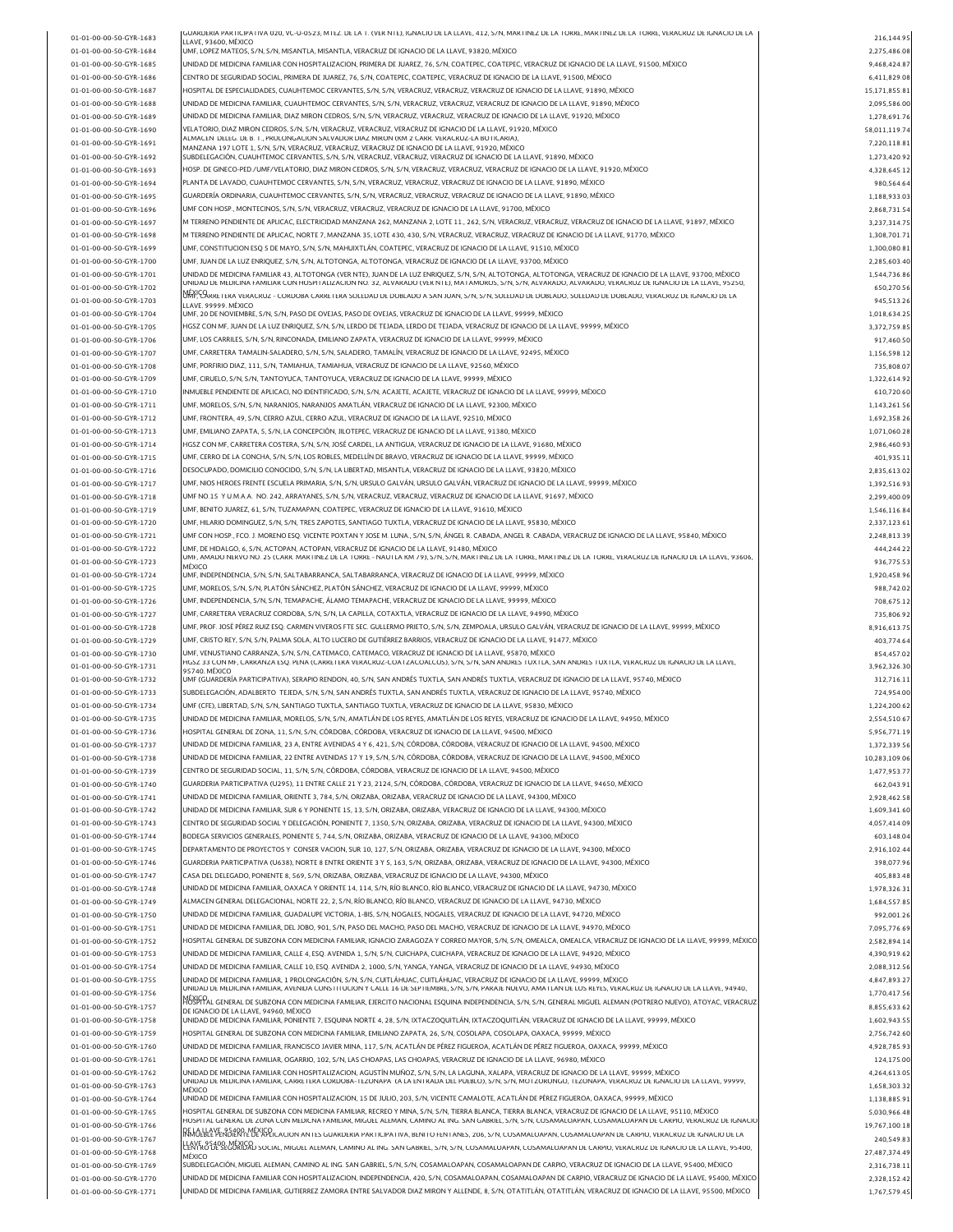| 01-01-00-00-50-GYR-1772 | UNIDAD DE MEDICINA FAMILIAR, 5 DE MAYO, 11, S/N, TLACOJALPAN, TLACOJALPAN, VERACRUZ DE IGNACIO DE LA LLAVE, 95520, MÉXICO                                                                                                                                                                            | 3,789,190.49  |
|-------------------------|------------------------------------------------------------------------------------------------------------------------------------------------------------------------------------------------------------------------------------------------------------------------------------------------------|---------------|
| 01-01-00-00-50-GYR-1773 | UNIDAD DE MEDICINA FAMILIAR CON HOSPITALIZACION, HIDALGO, S/N, S/N, TUXTILLA, TUXTILLA, VERACRUZ DE IGNACIO DE LA LLAVE, 95540, MÉXICO                                                                                                                                                               | 1,915,173.02  |
| 01-01-00-00-50-GYR-1774 | UNIDAD DE MEDICINA FAMILIAR, MORELOS, 2, S/N, CHACALTIANGUIS, CHACALTIANGUIS, VERACRUZ DE IGNACIO DE LA LLAVE, 95560, MÈXICO                                                                                                                                                                         | 1,978,326.31  |
| 01-01-00-00-50-GYR-1775 | JNIDAD DE MEDICINA FAMILIAR CON HOSPITALIZACION, 2 DE ABRIL Y CARRETERA NACIONAL, 1, S/N, AMATITLÁN, AMATITLÁN, VERACRUZ DE IGNACIO DE LA LLAVE, 99999, MÉXICO                                                                                                                                       | 8,109,860.96  |
|                         | HOSPITAL GENERAL DE ZONA CON MEDICNA FAMILIAR, ROMAN MARIN-INDEPENDENCIA Y FLORES MAGON, 1300, S/N, COATZACOALCOS, COATZACOALCOS, VERACRUZ DE IGNACIO DE                                                                                                                                             |               |
| 01-01-00-00-50-GYR-1776 | LA LLAVE. 96400. MĚXICO                                                                                                                                                                                                                                                                              | 6.345.119.93  |
| 01-01-00-00-50-GYR-1777 | JNIDAD DE MEDICINA FAMILAR /CSS, BELLAVISTA, 2600, S/N, COATZACOALCOS, COATZACOALCOS, VERACRUZ DE IGNACIO DE LA LLAVE, 96510, MÉXICO                                                                                                                                                                 | 16,102,561.78 |
| 01-01-00-00-50-GYR-1778 | GUARDERIA PARTICIPATIVA (U634), BELLAVISTA, 316, S/N, COATZACOALCOS, COATZACOALCOS, VERACRUZ DE IGNACIO DE LA LLAVE, 96400, MÊXICO                                                                                                                                                                   | 276,737.94    |
| 01-01-00-00-50-GYR-1779 | GUARDERIA PARTICIPATIVA (U355), AGUASCALIENTES ESO. CON AVENIDA BAJA CALIFORNIA, 918, S/N, COATZACOALCOS, COATZACOALCOS, VERACRUZ DE IGNACIO DE LA LLAVE,<br>96500 MÉXICO                                                                                                                            | 354,792.59    |
| 01-01-00-00-50-GYR-1780 | GUARDERIA PARTICIPATIVA (U633), PASEO MIGUEL ALEMAN, 302, S/N, COATZACOALCOS, COATZACOALCOS, VERACRUZ DE IGNACIO DE LA LLAVE, 96400, MÊXICO                                                                                                                                                          | 215,714.3     |
| 01-01-00-00-50-GYR-1781 | UNIDAD DE MEDICINA FAMILIAR, LILAS Y CASTAÑOS, S/N, S/N, COATZACOALCOS, COATZACOALCOS, VERACRUZ DE IGNACIO DE LA LLAVE, 96558, MÉXICO                                                                                                                                                                | 9,530,963.56  |
| 01-01-00-00-50-GYR-1782 | SUBDELEGACIÓN, LILAS Y CASTAÑOS, S/N, S/N, COATZACOALCOS, COATZACOALCOS, VERACRUZ DE IGNACIO DE LA LLAVE, 96558, MÉXICO                                                                                                                                                                              | 1.00          |
|                         |                                                                                                                                                                                                                                                                                                      |               |
| 01-01-00-00-50-GYR-1783 | UMF EN PROY 10 CONSULT, LUIS MADRAZO LEDESEMA, 401, S/N, COATZACOALCOS, COATZACOALCOS, VERACRUZ DE IGNACIO DE LA LLAVE, 99999, MÊXICO<br>UNIDAD DE MEDICINA FAMILIAR CON HOSPITALIZACION, CALLE ALVARO OBREGON, ESQ. LUIS DONALDO COLOSIO, MIGUEL ALEMAN Y PROGRESO, 65, S/N, JUAN DIAZ COVARRUBIAS, | 22,674,917.54 |
| 01-01-00-00-50-GYR-1784 | HUEYAPAN DE OCAMPO. VERACRUZ DE IGNACIO DE LA LLAVE. 95850. MÉXICO                                                                                                                                                                                                                                   | 8,239,715.76  |
| 01-01-00-00-50-GYR-1785 | HOSPITAL GENERAL DE ZONA CON MEDICNA FAMILIAR, JUSTO SIERRA, 31, S/N, MINATITLÁN, MINATITLÁN, VERACRUZ DE IGNACIO DE LA LLAVE, 96700, MÉXICO                                                                                                                                                         | 7,095,152.5   |
| 01-01-00-00-50-GYR-1786 | GUARDERIA PARTICIPATIVA (U637), EDUCACION, 29, S/N, MINATITLÁN, MINATITLÁN, VERACRUZ DE IGNACIO DE LA LLAVE, 96849, MÉXICO                                                                                                                                                                           | 429,296.53    |
| 01-01-00-00-50-GYR-1787 | UNIDAD DE MEDICINA FAMILIAR, 5 DE MAYO, 75, S/N, NOPALTEPEC, COSAMALOAPAN DE CARPIO, VERACRUZ DE IGNACIO DE LA LLAVE, 99999, MÊXICO                                                                                                                                                                  | 7,127,084.15  |
| 01-01-00-00-50-GYR-1788 | UNIDAD DE MEDICINA FAMILIAR, ESQ. CARR. NAL. COSAMALOAPAN - CD. ALEMAN E INDEPENDENCIA. (CONG. DE PARAISO NOVILLERO DE UNA CALLE SIN NOMBRE), S/N, S/N, PARAISO                                                                                                                                      | 1.701.588.06  |
| 01-01-00-00-50-GYR-1789 | NOVILLERO, COSAMALOAPAN DE CARPIO, VERACRUZ DE IGNACIO DE LA LLAVE, 99999, MÉXICO<br>JNIDAD DE MEDICINA FAMILIAR CON HOSPITALIZACION, ALVARO OBREGON, S/N, S/N, TRES VALLES, TRES VALLES, VERACRUZ DE IGNACIO DE LA LLAVE, 95300, MÉXICO                                                             | 7.738.747.24  |
| 01-01-00-00-50-GYR-1790 | UNIDAD DE MEDICINA FAMILIAR, LOPEZ MATEOS, 116, S/N, GABINO BARREDA, COSAMALOAPAN DE CARPIO, VERACRUZ DE IGNACIO DE LA LLAVE, 99999, MÈXICO                                                                                                                                                          | 4,691,784.18  |
|                         |                                                                                                                                                                                                                                                                                                      |               |
| 01-01-00-00-50-GYR-1791 | UNIDAD DE MEDICINA FAMILIAR, MIGUEL ALEMAN, 3038, S/N, COSAMALOAPAN, COSAMALOAPAN DE CARPIO, VERACRUZ DE IGNACIO DE LA LLAVE, 99999, MÉXICO                                                                                                                                                          | 4,263,904.12  |
| 01-01-00-00-50-GYR-1792 | UNIDAD DE MEDICINA FAMILIAR, FERROCARRIL, S/N, S/N, CUATOTOLAPAN ESTACIÓN, HUEYAPAN DE OCAMPO, VERACRUZ DE IGNACIO DE LA LLAVE, 99999, MÉXICO                                                                                                                                                        | 2,869,566.97  |
| 01-01-00-00-50-GYR-1793 | UNIDAD DE MEDICINA FAMILIAR, 3, S/N, S/N, TEMASCAL, SAN MIGUEL SOYALTEPEC, OAXACA, 68430, MÉXICO                                                                                                                                                                                                     | 516,577.49    |
| 01-01-00-00-50-GYR-1794 | JNIDAD DE MEDICINA FAMILIAR, MIGUEL HIDALGO, 30, S/N, TENEJAPAN (TENEJAPAN DE MATA), JOSÈ AZUETA, VERACRUZ DE IGNACIO DE LA LLAVE, 99999, MÈXICO                                                                                                                                                     | 3.518.837.98  |
| 01-01-00-00-50-GYR-1795 | UNIDAD DE MEDICINA FAMILIAR, JUAN DE LA LUZ ENRIQUEZ, S/N, S/N, ACAYUCAN, ACAYUCAN, VERACRUZ DE IGNACIO DE LA LLAVE, 96026, MÊXICO                                                                                                                                                                   | 2,147,207.9   |
| 01-01-00-00-50-GYR-1796 | GUARDERIA PARTICIPATIVA (U356), PORFIRIO DIAZ, ESQ. GUTIERREZ ZAMORA, 42, S/N, ACAYUCAN, ACAYUCAN, VERACRUZ DE IGNACIO DE LA LLAVE, 96039, MÉXICO                                                                                                                                                    | 322,154.00    |
| 01-01-00-00-50-GYR-1797 | UNIDAD DE MEDICINA FAMILIAR, HIDALGO, CALLE BELISARIO DOMINGUEZ, 102, S/N, CIUDAD MENDOZA, CAMERINO Z. MENDOZA, VERACRUZ DE IGNACIO DE LA LLAVE, 94740, MÉXICO                                                                                                                                       | 969,294.60    |
| 01-01-00-00-50-GYR-1798 | GUARDERIA PARTICIPATIVA (U290), SANTOS DEGOLLADO, 807, S/N, CIUDAD MENDOZA, CAMERINO Z. MENDOZA, VERACRUZ DE IGNACIO DE LA LLAVE, 94740, MÉXICO                                                                                                                                                      | 287,382.33    |
| 01-01-00-00-50-GYR-1799 | JNIDAD DE MEDICINA FAMILIAR 29 (VER SUR), 5 DE MAYO Y AVENIDA MORELOS, S/N, S/N, LOS NARANJOS, TRES VALLES, VERACRUZ DE IGNACIO DE LA LLAVE, 95360, MÉXICO                                                                                                                                           | 3.326.540.10  |
|                         |                                                                                                                                                                                                                                                                                                      |               |
| 01-01-00-00-50-GYR-1800 | RESERVA TECNICA, 4 PONIENTE ENTRE CALLES 12 Y 14, S/N, S/N, HUATUSCO DE CHICUELLAR, HUATUSCO, VERACRUZ DE IGNACIO DE LA LLAVE, 94100, MÈXICO                                                                                                                                                         | 2,669,407.69  |
| 01-01-00-00-50-GYR-1801 | UNIDAD DE MEDICINA FAMILIAR, NORTE 2, 200, S/N, IXHUATLANCILLO, IXHUATLANCILLO, VERACRUZ DE IGNACIO DE LA LLAVE, 99999, MÉXICO                                                                                                                                                                       | 1,069,346.70  |
| 01-01-00-00-50-GYR-1802 | UNIDAD DE MEDICINA FAMILIAR, PRINCIPAL, 52, S/N, MEDIAS AGUAS, SAYULA DE ALEMÂN, VERACRUZ DE IGNACIO DE LA LLAVE, 96157, MÊXICO                                                                                                                                                                      | 169,591.18    |
| 01-01-00-00-50-GYR-1803 | UNIDAD DE MEDICINA FAMILIAR, PROLONGACIÓN VICENTE GUERRERO, 120, S/N, TEXISTEPEC, TEXISTEPEC, VERACRUZ DE IGNACIO DE LA LLAVE, 96180, MÉXICO                                                                                                                                                         | 1,321,247.61  |
| 01-01-00-00-50-GYR-1804 | JNIDAD DE MEDICINA FAMILIAR CON HOSPITALIZACION, RAÚL SANDOVAL Y MOCTEZUMA, S/N, S/N, ISLA, ISLA, VERACRUZ DE IGNACIO DE LA LLAVE, 95640, MÉXICO                                                                                                                                                     | 2.622.630.79  |
| 01-01-00-00-50-GYR-1805 | UNIDAD DE MEDICINA FAMILIAR, HARRIMAN SOTOMAYOR ESQ. JUAREZ, 4, S/N, JÁLTIPAN DE MORELOS, JÁLTIPAN, VERACRUZ DE IGNACIO DE LA LLAVE, 96200, MÉXICO                                                                                                                                                   | 6,997,979.6   |
| 01-01-00-00-50-GYR-1806 | HOSPITAL GENERAL REGIONAL, ORIENTE 6 ESQ. SUR 41, 2115, S/N, ORIZABA, ORIZABA, VERACRUZ DE IGNACIO DE LA LLAVE, 94300, MÉXICO                                                                                                                                                                        | 13,487,105.91 |
|                         |                                                                                                                                                                                                                                                                                                      |               |
| 01-01-00-00-50-GYR-1807 | UNIDAD MÉDICA DE ALTA ESPECIALIDAD, 41, 439, S/N, MÉRIDA, MÉRIDA, YUCATÁN, 97150, MÉXICO                                                                                                                                                                                                             | 14,131,594.60 |
| 01-01-00-00-50-GYR-1808 | UNIDAD DE MEDICINA FAMILIAR, 55, 726, S/N, MÉRIDA, MÉRIDA, YUCATÁN, 97160, MÉXICO                                                                                                                                                                                                                    | 4,093,856.85  |
| 01-01-00-00-50-GYR-1809 | CENTRO DE SEGURIDAD SOCIAL, 41, 439, S/N, MÉRIDA, MÉRIDA, YUCATÁN, 97150, MÉXICO                                                                                                                                                                                                                     | 557,065.00    |
| 01-01-00-00-50-GYR-1810 | UNIDAD DE MEDICINA FAMILIAR, 64, 491, S/N, MÊRIDA, MÊRIDA, YUCATÂN, 97000, MÊXICO                                                                                                                                                                                                                    | 372,931.90    |
| 01-01-00-00-50-GYR-1811 | OFICINA SUBDELEGACIONAL NORTE, 7, 247, S/N, MÉRIDA, MÉRIDA, YUCATÁN, 97219, MÉXICO                                                                                                                                                                                                                   | 1.273.771.02  |
| 01-01-00-00-50-GYR-1812 | HOSPITAL GENERAL REGIONAL, 21, 216, S/N, MÉRIDA, MÉRIDA, YUCATÁN, 97070, MÉXICO                                                                                                                                                                                                                      | 8,489,909.58  |
| 01-01-00-00-50-GYR-1813 | OFICINAS ADMINISTRATIVAS, 41, 439, S/N, MÉRIDA, MÉRIDA, YUCATÁN, 97150, MÉXICO                                                                                                                                                                                                                       | 114,759.22    |
|                         | CONJUNTO MERIDA SUR                                                                                                                                                                                                                                                                                  |               |
| 01-01-00-00-50-GYR-1814 | UNIDAD DE MEDICINA FAMILIAR, CUARENTA Y DOS, 999, S/N, MÉRIDA, MÉRIDA, YUCATÁN, 97279, MÉXICO                                                                                                                                                                                                        | 2,981,187.72  |
| 01-01-00-00-50-GYR-1815 | UNIDAD DE MEDICINA FAMILIAR, 7, 247, S/N, MÉRIDA, MÉRIDA, YUCATÁN, 97219, MÉXICO                                                                                                                                                                                                                     | 2.442.462.9   |
| 01-01-00-00-50-GYR-1816 | UNIDAD MEDICA FAMILIAR NO. 57, SUBDELEGACIÓN NORTE Y MODULO URBANO, 7, 247, S/N, MÉRIDA, MÉRIDA, YUCATÁN, 97219, MÉXICO                                                                                                                                                                              | 8,056,219.25  |
| 01-01-00-00-50-GYR-1817 | UNIDAD DE MEDICA FAMILIAR NO. 56, 65, 403 A, S/N, MÉRIDA, MÉRIDA, YUCATÁN, 97000, MÉXICO                                                                                                                                                                                                             | 619,401.8     |
| 01-01-00-00-50-GYR-1818 | GUARDERIA INFANTIL, 65, 403 A, S/N, MÉRIDA, MÉRIDA, YUCATÁN, 97000, MÉXICO                                                                                                                                                                                                                           | 745,502.42    |
| 01-01-00-00-50-GYR-1819 | VELATORIO, 59, 640, S/N, MÉRIDA, MÉRIDA, YUCATÁN, 97000, MÉXICO                                                                                                                                                                                                                                      | 439,267.9     |
| 01-01-00-00-50-GYR-1820 | GUARDERIA PARTICIPATIVA (CIERRE), 66, 529, S/N, MÉRIDA, MÉRIDA, YUCATÁN, 97000, MÉXICO                                                                                                                                                                                                               | 158.314.3     |
|                         |                                                                                                                                                                                                                                                                                                      |               |
| 01-01-00-00-50-GYR-1821 | GUARDERIA PARTICIPATIVA, 61, 680, S/N, MĒRIDA, MĒRIDA, YUCATĀN, 97240, MĒXICO                                                                                                                                                                                                                        | 290,708.47    |
| 01-01-00-00-50-GYR-1822 | UNIDAD MEDICINA FAMILIAR NO. 60 Y, 22, 397, S/N, MÈRIDA, MÈRIDA, YUCATÀN, 99999, MÈXICO                                                                                                                                                                                                              | 1.00          |
| 01-01-00-00-50-GYR-1823 | GUARDERIA PARTICIPATIVA, 25 ( CUPULES ), 83 A, S/N, MÉRIDA, MÉRIDA, YUCATÁN, 97050, MÉXICO                                                                                                                                                                                                           | 304.923.11    |
| 01-01-00-00-50-GYR-1824 | CONJUNTO MERIDA SUR<br>OFICINA SUBDELEGACIONAL SUR, CUARENTA Y DOS, 999, S/N, MÉRIDA, MÉRIDA, YUCATÁN, 97279, MÉXICO                                                                                                                                                                                 | 17,370,669.13 |
| 01-01-00-00-50-GYR-1825 | CENTRO DE BIENESTAR SOCIAL (CEBIS), 2, 352, S/N, MÉRIDA, MÉRIDA, YUCATÁN, 97196, MÉXICO                                                                                                                                                                                                              | 46,199.15     |
| 01-01-00-00-50-GYR-1826 | GUARDERIA PARTICIPATIVA, 66, 353 Y 355, S/N, MÉRIDA, MÉRIDA, YUCATÁN, 97000, MÉXICO                                                                                                                                                                                                                  | 300,457.37    |
| 01-01-00-00-50-GYR-1827 | M TERRENO PENDIENTE DE APLICAC, TABLAJE CATASTRAL 10010, 256, S/N, VALLADOLID, VALLADOLID, YUCATÁN, 97780, MÉXICO                                                                                                                                                                                    | 268,296.00    |
|                         |                                                                                                                                                                                                                                                                                                      |               |
| 01-01-00-00-50-GYR-1828 | UNIDAD DE MEDICINA FAMILIAR, 13, 194, S/N, TICUL, TICUL, YUCATÁN, 97860, MÉXICO                                                                                                                                                                                                                      | 974,416.47    |
| 01-01-00-00-50-GYR-1829 | UNIDAD DE MEDICINA FAMILIAR, 43, 215, S/N, TEKAX DE ÁLVARO OBREGÓN, TEKAX, YUCATÁN, 99999, MÉXICO                                                                                                                                                                                                    | 575,842.25    |
| 01-01-00-00-50-GYR-1830 | UNIDAD DE MEDICINA FAMILIAR CON HOSPITALIZACION, 27, 143 Y 145, S/N, PROGRESO, PROGRESO, YUCATÁN, 97320, MÉXICO                                                                                                                                                                                      | 811,363.17    |
| 01-01-00-00-50-GYR-1831 | HOSPITAL GENERAL SUBZONA CON MEDICINA FAMILIAR NO. 5, 43, S/N, S/N, TIZIMÍN, TIZIMÍN, YUCATÁN, 97700, MÉXICO                                                                                                                                                                                         | 906,686.72    |
| 01-01-00-00-50-GYR-1832 | GUARDERIA PARTICIPATIVA (CIERRE ABRIL 2011), 48, 324, S/N, TIZIMÍN, TIZIMÍN, YUCATÁN, 97700, MÉXICO                                                                                                                                                                                                  | 755,340.25    |
| 01-01-00-00-50-GYR-1833 | UNIDAD DE MEDICINA FAMILIAR CON HOSPITALIZACION, 41, 256, S/N, VALLADOLID, VALLADOLID, YUCATÁN, 97780, MÉXICO                                                                                                                                                                                        | 423,380.51    |
| 01-01-00-00-50-GYR-1834 | UNIDAD DE MEDICINA FAMILIAR CON HOSPITALIZACION, 20, 56, S/N, TZUCACAB, TZUCACAB, YUCATÁN, 97960, MÉXICO                                                                                                                                                                                             | 1,290,488.52  |
| 01-01-00-00-50-GYR-1835 | UNIDAD DE MEDICINA FAMILIAR, 50, 333, S/N, COLONIA YUCATÁN, TIZIMÍN, YUCATÁN, 99999, MÉXICO                                                                                                                                                                                                          | 1,822,571.33  |
|                         |                                                                                                                                                                                                                                                                                                      |               |
| 01-01-00-00-50-GYR-1836 | UNIDAD MEDICA FAMILIAR CON HOSPITALIZACION NO. 7 Y MODULO URBANO "LAS COLORADAS", 45, 307, S/N, LAS COLORADAS, RÍO LAGARTOS, YUCATÁN, 99999, MÉXICO                                                                                                                                                  | 1,344,282.18  |
| 01-01-00-00-50-GYR-1837 | HOSPITAL GENERAL DE SUBZONA Y MEDICINA FAMILIAR NO 3 "MOTUL", 26, 87, S/N, MOTUL DE CARRILLO PUERTO, MOTUL, YUCATÁN, 97430, MÉXICO                                                                                                                                                                   | 1,607,397.12  |
| 01-01-00-00-50-GYR-1838 | FORMA PARTE DEL H.R. NO. 62 "IZAMAL", UMF NO. 31 Y MÓDULO URBANO (UMU), 24, 313, S/N, IZAMAL, IZAMAL, YUCATÁN, 97540, MÉXICO                                                                                                                                                                         | 2,402,594.17  |
| 01-01-00-00-50-GYR-1839 | UNIDAD DE MÉDICINA FAMILIAR, 21, 177, S/N, ACANCEH, ACANCEH, YUCATÁN, 99999, MÉXICO                                                                                                                                                                                                                  | 1,508,728.79  |
| 01-01-00-00-50-GYR-1840 | UNIDAD MEDICA RURAL NO. 81 "HOCTUN", 26, 103, S/N, HOCTÚN, HOCTÚN, YUCATÁN, 97480, MÉXICO                                                                                                                                                                                                            | 2,121,920.11  |
| 01-01-00-00-50-GYR-1841 | UNIDAD DE MEDICINA FAMILIAR NO. 17, 16, 99, S/N, MAXCANÚ, MAXCANÚ, YUCATÁN, 99999, MÉXICO                                                                                                                                                                                                            | 1,383,860.88  |
| 01-01-00-00-50-GYR-1842 | UNIDAD MEDICA RURAL NO. 74 " CANSAHCAB ", 20, S/N, S/N, CANSAHCAB, CANSAHCAB, YUCATAN, 97410, MEXICO                                                                                                                                                                                                 | 1,264,288.56  |
| 01-01-00-00-50-GYR-1843 | UNIDAD DE MEDICINA FAMILIAR, 31, 280, S/N, HUNUCMÁ, HUNUCMÁ, YUCATÁN, 97350, MÉXICO                                                                                                                                                                                                                  | 1,757,349.89  |
| 01-01-00-00-50-GYR-1844 | UNIDAD DE MEDICINA FAMILIAR, 29, 205, S/N, CONKAL, CONKAL, YUCATÁN, 99999, MÉXICO                                                                                                                                                                                                                    |               |
|                         |                                                                                                                                                                                                                                                                                                      | 1,686,275.66  |
| 01-01-00-00-50-GYR-1845 | UNIDAD DE MEDICINA FAMILIAR, 21, 50, S/N, TIXKOKOB, TIXKOKOB, YUCATÁN, 97470, MÉXICO                                                                                                                                                                                                                 | 1,857,411.56  |
| 01-01-00-00-50-GYR-1846 | HGSZ/MF, 29, 109, S/N, UMÁN, UMÁN, YUCATÁN, 99999, MÉXICO                                                                                                                                                                                                                                            | 2,201,356.09  |
| 01-01-00-00-50-GYR-1847 | UNIDAD MEDICA RURAL NO. 70 "TIMUCUY", 21, 99, S/N, TIMUCUY, TIMUCUY, YUCATÁN, 97377, MÉXICO                                                                                                                                                                                                          | 663,918.86    |
| 01-01-00-00-50-GYR-1848 | UNIDAD MEDICA RURAL NO. 76 "CHOCHOLA", 21, 100 Y 100-B, S/N, CHOCHOLÁ, CHOCHOLÁ, YUCATÁN, 97816, MÉXICO                                                                                                                                                                                              | 350,355.18    |
| 01-01-00-00-50-GYR-1849 | UNIDAD MEDICA RURAL NO. 21 "UAYALCEH", DOMICILIO CONOCIDO, S/N, S/N, UAYALCEH, ABALÁ, YUCATÁN, 99999, MÉXICO                                                                                                                                                                                         | 494,733.74    |
| 01-01-00-00-50-GYR-1850 | UNIDAD DE MEDICINA FAMILIAR, 21, 91 A, S/N, SAMAHIL, SAMAHIL, YUCATÁN, 97810, MÉXICO                                                                                                                                                                                                                 | 508,112.41    |
|                         | UNIDAD MEDICA RURAL NO. 79 "DZILAM GONZÁLEZ", 18, 80 C, S/N, DZILAM GONZÁLEZ, DZILAM GONZÁLEZ, YUCATÁN, 97600, MÉXICO                                                                                                                                                                                |               |
| 01-01-00-00-50-GYR-1851 |                                                                                                                                                                                                                                                                                                      | 309,382.81    |
| 01-01-00-00-50-GYR-1852 | UNIDAD MEDICA RURAL NO. 85 "SUMA DE HIDALGO", 15, 95, S/N, SUMA, SUMA, YUCATÂN, 97527, MÊXICO                                                                                                                                                                                                        | 366,242.32    |
| 01-01-00-00-50-GYR-1853 | UNIDAD MEDICA RURAL NO. 66 "TEKAL DE VENEGAS", 23, 91, S/N, TEKAL DE VENEGAS, TEKAL DE VENEGAS, YUCATÁN, 97535, MÉXICO                                                                                                                                                                               | 891,078.23    |
| 01-01-00-00-50-GYR-1855 | UNIDAD MEDICA FAMILIAR NO. 20 "CAUCEL", 80, 673, S/N, MÉRIDA, MÉRIDA, YUCATÁN, 97314, MÉXICO                                                                                                                                                                                                         | 6,577,677.49  |
| 01-01-00-00-50-GYR-1856 | UNIDAD DE MEDICINA FAMILIAR, 19, 49, S/N, KANASÍN, KANASÍN, YUCATÁN, 97370, MÉXICO                                                                                                                                                                                                                   | 544,212.60    |
| 01-01-00-00-50-GYR-1857 | UNIDAD MEDICA RURAL NO. 83 "KINCHIL", 19, 91 A, S/N, KINCHIL, KINCHIL, YUCATÁN, 97360, MÉXICO                                                                                                                                                                                                        | 261,721.03    |
| 01-01-00-00-50-GYR-1858 | UNIDAD MEDICA RURAL NO. 69 "TEPAKAN", 19, 100 D, S/N, TEPAKÁN, TEPAKÁN, YUCATÁN, 97530, MÉXICO                                                                                                                                                                                                       | 258,933.95    |
| 01-01-00-00-50-GYR-1859 | UNIDAD MEDICA RURAL NO. 72 "BACA", 21, 149-A, S/N, BACA, BACA, YUCATÁN, 97450, MÉXICO                                                                                                                                                                                                                | 245,276.59    |
|                         |                                                                                                                                                                                                                                                                                                      |               |
| 01-01-00-00-50-GYR-1860 | UNIDAD MEDICA RURAL NO. 77 "DZEMUL", 21, 80 A, S/N, DZEMUL, DZEMUL, YUCATÁN, 97404, MÉXICO                                                                                                                                                                                                           | 243,882.86    |
| 01-01-00-00-50-GYR-1861 | UNIDAD MEDICA RURAL NO. 73 "CACALCHEN", 21, 125 A, S/N, CACALCHÉN, CACALCHÉN, YUCATÁN, 97460, MÉXICO                                                                                                                                                                                                 | 426,446.65    |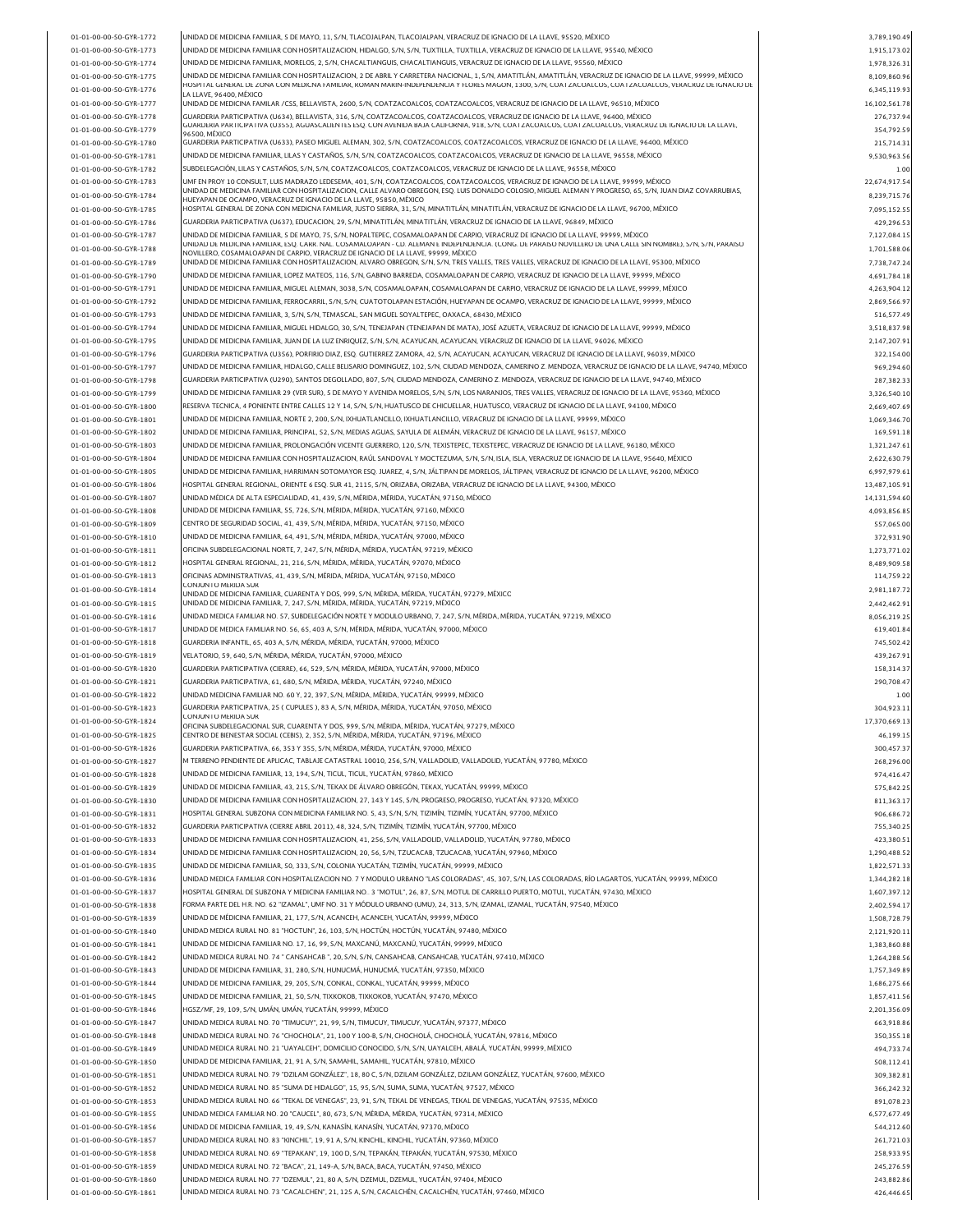| 01-01-00-00-50-GYR-1862                            | UNIDAD MEDICA RURAL NO. 75 "CHICXULUB PUEBLO", 19, 102 A, S/N, CHICXULUB PUEBLO, CHICXULUB PUEBLO, YUCATÁN, 97340, MÉXICO                                                                                                                                                         | 347,289.04               |
|----------------------------------------------------|-----------------------------------------------------------------------------------------------------------------------------------------------------------------------------------------------------------------------------------------------------------------------------------|--------------------------|
| 01-01-00-00-50-GYR-1863                            | UNIDAD MEDICA RURAL NO. 68 "TEKIT", 26, 186, S/N, TEKIT, TEKIT, YUCATÁN, 97680, MÉXICO                                                                                                                                                                                            | 280.953.05               |
| 01-01-00-00-50-GYR-1864                            | UNIDAD MEDICA RURAL NO. 82 "HUHI ", 20, S/N, S/N, HUHĪ, HUHĪ, YUCATĀN, 97590, MĒXICO                                                                                                                                                                                              | 487,208.36               |
| 01-01-00-00-50-GYR-1865                            | UNIDAD MEDICA RURAL NO. 80 "HOCABA", 21, 93 A, S/N, HOCABÁ, HOCABÁ, YUCATÁN, 97560, MÉXICO                                                                                                                                                                                        | 495,569.79               |
| 01-01-00-00-50-GYR-1866                            | UNIDAD MEDICA RURAL NO. 86 "TAHMEK", 21, 103, S/N, TAHMEK, TAHMEK, YUCATĂN, 97490, MÊXICO                                                                                                                                                                                         | 405,542.28               |
| 01-01-00-00-50-GYR-1867                            | UNIDAD MEDICA RURAL NO. 67 " TEKANTO ", 23, S/N, S/N, TEKANTÓ, TEKANTÓ, YUCATÁN, 97520, MÉXICO                                                                                                                                                                                    | 386,031.64               |
| 01-01-00-00-50-GYR-1868                            | UNIDAD MEDICA RURAL NO. 64 "SEYE", 32, 121 C, S/N, SEYÉ, SEYÉ, YUCATÁN, 97570, MÉXICO                                                                                                                                                                                             | 424,216.88               |
| 01-01-00-00-50-GYR-1869                            | UNIDAD MEDICA RURAL NO. 87 "TEMAX", 33, 96, S/N, TEMAX, TEMAX, YUCATÂN, 97510, MÊXICO                                                                                                                                                                                             | 295,725.45               |
| 01-01-00-00-50-GYR-1870                            | UNIDAD DE MEDICINA FAMILIAR, 26, 101 A, S/N, KOMCHÉN, MÉRIDA, YUCATÁN, 99999, MÉXICO                                                                                                                                                                                              | 349,797.50               |
| 01-01-00-00-50-GYR-1871                            | UNIDAD MEDICA FAMILIAR NO. 13 "CHUBURNA", 22, 90, S/N, CHUBURNÁ [GRANJA], MÉRIDA, YUCATÁN, 99999, MÉXICO                                                                                                                                                                          | 425,331.80               |
| 01-01-00-00-50-GYR-1872                            | UNIDAD MEDICA RURAL NO. 84 "SAN JOSE TZAL", 22, 101 C, S/N, SAN JOSÉ TZAL, MÉRIDA, YUCATÁN, 99999, MÉXICO                                                                                                                                                                         | 426,167.97               |
| 01-01-00-00-50-GYR-1873                            | UNIDAD MEDICA RURAL NO.78 "DZIDZANTUN", 24, 113 D, S/N, DZIDZANTÚN, DZIDZANTÚN, YUCATÁN, 99999, MÉXICO                                                                                                                                                                            | 249.178.47               |
| 01-01-00-00-50-GYR-1874                            | UNIDAD MEDICA RURAL NO. 61 "HOMUN", 19, 158, S/N, HOMÚN, HOMÚN, YUCATÁN, 97580, MÉXICO                                                                                                                                                                                            |                          |
|                                                    | UNIDAD MEDICA RURAL NO. 65 "TECOH", 31, 99 B, S/N, TECOH, TECOH, YUCATÁN, 97820, MÉXICO                                                                                                                                                                                           | 332,516.95               |
| 01-01-00-00-50-GYR-1875                            |                                                                                                                                                                                                                                                                                   | 586,153.65               |
| 01-01-00-00-50-GYR-1876                            | UNIDAD MEDICA RURAL NO. 60 "HALACHO", 11, 90, S/N, HALACHŎ, HALACHŎ, YUCATĀN, 97830, MĒXICO                                                                                                                                                                                       | 515,080.38               |
| 01-01-00-00-50-GYR-1877                            | TERRENO INVADIDO, 10, 39 A, S/N, SUDZAL, SUDZAL, YUCATĂN, 97676, MÊXICO                                                                                                                                                                                                           | 543,498.96               |
| 01-01-00-00-50-GYR-1878                            | HOSPITAL GENERAL DE ZONA, ESQ AVENIDA MEXICO Y CALLE RESTAURADORES, 3, S/N, ZACATECAS, ZACATECAS, ZACATECAS, 98000, MÉXICO                                                                                                                                                        | 7,040,563.32             |
| 01-01-00-00-50-GYR-1879                            | CENTRO DE SEGURIDAD SOCIAL, ESQ AVENIDA MEXICO Y CALLE RESTAURADORES, 3, S/N, ZACATECAS, ZACATECAS, ZACATECAS, 98000, MÊXICO                                                                                                                                                      | 1,472,768.40             |
| 01-01-00-00-50-GYR-1880                            | CENTRO DE SEGURIDAD SOCIAL, TORREON INTERIOR ALAMEDA, 45, S/N, ZACATECAS, ZACATECAS, ZACATECAS, 98000, MÉXICO                                                                                                                                                                     | 2,305,035.95             |
| 01-01-00-00-50-GYR-1881                            | GUARDERIA INFANTIL, CARR. FLLO. - TORREON KM. 57.3 COL. VISTA HERMOSA, S/N, S/N, RÌO GRANDE, RÌO GRANDE, ZACATECAS, 99999, MÈXICO                                                                                                                                                 | 195,762.47               |
| 01-01-00-00-50-GYR-1882                            | GUARDERIA PARTICIPATIVA, ESQ. 2DA DEL SEMINARIO Y 2DA DE LAS MARGARITAS, S/N, S/N, ZACATECAS, ZACATECAS, ZACATECAS, 99999, MÉXICO                                                                                                                                                 | 1,184,453.02             |
| 01-01-00-00-50-GYR-1883                            | CONJUNTO IMSS ZACATECAS ALAMEDA, TORREON INTERIOR ALAMEDA, 45, S/N, ZACATECAS, ZACATECAS, ZACATECAS, 98000, MÉXICO                                                                                                                                                                | 1.14                     |
| 01-01-00-00-50-GYR-1884                            | TERRENO PARA UNIDAD DE MEDICINA FAMILIAR EN COLINAS DEL PADRE, SIERRA MADRE, S/N, S/N, ZACATECAS, ZACATECAS, ZACATECAS, 98085, MÉXICO                                                                                                                                             | 8,021,100.00             |
| 01-01-00-00-50-GYR-1885                            | CONJUNTO GUADALUPE: OFICINAS DELEGACIONALES, UMF 4 Y GUARDERIA PARTICIPATIVA GUADALUPE, ESQ AVENIDA MEXICO Y CALLE RESTAURADORES, 3, S/N, GUADALUPE,<br>GUADALUPE. ZACATECAS. 98618. MĚXICO                                                                                       | 1.14                     |
| 01-01-00-00-50-GYR-1886                            | OFICINAS SUBDELEGACION AFILIACIÓN Y COBRANZA GUADALUPE, ZAC, SOLIDARIDAD, S/N, S/N, GUADALUPE, GUADALUPE, ZACATECAS, 99999, MÉXICO                                                                                                                                                | 79,896,776.60            |
| 01-01-00-00-50-GYR-1887                            | UNIDAD DE MEDICINA FAMILIAR 15, I ERMINAL DE PROVIDENCIA, MAZAPIL, CANANEA Y RIO BLANCO, S/N, S/N, TERMINAL DE PROVIDENCIA (TERMINAL), MAZAPIL, ZACATECAS, 98238<br>MÉXICO                                                                                                        | 783,050.29               |
| 01-01-00-00-50-GYR-1888                            | GUARDERIA PARTICIPATIVA, ESQ. PROLONGACION ALVARO OBREGON Y GOMEZ FARIAS, S/N, S/N, FRESNILLO, FRESNILLO, ZACATECAS, 99090, MÉXICO                                                                                                                                                | 777,216.86               |
| 01-01-00-00-50-GYR-1889                            | CONJUNTO GUADALUPE: OFICINAS DELEGACIONALES, UMF 4 Y GUARDERIA PARTICIPATIVA GUADALUPE, ESQ AVENIDA MEXICO Y CALLE RESTAURADORES, 3, S/N, GUADALUPE,                                                                                                                              | 4,997,885.66             |
| 01-01-00-00-50-GYR-1890                            | RBSBAXLYRJKACATSEARJSBEAR NÖNGO ongepcion del oro, carr. saltillo-guadalajara km. 12, c.p. 98200, concepcion del oro, zac., carretera acceso al municipio                                                                                                                         | 7,343,340.97             |
| 01-01-00-00-50-GYR-1891                            | CONCEPCION DEL ORO. S/N. CONCEPCIÓN DEL ORO. CONCEPCIÓN DEL ORO. ZACATECAS. 98200. MÉXICO<br>UMF, PROVIDENCIA, S/N, S/N, MORELOS, MORELOS, ZACATECAS, 99999, MÉXICO                                                                                                               | 2.183.919.99             |
| 01-01-00-00-50-GYR-1892                            | UNIDAD DE MEDICINA FAMILIAR NO. 10 JALPA, ESQ CALLE ANTONIO CERVANTES Y AV GRAL ISABEL ROBLES, S/N, S/N, JALPA, JALPA, ZACATECAS, 99600, MÉXICO                                                                                                                                   | 1,056,938.25             |
| 01-01-00-00-50-GYR-1893                            | UMF, ESQ CALLE PEÑOL Y CALLE RAZA CAXCANA, S/N, S/N, NOCHISTLÁN DE MEJÍA, NOCHISTLÁN DE MEJÍA, ZACATECAS, 99900, MÉXICO                                                                                                                                                           | 565,287.06               |
|                                                    | GUARDERIA PARTICIPATIVA, CARR. SALTILLO-GUADALAJARA KM. 12, C.P. 98200, CONCEPCION DEL ORO, ZAC., CARRETERA ACCESO AL MUNICIPIO CONCEPCION DEL ORO, S/N,                                                                                                                          |                          |
| 01-01-00-00-50-GYR-1894                            | CONCEPCIÓN DEL ORO, CONCEPCIÓN DEL ORO, ZACATECAS, 98200, MÉXICO                                                                                                                                                                                                                  | 548,672.75               |
| 01-01-00-00-50-GYR-1895                            | UNIDAD DE MEDICINA FAMILIAR NO. 10 JALPA, ESQ CALLE ANTONIO CERVANTES Y AV GRAL ISABEL ROBLES, S/N, S/N, JALPA, JALPA, ZACATECAS, 99600, MÉXICO                                                                                                                                   | 1,847,172.31             |
| 01-01-00-00-50-GYR-1896                            | UMF, ZARAGOZA, S/N, S/N, JEREZ DE GARCÍA SALINAS, JEREZ, ZACATECAS, 99340, MĚXICO                                                                                                                                                                                                 | 705,373.86               |
| 01-01-00-00-50-GYR-1897                            | HOSPITAL RURAL IMSS-PROSPERA NO. 53, RIO GRANDE, CARR. FLLO. - TORREON KM. 57.3 COL. VISTA HERMOSA, S/N, S/N, RÍO GRANDE, RÍO GRANDE, ZACATECAS, 99999, MĚXICO                                                                                                                    | 6,431,800.13             |
| 01-01-00-00-50-GYR-1898                            | HGZ, ZARAGOZA, S/N, S/N, JEREZ DE GARCÍA SALINAS, JEREZ, ZACATECAS, 99340, MÉXICO                                                                                                                                                                                                 | 5,565,314.59             |
| 01-01-00-00-50-GYR-1899                            | UNIDAD DE MEDICINA FAMILIAR 55, FRESNILLO, SIGLO XXI, S/N, S/N, FRESNILLO, FRESNILLO, ZACATECAS, 99000, MÉXICO<br>CENTRO DE SEGURIDAD SOCIAL Y BIENESTAR FAMILIAR Y GUARDERIA PART 69 FRESNILLO, ESQ. PROLONGACION ALVARO OBREGON Y GOMEZ FARIAS, S/N, S/N, FRESNILLO, FRESNILLO, | 2,584,820.06             |
| 01-01-00-00-50-GYR-1900                            | ZACATECAS, 99090, MĚXICO                                                                                                                                                                                                                                                          | 1,152,111.63             |
| 01-01-00-00-50-GYR-1901                            | UNIDAD DE MEDICINA FAMILIAR 55, FRESNILLO, SIGLO XXI, S/N, S/N, FRESNILLO, FRESNILLO, ZACATECAS, 99000, MÉXICO                                                                                                                                                                    | 639.824.30               |
| 01-01-00-00-50-GYR-1902                            | UMF, ESQ CALLE CRISTOBAL COLON Y CALLE DE LAS PALMAS, S/N, S/N, SOMBRERETE, SOMBRERETE, ZACATECAS, 99100, MÉXICO                                                                                                                                                                  | 1,076,245.09             |
| 01-01-00-00-50-GYR-1903                            | UNIDAD DE MEDICINA FAMILIAR, DORANTE, S/N, S/N, MINERAL DE NOCHE BUENA, MELCHOR OCAMPO, ZACATECAS, 98229, MÉXICO                                                                                                                                                                  | 407,689.06               |
| 01-01-00-00-50-GYR-1904                            | UMF, CANANEA Y RIO BLANCO, S/N, S/N, TERMINAL DE PROVIDENCIA (TERMINAL), MAZAPIL, ZACATECAS, 98238, MÉXICO                                                                                                                                                                        | 417,566.90               |
| 01-01-00-00-50-GYR-1905                            | UMF, CAMINO MAZAPIL - CONCEPCION DEL ORO, S/N, S/N, SALAVERNA, MAZAPIL, ZACATECAS, 98237, MÉXICO                                                                                                                                                                                  | 452,588.74               |
| 01-01-00-00-50-GYR-1906                            | UMF, DOMICILIO CONOCIDO, S/N, S/N, SOMBRERETE, SOMBRERETE, ZACATECAS, 99100, MÉXICO                                                                                                                                                                                               | 473,691.60               |
| 01-01-00-00-50-GYR-1907                            | UMF, CALLE HIDALGO, S/N, S/N, CHALCHIHUITES, CHALCHIHUITES, ZACATECAS, 99260, MÉXICO                                                                                                                                                                                              | 382,994.16               |
| 01-01-00-00-50-GYR-1908                            | UMF, DOMICILIO CONOCIDO, MINA ARGENTUM C.P 99260, S/N, S/N, LA COLORADA, CHALCHIHUITES, ZACATECAS, 99260, MÉXICO                                                                                                                                                                  | 637,575.54               |
| 01-01-00-00-50-GYR-1909                            | UNIDAD DE MEDICINA FAMILIAR, GRAL IGNACIO ZARAGOZA N, 602, S/N, LORETO, LORETO, ZACATECAS, 98800, MÉXICO                                                                                                                                                                          | 1,053,346.07             |
| 01-01-00-00-50-GYR-1910                            | UMF, EMILIANO ZAPATA, S/N, S/N, LUIS MOYA, LUIS MOYA, ZACATECAS, 98770, MÉXICO                                                                                                                                                                                                    | 1,119,349.19             |
| 01-01-00-00-50-GYR-1911                            | COMODATO, MATAMOROS, S/N, S/N, VILLANUEVA, VILLANUEVA, ZACATECAS, 99999, MÉXICO                                                                                                                                                                                                   | 12,347,408.17            |
| 01-01-00-00-50-GYR-1912                            | UMF, DE LA JUVENTUD, S/N, S/N, VALPARAÍSO, VALPARAÍSO, ZACATECAS, 99999, MÉXICO                                                                                                                                                                                                   | 701,332.72               |
| 01-01-00-00-50-GYR-1913                            | UMF, ESQ AV ESTEBAN CASTORENA Y CALLEJON SIN NOMBRE, S/N, S/N, OJOCALIENTE, OJOCALIENTE, ZACATECAS, 99999, MÉXICO                                                                                                                                                                 | 716,599.00               |
| 01-01-00-00-50-GYR-1914                            | INMUEBLE PENDIENTE DE APLICACI, GARCIA DE LA CADENA, 802, S/N, VILLA GARCÍA, VILLA GARCÍA, ZACATECAS, 99999, MÉXICO                                                                                                                                                               | 581,899.85               |
| 01-01-00-00-50-GYR-1915                            | UMF (NO SE UBICA UNIDAD), 16 DE SEPTIEMBRE, S/N, S/N, GENERAL PÁNFILO NATERA, GENERAL PÁNFILO NATERA, ZACATECAS, 99999, MÉXICO                                                                                                                                                    | 776,764.18               |
| 01-01-00-00-50-GYR-1916                            | OFICINAS DELEGACIONALES, RESTAURADORES, 3, S/N, GUADALUPE, GUADALUPE, ZACATECAS, 98618, MÉXICO                                                                                                                                                                                    | 807,745.07               |
| 01-01-00-00-50-GYR-1917                            | INMUEBLE PENDIENTE DE APLICACI, IMSS, S/N, S/N, VILLA GONZÁLEZ ORTEGA, VILLA GONZÁLEZ ORTEGA, ZACATECAS, 99999, MÊXICO                                                                                                                                                            | 550,469.90               |
| 01-01-00-00-50-GYR-1918                            | UNIDAD DE MEDICINA FAMILIAR, MANZANA NIOS HEROES SIN NOMBRE, S/N, S/N, NORIA DE ÁNGELES, NORIA DE ÁNGELES, ZACATECAS, 99999, MÉXICO                                                                                                                                               | 3,507,563.53             |
| 01-01-00-00-50-GYR-1919                            | UNIDAD MEDICA RURAL LA BALLENA, VENUSTIANO CARRANZA, 11, S/N, LA BALLENA, VILLA HIDALGO, ZACATECAS, 98980, MÉXICO                                                                                                                                                                 | 779.009.31               |
| 01-01-00-00-50-GYR-1920                            | UMF, CALLE LUIS MOYA, S/N, S/N, LOMAS DE CALERA, CALERA, ZACATECAS, 98500, MÉXICO                                                                                                                                                                                                 | 753,416.49               |
|                                                    |                                                                                                                                                                                                                                                                                   |                          |
| 01-01-00-00-50-GYR-1921                            | INMUEBLE PENDIENTE DE APLICACI, HIDALGO, S/N, S/N, PÁNUCO, PÁNUCO, ZACATECAS, 98540, MÉXICO<br>INMUEBLE PENDIENTE DE APLICACI, ITURBIDE, 146, S/N, TEPETONGO, TEPETONGO, ZACATECAS, 99999, MÉXICO                                                                                 | 580,552.75               |
| 01-01-00-00-50-GYR-1922                            |                                                                                                                                                                                                                                                                                   | 718,394.75               |
| 01-01-00-00-50-GYR-1923<br>01-01-00-00-50-GYR-1924 | UMF, CALLE LUIS MOYA, S/N, S/N, LOMAS DE CALERA, CALERA, ZACATECAS, 98500, MÉXICO<br>CENTRO DE EXTENSION DE CONOCIM, LUIS MOYA, S/N, S/N, LOMAS DE CALERA, CALERA, ZACATECAS, 99999, MÉXICO                                                                                       | 504,672.21<br>708.516.79 |
|                                                    |                                                                                                                                                                                                                                                                                   |                          |
| 01-01-00-00-50-GYR-1925                            | UNIDAD DE MEDICINA FAMILIAR NO. 21 CALERA, CALLE LUIS MOYA, S/N, S/N, LOMAS DE CALERA, CALERA, ZACATECAS, 98500, MÉXICO                                                                                                                                                           | 1.14                     |
| 01-01-00-00-50-GYR-1926                            | UMF (NO SE UBICA UNIDAD), FRANCISCO I MADERO, S/N, S/N, MOYAHUA DE ESTRADA, MOYAHUA DE ESTRADA, ZACATECAS, 99980, MÉXICO                                                                                                                                                          | 584,143.25               |
| 01-01-00-00-50-GYR-1927                            | COMODATO, CARRETERA GUADALAJARA - SALTILLO, 128, S/N, APOZOL, APOZOL, ZACATECAS, 99940, MÉXICO                                                                                                                                                                                    | 721,537.59               |
| 01-01-00-00-50-GYR-1928                            | UMF, SANTOS DEGOLLADO, S/N, S/N, TABASCO, TABASCO, ZACATECAS, 99630, MÉXICO                                                                                                                                                                                                       | 585,042.92               |
| 01-01-00-00-50-GYR-1929                            | UMF, ESQ CALLE 2 DE ABRIL Y CALLE 5 DE FEBRERO, S/N, S/N, HUANUSCO, HUANUSCO, ZACATECAS, 99999, MÉXICO                                                                                                                                                                            | 590,879.87               |
| 01-01-00-00-50-GYR-1930                            | UNIDAD MEDICA RURAL, CERVANTES CORONA, S/N, S/N, VILLA DE COS, VILLA DE COS, ZACATECAS, 98430, MÉXICO                                                                                                                                                                             | 924,484.20               |
| 01-01-00-00-50-GYR-1931                            | UMF, CALLE, S/N, S/N, JUAN ALDAMA, JUAN ALDAMA, ZACATECAS, 99999, MÉXICO                                                                                                                                                                                                          | 893,503.76               |
| 01-01-00-00-50-GYR-1932                            | UNIDAD MEDICA RURAL, 16 DE SEPTIEMBRE, 2, S/N, MONTE ESCOBEDO, MONTE ESCOBEDO, ZACATECAS, 99999, MÉXICO                                                                                                                                                                           | 542,388.02               |
| 01-01-00-00-50-GYR-1933                            | UNIDAD DE MEDICINA FAMILIAR, INDEPENDENCIA, S/N, S/N, TEÚL DE GONZÁLEZ ORTEGA, TEÚL DE GONZÁLEZ ORTEGA, ZACATECAS, 99999, MÉXICO                                                                                                                                                  | 718,843.61               |
| 01-01-00-00-50-GYR-1934                            | UMF, COLEGIO MILITAR, 112, S/N, FLORENCIA, BENITO JUÁREZ, ZACATECAS, 99999, MÉXICO                                                                                                                                                                                                | 460,221.55               |
| 01-01-00-00-50-GYR-1935                            | UNIDAD DE MEDICINA FAMILIAR, FRANCISCO I MADERO, 231, S/N, TLALTENANGO DE SÁNCHEZ ROMÁN, TLALTENANGO DE SÁNCHEZ ROMÁN, ZACATECAS, 99999, MÉXICO                                                                                                                                   | 620,064.33               |
| 01-01-00-00-50-GYR-1936                            | HOSPITAL RURAL, EMILIO CARRANZA, S/N, S/N, TLALTENANGO DE SÁNCHEZ ROMÁN, TLALTENANGO DE SÁNCHEZ ROMÁN, ZACATECAS, 99999, MÉXICO                                                                                                                                                   | 4,226,430.21             |
| 01-01-00-00-50-GYR-1937                            | UNIDAD DE MEDICINA FAMILIAR, LOPEZ MATEOS, S/N, S/N, MOMAX, MOMAX, ZACATECAS, 99999, MÊXICO                                                                                                                                                                                       | 626,799.30               |
| 01-01-00-00-50-GYR-1938                            | SIN USO, ESQ AV CONSTITUCION Y CALLE LOPEZ MATEOS, S/N, S/N, ATOLINGA, ATOLINGA, ZACATECAS, 99730, MÉXICO                                                                                                                                                                         | 559,898.80               |
| 03-02-01-10-50-GYR-1939                            | UNIDAD MEDICA RURAL, CUAUHTEMOC, 14, S/N, TEPECHITLÁN, TEPECHITLÁN, ZACATECAS, 99999, MÉXICO                                                                                                                                                                                      | 718,394.75               |
| 01-01-00-00-50-GYR-1940                            | UMF, CALLE 18 DE JULIO, S/N, S/N, SAIN ALTO, SAIN ALTO, ZACATECAS, 99999, MÉXICO                                                                                                                                                                                                  | 719,745.85               |
| 01-01-00-00-50-GYR-1941                            | UMF, DOMICILIO CONOCIDO, MINA ARGENTUM C.P 99260, S/N, S/N, LA COLORADA, CHALCHIHUITES, ZACATECAS, 99260, MÉXICO                                                                                                                                                                  | 681,128.25               |
| 03-02-01-10-50-GYR-1942                            | OFICINAS ADMINISTRATIVAS, DURANGO, 291, S/N, CUAUHTÉMOC, CUAUHTÉMOC, CIUDAD DE MÉXICO, 06700, MÉXICO                                                                                                                                                                              | 191,306,466.08           |
| 01-01-00-00-50-GYR-1943                            | OFICINAS ADMINISTRATIVAS, TOLEDO, 10, S/N, CUAUHTÉMOC, CUAUHTÉMOC, CIUDAD DE MÉXICO, 06600, MÉXICO                                                                                                                                                                                | 320,992,926.07           |
| 03-02-01-10-50-GYR-1944                            | OFICINAS ADMINISTRATIVAS, TOLEDO, 10, S/N, CUAUHTÉMOC, CUAUHTÉMOC, CIUDAD DE MÉXICO, 06600, MÉXICO                                                                                                                                                                                | 31,080,096.01            |
| 01-01-00-00-50-GYR-1945                            | OFICINAS ADMINISTRATIVAS, TOKIO, 92, S/N, CUAUHTÉMOC, CUAUHTÉMOC, CIUDAD DE MÉXICO, 06600, MÉXICO                                                                                                                                                                                 | 2,746,261.57             |
| 03-02-01-10-50-GYR-1946                            | OFICINAS ADMINISTRATIVAS, TOKIO, 92, S/N, CUAUHTÉMOC, CUAUHTÉMOC, CIUDAD DE MÉXICO, 06600, MÉXICO                                                                                                                                                                                 | 2,322,194.66             |
| 01-01-00-00-50-GYR-1947                            | COORDINACION DE VIGILANCIA EPIDEMIOLOGICA (DF SUR), MIER Y PESADO, 120, S/N, BENITO JUÁREZ, BENITO JUÁREZ, CIUDAD DE MÉXICO, 03100, MÉXICO                                                                                                                                        | 12,172,323.30            |
| 03-02-01-10-50-GYR-1948                            | COORDINACION DE VIGILANCIA EPIDEMIOLOGICA (DF SUR), MIER Y PESADO, 120, S/N, BENITO JUÁREZ, BENITO JUÁREZ, CIUDAD DE MÉXICO, 03100, MÉXICO                                                                                                                                        | 107,946.90               |
| 01-01-00-00-50-GYR-1949                            | GUARDERIA, TOLEDO, 25, S/N, CUAUHTÉMOC, CUAUHTÉMOC, CIUDAD DE MÉXICO, 06600, MÉXICO                                                                                                                                                                                               | 1,541,024.51             |
| 03-02-04-05-50-GYR-1950                            | GUARDERIA, TOLEDO, 25, S/N, CUAUHTÉMOC, CUAUHTÉMOC, CIUDAD DE MÉXICO, 06600, MÉXICO                                                                                                                                                                                               | 15,504.04                |
|                                                    |                                                                                                                                                                                                                                                                                   |                          |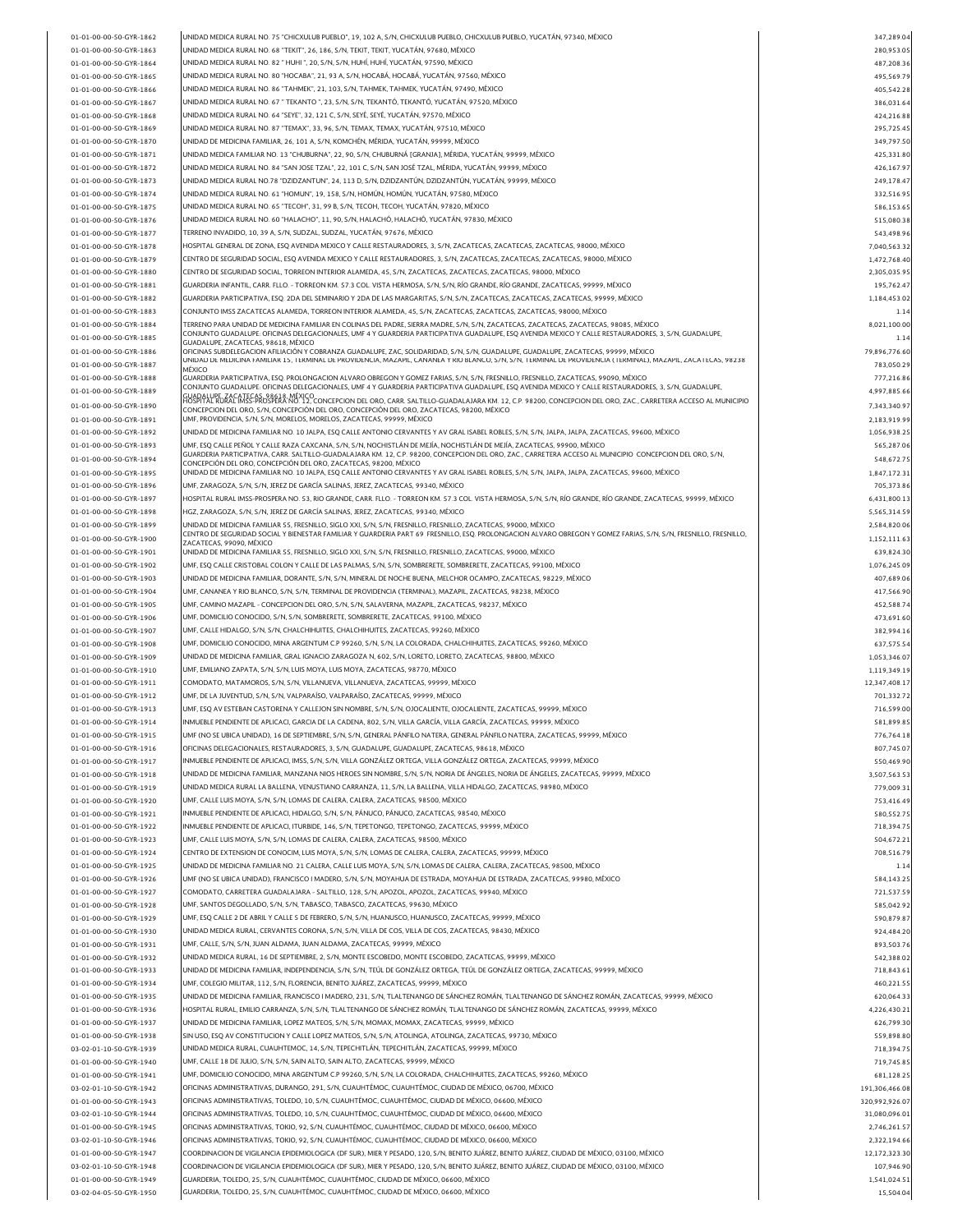| 01-01-00-00-50-GYR-1951 | OFICINAS ADMINISTRATIVAS, HAMBURGO, 289, S/N, CUAUHTÉMOC, CUAUHTÉMOC, CIUDAD DE MÉXICO, 06600, MÉXICO                                               | 2,890,177.79   |
|-------------------------|-----------------------------------------------------------------------------------------------------------------------------------------------------|----------------|
| 03-02-01-10-50-GYR-1952 | OFICINAS ADMINISTRATIVAS, HAMBURGO, 289, S/N, CUAUHTÉMOC, CUAUHTÉMOC, CIUDAD DE MÉXICO, 06600, MÉXICO                                               | 11,470,413.21  |
| 01-01-00-00-50-GYR-1953 | OFICINAS ADMINISTRATIVAS, DURANGO, 289, S/N, CUAUHTĒMOC, CUAUHTĒMOC, CIUDAD DE MĒXICO, 06700, MĒXICO                                                | 3,273,927.56   |
| 03-02-01-10-50-GYR-1954 | OFICINAS ADMINISTRATIVAS, DURANGO, 289, S/N, CUAUHTÉMOC, CUAUHTÉMOC, CIUDAD DE MÉXICO, 06700, MÉXICO                                                | 11,117,126.00  |
|                         | ALMACÊN DE PAPELERIA<br>ALMACÉN DE REPRODUCCIONES GRAFICAS                                                                                          |                |
| 01-01-00-00-50-GYR-1955 | ALMACÉN DE SUBDELEGACIÓN SUR                                                                                                                        | 95,160,002.51  |
|                         | ALMACÉN DE SUBDELEGACIÓN NORTE                                                                                                                      |                |
|                         | CENTRO DE CAPACITACIÓN<br>ALMACÊN DE PAPELERIA                                                                                                      |                |
|                         | ALMACÉN DE REPRODUCCIONES GRAFICAS                                                                                                                  |                |
| 03-02-01-05-50-GYR-1956 | ALMACÉN DE SUBDELEGACIÓN SUR<br>ALMACÉN DE SUBDELEGACIÓN NORTE                                                                                      | 13,976,203.48  |
|                         | CENTRO DE CAPACITACIÓN                                                                                                                              |                |
| 01-01-00-00-50-GYR-1957 | FIBESO FIDEICOMISO DE BENEFICIO SOCIAL (DF SUR), HERIBERTO FRIAS, 241, S/N, BENITO JUÁREZ, BENITO JUÁREZ, CIUDAD DE MÉXICO, 03020, MÉXICO           | 2,020,720.85   |
| 03-02-01-10-50-GYR-1958 | FIBESO FIDEICOMISO DE BENEFICIO SOCIAL (DF SUR), HERIBERTO FRIAS, 241, S/N, BENITO JUÁREZ, BENITO JUÁREZ, CIUDAD DE MÉXICO, 03020, MÉXICO           | 23,867.74      |
| 01-01-00-00-50-GYR-1959 | HOSPITAL DE GINECOLOGIA Y OBSTETRICIA CON MEDICINA FAMILIAR, REFORMA, 6, S/N, AZCAPOTZALCO, AZCAPOTZALCO, CIUDAD DE MÉXICO, 02000, MÉXICO           | 14,087,742.36  |
| 03-02-04-03-50-GYR-1960 | HOSPITAL DE GINECOLOGIA Y OBSTETRICIA CON MEDICINA FAMILIAR, REFORMA, 6, S/N, AZCAPOTZALCO, AZCAPOTZALCO, CIUDAD DE MÉXICO, 02000, MÉXICO           | 46,488,748.55  |
| 01-01-00-00-50-GYR-1961 | UNIDAD DE MEDICINA FAMILIAR 02 (DF NORTE), SOR JUANA INES DE LA CRUZ, 81, S/N, CUAUHTÉMOC, CUAUHTÉMOC, CIUDAD DE MÉXICO, 06400, MÉXICO              | 5,893,664.36   |
| 03-02-04-02-50-GYR-1962 | UNIDAD DE MEDICINA FAMILIAR 02 (DF NORTE), SOR JUANA INES DE LA CRUZ, 81, S/N, CUAUHTÉMOC, CUAUHTÉMOC, CIUDAD DE MÉXICO, 06400, MÉXICO              | 45,421,816.92  |
|                         | UNIDAD DE MEDICINA FAMILIAR 5, MARINA NACIONAL, S/N, S/N, MIGUEL HIDALGO, MIGUEL HIDALGO, CIUDAD DE MÉXICO, 11400, MÉXICO                           |                |
| 01-01-00-00-50-GYR-1963 |                                                                                                                                                     | 6,506,061.82   |
| 03-02-04-02-50-GYR-1964 | UNIDAD DE MEDICINA FAMILIAR 5, MARINA NACIONAL, S/N, S/N, MIGUEL HIDALGO, MIGUEL HIDALGO, CIUDAD DE MÉXICO, 11400, MÉXICO                           | 26,214,254.54  |
| 01-01-00-00-50-GYR-1965 | UNIDAD DE MEDICINA FAMILIAR 17, LEGARIA, 354, S/N, MIGUEL HIDALGO, MIGUEL HIDALGO, CIUDAD DE MÉXICO, 11270, MÉXICO                                  | 10,748,348.19  |
| 03-02-04-02-50-GYR-1966 | UNIDAD DE MEDICINA FAMILIAR 17, LEGARIA, 354, S/N, MIGUEL HIDALGO, MIGUEL HIDALGO, CIUDAD DE MÉXICO, 11270, MÉXICO                                  | 28,392,782.06  |
| 01-01-00-00-50-GYR-1967 | UNIDAD DE MEDICINA FAMILIAR 20 (DF NORTE), VALLEJO, 675, S/N, GUSTAVO A. MADERO, GUSTAVO A. MADERO, CIUDAD DE MÉXICO, 07760, MÉXICO                 | 49,112,125.12  |
| 03-02-04-02-50-GYR-1968 | UNIDAD DE MEDICINA FAMILIAR 20 (DF NORTE), VALLEJO, 675, S/N, GUSTAVO A. MADERO, GUSTAVO A. MADERO, CIUDAD DE MÉXICO, 07760, MÉXICO                 | 42,356,212.81  |
| 01-01-00-00-50-GYR-1969 | HOSPITAL GENERAL DE ZONA 24, INSURGENTES NORTE, 1322, S/N, GUSTAVO A. MADERO, GUSTAVO A. MADERO, CIUDAD DE MÉXICO, 07760, MÉXICO                    | 61,475,211.60  |
| 03-02-04-03-50-GYR-1970 | HOSPITAL GENERAL DE ZONA 24, INSURGENTES NORTE, 1322, S/N, GUSTAVO A. MADERO, GUSTAVO A. MADERO, CIUDAD DE MÉXICO, 07760, MÉXICO                    | 122,443,242.58 |
| 01-01-00-00-50-GYR-1971 | DELEGACION 01 NORTE, INSTITUTO POLITECNICO NACIONAL, 5421, S/N, GUSTAVO A. MADERO, GUSTAVO A. MADERO, CIUDAD DE MÉXICO, 07760, MÉXICO               | 31,164,190.04  |
| 03-02-01-10-50-GYR-1972 | DELEGACION 01 NORTE, INSTITUTO POLITECNICO NACIONAL, 5421, S/N, GUSTAVO A, MADERO, GUSTAVO A, MADERO, CIUDAD DE MÉXICO, 07760, MÉXICO               | 190,072,658.37 |
| 01-01-00-00-50-GYR-1973 | SUBDELEGACION 1, COLECTOR 15, S/N, S/N, GUSTAVO A. MADERO, GUSTAVO A. MADERO, CIUDAD DE MÉXICO, 07760, MÉXICO                                       | 73,353,967.37  |
| 03-02-01-10-50-GYR-1974 | SUBDELEGACION 1, COLECTOR 15, S/N, S/N, GUSTAVO A. MADERO, GUSTAVO A. MADERO, CIUDAD DE MÉXICO, 07760, MÉXICO                                       | 90,108,681.27  |
| 03-02-01-10-50-GYR-1975 | CONJUNTO VILLALONGIN (NIVEL CENTRAL), MANUEL VILLALONGIN, 117, S/N, CUAUHTÉMOC, CUAUHTÉMOC, CIUDAD DE MÉXICO, 06470, MÉXICO                         | 16.329.431.16  |
| 01-01-00-00-50-GYR-1976 | UNIDAD DE MEDICINA FAMILIAR 49, CUAUHTEPEC BARRIO BAJO, S/N, S/N, GUSTAVO A. MADERO, GUSTAVO A. MADERO, CIUDAD DE MÊXICO, 07740, MÊXICO             | 7,560,586.53   |
| 03-02-04-02-50-GYR-1977 | UNIDAD DE MEDICINA FAMILIAR 49, CUAUHTEPEC BARRIO BAJO, S/N, S/N, GUSTAVO A. MADERO, GUSTAVO A. MADERO, CIUDAD DE MÉXICO, 07740, MÉXICO             |                |
|                         |                                                                                                                                                     | 61,228,928.77  |
| 01-01-00-00-50-GYR-1978 | CENTRO DE SEGURIDAD SOCIAL ANAHUAC, LAGO CHALCO, 17, S/N, MIGUEL HIDALGO, MIGUEL HIDALGO, CIUDAD DE MÉXICO, 11320, MÉXICO                           | 1,122,727.45   |
| 03-02-03-05-50-GYR-1979 | CENTRO DE SEGURIDAD SOCIAL ANAHUAC, LAGO CHALCO, 17, S/N, MIGUEL HIDALGO, MIGUEL HIDALGO, CIUDAD DE MÊXICO, 11320, MÊXICO                           | 3,747,724.23   |
| 01-01-00-00-50-GYR-1980 | CENTRO DE SEGURIDAD Y TEATRO LEGARIA (DF NORTE), LEGARIA, 354, S/N, MIGUEL HIDALGO, MIGUEL HIDALGO, CIUDAD DE MÉXICO, 11430, MÉXICO                 | 5,731,405.77   |
| 03-02-03-05-50-GYR-1981 | CENTRO DE SEGURIDAD Y TEATRO LEGARIA (DF NORTE), LEGARIA, 354, S/N, MIGUEL HIDALGO, MIGUEL HIDALGO, CIUDAD DE MÉXICO, 11430, MÉXICO                 | 15,656,102.75  |
| 01-01-00-00-50-GYR-1982 | CENTRO DE SEGURIDAD SOCIAL AZCAPOTZALCO, REFORMA, 6, S/N, AZCAPOTZALCO, AZCAPOTZALCO, CIUDAD DE MÉXICO, 02000, MÉXICO                               | 6,937,879.71   |
| 03-02-03-05-50-GYR-1983 | CENTRO DE SEGURIDAD SOCIAL AZCAPOTZALCO, REFORMA, 6, S/N, AZCAPOTZALCO, AZCAPOTZALCO, CIUDAD DE MÉXICO, 02000, MÉXICO                               | 19,896,791.37  |
| 01-01-00-00-50-GYR-1984 | CENTRO DE SEGURIDAD SOCIAL NUEVA SANTA MARIA, DE LOS MAESTROS, 459, S/N, AZCAPOTZALCO, AZCAPOTZALCO, CIUDAD DE MÉXICO, 02800, MÉXICO                | 240,772.48     |
| 03-02-03-05-50-GYR-1985 | CENTRO DE SEGURIDAD SOCIAL NUEVA SANTA MARIA, DE LOS MAESTROS, 459, S/N, AZCAPOTZALCO, AZCAPOTZALCO, CIUDAD DE MÉXICO, 02800, MÉXICO                | 546,421.85     |
| 01-01-00-00-50-GYR-1986 | CENTRO DE SEGURIDAD SOCIAL TLATILCO (DF NORTE), CLAVELINAS, S/N, S/N, AZCAPOTZALCO, AZCAPOTZALCO, CIUDAD DE MÊXICO, 02800, MÊXICO                   | 3,221,625.91   |
| 03-02-03-05-50-GYR-1987 | CENTRO DE SEGURIDAD SOCIAL TLATILCO (DF NORTE), CLAVELINAS, S/N, S/N, AZCAPOTZALCO, AZCAPOTZALCO, CIUDAD DE MÉXICO, 02800, MÉXICO                   | 6,331,337.41   |
| 01-01-00-00-50-GYR-1988 | CONJUNTO VILLALONGIN (NIVEL CENTRAL), MANUEL VILLALONGIN, 117, S/N, CUAUHTÉMOC, CUAUHTÉMOC, CIUDAD DE MÉXICO, 06470, MÉXICO                         | 9,116,155.34   |
|                         | TEATRO, PASEO DE LA REFORMA, 476, S/N, CUAUHTÉMOC, CUAUHTÉMOC, CIUDAD DE MÉXICO, 06600, MÉXICO                                                      |                |
| 03-02-03-04-50-GYR-1989 | UNIDAD DEPORTIVA BENITO JUAREZ XALPA, MORELOS, 124, S/N, AZCAPOTZALCO, AZCAPOTZALCO, CIUDAD DE MÉXICO, 02719, MÉXICO                                | 23,860,179.31  |
| 01-01-00-00-50-GYR-1990 |                                                                                                                                                     | 95,684,031.03  |
| 03-02-03-02-50-GYR-1991 | UNIDAD DEPORTIVA BENITO JUAREZ XALPA, MORELOS, 124, S/N, AZCAPOTZALCO, AZCAPOTZALCO, CIUDAD DE MÊXICO, 02719, MÊXICO                                | 9,615,792.32   |
| 03-02-04-03-50-GYR-1992 | HOSPITAL GENERAL DE ZONA Y UNIDAD MEDICA DE ATENCION AMBULATORIA 48, MORELOS, 124, S/N, AZCAPOTZALCO, AZCAPOTZALCO, CIUDAD DE MÉXICO, 02710, MÉXICO | 231,209,725.10 |
| 01-01-00-00-50-GYR-1993 | GUARDERIA INFANTIL 35, SEVILLA, 33, S/N, CUAUHTÉMOC, CUAUHTÉMOC, CIUDAD DE MÉXICO, 06600, MÉXICO                                                    | 96,058,794.80  |
| 03-02-04-05-50-GYR-1994 | GUARDERIA INFANTIL 35, SEVILLA, 33, S/N, CUAUHTÉMOC, CUAUHTÉMOC, CIUDAD DE MÉXICO, 06600, MÉXICO                                                    | 14,307,154.25  |
| 01-01-00-00-50-GYR-1995 | GUARDERIA INFANTIL 4, MARIANO ESCOBEDO, 180, S/N, MIGUEL HIDALGO, MIGUEL HIDALGO, CIUDAD DE MÉXICO, 11520, MÉXICO                                   | 3,527,823.96   |
| 03-02-04-05-50-GYR-1996 | GUARDERIA INFANTIL 4, MARIANO ESCOBEDO, 180, S/N, MIGUEL HIDALGO, MIGUEL HIDALGO, CIUDAD DE MÊXICO, 11520, MÊXICO                                   | 8,474,824.40   |
| 01-01-00-00-50-GYR-1997 | GUARDERIA INFANTIL 11. CUITLAHUAC. 456. S/N. GUSTAVO A. MADERO, GUSTAVO A. MADERO, CIUDAD DE MÉXICO, 07780. MÉXICO                                  | 7,215,289.72   |
| 03-02-04-05-50-GYR-1998 | GUARDERIA INFANTIL 11, CUITLAHUAC, 456, S/N, GUSTAVO A. MADERO, GUSTAVO A. MADERO, CIUDAD DE MÉXICO, 07780, MÉXICO                                  | 8,510,334.34   |
| 01-01-00-00-50-GYR-1999 | GUARDERIA INFANTIL 46, GUILLERMO PRIETO, 18, S/N, CUAUHTÉMOC, CUAUHTÉMOC, CIUDAD DE MÉXICO, 06470, MÉXICO                                           | 531,092,285.90 |
| 03-02-04-05-50-GYR-2000 | GUARDERIA INFANTIL 46, GUILLERMO PRIETO, 18, S/N, CUAUHTÉMOC, CUAUHTÉMOC, CIUDAD DE MÉXICO, 06470, MÉXICO                                           | 90.737.554.10  |
| 01-01-00-00-50-GYR-2001 | UNIDAD DE MEDICINA FAMILIAR 40, HIDALGO, 24, S/N, AZCAPOTZALCO, AZCAPOTZALCO, CIUDAD DE MÉXICO, 02230, MÉXICO                                       | 9,727,686.96   |
| 03-02-04-02-50-GYR-2002 | UNIDAD DE MEDICINA FAMILIAR 40, HIDALGO, 24, S/N, AZCAPOTZALCO, AZCAPOTZALCO, CIUDAD DE MÉXICO, 02230, MÉXICO                                       | 11,357,457.62  |
| 01-01-00-00-50-GYR-2003 | GUARDERIA INFANTIL 21, SADI CARNOT, 113-115, S/N, CUAUHTÉMOC, CUAUHTÉMOC, CIUDAD DE MÉXICO, 06470, MÉXICO                                           | 5,304,821.48   |
|                         |                                                                                                                                                     |                |
| 03-02-04-05-50-GYR-2004 | GUARDERIA INFANTIL 21, SADI CARNOT, 113-115, S/N, CUAUHTÉMOC, CUAUHTÉMOC, CIUDAD DE MÉXICO, 06470, MÉXICO                                           | 7,875,566.12   |
| 01-01-00-00-50-GYR-2005 | GUARDERIA INFANTIL 9, PRESA SALINILLAS, S/N, S/N, MIGUEL HIDALGO, MIGUEL HIDALGO, CIUDAD DE MÉXICO, 11200, MÉXICO                                   | 4,799,724.89   |
| 03-02-04-05-50-GYR-2006 | GUARDERIA INFANTIL 9, PRESA SALINILLAS, S/N, S/N, MIGUEL HIDALGO, MIGUEL HIDALGO, CIUDAD DE MÉXICO, 11200, MÉXICO                                   | 7,924,009.24   |
| 01-01-00-00-50-GYR-2007 | GUARDERIA INFANTIL 12, MORELOS, 124, S/N, AZCAPOTZALCO, AZCAPOTZALCO, CIUDAD DE MÉXICO, 02719, MÉXICO                                               | 80,393,114.58  |
| 03-02-04-05-50-GYR-2008 | GUARDERIA INFANTIL 12, MORELOS, 124, S/N, AZCAPOTZALCO, AZCAPOTZALCO, CIUDAD DE MÉXICO, 02719, MÉXICO                                               | 7,838,945.27   |
| 01-01-00-00-50-GYR-2009 | GUARDERIA INFANTIL 18, CALZADA MEXICO TACUBA, 501, S/N, MIGUEL HIDALGO, MIGUEL HIDALGO, CIUDAD DE MÉXICO, 11400, MÉXICO                             | 8,759,366.74   |
| 03-02-04-05-50-GYR-2010 | GUARDERIA INFANTIL 18, CALZADA MEXICO TACUBA, 501, S/N, MIGUEL HIDALGO, MIGUEL HIDALGO, CIUDAD DE MÉXICO, 11400, MÉXICO                             | 8,122,280.37   |
| 01-01-00-00-50-GYR-2011 | UNIDAD DE MEDICINA FAMILIAR 33, DE LAS CULTURAS ESQ RENACIMIENTO, S/N, S/N, AZCAPOTZALCO, AZCAPOTZALCO, CIUDAD DE MÉXICO, 02100, MÉXICO             | 41,239,949.44  |
| 03-02-04-02-50-GYR-2012 | UNIDAD DE MEDICINA FAMILIAR 33, DE LAS CULTURAS ESQ RENACIMIENTO, S/N, S/N, AZCAPOTZALCO, AZCAPOTZALCO, CIUDAD DE MÉXICO, 02100, MÉXICO             | 45,692,488.73  |
| 01-01-00-00-50-GYR-2013 | CENTRO DE CAPACITACION, MATANZAS, 678, S/N, GUSTAVO A. MADERO, GUSTAVO A. MADERO, CIUDAD DE MÉXICO, 07300, MÉXICO                                   | 1,318,980.80   |
| 03-02-01-10-50-GYR-2014 | CENTRO DE CAPACITACION, MATANZAS, 678, S/N, GUSTAVO A. MADERO, GUSTAVO A. MADERO, CIUDAD DE MÉXICO, 07300, MÉXICO                                   | 37,147,694.67  |
| 01-01-00-00-50-GYR-2015 | OFICINAS ADMINISTRATIVAS, TLALOC, 90, S/N, MIGUEL HIDALGO, MIGUEL HIDALGO, CIUDAD DE MÉXICO, 11370, MÉXICO                                          | 2,648,429.46   |
| 03-02-01-10-50-GYR-2016 | OFICINAS ADMINISTRATIVAS, TLALOC, 90, S/N, MIGUEL HIDALGO, MIGUEL HIDALGO, CIUDAD DE MÉXICO, 11370, MÉXICO                                          | 18,744,167.26  |
| 01-01-00-00-50-GYR-2017 | GUARDERIA INFANTIL 34, 22 DE FEBRERO, 274, S/N, AZCAPOTZALCO, AZCAPOTZALCO, CIUDAD DE MÉXICO, 02010, MÉXICO                                         | 4,967,217.87   |
| 03-02-04-05-50-GYR-2018 | GUARDERIA INFANTIL 34, 22 DE FEBRERO, 274, S/N, AZCAPOTZALCO, AZCAPOTZALCO, CIUDAD DE MÉXICO, 02010, MÉXICO                                         | 9,810,822.19   |
| 01-01-00-00-50-GYR-2019 | SUBDELEGACION 2, DE NOGAL, 240, S/N, CUAUHTÉMOC, CUAUHTÉMOC, CIUDAD DE MÉXICO, 06400, MÉXICO                                                        | 5,736,639.11   |
| 03-02-01-10-50-GYR-2020 | SUBDELEGACION 2, DE NOGAL, 240, S/N, CUAUHTÉMOC, CUAUHTÉMOC, CIUDAD DE MÉXICO, 06400, MÉXICO                                                        | 20,253,150.37  |
|                         |                                                                                                                                                     |                |
| 03-02-02-03-50-GYR-2021 | CENTRO DE INVESTIGACION Y FORMACION DOCENTE, CALZADA MEXICO TACUBA, 501, S/N, MIGUEL HIDALGO, MIGUEL HIDALGO, CIUDAD DE MÊXICO, 11400, MÉXICO       | 313,769.30     |
| 01-01-00-00-50-GYR-2022 | GUARDERIA INFANTIL 41, SHAKESPEARE, 36, S/N, MIGUEL HIDALGO, MIGUEL HIDALGO, CIUDAD DE MÉXICO, 11590, MÉXICO                                        | 1,277,135.54   |
| 03-02-04-05-50-GYR-2023 | GUARDERIA INFANTIL 41, SHAKESPEARE, 36, S/N, MIGUEL HIDALGO, MIGUEL HIDALGO, CIUDAD DE MÉXICO, 11590, MÉXICO                                        | 71,620,249.89  |
| 01-01-00-00-50-GYR-2024 | UNIDAD DE MEDICINA FAMILIAR 44, PLAN DE SAN LUIS, 20, S/N, GUSTAVO A. MADERO, GUSTAVO A. MADERO, CIUDAD DE MÉXICO, 07320, MÉXICO                    | 24,828,254.38  |
| 03-02-04-02-50-GYR-2025 | UNIDAD DE MEDICINA FAMILIAR 44, PLAN DE SAN LUIS, 20, S/N, GUSTAVO A. MADERO, GUSTAVO A. MADERO, CIUDAD DE MÉXICO, 07320, MÉXICO                    | 22,821,574.05  |
| 01-01-00-00-50-GYR-2026 | GUARDERIA EMPLEADAS IMSS VIII, TOLEDO, 29, S/N, CUAUHTÉMOC, CUAUHTÉMOC, CIUDAD DE MÉXICO, 06600, MÉXICO                                             | 1,360,881.46   |
| 03-02-04-05-50-GYR-2027 | GUARDERIA EMPLEADAS IMSS VIII, TOLEDO, 29, S/N, CUAUHTÉMOC, CUAUHTÉMOC, CIUDAD DE MÉXICO, 06600, MÉXICO                                             | 5,794,572.18   |
| 01-01-00-00-50-GYR-2028 | COMUNICACIONES ELECTRICAS CMR, VALLEJO, S/N, S/N, AZCAPOTZALCO, AZCAPOTZALCO, CIUDAD DE MÉXICO, 02990, MÉXICO                                       | 538,146.32     |
| 01-01-00-00-50-GYR-2029 | ESTACIONAMIENTO, VALLEJO, S/N, S/N, AZCAPOTZALCO, AZCAPOTZALCO, CIUDAD DE MÉXICO, 02990, MÉXICO                                                     | 9,811,546.09   |
| 01-01-00-00-50-GYR-2030 | BANCO DE SANGRE DEL CENTRO MEDICO NACIONAL LA RAZA, VALLEJO, S/N, S/N, AZCAPOTZALCO, AZCAPOTZALCO, CIUDAD DE MÉXICO, 02990, MÉXICO                  | 346,300.28     |
| 01-01-00-00-50-GYR-2031 | UNIDAD DE MEDICINA FAMILIAR 6, CIRCUNVALACION S/N, S/N, S/N, CUAUHTÉMOC, CUAUHTÉMOC, CIUDAD DE MÉXICO, 06000, MÉXICO                                | 6,312,785.27   |
| 03-02-04-02-50-GYR-2032 | UNIDAD DE MEDICINA FAMILIAR 6, CIRCUNVALACION S/N, S/N, S/N, CUAUHTÉMOC, CUAUHTÉMOC, CIUDAD DE MÉXICO, 06000, MÉXICO                                | 229,254,141.38 |
| 01-01-00-00-50-GYR-2033 | UNIDAD DE MEDICINA FAMILIAR 11, ENRICO CARUSO, 302, S/N, GUSTAVO A. MADERO, GUSTAVO A. MADERO, CIUDAD DE MÉXICO, 07870, MÉXICO                      | 13,411,493.20  |
| 03-02-04-02-50-GYR-2034 | UNIDAD DE MEDICINA FAMILIAR 11, ENRICO CARUSO, 302, S/N, GUSTAVO A. MADERO, GUSTAVO A. MADERO, CIUDAD DE MÉXICO, 07870, MÉXICO                      | 90,994,322.98  |
|                         |                                                                                                                                                     |                |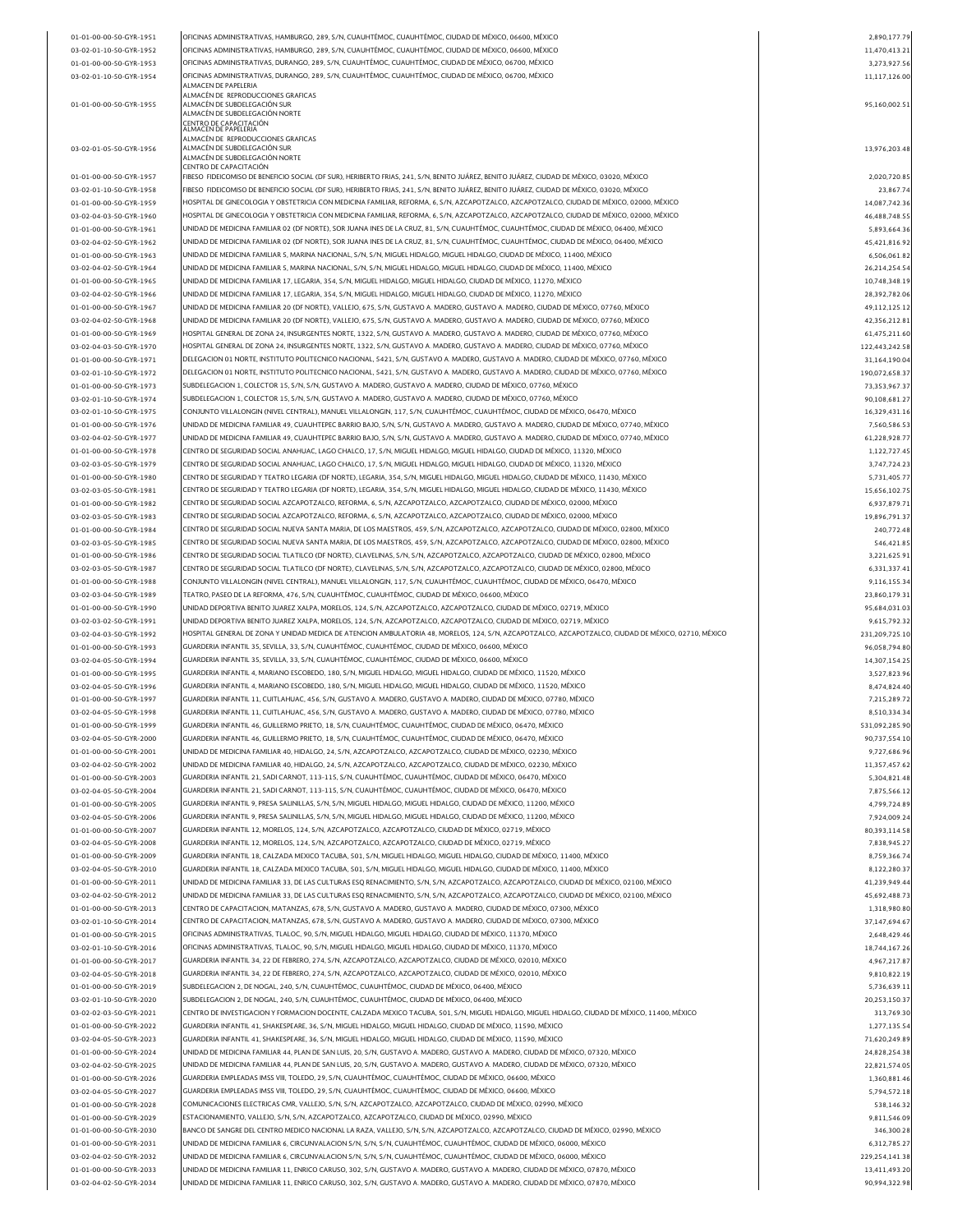01-01-00-00-50-GYR-2035 25,445,165.24 UNIDAD DE MEDICINA FAMILIAR 14, AEREOPUERTO, 188, S/N, VENUSTIANO CARRANZA, VENUSTIANO CARRANZA, CIUDAD DE MÉXICO, 15540, MÉXICO 03-02-04-02-50-GYR-2036 124,914,486.53 UNIDAD DE MEDICINA FAMILIAR 14, AEREOPUERTO, 188, S/N, VENUSTIANO CARRANZA, VENUSTIANO CARRANZA, CIUDAD DE MÉXICO, 15540, MÉXICO 01-01-00-00-50-GYR-2037 9,880,498.65 UNIDAD DE MEDICINA FAMILIAR 16, FRANCISCO GONZALEZ BOCANEGRA, 10, S/N, CUAUHTÉMOC, CUAUHTÉMOC, CIUDAD DE MÉXICO, 06300, MÉXICO 03-02-04-02-50-GYR-2038 41,654,842.35 UNIDAD DE MEDICINA FAMILIAR 16, FRANCISCO GONZALEZ BOCANEGRA, 10, S/N, CUAUHTÉMOC, CUAUHTÉMOC, CIUDAD DE MÉXICO, 06300, MÉXICO 01-01-00-00-50-GYR-2039 68,498,152.23 ALMACEN DELEGACIONAL CAO TICOMAN, TICOMAN, 681, S/N, GUSTAVO A. MADERO, GUSTAVO A. MADERO, CIUDAD DE MÉXICO, 07330, MÉXICO 01-01-00-00-50-GYR-2040 CASA DE MAQUINAS Y OFNAS ADMIN ISTRATIVAS, CALZADA SAN JUAN DE ARAGON, 311, S/N, GUSTAVO A. MADERO, GUSTAVO A. MADERO, CIUDAD DE MEXICO, 07480, MEXICO | 14,372,116.66 03-02-01-05-50-GYR-2041 | ALMACEN DELEGACIONAL CAO TICOMAN, TICOMAN, 681, S/N, GUSTAVO A. MADERO, GUSTAVO A. MADERO, CIUDAD DE MEXICO, 07330, MEXICO | 1999. 1999 | 1999. 24 | 57,961,995.24 01-01-00-00-50-GYR-2042 65,192,427.37 HOSPITAL GENERAL REGIONAL 25, GENERAL IGNACIO ZARAGOZA, 1840, S/N, IZTAPALAPA, IZTAPALAPA, CIUDAD DE MÉXICO, 09100, MÉXICO 03-02-04-03-50-GYR-2043 251,269,784.81 HOSPITAL GENERAL REGIONAL 25, GENERAL IGNACIO ZARAGOZA, 1840, S/N, IZTAPALAPA, IZTAPALAPA, CIUDAD DE MÉXICO, 09100, MÉXICO 01-01-00-00-50-GYR-2044 21,468,866.35 UNIDAD DE MEDICINA FAMILIAR 35, CALLE 7, 200, S/N, IZTACALCO, IZTACALCO, CIUDAD DE MÉXICO, 08100, MÉXICO 03-02-04-02-50-GYR-2045 20,248,160.43 UNIDAD DE MEDICINA FAMILIAR 35, CALLE 7, 200, S/N, IZTACALCO, IZTACALCO, CIUDAD DE MÉXICO, 08100, MÉXICO 01-01-00-00-50-GYR-2046 7.83 UNIDAD DE MEDICINA FAMILIAR 120, IGNACIO ZARAGOZA, 116, S/N, IZTAPALAPA, IZTAPALAPA, CIUDAD DE MÉXICO, 09210, MÉXICO 03-02-04-02-50-GYR-2047 220,339,768.18 UNIDAD DE MEDICINA FAMILIAR 120, IGNACIO ZARAGOZA, 116, S/N, IZTAPALAPA, IZTAPALAPA, CIUDAD DE MÉXICO, 09210, MÉXICO 01-01-00-00-50-GYR-2048 24,111,821.68 SUBDELEGACION 5, HIDALGO, 23, S/N, CUAUHTÉMOC, CUAUHTÉMOC, CIUDAD DE MÉXICO, 06000, MÉXICO 03-02-01-10-50-GYR-2049 87,947,579.97 SUBDELEGACION 5, HIDALGO, 23, S/N, CUAUHTÉMOC, CUAUHTÉMOC, CIUDAD DE MÉXICO, 06000, MÉXICO 01-01-00-00-50-GYR-2050 TEATRO HIDALGO, HIDALGO, 23, S/N, CUAUHTÉMOC, CUAUHTÉMOC, CIUDAD DE MÉXICO, 06000, MÉXICO 03-02-01-10-50-GYR-2051 TEATRO HIDALGO, HIDALGO, 23, S/N, CUAUHTÉMOC, CUAUHTÉMOC, CIUDAD DE MÉXICO, 06000, MÉXICO ANNO 1999 AN ANGLES ANG ANGLES ANGLES ANGLES ANGLES ANGLES ANGLES ANGLES ANGLES ANGLES ANGLES ANGLES ANGLES 01-01-00-00-50-GYR-2052 CENTRO DE SEGURIDAD SOCIAL TEPEYAC, DE GUADALUPE, 497, S/N, GUSTAVO A. MADERO, GUSTAVO A. MADERO, CIUDAD DE MEXICO, 07810, MEXICO 37,651,436.30 03-02-03-05-50-GYR-2053 20,161,571.37 CENTRO DE SEGURIDAD SOCIAL TEPEYAC, DE GUADALUPE, 497, S/N, GUSTAVO A. MADERO, GUSTAVO A. MADERO, CIUDAD DE MÉXICO, 07810, MÉXICO 01-01-00-00-50-GYR-2054 56,752,617.12 HOSPITAL GENERAL DE ZONA 27 (PENDIENTE DE APLICACIÓN), LAZARO CARDENAS, 445, S/N, CUAUHTÉMOC, CUAUHTÉMOC, CIUDAD DE MÉXICO, 06900, MÉXICO 03-02-04-03-50-GYR-2055 254,107,467.21 HOSPITAL GENERAL DE ZONA 27 (PENDIENTE DE APLICACIÓN), LAZARO CARDENAS, 445, S/N, CUAUHTÉMOC, CUAUHTÉMOC, CIUDAD DE MÉXICO, 06900, MÉXICO 01-01-00-00-50-GYR-2056 93,566,116.64 HOSPITAL GENERAL DE ZONA CON MEDICNA FAMILIAR 29, 510, 100, S/N, GUSTAVO A. MADERO, GUSTAVO A. MADERO, CIUDAD DE MÉXICO, 07950, MÉXICO 03-02-04-03-50-GYR-2057 HOSPITAL GENERAL DE ZONA CON MEDICNA FAMILIAR 29, 510, 100, S/N, GUSTAVO A. MADERO, GUSTAVO A. MADERO, CIUDAD DE MEXICO, 07950, MEXICO 1999 [1] 158,953,400.09 158,953,400.09 01-01-00-00-50-GYR-2058 GUARDERIA INFANTIL 6, GUADALUPE, 217, S/N, GUSTAVO A. MADERO, GUSTAVO A. MADERO, CIUDAD DE MEXICO, 07840, MEXICO ANTERO ANTERO AND ANNORE AND A SUSTAVO A. MADERO, CIUDAD DE MEXICO, 07840, MEXICO ANT 03-02-04-05-50-GYR-2059 6,220,868.90 GUARDERIA INFANTIL 6, GUADALUPE, 217, S/N, GUSTAVO A. MADERO, GUSTAVO A. MADERO, CIUDAD DE MÉXICO, 07840, MÉXICO 01-01-00-00-50-GYR-2060 UNIDAD DE MEDICINA FAMILIAR 34, AVENIDA MEXICO Y CALLE 2, S/N, S/N, IZTACALCO, IZTACALCO, IUDAD DE MEXICO, 08100, MEXICO 14,066,351.01 03-02-04-02-50-GYR-2061 10,342,598.10 UNIDAD DE MEDICINA FAMILIAR 34, AVENIDA MEXICO Y CALLE 2, S/N, S/N, IZTACALCO, IZTACALCO, CIUDAD DE MÉXICO, 08100, MÉXICO 01-01-00-00-50-GYR-2062 9,482,344.31 GUARDERIA INFANTIL 13, MATAMOROS, 81, S/N, CUAUHTÉMOC, CUAUHTÉMOC, CIUDAD DE MÉXICO, 06200, MÉXICO 03-02-04-05-50-GYR-2063 6,142,512.96 GUARDERIA INFANTIL 13, MATAMOROS, 81, S/N, CUAUHTÉMOC, CUAUHTÉMOC, CIUDAD DE MÉXICO, 06200, MÉXICO 01-01-00-00-50-GYR-2064 23,574,889.39 GUARDERIA INFANTIL 2, IGNACIO ZARAGOZA, 345, S/N, VENUSTIANO CARRANZA, VENUSTIANO CARRANZA, CIUDAD DE MÉXICO, 15010, MÉXICO 03-02-04-05-50-GYR-2065 6,670,335.97 GUARDERIA INFANTIL 2, IGNACIO ZARAGOZA, 345, S/N, VENUSTIANO CARRANZA, VENUSTIANO CARRANZA, CIUDAD DE MÉXICO, 15010, MÉXICO 01-01-00-00-50-GYR-2066 16,932,009.56 HOSPITAL GENERAL DE ZONA 27 Y TEATRO (DF NORTE), LAZARO CARDENAS, 445, S/N, CUAUHTÉMOC, CUAUHTÉMOC, CIUDAD DE MÉXICO, 06900, MÉXICO 03-02-04-03-50-GYR-2067 HOSPITAL GENERAL DE ZONA 27 Y TEATRO (DF NORTE), LAZARO CARDENAS, 445, S/N, CUAUHTEMOC, CIULNTEMOC, CIUDAD DE MEXICO, 06900, MEXICO 9,661,512.33 01-01-00-00-50-GYR-2068 12,243,225.77 GUARDERIA INFANTIL 23, AV BALDERAS, 126, S/N, CUAUHTÉMOC, CUAUHTÉMOC, CIUDAD DE MÉXICO, 06000, MÉXICO 03-02-04-05-50-GYR-2069 6,769,898.28 GUARDERIA INFANTIL 23, AV BALDERAS, 126, S/N, CUAUHTÉMOC, CUAUHTÉMOC, CIUDAD DE MÉXICO, 06000, MÉXICO 01-01-00-00-50-GYR-2070 10,441,056.46 GUARDERIA INFANTIL 32, ZARAGOZA, 298, S/N, CUAUHTÉMOC, CUAUHTÉMOC, CIUDAD DE MÉXICO, 06300, MÉXICO 03-02-04-05-50-GYR-2071 6,357,341.46 GUARDERIA INFANTIL 32, ZARAGOZA, 298, S/N, CUAUHTÉMOC, CUAUHTÉMOC, CIUDAD DE MÉXICO, 06300, MÉXICO 01-01-00-00-50-GYR-2072 10,812,936.75 UNIDAD DE MEDICINA FAMILIAR 3, CALLE ORIENTE, 91, S/N, GUSTAVO A. MADERO, GUSTAVO A. MADERO, CIUDAD DE MÉXICO, 07890, MÉXICO 03-02-04-02-50-GYR-2073 UNIDAD DE MEDICINA FAMILIAR 3, CALLE ORIENTE, 91, S/N, GUSTAVO A. MADERO, GUSTAVO A. MADERO, CIUDAD DE MEXICO, 07890, MEXICO 139,673,087.24 01-01-00-00-50-GYR-2074 8,733,186.65 GUARDERIA INFANTIL 5, GUADALUPE, 217, S/N, GUSTAVO A. MADERO, GUSTAVO A. MADERO, CIUDAD DE MÉXICO, 07840, MÉXICO 03-02-04-05-50-GYR-2075 6,211,207.43 GUARDERIA INFANTIL 5, GUADALUPE, 217, S/N, GUSTAVO A. MADERO, GUSTAVO A. MADERO, CIUDAD DE MÉXICO, 07840, MÉXICO 01-01-00-00-50-GYR-2076 9,482,344.31 GUARDERIA INFANTIL 14, MATAMOROS, 81, S/N, CUAUHTÉMOC, CUAUHTÉMOC, CIUDAD DE MÉXICO, 06200, MÉXICO 03-02-04-05-50-GYR-2077 6,140,476.92 GUARDERIA INFANTIL 14, MATAMOROS, 81, S/N, CUAUHTÉMOC, CUAUHTÉMOC, CIUDAD DE MÉXICO, 06200, MÉXICO 01-01-00-00-50-GYR-2078 8,906,069.40 GUARDERIA INFANTIL NO. 15, CENTENARIO ENTRE EJIDO Y AV. 5 DE MAYO, 2017, S/N, GUSTAVO A. MADERO, GUSTAVO A. MADERO, CIUDAD DE MÉXICO, 07040, MÉXICO 03-02-04-05-50-GYR-2079 9,585,180.75 GUARDERIA INFANTIL NO. 15, CENTENARIO ENTRE EJIDO Y AV. 5 DE MAYO, 2017, S/N, GUSTAVO A. MADERO, GUSTAVO A. MADERO, CIUDAD DE MÉXICO, 07040, MÉXICO 01-01-00-00-50-GYR-2080 9,623,793.94 UNIDAD DE MEDICINA FAMILIAR 36, 5 DE MAYO, S/N, S/N, GUSTAVO A. MADERO, GUSTAVO A. MADERO, CIUDAD DE MÉXICO, 07040, MÉXICO 03-02-04-02-50-GYR-2081 UNIDAD DE MEDICINA FAMILIAR 36, 5 DE MAYO, S/N, S/N, GUSTAVO A. MADERO, GUSTAVO A. MADERO, CIUDAD DE MEXICO, 07040, MEXICO UNIDAD DE MEXICO UNIDAD DE MEXICO UNIDAD DE MEXICO, 07040, MÉXICO UNIDAD DE 01-01-00-00-50-GYR-2082 9,712,854.33 GUARDERIA INFANTIL 1, CALLE PRINCIPAL, 21, S/N, VENUSTIANO CARRANZA, VENUSTIANO CARRANZA, CIUDAD DE MÉXICO, 15540, MÉXICO 03-02-04-05-50-GYR-2083 GUARDERIA INFANTIL 1, CALLE PRINCIPAL, 21, S/N, VENUSTIANO CARRANZA, VENUSTIANO CARRANZA, CIUDAD DE MEXICO, 15540, MEXICO 6,858,950 6,958,850.82 (6,858,850.82) 01-01-00-00-50-GYR-2084 10,975,421.18 GUARDERIA INFANTIL 43, TRIUNFO, 43, S/N, GUSTAVO A. MADERO, GUSTAVO A. MADERO, CIUDAD DE MÉXICO, 07530, MÉXICO 03-02-04-05-50-GYR-2085 16,069,880.06 GUARDERIA INFANTIL 43, TRIUNFO, 43, S/N, GUSTAVO A. MADERO, GUSTAVO A. MADERO, CIUDAD DE MÉXICO, 07530, MÉXICO 01-01-00-00-50-GYR-2086 12,274,659.17 GUARDERIA 39, AVENIDA MEXICO Y CALLE 2, S/N, S/N, IZTACALCO, IZTACALCO, CIUDAD DE MÉXICO, 08100, MÉXICO 03-02-04-05-50-GYR-2087 7,317,065.88 GUARDERIA 39, AVENIDA MEXICO Y CALLE 2, S/N, S/N, IZTACALCO, IZTACALCO, CIUDAD DE MÉXICO, 08100, MÉXICO 01-01-00-00-50-GYR-2088 25,848,556.39 CSS Y TEATRO FELIX AZUELA, MANUEL GONZALEZ, 386, S/N, CUAUHTÉMOC, CUAUHTÉMOC, CIUDAD DE MÉXICO, 06300, MÉXICO 03-02-03-05-50-GYR-2089 CSS Y TEATRO FELIX AZUELA, MANUEL GONZALEZ, 386, S/N, CUAUHTÉMOC, CUAUHTÉMOC, CIUDAD DE MÉXICO, 06300, MÉXICO CONTRA 1999 CONTRA 21,414,833.35 (2014) 21,414,833.35 01-01-00-00-50-GYR-2090 46,982,017.77 UNIDAD DE MEDICINA FAMILIAR 94, CAMINO SAN JUAN DE ARAGON, 235, S/N, GUSTAVO A. MADERO, GUSTAVO A. MADERO, CIUDAD DE MÉXICO, 07580, MÉXICO 03-02-04-02-50-GYR-2091 UNIDAD DE MEDICINA FAMILIAR 94, CAMINO SAN JUAN DE ARAGON, 235, S/N, GUSTAVO A. MADERO, GUSTAVO A. MADERO, CIUDAD DE MEXICO, 07580, MEXICO \$50, MEXICO \$50, MEXICO \$50, MEXICO \$50, MEXICO \$50, MEXICO 01-01-00-00-50-GYR-2092 8,078,330.90 SUBDELEGACION 4, LUNA, 235, S/N, CUAUHTÉMOC, CUAUHTÉMOC, CIUDAD DE MÉXICO, 06300, MÉXICO 03-02-01-10-50-GYR-2093 194,124,877.95 SUBDELEGACION 4, LUNA, 235, S/N, CUAUHTÉMOC, CUAUHTÉMOC, CIUDAD DE MÉXICO, 06300, MÉXICO 01-01-00-00-50-GYR-2094 7,852,020.56 SUBDELEGACION, DOMICILIO CONOCIDO, 20, S/N, ÁLVARO OBREGÓN, ÁLVARO OBREGÓN, CIUDAD DE MÉXICO, 01000, MÉXICO 03-02-01-10-50-GYR-2095 SUBDELEGACION, DOMICILIO CONOCIDO, 20, S/N, ALVARO OBREGÓN, ALVARO OBREGÓN, CIUDAD DE MEXICO, 01000, MÉXICO 87,637,202.30 01-01-00-00-50-GYR-2096 99,288,290.92 HOSPITAL GENERAL REGIONAL, GABRIEL MANCERA, 222, S/N, BENITO JUÁREZ, BENITO JUÁREZ, CIUDAD DE MÉXICO, 03100, MÉXICO 03-02-04-03-50-GYR-2097 HOSPITAL GENERAL REGIONAL, GABRIEL MANCERA, 222, S/N, BENITO JUÁREZ, BENITO JUÁREZ, CIUDAD DE MEXICO, 03100, MEXICO NATURAL ANGLES AND ANGLES ANGLES ANGLES ANGLES ANGLES ANGLES ANGLES ANGLES ANGLES 01-01-00-00-50-GYR-2098 4,790,886.24 UNIDAD DE MEDICINA FAMILIAR, ORIZABA, 15, S/N, CUAUHTÉMOC, CUAUHTÉMOC, CIUDAD DE MÉXICO, 06700, MÉXICO 03-02-04-02-50-GYR-2099 165,011,244.72 UNIDAD DE MEDICINA FAMILIAR, ORIZABA, 15, S/N, CUAUHTÉMOC, CUAUHTÉMOC, CIUDAD DE MÉXICO, 06700, MÉXICO 03-02-04-02-50-GYR-2100 UNIDAD DE MEDICINA FAMILIAR N° 1(DF SUR), ORIZABA, 15, S/N, CUAUHTEMOC, CUAUHTEMOC, CIUDAD DE MEXICO, 06700, MEXICO OS 200 1000 AND SOLO AND SOLO AND SOLO AND SOLO AND SOLO AND SOLO AND SOLO AND SOL 01-01-00-00-50-GYR-2101 21,705,299.46 UNIDAD DE MEDICINA FAMILIAR, NIÑOS HEROES, 169, S/N, CUAUHTÉMOC, CUAUHTÉMOC, CIUDAD DE MÉXICO, 06720, MÉXICO 03-02-04-02-50-GYR-2102 89,301,675.50 UNIDAD DE MEDICINA FAMILIAR, NIÑOS HEROES, 169, S/N, CUAUHTÉMOC, CUAUHTÉMOC, CIUDAD DE MÉXICO, 06720, MÉXICO 01-01-00-00-50-GYR-2103 18,602,684.70 UNIDAD DE MEDICINA FAMILIAR, REVOLUCION, 452, S/N, BENITO JUÁREZ, BENITO JUÁREZ, CIUDAD DE MÉXICO, 03800, MÉXICO 03-02-04-02-50-GYR-2104 45,822,145.31 UNIDAD DE MEDICINA FAMILIAR, REVOLUCION, 452, S/N, BENITO JUÁREZ, BENITO JUÁREZ, CIUDAD DE MÉXICO, 03800, MÉXICO 01-01-00-00-50-GYR-2105 11,930,039.36 UNIDAD DE MEDICINA FAMILIAR, MEXICO, 98, S/N, LA MAGDALENA CONTRERAS, LA MAGDALENA CONTRERAS, CIUDAD DE MÉXICO, 10710, MÉXICO 03-02-04-02-50-GYR-2106 15,621,562.04 UNIDAD DE MEDICINA FAMILIAR, MEXICO, 98, S/N, LA MAGDALENA CONTRERAS, LA MAGDALENA CONTRERAS, CIUDAD DE MÉXICO, 10710, MÉXICO 01-01-00-00-50-GYR-2107 9,670,880.09 UNIDAD DE MEDICINA FAMILIAR, PRESIDENTE CARRANZA, 100, S/N, COYOACÁN, COYOACÁN, CIUDAD DE MÉXICO, 04100, MÉXICO 03-02-04-02-50-GYR-2108 UNIDAD DE MEDICINA FAMILIAR, PRESIDENTE CARRANZA, 100, S/N, COYOACAN, COYOACAN, CIUDAD DE MEXICO, 04100, MEXICO 18,969,323.34 01-01-00-00-50-GYR-2109 10,897,430.65 SUBDELEGACION, COYOACAN, 1540, S/N, BENITO JUÁREZ, BENITO JUÁREZ, CIUDAD DE MÉXICO, 03100, MÉXICO 03-02-01-10-50-GYR-2110 51,619,308.16 SUBDELEGACION, COYOACAN, 1540, S/N, BENITO JUÁREZ, BENITO JUÁREZ, CIUDAD DE MÉXICO, 03100, MÉXICO 01-01-00-00-50-GYR-2111 7,732,244.79 GUARDERIA EMPLEADAS IMSS, XOCHICALCO, 222, S/N, BENITO JUÁREZ, BENITO JUÁREZ, CIUDAD DE MÉXICO, 03020, MÉXICO 03-02-04-05-50-GYR-2112 **C**UARDERIA EMPLEADAS IMSS, XOCHICALCO, 222, S/N, BENITO JUAREZ, BENITO JUAREZ, CIUDAD DE MEXICO, 03020, MEXICO **Americano and the controllator and the control**lator and the controller property of t 01-01-00-00-50-GYR-2113 1,076,706.47 TEATRO JULIO PRIETO, GABRIEL MANCERA, 222, S/N, BENITO JUÁREZ, BENITO JUÁREZ, CIUDAD DE MÉXICO, 03100, MÉXICO 03-02-03-04-50-GYR-2114 11,653,478.55 TEATRO JULIO PRIETO, GABRIEL MANCERA, 222, S/N, BENITO JUÁREZ, BENITO JUÁREZ, CIUDAD DE MÉXICO, 03100, MÉXICO 01-01-00-00-50-GYR-2115 CENTRO DE SEGURIDAD SOCIAL A. CAMACHO, JOSE MARIA RICO, 710, S/N, BENITO JUAREZ, BENITO JUAREZ, CIUDAD DE MEXICO, 03100, MEXICO AND ANNELLO AND A 2,707,018.81 4,707,018.81 03-02-03-05-50-GYR-2116 【CENTRO DE SEGURIDAD SOCIAL A. CAMACHO, JOSE MARIA RICO, 710, S/N, BENITO JUAREZ, BENITO JUAREZ, CIUDAD DE MEXICO, 03100, MEXICO 14,308,841.73 01-01-00-00-50-GYR-2117 15,557,274.70 ALMACEN, DR ANDRADE, 401, S/N, CUAUHTÉMOC, CUAUHTÉMOC, CIUDAD DE MÉXICO, 06780, MÉXICO 03-02-01-05-50-GYR-2118 |ALMACEN, DR ANDRADE, 401, S/N, CUAUHTÉMOC, CUAUHTÉMOC, CIUDAD DE MÉXICO, 06780, MÉXICO 03-02-04-03-50-GYR-2119 CUAUHTÉMOC, CIUDAD DE MÉXICO, 06100, MÉXICO 01-01-00-00-50-GYR-2120 UNIDAD DE MEDICINA FAMILIAR, GABRIEL MANCERA, 800, S/N, BENITO JUAREZ, BENITO JUAREZ, CIUDAD DE MEXICO, 03100, MEXICO CHAREL CONTENTENT DE MEXICO ANNO 1918.15 (1918.15) 36,419,118.15 03-02-04-02-50-GYR-2121 76,617,691.79 UNIDAD DE MEDICINA FAMILIAR, GABRIEL MANCERA, 800, S/N, BENITO JUÁREZ, BENITO JUÁREZ, CIUDAD DE MÉXICO, 03100, MÉXICO 01-01-00-00-50-GYR-2122 6,033,161.27 CENTRO DE CANJE (DF SUR), JOSE VASCONCELOS, 26, S/N, CUAUHTÉMOC, CUAUHTÉMOC, CIUDAD DE MÉXICO, 06100, MÉXICO 03-02-04-02-50-GYR-2123 33,562,035.87 CENTRO DE CANJE (DF SUR), JOSE VASCONCELOS, 26, S/N, CUAUHTÉMOC, CUAUHTÉMOC, CIUDAD DE MÉXICO, 06100, MÉXICOSANATORIO LAS AMERICAS CLINICA 26 IMSS, CHILPANCINGO 56 Y 60, AGUASCALIENTES 156 O 158 Y 162, Y TLAXCALA 159, 56 Y 60, 156 O 158 Y 162 Y 159, S/N, CUAUHTÉMOC,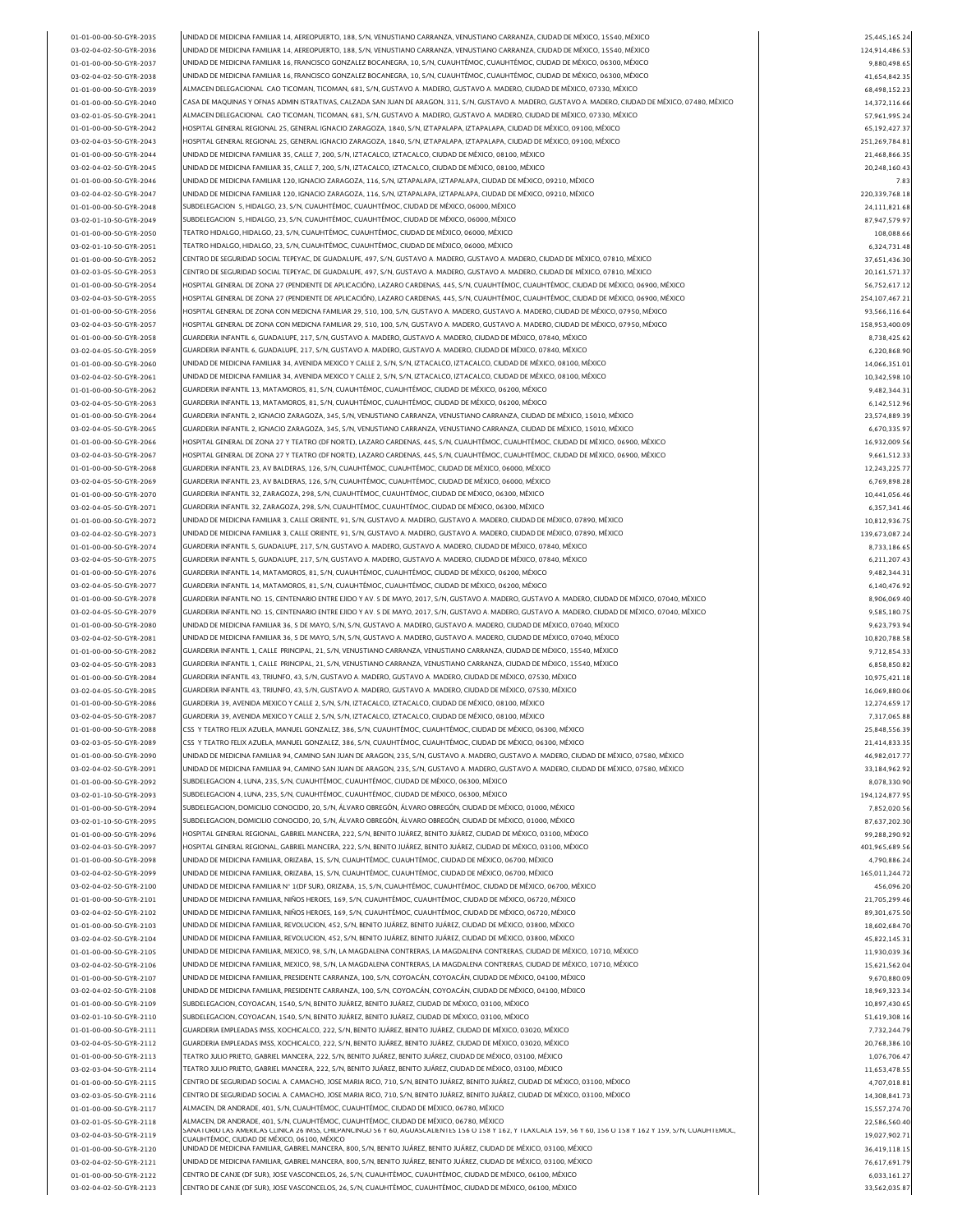| 01-01-00-00-50-GYR-2124 | GUARDERIA INFANTIL, ALVARO OBREGON, 217, S/N, CUAUHTÉMOC, CUAUHTÉMOC, CIUDAD DE MÉXICO, 06700, MÉXICO                                                                                                                                                                                                        | 10,116,421.62    |
|-------------------------|--------------------------------------------------------------------------------------------------------------------------------------------------------------------------------------------------------------------------------------------------------------------------------------------------------------|------------------|
| 03-02-04-05-50-GYR-2125 | GUARDERIA INFANTIL, ALVARO OBREGON, 217, S/N, CUAUHTÉMOC, CUAUHTÉMOC, CIUDAD DE MÉXICO, 06700, MÉXICO                                                                                                                                                                                                        | 14,770,371.12    |
| 01-01-00-00-50-GYR-2126 | GUARDERIA INFANTIL, GUADALUPE VICTORIA, 9, S/N, TLALPAN, TLALPAN, CIUDAD DE MÉXICO, 14000, MÉXICO                                                                                                                                                                                                            | 14,016,223.47    |
| 03-02-04-05-50-GYR-2127 | GUARDERIA INFANTIL, GUADALUPE VICTORIA, 9, S/N, TLALPAN, TLALPAN, CIUDAD DE MÉXICO, 14000, MÉXICO                                                                                                                                                                                                            | 12,115,919.80    |
| 01-01-00-00-50-GYR-2128 | GUARDERIA INFANTIL, MIGUEL CABRERA, 44, S/N, BENITO JUÁREZ, BENITO JUÁREZ, CIUDAD DE MÉXICO, 03910, MÉXICO                                                                                                                                                                                                   | 12,863,056.69    |
| 03-02-04-05-50-GYR-2129 | GUARDERIA INFANTIL, MIGUEL CABRERA, 44, S/N, BENITO JUÁREZ, BENITO JUÁREZ, CIUDAD DE MÉXICO, 03910, MÉXICO                                                                                                                                                                                                   | 12,829,903.28    |
| 01-01-00-00-50-GYR-2130 | AGENCIA ADMVA.(OFICINA DE TRANSPORTES), DR RAFAEL LUCIO Y DR. GARCIA DIEGO, 204 Y 175, S/N, CUAUHTÉMOC, CUAUHTÉMOC, CIUDAD DE MÉXICO, 06720, MÉXICO                                                                                                                                                          | 475,197.19       |
| 03-02-04-05-50-GYR-2131 | AGENCIA ADMVA.(OFICINA DE TRANSPORTES), DR RAFAEL LUCIO Y DR. GARCIA DIEGO, 204 Y 175, S/N, CUAUHTÉMOC, CUAUHTÉMOC, CIUDAD DE MÉXICO, 06720, MÉXICO                                                                                                                                                          | 5,481,245.28     |
|                         | GUARDERIA INFANTIL, CENTRAL LAZARO CARDENAS, 325, S/N, CUAUHTÉMOC, CUAUHTÉMOC, CIUDAD DE MÉXICO, 06780, MÉXICO                                                                                                                                                                                               |                  |
| 01-01-00-00-50-GYR-2132 |                                                                                                                                                                                                                                                                                                              | 9,723,296.74     |
| 03-02-04-05-50-GYR-2133 | GUARDERIA INFANTIL, CENTRAL LAZARO CARDENAS, 325, S/N, CUAUHTÉMOC, CUAUHTÉMOC, CIUDAD DE MÉXICO, 06780, MÉXICO                                                                                                                                                                                               | 10,974,883.44    |
| 01-01-00-00-50-GYR-2134 | GUARDERIA INFANTIL, DE TLALPAN, 3329, S/N, COYOACÁN, COYOACÁN, CIUDAD DE MÉXICO, 04650, MÉXICO                                                                                                                                                                                                               | 15,656,876.06    |
| 03-02-04-05-50-GYR-2135 | GUARDERIA INFANTIL, DE TLALPAN, 3329, S/N, COYOACÁN, COYOACÁN, CIUDAD DE MÉXICO, 04650, MÉXICO                                                                                                                                                                                                               | 12,027,638.39    |
| 01-01-00-00-50-GYR-2136 | GUARDERIA INFANTIL. SAN FERNANDO, 279, S/N, TLALPAN, TLALPAN, CIUDAD DE MÉXICO, 14070, MÉXICO                                                                                                                                                                                                                | 10,698,247.22    |
| 03-02-04-05-50-GYR-2137 | GUARDERIA INFANTIL, SAN FERNANDO, 279, S/N, TLALPAN, TLALPAN, CIUDAD DE MÉXICO, 14070, MÉXICO                                                                                                                                                                                                                | 11,716,098.24    |
| 01-01-00-00-50-GYR-2138 | CENTRO DE SEGURIDAD SOCIAL CONTRERAS, CONTRERAS, 728, S/N, LA MAGDALENA CONTRERAS, LA MAGDALENA CONTRERAS, CIUDAD DE MÉXICO, 10200, MÉXICO                                                                                                                                                                   | 15,331,882.81    |
|                         | CENTRO DE SEGURIDAD SOCIAL CONTRERAS, CONTRERAS, 728, S/N, LA MAGDALENA CONTRERAS, LA MAGDALENA CONTRERAS, CIUDAD DE MÉXICO, 10200, MÉXICO                                                                                                                                                                   |                  |
| 03-02-03-05-50-GYR-2139 |                                                                                                                                                                                                                                                                                                              | 9,422,901.46     |
| 01-01-00-00-50-GYR-2140 | GUARDERIA INFANTIL, SAN JERONIMO, 32, S/N, LA MAGDALENA CONTRERAS, LA MAGDALENA CONTRERAS, CIUDAD DE MÉXICO, 10200, MÉXICO                                                                                                                                                                                   | 11,264,347.64    |
| 03-02-04-05-50-GYR-2141 | GUARDERIA INFANTIL, SAN JERONIMO, 32, S/N, LA MAGDALENA CONTRERAS, LA MAGDALENA CONTRERAS, CIUDAD DE MÉXICO, 10200, MÉXICO                                                                                                                                                                                   | 12,916,387.43    |
| 01-01-00-00-50-GYR-2142 | GUARDERIA INFANTIL, AGRICULTURA, 96, S/N, MIGUEL HIDALGO, MIGUEL HIDALGO, CIUDAD DE MÉXICO, 11800, MÉXICO                                                                                                                                                                                                    | 10,630,105.79    |
| 03-02-04-03-50-GYR-2143 | HOSPITAL GENERAL DE ZONA, BLVD. JOSE MARIA CHAVEZ, 1202, S/N, AGUASCALIENTES, AGUASCALIENTES, AGUASCALIENTES, 20270, MÉXICO                                                                                                                                                                                  | 204,837,778.99   |
| 03-02-04-05-50-GYR-2144 | GUARDERÍA INFANTIL, BLVD. JOSE MARIA CHAVEZ, 1202, S/N, AGUASCALIENTES, AGUASCALIENTES, AGUASCALIENTES, 20270, MÉXICO                                                                                                                                                                                        | 695,420.58       |
| 03-02-01-07-50-GYR-2145 | PLANTA DE LAVADO, BLVD. JOSE MARIA CHAVEZ, 1202, S/N, AGUASCALIENTES, AGUASCALIENTES, AGUASCALIENTES, 20270, MÉXICO                                                                                                                                                                                          | 8,289,483.23     |
|                         |                                                                                                                                                                                                                                                                                                              |                  |
| 03-02-03-05-50-GYR-2146 | CENTRO DE SEGURIDAD SOCIAL, BLVD. JOSE MARIA CHAVEZ, 1202, S/N, AGUASCALIENTES, AGUASCALIENTES, AGUASCALIENTES, 20270, MÉXICO                                                                                                                                                                                | 6,234,348.40     |
| 03-02-04-02-50-GYR-2147 | UNIDAD DE MEDICINA FAMILIAR, BLVD. JOSE MARIA CHAVEZ, 1202, S/N, AGUASCALIENTES, AGUASCALIENTES, AGUASCALIENTES, 20270, MÊXICO                                                                                                                                                                               | 18,746,553.41    |
| 03-02-04-02-50-GYR-2148 | UNIDAD MÉDICA DE ATENCIÓN AMBULATORIA, DE LA CONVENCION 1914 NORTE, 102, S/N, AGUASCALIENTES, AGUASCALIENTES, AGUASCALIENTES, 20030, MÉXICO                                                                                                                                                                  | 51,534,527.61    |
| 03-02-04-02-50-GYR-2149 | UNIDAD DE MEDICINA FAMILIAR, ALAMEDA, 702, S/N, AGUASCALIENTES, AGUASCALIENTES, AGUASCALIENTES, 20180, MÉXICO                                                                                                                                                                                                | 150,273,121.86   |
| 03-02-04-02-50-GYR-2150 | UNIDAD DE MEDICINA FAMILIAR, SIGLO XXI, 301, S/N, AGUASCALIENTES, AGUASCALIENTES, AGUASCALIENTES, 20199, MÉXICO                                                                                                                                                                                              | 139,004,101.36   |
| 03-02-04-02-50-GYR-2151 | UNIDAD DE MEDICINA FAMILIAR, AGUASCALIENTES PTE, 603, S/N, AGUASCALIENTES, AGUASCALIENTES, AGUASCALIENTES, 20070, MÉXICO                                                                                                                                                                                     | 50.020.671.27    |
|                         |                                                                                                                                                                                                                                                                                                              |                  |
| 03-02-01-10-50-GYR-2152 | SEDE DELEGACIONAL, ALAMEDA, 702, S/N, AGUASCALIENTES, AGUASCALIENTES, AGUASCALIENTES, 20180, MÉXICO                                                                                                                                                                                                          | 39,383,918.07    |
| 03-02-04-03-50-GYR-2153 | HOSPITAL GENERAL DE ZONA, LOS CONOS, 102, S/N, AGUASCALIENTES, AGUASCALIENTES, AGUASCALIENTES, 20196, MÉXICO                                                                                                                                                                                                 | 439,927,485.77   |
| 03-02-04-02-50-GYR-2154 | UNIDAD DE MEDICINA FAMILIAR, AV. MARIANO HIDALGO, 510, S/N, AGUASCALIENTES, AGUASCALIENTES, AGUASCALIENTES, 20298, MÉXICO                                                                                                                                                                                    | 124,372,441.39   |
| 03-02-04-02-50-GYR-2155 | UNIDAD DE MEDICINA FAMILIAR, INSURGENTES, 126, S/N, RINCÓN DE ROMOS, RINCÓN DE ROMOS, AGUASCALIENTES, 20400, MÉXICO                                                                                                                                                                                          | 3,478,176.92     |
| 03-02-04-02-50-GYR-2156 | UNIDAD DE MEDICINA FAMILIAR, HEROICO COLEGIO MILITAR ESQ. AVENIDA REVOLUCION, 31, S/N, PABELLÓN DE ARTEAGA, PABELLÓN DE ARTEAGA, AGUASCALIENTES, 99999, MÉXICO                                                                                                                                               | 2,285,955.24     |
| 03-02-04-02-50-GYR-2157 | UNIDAD DE MEDICINA FAMILIAR, AV. MIGUEL HIDALGO Y COSTILLA, 1, S/N, ASIENTOS, ASIENTOS, AGUASCALIENTES, 20710, MÉXICO                                                                                                                                                                                        | 119,617.47       |
| 03-02-04-02-50-GYR-2158 | UNIDAD DE MEDICINA FAMILIAR, AGUA POTABLE, 99, S/N, JESÚS MARÍA, JESÚS MARÍA, AGUASCALIENTES, 99999, MÉXICO                                                                                                                                                                                                  | 12,409,307.96    |
| 03-02-04-02-50-GYR-2159 | UNIDAD DE MEDICINA FAMILIAR, BLVD. RODOLFO LANDEROS, 320, S/N, CALVILLO, CALVILLO, AGUASCALIENTES, 20800, MÉXICO                                                                                                                                                                                             | 2,814,210.58     |
|                         |                                                                                                                                                                                                                                                                                                              |                  |
| 03-02-04-03-50-GYR-2160 | HOSPITAL GENERAL DE ZONA, SEBASTIAN LERDO DE TEJADA, 1498, S/N, MEXICALI, MEXICALI, BAJA CALIFORNIA, 21100, MÉXICO                                                                                                                                                                                           | 573,699,331.28   |
| 03-02-01-10-50-GYR-2161 | OFICINAS DELEGACIONALES, CUAUHTEMOC, 300, S/N, MEXICALI, MEXICALI, BAJA CALIFORNIA, 21230, MÉXICO                                                                                                                                                                                                            | 26,215,953.96    |
| 03-02-04-02-50-GYR-2162 | UNIDAD DE MEDICINA FAMILIAR, RIO SANTIAGO ANTES RIO SAN LORENZO, 660, S/N, MEXICALI, MEXICALI, BAJA CALIFORNIA, 99999, MÊXICO                                                                                                                                                                                | 3,905,101.05     |
| 03-02-01-05-50-GYR-2163 | ALMACEN DELEGACIONAL, LAZARO CARDENAS, 3079, S/N, MEXICALI, MEXICALI, BAJA CALIFORNIA, 99999, MÉXICO                                                                                                                                                                                                         | 72,129,416.28    |
| 03-02-04-03-50-GYR-2164 | HOSPITAL DE GINECOLOGIA Y PEDIATRIA CON MEDICINA FAMILIAR, SEBASTIAN LERDO DE TEJADA, 1500, S/N, MEXICALI, MEXICALI, BAJA CALIFORNIA, 21100, MÉXICO                                                                                                                                                          | 139,481,376.39   |
| 03-02-04-02-50-GYR-2165 | UNIDAD DE MEDICINA FAMILIAR, CHIHUAHUA, 1042, S/N, MEXICALI, MEXICALI, BAJA CALIFORNIA, 21050, MÉXICO                                                                                                                                                                                                        | 48,035,842.03    |
| 03-02-04-05-50-GYR-2166 | GUARDERIA HIJOS ASEGURADAS, PEDRO MORENO ESQUINA CON MARIANO ESCOBEDO, 401, S/N, MEXICALI, MEXICALI, BAJA CALIFORNIA, 21100, MÉXICO                                                                                                                                                                          | 5,382,163.66     |
|                         |                                                                                                                                                                                                                                                                                                              |                  |
| 02-01-00-00-50-GYR-2167 | CASA DEL DELEGADO, VIENA, 113, S/N, MEXICALI, MEXICALI, BAJA CALIFORNIA, 21180, MÈXICO                                                                                                                                                                                                                       | 5,155,811.01     |
| 03-02-04-02-50-GYR-2168 | UNIDAD DE MEDICINA FAMILIAR, INDEPENDENCIA, 1800, S/N, MEXICALI, MEXICALI, BAJA CALIFORNIA, 99999, MÉXICO                                                                                                                                                                                                    | 26,117,990.21    |
| 03-02-01-05-50-GYR-2169 | ALMACEN BODEGA 11.5, GUSTAVO VILDOSOLA CASTRO ANTES CARRETERA A SAN LUIS R.C., 2179, S/N, MEXICALI, MEXICALI, BAJA CALIFORNIA, 99999, MÉXICO                                                                                                                                                                 | 1,844,236.87     |
| 03-02-04-02-50-GYR-2170 | UNIDAD DE MEDICINA FAMILIAR, PALMAR DE SANTA ANITA, 3201, S/N, MEXICALI, MEXICALI, BAJA CALIFORNIA, 21259, MÉXICO                                                                                                                                                                                            | 130,166,200.78   |
| 03-02-01-05-50-GYR-2171 | CENTRO DE SEGURIDAD SOCIAL. ALTAMIRANO. 450. S/N. MEXICALI. MEXICALI. BAJA CALIFORNIA. 21000. MÉXICO                                                                                                                                                                                                         | 3,302,961.54     |
| 03-02-04-02-50-GYR-2172 | UNIDAD DE MEDICINA FAMILIAR, DE LOS MONARCAS, 1400, S/N, MEXICALI, MEXICALI, BAJA CALIFORNIA, 21354, MÈXICO                                                                                                                                                                                                  | 137,268,667.78   |
| 03-02-04-03-50-GYR-2173 | HOSPITAL GENERAL DE SUBZONA CON MEDICINA FAMILIAR, SANTA ANITA, 500-B, S/N, TECATE, TECATE, BAJA CALIFORNIA, 99999, MÉXICO                                                                                                                                                                                   |                  |
|                         |                                                                                                                                                                                                                                                                                                              | 192,439,852.23   |
| 03-02-04-02-50-GYR-2174 | UNIDAD DE MEDICINA FAMILIAR, SANTA ANITA, 500, S/N, TECATE, TECATE, BAJA CALIFORNIA, 99999, MÉXICO                                                                                                                                                                                                           | 101,636,383.48   |
| 03-02-04-03-50-GYR-2175 | HOSPITAL GENERAL DE ZONA CON MEDICNA FAMILIAR, REFORMA, 84, S/N, ENSENADA, ENSENADA, BAJA CALIFORNIA, 99999, MÉXICO                                                                                                                                                                                          | 94,450,813.08    |
| 03-02-04-05-50-GYR-2176 | GUARDERIA, JUAREZ, 220, S/N, ENSENADA, ENSENADA, BAJA CALIFORNIA, 22800, MÉXICO                                                                                                                                                                                                                              | 8,950,470.97     |
| 03-02-04-02-50-GYR-2177 | JNIDAD DE MEDICINA FAMILIAR. LIBERTAD. 1750. S/N. ENSENADA. ENSENADA. BAJA CALIFORNIA. 22840. MÉXICO                                                                                                                                                                                                         | 6,578,199.93     |
| 03-02-01-10-50-GYR-2178 | SUBDELEGACIÓN, TERCERA, 910, S/N, ENSENADA, ENSENADA, BAJA CALIFORNIA, 22800, MÉXICO                                                                                                                                                                                                                         | 97,824,733.83    |
| 03-02-04-02-50-GYR-2179 | UNIDAD DE MEDICINA FAMILIAR, TERCERA, 910, S/N, ENSENADA, ENSENADA, BAJA CALIFORNIA, 22800, MÉXICO                                                                                                                                                                                                           | 21,762,453.14    |
| 03-02-04-03-50-GYR-2180 | HOSPITAL GENERAL DE SUBZONA, CONSTITUCION CHIHUAHUA, S/N, S/N, SAN LUIS RÍO COLORADO, SAN LUIS RÍO COLORADO, SONORA, 83400, MÉXICO                                                                                                                                                                           | 31,215,212.27    |
|                         |                                                                                                                                                                                                                                                                                                              |                  |
| 03-02-03-05-50-GYR-2181 | CENTRO DE SEGURIDAD SOCIAL, CONSTITUCION CHIHUAHUA, S/N, S/N, SAN LUIS RÍO COLORADO, SAN LUIS RÍO COLORADO, SONORA, 83400, MÉXICO                                                                                                                                                                            | 11,881,155.35    |
| 03-02-04-02-50-GYR-2182 | UNIDAD DE MEDICINA FAMILIAR, 44, 4401, S/N, SAN LUIS RÍO COLORADO, SAN LUIS RÍO COLORADO, SONORA, 83400, MÉXICO                                                                                                                                                                                              | 80,261,317.52    |
| 03-02-04-03-50-GYR-2183 | HOSPITAL DE GINECOLOGIA Y OBSTETRICIA, AGUA CALIENTE, 10610, S/N, TIJUANA, TIJUANA, BAJA CALIFORNIA, 22420, MÉXICO                                                                                                                                                                                           | 59,245,583.03    |
| 03-02-03-05-50-GYR-2184 | CENTRO DE SEGURIDAD SOCIAL, AGUA CALIENTE, 10610, S/N, TIJUANA, TIJUANA, BAJA CALIFORNIA, 22420, MÉXICO                                                                                                                                                                                                      | 10,909,629.62    |
| 03-02-01-10-50-GYR-2185 | SUBDELEGACIÓN, AGUA CALIENTE, 10610, S/N, TIJUANA, TIJUANA, BAJA CALIFORNIA, 22420, MÉXICO                                                                                                                                                                                                                   | 42,727,176.35    |
| 03-02-04-03-50-GYR-2186 | HOSPITAL GENERAL REGIONAL, GUSTAVO DIAZ ORDAZ, 14524, S/N, TIJUANA, TIJUANA, BAJA CALIFORNIA, 99999, MÉXICO                                                                                                                                                                                                  | 187,156,594.85   |
|                         |                                                                                                                                                                                                                                                                                                              |                  |
| 03-02-04-02-50-GYR-2187 | UNIDAD DE MEDICINA FAMILIAR, GUSTAVO DIAZ ORDAZ, 15986, S/N, TIJUANA, TIJUANA, BAJA CALIFORNIA, 99999, MĒXICO<br>UNIDAD DE MEDICINA FAMILIAR, 5 DE MAYO, 1117, S/N, TIJUANA, TIJUANA, BAJA CALIFORNIA, 22000, MÉXICO                                                                                         | 58,602,755.17    |
| 03-02-04-02-50-GYR-2188 |                                                                                                                                                                                                                                                                                                              | 5,228,509.94     |
| 03-02-04-05-50-GYR-2189 | GUARDERÍA INFANTIL, 5 DE MAYO, 1117, S/N, TIJUANA, TIJUANA, BAJA CALIFORNIA, 22000, MÉXICO                                                                                                                                                                                                                   | 6,205,923.51     |
| 03-02-04-02-50-GYR-2190 | UNIDAD DE MEDICINA FAMILIAR, TECNOLOGICO, 14601, S/N, TIJUANA, TIJUANA, BAJA CALIFORNIA, 99999, MÉXICO                                                                                                                                                                                                       | 176,012,260.28   |
| 03-02-04-02-50-GYR-2191 | UNIDAD DE MEDICINA FAMILIAR, PADRE KINO, 750, S/N, TIJUANA, TIJUANA, BAJA CALIFORNIA, 99999, MÉXICO                                                                                                                                                                                                          | 79,375,696.09    |
| 03-02-04-02-50-GYR-2192 | UNIDAD DE MEDICINA FAMILIAR, UMBELA, 24486, S/N, TIJUANA, TIJUANA, BAJA CALIFORNIA, 99999, MÉXICO                                                                                                                                                                                                            | 38,660,039.20    |
| 03-02-02-03-50-GYR-2193 | ESCUELA DE EMFERMERIA, PLAYAS DE TIJUANA, 1501, S/N, TIJUANA, TIJUANA, BAJA CALIFORNIA, 22500, MÉXICO                                                                                                                                                                                                        | 11,422,976.22    |
| 03-02-04-02-50-GYR-2194 | UNIDAD DE MEDICINA FAMILIAR, PASEO DE LOS LOBOS, 20612, S/N, TIJUANA, TIJUANA, BAJA CALIFORNIA, 99999, MÉXICO                                                                                                                                                                                                | 36,615,086.89    |
|                         |                                                                                                                                                                                                                                                                                                              |                  |
| 03-02-04-03-50-GYR-2195 | HOSPITAL GENERAL REGIONAL, CANADA, 16801, S/N, TIJUANA, TIJUANA, BAJA CALIFORNIA, 99999, MÉXICO                                                                                                                                                                                                              | 1,143,585,906.35 |
| 03-02-04-02-50-GYR-2196 | CONSULTORIOS PERIFERICOS, LOS CABOS, 12997, S/N, TIJUANA, TIJUANA, BAJA CALIFORNIA, 22650, MÉXICO                                                                                                                                                                                                            | 1,902,966.05     |
| 03-02-04-02-50-GYR-2197 | UNIDAD DE MEDICINA FAMILIAR, CIRCUITO DE LOS CARLOS, 26737, S/N, TIJUANA, TIJUANA, BAJA CALIFORNIA, 99999, MÊXICO                                                                                                                                                                                            | 132,592,781.65   |
| 03-02-04-03-50-GYR-2198 | UNIDAD DE MEDICINA FAMILIAR CON HOSPITALIZACION, BENITO JUAREZ, 289, S/N, EJIDO HERMOSILLO, MEXICALI, BAJA CALIFORNIA, 99999, MÉXICO                                                                                                                                                                         | 4,467,516.93     |
| 03-02-04-03-50-GYR-2199 | UNIDAD DE MEDICINA FAMILIAR CON HOSPITALIZACION, JOSE MARIA MORELOS, 1501, S/N, CIUDAD MORELOS (CUERVOS), MEXICALI, BAJA CALIFORNIA, 99999, MÉXICO                                                                                                                                                           | 4,464,159.95     |
| 03-02-04-03-50-GYR-2200 | UNIDAD DE MEDICINA FAMILIAR CON HOSPITALIZACION, CINCO DE MAYO, 300, S/N, BENITO JUÁREZ (EJIDO TECOLOTES), MEXICALI, BAJA CALIFORNIA, 21900, MÉXICO                                                                                                                                                          | 4,467,491.19     |
| 03-02-04-03-50-GYR-2201 | UNIDAD DE MEDICINA FAMILIAR CON HOSPITALIZACION, CARRETERA UNION NUEVO LEON Y CARRETERA MEXICALI-SAN LUIS, 1100, S/N, NUEVO LEON, MEXICALI, BAJA CALIFORNIA,                                                                                                                                                 | 4,467,511.40     |
|                         | 21705. MÉXICO                                                                                                                                                                                                                                                                                                |                  |
| 03-02-04-03-50-GYR-2202 | UNIDAD DE MEDICINA FAMILIAR CON HOSPITALIZACION, CARRETERA ESTATAL NO. 4, 1000, S/N, EJIDO DURANGO, MEXICALI, BAJA CALIFORNIA, 21735, MÉXICO<br>UNIDAD DE MEDICINA FAMILIAR CON HOSPITALIZACION, CALLE 7, 783, S/N, CIUDAD GUADALUPE VICTORIA (KILOMETRO CUARENTA Y TRES), MEXICALI, BAJA CALIFORNIA, 99999, | 15,457,392.75    |
| 03-02-04-03-50-GYR-2203 | MÉXICO                                                                                                                                                                                                                                                                                                       | 4,461,640.79     |
| 03-02-04-02-50-GYR-2204 | UNIDAD DE MEDICINA FAMILIAR, CARRETERA TIJUANA-ENSENADA, 8520, S/N, EL SAUZAL DE RODRÍGUEZ, ENSENADA, BAJA CALIFORNIA, 22760, MÉXICO                                                                                                                                                                         | 1,346,530.99     |
| 03-02-04-02-50-GYR-2205 | UNIDAD DE MEDICINA FAMILIAR, CARRETERA TRANSPENINSULAR ENSENADA-LA PAZ KM 158, S/N, S/N, EL ROSARIO, ENSENADA, BAJA CALIFORNIA, 99999, MÉXICO                                                                                                                                                                | 2,099,153.76     |
| 03-02-04-02-50-GYR-2206 | UNIDAD DE MEDICINA FAMILIAR, EMILIANO ZAPATA, 903, S/N, EL PORVENIR (GUADALUPE), ENSENADA, BAJA CALIFORNIA, 22755, MÉXICO                                                                                                                                                                                    | 2,711,873.50     |
| 03-02-04-03-50-GYR-2207 | UNIDAD DE MEDICINA FAMILIAR CON HOSPITALIZACIÓN, JUAREZ SN KINO CALLEJON GUERRERO, S/N, S/N, SAN LUIS RÍO COLORADO, SAN LUIS RÍO COLORADO, SONORA, 83500, MÉXICO                                                                                                                                             | 4,332,661.31     |
| 03-02-04-02-50-GYR-2208 |                                                                                                                                                                                                                                                                                                              |                  |
|                         |                                                                                                                                                                                                                                                                                                              |                  |
|                         | UNIDAD DE MEDICINA FAMILIAR, ACACIAS, 19, S/N, PLAYAS DE ROSARITO, PLAYAS DE ROSARITO, BAJA CALIFORNIA, 99999, MÉXICO<br>UNIDAD DE MEDICINA FAMILIAR CON HOSPITALIZACION, CARRETERA TRANSPENINSULAR ENSENADA-LA PAZ KM 192, S/N, S/N, SAN QUINTIN, ENSENADA, BAJA CALIFORNIA, 22940                          | 1,873,262.34     |
| 03-02-04-03-50-GYR-2209 | MÉXICO                                                                                                                                                                                                                                                                                                       | 16,873,848.55    |
| 03-02-04-02-50-GYR-2210 | UNIDAD DE MEDICINA FAMILIAR, MELCHOR OCAMPO, 209, S/N, SAN VICENTE, ENSENADA, BAJA CALIFORNIA, 22900, MÉXICO                                                                                                                                                                                                 | 1,277,745.24     |
| 03-02-04-03-50-GYR-2211 | UNIDAD DE MEDICINA FAMILIAR CON HOSPITALIZACION, CALLE ENSENADA, 291, S/N, SAN FELIPE, MEXICALI, BAJA CALIFORNIA, 99999, MÉXICO                                                                                                                                                                              | 2,952,987.35     |
| 03-02-01-10-50-GYR-2212 | DELEGACION REGIONAL, FRANCISCO I MADERO, 320, S/N, LA PAZ, LA PAZ, BAJA CALIFORNIA SUR, 23020, MÉXICO                                                                                                                                                                                                        | 23,622,031.53    |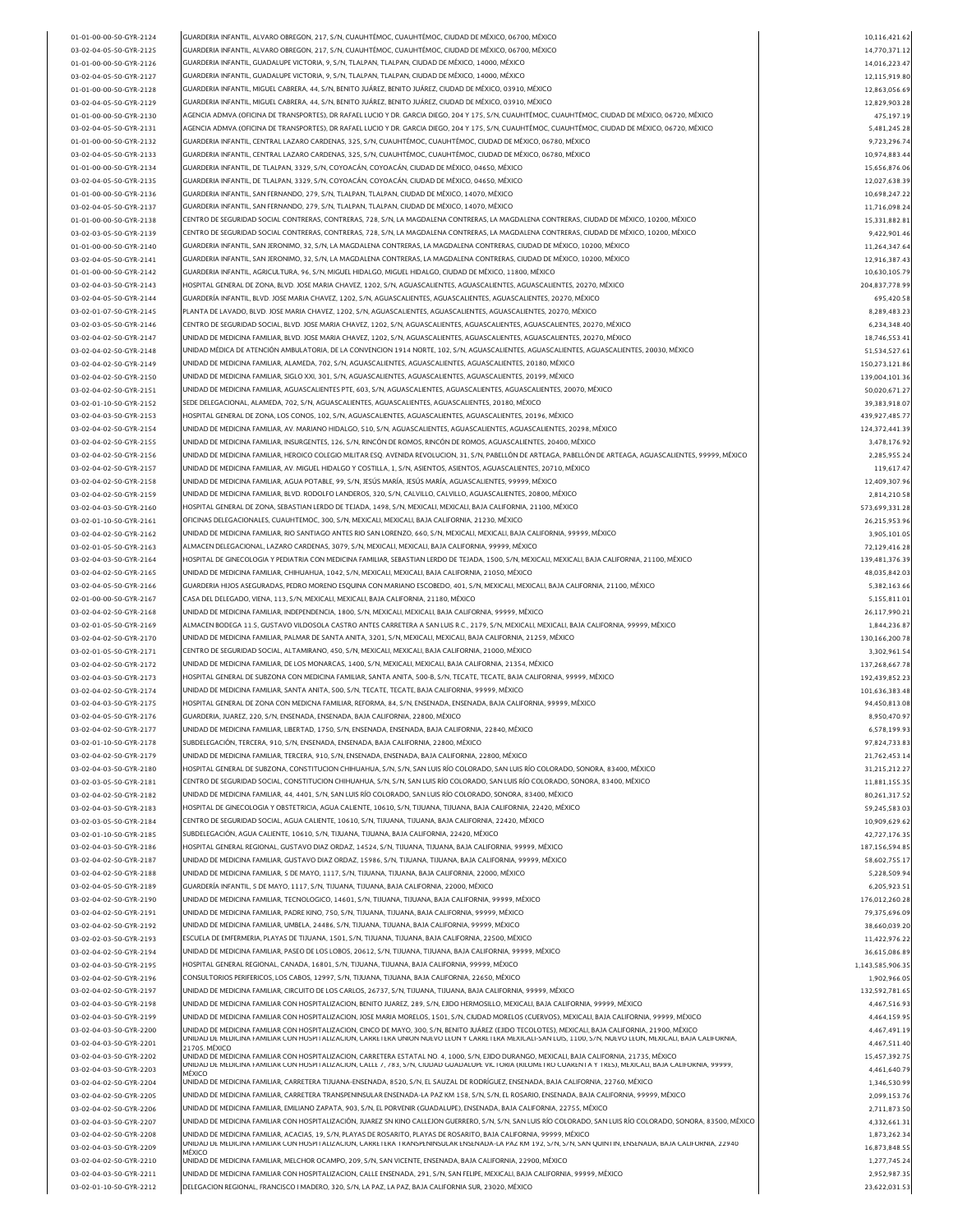| 03-02-04-05-50-GYR-2214                            | HOSPITAL GENERAL DE ZONA CON MEDICNA FAMILIAR NO. 1, 5 DE FEBRERO, S/N, S/N, LA PAZ, LA PAZ, BAJA CALIFORNIA SUR, 99999, MÉXICO                                                                                               | 122,319,312.46               |
|----------------------------------------------------|-------------------------------------------------------------------------------------------------------------------------------------------------------------------------------------------------------------------------------|------------------------------|
|                                                    | GUARDERIA INFANTIL 001 "GUARDERIA HIJOS MADRES ASEGURADAS", NORMAL URBANA, 1397, S/N, LA PAZ, LA PAZ, BAJA CALIFORNIA SUR, 23000, MÈXICO                                                                                      | 4,257,009.90                 |
| 03-02-01-07-50-GYR-2215                            | TIENDA, FRANCISCO I MADERO, 320, S/N, LA PAZ, LA PAZ, BAJA CALIFORNIA SUR, 23020, MÉXICO                                                                                                                                      | 5,101,970.42                 |
| 03-02-03-05-50-GYR-2216                            | CENTRO DE SEGURIDAD SOCIAL, FRANCISCO I MADERO, 320, S/N, LA PAZ, LA PAZ, BAJA CALIFORNIA SUR, 23020, MÉXICO                                                                                                                  | 20,689,462.41                |
|                                                    | UNIDAD DE MEDICINA FAMILIAR NO. 19, FUNDADORES, S/N, S/N, VILLA MORELOS, COMONDÚ, BAJA CALIFORNIA SUR, 23770, MÉXICO                                                                                                          |                              |
| 03-02-04-02-50-GYR-2217                            |                                                                                                                                                                                                                               | 6,428,799.74                 |
| 03-02-01-05-50-GYR-2218                            | ALMACEN DELEGACIONAL, CUAUHTEMOC, S/N, S/N, LA PAZ, LA PAZ, BAJA CALIFORNIA SUR, 23040, MÉXICO                                                                                                                                | 20,841,623.15                |
| 03-02-04-05-50-GYR-2219                            | GUARDERIA IPARTICIPATIVA DIF DE SUDCALIFORNIA AC- 130, JOSEFA ORTIZ DE DOMINGUEZ, 965, S/N, LA PAZ, LA PAZ, BAJA CALIFORNIA SUR, 23000, MÉXICO                                                                                | 3,707,718.3                  |
| 02-01-00-00-50-GYR-2220                            | CASA DEL DELEGADO, BAJA CALIFORNIA, 570, S/N, LA PAZ, LA PAZ, BAJA CALIFORNIA SUR, 23000, MÉXICO                                                                                                                              | 3,403,635.92                 |
| 03-02-04-02-50-GYR-2221                            | UNIDAD DE MEDICINA FAMILIAR CON ATENCIÓN AMBULATORIA, FRANCISCO J MUJICA, 4090, S/N, LA PAZ, LA PAZ, BAJA CALIFORNIA SUR, 23070, MÉXICO                                                                                       | 89,622,629.30                |
| 03-02-04-05-50-GYR-2222                            | GUARDERIA PARTICIPATIVA EL REYNO DEL NIÑO AC-235, ANTONIO ROSALES, 915, S/N, LA PAZ, LA PAZ, BAJA CALIFORNIA SUR, 23000, MÉXICO                                                                                               | 2,648,370.16                 |
| 03-02-04-02-50-GYR-2223                            | UNIDAD DE MEDICINA FAMILIAR NO. 8, MUNICIPIO LIBRE, S/N, S/N, SANTA ROSALÍA, MULEGÉ, BAJA CALIFORNIA SUR, 23920, MÉXICO                                                                                                       | 26,838,839.71                |
|                                                    | UNIDAD DE MEDICINA FAMILIAR, CORONADO, S/N, S/N, SAN JOSÉ DEL CABO, LOS CABOS, BAJA CALIFORNIA SUR, 23400, MÉXICO                                                                                                             |                              |
| 03-02-04-02-50-GYR-2224                            |                                                                                                                                                                                                                               | 61,042,575.51                |
| 03-02-04-05-50-GYR-2225                            | GUARDERIA PARTICIPATIVA HOGAR DE LOS CABOS U-303. HIDALGO. S/N. S/N. SAN JOSÉ DEL CABO. LOS CABOS. BAJA CALIFORNIA SUR. 23400. MÉXICO                                                                                         | 3,669,657.83                 |
| 03-02-04-03-50-GYR-2226                            | HOSPITAL GENERAL DE SUBZONA NO. 38, TECNOLOGICO, S/N, S/N, SAN JOSÉ DEL CABO, LOS CABOS, BAJA CALIFORNIA SUR, 23407, MÊXICO                                                                                                   | 219,807,724.18               |
| 03-02-04-02-50-GYR-2227                            | UNIDAD DE MEDICINA FAMILIAR NO.4. PUERTO LA PAZ. S/N. S/N. PUERTO SAN CARLOS. COMONDÚ. BAJA CALIFORNIA SUR. 23740. MÉXICO                                                                                                     | 1,785,197.69                 |
| 03-02-04-02-50-GYR-2228                            | UNIDAD DE MEDICINA FAMILIAR NO. 3, ADOLFO LOPEZ MATEOS, S/N, S/N, CIUDAD INSURGENTES, COMONDÚ, BAJA CALIFORNIA SUR, 23700, MÉXICO                                                                                             | 2,000,990.83                 |
| 03-02-04-03-50-GYR-2229                            | HOSPITAL GENERAL DE SUBZONA CON MEDICINA FAMILIAR NO. 2, BLVD.AGUSTIN OLACHEA E INDEPENDENCIA (CARRETERA TRANSPENINSULAR), S/N, S/N, CIUDAD CONSTITUCION,                                                                     | 37,077,132.09                |
|                                                    | GØSPIYRLERNESTYFSDYS SKREMENT FANGER OG 1, blvd. emiliang zapata y san luis potosi, s/n, s/n, gjerrero negro, mulege, baja california sur, 23940,                                                                             |                              |
| 03-02-04-03-50-GYR-2230                            | MÉXICO                                                                                                                                                                                                                        | 32,628,948.75                |
| 03-02-01-10-50-GYR-2231                            | OFICINAS ADMINISTRATIVAS, SERGIO NOYOLA MAZA, S/N, S/N, GUERRERO NEGRO, MULEGÉ, BAJA CALIFORNIA SUR, 23940, MÉXICO                                                                                                            | 2,810,770.06                 |
| 03-02-04-02-50-GYR-2232                            | UNIDAD DE MEDICINA FAMILIAR NO. 35, SERGIO NOYOLA MAZA, S/N, S/N, GUERRERO NEGRO, MULEGÉ, BAJA CALIFORNIA SUR, 23940, MÉXICO                                                                                                  | 20,866,172.77                |
| 03-02-01-10-50-GYR-2233                            | SUBDELEGACIÓN CABO SAN LUCAS, CARRETERA A TODOS SANTOS KM 2.5 LOMAS DEL FARO VIEJO, 0, S/N, CABO SAN LUCAS, LOS CABOS, BAJA CALIFORNIA SUR, 23472, MÉXICO                                                                     | 23,060,363.87                |
| 03-02-04-03-50-GYR-2234                            | HOSPITAL GENERAL DE SUBZONA + MEDICINA FAMILIAR NO. 26, CARRETERA A TODOS SANTOS KM 2.5 LOMAS DEL FARO VIEJO, 0, S/N, CABO SAN LUCAS, LOS CABOS, BAJA CALIFORNIA                                                              | 138,519,671.97               |
| 03-02-04-05-50-GYR-2235                            | SUA702RTX NEXIEM vecinal comunitario cardon baja u-279, carretera a todos santos km 2.5 lomas del faro viejo, 0, s/n, cabo san lucas, los cabos, baja                                                                         | 3,353,312.99                 |
| 03-02-04-02-50-GYR-2236                            | CALIFORNIA SUR, 23472, MÉXICO<br>UNIDAD DE MEDICINA FAMILIAR NO. 7, CABO SAN LUCAS, S/N, S/N, CABO SAN LUCAS, LOS CABOS, BAJA CALIFORNIA SUR, 23450, MÊXICO                                                                   | 4,984,458.44                 |
|                                                    | UNIDAD DE MEDICINA FAMILIAR NO.10. 5 DE MAYO. S/N. S/N. PUERTO ADOLFO LÓPEZ MATEOS. COMONDÚ. BAJA CALIFORNIA SUR. 99999. MÉXICO                                                                                               |                              |
| 03-02-04-02-50-GYR-2237                            |                                                                                                                                                                                                                               | 1,883,285.32                 |
| 03-02-04-02-50-GYR-2238                            | UNIDAD DE MEDICINA FAMILIAR NO. 11, PASEO PEDRO DE URGARTE, S/N, S/N, LORETO, LORETO, BAJA CALIFORNIA SUR, 23880, MÊXICO                                                                                                      | 1,623,853.99                 |
| 03-02-01-10-50-GYR-2239                            | UNIDAD DE MEDICINA FAMILIAR NO.11, PASEO PEDRO DE URGARTE, S/N, S/N, LORETO, LORETO, BAJA CALIFORNIA SUR, 23880, MÊXICO                                                                                                       | 269,248.28                   |
| 03-02-04-02-50-GYR-2240                            | UMF N° 12, CAMINO AL AEROPUERTO Y CALLE PRINCIPAL, S/N, S/N, ISLA DE CEDROS, ENSENADA, BAJA CALIFORNIA, 99999, MÊXICO                                                                                                         | 1,860,603.36                 |
| 03-02-04-03-50-GYR-2241                            | HOSPITAL GENERAL DE SUBZONA CON UMF, PUNTO MORRO REDONDO, S/N, S/N, ISLA NATIVIDAD, MULEGË, BAJA CALIFORNIA SUR, 99999, MËXICO                                                                                                | 4,610,125.88                 |
| 01-01-00-00-50-GYR-2242                            | INMUEBLE PENDIENTE APLICACION, NO IDENTIFICADO, S/N, S/N, CIUDAD CONSTITUCIÓN, COMONDÚ, BAJA CALIFORNIA SUR, 99999, MÉXICO                                                                                                    | 1,873,476.72                 |
| 03-02-04-02-50-GYR-2243                            | UNIDAD DE MEDICINA FAMILIAR NO. 14, JUAN MARIA DE SALVATIERRA, 49, S/N, BAHÍA TORTUGAS, MULEGÊ, BAJA CALIFORNIA SUR, 23950, MÊXICO                                                                                            | 2,125,755.36                 |
|                                                    |                                                                                                                                                                                                                               |                              |
| 03-02-04-02-50-GYR-2244                            | UNIDAD DE MEDICINA FAMILIAR NO. 15, BENITO JUAREZ, S/N, S/N, BAHÍA ASUNCIÓN, MULEGÊ, BAJA CALIFORNIA SUR, 23960, MÊXICO                                                                                                       | 2,324,438.57                 |
| 03-02-04-02-50-GYR-2245                            | UNIDAD DE MEDICINA FAMILIAR NO. 16, CALLE FUNDADORES, S/N, S/N, LA BOCANA, MULEGÉ, BAJA CALIFORNIA SUR, 23960, MÉXICO                                                                                                         | 1.530.169.40                 |
| 03-02-03-02-50-GYR-2246                            | UNIDAD DEPORTIVA PTA. ABREOJOS, MANZANA 16 CALLE GUILLERMO PRIETO, S/N, S/N, PUNTA ABREOJOS, MULEGÉ, BAJA CALIFORNIA SUR, 23970, MÉXICO                                                                                       | 1,030,502.39                 |
| 03-02-04-03-50-GYR-2247                            | HOSPITAL GENERAL DE ZONA<br>CON MEDICNA FAMILIAR, LÓPEZ MATEOS, S/N, S/N, CAMPECHE [CORRALÓN DE GRÚAS], CAMPECHE, CAMPECHE, 24000, MÊXICO                                                                                     | 97,782,946.34                |
| 03-02-04-02-50-GYR-2248                            | UNIDAD DE MEDICINA FAMILIAR, ALVARO OBREGON, 293-B, S/N, CAMPECHE [CORRALÓN DE GRÚAS], CAMPECHE, CAMPECHE, 24020, MÉXICO                                                                                                      | 11,940,004.04                |
| 01-01-00-00-50-GYR-2249                            | SIN USO INSTITUCIONAL, 63, 15, S/N, CAMPECHE [CORRALÓN DE GRÚAS], CAMPECHE, CAMPECHE, 24000, MÉXICO                                                                                                                           | 2,557,581.70                 |
|                                                    |                                                                                                                                                                                                                               |                              |
| 03-02-01-05-50-GYR-2250                            | ALMACEN DELEGACIONAL, NUEVA DEL SEGURO SOCIAL, S/N, S/N, CAMPECHE [CORRALÓN DE GRÚAS], CAMPECHE, CAMPECHE, 24040, MÉXICO                                                                                                      | 2,385,277.06                 |
| 03-02-01-05-50-GYR-2251                            | TIENDA IMSS CAMPECHE, REPÚBLICA, 159, S/N, SAN FRANCISCO DE CAMPECHE, CAMPECHE, CAMPECHE, 24050, MÉXICO                                                                                                                       | 187,360.33                   |
| 03-02-01-07-50-GYR-2252                            | TIENDA EMPLEADOS IMSS-SNTSS, NO IDENTIFICADO, S/N, S/N, CALKINĪ, CALKINĪ, CAMPECHE, 99999, MĚXICO                                                                                                                             | 1,334,655.17                 |
| 03-02-03-02-50-GYR-2253                            | UNIDAD DEPORTIVA CAMPECHE, PARAGUAY, 148, S/N, CAMPECHE [CORRALÓN DE GRÚAS], CAMPECHE, CAMPECHE, 24050, MÉXICO                                                                                                                | 1.00                         |
| 03-02-03-05-50-GYR-2254                            | CENTRO DE SEGURIDAD SOCIAL, LÓPEZ MATEOS, S/N, S/N, CAMPECHE [CORRALÓN DE GRÚAS], CAMPECHE, CAMPECHE, 24000, MÉXICO                                                                                                           | 11,156,050.64                |
| 03-02-01-10-50-GYR-2255                            | UNIDAD DE MEDICINA FAMILIAR NO. 11, MARIA LAVALLE URBINA, S/N, S/N, CAMPECHE [CORRALÓN DE GRÚAS], CAMPECHE, CAMPECHE, 24010, MÉXICO                                                                                           | 63,767,282.65                |
| 03-02-04-02-50-GYR-2256                            | UMU IMSS-OPORTUNIDADES, 18, 27, S/N, CAMPECHE [CORRALÓN DE GRÚAS], CAMPECHE, CAMPECHE, 24050, MÉXICO                                                                                                                          |                              |
|                                                    |                                                                                                                                                                                                                               | 1,068,649.31                 |
| 03-02-04-02-50-GYR-2257                            | UNIDAD DE MEDICINA FAMILIAR, MARIA LAVALLE URBINA, S/N, S/N, CAMPECHE [CORRALÓN DE GRÚAS], CAMPECHE, CAMPECHE, 24010, MÊXICO                                                                                                  | 2,594,837.97                 |
| 03-02-01-10-50-GYR-2258                            | OFICINAS DELEGACIONALES, MARIA LAVALLE URBINA, S/N, S/N, CAMPECHE [CORRALÒN DE GRÚAS], CAMPECHE, CAMPECHE, 24010, MÈXICO                                                                                                      | 23,357,307.37                |
| 01-01-00-00-50-GYR-2259                            | TERRENO, 6, PEDRO MORENO Y GALEANA, S/N, S/N, SAN FRANCISCO DE CAMPECHE, CAMPECHE, CAMPECHE, 24090, MÊXICO                                                                                                                    | 80,227.61                    |
| 01-01-00-00-50-GYR-2260                            | UNIDAD DE MEDICINA FAMILIAR NO. 11, MARIA LAVALLE URBINA, S/N, S/N, SAN FRANCISCO DE CAMPECHE, CAMPECHE, CAMPECHE, 24010, MÊXICO                                                                                              | 668,976.24                   |
| 03-02-04-02-50-GYR-2261                            | <b>JNIDAD MEDICA DE ATENCION</b>                                                                                                                                                                                              | 91,734,329.87                |
|                                                    | AMBULATORIA, LAZARO CARDENAS, 104, S/N, CAMPECHE [CORRALÓN DE GRÚAS], CAMPECHE, CAMPECHE, 24097, MÉXICO                                                                                                                       |                              |
| 03-02-04-02-50-GYR-2262                            | UNIDAD DE MEDICINA FAMILIAR NO. 13, CONCORDIA, 112, S/N, SAN FRANCISCO DE CAMPECHE, CAMPECHE, CAMPECHE, 24085, MÉXICO<br>UNIDAD DE MEDICINA FAMILIAR                                                                          | 79,435,703.09                |
| 03-02-04-03-50-GYR-2263                            | CON HOSPITALIZACION, REVOLUCIÓN, 1, S/N, CHAMPOTÓN, CHAMPOTÓN, CAMPECHE, 24400, MÉXICO                                                                                                                                        | 3.413.122.60                 |
| 03-02-04-02-50-GYR-2264                            | UNIDAD DE MEDICINA FAMILIAR, DOMICILIO CONOCIDO, S/N, S/N, LA JOYA, CHAMPOTÓN, CAMPECHE, 24450, MÉXICO                                                                                                                        | 2,660,291.36                 |
| 03-02-04-03-50-GYR-2265                            | HOSPITAL GENERAL DE ZONA CON                                                                                                                                                                                                  | 205,951,871.30               |
| 03-02-04-02-50-GYR-2266                            | MEDICNA FAMILIAR, 41-B, S/N, S/N, CIUDAD DEL CARMEN, CARMEN, CAMPECHE, 24100, MÉXICO<br>UMU IMSS-OPORTUNIDADES, 47, 59, S/N, CIUDAD DEL CARMEN, CARMEN, CAMPECHE, 24120, MÉXICO                                               | 1,050,144.53                 |
|                                                    | CENTRO DE SEGURIDAD SOCIAL, 41-B, S/N, S/N, CIUDAD DEL CARMEN, CARMEN, CAMPECHE, 24100, MÉXICO                                                                                                                                |                              |
| 03-02-03-05-50-GYR-2267                            |                                                                                                                                                                                                                               | 6,395,703.64                 |
| 03-02-01-10-50-GYR-2268                            | SUBDELEGACION FORANEA, 41-B, S/N, S/N, CIUDAD DEL CARMEN, CARMEN, CAMPECHE, 24100, MÉXICO<br><b>GUARDERIA INFANTIL CAJITA DE</b>                                                                                              |                              |
| 03-02-04-05-50-GYR-2269                            |                                                                                                                                                                                                                               | 51,693,239.70                |
|                                                    |                                                                                                                                                                                                                               | 980,751.46                   |
| 03-02-04-02-50-GYR-2270                            | SORPRESAS, 24, 51, S/N, CIUDAD DEL CARMEN, CARMEN, CAMPECHE, 24100, MEXICO<br>UNIDAD DE MEDICINA FAMILIAR, SANTA ISABEL, 118-A, S/N, CIUDAD DEL CARMEN, CARMEN, CAMPECHE, 99999, MÉXICO                                       | 6,737,150.70                 |
| 03-02-04-02-50-GYR-2271                            | UNIDAD DE MEDICINA FAMILIAR, 25, S/N, S/N, ESCÁRCEGA, ESCÁRCEGA, CAMPECHE, 99999, MÉXICO                                                                                                                                      |                              |
|                                                    |                                                                                                                                                                                                                               | 1,454,668.64                 |
| 01-01-00-00-50-GYR-2272                            | TERRENO, 28 POR CALLE 39, MANZANA 258, 67, S/N, ESCÁRCEGA, ESCÁRCEGA, CAMPECHE, 24350, MÉXICO                                                                                                                                 | 1.00                         |
| 03-02-04-03-50-GYR-2273                            | HOSPITAL RURAL. CALLE 31. S/N. S/N. HECELCHAKÁN. HECELCHAKÁN. CAMPECHE. 99999. MÉXICO                                                                                                                                         | 6,276,137.76                 |
| 01-01-00-00-50-GYR-2274                            | INMUEBLE SIN USO, 20 X 15 Y 17, 54, S/N, HECELCHAKÁN, HECELCHAKÁN, CAMPECHE, 99999, MÉXICO                                                                                                                                    | 566,010.73                   |
| 03-02-04-02-50-GYR-2275                            | UNIDAD DE MEDICINA FAMILIAR, 18, 86 A, S/N, HOPELCHÉN, HOPELCHÉN, CAMPECHE, 99999, MÉXICO                                                                                                                                     | 1,297,346.86                 |
| 03-02-04-02-50-GYR-2276                            | UNIDAD DE MEDICINA FAMILIAR, CARRETERA PALIZADA - JONUTA, 0, S/N, PALIZADA, PALIZADA, CAMPECHE, 99999, MÊXICO                                                                                                                 | 3,304,848.49                 |
| 03-02-04-03-50-GYR-2277                            | HOSPITAL RURAL PROSPERA, PLAN DE GUADALUPE, 151, S/N, RAMOS ARIZPE, RAMOS ARIZPE, COAHUILA DE ZARAGOZA, 25900, MÉXICO                                                                                                         | 10,534,884.67                |
|                                                    |                                                                                                                                                                                                                               |                              |
| 03-02-04-02-50-GYR-2278                            | UNIDAD DE MEDICINA FAMILIAR, BLVD. PLAN DE GUADALUPE ESQ. PABLO L. SIDAR, S/N, S/N, RAMOS ARIZPE, RAMOS ARIZPE, COAHUILA DE ZARAGOZA, 25900, MÉXICO                                                                           | 2,809,777.65                 |
| 03-02-04-03-50-GYR-2279                            | CONJUNTO SALTILLO CENTRO/ HGZ, ANTONIO NARRO, S/N, S/N, SALTILLO, SALTILLO, COAHUILA DE ZARAGOZA, 25000, MÉXICO                                                                                                               | 243,410,541.85               |
| 03-02-04-02-50-GYR-2280                            | UNIDAD DE MEDICINA FAMILIAR, FRAY JUAN DE TERRENOS, 374, S/N, SALTILLO, SALTILLO, COAHUILA DE ZARAGOZA, 99999, MÊXICO                                                                                                         | 222,471,214.26               |
| 02-01-00-00-50-GYR-2281                            | OFICINAS IMSS OPORTUNIDADES, FRANCISCO MURGUIA, 518, S/N, SALTILLO, SALTILLO, COAHUILA DE ZARAGOZA, 25000, MÉXICO                                                                                                             | 1,491,307.13                 |
| 03-02-04-02-50-GYR-2282                            | CONJUNTO SALTILLO CENTRO/ UMF, ANTONIO NARRO, S/N, S/N, SALTILLO, SALTILLO, COAHUILA DE ZARAGOZA, 25000, MÊXICO                                                                                                               | 14,861,615.65                |
| 03-02-04-03-50-GYR-2283                            | HOSPITAL GENERAL DE ZONA, VENUSTIANO CARRANZA, 3458, S/N, SALTILLO, SALTILLO, COAHUILA DE ZARAGOZA, 25000, MÉXICO                                                                                                             | 85,850,648.09                |
| 03-02-04-03-50-GYR-2284                            | CONJUNTO SALTILLO/ HOSPITAL GENERAL DE ZONA 02, SUBDELEGACION/CIEFD, VENUSTIANO CARRANZA, 3458, S/N, SALTILLO, SALTILLO, COAHUILA DE ZARAGOZA, 25000, MÉXICO                                                                  | 315,123.45                   |
|                                                    |                                                                                                                                                                                                                               |                              |
| 03-02-04-03-50-GYR-2285                            | CONJUNTO SALTILLO/ HOSPITAL GENERAL DE ZONA 02, SUBDELEGACION/CIEFD, VENUSTIANO CARRANZA, 3458, S/N, SALTILLO, SALTILLO, COAHUILA DE ZARAGOZA, 25000, MÉXICO                                                                  | 44,340,752.18                |
| 03-02-04-05-50-GYR-2286                            | GUARDERIA PARTICIPATIVA, PALMA, 195, S/N, SALTILLO, SALTILLO, COAHUILA DE ZARAGOZA, 25160, MÉXICO                                                                                                                             | 1.824.030.83                 |
| 03-02-04-05-50-GYR-2287                            | GUARDERIA ORDINARIA, MUTUALISMO, S/N, S/N, SALTILLO, SALTILLO, COAHUILA DE ZARAGOZA, 25000, MÉXICO                                                                                                                            | 8,028,331.36                 |
| 03-02-04-02-50-GYR-2288                            | UNIDAD DE MEDICINA FAMILIAR, PRESIDENTE CARDENAS, S/N, S/N, SALTILLO, SALTILLO, COAHUILA DE ZARAGOZA, 99999, MÉXICO                                                                                                           | 10,255,378.22                |
| 03-02-01-10-50-GYR-2289                            | EDIFICIO DELEGACIONAL, VENUSTIANO CARRANZA, 2809, S/N, SALTILLO, SALTILLO, COAHUILA DE ZARAGOZA, 25240, MÉXICO                                                                                                                | 58,719,611.67                |
| 01-01-00-00-50-GYR-2290                            | INMUEBLE SIN USO ACTUAL, CORAL, 371, S/N, SALTILLO, SALTILLO, COAHUILA DE ZARAGOZA, 99999, MÉXICO                                                                                                                             | 1,753,987.71                 |
|                                                    |                                                                                                                                                                                                                               |                              |
| 03-02-04-02-50-GYR-2291                            | UNIDAD DE MEDICINA FAMILIAR Y U.M.A.A., DAMASO RODRIGUEZ, 750, S/N, SALTILLO, SALTILLO, COAHUILA DE ZARAGOZA, 25022, MÉXICO                                                                                                   | 197,415,749.38               |
| 03-02-03-05-50-GYR-2292                            | CENTRO DE INVESTIGACIÓN, VENUSTIANO CARRANZA, 3458, S/N, SALTILLO, SALTILLO, COAHUILA DE ZARAGOZA, 25000, MÉXICO                                                                                                              | 9,293,918.95                 |
| 03-02-04-03-50-GYR-2293                            | TERRENO PARA H.G.Z. 154 CAMAS, DAMASO RODRIGUEZ GONZALEZ, 951, S/N, SALTILLO, SALTILLO, COAHUILA DE ZARAGOZA, 25022, MÉXICO                                                                                                   | 50,881,701.01                |
| 03-02-04-03-50-GYR-2294                            | HOSPITAL GENERAL DE SUBZONA CON MEDICINA FAMILIAR, FRANCISCO I MADERO, 2, S/N, PARRAS DE LA FUENTE, PARRAS, COAHUILA DE ZARAGOZA, 27980, MÉXICO                                                                               | 14,508,936.51                |
| 01-01-00-00-50-GYR-2295                            | TERRENO PENDIENTE DE APLICACIÓN, FERNANDO VIESCA, 8, S/N, PARRAS DE LA FUENTE, PARRAS, COAHUILA DE ZARAGOZA, 27980, MÉXICO                                                                                                    | 262,755,759.73               |
| 01-01-00-00-50-GYR-2296                            | SIN USO (ANTES GUARDERIA PARTICIPATIVA), FERNANDO VIESCA, 8, S/N, PARRAS DE LA FUENTE, PARRAS, COAHUILA DE ZARAGOZA, 27980, MÉXICO                                                                                            | 679,974.13                   |
| 03-02-04-03-50-GYR-2297                            | HOSPITAL GENERAL DE SUBZONA CON MEDICINA FAMILIAR, HIDALGO, S/N, S/N, SAN PEDRO, SAN PEDRO, COAHUILA DE ZARAGOZA, 27800, MÊXICO                                                                                               |                              |
|                                                    |                                                                                                                                                                                                                               | 22,385,333.53                |
| 03-02-04-03-50-GYR-2298                            | HOSPITAL GENERAL DE SUBZONA, FRANCISCO I MADERO, 550, S/N, FRANCISCO I. MADERO (CHÁVEZ), FRANCISCO I. MADERO, COAHUILA DE ZARAGOZA, 27900, MÉXICO                                                                             | 10,411,603.25                |
| 03-02-04-02-50-GYR-2299<br>03-02-04-03-50-GYR-2300 | UNIDAD DE MEDICINA FAMILIAR, HIDALGO, S/N, S/N, GENERAL CEPEDA, GENERAL CEPEDA, COAHUILA DE ZARAGOZA, 99999, MÉXICO<br>HOSPITAL GENERAL DE ZONA, REVOLUCION, 2450, S/N, TORREÓN, TORREÓN, COAHUILA DE ZARAGOZA, 27200, MÉXICO | 726,336.02<br>258,061,198.84 |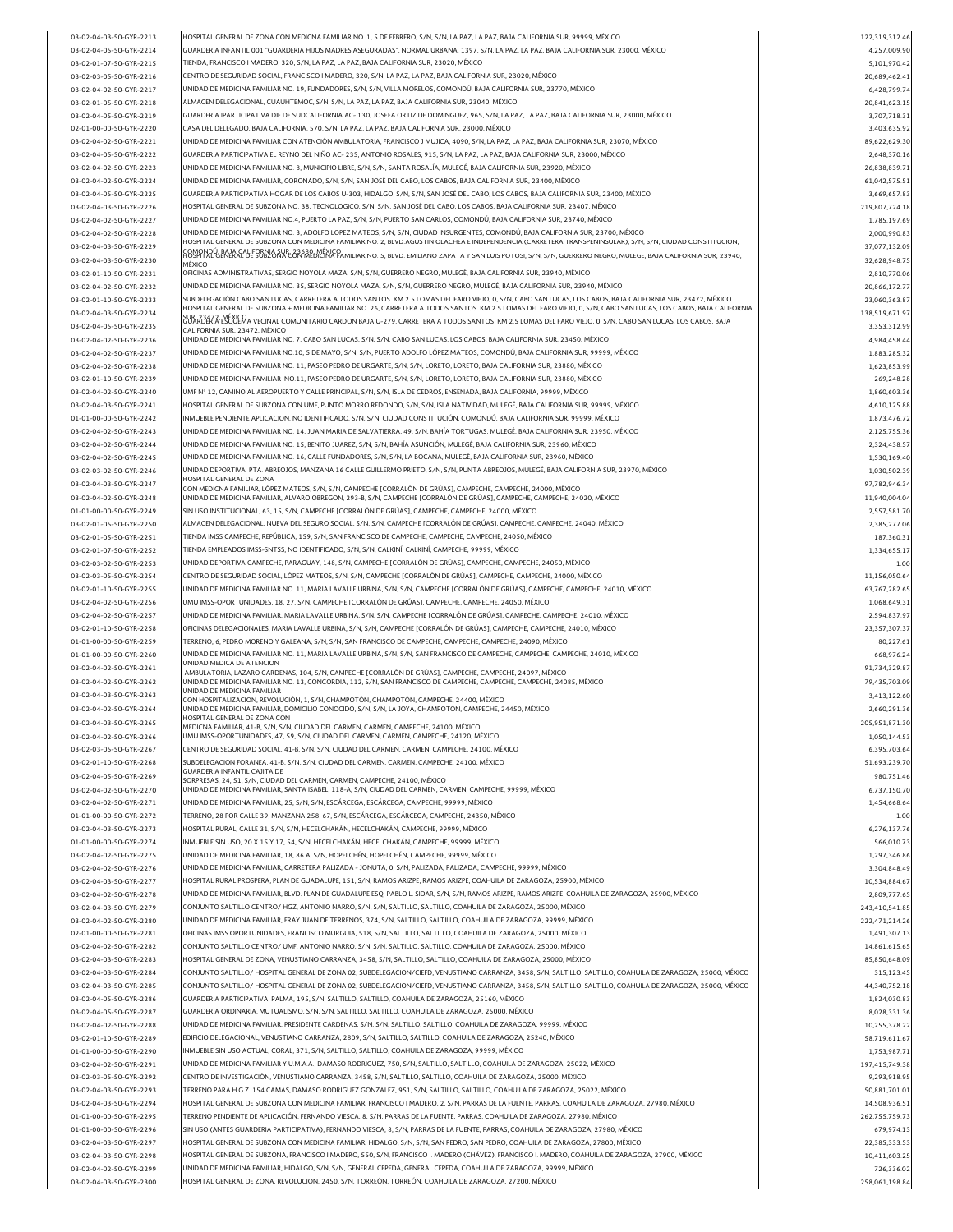03-02-01-05-50-GYR-2301 PLANTA DE LAVADO, REVOLUCION, 2450, S/N, TORREÓN, TORREÓN, COAHUILA DE ZARAGOZA, 27200, MÉXICO ANTENIDA EN ELA ENTREJOURILA DE CARAGOZA, 27200, MÉXICO ANTENIDA DE SARAGOZA, 27200, MÉXICO ANTENIDA DE 03-02-04-03-50-GYR-2302 HOSPITAL GENERAL DE ZONA CON MEDICNA FAMILIAR, REVOLUCION, 250, S/N, TORREÓN, TORREÓN, COAHUILA DE ZARAGOZA, 27000, MEXICO 4.042.04 - 03-442,043.80 4,442,043.80 03-02-01-10-50-GYR-2303 31,640,451.49 CONJUNTO MONCLOVA, HAROLD R PAPE, S/N, S/N, MONCLOVA, MONCLOVA, COAHUILA DE ZARAGOZA, 25700, MÉXICO 03-02-04-02-50-GYR-2304 23,559,560.04 UNIDAD DE MEDICINA FAMILIAR, AVILA CAMACHO, 3020, S/N, TORREÓN, TORREÓN, COAHUILA DE ZARAGOZA, 99999, MÉXICO 03-02-04-03-50-GYR-2305 348,565,389.36 HOSPITAL DE ESPECIALIDADES, REVOLUCION, 2450, S/N, TORREÓN, TORREÓN, COAHUILA DE ZARAGOZA, 27200, MÉXICO 03-02-03-05-50-GYR-2306 1,506,761.23 GUARDERIA ESQUEMA VECINAL COMUNITARIO, ALLENDE, 1697, S/N, TORREÓN, TORREÓN, COAHUILA DE ZARAGOZA, 27000, MÉXICO 03-02-04-02-50-GYR-2307 UNIDAD MEDICA DE ATENCION AMBULATORIA, CIRCUITO TORREÓN 2000, 7707, S/N, TORREÓN, TORREÓN, COAHUILA DE ZARAGOZA, 27086, MEXICO 66,402,953.08 03-02-04-05-50-GYR-2308 224,026.95 CONJUNTO TORREON JARDIN, REVOLUCION, 2450, S/N, TORREÓN, TORREÓN, COAHUILA DE ZARAGOZA, 27200, MÉXICO 03-02-04-02-50-GYR-2309 UNIDAD DE MEDICINA FAMILIAR, NICOLAS BRAVO, S/N, S/N, ZARAGOZA, ZARAGOZA, COAHUILA DE ZARAGOZA, 26450, MEXICO ANNO 14,214,996.92 14,214,996.92 03-02-04-05-50-GYR-2310 107,654,628.32 GUARDERIA ORDINARIA, INDUSTRIAL LA AMISTAD, 0, S/N, CIUDAD ACUÑA, ACUÑA, COAHUILA DE ZARAGOZA, 26220, MÉXICO 03-02-04-03-50-GYR-2311 HOSPITAL GENERAL DE ZONA CON MEDICINA FAMILIAR, VICENTE GUERRERO, S/N, S/N, CIUDAD ACUNA, ACUNA, COAHUILA DE ZARAGOZA, 26260, MEXICO 1999 1127,565,330.25 127,565,330.25 03-02-04-02-50-GYR-2312 313,921,757.07 UNIDAD DE MEDICINA FAMILIAR, CARR PRESA LA AMISTAD PTE., 2099, S/N, CIUDAD ACUÑA, ACUÑA, COAHUILA DE ZARAGOZA, 26239, MÉXICO 03-02-04-02-50-GYR-2313 37,856,399.56 UNIDAD DE MEDICINA FAMILIAR, BRAVO SUR, 585, S/N, CIUDAD ACUÑA, ACUÑA, COAHUILA DE ZARAGOZA, 26200, MÉXICO 03-02-01-10-50-GYR-2314 13,052,582.52 SUBDELEGACION, RAYON, 555, S/N, CIUDAD ACUÑA, ACUÑA, COAHUILA DE ZARAGOZA, 26200, MÉXICO 03-02-04-03-50-GYR-2315 106,452,009.13 CONJUNTO PIEDRAS/ HGZ, ELISEO MENDOZA BERRUETO, 3701, S/N, PIEDRAS NEGRAS, PIEDRAS NEGRAS, COAHUILA DE ZARAGOZA, 26070, MÉXICO 03-02-04-05-50-GYR-2316 6,641,338.17 GUARDERIA ORDINARIA, INDUSTRIAL, S/N, S/N, PIEDRAS NEGRAS, PIEDRAS NEGRAS, COAHUILA DE ZARAGOZA, 26089, MÉXICO 03-02-04-02-50-GYR-2317 UNIDAD DE MEDICINA FAMILIAR, COLEGIO MILITAR, 707, S/N, PIEDRAS NEGRAS, PIEDRAS NEGRAS, COAHUILA DE ZARAGOZA, 26025, MEXICO 26,072,323.76 03-02-03-05-50-GYR-2318 5,963,950.17 CONJUNTO PIEDRAS/ SUBDELEGACION, ELISEO MENDOZA BERRUETO, 3701, S/N, PIEDRAS NEGRAS, PIEDRAS NEGRAS, COAHUILA DE ZARAGOZA, 26070, MÉXICO 03-02-04-02-50-GYR-2319 5,992,275.15 UNIDAD DE MEDICINA FAMILIAR, JUAREZ NORTE, 807, S/N, ALLENDE, ALLENDE, COAHUILA DE ZARAGOZA, 26530, MÉXICO 03-02-04-05-50-GYR-2320 GUARDERIA PARTICIPATIVA U-162, ABASOLO ORIENTE, 209, S/N, ALLENDE, ALLENDE, COAHUILA DE ZARAGOZA, 26530, MEXICO ANTENDE, AND ANNO 1999 SAN ANNO 1999 STATES AND A STATES AND A STATES AND STATES AND S 03-02-04-02-50-GYR-2321 UNIDAD DE MEDICINA FAMILIAR, ALLENDE, 901, S/N, VILLA UNIÓN, VILLA UNIÓN, COAHUILA DE ZARAGOZA, 26600, MÉXICO CORPORTEDO DE SAN ESSENTEDO DE SAN ESSENTEDO DE SAN ESSENTEDO DE SAN ESSENTEDO DE SAN ES 03-02-04-02-50-GYR-2322 UNIDAD DE MEDICINA FAMILIAR, HIDALGO SUR, 690, S/N, SAN BUENAVENTURA, SAN BUENAVENTURA, COAHUILA DE ZARAGOZA, 25500, MEXICO \$1,970, MEXICO \$1,970,379.81 \$1,970,379.81 03-02-04-03-50-GYR-2323 12,166,130.38 HOSPITAL RURAL PROSPERA 51, CARRETERA A CUATRO CIÉNEGAS, 0, S/N, SAN BUENAVENTURA, SAN BUENAVENTURA, COAHUILA DE ZARAGOZA, 99999, MÉXICO 03-02-04-02-50-GYR-2324 UNIDAD DE MEDICINA FAMILIAR, CUAUHTEMOC, S/N, S/N, FRONTERA, FRONTERA, COAHUILA DE ZARAGOZA, 25630, MEXICO ANNO 1999 111,343,131.20 11,343,131.20 03-02-04-02-50-GYR-2325 5,339,691.39 UNIDAD DE MEDICINA FAMILIAR, ANTONIO ALVAREZ, S/N, S/N, FRONTERA, FRONTERA, COAHUILA DE ZARAGOZA, 25660, MÉXICO 03-02-04-03-50-GYR-2326 184,701,534.20 CONJUNTO MONCLOVA/ HGZ, HAROLD R PAPE, S/N, S/N, MONCLOVA, MONCLOVA, COAHUILA DE ZARAGOZA, 25700, MÉXICO 03-02-04-05-50-GYR-2327 CONJUNTO MONCLOVA/ GUARDERIA, HAROLD R PAPE, S/N, S/N, MONCLOVA, MONCLOVA, COAHUILA DE ZARAGOZA, 25700, MEXICO CHINA AND ANNO 1999 1,626,867.71 2636,867.71 2636,867.71 03-02-04-05-50-GYR-2328 7,242,128.52 GUARDERIA PARTICIPATIVA, COLIMA, 601, S/N, MONCLOVA, MONCLOVA, COAHUILA DE ZARAGOZA, 25720, MÉXICO 03-02-01-10-50-GYR-2329 CONJUNTO MONCLOVA, HAROLD R PAPE, S/N, S/N, MONCLOVA, MONCLOVA, COAHUILA DE ZARAGOZA, 25700, MEXICO CHAROLD AND RELARAGOZA, 25700, MEXICO CHAROLD AND RELARAGOZA, 25700, MEXICO CHAROLD AND RELARAGOZA 03-02-04-02-50-GYR-2330 M\_U MED FAMILIAR NUM 86, SAN JOSÉ ESQUINA CON CALLE GUADALAJARA, S/N, S/N, MONCLOVA, MONCLOVA, COAHUILA DE ZARAGOZA, 25749, MEXICO \_\_\_\_\_\_\_\_\_\_\_\_\_\_\_\_\_\_\_\_\_\_\_\_\_\_\_\_\_\_\_ 03-02-04-02-50-GYR-2331 28,004,685.36 UNIDAD DE MEDICINA FAMILIAR, JUAREZ, S/N, S/N, CASTAÑOS, CASTAÑOS, COAHUILA DE ZARAGOZA, 25870, MÉXICO 03-02-01-05-50-GYR-2332 LAVANDERIA, ZACATECAS, 0, S/N, CASTANOS, CASTANOS, COAHUILA DE ZARAGOZA, 99999, MEXICO 03-02-04-02-50-GYR-2333 UNIDAD DE MEDICINA FAMILIAR, INDEPENDENCIA ZARAGOZA, S/N, S/N, MATAMOROS, MATAMOROS, COAHUILA DE ZARAGOZA, 27450, MEXICO 7,518,351.76 03-02-04-03-50-GYR-2334 HOSPITAL GENERAL DE SUBZONA CON MEDICNA FAMILIAR, ADOLFO LOPEZ MATEOS, 606, S/N, NUEVA ROSITA, SAN JUAN DE SABINAS, COAHUILA DE ZARAGOZA, 99999, MEXICO | 22,705,060.82 03-02-04-03-50-GYR-2335 20000 MHz 20000 MHz 20000 MHz 20000 MHz 20000 MHz 20000 MHz 20000 MHz 20000 MHz 20000 MHz 33,140,082.32 03-02-04-02-50-GYR-2336 UNIDAD DE MEDICINA FAMILIAR, CALLE 5 DE MAYO, 321, S/N, CIUDAD MELCHOR MUZQUIZ, MUZQUIZ, COAHUILA DE ZARAGOZA, 26340, MEXICO 4,659,369.15 03-02-04-02-50-GYR-2337 UNIDAD DE MEDICINA FAMILIAR, AMADOR CHAPA MINA, S/N, S/N, SABINAS, SABINAS, COAHUILA DE ZARAGOZA, 26750, MEXICO 03-02-04-02-50-GYR-2338 1,301,996.10 UNIDAD DE MEDICINA FAMILIAR, CARRETERA EL SAUZ PALAU, KM 20, S/N, LAS ESPERANZAS, MÚZQUIZ, COAHUILA DE ZARAGOZA, 26360, MÉXICO 03-02-04-02-50-GYR-2339 3,871,217.02 UNIDAD DE MEDICINA FAMILIAR, MINEROS, S/N, S/N, BARROTERÁN [ESTACIÓN], MÚZQUIZ, COAHUILA DE ZARAGOZA, 26370, MÉXICO 03-02-04-03-50-GYR-2340 21,146,086.53 HOSPITAL GENERAL DE SUBZONA CON MEDICINA FAMILIAR, HIDALGO, S/N, S/N, PALAÚ, MÚZQUIZ, COAHUILA DE ZARAGOZA, 26350, MÉXICO 03-02-04-02-50-GYR-2341 18,986,763.82 UNIDAD DE MEDICINA FAMILIAR, CARRETERA 57 Y CALLE IMSS, S/N, S/N, AGUJITA, SABINAS, COAHUILA DE ZARAGOZA, 99999, MÉXICO 03-02-04-02-50-GYR-2342 UNIDAD DE MEDICINA FAMILIAR, BENITO JUAREZ, 0, S/N, CUATRO CIENEGAS DE CARRANZA, CUATRO CIENEGAS, COAHUILA DE ZARAGOZA, 27640, MEXICO \$ 01-01-00-00-50-GYR-2343 22,314,844.50 INMUEBLE DESHABITADO, LA ROSITA, S/N, S/N, LA ROSITA, OCAMPO, COAHUILA DE ZARAGOZA, 27526, MÉXICO 03-02-04-02-50-GYR-2344 | UNIDAD DE MEDICINA FAMILIAR, FIDEL VELAZQUEZ, S/N, S/N, LAGUNA DEL REY (QUIMICAS DEL REY), OCAMPO, COAHUILA DE ZARAGOZA, 99999, MEXICO | 36,313,428.26 | 313,828.26 03-02-04-02-50-GYR-2345 78,859,034.36 UNIDAD DE MEDICINA FAMILIAR, TEPIC, 645, S/N, NAVA, NAVA, COAHUILA DE ZARAGOZA, 26170, MÉXICO 03-02-04-02-50-GYR-2346 1,097,231.55 UNIDAD DE MEDICINA FAMILIAR, XICOTENCATL, 600, S/N, MORELOS, MORELOS, COAHUILA DE ZARAGOZA, 26500, MÉXICO 03-02-04-03-50-GYR-2347 HOSPITAL GENERAL DE ZONA, DE LOS MAESTROS, 149, S/N, COLIMA, COLIMA, COLIMA, 99999, MEXICO http://www.com/education.com/education/education/education/education/education/education/education/educatio 03-02-01-10-50-GYR-2348 4,827,619.90 SEDE DELEGACIONAL, IGNACIO ZARAGOZA, 62, S/N, COLIMA, COLIMA, COLIMA, 28000, MÉXICO 03-02-04-05-50-GYR-2349 CENTRO DE SEGURIDAD SOCIAL, ANASTACIO BRIZUELA, 399, S/N, COLIMA, COLIMA, COLIMA, 28077, MEXICO NASTACIO ANASTACIO BRIZUELA, 399, S/N, COLIMA, COLIMA, 28077, MEXICO NASTACIO ANASTACIO BRIZUELA, 399, 03-02-01-05-50-GYR-2350 26,741,782.73 ALMACÉN DELEGACIONAL, ZARAGOZA, 199, S/N, CIUDAD DE VILLA DE ÁLVAREZ, VILLA DE ÁLVAREZ, COLIMA, 28987, MÉXICO 03-02-04-02-50-GYR-2351 2,202,383.81 UNIDAD DE MEDICINA FAMILIAR, DOROTEO LOPEZ, 442, S/N, COLIMA, COLIMA, COLIMA, 99999, MÉXICO 03-02-01-10-50-GYR-2352 640,783.56 OFNAS ADMINISTRATIVAS AQR, RINCONADA JACARANDAS, 949, S/N, COLIMA, COLIMA, COLIMA, 99999, MÉXICO 03-02-01-10-50-GYR-2353 ARMERÍA, COLIMA, 28300, MÉXICO NA COLIMANA DE LA CALIFACA DE LA COLIMANA DEL COLIMANA DE LA COLIMANA DEL COLIMANA DE LA COLIMANA DEL COLIMANA DEL COLIMANA DEL COLIMANA DEL COLIMANA DEL COLIMANA DEL 03-02-04-02-50-GYR-2354 65,184,102.11 UNIDAD DE MEDICINA FAMILIAR, FRANCISCO JAVIER MINA, 301, S/N, COLIMA, COLIMA, COLIMA, 28000, MÉXICO 03-02-01-10-50-GYR-2355 20,509,532.33 SUBDELEGACIÓN ADMINISTRATIVA, REPUBLICA, 379, S/N, COLIMA, COLIMA, COLIMA, 99999, MÉXICO 03-02-04-02-50-GYR-2356 66,590,639.19 UNIDAD DE MEDICINA FAMILIAR, 9, 205, S/N, MANZANILLO, MANZANILLO, COLIMA, 28200, MÉXICO 03-02-04-03-50-GYR-2357 **States of the contract of the contract of the contract of the contract of the contract of the contract of the contract of the contract of the contract of the contract of the contract of the contrac** 03-02-01-10-50-GYR-2358 25,781,760.11 SUBDELEGACIÓN ADMINISTRATIVA, OCTAVIO PAZ, 530, S/N, MANZANILLO, MANZANILLO, COLIMA, 99999, MÉXICO 03-02-04-02-50-GYR-2359 UNIDAD DE MEDICINA FAMILIAR, DE LAS PAROTAS, 218, S/N, MANZANILLO, MANZANILLO, COLIMA, 99999, MEXICO UNITARIO ANNOVERSIDADE ANNOVERSIDADE ANNO 17,418,771.11 ANNOVERSIDADE ARRIVALLO, COLIMA, 99999, M 01-01-00-00-50-GYR-2360 24,183,956.68 INMUEBLE SIN USO, EN VENTA, DEL PALMAR, 3, S/N, MANZANILLO, MANZANILLO, COLIMA, 28210, MÉXICO 03-02-04-03-50-GYR-2361 136,665,776.61 HOSPITAL GENERAL DE ZONA 85 CAMAS, PASEO DE LAS GARZAS, 29, S/N, EJIDO NUEVO DE SALAHUA, MANZANILLO, COLIMA, 99999, MÉXICO 03-02-04-02-50-GYR-2362 3,599,851.81 UNIDAD DE MEDICINA FAMILIAR, BASILIO VADILLO, 68, S/N, CUAUHTÉMOC, CUAUHTÉMOC, COLIMA, 28500, MÉXICO 03-02-04-02-50-GYR-2363 1,207,306.35 UNIDAD DE MEDICINA FAMILIAR, CAMINO REAL, 68, S/N, QUESERÍA, CUAUHTÉMOC, COLIMA, 28510, MÉXICO 03-02-04-03-50-GYR-2364 3,132,614.72 UNIDAD DE MEDICINA FAMILIAR CON HOSPITALIZACIÓN, CHIHUAHUA, 90, S/N, CIUDAD DE ARMERÍA, ARMERÍA, COLIMA, 28300, MÉXICO 02-01-00-00-50-GYR-2365 3,894,736.77 50 CASAS EN VENTA, PRIMAVERA Y TULIPANES, ACACIAS Y PROLONGACION SONORA (50 LOTES CON CASAS), S/N, S/N, CIUDAD DE ARMERÍA, ARMERÍA, COLIMA, 28300, MÉXICO 03-02-04-03-50-GYR-2366 HOSPITAL GENERAL DE SUBZONA CON MEDICINA FAMILIAR, HEROICO COLEGIO MILITAR, 1, S/N, TECOMAN, TECOMAN, COLIMA, 28130, MEXICO 35,836,776.77 03-02-03-05-50-GYR-2367 13,018,483.67 CENTRO DE SEGURIDAD SOCIAL, HEROICO COLEGIO MILITAR, 1, S/N, TECOMÁN, TECOMÁN, COLIMA, 28130, MÉXICO 03-02-04-02-50-GYR-2368 UNIDAD DE MEDICINA FAMILIAR, CARRETERA MANZANILLO - MINATITLÁN, S/N, S/N, BENITO JUAREZ DE PENA COLORADA (EL POBLADO), MINATITLÁN, COLIMA, 99999, MEXICO 1,922,863.33 03-02-04-05-50-GYR-2369 1,680,150.82 ANEXO, JUAN TORRES VIRGEN, 36, S/N, CIUDAD DE VILLA DE ÁLVAREZ, VILLA DE ÁLVAREZ, COLIMA, 28970, MÉXICO 03-02-04-02-50-GYR-2370 UNIDAD DE MEDICINA FAMILIAR, ZARAGOZA, 199, S/N, CIUDAD DE VILLA DE ALVAREZ, VILLA DE ALVAREZ, COLIMA, 28987, MEXICO CHE ANNO 1999 AND SOLO 2000 2000 10000 10000 10000 10000 10000 10000 10000 10000 03-02-04-03-50-GYR-2371 954,467,068.11 HGZ 165 CAMAS (SUSTITUCIÓN), LAPIZLAZULLI, 250, S/N, CIUDAD DE VILLA DE ÁLVAREZ, VILLA DE ÁLVAREZ, COLIMA, 28983, MÉXICO 03-02-04-02-50-GYR-2372 UNIDAD DE MEDICINA FAMILIAR 55, 5 DE MAYO, S/N, S/N, LA PLACITA DE MORELOS, AQUILA, MICHOACAN DE OCAMPO, 99999, MEXICO 832,189.80 03-02-04-02-50-GYR-2373 UNIDAD DE MEDICINA FAMILIAR, CORREGIDORA, S/N, S/N, COAHUAYANA DE HIDALGO, COAHUAYANA, MICHOACAN DE OCAMPO, 99999, MEXICO 832,187.85 03-02-04-03-50-GYR-2374 288,735,911.24 HOSPITAL GENERAL DE ZONA CON MEDICNA FAMILIAR, EMILIO O. RABASA, S/N, S/N, TUXTLA GUTIÉRREZ, TUXTLA GUTIÉRREZ, CHIAPAS, 29000, MÉXICO 03-02-04-02-50-GYR-2375 UNIDAD DE MEDICINA FAMILIAR, ARTÍCULO 115, 867, S/N, TUXTLA GUTIÉRREZ, TUXTLA GUTIÉRREZ, CHIAPAS, 99999, MÉXICO 03-02-01-10-50-GYR-2376 1,377,972.31 OFICINAS ADMVAS (ANTES USO GUARDERIA), BOULEVARD COMITAN, 1380, S/N, TUXTLA GUTIÉRREZ, TUXTLA GUTIÉRREZ, CHIAPAS, 29030, MÉXICO 03-02-01-05-50-GYR-2377 | ALMACEN SUBDELEGACIONAL, CARRETERA TUXTLA GUTIERREZ ¿CHIAPA DE CORZO KM 7.5, S/N, S/N, TUXTLA GUTIERREZ, TUXTLA GUTIERREZ, CHIAPAS, 29000, MEXICO | 21,650,886.84 03-02-01-10-50-GYR-2378 UNIDAD DE MEDICINA FAMILIAR NO. 25, S S JUAN PABLO II, 250, S/N, TUXTLA GUTIERREZ, TUXTLA GUTIÉRREZ, CHIAPAS, 29040, MEXICO ANNEXADO ANNO 25, S S JUAN PABLO II, 250, S/N, TUXTLA GUTIÉRREZ, TUXTLA GU 03-02-04-02-50-GYR-2380 176,977,673.87 UNIDAD DE MEDICINA FAMILIAR, BOULEVARD SALOMON GONZALEZ BLANCO, 2560, S/N, TUXTLA GUTIÉRREZ, TUXTLA GUTIÉRREZ, CHIAPAS, 29014, MÉXICO 03-02-04-02-50-GYR-2381 UNIDAD DE MEDICINA FAMILIAR, S S JUAN PABLO II, 250, S/N, TUXTLA GUTIÉRREZ, TUXTLA GUTIÉRREZ, CHIAPAS, 29040, MÉXICO UNIDAD DE MENICINA FAMILIAR, S S JUAN PABLO II, 250, S/N, TUXTLA GUTIÉRREZ, TUXTL 03-02-04-02-50-GYR-2382 and the second of the control of the control of the control of the control of the control of the control of the control of the control of the control of the control of the control of the control of 03-02-04-03-50-GYR-2383 196,600,206.42 CHIAPAS, 29014, MÉXICO HOSPITAL GENERAL DE ZONA CON MEDICNA FAMILIAR, ANILLO PERIFÉRICO, S/N, S/N, TAPACHULA DE CÓRDOVA Y ORDÓÑEZ, TAPACHULA, CHIAPAS, 30700, MÉXICO 03-02-03-05-50-GYR-2384 10,223,870.92 CENTRO DE SEG. SOCIAL Y OFNAS. ADMVAS., CENTRAL SUR, 98, S/N, TAPACHULA DE CÓRDOVA Y ORDÓÑEZ, TAPACHULA, CHIAPAS, 30700, MÉXICO 03-02-01-10-50-GYR-2385 4,892,892.18 DELEGACION ESTATAL, ANILLO PERIFÉRICO, S/N, S/N, TAPACHULA DE CÓRDOVA Y ORDÓÑEZ, TAPACHULA, CHIAPAS, 30700, MÉXICO 03-02-04-09-50-GYR-2386 3,320,292.33 VELATORIO DEL IMSS, CENTRAL ORIENTE, 24, S/N, TAPACHULA DE CÓRDOVA Y ORDÓÑEZ, TAPACHULA, CHIAPAS, 30700, MÉXICO 03-02-04-05-50-GYR-2387 921,535.91 GUARDERÍA ORDINARIA (ANTES CASA DELEGACIONAL), 5A AVENIDA NORTE, 94, S/N, TAPACHULA DE CÓRDOVA Y ORDÓÑEZ, TAPACHULA, CHIAPAS, 30700, MÉXICO 03-02-04-02-50-GYR-2388 UNIDAD DE MEDICINA FAMILIAR, ANILLO PERIFERICO, S/N, S/N, TAPACHULA DE CORDOVA Y ORDONEZ, TAPACHULA, CHIAPAS, 30700, MEXICO NEXICO NELLO AND RELO ANIMATOR DESCRIPTION AND RELO AND RELO AND RELO AND 03-02-04-05-50-GYR-2389 1.00 03-02-04-02-50-GYR-2390 2,481,734.39 MÉXICO UNIDAD DE MEDICINA FAMILIAR, SEXTA ORIENTE, 20, S/N, CACAHOATÁN, CACAHOATÁN, CHIAPAS, 30890, MÉXICOHOSPITAL GENERAL DE SUBZONA CON MEDICNA FAMILIAR, ADOLFO LOGOSZON, OGOS, SYN, NUEVA ROSANA, SAN JUAN DE ANDULI<br>HOSPITAL GENERAL DE ZONA CON MEDICINA FAMILIAR 24 Y SUBDELEGACION, ADOLFO LOPEZ MATEOS, 606, S/N, NUEVA ROSITA, 99999, MÉXICO EXTENSIÓN OFICINAS ADMINISTRATIVAS DELEGACIONALES, PRIMAVERA Y TULIPANES, ACACIAS Y PROLONGACION SONORA (50 LOTES CON CASAS), S/N, S/N, CIUDAD DE ARMERÍA, HOSPITAL GENERAL DE ZONA SINIESTRADO, EN VENTA COMO TERRENO CON EDIFICIO EN DETERIORO, MIGUEL DE LA MADRID, S/N, S/N, MANZANILLO, MANZANILLO, COLIMA, 28218, MÉXICO UNIDAD MEDICA DE ATENCION AMBULATORIA Y MÓDULO DE REHABILITACIÓN, BOULEVARD SALOMÓN GONZLAEZ BLANCO, 2610, S/N, TUXTLA GUTIÉRREZ, TUXTLA GUTIÉRREZ, UNIDAD DE MEDICINA FAMILIAR, ANILLO PERIFERICO, S/N, S/N, TAPACHULA DE CORDOVA Y ORDONEZ, TAPACHULA, CHIAPAS, 30700, MEXICO NO NORO NO NORO NO NORO NO NORO NO NORO NO NORO NO NORO NO NO<br>RESERVA TERRITORIAL PARA LA SUBDELEG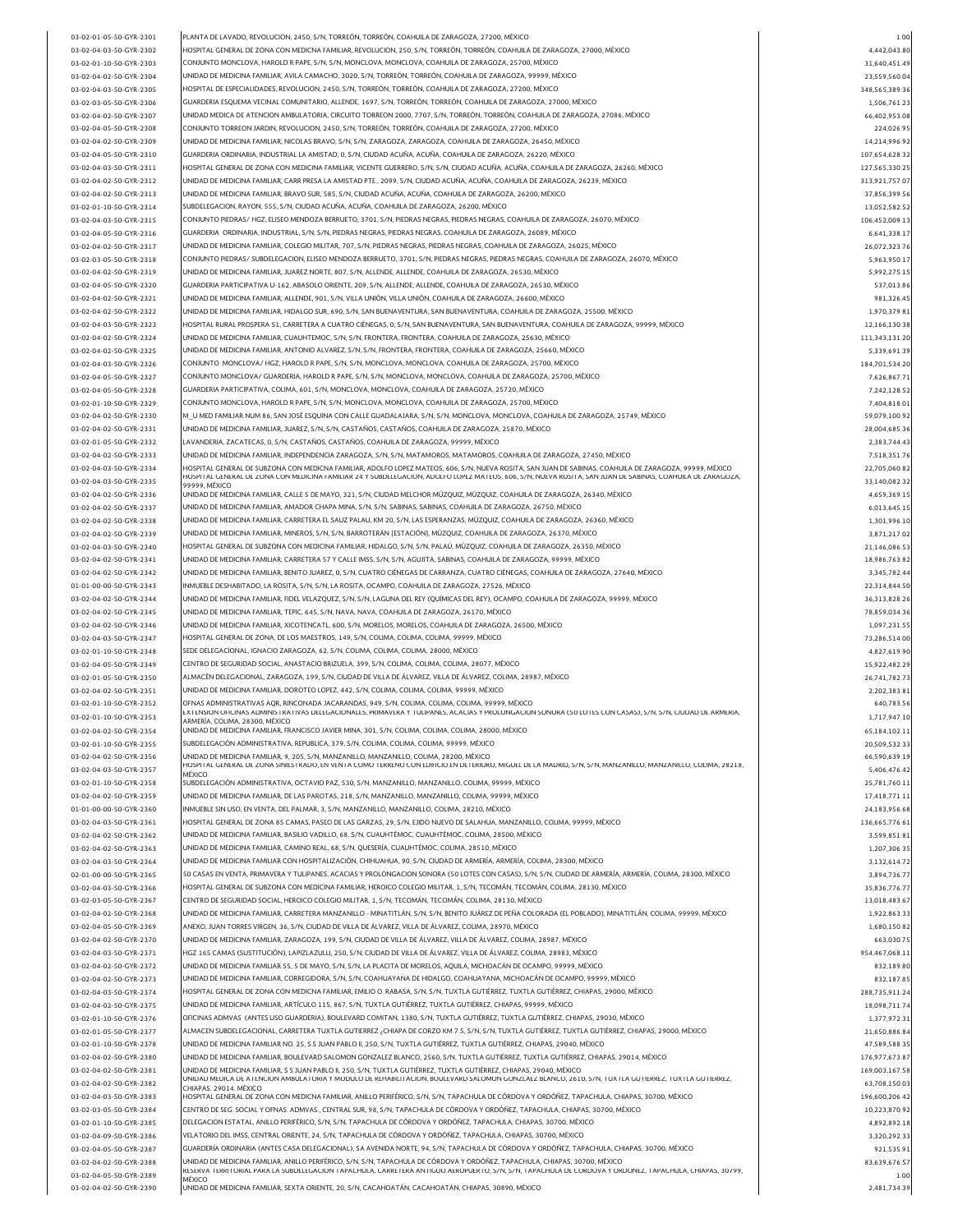| 03-02-04-02-50-GYR-2391                            | UNIDAD DE MEDICINA FAMILIAR, CENTRAL ORIENTE, S/N, S/N, CIUDAD HIDALGO, SUCHIATE, CHIAPAS, 30840, MÉXICO                                                                                                                                          | 1,127,960.40                   |
|----------------------------------------------------|---------------------------------------------------------------------------------------------------------------------------------------------------------------------------------------------------------------------------------------------------|--------------------------------|
| 03-02-04-02-50-GYR-2392                            | UNIDAD DE MEDICINA FAMILIAR, ADOLFO LOPEZ MATEOS, S/N, S/N, REFORMA, REFORMA, CHIAPAS, 29500, MÊXICO                                                                                                                                              | 2,516,161.19                   |
| 03-02-04-02-50-GYR-2393                            | UNIDAD DE MEDICINA FAMILIAR, CENTRAL JUAREZ, S/N, S/N, MAZATÂN, MAZATÂN, CHIAPAS, 99999, MÊXICO                                                                                                                                                   | 1,214,609.14                   |
| 03-02-04-02-50-GYR-2394                            | UNIDAD DE MEDICINA FAMILIAR, FRANCISCO SARABIA, S/N, S/N, ARRIAGA, ARRIAGA, CHIAPAS, 30453, MÉXICO                                                                                                                                                | 11.306.749.71                  |
| 03-02-04-03-50-GYR-2395                            | HOSPITAL GENERAL DE SUBZONA CON MEDICINA FAMILIAR, HIDALGO, S/N, S/N, TONALĂ, TONALĂ, CHIAPAS, 30500, MÊXICO                                                                                                                                      | 69,057,519.04                  |
| 03-02-04-02-50-GYR-2396                            | UNIDAD DE MEDICINA FAMILIAR, DR. BELISARIO DOMÍNGUEZ, KM 1258, S/N, COMITÁN DE DOMÍNGUEZ, COMITÁN DE DOMÍNGUEZ, CHIAPAS, 30000, MÉXICO                                                                                                            | 4,696,621.98                   |
| 03-02-04-02-50-GYR-2397                            | UNIDAD DE MEDICINA FAMILIAR, DIAGONAL CENTENARIO ESQUINA PROLONGACION TABASCO, S/N, S/N, SAN CRISTOBAL DE LAS CASAS, SAN CRISTOBAL DE LAS CASAS, CHIAPAS, 99999<br>MÉXICO                                                                         | 1,919,370.12                   |
| 03-02-04-02-50-GYR-2398                            | UNIDAD DE MEDICINA FAMILIAR NO. 41, CARRETERA RAUDALES HIDROELECTRICA, S/N, S/N, TECPATÁN, TECPATÁN, CHIAPAS, 99999, MÉXICO                                                                                                                       | 348,000.00                     |
| 03-02-04-02-50-GYR-2399                            | UNIDAD DE MEDICINA FAMILIAR. PRINCIPAL. S/N. S/N. PEÑITAS. OSTUACÁN. CHIAPAS. 29550. MÉXICO                                                                                                                                                       | 1,430,300.19                   |
| 03-02-04-02-50-GYR-2400                            | UNIDAD DE MEDICINA FAMILIAR, 12 DE OCTUBRE, S/N, S/N, PALENQUE, PALENQUE, CHIAPAS, 29960, MÉXICO                                                                                                                                                  | 3,293,302.99                   |
| 03-02-04-02-50-GYR-2401                            | PUESTO DE ENFERMERIA AUXILIAR Nº 4, BELISARIO DOMINGUEZ, S/N, S/N, UNIÓN JUÁREZ, UNIÓN JUÁREZ, CHIAPAS, 99999, MÉXICO                                                                                                                             | 505,838.01                     |
| 03-02-04-02-50-GYR-2402                            | UNIDAD DE MEDICINA FAMILIAR, OLIMPIADAS 1968, S/N, S/N, JUĀREZ, JUĀREZ, CHIAPAS, 29510, MĒXICO                                                                                                                                                    | 1,321,883.72                   |
| 03-02-04-02-50-GYR-2403                            | UNIDAD DE MEDICINA FAMILIAR, BLVD. ZARAGOZA PROL. "FRACCION LAS PALMERAS", S/N, S/N, PICHUCALCO, PICHUCALCO, CHIAPAS, 99999, MÊXICO                                                                                                               | 3,274,877.28                   |
| 03-02-04-02-50-GYR-2404                            | UNIDAD DE MEDICINA FAMILIAR, CALLE PRINCIPAL AL INGENIO, S/N, S/N, SAN FRANCISCO PUJILTIC, VENUSTIANO CARRANZA, CHIAPAS, 30200, MÉXICO                                                                                                            | 2,462,325.77                   |
| 03-02-04-03-50-GYR-2405                            | HOSPITAL GENERAL DE SUBZONA CON MEDICINA FAMILIAR, NEGRETE, S/N, S/N, HUIXTLA, HUIXTLA, CHIAPAS, 30640, MÊXICO                                                                                                                                    | 11,516,555.74                  |
| 03-02-04-02-50-GYR-2406                            | UNIDAD DE MEDICINA FAMILIAR, CARRETERA NUEVA ALEMANIA KM. 16.5, S/N, S/N, CHAPULTEPEC, TAPACHULA, CHIAPAS, 30824, MÉXICO                                                                                                                          | 1.383.786.46                   |
| 03-02-04-03-50-GYR-2407                            | HOSPITAL RURAL "SAN FELIPE ECATEPEC", JUAN SABINES, KM 1169, S/N, SAN CRISTÒBAL DE LAS CASAS, SAN CRISTÒBAL DE LAS CASAS, CHIAPAS, 29300, MÈXICO                                                                                                  | 8,663,201.50                   |
| 03-02-04-02-50-GYR-2408<br>03-02-04-02-50-GYR-2409 | UNIDAD DE MEDICINA FAMILIAR, 13A AVENIDA SUR, 278, S/N, CINTALAPA DE FIGUEROA, CINTALAPA, CHIAPAS, 30400, MÊXICO<br>UNIDAD DE MEDICINA FAMILIAR, FRANCISCO SARABIA NORTE, S/N, S/N, MAPASTEPEC, MAPASTEPEC, CHIAPAS, 30560, MÉXICO                | 1,081,446.60<br>1,207,991.47   |
| 03-02-04-02-50-GYR-2410                            | UNIDAD DE MEDICINA FAMILIAR, 1A PONIENTE, S/N, S/N, VILLAFLORES, VILLAFLORES, CHIAPAS, 30470, MÉXICO                                                                                                                                              | 1,812,639.11                   |
| 03-02-04-02-50-GYR-2411                            | CONSULTORIO MEDICO NUM 35 ANTES U.M.F. NO. 35, 5 DE FEBRERO NORTE, S/N, S/N, SIMOJOVEL DE ALLENDE, SIMOJOVEL, CHIAPAS, 99999, MÉXICO                                                                                                              | 1,011,676.23                   |
| 03-02-04-02-50-GYR-2412                            | CONSULTORIO MEDICO NUM 36 ANTES U.M.F. NO. 36, SEGUNDA PONIENTE SUR, S/N, S/N, TAPILULA, TAPILULA, CHIAPAS, 99999, MÈXICO                                                                                                                         | 1,032,025.48                   |
| 03-02-04-02-50-GYR-2413                            | UNIDAD DE MEDICINA FAMILIAR, 6A PONIENTE, S/N, S/N, PIJIJIAPAN, PIJIJIAPAN, CHIAPAS, 30540, MÉXICO                                                                                                                                                | 811,085.25                     |
| 03-02-04-02-50-GYR-2414                            | UNIDAD DE MEDICINA FAMILIAR, BELISARIO DOMÍNGUEZ, S/N, S/N, FRONTERA COMALAPA, FRONTERA COMALAPA, CHIAPAS, 30140, MÉXICO                                                                                                                          | 1,216,712.81                   |
| 03-02-04-02-50-GYR-2415                            | UNIDAD DE MEDICINA FAMILIAR, IGNACIO ALLENDE, S/N, S/N, ESCUINTLA, ESCUINTLA, CHIAPAS, 99999, MEXICO                                                                                                                                              | 1,599,887.19                   |
| 03-02-04-02-50-GYR-2416                            | UNIDAD DE MEDICINA FAMILIAR, 1A ORIENTE, S/N, S/N, ACAPETAHUA, ACAPETAHUA, CHIAPAS, 99999, MÉXICO                                                                                                                                                 | 659,915.02                     |
| 03-02-04-02-50-GYR-2417                            | UNIDAD DE MEDICINA FAMILIAR CON ATENCIÓN AMBULATORIA, PROLONGACION OCAMPO, S/N, S/N, CHIHUAHUA, CHIHUAHUA, CHIHUAHUA, 31203, MÉXICO                                                                                                               | 119,593,731.01                 |
| 03-02-04-05-50-GYR-2418                            | GUARDERIA INFANTIL, BARTOLOME ORTIZ DE CAMPOS, 1313, S/N, CHIHUAHUA, CHIHUAHUA, CHIHUAHUA, 31203, MÊXICO                                                                                                                                          | 4,563,381.06                   |
| 02-01-00-00-50-GYR-2419                            | CASA DEL DELEGADO, FRANCISCO ALVAREZ DE ARCILLA, 1314, S/N, CHIHUAHUA, CHIHUAHUA, CHIHUAHUA, 31203, MÊXICO                                                                                                                                        | 756.728.13                     |
| 03-02-04-02-50-GYR-2420                            | UNIDAD DE MEDICINA FAMILIAR, PINO, 4901, S/N, CHIHUAHUA, CHIHUAHUA, CHIHUAHUA, 99999, MĚXICO                                                                                                                                                      | 22,153,496.52                  |
| 03-02-04-05-50-GYR-2421                            | GUARDERIA INFANTIL, ORTIZ DE CAMPOS, S/N, S/N, CHIHUAHUA, CHIHUAHUA, CHIHUAHUA, 99999, MÉXICO                                                                                                                                                     | 5,075,347.09                   |
| 03-02-04-05-50-GYR-2422                            | GUARDERIA INFANTIL, SAN FELIPE EL REAL, 1101, S/N, CHIHUAHUA, CHIHUAHUA, CHIHUAHUA, 31203, MÉXICO                                                                                                                                                 | 1,238,981.69                   |
| 03-02-04-05-50-GYR-2423                            | GUARDERIA ESQUEMA VECINAL "TELMEX", 31, 1010, S/N, CHIHUAHUA, CHIHUAHUA, CHIHUAHUA, 99999, MÉXICO                                                                                                                                                 | 1.002.985.19                   |
| 03-02-01-10-50-GYR-2424                            | CONJUNTO UNIVERSIDAD, ORTIZ DE CAMPOS (ANTES GARCIA CONDE), 500, S/N, CHIHUAHUA, CHIHUAHUA, CHIHUAHUA, 31203, MÉXICO                                                                                                                              | 37,187,783.55                  |
| 03-02-01-10-50-GYR-2425                            | EXTENCION OFICINAS ADMINISTRATIVAS (CONTRACTUALES), MISIONEROS, 2746, S/N, CHIHUAHUA, CHIHUAHUA, CHIHUAHUA, 31203, MÊXICO                                                                                                                         | 841,378.84                     |
| 03-02-04-03-50-GYR-2426                            | HOSPITAL DE GINECOLOGIA Y OBSTETRICIA, 39, 3902-1, S/N, CHIHUAHUA, CHIHUAHUA, CHIHUAHUA, 99999, MÉXICO                                                                                                                                            | 36,197,919.06                  |
| 03-02-04-05-50-GYR-2427                            | GUARDERIA INFANTIL, MIRADOR, 207, S/N, CHIHUAHUA, CHIHUAHUA, CHIHUAHUA, 31020, MÉXICO                                                                                                                                                             | 15,712,810.23                  |
| 03-02-04-09-50-GYR-2428                            | VELATORIO, 20 DE NOVIEMBRE, 711, S/N, CHIHUAHUA, CHIHUAHUA, CHIHUAHUA, 99999, MÉXICO                                                                                                                                                              | 1,023,506.64                   |
| 03-02-04-05-50-GYR-2429<br>03-02-04-05-50-GYR-2430 | ARCHIVO DELEGACIONAL, JOSE ESTEBAN CORONADO, 2403, S/N, CHIHUAHUA, CHIHUAHUA, CHIHUAHUA, 31020, MĒXICO<br>GUARDERIA ESQUEMA VECINAL "HOGARES INFANTILES CANACO", 22, 1403, S/N, CHIHUAHUA, CHIHUAHUA, CHIHUAHUA, 31020, MÈXICO                    | 1.208.199.84<br>846,509.09     |
| 03-02-01-10-50-GYR-2431                            | COORDINACION IMSS OPORTUNIDADES, 5 DE MAYO, 2807, S/N, CHIHUAHUA, CHIHUAHUA, CHIHUAHUA, 99999, MÉXICO                                                                                                                                             | 5.944.523.93                   |
| 03-02-04-02-50-GYR-2432                            | UNIDAD DE MEDICINA FAMILIAR, MANUEL GOMEZ MORENO, 2106, S/N, CHIHUAHUA, CHIHUAHUA, CHIHUAHUA, 99999, MÉXICO                                                                                                                                       | 570,239.42                     |
| 03-02-01-10-50-GYR-2433                            | UNIDAD DE MEDICINA FAMILIAR 33, PROLONGACION OCAMPO, S/N, S/N, CHIHUAHUA, CHIHUAHUA, CHIHUAHUA, 31203, MÈXICO                                                                                                                                     | 320,045.82                     |
| 03-02-04-02-50-GYR-2434                            | UNIDAD DE MEDICINA FAMILIAR, DURANGO, 202, S/N, SANTA CRUZ DE ROSALES, ROSALES, CHIHUAHUA, 99999, MÉXICO                                                                                                                                          | 379.646.76                     |
| 03-02-01-10-50-GYR-2435                            | PENDIENTE POR DEFINIR, LONDRES, S/N, S/N, CUAUHTÉMOC, CUAUHTÉMOC, CHIHUAHUA, 31500, MÉXICO                                                                                                                                                        | 3,777,004.50                   |
| 03-02-01-10-50-GYR-2436                            | INVADIDO (OCUPADO POR EL GOBIERNO DEL ESTADO), REPUBLICA DE GUATEMALA, 3317, S/N, CUAUHTÉMOC, CUAUHTÉMOC, CHIHUAHUA, 31550, MÉXICO                                                                                                                | 1,097,873.88                   |
| 03-02-04-02-50-GYR-2437                            | UNIDAD DE MEDICINA FAMILIAR (REMODELADA PENDIENTE DE INICIO DE OPERACIÓN), ALLENDE, 115, S/N, CUAUHTÉMOC, CUAUHTÉMOC, CHIHUAHUA, 31500, MÉXICO                                                                                                    | 1,926,449.92                   |
| 03-02-04-03-50-GYR-2438                            | HOSPITAL GENERAL DE SUBZONA CON MEDICINA FAMILIAR, 16 DE SEPTIEMBRE, S/N, S/N, CUAUHTÉMOC, CUAUHTÉMOC, CHIHUAHUA, 99999, MÉXICO                                                                                                                   | 61.479.718.85                  |
| 03-02-04-02-50-GYR-2439                            | UNIDAD DE MEDICINA FAMILIAR, FELIPE ANGELES, S/N, S/N, LAS VARAS, SAUCILLO, CHIHUAHUA, 99999, MÉXICO                                                                                                                                              | 579,730.83                     |
| 03-02-04-03-50-GYR-2440                            | HOSPITAL GENERAL DE ZONA CON MEDICNA FAMILIAR, SEPTIMA PONIENTE, S/N, S/N, DELICIAS, DELICIAS, CHIHUAHUA, 99999, MÊXICO                                                                                                                           | 75,188,683.32                  |
| 03-02-04-02-50-GYR-2441                            | UNIDAD DE MEDICINA FAMILIAR, MELCHOR OCAMPO, S/N, S/N, PEDRO MEOQUI, MEOQUI, CHIHUAHUA, 33130, MÉXICO                                                                                                                                             | 1.469.847.81                   |
| 03-02-04-02-50-GYR-2442                            | UNIDAD DE MEDICINA FAMILIAR, HIDALGO, 15, S/N, JUAN ALDAMA, ALDAMA, CHIHUAHUA, 32900, MÉXICO                                                                                                                                                      | 5,869,193.24                   |
| 03-02-04-03-50-GYR-2443                            | HOSPITAL GENERAL DE SUBZONA, BENITO JUAREZ, 190, S/N, NUEVO CASAS GRANDES, NUEVO CASAS GRANDES, CHIHUAHUA, 31700, MÉXICO                                                                                                                          | 170,685,818.41                 |
| 03-02-04-02-50-GYR-2444                            | UNIDAD DE MEDICINA FAMILIAR Y OFNAS. SUBDELEG., BENITO JUAREZ, 190, S/N, NUEVO CASAS GRANDES, NUEVO CASAS GRANDES, CHIHUAHUA, 31700, MÉXICO                                                                                                       | 2,109,060.89                   |
| 03-02-04-02-50-GYR-2445                            | CONJUNTO CASAS GRANDES, BENITO JUAREZ, 190, S/N, NUEVO CASAS GRANDES, NUEVO CASAS GRANDES, CHIHUAHUA, 31700, MÉXICO                                                                                                                               | 61,248,155.73                  |
| 03-02-04-02-50-GYR-2446                            | UNIDAD DE MEDICINA FAMILIAR, FRANCISCO I MADERO, S/N, S/N, LÁZARO CÁRDENAS, MEOQUI, CHIHUAHUA, 99999, MÉXICO                                                                                                                                      | 448,906.47                     |
| 03-02-04-03-50-GYR-2447                            | HOSPITAL GENERAL DE ZONA, LICENCIADO JOSE REYES ESTRADA, 3970, S/N, JUÁREZ, JUÁREZ, CHIHUAHUA, 32315, MÉXICO                                                                                                                                      | 136,078,946.16                 |
| 03-02-03-05-50-GYR-2448<br>03-02-04-02-50-GYR-2449 | CENTRO DE SEGURIDAD SOCIAL, PANAMA, 32030, S/N, JUÁREZ, JUÁREZ, CHIHUAHUA, 32330, MÉXICO<br>UNIDAD DE MEDICINA FAMILIAR, HENRY DUNANT, 810, S/N, JUÁREZ, JUÁREZ, CHIHUAHUA, 32315, MÉXICO                                                         | 7,377,456.86                   |
| 03-02-04-02-50-GYR-2450                            | UNIDAD DE MEDICINA FAMILIAR, LIBERTAD, 2015, S/N, JUÁREZ, JUÁREZ, CHIHUAHUA, 32060, MÉXICO                                                                                                                                                        | 13,894,378.38<br>27,922,343.90 |
| 03-02-04-02-50-GYR-2451                            | UNIDAD DE MEDICINA FAMILIAR, MIGUEL HIDALGO, 32030, S/N, JUÁREZ, JUÁREZ, CHIHUAHUA, 99999, MÉXICO                                                                                                                                                 | 86.445.438.04                  |
| 03-02-01-10-50-GYR-2452                            | OFICINA SUBDELEGACIONAL, LICENCIADO JOSE REYES ESTRADA, 3970, S/N, JUÁREZ, JUÁREZ, CHIHUAHUA, 32315, MÉXICO                                                                                                                                       | 16,859,133.97                  |
| 03-02-04-02-50-GYR-2453                            | UNIDAD DE MEDICINA FAMILIAR, IRLANDA GUADALGUIVIR, 6110, S/N, JUÁREZ, JUÁREZ, CHIHUAHUA, 99999, MÉXICO                                                                                                                                            | 600,252.25                     |
| 03-02-04-05-50-GYR-2454                            | GUARDERIA INFANTIL, PANAMA, 449, S/N, JUÁREZ, JUÁREZ, CHIHUAHUA, 32330, MÉXICO                                                                                                                                                                    | 4,612,193.26                   |
| 03-02-04-05-50-GYR-2455                            | GUARDERIA INFANTIL, HENRY FARADAY, 2610, S/N, JUÁREZ, JUÁREZ, CHIHUAHUA, 99999, MÉXICO                                                                                                                                                            | 18,795,872.32                  |
| 03-02-04-05-50-GYR-2456                            | GUARDERIA INFANTIL, 16 DE SEPTIEMBRE, 2555, S/N, JUÁREZ, JUÁREZ, CHIHUAHUA, 32030, MÉXICO                                                                                                                                                         | 5,294,531.14                   |
| 03-02-04-05-50-GYR-2457                            | GUARDERIA INFANTIL, DE LA RAZA, 2412, S/N, JUÁREZ, JUÁREZ, CHIHUAHUA, 32330, MÉXICO                                                                                                                                                               | 4,254,926.74                   |
| 03-02-04-03-50-GYR-2458                            | HOSPITAL GENERAL DE ZONA, JUAN RUIZ DE ALARCON, 2572, S/N, JUÁREZ, JUÁREZ, CHIHUAHUA, 32600, MÉXICO                                                                                                                                               | 111,674,570.88                 |
| 03-02-04-02-50-GYR-2459                            | UNIDAD DE MEDICINA FAMILIAR, JUAN RUIZ DE ALARCON, 2572, S/N, JUÁREZ, JUÁREZ, CHIHUAHUA, 32600, MÉXICO                                                                                                                                            | 14,924,745.34                  |
| 03-02-04-02-50-GYR-2460                            | UNIDAD DEPORTIVA SALVARCAR, ZARAGOZA, 1261, S/N, JUÁREZ, JUÁREZ, CHIHUAHUA, 32573, MÉXICO                                                                                                                                                         | 10,224,282.52                  |
| 03-02-04-02-50-GYR-2461                            | UNIDAD DE MEDICINA FAMILIAR, MANUEL J. CLOUTHIER, 8713, S/N, JUÁREZ, JUÁREZ, CHIHUAHUA, 99999, MÉXICO                                                                                                                                             | 50,159,684.91                  |
| 03-02-01-07-50-GYR-2462                            | LAVANDERIA, JUAN RUIZ DE ALARCON, 2572, S/N, JUÁREZ, JUÁREZ, CHIHUAHUA, 32600, MÉXICO                                                                                                                                                             | 4,501,408.06                   |
| 03-02-04-02-50-GYR-2463                            | CENTRO DE SEGURIDAD SOCIAL, PANAMA, 32030, S/N, JUÁREZ, JUÁREZ, CHIHUAHUA, 32330, MÉXICO                                                                                                                                                          | 1,164,887.54                   |
| 03-02-04-09-50-GYR-2464                            | VELATORIO, CODORNIZ, 3630, S/N, JUÁREZ, JUÁREZ, CHIHUAHUA, 32677, MÉXICO                                                                                                                                                                          | 1,197,924.38                   |
| 03-02-04-02-50-GYR-2465                            | UNIDAD DE MEDICINA FAMILIAR, EJIDO GALEANA, 1327, S/N, JUÁREZ, JUÁREZ, CHIHUAHUA, 99999, MÉXICO                                                                                                                                                   | 47,410,656.85                  |
| 03-02-04-03-50-GYR-2466                            | HOSPITAL GENERAL REGIONAL Y UMAA, DURANGO, 951, S/N, JUÁREZ, JUÁREZ, CHIHUAHUA, 32575, MÉXICO<br>UNIDAD DE MEDICINA FAMILIAR, SANTOS DUMONT, 6540, S/N, JUĀREZ, JUĀREZ, CHIHUAHUA, 32695, MĒXICO                                                  | 669,156,374.33                 |
| 03-02-04-02-50-GYR-2467                            |                                                                                                                                                                                                                                                   | 556,820,972.88                 |
| 03-02-04-03-50-GYR-2468<br>03-02-04-02-50-GYR-2469 | HOSPITAL GENERAL DE ZONA NO. 35 Y UNIDAD DE MEDICINA FAMILIAR NO. 34, JUAN RUIZ DE ALARCON, 2572, S/N, JUÁREZ, JUÁREZ, CHIHUAHUA, 32600, MÉXICO<br>UNIDAD DE MEDICINA FAMILIAR 13, DECIMA, S/N, S/N, SAUCILLO, SAUCILLO, CHIHUAHUA, 33620, MÉXICO | 6,347,357.19<br>810,596.80     |
| 03-02-04-03-50-GYR-2470                            | UNIDAD DE MEDICINA FAMILIAR CON HOSPITALIZACION, LERDO DE TEJADA, 206, S/N, SANTA ROSALÍA DE CAMARGO, CAMARGO, CHIHUAHUA, 33700, MÉXICO                                                                                                           | 5,078,896.81                   |
| 03-02-04-03-50-GYR-2471                            | UNIDAD DE MEDICINA FAMILIAR CON HOSPITALIZACION, ABRAHAM GONZALEZ, S/N, S/N, JOSÉ MARIANO JIMÉNEZ, JIMÉNEZ, CHIHUAHUA, 33980, MÉXICO                                                                                                              | 14,374,841.17                  |
| 03-02-04-03-50-GYR-2472                            | HOSPITAL GENERAL DE SUBZONA CON MEDICINA FAMILIAR, ALDAMA, S/N, S/N, ANÁHUAC [CUENCA LECHERA], CUAUHTÉMOC, CHIHUAHUA, 31600, MÉXICO                                                                                                               | 7,396,476.26                   |
| 03-02-04-02-50-GYR-2473                            | UNIDAD DE MEDICINA FAMILIAR, SAN CARLOS, S/N, S/N, NUEVO CASAS GRANDES, NUEVO CASAS GRANDES, CHIHUAHUA, 99999, MÉXICO                                                                                                                             | 600,251.98                     |
| 03-02-04-02-50-GYR-2474                            | UNIDAD DE MEDICINA FAMILIAR, 5 DE MAYO, S/N, S/N, CASAS GRANDES, CASAS GRANDES, CHIHUAHUA, 99999, MÉXICO                                                                                                                                          | 497,644.80                     |
| 03-02-04-02-50-GYR-2475                            | UNIDAD DE MEDICINA FAMILIAR, FERNANDO MONTES DE OCA, 4101, S/N, CHIHUAHUA, CHIHUAHUA, CHIHUAHUA, 31150, MÉXICO                                                                                                                                    | 21,335,519.22                  |
| 03-02-04-02-50-GYR-2476                            | UNIDAD DE MEDICINA FAMILIAR, JOSE FUENTES MARES, 12201-5, S/N, CHIHUAHUA, CHIHUAHUA, CHIHUAHUA, 99999, MÉXICO                                                                                                                                     | 7,251,267.37                   |
| 03-02-04-02-50-GYR-2477                            | UNIDAD DE MEDICINA FAMILIAR, 5 DE MAYO, KM. 59, S/N, FLORES MAGÓN, BUENAVENTURA, CHIHUAHUA, 31880, MÉXICO                                                                                                                                         | 592,556.38                     |
| 03-02-04-02-50-GYR-2478                            | UNIDAD DE MEDICINA FAMILIAR, FRANCISCO I MADERO, S/N, S/N, VICENTE GUERRERO, GUERRERO, CHIHUAHUA, 99999, MÉXICO                                                                                                                                   | 728,511.26                     |
| 03-02-04-03-50-GYR-2479                            | HOSPITAL GENERAL DE ZONA CON MEDICNA FAMILIAR, INDEPENDENCIA, S/N, S/N, HIDALGO DEL PARRAL, HIDALGO DEL PARRAL, CHIHUAHUA, 33800, MÉXICO                                                                                                          | 98,424,713.16                  |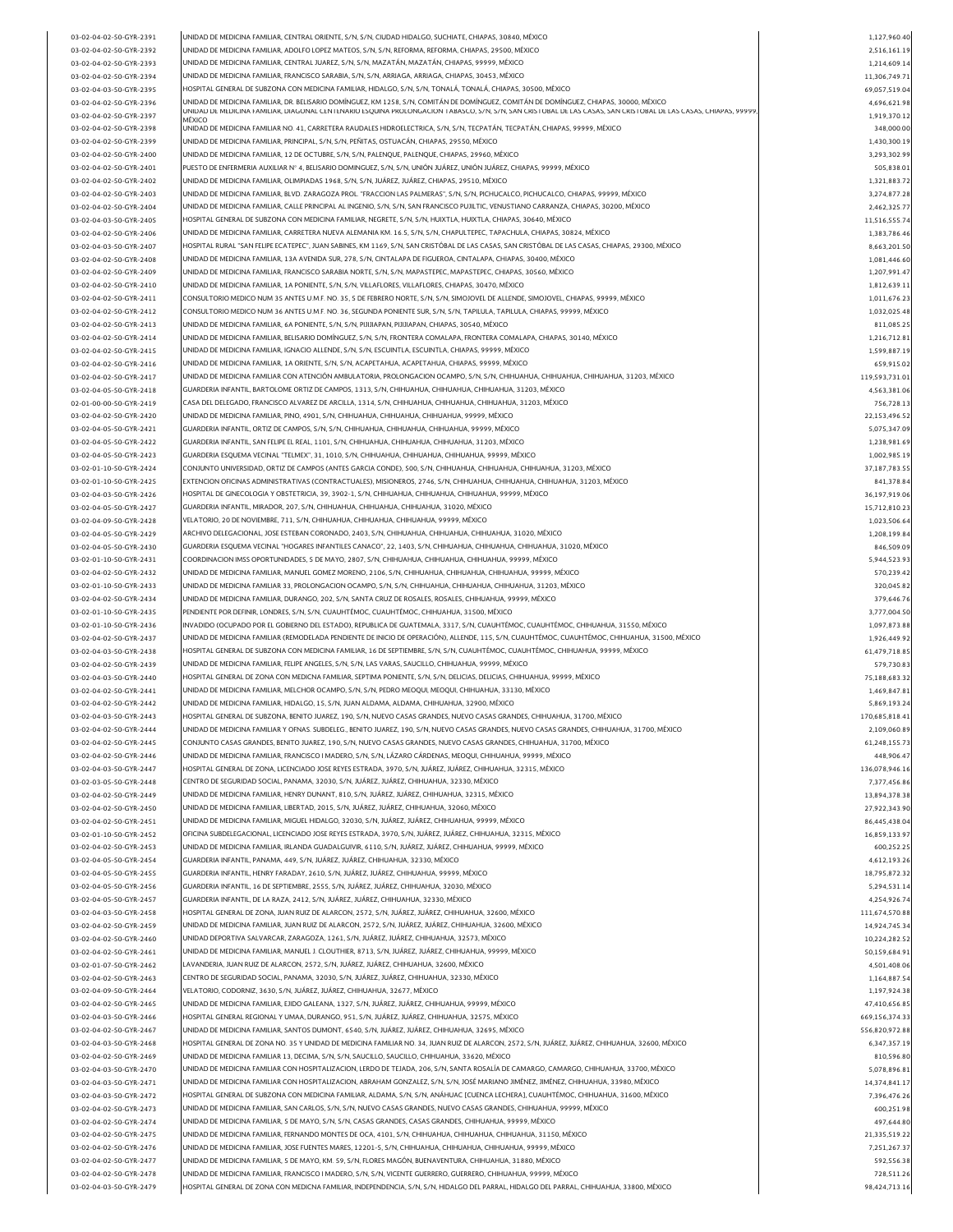| 03-02-03-05-50-GYR-2480 | CENTRO DE EXTENSION DE CONOCIMIENTOS ESQUEMA MODIFICADO, ACACIAS, 13, S/N, HIDALGO DEL PARRAL, HIDALGO DEL PARRAL, CHIHUAHUA, 99999, MÉXICO                                                                                                                                  | 1,764,843.74   |
|-------------------------|------------------------------------------------------------------------------------------------------------------------------------------------------------------------------------------------------------------------------------------------------------------------------|----------------|
| 03-02-04-03-50-GYR-2481 | UNIDAD DE MEDICINA FAMILIAR CON HOSPITALIZACION, CARRETERA CHIHUAHUA - MADERA, S/N, S/N, MADERA, MADERA, CHIHUAHUA, 99999, MÉXICO                                                                                                                                            | 46.486.921.66  |
| 03-02-04-03-50-GYR-2482 | UNIDAD DE MEDICINA FAMILIAR CON HOSPITALIZACION 05, CARRETERA CHIHUAHUA - MADERA, S/N, S/N, MADERA, MADERA, CHIHUAHUA, 99999, MÊXICO                                                                                                                                         | 3,706,701.74   |
| 03-02-04-02-50-GYR-2483 | UNIDAD DE MEDICINA FAMILIAR, LIBERTAD, S/N, S/N, VALENTÍN GÓMEZ FARÍAS, GÓMEZ FARÍAS, CHIHUAHUA, 31900, MÉXICO                                                                                                                                                               | 638,729.71     |
| 03-02-01-10-50-GYR-2484 | TERRENO PENDIENTE DE APLICACION, CAMINO CHIHUAHUA - OJINAGA, S/N, S/N, MINERAL DE PLOMOSAS, ALDAMA, CHIHUAHUA, 32940, MÊXICO                                                                                                                                                 | 1.00           |
| 03-02-04-02-50-GYR-2485 | UNIDAD DE MEDICINA FAMILIAR, SIN NOMBRE, S/N, S/N, SANTO DOMINGO (FRANCISCO PORTILLO), AQUILES SERDÂN, CHIHUAHUA, 99999, MÊXICO                                                                                                                                              | 1,539,107.73   |
| 03-02-04-03-50-GYR-2486 | UNIDAD DE MEDICINA FAMILIAR CON HOSPITALIZACION, LIBRE COMERCIO, S/N, S/N, MANUEL OJINAGA, OJINAGA, CHIHUAHUA, 32883, MÉXICO                                                                                                                                                 | 3.362.636.66   |
| 03-02-04-03-50-GYR-2487 | HOSPITAL RURAL NO.36 VALLE DE ALLENDE, INDEPENDENCIA, S/N, S/N, VALLE DE IGNACIO ALLENDE, ALLENDE, CHIHUAHUA, 99999, MÊXICO                                                                                                                                                  | 7,633,974.92   |
| 03-02-04-02-50-GYR-2488 | UNIDAD DE MEDICINA FAMILIAR, JUAREZ, 266, S/N, GUADALUPE, GUADALUPE, CHIHUAHUA, 99999, MÉXICO                                                                                                                                                                                | 471,993.22     |
| 03-02-04-02-50-GYR-2489 | UNIDAD DE MEDICINA FAMILIAR, INDEPENDENCIA, S/N, S/N, NAMIQUIPA, NAMIQUIPA, CHIHUAHUA, 99999, MÉXICO                                                                                                                                                                         | 669,511.82     |
| 03-02-01-10-50-GYR-2490 | TERRENO PENDIENTE DE APLICACION, CALLE, S/N, S/N, ASCENSIÓN, ASCENSIÓN, CHIHUAHUA, 31820, MÉXICO                                                                                                                                                                             | 1.00           |
| 03-02-01-07-50-GYR-2491 | LAVANDERIA H.G.R. NO. 01, ORTIZ DE CAMPOS (ANTES GARCIA CONDE), 500, S/N, CHIHUAHUA, CHIHUAHUA, CHIHUAHUA, 31203, MÉXICO                                                                                                                                                     | 2,962,782.45   |
| 03-02-03-05-50-GYR-2492 | CENTRO DE SEGURIDAD SOCIAL, ORTIZ DE CAMPOS (ANTES GARCIA CONDE), 500, S/N, CHIHUAHUA, CHIHUAHUA, CHIHUAHUA, 31203, MÉXICO                                                                                                                                                   | 60.140.948.24  |
|                         | OFICINAS SUBDELEGACIONALES, ORTIZ DE CAMPOS (ANTES GARCIA CONDE), 500, S/N, CHIHUAHUA, CHIHUAHUA, CHIHUAHUA, 31203, MÉXICO                                                                                                                                                   |                |
| 03-02-01-10-50-GYR-2493 |                                                                                                                                                                                                                                                                              | 11,092,991.10  |
| 03-02-01-10-50-GYR-2494 | OFICINAS DELEGACION ESTATAL, ORTIZ DE CAMPOS (ANTES GARCIA CONDE), 500, S/N, CHIHUAHUA, CHIHUAHUA, CHIHUAHUA, 31203, MÊXICO                                                                                                                                                  | 14,257,269.23  |
| 03-02-04-03-50-GYR-2495 | HOSPITAL GENERAL REGIONAL NO. 01, ORTIZ DE CAMPOS (ANTES GARCIA CONDE), 500, S/N, CHIHUAHUA, CHIHUAHUA, CHIHUAHUA, 31203, MÊXICO                                                                                                                                             | 185,925,102.68 |
| 03-02-04-05-50-GYR-2496 | GUARDERIA INFANTIL, AGRICULTURA, 96, S/N, MIGUEL HIDALGO, MIGUEL HIDALGO, CIUDAD DE MÉXICO, 11800, MÉXICO                                                                                                                                                                    | 12,044,929.36  |
| 01-01-00-00-50-GYR-2497 | GUARDERIA INFANTIL, AGUSTIN GUTIERREZ, 83, S/N, BENITO JUĂREZ, BENITO JUĂREZ, CIUDAD DE MÊXICO, 03340, MÊXICO                                                                                                                                                                | 9,172,921.54   |
| 03-02-04-05-50-GYR-2498 | GUARDERIA INFANTIL, AGUSTIN GUTIERREZ, 83, S/N, BENITO JUÁREZ, BENITO JUÁREZ, CIUDAD DE MÉXICO, 03340, MÉXICO                                                                                                                                                                | 11,530,038.52  |
| 01-01-00-00-50-GYR-2499 | VELATORIO, DR LUCIO, 237, S/N, CUAUHTÉMOC, CUAUHTÉMOC, CIUDAD DE MÉXICO, 06720, MÉXICO                                                                                                                                                                                       | 8,308,045.83   |
| 03-02-04-09-50-GYR-2500 | VELATORIO, DR LUCIO, 237, S/N, CUAUHTÉMOC, CUAUHTÉMOC, CIUDAD DE MÉXICO, 06720, MÉXICO                                                                                                                                                                                       | 10,424,566.30  |
| 01-01-00-00-50-GYR-2501 | TERRENO (INVADIDO), ROSA BLANCA, 60, S/N, ÁLVARO OBREGÓN, ÁLVARO OBREGÓN, CIUDAD DE MÉXICO, 01460, MÉXICO                                                                                                                                                                    | 10,362,563.88  |
| 01-01-00-00-50-GYR-2502 | TERRENO (INVADIDO), ROSA BLANCA, 60, S/N, ÁLVARO OBREGÓN, ÁLVARO OBREGÓN, CIUDAD DE MÉXICO, 01460, MÉXICO                                                                                                                                                                    | 1.00           |
| 01-01-00-00-50-GYR-2503 | UNIDAD DE MEDICINA FAMILIAR, PARQUE ESPAA, 9, S/N, CUAUHTÉMOC, CUAUHTÉMOC, CIUDAD DE MÉXICO, 06100, MÉXICO                                                                                                                                                                   | 780.969.87     |
| 03-02-04-02-50-GYR-2504 | UNIDAD DE MEDICINA FAMILIAR, PARQUE ESPAA, 9, S/N, CUAUHTÉMOC, CUAUHTÉMOC, CIUDAD DE MÉXICO, 06100, MÉXICO                                                                                                                                                                   | 2,918,255.01   |
| 03-02-01-05-50-GYR-2505 | ALMACEN DE BIENES EMBARGADOS, TOLUCA, 190, S/N, ÁLVARO OBREGÓN, ÁLVARO OBREGÓN, CIUDAD DE MÉXICO, 01780, MÉXICO                                                                                                                                                              | 116.143.793.61 |
| 01-01-00-00-50-GYR-2506 | HOSPITAL DE PSIQUIATRIA SAN FERNANDO, SAN FERNANDO, 201, S/N, TLALPAN, TLALPAN, CIUDAD DE MÉXICO, 14070, MÉXICO                                                                                                                                                              | 24,426,179.97  |
|                         |                                                                                                                                                                                                                                                                              | 27.095.398.24  |
| 03-02-04-03-50-GYR-2507 | HOSPITAL DE PSIQUIATRIA SAN FERNANDO, SAN FERNANDO, 201, S/N, TLALPAN, TLALPAN, CIUDAD DE MÉXICO, 14070, MÉXICO                                                                                                                                                              |                |
| 01-01-00-00-50-GYR-2508 | GUARDERIA ESQUEMA MODIFICADO, MADRID, 46, S/N, COYOACÁN, COYOACÁN, CIUDAD DE MÉXICO, 04100, MÉXICO                                                                                                                                                                           | 95,538,526.11  |
| 01-01-00-00-50-GYR-2509 | REVISAR FINIQUITO Y RECLASIFIC, NO IDENTIFICADO, S/N, S/N, CUAUHTÉMOC, CUAUHTÉMOC, CIUDAD DE MÉXICO, 99999, MÉXICO                                                                                                                                                           | 1,016,749.52   |
| 03-02-04-05-50-GYR-2510 | GUARDERIA ESQUEMA MODIFICADO, MADRID, 46, S/N, COYOACÁN, COYOACÁN, CIUDAD DE MÉXICO, 04100, MÉXICO                                                                                                                                                                           | 7,766,193.05   |
| 01-01-00-00-50-GYR-2511 | ALMACEN DELEGACIONAL, VALLEJO, 675, S/N, GUSTAVO A. MADERO, GUSTAVO A. MADERO, CIUDAD DE MÉXICO, 07760, MÉXICO                                                                                                                                                               | 76,413,055.59  |
| 03-02-01-05-50-GYR-2512 | ALMACEN DELEGACIONAL, VALLEJO, 675, S/N, GUSTAVO A. MADERO, GUSTAVO A. MADERO, CIUDAD DE MÊXICO, 07760, MÊXICO                                                                                                                                                               | 11,984,013.79  |
| 01-01-00-00-50-GYR-2513 | UNIDAD DE MEDICINA FAMILIAR NO. 42 Y UMAA (DF SUR), JESUS DEL MONTE, S/N, S/N, CUAJIMALPA DE MORELOS, CUAJIMALPA DE MORELOS, CIUDAD DE MÉXICO, 05260, MÉXICO                                                                                                                 | 45,303,634.21  |
| 03-02-04-02-50-GYR-2514 | UNIDAD DE MEDICINA FAMILIAR NO. 42 Y UMAA (DF SUR), JESUS DEL MONTE, S/N, S/N, CUAJIMALPA DE MORELOS, CUAJIMALPA DE MORELOS, CIUDAD DE MÈXICO, 05260, MÈXICO                                                                                                                 | 128,620,430.04 |
| 01-01-00-00-50-GYR-2515 | INMUEBLE PARA ANEXO DEL HOSPITAL GENERAL REGIONAL NO. 1, TORRES ADALID, 1305, S/N, BENITO JUÁREZ, BENITO JUÁREZ, CIUDAD DE MÉXICO, 03100, MÉXICO                                                                                                                             | 3,344,184.94   |
| 03-02-04-03-50-GYR-2516 | INMUEBLE PARA ANEXO DEL HOSPITAL GENERAL REGIONAL NO. 1, TORRES ADALID, 1305, S/N, BENITO JUÁREZ, BENITO JUÁREZ, CIUDAD DE MÉXICO, 03100, MÉXICO                                                                                                                             | 28.363.884.38  |
| 01-01-00-00-50-GYR-2517 | UNIDAD DE MEDICINA FAMILIAR Y U.M.A.A., DE LA TEJA, 50, S/N, LA MAGDALENA CONTRERAS, LA MAGDALENA CONTRERAS, CIUDAD DE MÉXICO, 10640, MÉXICO                                                                                                                                 | 41,567,464.90  |
| 03-02-04-02-50-GYR-2518 | UNIDAD DE MEDICINA FAMILIAR Y U.M.A.A., DE LA TEJA, 50, S/N, LA MAGDALENA CONTRERAS, LA MAGDALENA CONTRERAS, CIUDAD DE MÉXICO, 10640, MÉXICO                                                                                                                                 | 162,398,334.26 |
| 01-01-00-00-50-GYR-2519 | HOSPITAL DE PSIQUIATRIA CON UNIDAD DE MEDICINA FAMILIAR, DE TLALPAN, 931, S/N, BENITO JUÁREZ, BENITO JUÁREZ, CIUDAD DE MÉXICO, 03410, MÉXICO                                                                                                                                 | 17,098,200.99  |
| 03-02-04-03-50-GYR-2520 | HOSPITAL DE PSIQUIATRIA CON UNIDAD DE MEDICINA FAMILIAR, DE TLALPAN, 931, S/N, BENITO JUÁREZ, BENITO JUÁREZ, CIUDAD DE MÉXICO, 03410, MÉXICO                                                                                                                                 | 62.025.692.48  |
|                         |                                                                                                                                                                                                                                                                              |                |
| 01-01-00-00-50-GYR-2521 | UNIDAD DE MEDICINA FAMILIAR, DE TLALPAN, 4220, S/N, TLALPAN, TLALPAN, CIUDAD DE MÉXICO, 14370, MÉXICO                                                                                                                                                                        | 16,789,728.46  |
| 03-02-04-02-50-GYR-2522 | UNIDAD DE MEDICINA FAMILIAR, DE TLALPAN, 4220, S/N, TLALPAN, TLALPAN, CIUDAD DE MÉXICO, 14370, MÉXICO                                                                                                                                                                        | 48,206,404.24  |
| 01-01-00-00-50-GYR-2523 | UNIDAD DE MEDICINA FAMILIAR, ERMITA IZTAPALAPA, 411, S/N, COYOACÁN, COYOACÁN, CIUDAD DE MÉXICO, 04230, MÉXICO                                                                                                                                                                | 17,878,825.97  |
| 03-02-04-02-50-GYR-2524 | UNIDAD DE MEDICINA FAMILIAR, ERMITA IZTAPALAPA, 411, S/N, COYOACÁN, COYOACÁN, CIUDAD DE MÉXICO, 04230, MÉXICO                                                                                                                                                                | 53,274,414.85  |
| 01-01-00-00-50-GYR-2525 | OFICINAS C. A. O. "CATÁLOGO DE AVISOS ORIGINALES", SUR 81, 275, S/N, VENUSTIANO CARRANZA, VENUSTIANO CARRANZA, CIUDAD DE MÉXICO, 15810, MÉXICO                                                                                                                               | 1.454.228.54   |
| 01-01-00-00-50-GYR-2526 | OFICINAS C. A. O. "CATÁLOGO DE AVISOS ORIGINALES", SUR 81, 275, S/N, VENUSTIANO CARRANZA, VENUSTIANO CARRANZA, CIUDAD DE MÉXICO, 15810, MÉXICO                                                                                                                               | 10,707,103.79  |
| 01-01-00-00-50-GYR-2527 | SUBDELEGACION 10 (DF SUR), RIO CHURUBUSCO, 609, S/N, IZTAPALAPA, IZTAPALAPA, CIUDAD DE MÉXICO, 09060, MÉXICO                                                                                                                                                                 | 4,088,877.12   |
| 01-01-00-00-50-GYR-2528 | PARA CUENTA PUBLICA. NO IDENTIFICADO, S/N, S/N, CUAUHTÉMOC, CUAUHTÉMOC, CIUDAD DE MÉXICO, 99999, MÉXICO                                                                                                                                                                      | 7.853.566.96   |
| 03-02-01-10-50-GYR-2529 | SUBDELEGACION 10 (DF SUR), RIO CHURUBUSCO, 609, S/N, IZTAPALAPA, IZTAPALAPA, CIUDAD DE MÉXICO, 09060, MÉXICO                                                                                                                                                                 | 9,514,110.66   |
| 01-01-00-00-50-GYR-2530 | MÓDULO IMSS-PROSPERA, MÉXICO-XOCHIMILCO, 5713, S/N, XOCHIMILCO, XOCHIMILCO, CIUDAD DE MÉXICO, 16030, MÉXICO                                                                                                                                                                  | 1.00           |
| 01-01-00-00-50-GYR-2531 | ALMACEN DE ROPA Y VESTUARIO, ARCHIVO DE CONCENTRACION Y ALMACEN DELEGACION SUR, CUMBRES DE ACUTZINGO, S/N, S/N, BENITO JUAREZ, BENITO JUAREZ, CIUDAD DE                                                                                                                      | 3,345,984.65   |
| 03-02-01-05-50-GYR-2532 | MENKEEN BE ROME FVESTUARIO, ARCHIVO DE CONCENTRACION Y ALMACEN DELEGACION SUR, CUMBRES DE ACUTZINGO, S/N, S/N, BENITO JUAREZ, BENITO JUAREZ, CIUDAD DE                                                                                                                       | 6,340,752.53   |
| 01-01-00-00-50-GYR-2533 | MÉXICO. 03020. MÉXICO<br>M UNIDAD DEPORTIVA "CHURUBUSCO, GENERAL ANAYA ENTRE TLALPAN Y R. OLIVA, 18 Y 72, S/N, COYOACÁN, COYOACÁN, CIUDAD DE MÉXICO, 04810, MÉXICO                                                                                                           |                |
|                         | CENTRO DE SEGURIDAD SOCIAL Y BIENESTAR FAMILIAR (CON TERRENO DE 3,500.00 M2 PARA AMPLIACION DE INFRAESTRUCTURA DEL CSS), CIRCUNVALACION, S/N, S/N, VICTORIA DE                                                                                                               | 61,016,519.17  |
| 03-02-03-05-50-GYR-2534 | DURANGO, DURANGO, DURANGO, 34070, MÉXICO                                                                                                                                                                                                                                     | 42,599,140.90  |
| 03-02-04-05-50-GYR-2535 | GUARDERIA INFANTIL, NEGRETE, 1208, S/N, VICTORIA DE DURANGO, DURANGO, DURANGO, 34000, MÉXICO                                                                                                                                                                                 | 5,018,895.09   |
| 03-02-04-03-50-GYR-2536 | HOSPITAL GENERAL DE ZONA CON MEDICNA FAMILIAR, NORMAL, S/N, S/N, VICTORIA DE DURANGO, DURANGO, DURANGO, 34070, MÉXICO<br>OFICINAS ADMINISTRATIVAS DEPARTAMENTO DE CONSTRUCCIONES Y DEPARTAMENTO DE CONSERVACION Y SERVICIOS GENERALES, 20 DE NOVIEMBRE E HIDALGO, 1001, S/N, | 627,707,103.58 |
| 03-02-01-10-50-GYR-2537 | VICTORIA DE DURANGO, DURANGO, DURANGO, 34000, MÊXICO                                                                                                                                                                                                                         | 4,116,621.40   |
| 03-02-04-02-50-GYR-2538 | UNIDAD DE MEDICINA FAMILIAR, FELIPE PESCADOR, S/N, S/N, VICTORIA DE DURANGO, DURANGO, DURANGO, 34000, MÉXICO                                                                                                                                                                 | 21,866,016.86  |
| 03-02-01-05-50-GYR-2539 | COORDINACION DE ABASTECIMIENTO Y EQUIPAMIENTO, CARR. A MEXICO KM. 5, S/N, S/N, VICTORIA DE DURANGO, DURANGO, DURANGO, 34285, MÉXICO                                                                                                                                          | 52,898,325.40  |
| 02-01-00-00-50-GYR-2540 | CASA DEL DELEGADO, GOMEZ PALACIO ORIENTE, 202, S/N, VICTORIA DE DURANGO, DURANGO, DURANGO, 34000, MÉXICO                                                                                                                                                                     | 1,860,939.20   |
| 03-02-04-05-50-GYR-2541 | GUARDERIA PARTICIPATIVA, CILTLATEPETL, 143, S/N, VICTORIA DE DURANGO, DURANGO, DURANGO, 34000, MÉXICO                                                                                                                                                                        | 4,215,307.38   |
| 03-02-04-02-50-GYR-2542 | CONJUNTO NORMAL, NORMAL, S/N, S/N, VICTORIA DE DURANGO, DURANGO, DURANGO, 34070, MÉXICO                                                                                                                                                                                      | 2,543,917.19   |
| 03-02-04-02-50-GYR-2543 | UNIDAD DE MEDICINA FAMILIAR, CARRETERA FEDERAL A TLAHUALILO, S/N, S/N, ARTURO MARTÍNEZ ADAME, GÓMEZ PALACIO, DURANGO, 99999, MÉXICO                                                                                                                                          | 1,395,703.77   |
| 03-02-04-02-50-GYR-2544 | UNIDAD DE MEDICINA FAMILIAR, MELCHOR OCAMPO, S/N, S/N, GUANACEVÍ, GUANACEVÍ, DURANGO, 35400, MÉXICO                                                                                                                                                                          | 2,904,191.92   |
| 03-02-04-02-50-GYR-2545 | UNIDAD DE MEDICINA FAMILIAR, SIN NOMBRE, S/N, S/N, SANTA CRUZ LUJÁN, GÓMEZ PALACIO, DURANGO, 99999, MÉXICO                                                                                                                                                                   | 1,840,469.90   |
| 03-02-04-02-50-GYR-2546 | UNIDAD DE MEDICINA FAMILIAR, ESQ. CARRETERA GOMEZ PALACIO - CD. JUAREZ, Y AV.AGUSTIN, S/N, S/N, BERMEJILLO, MAPIMÍ, DURANGO, 35230, MÉXICO                                                                                                                                   | 2,142,895.69   |
| 03-02-04-03-50-GYR-2547 | UNIDAD DE MEDICINA FAMILIAR CON HOSPITALIZACION, ALAMEDAS, S/N, S/N, CANATLÁN, CANATLÁN, DURANGO, 99999, MÉXICO                                                                                                                                                              | 2,953,534.89   |
|                         |                                                                                                                                                                                                                                                                              |                |
| 03-02-04-02-50-GYR-2548 | UNIDAD DE MEDICINA FAMILIAR, 20 DE NOVIEMBRE, S/N, S/N, NUEVO IDEAL, NUEVO IDEAL, DURANGO, 99999, MÉXICO                                                                                                                                                                     | 3,679,583.03   |
| 03-02-04-03-50-GYR-2549 |                                                                                                                                                                                                                                                                              | 10,793,829.81  |
|                         | UNIDAD DE MEDICINA FAMILIAR CON HOSPITALIZACION, DALIAS, S/N, S/N, TLAHUALILO DE ZARAGOZA, TLAHUALILO, DURANGO, 99999, MÉXICO                                                                                                                                                |                |
| 03-02-04-02-50-GYR-2550 | UNIDAD DE MEDICINA FAMILIAR, MIGUEL ALEMAN, S/N, S/N, GÓMEZ PALACIO, GÓMEZ PALACIO, DURANGO, 35000, MÉXICO                                                                                                                                                                   | 253,269,530.66 |
| 03-02-03-05-50-GYR-2551 | CENTRO DE SEGURIDAD SOCIAL Y BIENESTAR FAMILIAR, MIGUEL ALEMAN, S/N, S/N, GÓMEZ PALACIO, GÓMEZ PALACIO, DURANGO, 35000, MÉXICO                                                                                                                                               | 90,723,380.46  |
| 03-02-04-05-50-GYR-2552 | GUARDERIA INFANTIL, LAZARO CARDENAS, S/N, S/N, GÓMEZ PALACIO, GÓMEZ PALACIO, DURANGO, 35078, MÉXICO                                                                                                                                                                          | 10,235,160.13  |
| 03-02-04-03-50-GYR-2553 | HOSPITAL GENERAL DE ZONA, MIGUEL ALEMAN, S/N, S/N, GÓMEZ PALACIO, GÓMEZ PALACIO, DURANGO, 35000, MÉXICO                                                                                                                                                                      | 119,673,625.07 |
| 03-02-04-02-50-GYR-2554 | UNIDAD DE MEDICINA FAMILIAR, GUANACEVI, 147, S/N, GÓMEZ PALACIO, GÓMEZ PALACIO, DURANGO, 99999, MÉXICO                                                                                                                                                                       | 1,628,321.80   |
| 03-02-04-02-50-GYR-2555 | UNIDAD DE MEDICINA FAMILIAR, JUSTINO SANCHEZ MADARIAGA, S/N, S/N, GÓMEZ PALACIO, GÓMEZ PALACIO, DURANGO, 35028, MÉXICO                                                                                                                                                       | 43,331,631.77  |
| 03-02-04-03-50-GYR-2556 | HOSPITAL GENERAL DE ZONA, PROFESORA ESHTER GALARZA, 922, S/N, GÓMEZ PALACIO, GÓMEZ PALACIO, DURANGO, 99999, MÉXICO                                                                                                                                                           | 104,502,158.82 |
| 03-02-04-02-50-GYR-2557 | UNIDAD DE MEDICINA FAMILIAR Y UNIDAD MEDICA DE ATENCION AMBULATORIA, MIGUEL ALEMAN, S/N, S/N, GÓMEZ PALACIO, GÓMEZ PALACIO, DURANGO, 35000, MÉXICO                                                                                                                           | 141,205.00     |
| 03-02-04-05-50-GYR-2558 | SERVICIOS SUBDELEGACIÓN GÓMEZ PALACIO, ABASOLO ORIENTE, 56, S/N, LERDO, LERDO, DURANGO, 99999, MÉXICO                                                                                                                                                                        | 2,819,603.71   |
|                         | UNIDAD DE MEDICINA FAMILIAR, FRANCISCO I MADERO, 660, S/N, LERDO, LERDO, DURANGO, 35150, MÉXICO                                                                                                                                                                              |                |
| 03-02-04-02-50-GYR-2559 |                                                                                                                                                                                                                                                                              | 27,380,032.08  |
| 03-02-04-02-50-GYR-2560 | UNIDAD DE MEDICINA FAMILIAR, CEDROS ANTES VALLE DEL TAGARETE, 901, S/N, SANTIAGO PAPASQUIARO, SANTIAGO PAPASQUIARO, DURANGO, 34640, MÈXICO                                                                                                                                   | 11,699,625.65  |
| 03-02-04-02-50-GYR-2561 | UNIDAD DE MEDICINA FAMILIAR, REFORMA, S/N, S/N, SANTA CATARINA DE TEPEHUANES, TEPEHUANES, DURANGO, 35600, MÉXICO                                                                                                                                                             | 1,332,263.27   |
| 03-02-04-03-50-GYR-2562 | HOSPITAL GENERAL DE SUBZONA CON MEDICINA FAMILIAR, CERRO DEL FORTIN, S/N, S/N, EL SALTO, PUEBLO NUEVO, DURANGO, 99999, MÉXICO                                                                                                                                                | 58,556,418.26  |
| 03-02-04-02-50-GYR-2563 | UNIDAD DE MECICINA FAMILIAR, MATAMOROS, S/N, S/N, LLANO GRANDE, DURANGO, DURANGO, 34357, MÉXICO                                                                                                                                                                              | 2,336,392.18   |
| 03-02-04-03-50-GYR-2564 | UNIDAD DE MEDICINA FAMILIAR CON HOSPITALIZACION, ZACATECAS, S/N, S/N, DINAMITA, GÓMEZ PALACIO, DURANGO, 35100, MÉXICO                                                                                                                                                        | 6,943,274.46   |
| 03-02-04-02-50-GYR-2565 | UNIDAD DE MEDICINA FAMILIAR 24, ZACATECAS, S/N, S/N, DINAMITA, GÓMEZ PALACIO, DURANGO, 35100, MÉXICO                                                                                                                                                                         | 2,265,604.66   |
| 03-02-04-02-50-GYR-2566 | UNIDAD DE MEDICINA FAMILIAR, MORELOS, S/N, S/N, CEBALLOS, MAPIMÍ, DURANGO, 35210, MÉXICO                                                                                                                                                                                     | 1,790,448.45   |
| 03-02-04-02-50-GYR-2567 | UNIDAD DE MEDICINA FAMILIAR, CARRETERA DURANGO- MAZATLAN, S/N, S/N, LA CIUDAD, PUEBLO NUEVO, DURANGO, 34940, MÉXICO                                                                                                                                                          | 324,194.16     |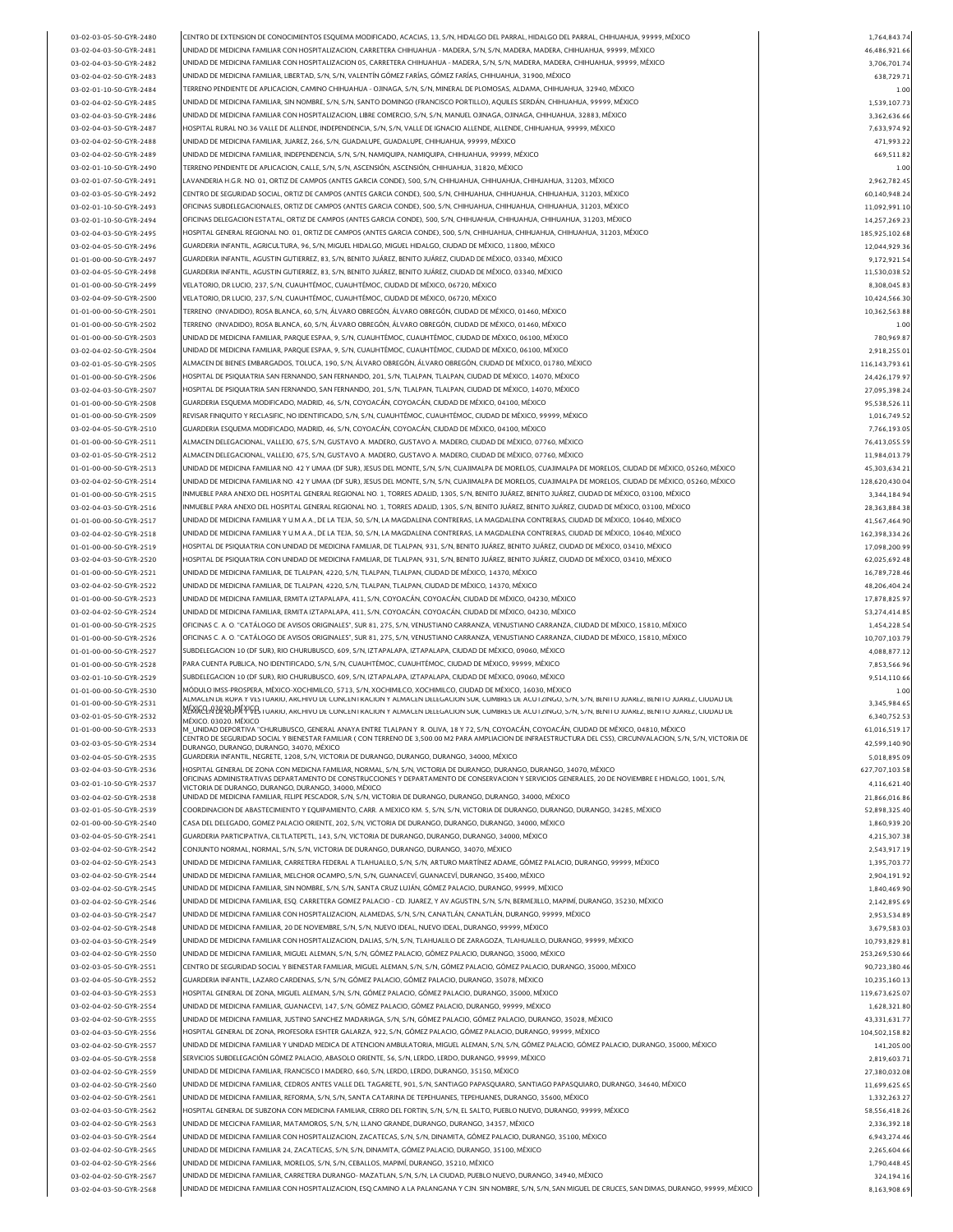|                         | HOSPITAL RURAL 26, CARRETERA RAMON CORONA KM. 1, C.P. 34700, GUADALUPE VICTORIA, DGO., S/N, S/N, GUADALUPE VICTORIA, GUADALUPE VICTORIA, DURANGO, 34700, MÉXICO                                                                                                                                                               | 22,747,154.37    |
|-------------------------|-------------------------------------------------------------------------------------------------------------------------------------------------------------------------------------------------------------------------------------------------------------------------------------------------------------------------------|------------------|
| 03-02-04-02-50-GYR-2570 | UNIDAD DE MEDICINA FAMILIAR, GENERAL PACHECO Y CALLE IGNACIO ZARAGOZA, S/N, S/N, MAPIMÍ, MAPIMÍ, DURANGO, 35200, MÉXICO                                                                                                                                                                                                       | 25,342,226.60    |
| 03-02-04-02-50-GYR-2571 | UNIDAD DE MEDICINA FAMILIAR, AMADO NERVO, S/N, S/N, PICARDÍAS, LERDO, DURANGO, 35189, MÉXICO                                                                                                                                                                                                                                  | 1,318,164.86     |
| 03-02-04-02-50-GYR-2572 | UNIDAD DE MEDICINA FAMILIAR, MATAMOROS, S/N, S/N, CUENCAMÉ DE CENICEROS, CUENCAMÉ, DURANGO, 99999, MÉXICO                                                                                                                                                                                                                     | 1,607,174.23     |
| 03-02-04-02-50-GYR-2573 | UNIDAD DE MEDICINA FAMILIAR, ESQ. CARRETERA GOMEZ PALACIO - CD. JUAREZ, S/N, S/N, EL VERGEL, GÒMEZ PALACIO, DURANGO, 99999, MÈXICO                                                                                                                                                                                            | 4,869,087.03     |
| 03-02-04-02-50-GYR-2574 | UNIDAD DE MEDICINA FAMILIAR (INMUEBLE CEDIDO EN COMODATO AL MUNICIPIO DE RODEO), REFORMA AGRARIA, S/N, S/N, RODEO, RODEO, DURANGO, 99999, MÉXICO                                                                                                                                                                              | 1,711,762.76     |
| 03-02-04-02-50-GYR-2575 | UNIDAD DE MEDICINA FAMILIAR, ALLENDE FRENTE ALAMEDA, S/N, S/N, SAN JUAN DEL RÍO DEL CENTAURO DEL NORTE, SAN JUAN DEL RÍO, DURANGO, 99999, MÉXICO                                                                                                                                                                              | 1,600,124.91     |
| 03-02-04-03-50-GYR-2576 | HOSPITAL GENERAL DE SUBZONA, CALLE CANTADOR, S/N, S/N, GUANAJUATO, GUANAJUATO, GUANAJUATO, 36000, MÉXICO                                                                                                                                                                                                                      | 27,045,278.39    |
| 03-02-04-02-50-GYR-2577 | UNIDAD DE MEDICINA FAMILIAR, HOYOS COLORADOS Y CARRETERA PANORAMICA AL PIPILA, S/N, S/N, GUANAJUATO, GUANAJUATO, GUANAJUATO, 99999, MÉXICO                                                                                                                                                                                    | 1,068,174.82     |
| 03-02-04-02-50-GYR-2578 | EX-UNIDAD DE MEDICINA FAMILIAR, SIN USO, CNTARRANAS, S/N, S/N, GUANAJUATO, GUANAJUATO, GUANAJUATO, 36000, MÊXICO                                                                                                                                                                                                              | 3,528,213.00     |
| 03-02-04-03-50-GYR-2579 | UNIDAD DE MEDICINA FAMILIAR CON HOSPITALIZACION, CALZADA DE LA AURORA, S/N, S/N, SAN MIGUEL DE ALLENDE, SAN MIGUEL DE ALLENDE, GUANAJUATO, 37700, MÉXICO                                                                                                                                                                      | 110,689,057.43   |
| 03-02-04-05-50-GYR-2580 | GUARDERIA HIJOS ASEGURADAS, EL CARDO, 8, S/N, SAN MIGUEL DE ALLENDE, SAN MIGUEL DE ALLENDE, GUANAJUATO, 37700, MÉXICO                                                                                                                                                                                                         | 45.726.497.9     |
| 03-02-04-03-50-GYR-2581 | UNIDAD DE MEDICINA FAMILIAR CON HOSPITALIZACION, AV. NORTE ENTRE SONORA Y TAMAULIPAS, S/N, S/N, DOLORES HIDALGO CUNA DE LA INDEPENDENCIA NACIONAL, DOLORES                                                                                                                                                                    | 15,717,180.62    |
| 03-02-04-03-50-GYR-2582 | HIDALGO CUNA DE LA INDEPENDENCIA NACIONAL, GUANAJUATO, 37800, MÉXICO<br>HOSPITAL GENERAL DE SUBZONA, 5 DE MAYO, S/N, S/N, SILAO DE LA VICTORIA, SILAO DE LA VICTORIA, GUANAJUATO, 36100, MÊXICO                                                                                                                               | 32,947,855.79    |
| 03-02-04-03-50-GYR-2583 | UNIDAD DE MEDICINA FAMILIAR CON HOSPITALIZACION, 5 DE MAYO, S/N, S/N, SILAO DE LA VICTORIA, SILAO DE LA VICTORIA, GUANAJUATO, 36100, MÉXICO                                                                                                                                                                                   | 2,876,209.93     |
| 03-02-04-02-50-GYR-2584 | UNIDAD DE MEDICINA FAMILIAR 17 CONSULTORIOS, BLVD. LOS REYES ESQ. AV PIPILA, 157, S/N, IRAPUATO, IRAPUATO, GUANAJUATO, 99999, MÉXICO                                                                                                                                                                                          | 143,814,831.20   |
| 03-02-01-10-50-GYR-2585 | SUBDELEGACION, REFORMA, 307, S/N, IRAPUATO, IRAPUATO, GUANAJUATO, 36690, MÉXICO                                                                                                                                                                                                                                               | 15,558,376.19    |
| 03-02-04-03-50-GYR-2586 | HOSPITAL GENERAL DE ZONA CON MEDICINA FAMILIAR, REFORMA, 307, S/N, IRAPUATO, IRAPUATO, GUANAJUATO, 36690, MÉXICO                                                                                                                                                                                                              | 94.733.478.83    |
|                         | UNIDAD DE MEDICINA FAMILIAR, OVIANCHIC Y CALLE PRESA DE LA ANGOSTURA, S/N, S/N, IRAPUATO, IRAPUATO, GUANAJUATO, 36631, MÊXICO                                                                                                                                                                                                 |                  |
| 03-02-04-02-50-GYR-2587 | GUARDERIA PARTICIPATIVA, CRATER ENTRE AV. DEL BOSQUE Y VOLCAN, 1173, S/N, IRAPUATO, IRAPUATO, GUANAJUATO, 99999, MÉXICO                                                                                                                                                                                                       | 1,077,423.09     |
| 03-02-04-05-50-GYR-2588 |                                                                                                                                                                                                                                                                                                                               | 2,506,279.59     |
| 03-02-04-05-50-GYR-2589 | GUARDERIA HIJOS ASEGURADAS, RAMON BARRETO DE TABORA, S/N, S/N, IRAPUATO, IRAPUATO, GUANAJUATO, 36690, MÉXICO                                                                                                                                                                                                                  | 7,356,620.76     |
| 03-02-04-02-50-GYR-2590 | UNIDAD DE MEDICINA FAMILIAR, CALLE DE LA CASA REDONDA Y AV. DEL TRABAJO, 1431, S/N, IRAPUATO, IRAPUATO, GUANAJUATO, 99999, MÉXICO                                                                                                                                                                                             | 545,720.27       |
| 03-02-04-02-50-GYR-2591 | UNIDAD DE MEDICINA FAMILIAR, CALLE INDEPENDENCIA ESQ. VICENTE GUERRERO, S/N, S/N, JUVENTINO ROSAS, SANTA CRUZ DE JUVENTINO ROSAS, GUANAJUATO, 38240, MÉXICO                                                                                                                                                                   | 4,471,535.49     |
| 03-02-04-02-50-GYR-2592 | UNIDAD DE MEDICINA FAMILIAR, MAGISTERIO, S/N, S/N, COMONFORT, COMONFORT, GUANAJUATO, 38200, MÉXICO<br>GUARDERIA INFANTIL (NO SE IDENTIFICA COMO GUARDERIA), MZ. AV.MUTUALISMO, RIO LERMA, AV 16 DE SEPTIEMBRE Y LERDO, S/N, S/N, CELAYA, CELAYA, GUANAJUATO, 38060,                                                           | 17,789,468.27    |
| 03-02-04-05-50-GYR-2593 | <b>MÉXICO</b>                                                                                                                                                                                                                                                                                                                 | 8,452,911.43     |
| 03-02-04-03-50-GYR-2594 | HOSPITAL GENERAL DE ZONA, MZ. AV.MUTUALISMO, RIO LERMA, AV 16 DE SEPTIEMBRE Y LERDO, S/N, S/N, CELAYA, CELAYA, GUANAJUATO, 38060, MÉXICO                                                                                                                                                                                      | 226,801,193.00   |
| 03-02-04-02-50-GYR-2595 | UNIDAD DE MEDICINA FAMILIAR, MZ. AV.MUTUALISMO, RIO LERMA, AV 16 DE SEPTIEMBRE Y LERDO, S/N, S/N, CELAYA, CELAYA, GUANAJUATO, 38060, MÉXICO                                                                                                                                                                                   | 11,175,324.01    |
| 03-02-04-03-50-GYR-2596 | UNIDAD DE MEDICINA FAMILIAR CON HOSPITALIZACION. NIÑO ARTILLERO ESO, EIFFEL, S/N, S/N, CORTAZAR, CORTAZAR, GUANAJUATO, 38300, MÉXICO                                                                                                                                                                                          | 2.853.089.45     |
| 03-02-04-03-50-GYR-2597 | HOSPITAL GENERAL DE SUBZONA CON MEDICINA FAMILIAR, AV. 10 DE MAYO, S/N, S/N, ACÂMBARO, ACÂMBARO, GUANAJUATO, 38600, MÊXICO                                                                                                                                                                                                    | 43,315,246.21    |
| 03-02-04-03-50-GYR-2598 | HOSPITAL GENERAL DE SUBZONA CON MEDICINA FAMILIAR, AV. AMERICA S/N ESQ. MICHOACAN, S/N, S/N, MOROLEÓN, MOROLEÓN, GUANAJUATO, 38800, MÉXICO                                                                                                                                                                                    | 17,820,216.4     |
| 03-02-04-03-50-GYR-2599 | UNIDAD DE MEDICINA FAMILIAR CON HOSPITALIZACION, BENITO JUAREZ, 674, S/N, SALVATIERRA, SALVATIERRA, GUANAJUATO, 38900, MÉXICO                                                                                                                                                                                                 | 5,924,091.23     |
| 03-02-04-05-50-GYR-2600 | GUARDERIA HIJOS ASEGURADAS, CRUZ ROJA, 103, S/N, SALAMANCA, SALAMANCA, GUANAJUATO, 36700, MĒXICO                                                                                                                                                                                                                              | 1,748,908.37     |
| 03-02-04-03-50-GYR-2601 | HOSPITAL GENERAL DE ZONA CON MEDICNA FAMILIAR, AV. RUBEN DARIO, S/N, S/N, SALAMANCA, SALAMANCA, GUANAJUATO, 99999, MÉXICO                                                                                                                                                                                                     | 30.148.151.3     |
| 03-02-04-02-50-GYR-2602 | UNIDAD DE MEDICINA FAMILIAR, MEXICO 68, S/N, S/N, VILLAGRÁN, VILLAGRÁN, GUANAJUATO, 38260, MÉXICO                                                                                                                                                                                                                             | 2,542,401.11     |
| 03-02-04-03-50-GYR-2603 | UNIDAD DE MEDICINA FAMILIAR CON HOSPITALIZACION, SANTOS DEGOLLADO, S/N, S/N, PÉNJAMO, PÉNJAMO, GUANAJUATO, 36900, MÉXICO                                                                                                                                                                                                      | 3,527,224.4      |
| 02-01-00-00-50-GYR-2604 | CASA DEL DELEGADO, DEL BAJIO, 217, S/N, LEÓN DE LOS ALDAMA, LEÓN, GUANAJUATO, 99999, MÉXICO                                                                                                                                                                                                                                   | 1,017,296.67     |
| 03-02-04-05-50-GYR-2605 | ARCHIVO DE AFILIACION, ESQ. CALLE 20 DE ENERO Y CALLE MELCHOR OCAMPO, 430, S/N, LEÓN DE LOS ALDAMA, LEÓN, GUANAJUATO, 37000, MÉXICO                                                                                                                                                                                           | 2,191,838.22     |
| 03-02-04-03-50-GYR-2606 | HOSPITAL GENERAL DE ZONA CON MEDICNA FAMILIAR, BLVD. VENUSTIANO CARRANZA Y CORAL, S/N, S/N, LEÓN DE LOS ALDAMA, LEÓN, GUANAJUATO, 37380, MÉXICO                                                                                                                                                                               | 161.524.494.69   |
| 03-02-04-05-50-GYR-2607 | GUARDERIA HIJOS ASEGURADAS, BLVD. ADOLFO LOPEZ MATEOS, S/N, S/N, LEÓN DE LOS ALDAMA, LEÓN, GUANAJUATO, 99999, MÉXICO                                                                                                                                                                                                          | 6,968,566.80     |
| 03-02-01-10-50-GYR-2608 | TERRENO PENDIENTE DE APLICACION, JUAN JOSE TORRES LANDA, 109, S/N, LEÓN DE LOS ALDAMA, LEÓN, GUANAJUATO, 37380, MÉXICO                                                                                                                                                                                                        | 1.00             |
| 03-02-04-02-50-GYR-2609 | UNIDAD DE MEDICINA DE ATENCION AMBULATORIA (UMAA) 55, ENRIQUE GOMEZ GUERRA Y HAROLD GABRIEL, S/N, S/N, LEÓN DE LOS ALDAMA, LEÓN, GUANAJUATO, 99999, MÉXICO                                                                                                                                                                    | 61,076,953.60    |
| 03-02-04-02-50-GYR-2610 | UNIDAD DE MEDICINA FAMILIAR, BLVD. ANTONIO MADRAZO ESQ. FRAY TORIBIO DE BENAVENTE, 307, S/N, LEÓN DE LOS ALDAMA, LEÓN, GUANAJUATO, 99999, MÉXICO                                                                                                                                                                              | 34,685,524.99    |
| 03-02-04-02-50-GYR-2611 | UNIDAD DE MEDICINA FAMILIAR, JUAN JOSE TORRES LANDA ESQ. GERANIOS, 7804, S/N, LEÓN DE LOS ALDAMA, LEÓN, GUANAJUATO, 37530, MÉXICO                                                                                                                                                                                             | 140,230,133.10   |
| 03-02-01-10-50-GYR-2612 | SUBDELEGACION, BLVD. JUAN JOSE TORRES LANDA ESQ. GERANIOS, 7304, S/N, LEÓN DE LOS ALDAMA, LEÓN, GUANAJUATO, 37530, MÉXICO                                                                                                                                                                                                     |                  |
|                         | UNIDAD DE MEDICINA FAMILIAR 10 CONSULT., BOULEVARD CEREZA, 1005, S/N, LEÓN DE LOS ALDAMA, LEÓN, GUANAJUATO, 37419, MÉXICO                                                                                                                                                                                                     | 308,809,015.17   |
| 03-02-04-02-50-GYR-2613 | CENTRO DE INVESTIGACION EDUCATIVA Y FORMACION DOCENTE, BEVD. JUAN JOSE TORRES LANDA ESQ. GERANIOS, 7304, S/N, LEON DE LOS ALDAMA, LEON, GUANAJUATO, 37530,                                                                                                                                                                    | 117,440,426.78   |
| 03-02-02-03-50-GYR-2614 | MÉXICO                                                                                                                                                                                                                                                                                                                        | 732,240.11       |
| 03-02-04-03-50-GYR-2615 | TERRENO PARA HOSPITAL GENERAL REGIONAL 250 CAMAS, PADRE JORGE VERTIZ CAMPERO, 2125, S/N, LEÓN DE LOS ALDAMA, LEÓN, GUANAJUATO, 99999, MÉXICO                                                                                                                                                                                  | 1,187,836,948.00 |
| 03-02-04-03-50-GYR-2616 | HOSPITAL GENERAL DE SUBZONA CON MEDICINA FAMILIAR, FRANCISCO I. MADERO, S/N, S/N, SAN FRANCISCO DEL RINCÓN, SAN FRANCISCO DEL RINCÓN, GUANAJUATO, 36300, MÉXICO<br>HOSPITAL GENERAL DE SUB ZONA CON MEDICINA FAMILIAR 07, FRANCISCOT. MADERO, S/N, S/N, SAN FRANCISCO DEL RINCON, SAN FRANCISCO DEL RINCON, GUANAJUATO, 36300 | 4,638,004.20     |
| 03-02-04-03-50-GYR-2617 | MÉXICO                                                                                                                                                                                                                                                                                                                        | 19,534,819.27    |
| 03-02-04-02-50-GYR-2618 | UNIDAD DE MEDICINA FAMILIAR. PROLONGACION HIDALGO. 27. S/N. PURÍSIMA DE BUSTOS. PURÍSIMA DEL RINCÓN. GUANAJUATO. 36400. MÉXICO                                                                                                                                                                                                | 1,165,281.63     |
| 03-02-04-02-50-GYR-2619 | UNIDAD DE MEDICINA FAMILIAR, CARRETERA CELAYA A SAN MIGUEL ALLENDE, S/N, S/N, COMONFORT, COMONFORT, GUANAJUATO, 99999, MÉXICO                                                                                                                                                                                                 | 5,456,435.34     |
| 03-02-04-02-50-GYR-2620 | UNIDAD DE MEDICINA FAMILIAR, PROLONGACIÓN ALLENDE, S/N, S/N, OCAMPO, OCAMPO, GUANAJUATO, 37630, MÉXICO                                                                                                                                                                                                                        | 892,457.30       |
| 03-02-01-10-50-GYR-2621 | INMUEBLE PENDIENTE DE APLICACIÓN (EX UMF 43), ESO, MAGISTERIO- COMONFORT Y CALLE EL MAGUEYAL, S/N, S/N, COMONFORT, COMONFORT, GUANAJUATO, 38200, MÉXICO                                                                                                                                                                       |                  |
| 03-02-04-02-50-GYR-2622 | JNIDAD DE MEDICINA FAMILIAR, 1.0 DE MAYO Y LIBERTAD S/N, S/N, S/N, VALLE DE SANTIAGO, VALLE DE SANTIAGO, GUANAJUATO, 38400, MÉXICO                                                                                                                                                                                            | 698.243.70       |
| 03-02-01-10-50-GYR-2623 |                                                                                                                                                                                                                                                                                                                               | 1,895,894.7      |
| 03-02-04-02-50-GYR-2624 | INMUEBLE PENDIENTE DE APLICACI, NO IDENTIFICADO, S/N, S/N, ABASOLO, ABASOLO, GUANAJUATO, 99999, MÉXICO                                                                                                                                                                                                                        | 13,234,265.61    |
|                         | UNIDAD DE MEDICINA FAMILIAR, ALLENDE, S/N, S/N, SAN FELIPE, SAN FELIPE, GUANAJUATO, 37600, MÉXICO                                                                                                                                                                                                                             | 1,202,274.07     |
| 03-02-04-02-50-GYR-2625 | UNIDAD DE MEDICINA FAMILIAR, JUAREZ, 56, S/N, TARIMORO, TARIMORO, GUANAJUATO, 38700, MÉXICO                                                                                                                                                                                                                                   | 878,584.88       |
| 03-02-04-02-50-GYR-2626 | UNIDAD DE MEDICINA FAMILIAR, 16 DE SEPTIEMBRE ENTRE CALLE GALEANA Y CAMINO VECINAL, S/N, S/N, ROMITA, ROMITA, GUANAJUATO, 36200, MÉXICO                                                                                                                                                                                       | 883.209.22       |
| 03-02-04-02-50-GYR-2627 | UNIDAD DE MEDICINA FAMILIAR 38, CARRETERA SAN JOSE DE I. - SAN LUIS DE LA PAZ, S/N, S/N, SAN JOSÉ ITURBIDE, SAN JOSÉ ITURBIDE, GUANAJUATO, 99999, MÉXICO                                                                                                                                                                      | 19,796,173.10    |
| 03-02-04-02-50-GYR-2628 | UNIDAD DE MEDICINA FAMILIAR, CARRETERA. SAN FELIPE - S.L.P., S/N, S/N, JARAL DE BERRIOS, SAN FELIPE, GUANAJUATO, 99999, MÉXICO                                                                                                                                                                                                | 878,584.88       |
| 03-02-04-02-50-GYR-2629 | UNIDAD DE MEDICINA FAMILIAR 29, INDEPENDENCIA, S/N, S/N, SAN DIEGO DE LA UNIÓN, SAN DIEGO DE LA UNIÓN, GUANAJUATO, 37850, MÉXICO                                                                                                                                                                                              | 887,833.15       |
| 03-02-04-02-50-GYR-2630 | UNIDAD DE MEDICINA FAMILIAR SIN USO, CARRETERA A LA MINA, S/N, S/N, XICHÚ, XICHÚ, GUANAJUATO, 99999, MÉXICO                                                                                                                                                                                                                   | 878,584.88       |
| 03-02-04-02-50-GYR-2631 | UNIDAD DE MEDICINA FAMILIAR, PROL.JOSE DEL VALLE ESQ. JESUS JARELA, S/N, S/N, APASEO EL ALTO, APASEO EL ALTO, GUANAJUATO, 38500, MÉXICO                                                                                                                                                                                       | 878,585.35       |
| 03-02-04-02-50-GYR-2632 | UNIDAD DE MEDICINA FAMILIAR, LIBRAMIENTO, 436, S/N, CIUDAD MANUEL DOBLADO, MANUEL DOBLADO, GUANAJUATO, 36470, MÊXICO                                                                                                                                                                                                          | 883,209.05       |
| 03-02-04-02-50-GYR-2633 | UNIDAD DE MEDICINA FAMILIAR SIN USO, ESQ. CAMINO AL ARROYO DE CAÑAS Y CALLE TEMPLO SAN REFUGIO, S/N, S/N, TIERRA BLANCA, TIERRA BLANCA, GUANAJUATO, 99999, MÉXICO                                                                                                                                                             | 897,081.88       |
| 03-02-04-02-50-GYR-2634 | UNIDAD DE MEDICINA FAMILIAR, CALLE 5 DE MAYO, S/N, S/N, YURIRIA, YURIRIA, GUANAJUATO, 38940, MÉXICO                                                                                                                                                                                                                           | 878,584.88       |
|                         | UNIDAD DE MEDICINA FAMILIAR, IGNACIO ALLENDE ESQ. MANUEL M. MORENO, S/N, S/N, PUEBLO NUEVO, PUEBLO NUEVO, GUANAJUATO, 99999, MÉXICO                                                                                                                                                                                           | 878,584.88       |
| 03-02-04-02-50-GYR-2635 |                                                                                                                                                                                                                                                                                                                               |                  |
| 03-02-04-02-50-GYR-2636 | UNIDAD DE MEDICINA FAMILIAR, FRANCISCO JAVIER MINA ESQ SALAZAR, S/N, S/N, CUERÁMARO, CUERÁMARO, GUANAJUATO, 99999, MÉXICO                                                                                                                                                                                                     | 883.209.22       |
| 03-02-04-02-50-GYR-2637 | UNIDAD DE MEDICINA FAMILIAR 22, MARIA BALVER, S/N, S/N, ABASOLO, ABASOLO, GUANAJUATO, 99999, MÉXICO                                                                                                                                                                                                                           | 1,058,918.38     |
| 03-02-04-02-50-GYR-2638 | UNIDAD DE MEDICINA FAMILIAR, CHAPULTEPEC, 102, S/N, APASEO EL ALTO, APASEO EL ALTO, GUANAJUATO, 99999, MÉXICO                                                                                                                                                                                                                 | 6,541,512.75     |
| 03-02-04-02-50-GYR-2639 | UNIDAD DE MEDICINA FAMILIAR, AV. DE LA JUVENTUD ESQ. PROLONGACION CAMELIA, S/N, S/N, JARAL DEL PROGRESO, JARAL DEL PROGRESO, GUANAJUATO, 38470, MÉXICO                                                                                                                                                                        | 878,585.34       |
| 03-02-04-03-50-GYR-2640 | HOSPITAL DE ESPECIALIDADES Y UNIDAD MEDICA DE ALTA ESPECIALIDAD, BLVD. A. LOPEZ MATEOS PONIENTE, 1813, S/N, LEÓN DE LOS ALDAMA, LEÓN, GUANAJUATO, 37328, MÉXICO                                                                                                                                                               | 479,298,238.33   |
| 03-02-04-03-50-GYR-2641 | HOSPITAL DE GINECO PEDIATRIA, BLVD. A. LOPEZ MATEOS PONIENTE, 1813, S/N, LEÓN DE LOS ALDAMA, LEÓN, GUANAJUATO, 37328, MÉXICO                                                                                                                                                                                                  | 161,926,493.47   |
| 03-02-04-02-50-GYR-2642 | UNIDAD DE MEDICINA FAMILIAR, BLVD. A. LOPEZ MATEOS PONIENTE, 1813, S/N, LEÓN DE LOS ALDAMA, LEÓN, GUANAJUATO, 37328, MÉXICO                                                                                                                                                                                                   | 29,730,492.66    |
| 03-02-01-07-50-GYR-2643 | PLANTA DE LAVADO, BLVD. A. LOPEZ MATEOS PONIENTE, 1813, S/N, LEÓN DE LOS ALDAMA, LEÓN, GUANAJUATO, 37328, MÉXICO                                                                                                                                                                                                              | 43,360,768.01    |
| 03-02-03-05-50-GYR-2644 | CONJUNTO CENTRO MEDICO LEON (GARCIA TELLES) T-1, BLVD. A. LOPEZ MATEOS PONIENTE, 1813, S/N, LEÓN DE LOS ALDAMA, LEÓN, GUANAJUATO, 37328, MÉXICO                                                                                                                                                                               | 43,124,652.46    |
| 03-02-01-10-50-GYR-2645 | OFICINAS DELEGACIONALES, BLVD. A. LOPEZ MATEOS PONIENTE, 1813, S/N, LEÓN DE LOS ALDAMA, LEÓN, GUANAJUATO, 37328, MÉXICO                                                                                                                                                                                                       | 247,164,465.85   |
| 03-02-01-05-50-GYR-2646 | ALMACEN GENERAL DELEGACIONAL, BLVD. A. LOPEZ MATEOS PONIENTE, 1813, S/N, LEÓN DE LOS ALDAMA, LEÓN, GUANAJUATO, 37328, MÉXICO                                                                                                                                                                                                  | 13,793,785.18    |
| 03-02-01-05-50-GYR-2647 | RESIDENCIA DE CONSERVACION, BLVD. A. LOPEZ MATEOS PONIENTE, 1813, S/N, LEÓN DE LOS ALDAMA, LEÓN, GUANAJUATO, 37328, MÊXICO                                                                                                                                                                                                    | 7,088,794.23     |
| 03-02-04-03-50-GYR-2648 | HOSPITAL GENERAL DE SUBZONA CON MEDICINA FAMILIAR, ALEMAN, 70, S/N, CHILPANCINGO DE LOS BRAVO, CHILPANCINGO DE LOS BRAVO, GUERRERO, 39000, MÉXICO                                                                                                                                                                             | 80,154,252.84    |
| 03-02-03-05-50-GYR-2649 | CONJUNTO CHILPANCINGO, ALEMAN, 70, S/N, CHILPANCINGO DE LOS BRAVO, CHILPANCINGO DE LOS BRAVO, GUERRERO, 39000, MÉXICO                                                                                                                                                                                                         | 27,075,695.68    |
| 03-02-01-10-50-GYR-2650 | CONJUNTO CHILPANCINGO, ALEMAN, 70, S/N, CHILPANCINGO DE LOS BRAVO, CHILPANCINGO DE LOS BRAVO, GUERRERO, 39000, MÉXICO                                                                                                                                                                                                         | 7,693,486.12     |
| 03-02-04-02-50-GYR-2651 | UNIDAD DE MEDICINA FAMILIAR NO. 9 Y TIENDA IMSS-SNTSS DENTRO DEL INMUEBLE DE LA U.M.F., CUAUHTEMOC, 95, S/N, ACAPULCO DE JUAREZ, ACAPULCO DE JUAREZ, GUERRERO,<br>39300 MÉXICO                                                                                                                                                | 112,817,686.61   |
| 03-02-03-05-50-GYR-2652 | CENTRO DE SEGURIDAD SOCIAL, CUAUHTEMOC, 95, S/N, ACAPULCO DE JUÁREZ, ACAPULCO DE JUÁREZ, GUERRERO, 39300, MÉXICO                                                                                                                                                                                                              | 20,975,603.43    |
| 03-02-04-03-50-GYR-2653 | CONJUNTO VICENTE GUERRERO, AV. RUIZ CORTINEZ, S/N, S/N, ACAPULCO DE JUÁREZ, ACAPULCO DE JUÁREZ, GUERRERO, 39610, MÉXICO                                                                                                                                                                                                       | 296,885,787.82   |
| 03-02-01-07-50-GYR-2654 | CONJUNTO VICENTE GUERRERO, AV. RUIZ CORTINEZ, S/N, S/N, ACAPULCO DE JUÁREZ, ACAPULCO DE JUÁREZ, GUERRERO, 39610, MÉXICO                                                                                                                                                                                                       | 30,929,551.67    |
| 03-02-01-10-50-GYR-2655 | OFICINAS DELEGACIONALES, CUAUHTEMOC, 95, S/N, ACAPULCO DE JUÁREZ, ACAPULCO DE JUÁREZ, GUERRERO, 39300, MÉXICO                                                                                                                                                                                                                 | 40,073,425.21    |
| 03-02-04-05-50-GYR-2656 | GUARDERIA INFANTIL 001, CONSTITUYENTES, 24, S/N, ACAPULCO DE JUÁREZ, ACAPULCO DE JUÁREZ, GUERRERO, 39610, MÉXICO                                                                                                                                                                                                              | 11,359,050.91    |
| 03-02-04-05-50-GYR-2657 | INMUEBLE SIN USO, ANTES GUARDERIA HIJOS ASEGURADAS, CONSTITUYENTES, 10, S/N, ACAPULCO DE JUÁREZ, ACAPULCO DE JUÁREZ, GUERRERO, 39560, MÉXICO                                                                                                                                                                                  | 10,680,545.92    |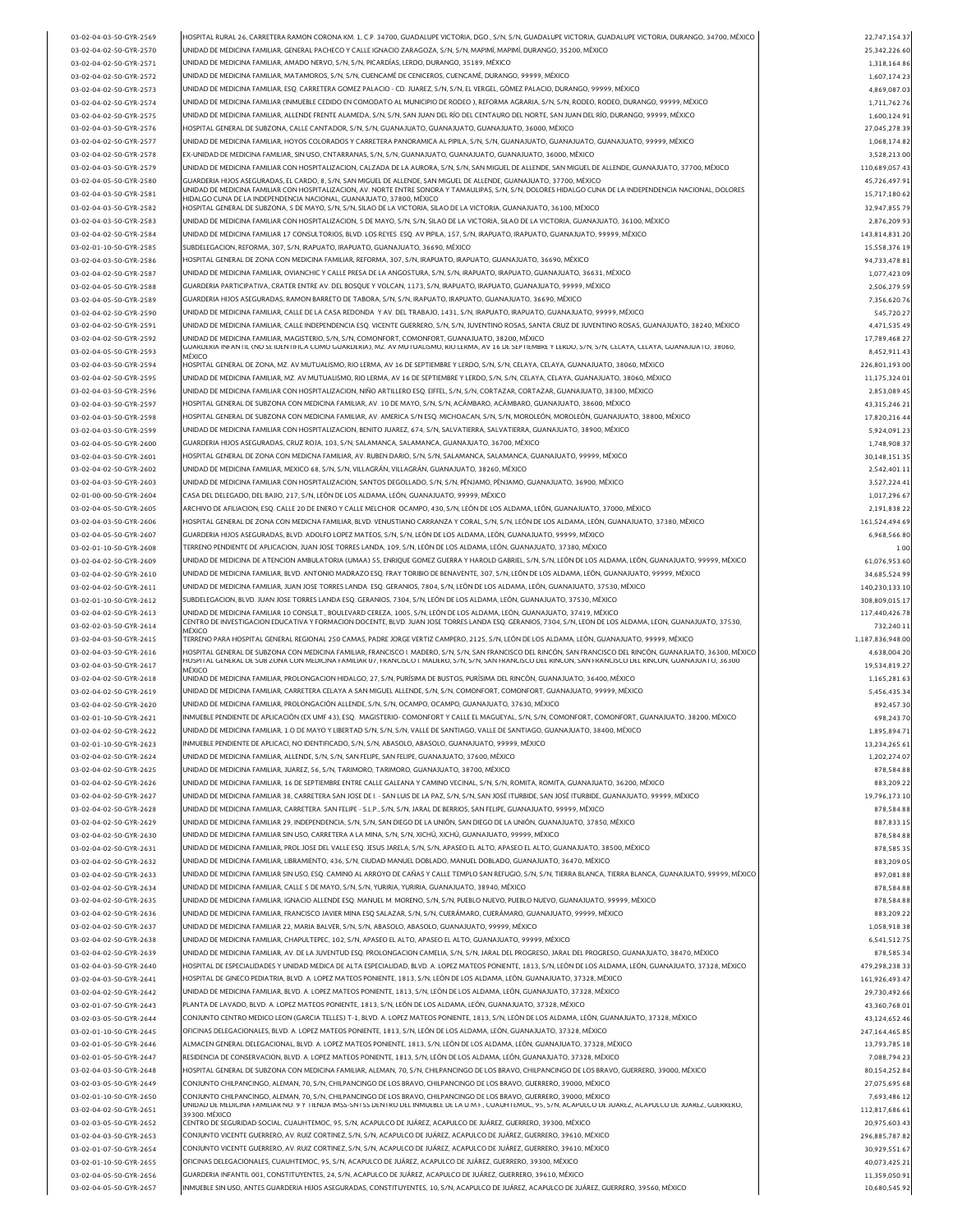| 03-02-04-02-50-GYR-2658<br>03-02-04-02-50-GYR-2659 |                                                                                                                                                                                                                                                                                                                                              |                 |
|----------------------------------------------------|----------------------------------------------------------------------------------------------------------------------------------------------------------------------------------------------------------------------------------------------------------------------------------------------------------------------------------------------|-----------------|
|                                                    | UNIDAD DE MEDICINA FAMILIAR 26, BOULEVARD JOSÉ LÓPEZ PORTILLO Y CALLE 2, S/N, S/N, ACAPULCO DE JUÁREZ, ACAPULCO DE JUÁREZ, GUERRERO, 99999, MÉXICO                                                                                                                                                                                           | 36,226,305.09   |
|                                                    | UNIDAD DE MEDICINA FAMILIAR (LA GARITA), AV. RUIZ CORTINEZ Y AV. SOLIDARIDAD, S/N, S/N, ACAPULCO DE JUÁREZ, ACAPULCO DE JUÁREZ, GUERRERO, 39610, MÉXICO                                                                                                                                                                                      | 147,392,898.95  |
|                                                    |                                                                                                                                                                                                                                                                                                                                              |                 |
| 02-01-00-00-50-GYR-2660                            | CASA DELEGACIONAL, GRAN VIA TROPICAL, 700, S/N, ACAPULCO DE JUÁREZ, ACAPULCO DE JUÁREZ, GUERRERO, 39300, MÉXICO                                                                                                                                                                                                                              | 2,194,527.8     |
| 03-02-04-02-50-GYR-2661                            | UNIDAD DE MEDICINA FAMILIAR 29 UMAA, DESARROLLO HAB. JOYAS DEL MARQUEZ, CARR. LA LOZA LLANO LARGO, LOTE 2, LOTE 1-BIS, S/N, ACAPULCO DE JUAREZ, ACAPULCO DE                                                                                                                                                                                  | 4,380,656.0     |
|                                                    | umbez buerbern, 1999?<br>Kribek buerbern, 19amiliar ESN umaa y terreno adyacente, desarrollo hab. joyas del marquez, carr. la loza llano largo, lote 2, lote 1-bis, s/n, acapulco de                                                                                                                                                         |                 |
| 03-02-04-02-50-GYR-2662                            | umast.<br>Hösttal Cervers2 BE VorfE-StVFREBER\1?}10mlMR'Carretera mexico - acapulco, km 196, s/n, iguala de la independencia, iguala de la independencia, guerrero,                                                                                                                                                                          | 175,149,207.4   |
| 03-02-04-03-50-GYR-2663                            | 40000. MÉXICO                                                                                                                                                                                                                                                                                                                                | 43,386,054.5    |
| 03-02-03-05-50-GYR-2664                            | CENTRO DE SEGURIDAD SOCIAL IGUALA, CARRETERA MEXICO - ACAPULCO, KM 196, S/N, IGUALA DE LA INDEPENDENCIA, IGUALA DE LA INDEPENDENCIA, GUERRERO, 40000, MÉXICO                                                                                                                                                                                 | 23,289,193.8    |
|                                                    |                                                                                                                                                                                                                                                                                                                                              |                 |
| 03-02-04-03-50-GYR-2665                            | HOSPITAL GENERAL DE SUBZONA CON MEDICINA FAMILIAR. AV DE LOS PLATEROS. 330. S/N. TAXCO DE ALARCÓN. TAXCO DE ALARCÓN, GUERRERO, 40200. MÉXICO                                                                                                                                                                                                 | 117,472,721.5   |
| 03-02-03-05-50-GYR-2666                            | CENTRO DE SEGURIDAD SOCIAL TAXCO, AV. DE LOS PLATEROS, 330, S/N, TAXCO DE ALARCÓN, TAXCO DE ALARCÓN, GUERRERO, 40200, MÉXICO                                                                                                                                                                                                                 | 9,511,389.00    |
|                                                    | TIENDA TRABAJADORES IMSS, SE ENCUENTRA DENTRO DEL INMUEBLE DEL H.G.S.Z./M.F. NO. 5, AV. DE LOS PLATEROS, 330, S/N, TAXCO DE ALARCON, TAXCO DE ALARCON, GUERRERO,                                                                                                                                                                             |                 |
| 03-02-01-07-50-GYR-2667                            | 40200. MÉXICO                                                                                                                                                                                                                                                                                                                                | 3,091,296.9     |
| 03-02-01-10-50-GYR-2668                            | ANTES GUARDERIA ESQUEMA VECINAL COMUNITARIO, BENITO JUAREZ, 24, S/N, TAXCO DE ALARCÓN, TAXCO DE ALARCÓN, GUERRERO, 40200, MÉXICO                                                                                                                                                                                                             | 2,777,803.8     |
|                                                    | OFICINAS ADMINISTRATIVAS Y OFICINA DE LA SUBDELEGACION DE IGUALA INCORPORADA AL INMUEBLE INSTITUCIONAL, AV. DE LOS PLATEROS, 330, S/N, TAXCO DE ALARCON, TAXCO                                                                                                                                                                               |                 |
| 03-02-01-10-50-GYR-2669                            | DE ALARCÓN, GUERRERO, 40200, MÉXICO                                                                                                                                                                                                                                                                                                          | 1,166,526.7     |
| 03-02-04-02-50-GYR-2670                            | UNIDAD DE MEDICINA FAMILIAR, ESQUINA CARRETERA NACIONAL ACAPULCO - PINOTEPA, S/N, S/N, SAN MARCOS, SAN MARCOS, GUERRERO, 99999, MÉXICO                                                                                                                                                                                                       | 10.050.967.5    |
|                                                    |                                                                                                                                                                                                                                                                                                                                              |                 |
| 03-02-04-02-50-GYR-2671                            | UNIDAD DE MEDICINA FAMILIAR, ESQUINA AV. DE LAS PALMERAS Y CARRETERA NACIONAL, S/N, S/N, COYUCA DE BENÍTEZ, COYUCA DE BENÍTEZ, GUERRERO, 99999, MÊXICO                                                                                                                                                                                       | 1,881,023.8     |
| 03-02-04-02-50-GYR-2672                            | UNIDAD DE MEDICINA FAMILIAR, JAZMIN, 31, S/N, CHILAPA DE ÁLVAREZ, CHILAPA DE ÁLVAREZ, GUERRERO, 41100, MÉXICO                                                                                                                                                                                                                                | 1,881,023.8     |
| 03-02-04-02-50-GYR-2673                            | UNIDAD DE MEDICINA FAMILIAR, HIDALGO PEDRO ASCENCIO, S/N, S/N, OMETEPEC, OMETEPEC, GUERRERO, 41700, MÉXICO                                                                                                                                                                                                                                   | 1,676,881.7     |
|                                                    |                                                                                                                                                                                                                                                                                                                                              |                 |
| 03-02-04-03-50-GYR-2674                            | HOSPITAL GENERAL DE ZONA CON MEDICINA FAMILIAR, OLINALA Y RETORNO, 1, S/N, ZIHUATANEJO, ZIHUATANEJO DE AZUETA, GUERRERO, 99999, MÊXICO                                                                                                                                                                                                       | 175,085,591.8   |
| 03-02-01-10-50-GYR-2675                            | SUBDELEGACION ZIHUATANEJO, OLINALA Y RETORNO, 1, S/N, ZIHUATANEJO, ZIHUATANEJO DE AZUETA, GUERRERO, 99999, MÊXICO                                                                                                                                                                                                                            | 4,157,171.6     |
|                                                    |                                                                                                                                                                                                                                                                                                                                              |                 |
| 03-02-04-02-50-GYR-2676                            | UNIDAD DE MEDICINA FAMILIAR, ESQUINA CALLE REFORMA Y CERRADA EJIDO, S/N, S/N, LA UNIÓN, LA UNIÓN DE ISIDORO MONTES DE OCA, GUERRERO, 99999, MÉXICO                                                                                                                                                                                           | 1,669,590.6     |
| 03-02-04-02-50-GYR-2677                            | UNIDAD DE MEDICINA FAMILIAR, ESQUINA JOSEFA ORTIZ DE DOMINGUEZ Y JIMENEZ, 9, S/N, CIUDAD APAXTLA DE CASTREJÓN, APAXTLA, GUERRERO, 99999, MÉXICO                                                                                                                                                                                              | 1,195,664.4     |
| 03-02-04-03-50-GYR-2678                            | HOSPITAL GENERAL DE SUBZONA CON MEDICINA FAMILIAR, LAZARO CARDENAS, S/N, S/N, CIUDAD ALTAMIRANO, PUNGARABATO, GUERRERO, 40660, MÉXICO                                                                                                                                                                                                        | 21,245,347.3    |
|                                                    |                                                                                                                                                                                                                                                                                                                                              |                 |
| 03-02-04-02-50-GYR-2679                            | UNIDAD DE MEDICINA FAMILIAR, C. IGNACIO ZARAGOZA Y MANUEL ALTAMIRANO, S/N, S/N, COYUCA DE CATALÁN, COYUCA DE CATALÁN, GUERRERO, 99999, MÉXICO                                                                                                                                                                                                | 1,684,172.4     |
| 03-02-04-02-50-GYR-2680                            | UNIDAD DE MEDICINA FAMILIAR, CALE SIN NOMBRE, S/N, S/N, CUTZAMALA DE PINZÓN, CUTZAMALA DE PINZÓN, GUERRERO, 99999, MÉXICO                                                                                                                                                                                                                    | 1,684,172.4     |
|                                                    |                                                                                                                                                                                                                                                                                                                                              |                 |
| 03-02-04-02-50-GYR-2681                            | UNIDAD DE MEDICINA FAMILIAR 15, INDEPENDENCIA, S/N, S/N, PETATLÁN, PETATLÁN, GUERRERO, 99999, MÉXICO                                                                                                                                                                                                                                         | 1,881,023.5     |
| 03-02-04-02-50-GYR-2682                            | CONSULTORIO MEDICO - HGR1 - 12, NO IDENTIFICADO, S/N, S/N, TÉCPAN DE GALEANA, TÉCPAN DE GALEANA, GUERRERO, 99999, MÉXICO                                                                                                                                                                                                                     | 2,092,457.5     |
|                                                    |                                                                                                                                                                                                                                                                                                                                              |                 |
| 03-02-01-10-50-GYR-2683                            | TERRENO, DOMICILIO CONOCIDO, S/N, S/N, CACALOTEPEC, APAXTLA, GUERRERO, 40550, MÉXICO                                                                                                                                                                                                                                                         | 65,615.7        |
| 03-02-03-05-50-GYR-2684                            | CENTRO DE SEGURIDAD SOCIAL PACHUCA, SECRETARIA DE EDUCACION PUBLICA, 104, S/N, PACHUCA DE SOTO, PACHUCA DE SOTO, HIDALGO, 99999, MÉXICO                                                                                                                                                                                                      | 60,674,696.6    |
| 02-01-00-00-50-GYR-2685                            | EX CASA DELEGACIONAL, CALLE PLAN DE SAN LUIS COL CONSTITUCION, 268, S/N, PACHUCA DE SOTO, PACHUCA DE SOTO, HIDALGO, 42094, MÉXICO                                                                                                                                                                                                            | 4.958.168.6     |
|                                                    |                                                                                                                                                                                                                                                                                                                                              |                 |
| 03-02-04-03-50-GYR-2686                            | HOSPITAL GENERAL DE ZONA MEDICINA FAMILIAR NO. 1, MADERO, 407, S/N, PACHUCA DE SOTO, PACHUCA DE SOTO, HIDALGO, 99999, MÊXICO                                                                                                                                                                                                                 | 145,044,213.5   |
| 03-02-04-03-50-GYR-2687                            | HOSPITAL GENERAL DE ZONA MEDICINA FAMILIAR NO. 1. MADERO, 407, S/N. PACHUCA DE SOTO, PACHUCA DE SOTO, HIDALGO, 99999, MÉXICO                                                                                                                                                                                                                 | 56,645,843.6    |
|                                                    |                                                                                                                                                                                                                                                                                                                                              |                 |
| 03-02-04-02-50-GYR-2688                            | UNIDAD DE MEDICINA FAMILIAR 32, LUIS DONALDO COLOSIO ESQ. JAIME TORRES BODET, 100, S/N, PACHUCA DE SOTO, PACHUCA DE SOTO, HIDALGO, 42080, MÉXICO                                                                                                                                                                                             | 102,582,843.08  |
| 03-02-01-10-50-GYR-2689                            | EDIFICIO LUCAS PATONI, JOSE MA. MORELOS ESQUINA LUCAS PATONI, 9, S/N, PACHUCA DE SOTO, PACHUCA DE SOTO, HIDALGO, 42000, MÉXICO                                                                                                                                                                                                               | 18,200,024.4    |
| 03-02-01-10-50-GYR-2690                            | SUBDELEGACION PACHUCA Y VELATORIO, BLVD LUIS DONALDO COLOSIO LIBRAMIENTO VIAL PACHUCA -TULANCINGO, 2901, S/N, PACHUCA DE SOTO, PACHUCA DE SOTO, HIDALGO,                                                                                                                                                                                     | 17.989.226.5    |
|                                                    | 42080. MÉXICO                                                                                                                                                                                                                                                                                                                                |                 |
| 03-02-01-10-50-GYR-2691                            | CASA DE CONSTITUCION, PLAN DE SAN LUIS COLONIA CONSTITUCION, 142, S/N, PACHUCA DE SOTO, PACHUCA DE SOTO, HIDALGO, 42080, MÊXICO                                                                                                                                                                                                              | 1,538,611.1     |
| 03-02-01-05-50-GYR-2692                            | ALMACÉN DELEGACIONAL Y ARCHIVO DE CONCENTRACION, CALLE ARBOLADAS LOTES 54 Y 55, 115, S/N, PACHUCA DE SOTO, PACHUCA DE SOTO, HIDALGO, 42092, MÉXICO                                                                                                                                                                                           | 51,460,366.8    |
|                                                    |                                                                                                                                                                                                                                                                                                                                              |                 |
| 03-02-01-10-50-GYR-2693                            | INMUEBLE SIN USO, GALEANA, 905, S/N, PACHUCA DE SOTO, PACHUCA DE SOTO, HIDALGO, 42010, MÉXICO                                                                                                                                                                                                                                                | 1.00            |
| 03-02-01-10-50-GYR-2694                            | INMUEBLE SIN USO, EVERARDO MARQUEZ, S/N, S/N, PACHUCA DE SOTO, PACHUCA DE SOTO, HIDALGO, 42094, MÈXICO                                                                                                                                                                                                                                       | 1.00            |
|                                                    |                                                                                                                                                                                                                                                                                                                                              |                 |
| 03-02-01-10-50-GYR-2695                            | LOCAL COMERCIAL, FRACCIONAMIENTO AQUILES SERDÁN, S/N, S/N, PACHUCA DE SOTO, PACHUCA DE SOTO, HIDALGO, 42034, MÉXICO                                                                                                                                                                                                                          | 1.0             |
| 02-01-00-00-50-GYR-2696                            | EX CASA DELEGACIONAL, CALLE PLAN DE SAN LUIS COL CONSTITUCION, 268, S/N, PACHUCA DE SOTO, PACHUCA DE SOTO, HIDALGO, 42094, MÊXICO                                                                                                                                                                                                            | 1.00            |
|                                                    | INMUEBLE PARA CONSTRUCCIÓN DE HOSPITAL 144 CAMAS Y UMF, FELIPE ANGELES, 1102, S/N, PACHUCA DE SOTO, PACHUCA DE SOTO, HIDALGO, 42090, MÉXICO                                                                                                                                                                                                  |                 |
| 03-02-04-03-50-GYR-2697                            |                                                                                                                                                                                                                                                                                                                                              | 118.330.504.4   |
| 03-02-04-02-50-GYR-2698                            | UNIDAD MEDICO FAMILIAR NO. 25, AV. JUÁREZ, S/N, S/N, MINERAL DEL MONTE, MINERAL DEL MONTE, HIDALGO, 42130, MÉXICO                                                                                                                                                                                                                            | 2,811,789.98    |
| 03-02-04-02-50-GYR-2699                            | EX UNIDAD DE MEDICINA FAMILIAR 7, REPUBLICA DEL SALVADOR ENTRE CALLE URUGUAY Y CALLE COSTA RICA, 10, S/N, ATOTONILCO DE TULA, ATOTONILCO DE TULA, HIDALGO, 42980,                                                                                                                                                                            | 34, 342, 773. 7 |
|                                                    | MÉXICO                                                                                                                                                                                                                                                                                                                                       |                 |
| 03-02-03-05-50-GYR-2700                            | CONJUNTO TEPEJI DEL RIO, MELCHOR OCAMPO, 32, S/N, TEPEJI DEL RÍO DE OCAMPO, TEPEJI DEL RÍO DE OCAMPO, HIDALGO, 99999, MÉXICO                                                                                                                                                                                                                 | 37,815,347.9    |
| 03-02-04-05-50-GYR-2701                            | EX GUARDERIA PARTICIPATIVA, FRANCISCO I MADERO, 23, S/N, TEPEJI DEL RÍO DE OCAMPO, TEPEJI DEL RÍO DE OCAMPO, HIDALGO, 99999, MÉXICO                                                                                                                                                                                                          | 1,329,699.4     |
|                                                    |                                                                                                                                                                                                                                                                                                                                              |                 |
| 03-02-03-05-50-GYR-2702                            | CONJUNTO TEPEJI DEL RIO, MELCHOR OCAMPO, 32, S/N, TEPEJI DEL RÍO DE OCAMPO, TEPEJI DEL RÍO DE OCAMPO, HIDALGO, 99999, MÉXICO                                                                                                                                                                                                                 | 9,544,660.8     |
| 03-02-04-03-50-GYR-2703                            | HOSPITAL GENERAL DE ZONA NO. 2, MANZANA GUERRERO CARRETERA MEXICO-TUXPAN Y LUIS M PONCE, S/N, S/N, TULANCINGO, TULANCINGO DE BRAVO, HIDALGO, 43600, MÉXICO                                                                                                                                                                                   | 22,470,974.8    |
|                                                    | UNIDAD DE MEDICINA FAMILIAR 34, CARMEN SERDAN NUEVO TULANCINGO FRACCION 2 POLIGONO A COL PROLONGACION REAL DE MINAS, 1101, S/N, TULANCINGO, TULANCINGO DE                                                                                                                                                                                    |                 |
| 03-02-04-02-50-GYR-2704                            | BRAVO, HIDALGO, 99999, MĚXICO                                                                                                                                                                                                                                                                                                                | 70,532,384.9    |
| 03-02-01-10-50-GYR-2705                            | INMUEBLE SIN USO, LUCERNA, 100, S/N, TULANCINGO, TULANCINGO DE BRAVO, HIDALGO, 99999, MÉXICO                                                                                                                                                                                                                                                 | 279,220.7       |
| 03-02-04-02-50-GYR-2706                            | UNIDAD DE MEDICINA FAMILIAR NO. 4. MIGUEL HIDALGO, 7. S/N. SANTIAGO TULANTEPEC, SANTIAGO TULANTEPEC DE LUGO GUERRERO, HIDALGO, 43760, MÉXICO                                                                                                                                                                                                 | 59,895,140.7    |
|                                                    | TIENDA IMSS SNTSS 116 (EN CIERRE TEMPORAL), ESQ. AVENIDA ALLENDE Y CHIMALPAIN, S/N, S/N, FRAY BERNARDINO DE SAHAGUN (CIUDAD SAHAGUN), TEPEAPULCO, HIDALGO, 43990                                                                                                                                                                             |                 |
| 03-02-01-07-50-GYR-2707                            |                                                                                                                                                                                                                                                                                                                                              | 7,370,304.6     |
| 03-02-04-03-50-GYR-2708                            | MGSIFIAL GENERAL DE ZONA CON MEDICINA FAMILIAR 08, MZA. AV. BERNAL DIAZ DEL CASTILLO, VICENTE GUERRERO Y AV. CIRCUNVALACION, S/N, S/N, FRAY BERNARDINO DE SAHAGUN                                                                                                                                                                            | 47,721,538.2    |
|                                                    | (CIUDAD SAHAGÚN), TEPEAPULCO, HIDALGO, 99999, MÉXICO                                                                                                                                                                                                                                                                                         |                 |
| 03-02-04-05-50-GYR-2709                            | GUARDERIA NUMERO 01, DOMICILIO CONOCIDO, 6, S/N, FRAY BERNARDINO DE SAHAGÚN (CIUDAD SAHAGÚN), TEPEAPULCO, HIDALGO, 43990, MÉXICO                                                                                                                                                                                                             | 1,275,979.3     |
| 03-02-04-09-50-GYR-2710                            | TERRENO PENDIENTE DE APLICACION (RESERVA DEL HGZMF NO. 8), ESQ. VICENTE GUERRERO, MELCHOR OCAMPO Y BERNAL DIAZ DEL CASTILLO, S/N, S/N, FRAY BERNARDINO DE                                                                                                                                                                                    | 2,070,297.7     |
|                                                    | SAHAGÚN (CIUDAD SAHAGÚN), TEPEAPULCO, HIDALGO, 43990, MÉXICO                                                                                                                                                                                                                                                                                 |                 |
| 03-02-01-10-50-GYR-2711                            | SUBDELEGACION CD. SAHAGUN, IGNACIO ALLENDE, 1-A, S/N, FRAY BERNARDINO DE SAHAGÚN (CIUDAD SAHAGÚN), TEPEAPULCO, HIDALGO, 43990, MÉXICO                                                                                                                                                                                                        | 22,272,089.71   |
| 03-02-03-05-50-GYR-2712                            | CENTRO DE SEGURIDAD SOCIAL IMSS SAHAGUN, PLAZA RODRIGO GOMEZ CARRETERA A TEPEAPULCO, 1, S/N, FRAY BERNARDINO DE SAHAGUN (CIUDAD SAHAGUN), TEPEAPULCO,                                                                                                                                                                                        | 8,733,185.73    |
|                                                    | HIDALGO. 43990. MĚXICO                                                                                                                                                                                                                                                                                                                       |                 |
| 03-02-04-02-50-GYR-2713                            | UNIDAD DE MEDICINA FAMILIAR NO. 3, CALLE FCO I MADERO COL FCO I MADERO, CUCUTEPEC DE HINOJOSA, 106, S/N, CUAUTEPEC, CUAUTEPEC DE HINOJOSA, HIDALGO, 43740, MÉXICO                                                                                                                                                                            | 2,126,130.6     |
| 03-02-04-02-50-GYR-2714                            | UNIDAD MEDICO FAMILIAR NO. 26, NICOLAS FLORES, S/N, S/N, MIXQUIAHUALA DE JUÁREZ, MIXQUIAHUALA DE JUÁREZ, HIDALGO, 99999, MÉXICO                                                                                                                                                                                                              | 2,704,142.2     |
|                                                    | RESERVA TERRITORIAL PENDIENTE DE APLICACIÓN (INVADIDO), HERÓICO COLEGIO MILITAR Y RÍO ROSAS, S/N, S/N, TULA DE ALLENDE, TULA DE ALLENDE, HIDALGO, 42800, MÉXICO                                                                                                                                                                              |                 |
| 03-02-01-10-50-GYR-2715                            |                                                                                                                                                                                                                                                                                                                                              | 1.00            |
| 03-02-04-03-50-GYR-2716                            | HOSPITAL GENERAL DE ZONA NO. 5, MELCHOR OCAMPO C. XICOTECATL Y C.M ROJO DEL RIO, 3, S/N, TULA DE ALLENDE, TULA DE ALLENDE, HIDALGO, 42800, MÉXICO                                                                                                                                                                                            | 47,614,991.29   |
| 03-02-04-02-50-GYR-2717                            | UNIDAD MEDICO FAMILIAR NO. 27, MIGUEL HIDALGO, S/N, S/N, TLAXCOAPAN, TLAXCOAPAN, HIDALGO, 42950, MÉXICO                                                                                                                                                                                                                                      | 3,968,649.19    |
|                                                    |                                                                                                                                                                                                                                                                                                                                              |                 |
| 03-02-04-02-50-GYR-2718                            | UNIDAD DE MEDICINA FAMILIAR NO. 31, GONZALEZ ORTEGA ESQ. CALLE XICOTENCATL, 21, S/N, ZIMAPÁN, ZIMAPÁN, HIDALGO, 42330, MÉXICO                                                                                                                                                                                                                | 2,534,634.0     |
| 03-02-04-02-50-GYR-2719                            | TERRENO ¿LA COLONIA¿ MINERAL DE LA REFORMA¿, QUETZALCOATL, S/N, S/N, BOSQUES DEL MINERAL, MINERAL DE LA REFORMA, HIDALGO, 99999, MÉXICO                                                                                                                                                                                                      | 25,302,829.6    |
|                                                    |                                                                                                                                                                                                                                                                                                                                              |                 |
|                                                    |                                                                                                                                                                                                                                                                                                                                              | 10,099,486.9    |
| 03-02-04-02-50-GYR-2720                            | UNIDAD DE MEDICINA FAMILIAR NO. 29, GENERAL PEDRO MARIA ANAYA, S/N, S/N, HUICHAPAN, HUICHAPAN, HIDALGO, 99999, MÉXICO                                                                                                                                                                                                                        |                 |
| 03-02-04-02-50-GYR-2721                            | UNIDAD DE MEDICINA FAMILIAR NO. 15. ALDAMA PONIENTE. S/N. S/N. APAN, APAN, HIDALGO, 43900, MÉXICO                                                                                                                                                                                                                                            | 770,100.7       |
|                                                    |                                                                                                                                                                                                                                                                                                                                              |                 |
| 03-02-04-03-50-GYR-2722                            | HOSPITAL RURAL, MÉXICO-TAMPICO, KM. 5145, S/N, HUEJUTLA DE REYES, HUEJUTLA DE REYES, HIDALGO, 43000, MÉXICO                                                                                                                                                                                                                                  | 12,830,944.3    |
| 03-02-04-03-50-GYR-2723                            | HOSPITAL RURAL PROSPERA NO. 22. OCAMPO. 22. S/N. ZACUALTIPÁN. ZACUALTIPÁN DE ÁNGELES. HIDALGO. 43200. MÉXICO                                                                                                                                                                                                                                 | 3,175,115.2     |
|                                                    |                                                                                                                                                                                                                                                                                                                                              |                 |
| 03-02-04-05-50-GYR-2724                            | OFICINAS ADMINISTRATIVAS IMSS PROSPERA, LAZARO CARDENAS, 4, S/N, ZACUALTIPÁN, ZACUALTIPÁN DE ÁNGELES, HIDALGO, 43200, MÉXICO<br>HOSPITAL RURAL PROSPERA NO. 23, CARRETERA IMEXICO HUAYACOCOTLA , C.P. 43400, METEPEC, HGO. UNA FRACCION DEL EJIDO METEPEC, S/N, S/N, METEPEC, METEPEC, METEPEC, METEPEC, METEPEC, METEPEC, METEPEC, HIDALGO, | 1,451,874.3     |
| 03-02-04-03-50-GYR-2725                            | 43400. MĚXICO                                                                                                                                                                                                                                                                                                                                | 3,014,312.53    |
| 03-02-04-02-50-GYR-2726                            | UNIDAD DE MEDICINA FAMILIAR NO. 16, CIRCUITO SOLIDARIDAD FRACC EFRÉN REBOLLEDO PARQUE URBANO, 156, S/N, ACTOPAN, ACTOPAN, HIDALGO, 42500, MÉXICO                                                                                                                                                                                             | 32,194,793.4    |
|                                                    |                                                                                                                                                                                                                                                                                                                                              |                 |
| 03-02-04-02-50-GYR-2727                            | UNIDAD DE MEDICINA FAMILIAR 18 (SIN USO), ALDAMA, S/N, S/N, TIZAYUCA, TIZAYUCA, HIDALGO, 43800, MĚXICO                                                                                                                                                                                                                                       | 1,063,316.04    |
| 03-02-04-03-50-GYR-2728                            | HOSPITAL GENERAL DE SUBZONA, RUBI, 3, S/N, TIZAYUCA, TIZAYUCA, HIDALGO, 43800, MÉXICO                                                                                                                                                                                                                                                        | 380,289,871.3   |
|                                                    |                                                                                                                                                                                                                                                                                                                                              |                 |
| 03-02-03-05-50-GYR-2729                            | CENTRO DE SEGURIDAD SOCIAL, 16 DE SEPTIEMBRE, 868, S/N, GUADALAJARA, GUADALAJARA, JALISCO, 44100, MÊXICO                                                                                                                                                                                                                                     | 16,244,653.4    |
| 03-02-04-03-50-GYR-2730                            | HOSPITAL GENERAL REGIONAL, SAN FELIPE, 1014, S/N, GUADALAJARA, GUADALAJARA, JALISCO, 44600, MÉXICO                                                                                                                                                                                                                                           | 149,227,659.35  |
| 03-02-04-02-50-GYR-2731                            | UNIDAD DE MEDICINA FAMILIAR, 16 DE SEPTIEMBRE, 868, S/N, GUADALAJARA, GUADALAJARA, JALISCO, 44100, MÉXICO                                                                                                                                                                                                                                    | 17,463,606.9    |
|                                                    |                                                                                                                                                                                                                                                                                                                                              |                 |
| 03-02-04-02-50-GYR-2732                            | UNIDAD DE MEDICINA FAMILIAR, JESUS GARCIA, 1480, S/N, GUADALAJARA, GUADALAJARA, JALISCO, 44600, MÉXICO                                                                                                                                                                                                                                       | 15,418,233.33   |
| 03-02-04-02-50-GYR-2733                            | UNIDAD DE MEDICINA FAMILIAR, DEL MAGISTERIO, 1425, S/N, GUADALAJARA, GUADALAJARA, JALISCO, 44270, MÉXICO                                                                                                                                                                                                                                     | 38,381,107.0    |
|                                                    |                                                                                                                                                                                                                                                                                                                                              |                 |
| 03-02-04-02-50-GYR-2734                            | UNIDAD DE MEDICINA FAMILIAR CON ATENCIÓN AMBULATORIA, MARCELINO GARCIA BARRAGAN, 1596, S/N, GUADALAJARA, GUADALAJARA, JALISCO, 99999, MÉXICO                                                                                                                                                                                                 | 122,200,845.1   |
| 03-02-04-02-50-GYR-2735                            | UNIDAD DE MEDICINA FAMILIAR, SAN JACINTO, 588, S/N, TLAQUEPAQUE, SAN PEDRO TLAQUEPAQUE, JALISCO, 99999, MÉXICO                                                                                                                                                                                                                               | 25,799,397.90   |
|                                                    |                                                                                                                                                                                                                                                                                                                                              |                 |
| 03-02-04-02-50-GYR-2736                            | UNIDAD DE MEDICINA FAMILIAR, LUIS GOBERNADOR CURIEL, 4218, S/N, GUADALAJARA, GUADALAJARA, JALISCO, 44990, MÉXICO                                                                                                                                                                                                                             | 18,039,049.6    |
| 03-02-04-02-50-GYR-2737                            | UNIDAD MEDICINA FAMILIAR 88, TORRES BODET, 3060, S/N, GUADALAJARA, GUADALAJARA, JALISCO, 99999, MÉXICO                                                                                                                                                                                                                                       | 105,861,604.26  |
| 03-02-04-03-50-GYR-2738                            | HOSPITAL GENERAL DE ZONA, REVOLUCION, 2735, S/N, GUADALAJARA, GUADALAJARA, JALISCO, 99999, MÉXICO                                                                                                                                                                                                                                            | 71,136,948.1    |
|                                                    |                                                                                                                                                                                                                                                                                                                                              |                 |
| 03-02-04-02-50-GYR-2739                            | UNIDAD DE MEDICINA FAMILIAR, MIGUEL LOPEZ DE LEGAZPI, 1937, S/N, GUADALAJARA, GUADALAJARA, JALISCO, 99999, MÉXICO                                                                                                                                                                                                                            | 33,147,109.10   |
| 03-02-04-03-50-GYR-2740                            | UNIDAD DE MEDICINA FAMILIAR, PURISIMA, 3131, S/N, GUADALAJARA, GUADALAJARA, JALISCO, 99999, MÉXICO                                                                                                                                                                                                                                           | 1,488,752.41    |
|                                                    |                                                                                                                                                                                                                                                                                                                                              |                 |
| 03-02-04-05-50-GYR-2741                            | OFICINAS DEL CATALAGO DE AVISOS ORIGINALES C.A.O., MANUEL DOBLADO, 692, S/N, GUADALAJARA, GUADALAJARA, JALISCO, 44340, MÉXICO                                                                                                                                                                                                                | 7,972,787.1     |
| 03-02-04-02-50-GYR-2742                            | UNIDAD DE MEDICINA FAMILIAR, CEREZO, 1476, S/N, GUADALAJARA, GUADALAJARA, JALISCO, 44900, MÉXICO                                                                                                                                                                                                                                             | 71,581,698.02   |
| 03-02-02-03-50-GYR-2743                            | CONJUNTO CENTRO MEDICO NACIONAL DE OCCIDENTE GUADALAJARA, BELISARIO DOMINGUEZ, 1000, S/N, GUADALAJARA, GUADALAJARA, JALISCO, 44340, MÉXICO                                                                                                                                                                                                   |                 |
|                                                    |                                                                                                                                                                                                                                                                                                                                              | 1,434,233.5     |
| 03-02-04-05-50-GYR-2744                            | GUARDERIA PARTICIPATIVA, CHAPALITA, 1210, S/N, GUADALAJARA, GUADALAJARA, JALISCO, 99999, MÉXICO                                                                                                                                                                                                                                              | 2,588,116.3     |
| 03-02-01-02-50-GYR-2745                            | ESTACIONAMIENTO DEL HGZ 14, ENRIQUE OLAVARRIA Y FERRARI, 2780, S/N, GUADALAJARA, GUADALAJARA, JALISCO, 99999, MÉXICO                                                                                                                                                                                                                         | 139,019.39      |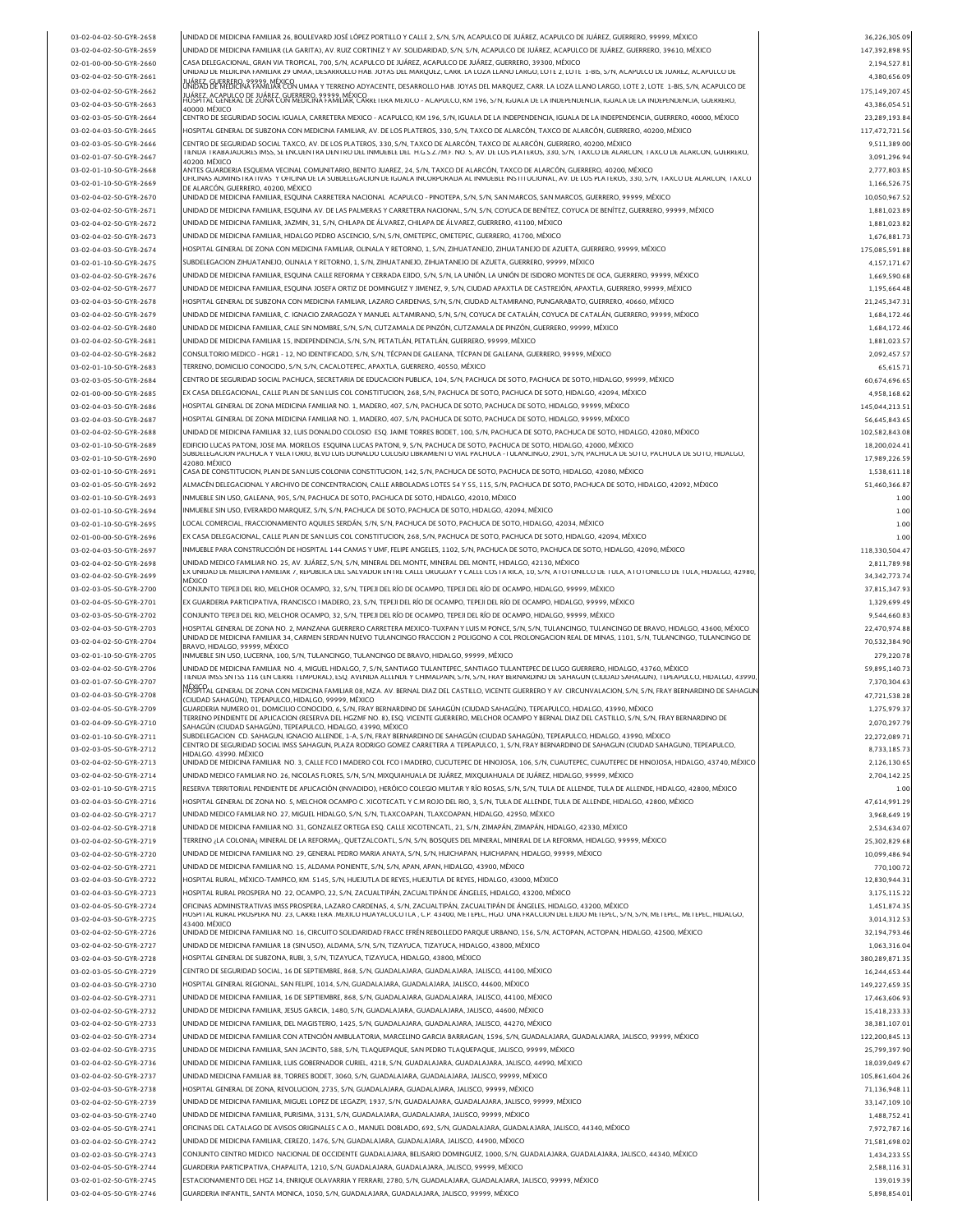| 03-02-04-05-50-GYR-2747 | GUARDERIA INFANTIL, FELIPE ANGELES, 709, S/N, GUADALAJARA, GUADALAJARA, JALISCO, 99999, MÉXICO                                                                                                                                                                                                            | 6,058,061.64                 |
|-------------------------|-----------------------------------------------------------------------------------------------------------------------------------------------------------------------------------------------------------------------------------------------------------------------------------------------------------|------------------------------|
| 03-02-04-05-50-GYR-2748 | GUARDERIA INFANTIL, BASILIO BADILLO, 677, S/N, GUADALAJARA, GUADALAJARA, JALISCO, 99999, MÉXICO                                                                                                                                                                                                           | 6,098,884.17                 |
| 03-02-04-02-50-GYR-2749 | UNIDAD DE MEDICINA FAMILIAR, SAN LORENZO, 360, S/N, GUADALAJARA, GUADALAJARA, JALISCO, 99999, MÉXICO                                                                                                                                                                                                      | 6,107,083.90                 |
| 03-02-01-07-50-GYR-2750 | TIENDA, CALZADA DEL CAMPESINO, 1069, S/N, GUADALAJARA, GUADALAJARA, JALISCO, 44100, MÉXICO                                                                                                                                                                                                                | 13,714,041.92                |
| 03-02-04-03-50-GYR-2751 | HOSPITAL GENERAL DE ZONA, LAZARO CARDENAS, 2063, S/N, GUADALAJARA, GUADALAJARA, JALISCO, 44910, MÈXICO                                                                                                                                                                                                    | 202.626.168.16               |
| 03-02-01-10-50-GYR-2752 | TERRENO PENDIENTE DE APLICACION, INDEPENDENCIA NORTE, 691, S/N, GUADALAJARA, GUADALAJARA, JALISCO, 44280, MÊXICO                                                                                                                                                                                          | 1.00                         |
| 03-02-04-05-50-GYR-2753 | GUARDERIA INFANTIL, DEL SOL, 2909, S/N, GUADALAJARA, GUADALAJARA, JALISCO, 44520, MÉXICO                                                                                                                                                                                                                  |                              |
|                         |                                                                                                                                                                                                                                                                                                           | 3,931,209.86                 |
| 03-02-04-05-50-GYR-2754 | GUARDERIA PARTICIPATIVA, JUAN ALVAREZ, 2468, S/N, GUADALAJARA, GUADALAJARA, JALISCO, 44600, MĚXICO                                                                                                                                                                                                        | 5,383,190.05                 |
| 03-02-04-05-50-GYR-2755 | GUARDERIA PARTICIPATIVA, HIDALGO, 2165, S/N, GUADALAJARA, GUADALAJARA, JALISCO, 44600, MÉXICO                                                                                                                                                                                                             | 1,522,129.44                 |
| 03-02-04-02-50-GYR-2756 | UNIDAD DE MEDICINA FAMILIAR, CUITLAHUAC, 769, S/N, GUADALAJARA, GUADALAJARA, JALISCO, 44620, MÉXICO                                                                                                                                                                                                       | 6,539,767.64                 |
| 03-02-04-03-50-GYR-2757 | UNIDAD DE MEDICINA FAMILIAR CON HOSPITALIZACION, CALLE 700, 788, S/N, EL SALTO, EL SALTO, JALISCO, 45680, MÉXICO                                                                                                                                                                                          | 8,475,911.75                 |
| 03-02-04-03-50-GYR-2758 | HOSPITAL GENERAL DE SUBZONA CON MEDICINA FAMILIAR, HIDALGO, 187, S/N, VILLA CORONA, VILLA CORONA, JALISCO, 45730, MÉXICO                                                                                                                                                                                  | 11,932,156.24                |
| 03-02-04-02-50-GYR-2759 | UNIDAD DE MEDICINA FAMILIAR, JOSE ISABEL VILLANUEVA, 38, S/N, BELLAVISTA, ACATLÁN DE JUÁREZ, JALISCO, 45720, MÉXICO                                                                                                                                                                                       | 1,571,666.86                 |
| 03-02-04-03-50-GYR-2760 | HOSPITAL GENERAL DE ZONA CON MEDICNA FAMILIAR, SIMON BOLIVAR, 95, S/N, TALA, TALA, JALISCO, 45300, MÉXICO                                                                                                                                                                                                 | 62,257,911.00                |
|                         | OFICINA AUXILIAR ADMINISTRATIVA, SIMON BOLIVAR, 95, S/N, TALA, TALA, JALISCO, 45300, MÉXICO                                                                                                                                                                                                               | 1.206.287.36                 |
| 03-02-01-10-50-GYR-2761 |                                                                                                                                                                                                                                                                                                           |                              |
| 03-02-04-03-50-GYR-2762 | HOSPITAL GENERAL DE ZONA CON MEDICNA FAMILIAR, JAIME LLAMAS GARCIA, 295, S/N, AUTLÁN DE NAVARRO, AUTLÁN DE NAVARRO, JALISCO, 48900, MÉXICO<br>HOSPITAL GENERAL DE SUBZONA CON MEDICINA FAMILIAR, ALVARO OBREGON, 125, S/N, CRUCERO DE CASIMIRO CASTILLO [RESTAURANTE], CASIMIRO CASTILLO, JALISCO, 48930, | 11,920,175.10                |
| 03-02-04-03-50-GYR-2763 | MÉXICO                                                                                                                                                                                                                                                                                                    | 9,049,797.92                 |
| 03-02-04-03-50-GYR-2764 | UNIDAD DE MEDICINA FAMILIAR CON HOSPITALIZACION, SIXTO GORJON, 223, S/N, TEQUILA, TEQUILA, JALISCO, 46400, MÉXICO                                                                                                                                                                                         | 8,569,269.93                 |
| 03-02-04-03-50-GYR-2765 | UNIDAD DE MEDICINA FAMILIAR CON HOSPITALIZACION, FLAVIO ROMERO VELASCO, 178, S/N, AMECA, AMECA, JALISCO, 46600, MÉXICO                                                                                                                                                                                    | 6,176,098.54                 |
| 03-02-04-03-50-GYR-2766 | UNIDAD DE MEDICINA FAMILIAR CON HOSPITALIZACION, JOSE MARIA MERCADO, 261, S/N, AHUALULCO DE MERCADO, AHUALULCO DE MERCADO, JALISCO, 46730, MÉXICO                                                                                                                                                         | 2,192,169.16                 |
| 03-02-04-02-50-GYR-2767 | UNIDAD DE MEDICINA FAMILIAR, HIDALGO, 360, S/N, TEPATITLÂN DE MORELOS, TEPATITLÂN DE MORELOS, JALISCO, 47600, MÊXICO                                                                                                                                                                                      | 5,225,282.32                 |
| 03-02-04-03-50-GYR-2768 | HOSPITAL GENERAL DE ZONA, DR. CARLOS CANSECO GONZALEZ, 751, S/N, TEPATITLÁN DE MORELOS, TEPATITLÁN DE MORELOS, JALISCO, 47600, MÉXICO                                                                                                                                                                     | 208.827.791.85               |
|                         |                                                                                                                                                                                                                                                                                                           |                              |
| 03-02-04-03-50-GYR-2769 | UNIDAD DE MEDICINA FAMILIAR CON HOSPITALIZACION, LIC. ADOLFO RUIZ CORTINES, 150, S/N, ATOTONILCO EL ALTO, ATOTONILCO EL ALTO, JALISCO, 47750, MÉXICO                                                                                                                                                      | 16,524,612.52                |
| 03-02-04-03-50-GYR-2770 | UNIDAD DE MEDICINA FAMILIAR CON HOSPITALIZACION, GUILLERMO PRIETO, 97, S/N, LA BARCA, LA BARCA, JALISCO, 47910, MÊXICO                                                                                                                                                                                    | 2,489,353.31                 |
| 03-02-04-03-50-GYR-2771 | HOSPITAL GENERAL DE ZONA CON MEDICNA FAMILIAR, DR DELGADILLO ARAUJO, 60, S/N, OCOTLÁN, OCOTLÁN, JALISCO, 47820, MÉXICO                                                                                                                                                                                    | 39 403 801 22                |
| 03-02-03-05-50-GYR-2772 | CENTRO DE SEGURIDAD SOCIAL, MANUEL ENRIQUEZ, 265, S/N, OCOTLÁN, OCOTLÁN, JALISCO, 47820, MÉXICO                                                                                                                                                                                                           | 8,417,651.76                 |
| 03-02-03-05-50-GYR-2773 | CENTRO DE SEGURIDAD SOCIAL Y BIENESTAR FAMILIAR, HERNANDO DE MARTELL, 65, S/N, LAGOS DE MORENO, LAGOS DE MORENO, JALISCO, 47400, MÉXICO                                                                                                                                                                   | 4,486,394.91                 |
| 03-02-04-03-50-GYR-2774 | HOSPITAL GENERAL DE ZONA, FRAY BERNARDO COSSIN, 752, S/N, LAGOS DE MORENO, LAGOS DE MORENO, JALISCO, 47410, MÉXICO                                                                                                                                                                                        | 8,433,932.13                 |
| 03-02-04-03-50-GYR-2775 | HOSPITAL GENERAL DE ZONA 7 (72 CAMAS), FRAY BERNARDO COSSIN, 752, S/N, LAGOS DE MORENO, LAGOS DE MORENO, JALISCO, 47410, MÉXICO                                                                                                                                                                           | 172,521,334.52               |
| 03-02-04-03-50-GYR-2776 | HOSPITAL GENERAL DE SUBZONA CON MEDICINA FAMILIAR, BOULEVARD JOSE MARIA MARTINEZ RODRIGUEZ, 1463, S/N, TAMAZULA DE GORDIANO, TAMAZULA DE GORDIANO, JALISCO,                                                                                                                                               | 7,486,849.53                 |
|                         | 49650. MÉXICO                                                                                                                                                                                                                                                                                             |                              |
| 03-02-04-03-50-GYR-2777 | UNIDAD DE MEDICINA FAMILIAR CON HOSPITALIZACION, BENITO JUAREZ, 258, S/N, TECALITLÂN, TECALITLÂN, JALISCO, 49900, MÊXICO                                                                                                                                                                                  | 6,021,321.23                 |
| 03-02-04-03-50-GYR-2778 | UNIDAD DE MEDICINA FAMILIAR CON HOSPITALIZACION. PROLONGACION ALVARO OBREGON. 141. S/N. PIHUAMO, PIHUAMO, JALISCO, 99999, MÉXICO                                                                                                                                                                          | 7.392.256.73                 |
| 03-02-04-03-50-GYR-2779 | UNIDAD DE MEDICINA FAMILIAR CON HOSPITALIZACION, ANSELMO VILLALOBOS, 422, S/N, TUXPAN, TUXPAN, JALISCO, 49800, MÉXICO                                                                                                                                                                                     | 5,433,997.74                 |
| 03-02-04-03-50-GYR-2780 | UNIDAD DE MEDICINA FAMILIAR CON HOSPITALIZACION, MARIANO ESCOBEDO, 134, S/N, ZAPOTILTIC, ZAPOTILTIC, JALISCO, 49600, MÉXICO                                                                                                                                                                               | 2,500,095.84                 |
| 03-02-03-05-50-GYR-2781 | CENTRO DE SEGURIDAD SOCIAL, CRISTOBAL COLON, 699, S/N, CIUDAD GUZMÁN, ZAPOTLÁN EL GRANDE, JALISCO, 49000, MÉXICO                                                                                                                                                                                          | 15,851,383.63                |
| 03-02-04-03-50-GYR-2782 | HOSPITAL GENERAL DE ZONA CON MEDICNA FAMILIAR, CRISTOBAL COLON, 699, S/N, CIUDAD GUZMÁN, ZAPOTLÁN EL GRANDE, JALISCO, 49000, MÊXICO                                                                                                                                                                       | 87,161,017.42                |
| 03-02-04-02-50-GYR-2783 | UNIDAD DE MEDICINA FAMILIAR NO.97, IGNACIO ZARAGOZA, 29, S/N, MAGDALENA, MAGDALENA, JALISCO, 46470, MÉXICO                                                                                                                                                                                                | 4,471,872.70                 |
|                         |                                                                                                                                                                                                                                                                                                           |                              |
| 03-02-04-02-50-GYR-2784 | UNIDAD DE MEDICINA FAMILIAR, FIDEL VELAZQUEZ, 1531, S/N, GUADALAJARA, GUADALAJARA, JALISCO, 44218, MÉXICO                                                                                                                                                                                                 | 8,156,019.20                 |
| 03-02-04-03-50-GYR-2785 | UNIDAD DE MEDICINA FAMILIAR CON HOSPITALIZACION, HIDALGO, 344, S/N, ESTIPAC, VILLA CORONA, JALISCO, 45740, MÉXICO                                                                                                                                                                                         | 1,163,441.69                 |
| 03-02-04-02-50-GYR-2786 | UNIDAD DE MEDICINA FAMILIAR, JOSE MARIA MORELOS Y PAVON, 1, S/N, SAN MARCOS, TONILA, JALISCO, 49850, MÉXICO                                                                                                                                                                                               | 4,935,586.65                 |
| 03-02-04-02-50-GYR-2787 | UNIDAD DE MEDICINA FAMILIAR, PRIMERO DE MAYO, 695, S/N, TOMATLÂN, TOMATLÂN, JALISCO, 99999, MĚXICO                                                                                                                                                                                                        | 967,493.78                   |
| 03-02-04-02-50-GYR-2788 | UNIDAD DE MEDICINA FAMILIAR, LAURELES, 150, S/N, ZAPOPAN, ZAPOPAN, JALISCO, 45100, MÉXICO                                                                                                                                                                                                                 | 37,442,144.58                |
| 03-02-04-02-50-GYR-2789 | UNIDAD DE MEDICINA FAMILIAR "LAS AGUILAS", LOPEZ MATEOS SUR, 3436, S/N, ZAPOPAN, ZAPOPAN, JALISCO, 45070, MÉXICO                                                                                                                                                                                          | 31,767,281.52                |
| 03-02-04-02-50-GYR-2790 | UNIDAD DE MEDICINA FAMILIAR, GUADALUPE, 6215, S/N, ZAPOPAN, ZAPOPAN, JALISCO, 45030, MÉXICO                                                                                                                                                                                                               | 67,833,881.65                |
|                         |                                                                                                                                                                                                                                                                                                           |                              |
| 03-02-04-05-50-GYR-2791 | GUARDERIA PARTICIPATIVA, CUITLAHUAC, 234, S/N, GUADALAJARA, GUADALAJARA, JALISCO, 99999, MÉXICO                                                                                                                                                                                                           | 2.586.534.44                 |
| 03-02-04-03-50-GYR-2792 | UNIDAD DE MEDICINA FAMILIAR CON HOSPITALIZACION, ALVARO OBREGON, 405, S/N, ARANDAS, ARANDAS, JALISCO, 47180, MÊXICO                                                                                                                                                                                       | 16,229,985.82                |
| 03-02-01-10-50-GYR-2793 | SUBDELEGACION HIDALGO, MANUEL AVILA CAMACHO, 1696, S/N, GUADALAJARA, GUADALAJARA, JALISCO, 44260, MÉXICO                                                                                                                                                                                                  | 30,462,906.80                |
| 03-02-01-10-50-GYR-2794 | TERRENO PENDIENTE DE APLICACION, BELISARIO DOMINGUEZ, S/N, S/N, GUADALAJARA, GUADALAJARA, JALISCO, 99999, MÉXICO                                                                                                                                                                                          | 37,328,100.96                |
| 03-02-01-10-50-GYR-2795 | CONJUNTO AGUA AZUL, 16 DE SEPTIEMBRE, 868, S/N, GUADALAJARA, GUADALAJARA, JALISCO, 44100, MÉXICO                                                                                                                                                                                                          | 25,686,966.81                |
| 03-02-01-10-50-GYR-2796 | INMUEBLE SIN USO, COPAL, 4461, S/N, GUADALAJARA, GUADALAJARA, JALISCO, 44980, MÉXICO                                                                                                                                                                                                                      | 1,922,397.09                 |
| 03-02-04-02-50-GYR-2797 | UNIDAD DE MEDICINA FAMILIAR, FRANCISCO VILLA, 67, S/N, LA SAUCEDA, COCULA, JALISCO, 48520, MÉXICO                                                                                                                                                                                                         | 1,106,290.34                 |
| 03-02-04-02-50-GYR-2798 | UNIDAD DE MEDICINA FAMILIAR, LIBERTAD, 69, S/N, BUENAVISTA, SAN MARTÍN HIDALGO, JALISCO, 46775, MÉXICO                                                                                                                                                                                                    | 1.143.030.40                 |
|                         |                                                                                                                                                                                                                                                                                                           |                              |
| 03-02-04-02-50-GYR-2799 | UNIDAD DE MEDICINA FAMILIAR, LIBERTAD, 35, S/N, LA GARITA, TAMAZULA DE GORDIANO, JALISCO, 49667, MÉXICO                                                                                                                                                                                                   | 1,444,740.71                 |
| 03-02-04-02-50-GYR-2800 | UNIDAD DE MEDICINA FAMILIAR, FRANCISCO I MADERO, 19, S/N, VISTA HERMOSA (SANTA CRUZ DEL CORTIJO), TAMAZULA DE GORDIANO, JALISCO, 49657, MÈXICO                                                                                                                                                            | 824,614.78                   |
| 03-02-04-02-50-GYR-2801 | UNIDAD DE MEDICINA FAMILIAR, TONALA, 121, S/N, TONALÁ, TONALÁ, JALISCO, 45400, MÉXICO                                                                                                                                                                                                                     | 172,843,269.25               |
| 03-02-04-02-50-GYR-2802 | UNIDAD DE MEDICINA FAMILIAR, DOCTOR R MICHEL, 3340, S/N, TLAQUEPAQUE, SAN PEDRO TLAQUEPAQUE, JALISCO, 45560, MÉXICO                                                                                                                                                                                       | 193,928,981.99               |
| 01-01-00-00-50-GYR-2803 | RESERVA TERRITORIAL, 16 DE SEPTIEMBRE, 125, S/N, TLAQUEPAQUE, SAN PEDRO TLAQUEPAQUE, JALISCO, 45500, MÉXICO                                                                                                                                                                                               | 1.00                         |
| 03-02-04-05-50-GYR-2804 | RESERVA TERRITORIAL, 16 DE SEPTIEMBRE, 125, S/N, TLAQUEPAQUE, SAN PEDRO TLAQUEPAQUE, JALISCO, 45500, MÉXICO                                                                                                                                                                                               | 1.00                         |
|                         | HOSPITAL GENERAL DE ZONA, FRANCISCO MEDINA ASCENCIO, 2066, S/N, PUERTO VALLARTA, PUERTO VALLARTA, JALISCO, 48310, MÉXICO                                                                                                                                                                                  |                              |
| 03-02-04-03-50-GYR-2805 |                                                                                                                                                                                                                                                                                                           | 203,506,126.67               |
| 03-02-01-10-50-GYR-2806 | SUBDELEGACION, FRANCISCO MEDINA ASCENCIO, 2066, S/N, PUERTO VALLARTA, PUERTO VALLARTA, JALISCO, 48310, MÉXICO                                                                                                                                                                                             | 16,560,557.63                |
| 03-02-04-05-50-GYR-2807 | UNIDAD DE MEDICINA FAMILIAR 170, MAR DE CORTES, 526, S/N, PUERTO VALLARTA, PUERTO VALLARTA, JALISCO, 99999, MÉXICO                                                                                                                                                                                        | 3,283,937.90                 |
| 03-02-04-02-50-GYR-2808 | UNIDAD DE MEDICINA FAMILIAR, MAR DE CORTES, 526, S/N, PUERTO VALLARTA, PUERTO VALLARTA, JALISCO, 99999, MÉXICO                                                                                                                                                                                            | 163,134,919.57               |
| 03-02-04-02-50-GYR-2809 | UNIDAD DE MEDICINA FAMILIAR NO. 179, SAGITARIO, 206, S/N, LAS JUNTAS, PUERTO VALLARTA, JALISCO, 48290, MÉXICO                                                                                                                                                                                             | 137,405,343.02               |
| 03-02-04-02-50-GYR-2810 | UNIDAD DE MEDICINA FAMILIAR, MORENO VALLEY, 160, S/N, SAN JUAN DE LOS LAGOS, SAN JUAN DE LOS LAGOS, JALISCO, 47000, MÉXICO                                                                                                                                                                                | 24,352,154.17                |
| 03-02-04-02-50-GYR-2811 | UNIDAD DE MEDICINA FAMILIAR, CALZADA DEL EJERCITO, 312, S/N, SAYULA, SAYULA, JALISCO, 49300, MÉXICO                                                                                                                                                                                                       | 3,380,141.52                 |
| 03-02-04-02-50-GYR-2812 | UNIDAD DE MEDICINA FAMILIAR, FLORES MAGON, 60, S/N, LA HUERTA, LA HUERTA, JALISCO, 99999, MÉXICO                                                                                                                                                                                                          | 632,748.91                   |
| 03-02-04-02-50-GYR-2813 | UNIDAD DE MEDICINA FAMILIAR, CALLE LOMA BONITA, 10, S/N, TEOCALTICHE, TEOCALTICHE, JALISCO, 47200, MÉXICO                                                                                                                                                                                                 | 1,000,151.60                 |
|                         |                                                                                                                                                                                                                                                                                                           |                              |
| 03-02-04-02-50-GYR-2814 | UNIDAD DE MEDICINA FAMILIAR, AV. JUAREZ, 570, S/N, ZAPOTLANEJO, ZAPOTLANEJO, JALISCO, 99999, MÉXICO<br>HOSPITAL DE PEDIATRIA, UNIDAD MEDICA DE ALTA ESPECIALIDAD EN EL CONJUNTO DEL C.MN.O., BELISARIO DOMINGUEZ, 1000, S/N, GUADALAJARA, GUADALAJARA, JALISCO, 44340,                                    | 24,648,075.09                |
| 03-02-04-03-50-GYR-2815 | MOSFFAL DE GINECOLOGIA Y OBSTETRICIA, UNIDAD MEDICA DE ALTA ESPECIALIDAD EN EL CONJUNTO DEL C.M.N.O., BELISARIO DOMINGUEZ, 1000, S/N, GUADALAJARA, GUADALAJARA,                                                                                                                                           | 83,456,104.65                |
| 03-02-04-03-50-GYR-2816 | JALISCO, 44340 MÉXICO<br>HOSPITÁL DE ESPECIALIDADES, UNIDAD MEDICA DE ALTA ESPECIALIDAD EN EL CONJUNTO DEL C.M.N.O., BELISARIO DOMINGUEZ, 1000, S/N, GUADALAJARA, GUADALAJARA, JALISCO,                                                                                                                   | 170,032,659.61               |
| 03-02-04-03-50-GYR-2817 | 44340. MÉXICO                                                                                                                                                                                                                                                                                             | 562,116,596.61               |
| 03-02-04-02-50-GYR-2818 | UNIDAD DE MEDICINA FAMILIAR EN EL CONJUNTO DEL C.M.N.O., BELISARIO DOMINGUEZ, 1000, S/N, GUADALAJARA, GUADALAJARA, JALISCO, 44340, MÉXICO                                                                                                                                                                 | 31,101,119.86                |
| 03-02-04-02-50-GYR-2819 | FARMACIA EN EL CONJUNTO DEL C.M.N.O., BELISARIO DOMINGUEZ, 1000, S/N, GUADALAJARA, GUADALAJARA, JALISCO, 44340, MÉXICO                                                                                                                                                                                    | 4,245,542.06                 |
| 03-02-04-02-50-GYR-2820 | BANCO DE SANGRE EN EL CONJUNTO DEL C.M.N.O., BELISARIO DOMINGUEZ, 1000, S/N, GUADALAJARA, GUADALAJARA, JALISCO, 44340, MÉXICO                                                                                                                                                                             | 4,686,425.31                 |
|                         |                                                                                                                                                                                                                                                                                                           |                              |
| 03-02-01-07-50-GYR-2821 | LAVANDERIA EN EL CONJUNTO DEL C.M.N.O., BELISARIO DOMINGUEZ, 1000, S/N, GUADALAJARA, GUADALAJARA, JALISCO, 44340, MÉXICO                                                                                                                                                                                  | 14,259,305.96                |
| 03-02-02-03-50-GYR-2822 | LABORATORIO DE SALUD EN EL TRABAJO Y OFICINA CONJUNTO DEL C.M.N.O., BELISARIO DOMINGUEZ, 1000, S/N, GUADALAJARA, GUADALAJARA, JALISCO, 44340, MÉXICO                                                                                                                                                      | 5,658,001.30                 |
| 03-02-02-03-50-GYR-2823 | CENTRO INVESTIGACION BIOMEDICA EN EL CONJUNTO DEL C.M.N.O., BELISARIO DOMINGUEZ, 1000, S/N, GUADALAJARA, GUADALAJARA, JALISCO, 44340, MÈXICO                                                                                                                                                              | 77,789,008.12                |
| 03-02-02-03-50-GYR-2824 | ESCUELA DE ENFERMERIA EN CONSTRUCCION EN EL CONJUNTO DEL C.M.N.O., BELISARIO DOMINGUEZ, 1000, S/N, GUADALAJARA, GUADALAJARA, JALISCO, 44340, MÉXICO                                                                                                                                                       | 249,447.60                   |
| 03-02-01-10-50-GYR-2825 | DELEGACION EN EL CONJUNTO DEL C.M.N.O., BELISARIO DOMINGUEZ, 1000, S/N, GUADALAJARA, GUADALAJARA, JALISCO, 44340, MÉXICO                                                                                                                                                                                  | 61,206,601.93                |
| 03-02-01-05-50-GYR-2826 | CENTRAL DE TRANSPORTES EN EL CONJUNTO DEL C.M.N.O., BELISARIO DOMINGUEZ, 1000, S/N, GUADALAJARA, GUADALAJARA, JALISCO, 44340, MÉXICO                                                                                                                                                                      | 3,584,216.90                 |
| 03-02-01-05-50-GYR-2827 | CASA DE MAQUINAS EN EL CONJUNTO DEL C.M.N.O., BELISARIO DOMINGUEZ, 1000, S/N, GUADALAJARA, GUADALAJARA, JALISCO, 44340, MÉXICO                                                                                                                                                                            | 8,217,573.15                 |
|                         | TELECOMUNICACIONES EN EL CONJUNTO DEL C.M.N.O., BELISARIO DOMINGUEZ, 1000, S/N, GUADALAJARA, GUADALAJARA, JALISCO, 44340, MÊXICO                                                                                                                                                                          | 1,665,558.70                 |
| 03-02-01-10-50-GYR-2828 |                                                                                                                                                                                                                                                                                                           |                              |
| 03-02-01-07-50-GYR-2829 | TIENDA EMPLEADOS EN EL CONJUNTO DEL C.M.N.O., BELISARIO DOMINGUEZ, 1000, S/N, GUADALAJARA, GUADALAJARA, JALISCO, 44340, MÉXICO                                                                                                                                                                            | 30,038,875.08                |
| 03-02-02-03-50-GYR-2830 | CONJUNTO CENTRO MEDICO NACIONAL DE OCCIDENTE GUADALAJARA, BELISARIO DOMINGUEZ, 1000, S/N, GUADALAJARA, GUADALAJARA, JALISCO, 44340, MÉXICO                                                                                                                                                                | 6,877,730.45                 |
| 03-02-04-03-50-GYR-2831 | HOSPITAL GENERAL REGIONAL, BELISARIO DOMINGUEZ, 1000, S/N, GUADALAJARA, GUADALAJARA, JALISCO, 44340, MÉXICO                                                                                                                                                                                               | 1,206,202,012.65             |
| 03-02-04-02-50-GYR-2832 |                                                                                                                                                                                                                                                                                                           |                              |
|                         | UNIDAD DE MEDICINA FAMILIAR, CIRCUNVALACION, 2208, S/N, GUADALAJARA, GUADALAJARA, JALISCO, 44716, MÉXICO                                                                                                                                                                                                  | 48,869,387.09                |
| 03-02-04-03-50-GYR-2833 | HOSPITAL GENERAL DE ZONA, WASHINGTON, 1988, S/N, GUADALAJARA, GUADALAJARA, JALISCO, 44190, MÊXICO                                                                                                                                                                                                         | 158,602,094.45               |
| 03-02-04-02-50-GYR-2834 |                                                                                                                                                                                                                                                                                                           |                              |
| 03-02-04-02-50-GYR-2835 | UNIDAD DE MEDICINA FAMILIAR NO. 50, HIDALGO, 432, S/N, ATOTONILQUILLO, CHAPALA, JALISCO, 45930, MÉXICO<br>UNIDAD DE MEDICINA FAMILIAR, ROSA MORADA, 1, S/N, CAREYES [HOTEL], LA HUERTA, JALISCO, 99999, MÉXICO                                                                                            | 4,422,170.97<br>4,251,536.11 |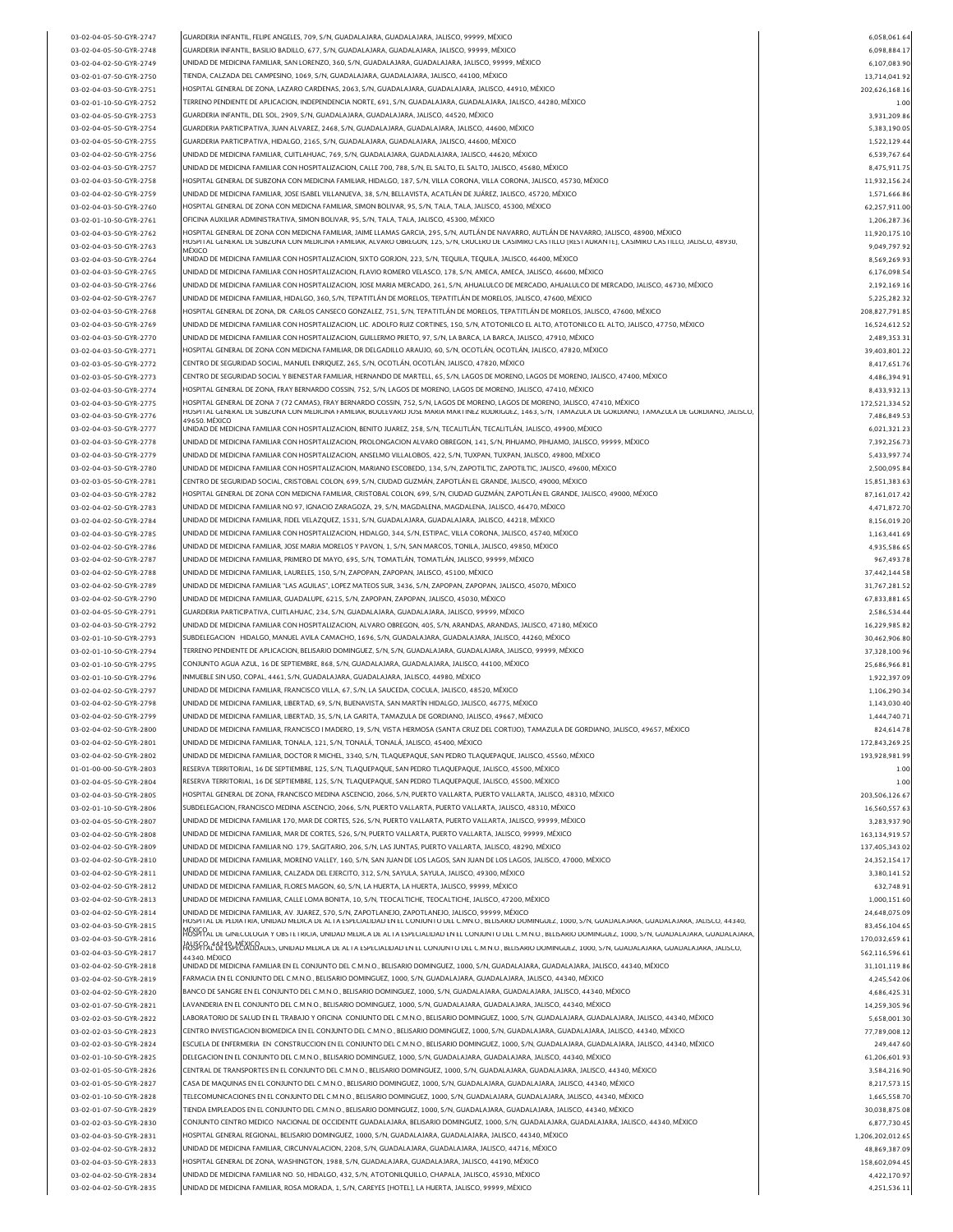| 03-02-04-02-50-GYR-2836                            | UNIDAD DE MEDICINA FAMILIAR, JOSE DE BASARTE, 100, S/N, ENCARNACIÓN DE DÍAZ, ENCARNACIÓN DE DÍAZ, JALISCO, 47270, MÉXICO                                                                                                    | 1,445,117.15                   |
|----------------------------------------------------|-----------------------------------------------------------------------------------------------------------------------------------------------------------------------------------------------------------------------------|--------------------------------|
| 03-02-04-02-50-GYR-2837                            | UNIDAD DE MEDICINA FAMILIAR, PRIMERO DE MAYO, S/N, S/N, CIHUATLÁN, CIHUATLÁN, JALISCO, 48970, MÉXICO                                                                                                                        | 1,187,935.11                   |
|                                                    |                                                                                                                                                                                                                             |                                |
| 03-02-04-02-50-GYR-2838                            | UNIDAD DE MEDICINA FAMILIAR NO. 162, ANTIGUO CAMINO A BARRA DE NAVIDAD, 80, S/N, CIHUATLÁN, CIHUATLÁN, JALISCO, 48970, MÉXICO                                                                                               | 4,928,710.62                   |
| 03-02-04-02-50-GYR-2839                            | UNIDAD DE MEDICINA FAMILIAR, FRANCISCO SARABIA, 314, S/N, IXTLAHUACÁN DEL RÍO, IXTLAHUACÁN DEL RÍO, JALISCO, 45260, MÉXICO                                                                                                  | 1,016,480.70                   |
| 03-02-04-02-50-GYR-2840                            | UNIDAD DE MEDICINA FAMILIAR, LERDO DE TEJADA, 57A, S/N, TLAJOMULCO DE ZÚÑIGA, TLAJOMULCO DE ZÚÑIGA, JALISCO, 45640, MÉXICO                                                                                                  | 5,452,007.79                   |
| 03-02-04-03-50-GYR-2841                            | HOSPITAL GENERAL REGIONAL, CARRETERA A SAN SEBASTIAN EL GRANDE, 1000, S/N, TLAJOMULCO DE ZÚÑIGA, TLAJOMULCO DE ZÚÑIGA, JALISCO, 45653, MÉXICO                                                                               | 726,582,409.05                 |
| 03-02-04-02-50-GYR-2842                            | UNIDAD DE MEDICINA FAMILIAR, DONATO GUERRA, 97, S/N, JOCOTEPEC, JOCOTEPEC, JALISCO, 45800, MÉXICO                                                                                                                           | 1,040,974.35                   |
| 03-02-04-02-50-GYR-2843                            | UNIDAD DE MEDICINA FAMILIAR, JUAREZ, 67, S/N, SAN GABRIEL, SAN GABRIEL, JALISCO, 49700, MÉXICO                                                                                                                              | 7,319,825.97                   |
| 03-02-04-02-50-GYR-2844                            | UNIDAD DE MEDICINA FAMILIAR, HIDALGO ORIENTE, 24, S/N, TOTOTLÂN, TOTOTLÂN, JALISCO, 99999, MĚXICO                                                                                                                           | 1,000,151.60                   |
|                                                    | UNIDAD DE MEDICINA FAMILIAR, JESUS JIMENEZ, 3, S/N, AYOTLÁN, AYOTLÁN, JALISCO, 99999, MÉXICO                                                                                                                                |                                |
| 03-02-04-02-50-GYR-2845                            |                                                                                                                                                                                                                             | 955,246.88                     |
| 03-02-04-02-50-GYR-2846                            | UNIDAD DE MEDICINA FAMILIAR, INDEPENDENCIA, 118-A, S/N, TALPA DE ALLENDE, TALPA DE ALLENDE, JALISCO, 48200, MÉXICO                                                                                                          | 800,121.37                     |
| 03-02-04-02-50-GYR-2847                            | UNIDAD DE MEDICINA FAMILIAR, JUAREZ, 200, S/N, SAN MARTÍN HIDALGO, SAN MARTÍN HIDALGO, JALISCO, 46770, MÉXICO                                                                                                               | 738,887.50                     |
| 03-02-04-02-50-GYR-2848                            | UNIDAD DE MEDICINA FAMILIAR, VICENTE GUERRERO, 100, S/N, TEOCUITATLÁN DE CORONA, TEOCUITATLÁN DE CORONA, JALISCO, 49250, MÉXICO                                                                                             | 1,040,974.35                   |
| 03-02-04-02-50-GYR-2849                            | UNIDAD DE MEDICINA FAMILIAR, LAZARO CARDENAS, 16, S/N, ZACOALCO DE TORRES, ZACOALCO DE TORRES, JALISCO, 45750, MÊXICO                                                                                                       | 1.098.125.70                   |
| 03-02-04-02-50-GYR-2850                            | UNIDAD DE MEDICINA FAMILIAR, J. TRINIDAD MARTINEZ RAMIREZ, 286, S/N, SAN MIGUEL EL ALTO, SAN MIGUEL EL ALTO, JALISCO, 47147, MÉXICO                                                                                         | 1.322.649.58                   |
|                                                    |                                                                                                                                                                                                                             |                                |
| 03-02-04-02-50-GYR-2851                            | UNIDAD DE MEDICINA FAMILIAR, MENORES, 3, S/N, BOLAÑOS, BOLAÑOS, JALISCO, 46130, MÉXICO                                                                                                                                      | 1,318,567.27                   |
| 03-02-04-02-50-GYR-2852                            | UNIDAD DE MEDICINA FAMILIAR, ZARAGOZA, 78, S/N, COLOTLÁN, COLOTLÁN, JALISCO, 46200, MÉXICO                                                                                                                                  | 2,230,679.70                   |
| 03-02-04-02-50-GYR-2853                            | UNIDAD DE MEDICINA FAMILIAR, XICOTENCATL, 1, S/N, MAZAMITLA, MAZAMITLA, JALISCO, 49500, MÉXICO                                                                                                                              | 996,069.52                     |
| 03-02-04-02-50-GYR-2854                            | UNIDAD DE MEDICINA FAMILIAR, FEDERICO GALVEZ, 19, S/N, TAPALPA, TAPALPA, JALISCO, 99999, MÉXICO                                                                                                                             | 1.008.316.28                   |
| 03-02-04-02-50-GYR-2855                            | UNIDAD DE MEDICINA FAMILIAR, MARCELINO HERNANDEZ, 700, S/N, EL GRULLO, EL GRULLO, JALISCO, 99999, MÉXICO                                                                                                                    | 1.036.891.91                   |
|                                                    |                                                                                                                                                                                                                             |                                |
| 03-02-04-02-50-GYR-2856                            | UNIDAD DE MEDICINA FAMILIAR, 5 DE MAYO, 201, S/N, AYUTLA, AYUTLA, JALISCO, 48050, MÉXICO                                                                                                                                    | 791,956.74                     |
| 03-02-04-02-50-GYR-2857                            | UNIDAD DE MEDICINA FAMILIAR, MEXICO NORTE, 323, S/N, UNIÓN DE TULA, UNIÓN DE TULA, JALISCO, 48000, MÉXICO                                                                                                                   | 812,368.19                     |
| 03-02-04-02-50-GYR-2858                            | UNIDAD DE MEDICINA FAMILIAR, EMILIANO ZAPATA, 37, S/N, TECHALUTA DE MONTENEGRO, TECHALUTA DE MONTENEGRO, JALISCO, 49230, MÉXICO                                                                                             | 1,008,316.28                   |
| 03-02-04-02-50-GYR-2859                            | UNIDAD DE MEDICINA FAMILIAR, AVENIDA BENITO JUAREZ, 496, S/N, TECOLOTLÂN, TECOLOTLÂN, JALISCO, 48540, MÊXICO                                                                                                                | 947,431.05                     |
| 03-02-04-02-50-GYR-2860                            | UNIDAD DE MEDICINA FAMILIAR, OCAMPO, 429, S/N, ETZATLÁN, ETZATLÁN, JALISCO, 46500, MÉXICO                                                                                                                                   | 1,187,935.11                   |
|                                                    |                                                                                                                                                                                                                             |                                |
| 03-02-04-02-50-GYR-2861                            | UNIDAD DE MEDICINA FAMILIAR, RIO SOTO LA MARINA, 42, S/N, JALOSTOTITLÁN, JALOSTOTITLÁN, JALISCO, 47124, MÉXICO                                                                                                              | 1,000,151.50                   |
| 03-02-04-02-50-GYR-2862                            | UNIDAD DE MEDICINA FAMILIAR, MORELOS, 430, S/N, CAPILLA DE GUADALUPE, TEPATITLÂN DE MORELOS, JALISCO, 47700, MÊXICO                                                                                                         | 4,331,938.53                   |
| 03-02-04-03-50-GYR-2863                            | HOSPITAL DE GINECOLOGIA Y OBSTETRICIA CON MEDICINA FAMILIAR, MORELOS, 47, S/N, TLALNEPANTLA, TLALNEPANTLA DE BAZ, MÉXICO, 54030, MÉXICO                                                                                     | 56.137.940.74                  |
| 03-02-04-02-50-GYR-2864                            | UNIDAD DE MEDICINA FAMILIAR, MARIO COLIN, S/N, S/N, TLALNEPANTLA, TLALNEPANTLA DE BAZ, MÉXICO, 99999, MÉXICO                                                                                                                | 3,289,008.59                   |
| 03-02-04-05-50-GYR-2865                            | GUARDERIA INFANTIL, VIVEROS DE COCOYOC, S/N, S/N, TLALNEPANTLA, TLALNEPANTLA DE BAZ, MÉXICO, 99999, MÉXICO                                                                                                                  | 7,432,476.92                   |
|                                                    |                                                                                                                                                                                                                             |                                |
| 03-02-04-02-50-GYR-2866                            | UNIDAD DE MEDICINA FAMILIAR, CUERNAVACA, S/N, S/N, TLALNEPANTLA, TLALNEPANTLA DE BAZ, MÉXICO, 99999, MÉXICO                                                                                                                 | 8,555,960.15                   |
| 03-02-04-05-50-GYR-2867                            | GUARDERIA INFANTIL, SOR JUANA INES DE LA CRUZ, 319, S/N, TLALNEPANTLA, TLALNEPANTLA DE BAZ, MÉXICO, 54068, MÉXICO                                                                                                           | 7,398,583.08                   |
| 03-02-04-03-50-GYR-2868                            | HOSPITAL GENERAL REGIONAL, GUSTAVO BAZ, S/N, S/N, TLALNEPANTLA, TLALNEPANTLA DE BAZ, MÉXICO, 54033, MÉXICO                                                                                                                  | 230.692.055.34                 |
| 03-02-01-10-50-GYR-2869                            | CONJUNTO TLALNEPANTLA HGR NO. 72 Y SUBDELEGACIÓN, GUSTAVO BAZ, S/N, S/N, TLALNEPANTLA, TLALNEPANTLA DE BAZ, MÈXICO, 54033, MÈXICO                                                                                           | 108,168,117.70                 |
|                                                    | CONJUNTO KIMEX UNIDAD MEDICA DE ATENCION AMBULATORIA NO. 199 Y OFICINAS DE SERVICIOS GENERALES (EMO), CARRETERA MEXICO QUERETARO KM. 27.5, S/N, S/N,                                                                        |                                |
| 03-02-04-02-50-GYR-2870                            | TLALNEPANTLA, TLALNEPANTLA DE BAZ, MÉXICO, 54020, MÉXICO                                                                                                                                                                    | 55,226,932.99                  |
| 03-02-04-02-50-GYR-2871                            | UNIDAD DE MEDICINA FAMILIAR, 16 DE SEPTIEMBRE, 39, S/N, CUAUTITLÁN, CUAUTITLÁN, MÉXICO, 99999, MÉXICO                                                                                                                       | 16.210.890.10                  |
| 02-02-00-00-50-GYR-2872                            | BODEGA DE EMBARGOS SUBDELEG. TLALNEPANTLA, BOMBEROS, S/N, S/N, TLALNEPANTLA, TLALNEPANTLA DE BAZ, MÉXICO, 54030, MÉXICO                                                                                                     | 1.00                           |
| 03-02-04-05-50-GYR-2873                            | GUARDERIA INFANTIL, FRANCISCO MARQUEZ, S/N, S/N, TLALNEPANTLA, TLALNEPANTLA DE BAZ, MEXICO, 54030, MEXICO                                                                                                                   | 7,398,427.49                   |
| 03-02-04-02-50-GYR-2874                            | UNIDAD DE MEDICINA FAMILIAR, CALLE BOMBEROS, S/N, S/N, TLALNEPANTLA, TLALNEPANTLA DE BAZ, MÉXICO, 54020, MÉXICO                                                                                                             | 38, 344, 335. 22               |
|                                                    | VELATORIO, FRANCISCO MARQUEZ, S/N, S/N, TLALNEPANTLA, TLALNEPANTLA DE BAZ, MÉXICO, 54030, MÉXICO                                                                                                                            |                                |
| 03-02-04-09-50-GYR-2875                            |                                                                                                                                                                                                                             | 14,816,222.58                  |
| 03-02-03-05-50-GYR-2876                            | CENTRO DE SEGURIDAD SOCIAL, CENTRAL, S/N, S/N, TLALNEPANTLA, TLALNEPANTLA DE BAZ, MÉXICO, 54030, MÉXICO                                                                                                                     | 2.692.159.91                   |
| 01-01-00-00-50-GYR-2877                            | TERRENO PENDIENTE DE APLICACION, SEGURO SOCIAL NORTE, S/N, S/N, TLALNEPANTLA, TLALNEPANTLA DE BAZ, MÉXICO, 54030, MÉXICO                                                                                                    | 1.00                           |
| 03-02-01-10-50-GYR-2878                            | RESERVA TERRITORIAL (EMO), BOMBEROS, S/N, S/N, TLALNEPANTLA, TLALNEPANTLA DE BAZ, MÉXICO, 54030, MÉXICO                                                                                                                     | 1.00                           |
| 03-02-01-10-50-GYR-2879                            | TERRENO PENDIENTE DE APLICACION, FRANCISCO MARQUEZ, S/N, S/N, TLALNEPANTLA, TLALNEPANTLA DE BAZ, MÉXICO, 54030, MÉXICO                                                                                                      | 1.00                           |
| 03-02-01-10-50-GYR-2880                            | RESERVA TECNICA (EMO), SEGURO SOCIAL NORTE, S/N, S/N, TLALNEPANTLA, TLALNEPANTLA DE BAZ, MÉXICO, 54030, MÉXICO                                                                                                              | 1.00                           |
|                                                    | OFS. CONSERVACION, SERVS. GRALES. INFORMATICA Y UMAA 199, CARRETERA MEXICO QUERETARO KM. 27.5, S/N, S/N, TLALNEPANTLA, TLALNEPANTLA DE BAZ, MEXICO, 54020,                                                                  |                                |
| 03-02-01-05-50-GYR-2881                            | <b>MÉXICO</b>                                                                                                                                                                                                               | 104.468.675.08                 |
| 03-02-04-02-50-GYR-2882                            | UNIDAD DE MEDICINA FAMILIAR, EJE 3, S/N, S/N, TULTITLÁN DE MARIANO ESCOBEDO, TULTITLÁN, MÉXICO, 99999, MÉXICO                                                                                                               | 87,749,552.20                  |
|                                                    |                                                                                                                                                                                                                             |                                |
| 03-02-04-03-50-GYR-2883                            | HOSPITAL GENERAL DE ZONA, CUAUTITLAN IZCALLI, S/N, S/N, CUAUTITLÁN IZCALLI, CUAUTITLÁN IZCALLI, MÉXICO, 99999, MÉXICO                                                                                                       | 120,708,395.22                 |
| 03-02-04-02-50-GYR-2884                            | UNIDAD DE MEDICINA FAMILIAR, SOMEX, S/N, S/N, TLALNEPANTLA, TLALNEPANTLA DE BAZ, MÉXICO, 99999, MÉXICO                                                                                                                      | 8.519.407.51                   |
|                                                    |                                                                                                                                                                                                                             |                                |
| 03-02-04-05-50-GYR-2885                            | GUARDERIA INFANTIL, DE LOS JINETES, S/N, S/N, TLALNEPANTLA, TLALNEPANTLA DE BAZ, MÉXICO, 54026, MÉXICO                                                                                                                      | 7.088.694.71                   |
| 03-02-04-02-50-GYR-2886                            | UNIDAD DE MEDICINA FAMILIAR, NEVADO DE TOLUCA, 4, S/N, CUAUTITLÁN IZCALLI, CUAUTITLÁN IZCALLI, MÉXICO, 54720, MÉXICO                                                                                                        | 66.526.745.94                  |
| 03-02-04-02-50-GYR-2887                            | UNIDAD DE MEDICINA FAMILIAR, JUAN ESCUTIA, S/N, S/N, CUAUTITLÁN IZCALLI, CUAUTITLÁN IZCALLI, MÉXICO, 99999, MÉXICO                                                                                                          | 8,022,295.02                   |
| 03-02-04-02-50-GYR-2888                            | UNIDAD DE MEDICINA FAMILIAR NO. 188 (EMO), MOLINO DE LAS FLORES, S/N, S/N, CUAUTITLÁN IZCALLI, CUAUTITLÁN IZCALLI, MÉXICO, 99999, MÉXICO                                                                                    |                                |
| 03-02-04-02-50-GYR-2889                            | RESERVA TECNICA (EMO), HIDALGO, 7, S/N, CUAUTITLÁN IZCALLI, CUAUTITLÁN IZCALLI, MÉXICO, 54729, MÉXICO                                                                                                                       | 14.483.251.69                  |
|                                                    |                                                                                                                                                                                                                             |                                |
| 03-02-01-10-50-GYR-2890                            | VELATORIO, VIA MORELOS, 74, S/N, ECATEPEC DE MORELOS, ECATEPEC DE MORELOS, MÉXICO, 99999, MÉXICO                                                                                                                            | 8,121,107.80                   |
| 03-02-04-03-50-GYR-2891                            | HOSPITAL GENERAL DE ZONA NUMERO 68 (EMO), CARRETERA MEXICO NUEVO LAREDO, S/N, S/N, ECATEPEC DE MORELOS, ECATEPEC DE MORELOS, MÉXICO, 99999, MÉXICO                                                                          | 284,374,087.41                 |
| 03-02-04-02-50-GYR-2892                            | UNIDAD DE MEDICINA FAMILIAR, ALFAREROS, 637, S/N, ECATEPEC DE MORELOS, ECATEPEC DE MORELOS, MÉXICO, 55540, MÉXICO                                                                                                           | 22,043,294.37                  |
| 03-02-04-03-50-GYR-2893                            | HOSPITAL GENERAL DE ZONA CON MF, ANTIGUA CARRETERA MEXICO LAREDO, 0, S/N, ECATEPEC DE MORELOS, ECATEPEC DE MORELOS, MÉXICO, 55310, MÉXICO                                                                                   | 94,834,717.44                  |
| 03-02-01-10-50-GYR-2894                            | TERRENO PENDIENTE DE APLICACIÓN, MEXICO, 89, S/N, SAN JUAN TEOTIHUACÁN, TEOTIHUACÁN, MÉXICO, 55830, MÉXICO                                                                                                                  | 1.00                           |
|                                                    |                                                                                                                                                                                                                             |                                |
| 03-02-01-10-50-GYR-2895                            | INMUEBLE SIN USO, RECURSOS HIDRAULICOS, S/N, S/N, TULTITLÂN DE MARIANO ESCOBEDO, TULTITLÂN, MÊXICO, 99999, MÊXICO                                                                                                           | 1,514,879.74<br>144,456,130.37 |
| 03-02-04-02-50-GYR-2896                            | UNIDAD DE MEDICINA FAMILIAR, SAN AGUSTIN, S/N, S/N, ECATEPEC DE MORELOS, ECATEPEC DE MORELOS, MÉXICO, 99999, MÉXICO                                                                                                         | 65,888,205.38                  |
| 03-02-04-02-50-GYR-2897                            | UNIDAD DE MEDICINA FAMILIAR, VIA MORELOS, S/N, S/N, ECATEPEC DE MORELOS, ECATEPEC DE MORELOS, MÉXICO, 99999, MÉXICO                                                                                                         | 34,722,678.50                  |
| 03-02-04-02-50-GYR-2898                            | UNIDAD DE MEDICINA FAMILIAR, CARLOS HANK GONZALEZ, S/N, S/N, ECATEPEC DE MORELOS, ECATEPEC DE MORELOS, MÉXICO, 55135, MÉXICO                                                                                                | 28,802,607.17                  |
| 03-02-01-10-50-GYR-2899                            | SUBDELEGACION ECATEPEC, VIA MORELOS, S/N, S/N, ECATEPEC DE MORELOS, ECATEPEC DE MORELOS, MÉXICO, 99999, MÉXICO                                                                                                              | 24,314,902.94                  |
| 03-02-04-03-50-GYR-2900                            | HOSPITAL GENERAL REGIONAL, CARLOS HANK GONZALEZ, S/N, S/N, ECATEPEC DE MORELOS, ECATEPEC DE MORELOS, MÉXICO, 55135, MÉXICO                                                                                                  | 508,922,523.07                 |
| 03-02-04-02-50-GYR-2901                            | UNIDAD DE MEDICINA FAMILIAR, PINOS, S/N, S/N, ECATEPEC DE MORELOS, ECATEPEC DE MORELOS, MÉXICO, 99999, MÉXICO                                                                                                               | 9,738,090.86                   |
|                                                    |                                                                                                                                                                                                                             |                                |
| 03-02-04-02-50-GYR-2902                            | UNIDAD DE MEDICINA FAMILIAR, EUGENIA MONTAÑO, S/N, S/N, OTUMBA DE GÓMEZ FARÍAS, OTUMBA, MÉXICO, 55900, MÉXICO                                                                                                               | 2.808.371.31                   |
| 03-02-04-03-50-GYR-2903                            | HOSPITAL GENERAL DE ZONA, COACALCO, 81, S/N, SAN FRANCISCO COACALCO, COACALCO DE BERRIOZÁBAL, MÉXICO, 99999, MÉXICO                                                                                                         | 222,458,250.84                 |
| 03-02-04-02-50-GYR-2904                            | UNIDAD DE MEDICINA FAMILIAR, VIA JOSE LOPEZ PORTILLO, 204, S/N, SAN FRANCISCO COACALCO, COACALCO DE BERRIOZÁBAL, MÉXICO, 99999, MÉXICO                                                                                      | 72,350,011.07                  |
| 03-02-04-02-50-GYR-2905                            | UNIDAD DE MEDICINA FAMILIAR CON ATENCIÓN AMBULATORIA, JUANA MA PAVON, 108-B, S/N, SAN FRANCISCO COACALCO, COACALCO DE BERRIOZÁBAL, MÉXICO, 99999, MÉXICO                                                                    | 114,573,497.08                 |
| 03-02-04-03-50-GYR-2906                            |                                                                                                                                                                                                                             |                                |
|                                                    | HOSPITAL GENERAL DE ZONA, CUAUHTEMOC, 26, S/N, CHALCO DE DÍAZ COVARRUBIAS, CHALCO, MÉXICO, 56600, MÉXICO                                                                                                                    | 223,377,032.00                 |
| 03-02-01-10-50-GYR-2907                            | OFICINA AUXILIAR, CUAUHTEMOC, 26, S/N, CHALCO DE DÍAZ COVARRUBIAS, CHALCO, MÉXICO, 56600, MÉXICO                                                                                                                            | 314,730.17                     |
| 03-02-03-05-50-GYR-2908                            | CENTRO DE SEGURIDAD SOCIAL, CUAUHTEMOC, 26, S/N, CHALCO DE DÍAZ COVARRUBIAS, CHALCO, MÉXICO, 56600, MÉXICO                                                                                                                  | 8,981,918.26                   |
| 03-02-04-02-50-GYR-2909                            | UNIDAD DE MEDICINA FAMILIAR, SOLIDARIDAD, S/N, S/N, XICO, VALLE DE CHALCO SOLIDARIDAD, MÉXICO, 56616, MÉXICO                                                                                                                | 77,942,358.32                  |
| 03-02-04-02-50-GYR-2910                            | UNIDAD DE MEDICINA FAMILIAR, AVENIDA TEZOZOMOC, S/N, S/N, XICO, VALLE DE CHALCO SOLIDARIDAD, MÊXICO, 56610, MÊXICO                                                                                                          | 10,371,980.87                  |
| 03-02-04-02-50-GYR-2911                            | UNIDAD DE MEDICINA FAMILIAR, AQUILES SERDAN, S/N, S/N, CHALCO DE DÍAZ COVARRUBIAS, CHALCO, MÉXICO, 56608, MÉXICO                                                                                                            | 99,131,882.34                  |
| 03-02-04-02-50-GYR-2912                            | UNIDAD DE MEDICINA FAMILIAR, SAN JUAN, S/N, S/N, CHALCO DE DÍAZ COVARRUBIAS, CHALCO, MÉXICO, 56600, MÉXICO                                                                                                                  | 56,377,063.08                  |
|                                                    |                                                                                                                                                                                                                             |                                |
| 03-02-04-03-50-GYR-2913                            | UNIDAD DE MEDICINA FAMILIAR, JOSE MARIA MORELOS, 406, S/N, TEXCOCO DE MORA, TEXCOCO, MÊXICO, 56100, MÊXICO                                                                                                                  | 22,158,924.52                  |
| 03-02-03-05-50-GYR-2914                            | CENTRO DE SEGURIDAD SOCIAL Y OFNAS ADMVAS., NICOLAS BRAVO, S/N, S/N, TEXCOCO DE MORA, TEXCOCO, MÉXICO, S6100, MÉXICO                                                                                                        | 34,625,174.64                  |
| 03-02-04-03-50-GYR-2915                            | HOSPITAL GENERAL DE ZONA, PROLONGACION CRISTOBAL COLON, 664, S/N, TEXCOCO DE MORA, TEXCOCO, MÉXICO, 56105, MÉXICO                                                                                                           | 383,008,436.96                 |
| 03-02-04-02-50-GYR-2916                            | UNIDAD DE MEDICINA FAMILIAR, SAN RAFAEL, S/N, S/N, TLALMANALCO DE VELÁZQUEZ, TLALMANALCO, MÉXICO, 99999, MÉXICO                                                                                                             | 5,933,489.72                   |
| 03-02-03-05-50-GYR-2917                            | CENTRO DE SEGURIDAD SOCIAL, SAN RAFAEL, S/N, S/N, TLALMANALCO DE VELÁZQUEZ, TLALMANALCO, MÉXICO, 99999, MÉXICO                                                                                                              |                                |
|                                                    |                                                                                                                                                                                                                             | 9,863,163.21                   |
| 03-02-04-02-50-GYR-2918                            | UNIDAD DE MEDICINA FAMILIAR, CALLE BRAVO, S/N, S/N, IXTAPALUCA, IXTAPALUCA, MÉXICO, 56560, MÉXICO                                                                                                                           | 12,401,455.90                  |
| 03-02-01-05-50-GYR-2919                            | ALMACEN BIENES EMBARGADOS, ESQ. AV. CUAUHTEMOC Y CALLE COLON, 61, S/N, TIERRA DE USO COMÚN EJIDALES DE AYOTLA, IXTAPALUCA, MÉXICO, 56560, MÉXICO                                                                            | 3,853,877.10                   |
| 03-02-04-02-50-GYR-2920                            | UNIDAD DE MEDICINA FAMILIAR, AVENIDA CUAUHTEMOC, 25, S/N, AMECAMECA DE JUÂREZ, AMECAMECA, MÊXICO, 56900, MÊXICO                                                                                                             | 3,147,664.92                   |
| 03-02-04-02-50-GYR-2921                            | UNIDAD DE MEDICINA FAMILIAR, AVENIDA LOPEZ MATEOS ESQUINA AVENIDA CHIMALHUACAN, S/N, S/N, CIUDAD NEZAHUALCÓYOTL, NEZAHUALCÓYOTL, MÉXICO, 99999, MÉXICO                                                                      | 37,019,298.57                  |
| 03-02-04-02-50-GYR-2922                            | UNIDAD DE MEDICINA FAMILIAR, CARMELO PEREZ, 5514, S/N, CIUDAD NEZAHUALCÓYOTL, NEZAHUALCÓYOTL, MÉXICO, 57710, MÉXICO                                                                                                         | 18,409,442.04                  |
|                                                    |                                                                                                                                                                                                                             |                                |
| 03-02-04-05-50-GYR-2923<br>03-02-03-02-50-GYR-2924 | GUARDERIA INFANTIL, ADOLFO LOPEZ MATEOS, S/N, S/N, CIUDAD NEZAHUALCÓYOTL, NEZAHUALCÓYOTL, MÉXICO, 57310, MÉXICO<br>UNIDAD DEPORTIVA, CARMELO PEREZ, 5514, S/N, CIUDAD NEZAHUALCÓYOTL, NEZAHUALCÓYOTL, MÉXICO, 57710, MÉXICO | 7,109,576.52<br>10,444,203.66  |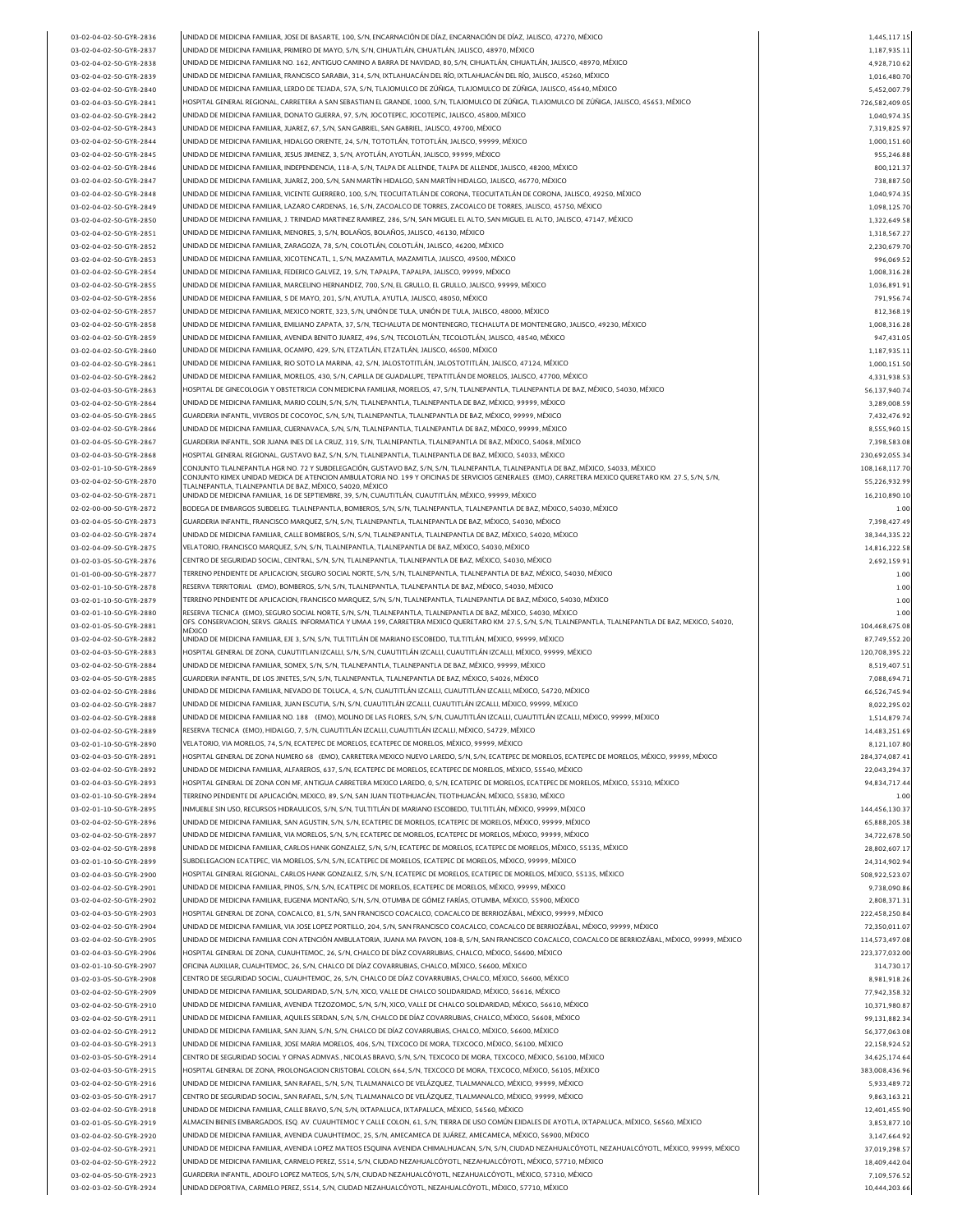| 03-02-03-05-50-GYR-2925 | CENTRO DE SEGURIDAD SOCIAL, SAN JUAN DE ARAGON, 75, S/N, CIUDAD NEZAHUALCÓYOTL, NEZAHUALCÓYOTL, MÉXICO, 57710, MÉXICO                                                                                                                                                                            | 6,047,663.56     |
|-------------------------|--------------------------------------------------------------------------------------------------------------------------------------------------------------------------------------------------------------------------------------------------------------------------------------------------|------------------|
| 03-02-04-02-50-GYR-2926 | UNIDAD DE MEDICINA FAMILIAR, BENITO JUAREZ, S/N, S/N, CIUDAD NEZAHUALCÓYOTL, NEZAHUALCÓYOTL, MÉXICO, 57920, MÉXICO                                                                                                                                                                               | 18,062,667.96    |
|                         |                                                                                                                                                                                                                                                                                                  |                  |
| 03-02-04-02-50-GYR-2927 | UNIDAD DE MEDICINA FAMILIAR, AURELIANO RAMOS, S/N, S/N, CIUDAD NEZAHUALCÓYOTL, NEZAHUALCÓYOTL, MÉXICO, 57200, MÉXICO                                                                                                                                                                             | 7,882,465.58     |
| 03-02-04-02-50-GYR-2928 | UNIDAD DE MEDICINA FAMILIAR, REY NEZAHUALCOYOTL, S/N, S/N, CIUDAD NEZAHUALCÓYOTL, NEZAHUALCÓYOTL, MÉXICO, 57809, MÉXICO                                                                                                                                                                          | 8,553,992.97     |
| 03-02-04-02-50-GYR-2929 | UNIDAD DE MEDICINA FAMILIAR. 5 DE MAYO. S/N. S/N. CHIMALHUACÁN. CHIMALHUACÁN. MÉXICO. 56330. MÉXICO                                                                                                                                                                                              | 7.187.830.35     |
| 03-02-04-02-50-GYR-2930 | UNIDAD DE MEDICINA FAMILIAR, ZEHUAN C MARINA, S/N, S/N, CHIMALHUACÁN, CHIMALHUACÁN, MÉXICO, 56330, MÉXICO                                                                                                                                                                                        | 8,155,831.55     |
| 03-02-03-05-50-GYR-2931 | CENTRO DE BIENESTAR SOCIAL, ZEHUAN C MARINA, S/N, S/N, CHIMALHUACÁN, CHIMALHUACÁN, MÉXICO, 56330, MÉXICO                                                                                                                                                                                         | 1.767.339.76     |
| 03-02-01-10-50-GYR-2932 | UNIDAD DE MEDICINA FAMILIAR 84 (EMO), 5 DE MAYO, S/N, S/N, CHIMALHUACÁN, CHIMALHUACÁN, MÉXICO, 56330, MÉXICO                                                                                                                                                                                     | 80,474,728.79    |
| 03-02-04-02-50-GYR-2933 | UNIDAD DE MEDICINA FAMILIAR, PLAN DE AYALA, S/N, S/N, CHICOLOAPAN DE JUÁREZ, CHICOLOAPAN, MÉXICO, 56370, MÉXICO                                                                                                                                                                                  | 13,216,088.04    |
| 03-02-04-02-50-GYR-2934 | UNIDAD DE MEDICINA FAMILIAR, AVENIDA PARQUE NACIONAL, S/N, S/N, SAN SALVADOR ATENCO, ATENCO, MÉXICO, 99999, MÉXICO                                                                                                                                                                               | 2.113.405.25     |
|                         |                                                                                                                                                                                                                                                                                                  |                  |
| 03-02-04-02-50-GYR-2935 | UNIDAD DE MEDICINA FAMILIAR, CALLE INDEPENDENCIA, S/N, S/N, TEZOYUCA, TEZOYUCA, MÉXICO, 56000, MÉXICO                                                                                                                                                                                            | 1,225,027.11     |
| 03-02-04-02-50-GYR-2936 | UNIDAD DE MEDICINA FAMILIAR, GARITA, (CARR.JUCHITEPEC-XOCHIMILCO-OAXTEPEC), S/N, S/N, JUCHITEPEC DE MARIANO RIVAPALACIO, JUCHITEPEC, MÉXICO, 56860, MÉXICO                                                                                                                                       | 1.617.025.95     |
| 03-02-04-02-50-GYR-2937 | UNIDAD DE MEDICINA FAMILIAR, PROGRESO, S/N, S/N, IXTAPALUCA, IXTAPALUCA, MÉXICO, 99999, MÉXICO                                                                                                                                                                                                   | 10,651,750.15    |
| 03-02-04-02-50-GYR-2938 | UNIDAD DE MEDICINA FAMILIAR, ALFREDO DEL MAZO, S/N, S/N, OZUMBA DE ALZATE, OZUMBA, MÊXICO, 99999, MÊXICO                                                                                                                                                                                         | 1,726,948.01     |
| 03-02-04-03-50-GYR-2939 | HOSPITAL GENERAL DE ZONA, CARRETERA LIBRE MEXICO - PUEBLA, 0, S/N, LOS REYES ACAQUILPAN, LA PAZ, MÉXICO, 56400, MÉXICO                                                                                                                                                                           | 106.783.806.19   |
| 03-02-01-10-50-GYR-2940 | SUBDELEGACION LOS REYES, CARRETERA FED MEXICO-TEXCOCO KM 17.5 ENTRE FLORESTA Y PRESA DEL SORDO., 0, S/N, LOS REYES ACAQUILPAN, LA PAZ, MÉXICO, 56400, MÉXICO                                                                                                                                     | 18.176.249.73    |
| 03-02-04-02-50-GYR-2941 | IMSS PROSPERA, CERRADA VENUSTIANO CARRANZA, 21, S/N, APAXCO DE OCAMPO, APAXCO, MÉXICO, 55660, MÉXICO                                                                                                                                                                                             | 32,748,090.56    |
|                         |                                                                                                                                                                                                                                                                                                  |                  |
| 03-02-04-02-50-GYR-2942 | UNIDAD DE MEDICINA FAMILIAR, VENUSTIANO CARRANZA, 21, S/N, APAXCO DE OCAMPO, APAXCO, MÉXICO, 99999, MÉXICO                                                                                                                                                                                       | 607,336.05       |
| 03-02-04-02-50-GYR-2943 | UNIDAD DE MEDICINA FAMILIAR, GANTE C GALEANA, 48, S/N, ZUMPANGO DE OCAMPO, ZUMPANGO, MÊXICO, 99999, MÊXICO                                                                                                                                                                                       | 9,547,860.92     |
| 03-02-04-02-50-GYR-2944 | UNIDAD DE MEDICINA FAMILIAR, MARIANO ESCOBEDO, S/N, S/N, JILOTEPEC DE MOLINA ENRÍQUEZ, JILOTEPEC, MÉXICO, 54240, MÉXICO                                                                                                                                                                          | 224.110.97       |
| 03-02-01-07-50-GYR-2945 | M_TIENDA EMP IMSS, NO IDENTIFICADO, S/N, S/N, CUAUHTÉMOC, CUAUHTÉMOC, CIUDAD DE MÉXICO, 99999, MÉXICO                                                                                                                                                                                            | 12,371,321.16    |
| 03-02-03-05-50-GYR-2946 | TERRENO PENDIENTE DE APLICACION, CARRETERA LOS REYES - TIZAYUCA, S/N, S/N, SAN BARTOLO CUAUTLALPAN, ZUMPANGO, MĚXICO, 99999, MĚXICO                                                                                                                                                              | 31,269,008.28    |
| 03-02-04-03-50-GYR-2947 | HOSPITAL GENERAL REGIONAL, CARRETERA MEXICO - PACHUCA, LOTE 31, S/N, S/N, TECÁMAC DE FELIPE VILLANUEVA, TECÁMAC, MÉXICO, 55745, MÉXICO                                                                                                                                                           | 742,051,031.68   |
| 03-02-04-02-50-GYR-2948 | CONJUNTO DELEGACIONAL (EMP), JOSEFA ORTIZ DE DOMINGUEZ, 101 SUR, S/N, TOLUCA DE LERDO, TOLUCA, MÉXICO, 50090, MÉXICO                                                                                                                                                                             | 18.649.446.41    |
| 03-02-04-03-50-GYR-2949 | HOSPITAL DE GINECOLOGIA Y OBSTETRICIA 2151 TOLUCA EMILIO CHUAYFETT, JOSEFA ORTIZ DE DOMINGUEZ, 101 SUR, S/N, TOLUCA DE LERDO, TOLUCA, MÉXICO, 50090, MÉXICO                                                                                                                                      | 166.109.923.22   |
|                         |                                                                                                                                                                                                                                                                                                  |                  |
| 03-02-04-05-50-GYR-2950 | GUARDERIA HIJOS ASEGURADAS, PINO SUAREZ, 308, S/N, TOLUCA DE LERDO, TOLUCA, MÉXICO, 50000, MÉXICO                                                                                                                                                                                                | 90.564.403.33    |
| 03-02-04-03-50-GYR-2951 | HOSPITAL GENERAL REGIONAL, PASEO TOLLOCAN, 620, S/N, TOLUCA DE LERDO, TOLUCA, MÉXICO, 99999, MÉXICO                                                                                                                                                                                              | 206,445,230.43   |
| 03-02-01-07-50-GYR-2952 | LAVANDERIA SERVICIOS GENERALES. CALLE FRATERNIDAD. S/N. S/N. SANTIAGO TLAXOMULCO. TOLUCA. MÉXICO. 99999. MÉXICO                                                                                                                                                                                  | 1.700.811.46     |
| 03-02-04-02-50-GYR-2953 | UNIDAD DE MEDICINA FAMILIAR, PASEO TOLLOCAN, 620, S/N, TOLUCA DE LERDO, TOLUCA, MÉXICO, 99999, MÉXICO                                                                                                                                                                                            | 14,332,962.13    |
| 03-02-03-05-50-GYR-2954 | CENTRO DE SEGURIDAD SOCIAL TOLUCA, JOSEFA ORTIZ DE DOMINGUEZ, 101 SUR, S/N, TOLUCA DE LERDO, TOLUCA, MÉXICO, 50090, MÉXICO                                                                                                                                                                       | 12,733,207.11    |
| 03-02-04-05-50-GYR-2955 | GUARDERIA HIJOS ASEGURADAS, FERNANDO MORENO, S/N, S/N, TOLUCA DE LERDO, TOLUCA, MÉXICO, 50000, MÉXICO                                                                                                                                                                                            | 3,260,533.44     |
| 03-02-04-02-50-GYR-2956 | UNIDAD DE MEDICINA FAMILIAR, JUAN GUTEMBERG, 117, S/N, TOLUCA DE LERDO, TOLUCA, MÉXICO, 99999, MÉXICO                                                                                                                                                                                            | 717,822.32       |
|                         |                                                                                                                                                                                                                                                                                                  |                  |
| 03-02-01-10-50-GYR-2957 | OFICINAS DELEGACIONALES., JOSEFA ORTIZ DE DOMINGUEZ, 101 SUR, S/N, TOLUCA DE LERDO, TOLUCA, MÉXICO, 50090, MÉXICO                                                                                                                                                                                | 16.593.269.31    |
| 03-02-04-02-50-GYR-2958 | UNIDAD DE MEDICINA FAMILIAR 249 Y PLANTA DE LAVADO (EMP), CALLE FRATERNIDAD, S/N, S/N, SANTIAGO TLAXOMULCO, TOLUCA, MÉXICO, 99999, MÉXICO                                                                                                                                                        | 121,104,925.70   |
| 03-02-04-02-50-GYR-2959 | UNIDAD DE MEDICINA FAMILIAR. ALFREDO DEL MAZO. 900, S/N. TOLUCA DE LERDO. TOLUCA. MÉXICO. 99999. MÉXICO                                                                                                                                                                                          | 134,054,695.71   |
| 03-02-04-02-50-GYR-2960 | UNIDAD DE MEDICINA FAMILIAR, 16 DE SEPTIEMBRE, 336, S/N, SAN MIGUEL ZINACANTEPEC, ZINACANTEPEC, MÉXICO, 51350, MÉXICO                                                                                                                                                                            | 26,300,246.44    |
| 03-02-04-02-50-GYR-2961 | UNIDAD DE MEDICINA FAMILIAR, DEL PANTEON, 218, S/N, TEMOAYA, TEMOAYA, MÊXICO, 99999, MÊXICO                                                                                                                                                                                                      | 543,420.70       |
| 03-02-04-02-50-GYR-2962 | UNIDAD DE MEDICINA FAMILIAR, MIGUEL HIDALGO, 105, S/N, LERMA DE VILLADA, LERMA, MÉXICO, 52000, MÉXICO                                                                                                                                                                                            | 33,964,107.84    |
| 03-02-04-03-50-GYR-2963 | HOSPITAL DE TRAUMATOLOGIA Y ORTOPEDIA DE LOMAS VERDES (EMP), AVENIDA LOMAS VERDES ESQUINA MANUEL AVILA CAMACHO, S/N, S/N, NAUCALPAN DE JUAREZ, NAUCALPAN                                                                                                                                         | 52,811,287.45    |
|                         | RBSPåre, de txicm,530008KVDRTopedia de lomas verdes (emp.) avenida lomas verdes esquina manuel avila camacho, s/n, s/n, naucalpan de juarez, naucalpan                                                                                                                                           |                  |
| 03-02-04-03-50-GYR-2964 | DE JUÁREZ, MÉXICO, 53000, MÉXICO                                                                                                                                                                                                                                                                 | 562,557,647.35   |
| 03-02-04-08-50-GYR-2965 | ALBERGUE, COLINA DE BUENAVENTURA, 43, S/N, NAUCALPAN DE JUÁREZ, NAUCALPAN DE JUÁREZ, MÉXICO, 99999, MÉXICO                                                                                                                                                                                       | 2,407,355.75     |
| 03-02-04-02-50-GYR-2966 | UNIDAD DE MEDICINA FAMILIAR, MANUEL AVILA CAMACHO, S/N, S/N, TLALNEPANTLA, TLALNEPANTLA DE BAZ, MÈXICO, 54050, MÈXICO                                                                                                                                                                            | 66,177,160.89    |
| 03-02-04-03-50-GYR-2967 | HOSPITAL GENERAL DE ZONA CON MEDICNA FAMILIAR, MANUEL AVILA CAMACHO, S/N, S/N, TLALNEPANTLA, TLALNEPANTLA DE BAZ, MÉXICO, 54050, MÉXICO                                                                                                                                                          | 253.367.605.02   |
| 03-02-04-02-50-GYR-2968 | UNIDAD DE MEDICINA FAMILIAR, DEL CONVENTO SANTA MONICA, 3, S/N, TLALNEPANTLA, TLALNEPANTLA DE BAZ, MÉXICO, 54050, MÉXICO                                                                                                                                                                         | 24,424,313.13    |
| 03-02-04-02-50-GYR-2969 | UNIDAD DE MEDICINA FAMILIAR, ARMADORA NASH, 38, S/N, TLALNEPANTLA, TLALNEPANTLA DE BAZ, MÉXICO, 99999, MÉXICO                                                                                                                                                                                    | 6,377,101.51     |
|                         |                                                                                                                                                                                                                                                                                                  |                  |
| 03-02-04-02-50-GYR-2970 | UNIDAD DE MEDICINA FAMILIAR, GUSTAVO BAZ PRADA, KM 37, S/N, IXTLAHUACA DE RAYÓN, IXTLAHUACA, MÉXICO, 99999, MÉXICO                                                                                                                                                                               | 2,928,076.13     |
|                         |                                                                                                                                                                                                                                                                                                  |                  |
| 01-01-00-00-50-GYR-2971 | CONJUNTO DELEGACIONAL (EMP), JOSEFA ORTIZ DE DOMINGUEZ, 101 SUR, S/N, TOLUCA DE LERDO, TOLUCA, MÉXICO, 50090, MÉXICO                                                                                                                                                                             | 1.00             |
| 03-02-04-03-50-GYR-2972 | UNIDAD DE MEDICINA FAMILIAR CON HOSPITALIZACION, ARTURO SAN ROMAN, S/N, S/N, IXTAPAN DE LA SAL, IXTAPAN DE LA SAL, MÉXICO, 51900, MÉXICO                                                                                                                                                         | 659,732.02       |
| 03-02-01-10-50-GYR-2973 | M_TERRENO PENDIENTE DE APLICAC, IXTAPAN DE LA SAL - TONATICO, LOTE 2, KM. 2.5, S/N, IXTAPAN DE LA SAL, IXTAPAN DE LA SAL, MÈXICO, 51900, MÈXICO                                                                                                                                                  | 1.00             |
|                         |                                                                                                                                                                                                                                                                                                  |                  |
| 03-02-04-02-50-GYR-2974 | UNIDAD DE MEDICINA FAMILIAR, HERMENEGILDO GALEANA, 406, S/N, SANTIAGO TIANGUISTENCO DE GALEANA, TIANGUISTENCO, MÉXICO, 99999, MÉXICO<br>GUARDERIA ESQUEMA VECINAL COMUNITARIO SANTIAGO TIANGUISTENCO A.C., 16 DE SEPTIEMBRE, 306, S/N, SANTIAGO TIANGUISTENCO DE GALEANA, TIANGUISTENCO, MEXICO, | 2,598,887.02     |
| 03-02-04-05-50-GYR-2975 | 99999. MĚXICO                                                                                                                                                                                                                                                                                    | 7,226,177.76     |
| 03-02-04-02-50-GYR-2976 | UNIDAD DE MEDICINA FAMILIAR, CARRETERA TOLUCA IXTAPAN DE LA SAL, KM 23.5, S/N, TENANGO DE ARISTA, TENANGO DEL VALLE, MÉXICO, 52300, MÉXICO                                                                                                                                                       | 738,216.35       |
| 03-02-04-02-50-GYR-2977 | UNIDAD DE MEDICINA FAMILIAR, ANGELA PERALTA, S/N, S/N, EL ORO DE HIDALGO, EL ORO, MÉXICO, 50600, MÉXICO                                                                                                                                                                                          | 621,597.00       |
| 03-02-04-02-50-GYR-2978 | JNIDAD DE MEDICINA FAMILIAR, CARRETERA VILLA VICTORIA Y JESUS MARIA, S/N, S/N, JESUS MARIA, VILLA VICTORIA, MEXICO, 50960, MEXICO                                                                                                                                                                | 591,978.92       |
| 03-02-04-02-50-GYR-2979 | UNIDAD DE MEDICINA FAMILIAR, CAMINO NACIONAL DESVIACION A AMATEPEC, S/N, S/N, SULTEPEC DE PEDRO ASCENCIO DE ALQUISIRAS, SULTEPEC, MÉXICO, 51600, MÉXICO                                                                                                                                          | 512,912.87       |
| 03-02-04-02-50-GYR-2980 | UNIDAD DE MEDICINA FAMILIAR, JOSÉ MARÍA MORELOS, S/N, S/N, TEMASCALTEPEC DE GONZÁLEZ, TEMASCALTEPEC, MÉXICO, 51300, MÉXICO                                                                                                                                                                       | 427,109.83       |
|                         |                                                                                                                                                                                                                                                                                                  |                  |
| 03-02-04-02-50-GYR-2981 | UNIDAD DE MEDICINA FAMILIAR, HIDALGO, S/N, S/N, MALINALCO, MALINALCO, MÉXICO, 99999, MÉXICO                                                                                                                                                                                                      | 600,622.88       |
| 03-02-04-02-50-GYR-2982 | UNIDAD DE MEDICINA FAMILIAR, MANUEL AVILA CAMACHO, 39, S/N, NAUCALPAN DE JUÁREZ, NAUCALPAN DE JUÁREZ, MÉXICO, 53000, MÉXICO                                                                                                                                                                      | 120,719,649.34   |
| 03-02-03-05-50-GYR-2983 | CENTRO DE SEGURIDAD SOCIAL CUAUHTÉMOC, MANUEL AVILA CAMACHO, 39, S/N, NAUCALPAN DE JUÁREZ, NAUCALPAN DE JUÁREZ, MÉXICO, 53000, MÉXICO                                                                                                                                                            | 164,298,638.37   |
| 03-02-04-02-50-GYR-2984 | UNIDAD DE MEDICINA FAMILIAR, ALLENDE, S/N, S/N, NAUCALPAN DE JUÁREZ, NAUCALPAN DE JUÁREZ, MÉXICO, 53000, MÉXICO                                                                                                                                                                                  | 27,136,220.38    |
| 03-02-04-03-50-GYR-2985 | HOSPITAL GENERAL DE ZONA, AV. GUSTAVO BAZ, AV. CIRCUNVALACION SUR Y VENUSTIANO CARRANZA, 26 Y 28, S/N, NAUCALPAN DE JUAREZ, NAUCALPAN DE JUAREZ, MEXICO,<br>53000. MÉXICO                                                                                                                        | 481,623,697.26   |
| 03-02-04-02-50-GYR-2986 | UNIDAD DE MEDICINA FAMILIAR, HUIXQUILUCAN, 1, S/N, NAUCALPAN DE JUÁREZ, NAUCALPAN DE JUÁREZ, MÉXICO, 53810, MÉXICO                                                                                                                                                                               | 28,266,501.66    |
| 03-02-04-02-50-GYR-2987 | UNIDAD DE MEDICINA FAMILIAR, PRINCIPAL, KM 15.5, S/N, CIUDAD NICOLÁS ROMERO, NICOLÁS ROMERO, MÉXICO, 54400, MÉXICO                                                                                                                                                                               | 59,760,140.35    |
| 03-02-04-02-50-GYR-2988 | UNIDAD DE MEDICINA FAMILIAR, HORNOS, S/N, S/N, CIUDAD LÓPEZ MATEOS, ATIZAPÁN DE ZARAGOZA, MÉXICO, 99999, MÉXICO                                                                                                                                                                                  | 35,643,147.01    |
|                         |                                                                                                                                                                                                                                                                                                  |                  |
| 03-02-04-02-50-GYR-2989 | UNIDAD DE MEDICINA FAMILIAR, CALLEJÓN DE LA TABLA GRANDE, S/N, S/N, ESPÍRITU SANTO, JILOTZINGO, MÉXICO, 54570, MÉXICO                                                                                                                                                                            | 5,092,974.35     |
| 03-02-04-02-50-GYR-2990 | UNIDAD DE MEDICINA FAMILIAR, BENITO JUAREZ, S/N, S/N, TEJUPILCO DE HIDALGO, TEJUPILCO, MÉXICO, 99999, MÉXICO                                                                                                                                                                                     | 606,343.41       |
| 03-02-04-02-50-GYR-2991 | UNIDAD DE MEDICINA FAMILIAR, JORGE JIMENEZ CANTU, 13, S/N, ATLACOMULCO DE FABELA, ATLACOMULCO, MÉXICO, 50450, MÉXICO                                                                                                                                                                             | 3,356,174.89     |
| 03-02-04-02-50-GYR-2992 | UNIDAD DE MEDICINA FAMILIAR, PASEO DE LOS INSURGENTES, S/N, S/N, TENANCINGO DE DEGOLLADO, TENANCINGO, MÉXICO, 99999, MÉXICO                                                                                                                                                                      | 940,028.03       |
| 03-02-04-05-50-GYR-2993 | GUARDERIA ESQUEMA VECINAL COMUNITARIO INST PEDAGOG ALEGRIA COMPARTIDA SC (CIERRE NOVIEMBRE 2010), MOCTEZUMA, 405, S/N, TENANCINGO DE DEGOLLADO,                                                                                                                                                  | 800,830.74       |
|                         | TENANCINGO, MÉXICO, 52400, MÉXICO                                                                                                                                                                                                                                                                |                  |
| 03-02-04-02-50-GYR-2994 | UNIDAD DE MEDICINA FAMILIAR, EJE NORTE, 1, S/N, COLORINES, VALLE DE BRAVO, MÉXICO, 99999, MÉXICO                                                                                                                                                                                                 | 1,578,780.40     |
| 03-02-04-02-50-GYR-2995 | UNIDAD DE MEDICINA FAMILIAR 231 (EMP), HACIENDA LA QUEMADA, 567 NORTE, S/N, METEPEC, METEPEC, MÉXICO, 52149, MÉXICO                                                                                                                                                                              | 20,200,692.60    |
| 03-02-01-05-50-GYR-2996 | ALMACEN GENERAL DELEGACIONAL, CARRETERA TOLUCA - IXTAPAN VIALIDAD METEPEC B. ESPIRITU, S/N, S/N, METEPEC, METEPEC, MÉXICO, 99999, MÉXICO                                                                                                                                                         | 31,630,633.56    |
| 03-02-04-02-50-GYR-2997 | UNIDAD DE MEDICINA FAMILIAR, HACIENDA LA QUEMADA, 567 NORTE, S/N, METEPEC, METEPEC, MÉXICO, 52149, MÉXICO                                                                                                                                                                                        | 58,222,634.24    |
| 03-02-04-03-50-GYR-2998 | HOSPITAL GENERAL REGIONAL, ÁRBOL DE LA VIDA, 501 SUR, 505 SUR, S/N, METEPEC, METEPEC, MÉXICO, 99999, MÉXICO                                                                                                                                                                                      | 642.766.453.57   |
| 03-02-04-02-50-GYR-2999 | UNIDAD DE MEDICINA FAMILIAR, LIBERTAD SUR, 1301, S/N, SAN MATEO ATENCO, SAN MATEO ATENCO, MÊXICO, 99999, MÊXICO                                                                                                                                                                                  | 92,551,886.34    |
| 03-02-01-10-50-GYR-3000 | CONJUNTO DELEGACIONAL (EMP), JOSEFA ORTIZ DE DOMINGUEZ, 101 SUR, S/N, TOLUCA DE LERDO, TOLUCA, MÉXICO, 50090, MÉXICO                                                                                                                                                                             | 1.00             |
|                         |                                                                                                                                                                                                                                                                                                  |                  |
| 03-02-04-02-50-GYR-3001 | UNIDAD DE MEDICINA FAMILIAR, CARRETERA FED. NAUCALPAN - HUIXQUILUCAN, S/N, S/N, SAN CRISTÓBAL TEXCALUCAN, HUIXQUILUCAN, MÉXICO, 99999, MÉXICO                                                                                                                                                    | 26,486,480.03    |
| 03-02-04-03-50-GYR-3002 | UNIDAD DE MEDICINA FAMILIAR CON HOSPITALIZACION, LAZARO CARDENAS, S/N, S/N, PÁTZCUARO, PÁTZCUARO, MICHOACÁN DE OCAMPO, 61600, MÉXICO                                                                                                                                                             | 4,558,976.60     |
| 03-02-04-05-50-GYR-3003 | GUARDERIA SIN USO, LAZARO CARDENAS, 111, S/N, PÁTZCUARO, PÁTZCUARO, MICHOACÁN DE OCAMPO, 61600, MÉXICO                                                                                                                                                                                           | 2.481.644.44     |
| 03-02-04-03-50-GYR-3004 | HOSPITAL GENERAL REGIONAL, BOSQUE DE LOS OLIVOS, 101, S/N, LA GOLETA, CHARO, MICHOACÁN DE OCAMPO, 99999, MÉXICO                                                                                                                                                                                  | 476,961,612.65   |
| 03-02-04-02-50-GYR-3005 | UNIDAD DE MEDICINA FAMILIAR, ALEJANDRO VOLTA, 479, S/N, MORELIA, MORELIA, MICHOACÁN DE OCAMPO, 58290, MÉXICO                                                                                                                                                                                     | 1,784,893.41     |
| 03-02-04-03-50-GYR-3006 | HOSPITAL GENERAL REGIONAL NO. 1 CHARO, MORELIA, BOSQUE DE LOS OLIVOS, 101, S/N, LA GOLETA, CHARO, MICHOACÁN DE OCAMPO, 99999, MÉXICO                                                                                                                                                             | 1,017,348,314.19 |
| 03-02-03-05-50-GYR-3007 | U.M.M.A. (NO. 14), CAMELINAS, 1901, S/N, MORELIA, MORELIA, MICHOACÁN DE OCAMPO, 58290, MÉXICO                                                                                                                                                                                                    | 76,392,878.90    |
| 03-02-04-03-50-GYR-3008 |                                                                                                                                                                                                                                                                                                  |                  |
|                         | HOSPITAL GENERAL DE ZONA NO. 83, CAMELINAS, 1901, S/N, MORELIA, MORELIA, MICHOACÁN DE OCAMPO, 58290, MÉXICO                                                                                                                                                                                      | 113,083,192.11   |
| 03-02-04-05-50-GYR-3009 | GUARDERIA PARTICIPATIVA, GALEANA, 307, S/N, MORELIA, MORELIA, MICHOACÁN DE OCAMPO, 58000, MÉXICO                                                                                                                                                                                                 | 2,711,685.27     |
| 03-02-01-10-50-GYR-3010 | OFICINAS ADMINISTRATIVAS DE IMSS-PROSPERA, PEDRO DE FUENTES, 173, S/N, MORELIA, MORELIA, MICHOACÁN DE OCAMPO, 99999, MÉXICO                                                                                                                                                                      | 2,328,284.83     |
| 03-02-04-05-50-GYR-3011 | OFICINAS ADMINISTRATIVAS DE IMSS-PROSPERA, ARTILLEROS DE 1847 ESQUINA CON GRAL. MANUEL DE LA PENA Y PENA ORIENTE, 328, S/N, MORELIA, MORELIA, MICHOACAN DE<br>OCAMPO. 99999. MÉXICO                                                                                                              | 2,293,430.17     |
| 03-02-04-05-50-GYR-3012 | GUARDERIA HIJOS ASEGURADAS, DEL PEDREGAL, 130, S/N, MORELIA, MORELIA, MICHOACÁN DE OCAMPO, 99999, MÉXICO                                                                                                                                                                                         | 33,692,045.77    |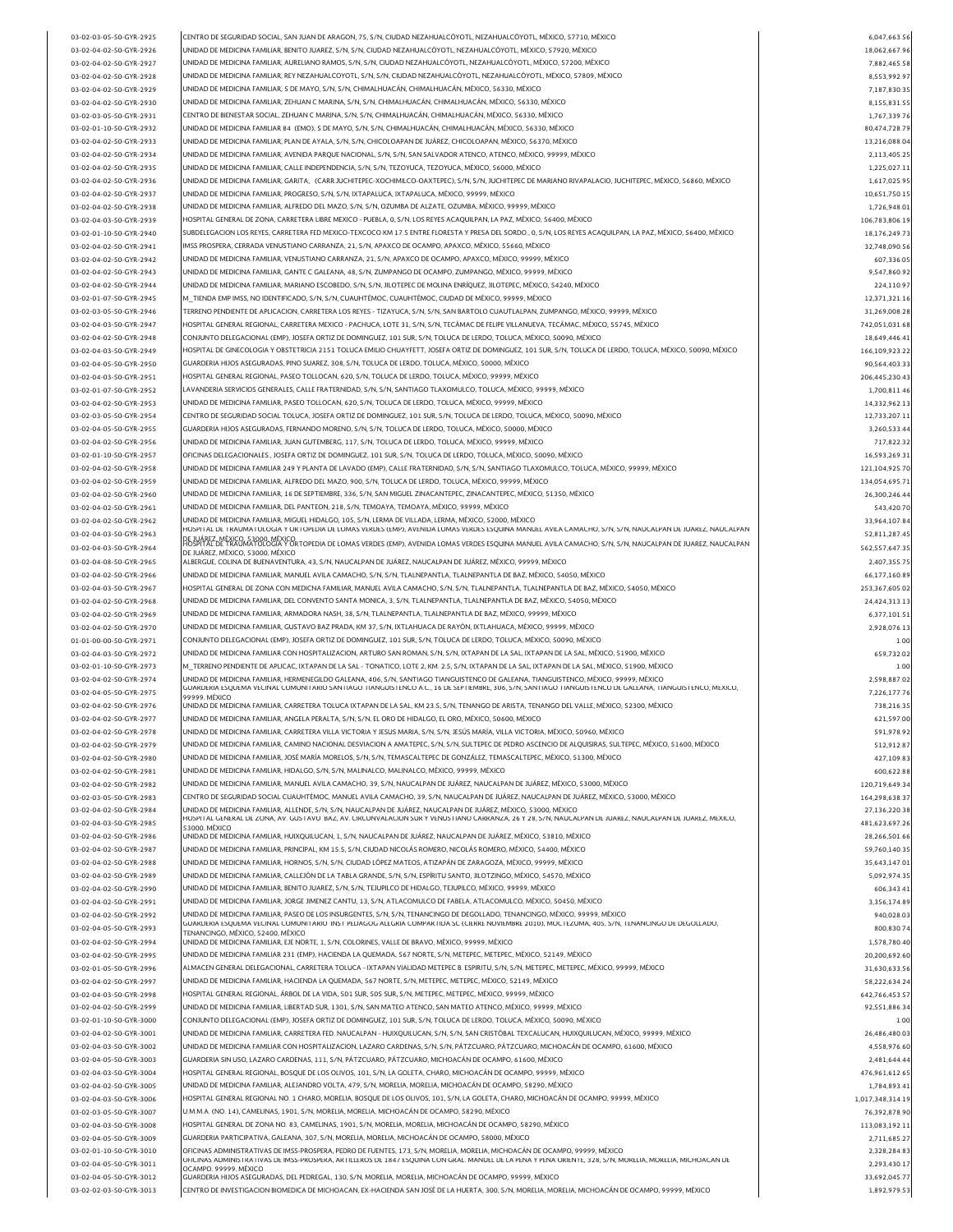| 03-02-03-04-50-GYR-3014 | TEATRO ESTELA INDA, FCO I MADERO, 1200, S/N, MORELIA, MORELIA, MICHOACÁN DE OCAMPO, 58000, MÉXICO                                                                                                                                                                                   | 2,558,542.43   |
|-------------------------|-------------------------------------------------------------------------------------------------------------------------------------------------------------------------------------------------------------------------------------------------------------------------------------|----------------|
| 03-02-04-02-50-GYR-3015 | UNIDAD DE MEDICINA FAMILIAR, FCO I MADERO, 1200, S/N, MORELIA, MORELIA, MICHOACÁN DE OCAMPO, 58000, MÉXICO                                                                                                                                                                          | 9.566.758.00   |
| 03-02-02-03-50-GYR-3016 | CENTRO DE INVESTIGACION BIOMEDICA DE MICHOACAN, EX-HACIENDA SAN JOSÉ DE LA HUERTA, 300, S/N, MORELIA, MORELIA, MICHOACÁN DE OCAMPO, 99999, MÉXICO                                                                                                                                   | 62,594,698.43  |
| 03-02-04-02-50-GYR-3017 | UNIDAD DE MEDICINA FAMILIAR, CARR. ZINAPECUARO - HUAJUMBARO, S/N, S/N, ZINAPÉCUARO DE FIGUEROA, ZINAPÉCUARO, MICHOACÁN DE OCAMPO, 58930, MÉXICO                                                                                                                                     | 1,824,950.14   |
| 03-02-04-03-50-GYR-3018 | UNIDAD DE MEDICINA FAMILIAR CON HOSPITALIZACION, ANTIGUO CAMINO PURUARAN PEDERNALES S/N, S/N, S/N, PURUARÁN, TURICATO, MICHOACÁN DE OCAMPO, 99999, MÉXICO                                                                                                                           | 10.444.089.78  |
| 03-02-04-02-50-GYR-3019 | TERRENO PARA UNIDAD DE MEDICINA FAMILIAR 10 CONSULTORIOS TACICUARO, HACIENDA DE CHAPULTEPEC, S/N, S/N, TACICUARO, MORELIA, MICHOACAN DE OCAMPO, 99999,                                                                                                                              | 69,299,904.49  |
| 03-02-04-03-50-GYR-3020 | MÉXICO<br>HOSPITAL GENERAL DE SUBZONA CON MEDICINA FAMILIAR, CORREGIDORA, S/N, S/N, APATZINGÁN DE LA CONSTITUCIÓN, APATZINGÁN, MICHOACÁN DE OCAMPO, 60670, MÉXICO                                                                                                                   | 48,719,348.57  |
| 03-02-04-03-50-GYR-3021 | HOSPITAL GENERAL DE SUBZONA CON MEDICINA FAMILIAR, CALZADA SAN JUAN, 21, S/N, LOS REYES DE SALGADO, LOS REYES, MICHOACÁN DE OCAMPO, 60300, MÉXICO                                                                                                                                   | 49,397,284.56  |
| 03-02-04-05-50-GYR-3022 | INMUEBLE PENDIENTE DE APLICACION. DALIA. 42. S/N. LOS REYES DE SALGADO. LOS REYES. MICHOACÁN DE OCAMPO. 60350. MÉXICO                                                                                                                                                               | 1,861,233.49   |
| 03-02-04-02-50-GYR-3023 | UNIDAD DE MEDICINA FAMILIAR, DE CALLE TACAMBARO, S/N, S/N, URUAPAN, URUAPAN, MICHOACÁN DE OCAMPO, 99999, MÉXICO                                                                                                                                                                     | 329,254.66     |
| 03-02-04-03-50-GYR-3024 | HOSPITAL GENERAL DE ZONA, BENITO JUAREZ, 98, S/N, URUAPAN, URUAPAN, MICHOACÂN DE OCAMPO, 60020, MÊXICO                                                                                                                                                                              | 104,619,978.84 |
| 03-02-04-02-50-GYR-3025 | UNIDAD DE MEDICINA FAMILIAR, BRUSELAS, 301, S/N, URUAPAN, URUAPAN, MICHOACÁN DE OCAMPO, 99999, MÉXICO                                                                                                                                                                               | 1,801,821.17   |
| 03-02-04-05-50-GYR-3026 | OFICNAS ADMINISTRATIVAS DE                                                                                                                                                                                                                                                          | 1,603,309.70   |
|                         | MSS-OPORTUNIDADES REGION DOS, COAHUILA, 19, S/N, URUAPAN, URUAPAN, MICHOACÁN DE OCAMPO, 99999, MÉXICO                                                                                                                                                                               |                |
| 03-02-04-02-50-GYR-3027 | UNIDAD DE MEDICINA FAMILIAR 81, DE CALLE TACAMBARO, S/N, S/N, URUAPAN, URUAPAN, MICHOACÁN DE OCAMPO, 99999, MÉXICO                                                                                                                                                                  | 109.387.883.37 |
| 03-02-04-02-50-GYR-3028 | UNIDAD DE MEDICINA FAMILIAR, 18 DE MARZO, S/N, S/N, JIQUILPAN DE JUÁREZ, JIQUILPAN, MICHOACÁN DE OCAMPO, 59510, MÉXICO                                                                                                                                                              | 2,762,332.10   |
| 03-02-04-03-50-GYR-3029 | UNIDAD DE MEDICINA FAMILIAR CON HOSPITALIZACION, HERIBERTO JARA, S/N, S/N, SAHUAYO DE MORELOS, SAHUAYO, MICHOACÁN DE OCAMPO, 99999, MÉXICO                                                                                                                                          | 5,918,382.72   |
| 03-02-04-02-50-GYR-3030 | UNIDAD DE MEDICINA FAMILIAR, 20 DE NOVIEMBRE, S/N, S/N, JACONA DE PLANCARTE, JACONA, MICHOACÂN DE OCAMPO, 59800, MÊXICO                                                                                                                                                             | 3,007,828.03   |
| 03-02-04-03-50-GYR-3031 | HOSPITAL GENERAL DE ZONA CON MEDICNA FAMILIAR, MADERO, S/N, S/N, ZAMORA DE HIDALGO, ZAMORA, MICHOACÁN DE OCAMPO, 59680, MÊXICO                                                                                                                                                      | 93,613,200.36  |
| 03-02-04-05-50-GYR-3032 | GUARDERIA HIJOS ASEGURADAS, MICHOACAN, S/N, S/N, ZAMORA DE HIDALGO, ZAMORA, MICHOACÁN DE OCAMPO, 99999, MÉXICO                                                                                                                                                                      | 18,786,021.18  |
| 03-02-04-02-50-GYR-3033 | UNIDAD DE MEDICINA FAMILIAR, LIBRAMIENTO NORTE, S/N, S/N, ZAMORA DE HIDALGO, ZAMORA, MICHOACÂN DE OCAMPO, 59721, MÊXICO                                                                                                                                                             | 87,000,338.62  |
| 03-02-04-03-50-GYR-3034 | HOSPITAL GENERAL DE SUBZONA, ALAMOS, S/N, S/N, LA PIEDAD DE CABADAS, LA PIEDAD, MICHOACÁN DE OCAMPO, 59390, MÉXICO                                                                                                                                                                  | 129,293,141.07 |
| 03-02-04-03-50-GYR-3035 | HOSPITAL GENERAL SUBZONA NÚMERO 07 Y OFICINAS ADMINISTRATIVAS LA PIEDAD, ALAMOS, S/N, S/N, LA PIEDAD DE CABADAS, LA PIEDAD, MICHOACÂN DE OCAMPO, 59390, MÊXICO                                                                                                                      | 46,630,655.02  |
| 03-02-04-03-50-GYR-3036 | HOSPITAL GENERAL DE ZONA CON MEDICNA FAMILIAR, SALVADOR ALLENDE, 100, S/N, ZACAPU, ZACAPU, MICHOACÁN DE OCAMPO, 58600, MÉXICO                                                                                                                                                       | 41,936,955.00  |
| 03-02-03-05-50-GYR-3037 | CENTRO DE SEGURIDAD SOCIAL Y BIENESTAR FAMILIAR, INGENIERO ALBERTO LENZ, S/N, S/N, ZACAPU, ZACAPU, MICHOACÁN DE OCAMPO, 58660, MÉXICO                                                                                                                                               | 11,158,924.78  |
| 03-02-04-05-50-GYR-3038 | GUARDERIA PARTICIPATIVA, MARTIRES DE URUAPAN, 376, S/N, ZACAPU, ZACAPU, MICHOACAN DE OCAMPO, 58600, MÉXICO                                                                                                                                                                          | 2,091,273.84   |
| 03-02-04-03-50-GYR-3039 | UNIDAD DE MEDICINA FAMILIAR CON HOSPITALIZACION, MORELOS, 18, S/N, CIUDAD HIDALGO, HIDALGO, MICHOACÁN DE OCAMPO, 61100, MÉXICO                                                                                                                                                      | 16,053,031.49  |
| 03-02-04-03-50-GYR-3040 | UNIDAD DE MEDICINA FAMILIAR CON HOSPITALIZACION, ANRES LANDA Y PINA NORTE ESQ. CON SALAZAR NORTE, S/N, S/N, ZITACUARO [PARQUE INDUSTRIAL], ZITACUARO,<br>MICHOACÁN DE OCAMPO, 61500, MÉXICO                                                                                         | 8,690,299.24   |
| 03-02-04-03-50-GYR-3041 | HOSPITAL GENERAL DE SUBZONA CON MEDICINA FAMILIAR, JOSE MARIA MORELOS ORIENTE, 501, S/N, PEDERNALES, TACÁMBARO, MICHOACÁN DE OCAMPO, 99999, MÉXICO                                                                                                                                  | 13,168,015.22  |
| 03-02-04-02-50-GYR-3042 | UNIDAD DE MEDICINA FAMILIAR, AV. ADOLFO LOPEZ MATEOS, S/N, S/N, INFIERNILLO, ARTEAGA, MICHOACÂN DE OCAMPO, 99999, MÊXICO                                                                                                                                                            | 3,824,111.02   |
| 03-02-04-02-50-GYR-3043 | UNIDAD DE MEDICINA FAMILIAR, INSURGENTES, S/N, S/N, MINERAL DE ANGANGUEO, ANGANGUEO, MICHOACÁN DE OCAMPO, 99999, MÉXICO                                                                                                                                                             | 1.596.338.72   |
| 03-02-04-03-50-GYR-3044 | UNIDAD DE MEDICINA FAMILIAR CON HOSPITALIZACION, DR RAFAEL RUIZ BEJAR, 143, S/N, TARETAN, TARETAN, MICHOACÁN DE OCAMPO, 99999, MĚXICO                                                                                                                                               | 7,410,079.70   |
| 03-02-04-02-50-GYR-3045 | UNIDAD DE MEDICINA FAMILIAR 28, NO IDENTIFICADO, S/N, S/N, SANTA CLARA DE VALLADARES, TOCUMBO, MICHOACÁN DE OCAMPO, 99999, MÉXICO                                                                                                                                                   | 1,860,342.14   |
| 03-02-01-10-50-GYR-3046 | GUARDERIA PARTICIPATIVA 030, DALIA, 42, S/N, LOS REYES DE SALGADO, LOS REYES, MICHOACÁN DE OCAMPO, 60350, MÉXICO                                                                                                                                                                    | 1,533,601.29   |
|                         | HOSPITAL GENERAL DE ZONA CON                                                                                                                                                                                                                                                        |                |
| 03-02-04-03-50-GYR-3047 | MEDICINA FAMILIAR, LAZARO CARDENAS, S/N, S/N, CIUDAD LÂZARO CÂRDENAS, LÂZARO CÂRDENAS, MICHOACÂN DE OCAMPO, 60950, MÊXICC                                                                                                                                                           | 81,533,632.21  |
| 03-02-03-05-50-GYR-3048 | CENTRO DE SEGURIDAD SOCIAL, LAZARO CARDENAS, S/N, S/N, CIUDAD LÁZARO CÁRDENAS, LÁZARO CÁRDENAS, MICHOACÁN DE OCAMPO, 60950, MÉXICO                                                                                                                                                  | 24,248,911.65  |
| 03-02-01-10-50-GYR-3049 | SUBDELEGACIÓN, LAZARO CARDENAS, S/N, S/N, CIUDAD LÁZARO CÁRDENAS, LÁZARO CÁRDENAS, MICHOACÁN DE OCAMPO, 60950, MÉXICO                                                                                                                                                               | 14,565,530.96  |
| 03-02-04-02-50-GYR-3050 | UNIDAD DE MEDICINA FAMILIAR, MELCHOR OCAMPO, S/N, S/N, CIUDAD LĂZARO CĂRDENAS, LĂZARO CĂRDENAS, MICHOACĂN DE OCAMPO, 60950, MĚXICO                                                                                                                                                  | 11,446,290.99  |
| 03-02-04-02-50-GYR-3051 | UNIDAD DE MEDICINA FAMILIAR, FUERTE DE COPORO, 45, S/N, JUNGAPEO DE JUÁREZ, JUNGAPEO, MICHOACÁN DE OCAMPO, 99999, MÉXICO                                                                                                                                                            | 1,336,076.99   |
| 03-02-04-02-50-GYR-3052 | UNIDAD DE MEDICINA FAMILIAR, LAZARO CARDENAS, S/N, S/N, NUEVA ITALIA DE RUIZ, MÚGICA, MICHOACÁN DE OCAMPO, 61760, MÉXICO                                                                                                                                                            | 1,859,212.49   |
| 03-02-04-03-50-GYR-3053 | HOSPITAL RURAL NÚMERO 30 ARIO DE ROSALES, LAZARO CARDENAS, S/N, S/N, ARIO DE ROSALES, ARIO, MICHOACÁN DE OCAMPO, 99999, MÉXICO                                                                                                                                                      | 22,857,623.00  |
| 03-02-04-02-50-GYR-3054 | UNIDAD DE MEDICINA FAMILIAR 57, GALEANA, 2, S/N, TANCÍTARO, TANCÍTARO, MICHOACÁN DE OCAMPO, 99999, MÉXICO                                                                                                                                                                           | 1,343,059.56   |
| 03-02-04-02-50-GYR-3055 | UNIDAD DE MEDICINA FAMILIAR, FELIPE CARRILLO PUERTO, 8, S/N, TEPALCATEPEC, TEPALCATEPEC, MICHOACÁN DE OCAMPO, 60540, MÊXICO<br>UNIDAD DE MEDICINA FAMILIAR, DOMICILIO CONOCIDO, S/N, S/N, COALCOMAN DE VAZQUEZ PALLARES, COALCOMAN DE VAZQUEZ PALLARES, MICHOACAN DE OCAMPO, 60840, | 1,777,582.74   |
| 03-02-04-02-50-GYR-3056 | MÉXICO                                                                                                                                                                                                                                                                              | 1,338,415.69   |
| 03-02-04-02-50-GYR-3057 | UNIDAD DE MEDICINA FAMILIAR, REVOLUCION SUR, 336, S/N, LA HUACANA, LA HUACANA, MICHOACÂN DE OCAMPO, 99999, MÊXICO                                                                                                                                                                   | 1,820,337.09   |
| 03-02-04-02-50-GYR-3058 | UNIDAD DE MEDICINA FAMILIAR, ARAUCARIA, 40, S/N, VILLA MADERO, MADERO, MICHOACÁN DE OCAMPO, 99999, MÉXICO                                                                                                                                                                           | 1,777,578.21   |
| 03-02-04-02-50-GYR-3059 | UNIDAD DE MEDICINA RURAL TIQUICHEO, CONOCIDO, S/N, S/N, TIQUICHEO, TIQUICHEO DE NICOLÁS ROMERO, MICHOACÁN DE OCAMPO, 99999, MÉXICO                                                                                                                                                  | 1,533,075.36   |
| 03-02-04-02-50-GYR-3060 | UNIDAD MEDICA RURAL MOJARRAS, DOMICILIO CONOCIDO, S/N, S/N, TIQUICHEO, TIQUICHEO DE NICOLÁS ROMERO, MICHOACÁN DE OCAMPO, 99999, MÉXICO                                                                                                                                              | 376,421.39     |
| 03-02-04-02-50-GYR-3061 | UNIDAD DE MEDICINA FAMILIAR, PERIFÉRICO COPLAMAR, S/N, S/N, HUETAMO DE NÚÑEZ, HUETAMO, MICHOACÁN DE OCAMPO, 61940, MÉXICO                                                                                                                                                           | 1,756,671.05   |
| 03-02-04-02-50-GYR-3062 | UNIDAD DE MEDICINA FAMILIAR, FRANCISCO JAVIER CLAVIJERO, S/N, S/N, TUZANTLA, TUZANTLA, MICHOACĂN DE OCAMPO, 99999, MÊXICO                                                                                                                                                           | 1,484,804.12   |
| 03-02-04-02-50-GYR-3063 | UNIDAD DE MEDICINA FAMILIAR, RAFAEL GUIZAR VALENCIA, 281, S/N, COTIJA DE LA PAZ, COTIJA, MICHOACÁN DE OCAMPO, 99999, MÉXICO                                                                                                                                                         | 1,372,070.51   |
| 03-02-04-02-50-GYR-3064 | UNIDAD DE MEDICINA FAMILIAR. HEROES DE LA REFORMA, S/N, S/N, CHURUMUCO DE MORELOS, CHURUMUCO, MICHOACÁN DE OCAMPO, 99999, MÉXICO                                                                                                                                                    | 1,393,090.35   |
| 03-02-04-02-50-GYR-3065 | UNIDAD DE MEDICINA FAMILIAR, CARR. SALAMANCA-MORELIA, S/N, S/N, CUITZEO DEL PORVENIR, CUITZEO, MICHOACÂN DE OCAMPO, 99999, MÊXICO                                                                                                                                                   | 1,247,793.13   |
| 03-02-04-02-50-GYR-3066 | UNIDAD DE MEDICINA FAMILIAR. OCAMPO SUR S/N CARRETERA A CD HIDALGO, S/N, S/N, MARAVATÍO DE OCAMPO, MARAVATÍO, MICHOACÁN DE OCAMPO, 61250, MÉXICO                                                                                                                                    | 1,892,316.78   |
| 03-02-04-03-50-GYR-3067 | INIDAD DE MEDICINA FAMILIAR CON HOSPITALIZACION, MANZANA FORMADA POR LAS CALLES DE SOCRATES, ARQUIMEDES, FRANKLIN Y PLATON, S/N, S/N, PURUANDIRO, PURUANDIRO                                                                                                                        | 112.802.220.04 |
| 03-02-04-02-50-GYR-3068 | MRIJAYRANER REAMPRALLPAR MEXIRPO (SAN AN I ONIO DE LAS HUERTAS), DOMICILIO CONOCIDO, S7N, S7N, NOCOPETARO DE MORELOS, NOCOPETARO, MICHOACAN DE OCAMPO,                                                                                                                              | 1,533,600.50   |
|                         | 61910. MÉXICO<br>UNIDAD DE MEDICINA FAMILIAR, LA CONCEPCION E INGUARAN, S/N, S/N, CIUDAD LÁZARO CÁRDENAS, LÁZARO CÁRDENAS, MICHOACÁN DE OCAMPO, 99999, MÉXICO                                                                                                                       |                |
| 03-02-04-02-50-GYR-3069 | UNIDAD DE MEDICINA FAMILIAR, MATAMOROS, S/N, S/N, VISTA HERMOSA DE NEGRETE, VISTA HERMOSA, MICHOACÁN DE OCAMPO, 59200, MÉXICO                                                                                                                                                       | 6,176,267.10   |
| 03-02-04-02-50-GYR-3070 |                                                                                                                                                                                                                                                                                     | 7,233,261.91   |
| 03-02-01-10-50-GYR-3071 | UNIDAD DE MEDICINA RURAL ZINÁPARO, COLON, 61, S/N, ZINÁPARO, ZINÁPARO, MICHOACÁN DE OCAMPO, 99999, MÉXICO                                                                                                                                                                           | 1,840,320.93   |
| 03-02-04-02-50-GYR-3072 | UNIDAD DE MEDICINA RURAL ECUANDUREO, DE MADERO, 12, S/N, ECUANDUREO, ECUANDUREO, MICHOACÁN DE OCAMPO, 99999, MÉXICO                                                                                                                                                                 | 1,533,600.64   |
| 03-02-04-02-50-GYR-3073 | UNIDAD MEDICA RURAL IXTLÁN DE LOS HERVORES, DOMICILIO CONOCIDO, S/N, S/N, IXTLÁN DE LOS HERVORES, IXTLÁN, MICHOACÁN DE OCAMPO, 99999, MÉXICO                                                                                                                                        | 1,533,600.77   |
| 03-02-04-02-50-GYR-3074 | UNIDAD DE MEDICINA FAMILIAR, FILIBERTO RUIZ, 16, S/N, VILLAMAR, VILLAMAR, MICHOACÁN DE OCAMPO, 59550, MÉXICO                                                                                                                                                                        | 1,216,729.91   |
| 03-02-04-02-50-GYR-3075 | UNIDAD DE MEDICINA RURAL OCAMPO, PROLONGACION PINO SUAREZ, S/N, S/N, OCAMPO, OCAMPO, MICHOACÁN DE OCAMPO, 99999, MÉXICO                                                                                                                                                             | 1,533,600.64   |
| 03-02-04-02-50-GYR-3076 | UNIDAD DE MEDICINA FAMILIAR, AMADO NERVO, 9, S/N, TUMBISCATÍO DE RUIZ, TUMBISCATÍO, MICHOACÁN DE OCAMPO, 60900, MÊXICO                                                                                                                                                              | 1,333,191.39   |
| 03-02-04-02-50-GYR-3077 | UNIDAD DE MEDICINA RURAL CONTEPEC, EMILIANO ZAPATA, S/N, S/N, CONTEPEC, CONTEPEC, MICHOACÁN DE OCAMPO, 99999, MÉXICO                                                                                                                                                                | 1,533,600.86   |
| 03-02-04-02-50-GYR-3078 | UNIDAD DE MEDICINA FAMILIAR, CARRETERA CARAPAN LA PIEDAD, S/N, S/N, PURÉPERO DE ECHÁIZ, PURÉPERO, MICHOACÁN DE OCAMPO, 58760, MÉXICO                                                                                                                                                | 1.685.819.09   |
| 03-02-04-02-50-GYR-3079 | UNIDAD DE MEDICINA FAMILIAR 55 LA PLACITA DE MORELOS, LAZARO CARDENAS, S/N, S/N, LA PLACITA DE MORELOS, AQUILA, MICHOACÁN DE OCAMPO, 99999, MÉXICO                                                                                                                                  | 1,533,600.79   |
| 03-02-04-02-50-GYR-3080 | UNIDAD DE MEDICINA RURAL PUEBLO VIEJO BUENA VISTA IMSS-PROSPERA, 20 DE NOVIEMBRE, S/N, S/N, BUENAVISTA TOMATLAN, BUENAVISTA, MICHOACAN DE OCAMPO, 99999,<br>MÉXICO                                                                                                                  | 2,007,622.83   |
| 03-02-04-02-50-GYR-3081 | UNIDAD DE MEDICINA FAMILIAR, VENEZUELA, S/N, S/N, CIUDAD LÁZARO CÁRDENAS, LÁZARO CÁRDENAS, MICHOACÁN DE OCAMPO, 99999, MÉXICO                                                                                                                                                       | 13,986,572.96  |
| 03-02-04-02-50-GYR-3082 | UNIDAD DE MEDICINA FAMILIAR, CAMINO AL CARMEN, ESQ. AV. JUAREZ., 3, S/N, TLALPUJAHUA DE RAYÓN, TLALPUJAHUA, MICHOACÁN DE OCAMPO, 99999, MÉXICO                                                                                                                                      | 14,544,981.70  |
| 03-02-04-02-50-GYR-3083 | UNIDAD DE MEDICINA FAMILIAR (CONJUNTO), BENITO JUAREZ, 18, S/N, CUERNAVACA, CUERNAVACA, MORELOS, 62000, MÉXICO                                                                                                                                                                      | 14,997,910.26  |
| 03-02-04-05-50-GYR-3084 | BODEGA, DIVISION DEL SUR, 10, S/N, CUERNAVACA, CUERNAVACA, MORELOS, 99999, MÉXICO                                                                                                                                                                                                   | 2,670,589.48   |
| 03-02-01-10-50-GYR-3085 | SEDE DELEGACIONAL (CONJUNTO), BENITO JUAREZ, 18, S/N, CUERNAVACA, CUERNAVACA, MORELOS, 62000, MÉXICO                                                                                                                                                                                | 140,721,688.62 |
| 03-02-04-03-50-GYR-3086 | H.G.R. C/M.F. (CONJUNTO ), PLAN DE AYALA, 1201, S/N, CUERNAVACA, CUERNAVACA, MORELOS, 62450, MÉXICO                                                                                                                                                                                 | 913,568,615.28 |
| 03-02-04-03-50-GYR-3087 | CONJUNTO HOSPITALARIO CUERNAVACA, PLAN DE AYALA, 1201, S/N, CUERNAVACA, CUERNAVACA, MORELOS, 62450, MÉXICO                                                                                                                                                                          | 2,052,645.96   |
| 03-02-01-05-50-GYR-3088 | COORDINACIÓN DELEGACIONAL DE ABASTECIMIENTO Y EQUIPAMIENTO., PLAN DE AYALA, 1201, S/N, CUERNAVACA, CUERNAVACA, MORELOS, 62450, MÉXICO                                                                                                                                               | 7,495,920.34   |
| 03-02-03-05-50-GYR-3089 | C.S.S. CUERNAVACA Y UNIDAD DEPORTIVA "FIDEL VELÁZQUEZ", PASEO CUAUHNAUC, S/N, S/N, CUERNAVACA, CUERNAVACA, MORELOS, 62390, MÉXICO                                                                                                                                                   | 62,440,213.30  |
| 03-02-01-10-50-GYR-3090 | RESERVA TECNICA PARA LA CONSTRUCCION DE UNIDAD DE MEDICINA FAMILIAR., PASEO DEL CONQUISTADOR, S/N, S/N, CUERNAVACA, CUERNAVACA, MORELOS, 62240, MÉXICO                                                                                                                              | 1.00           |
| 03-02-04-05-50-GYR-3091 | GUARDERÍA INFANTIL, PLAN DE AYALA, 1201, S/N, CUERNAVACA, CUERNAVACA, MORELOS, 62450, MÉXICO                                                                                                                                                                                        | 11,407,770.14  |
| 03-02-04-03-50-GYR-3092 | CONJUNTO HOSPITALARIO CUERNAVACA, PLAN DE AYALA, 1201, S/N, CUERNAVACA, CUERNAVACA, MORELOS, 62370, MÊXICO                                                                                                                                                                          | 34,766,388.46  |
| 03-02-04-03-50-GYR-3093 | CONJUNTO HOSPITALARIO CUERNAVACA, PLAN DE AYALA, 1201, S/N, CUERNAVACA, CUERNAVACA, MORELOS, 62450, MÉXICO                                                                                                                                                                          | 1,985,001.28   |
| 03-02-04-02-50-GYR-3094 | UNIDAD DE MEDICINA FAMILIAR (CONJUNTO), INSURGENTES, 1, S/N, JIUTEPEC, JIUTEPEC, MORELOS, 62550, MÊXICO                                                                                                                                                                             | 6,356,755.20   |
| 03-02-03-05-50-GYR-3095 | CONJUNTO JIUTEPEC, MORELOS., INSURGENTES, 1, S/N, JIUTEPEC, JIUTEPEC, MORELOS, 62550, MÉXICO                                                                                                                                                                                        |                |
|                         |                                                                                                                                                                                                                                                                                     | 10,209,497.36  |
| 03-02-01-05-50-GYR-3096 | ALMACEN DE ARCHIVO, PIRU, 22, S/N, JIUTEPEC, JIUTEPEC, MORELOS, 62550, MÊXICO                                                                                                                                                                                                       | 2,659,787.11   |
| 03-02-04-02-50-GYR-3097 | UNIDAD DE MEDICINA FAMILIAR, 40 NORTE, S/N, S/N, JIUTEPEC, JIUTEPEC, MORELOS, 99999, MÉXICO                                                                                                                                                                                         | 125,117,005.32 |
| 03-02-04-05-50-GYR-3098 | GUARDERÍA INFANTIL U-0818, POPOCATEPETL, 16, S/N, JIUTEPEC, JIUTEPEC, MORELOS, 99999, MÉXICO                                                                                                                                                                                        | 4,519,100.79   |
| 03-02-04-02-50-GYR-3099 | CONJUNTO XOCHITEPEC, MORELOS., ARGENTINA, 15, S/N, XOCHITEPEC, XOCHITEPEC, MORELOS, 62790, MÉXICO                                                                                                                                                                                   | 12,741,008.08  |
| 03-02-04-02-50-GYR-3100 | UNIDAD DE MEDICINA FAMILIAR NO. 16, TEMIXCO, MORELOS., MARGARITAS, S/N, S/N, TEMIXCO, TEMIXCO, MORELOS, 62580, MÉXICO                                                                                                                                                               | 9,007,234.37   |
| 03-02-04-02-50-GYR-3101 | UNIDAD DE MEDICINA FAMILIAR, NO REELECCION, 16, S/N, EMILIANO ZAPATA, EMILIANO ZAPATA, MORELOS, 62760, MÉXICO                                                                                                                                                                       | 1,633,519.69   |
| 03-02-04-02-50-GYR-3102 | UNIDAD DE MEDICINA FAMILIAR (CONJUNTO), VIRGINIA FABREGAS, S/N, S/N, YAUTEPEC DE ZARAGOZA, YAUTEPEC, MORELOS, 62730, MÉXICO                                                                                                                                                         | 118,718,121.02 |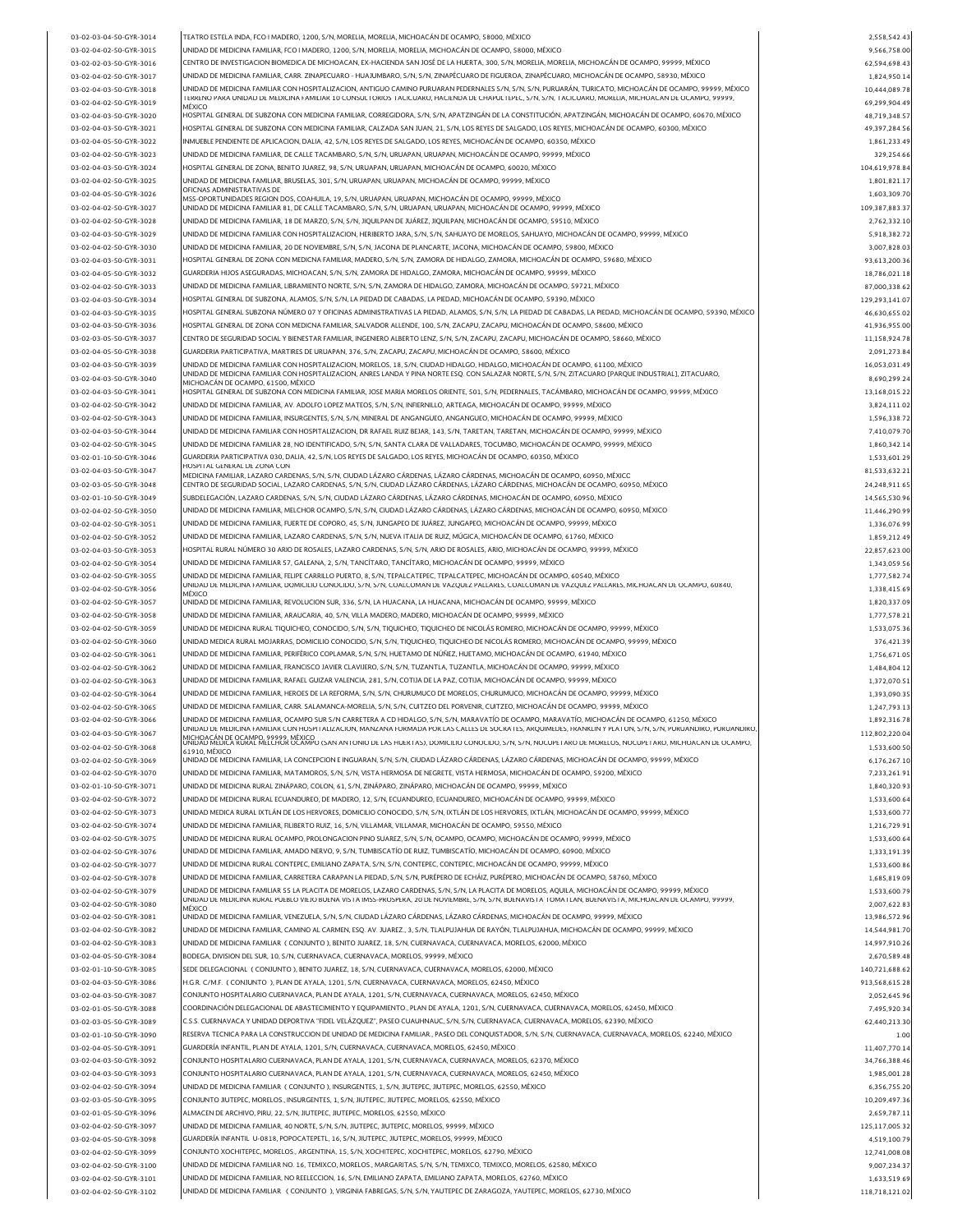| 03-02-03-05-50-GYR-3103                            | CONJUNTO YAUTEPEC U.M.F. NUM.12 Y C.S.S., VIRGINIA FABREGAS, S/N, S/N, YAUTEPEC DE ZARAGOZA, YAUTEPEC, MORELOS, 62730, MÉXICO                                                              | 12,020,339.08                  |
|----------------------------------------------------|--------------------------------------------------------------------------------------------------------------------------------------------------------------------------------------------|--------------------------------|
| 03-02-04-02-50-GYR-3104                            | UNIDAD DE MEDICINA FAMILIAR NUM. 22, TEPALCINGO, MORELOS, MORELOS, 26, S/N, TEPALCINGO, TEPALCINGO, MORELOS, 99999, MÊXICO                                                                 | 1,359,475.26                   |
| 03-02-04-02-50-GYR-3105                            | UNIDAD DE MEDICINA FAMILIAR(CONJUNTO ), 5 DE FEBRERO, 72, S/N, TLALTIZAPÁN, TLALTIZAPÁN DE ZAPATA, MORELOS, 62770, MÉXICO                                                                  | 5,582,982.72                   |
| 03-02-03-05-50-GYR-3106                            | CONJUNTO TLALTIZAPAN, MORELOS, 5 DE FEBRERO, 72, S/N, TLALTIZAPÁN, TLALTIZAPÁN DE ZAPATA, MORELOS, 62770, MÉXICO                                                                           | 12,326,624.17                  |
| 03-02-04-02-50-GYR-3107                            | UNIDAD DE MEDICINA FAMILIAR<br>(CONJUNTO), BENITO JUAREZ, S/N, S/N, CIUDAD AYALA, AYALA, MORELOS, 62700, MÉXICO                                                                            | 27,705,862.46                  |
| 03-02-03-05-50-GYR-3108                            | CONJUNTO VILLA AYALA, U.M.F. NUM. 8, C.S.S. Y MODULO IMSS PROSPERA, BENITO JUAREZ, S/N, S/N, CIUDAD AYALA, AYALA, MORELOS, 62700, MÉXICO                                                   | 13,218,611.89                  |
| 03-02-04-02-50-GYR-3109                            | UNIDAD DE MEDICINA FAMILIAR, JOSE HERNANDEZ, S/N, S/N, CHINAMECA, AYALA, MORELOS, 99999, MÉXICO                                                                                            | 1,375,595.63                   |
| 03-02-04-03-50-GYR-3110                            | H.G.Z. C/M.F., TULIPANES, 2, S/N, CUAUTLA, CUAUTLA, MORELOS, 62740, MÈXICO                                                                                                                 | 653,402,571.26                 |
| 03-02-04-05-50-GYR-3111                            | GUARDERÍA U-0877 GENERAL JESUS HERNANDEZ VARGAS, CAMACHO Y MOLINA, 113, S/N, CUAUTLA, CUAUTLA, MORELOS, 62740, MÉXICO                                                                      | 2,638,349.07                   |
| 03-02-01-10-50-GYR-3112                            | SUBDELEGACIÓN CUAUTLA, CAMACHO MOLINA, 111, S/N, CUAUTLA, CUAUTLA, MORELOS, 62740, MÉXICO                                                                                                  | 11,615,911.07                  |
| 03-02-04-02-50-GYR-3113                            | UNIDAD DE MEDICINA FAMILIAR<br>(CONJUNTO), MORELOS, 3, S/N, TLAQUILTENANGO, TLAQUILTENANGO, MORELOS, 99999, MÉXICO                                                                         | 5,674,330.87                   |
|                                                    | CONJUNTO TLAQUILTENANGO U.M.F. NUM. 11, IMSS PROSPERA Y C.S.S., MORELOS, 3, S/N, TLAQUILTENANGO, TLAQUILTENANGO, MORELOS, 99999, MÉXICO                                                    |                                |
| 03-02-03-05-50-GYR-3114                            |                                                                                                                                                                                            | 11,187,459.13                  |
| 03-02-04-02-50-GYR-3115                            | UNIDAD DE MEDICINA FAMILIAR(CONJUNTO), GILBERTO FIGUEROA, 712, S/N, PUENTE DE IXTLA, PUENTE DE IXTLA, MORELOS, 62660, MÊXICO                                                               | 4,373,963.22                   |
| 03-02-03-05-50-GYR-3116                            | CENTRO DE SEGURIDAD SOCIAL, GILBERTO FIGUEROA, 712, S/N, PUENTE DE IXTLA, PUENTE DE IXTLA, MORELOS, 62660, MÉXICO                                                                          | 10,972,522.99                  |
| 03-02-04-03-50-GYR-3117                            | H.G.Z. C/M.F. (CONJUNTO), LAZARO CARDENAS, S/N, S/N, ZACATEPEC DE HIDALGO, ZACATEPEC, MORELOS, 62780, MÉXICO                                                                               | 304,835,866.35                 |
| 03-02-03-05-50-GYR-3118                            | CENTRO DE SEGURIDAD SOCIAL, LAZARO CARDENAS, S/N, S/N, ZACATEPEC DE HIDALGO, ZACATEPEC, MORELOS, 62780, MÉXICO                                                                             | 31,966,472.97                  |
| 03-02-01-10-50-GYR-3119                            | CONJUNTO ZACATEPEC, MORELOS., LAZARO CARDENAS, S/N, S/N, ZACATEPEC DE HIDALGO, ZACATEPEC, MORELOS, 62780, MÉXICO                                                                           | 7.698.250.75                   |
| 03-02-04-02-50-GYR-3120                            | UNIDAD DE MEDICINA FAMILIAR<br>(CONJUNTO)<br>CENTRO DE SEGURIDAD SOCIAL                                                                                                                    | 5,183,628.56                   |
| 03-02-03-05-50-GYR-3121                            | CONJUNTO JOJUTLA U.M.F. NUM. 04. IMSS PROSPERA Y C.S.S., JOSEFA ORTIZ DE DOMINGUEZ, 307, S/N, JOJUTLA, JOJUTLA, MORELOS, 62900, MÉXICO                                                     | 7,753,844.40                   |
| 03-02-04-02-50-GYR-3122                            | UNIDAD DE MEDICINA FAMILIAR NO. 13, MIACATLAN, MORELOS., ALDAMA, S/N, S/N, MIACATLÂN, MIACATLÂN, MORELOS, 62600, MÊXICO                                                                    | 1,268,127.12                   |
| 03-02-04-02-50-GYR-3123                            | UNIDAD DE MEDICINA FAMILIAR, EMILIANO ZAPATA ESQ. ALLENDE, 24, S/N, TEZOYUCA, EMILIANO ZAPATA, MORELOS, 99999, MÉXICO                                                                      | 1.037.069.83                   |
|                                                    | UNIDAD DE MEDICINA FAMILIAR, ALLENDE, S/N, S/N, JANTETELCO, JANTETELCO, MORELOS, 62970, MÉXICO                                                                                             | 1,321,861.14                   |
| 03-02-04-02-50-GYR-3124                            | CENTRO VACACIONAL OAXTEPEC ADOLFO LOPEZ MATEOS, AUTOPISTA MEXICO-CUAUTLA, 0, S/N, OAXTEPEC, YAUTEPEC, MORELOS, 99999, MÉXICO                                                               |                                |
| 03-02-03-02-50-GYR-3125                            |                                                                                                                                                                                            | 301,303.00                     |
| 03-02-04-02-50-GYR-3126                            | UNIDAD DE MEDICINA FAMILIAR, MEXICO, S/N, S/N, TEPOZTLÁN, TEPOZTLÁN, MORELOS, 99999, MÉXICO                                                                                                | 1,042,443.25                   |
| 03-02-04-02-50-GYR-3127                            | UNIDAD DE MEDICINA FAMILIAR, CARRETERA AGUA HEDIONDA - YECAPIXTLA, KM 2.5, S/N, YECAPIXTLA, YECAPIXTLA, MORELOS, 62820, MÉXICO                                                             | 123,209,659.85                 |
| 03-02-03-02-50-GYR-3128                            | CENTRO VACACIONAL, AUTOPISTA MEXICO-CUAUTLA, 0, S/N, OAXTEPEC, YAUTEPEC, MORELOS, 99999, MÉXICO                                                                                            | 990,498,227.33                 |
| 03-02-01-10-50-GYR-3129                            | DELEGACION ESTATAL, DEL EJERCITO NACIONAL, 14, S/N, TEPIC, TEPIC, NAYARIT, 63160, MÉXICO                                                                                                   | 34,631,671.32                  |
| 02-01-00-00-50-GYR-3130                            | CASA DEL DELEGADO, PARAISO, 326, S/N, TEPIC, TEPIC, NAYARIT, 63130, MÉXICO                                                                                                                 | 1,392,593.06                   |
| 03-02-04-02-50-GYR-3131                            | UNIDAD DE MEDICINA FAMILIAR, PASEO DE VIENA, 15, S/N, TEPIC, TEPIC, NAYARIT, 63157, MÉXICO                                                                                                 | 176,329,026.10                 |
| 03-02-04-03-50-GYR-3132                            | HOSPITAL GENERAL DE ZONA DR. LUIS ERNESTO MIRAMONTES CARDENAS), INSURGENTES PONIENTE, 727, S/N, TEPIC, TEPIC, NAYARIT, 63120, MÉXICO                                                       | 128,465,717.02                 |
| 03-02-02-03-50-GYR-3133                            | UNIDAD DE MEDICINA FAMILIAR 24 Y CENTRO DE INVESTIGACIÓN EDUCATIVA Y FORMACIÓN DOCENTE. PASEO DE VIENA. 15. S/N. TEPIC. TEPIC. NAYARIT. 63157. MÉXICO                                      | 11,040.00                      |
| 03-02-01-05-50-GYR-3134                            | ALMACEN GENERAL DELEGACIONAL, RETORNO, 72, S/N, TEPIC, TEPIC, NAYARIT, 63120, MÉXICO                                                                                                       | 16,058,682.22                  |
| 03-02-04-05-50-GYR-3135                            | GUARDERIA EVC U-0650, NO IDENTIFICADO, S/N, S/N, ACAPONETA, ACAPONETA, NAYARIT, 99999, MÉXICO                                                                                              | 4,395,171.24                   |
| 03-02-03-05-50-GYR-3136                            | CENTRO DE SEGURIDAD SOCIAL Y TEATRO, DEL EJERCITO NACIONAL, 14, S/N, TEPIC, TEPIC, NAYARIT, 63160, MÉXICO                                                                                  | 15,407,956.29                  |
|                                                    | UNIDAD DE MEDICINA FAMILIAR, AVENIDA MEXICO CARRETERA A BELLAVISTA, S/N, S/N, TEPIC, TEPIC, NAYARIT, 99999, MÉXICO                                                                         |                                |
| 03-02-04-02-50-GYR-3137                            |                                                                                                                                                                                            | 1,195,884.82                   |
| 03-02-01-05-50-GYR-3138                            | INMUEBLE PENDIENTE DE APLICACION, INSURGENTES PONIENTE, 800, S/N, TEPIC, TEPIC, NAYARIT, 63100, MÉXICO                                                                                     | 71,991,940.01                  |
| 03-02-04-05-50-GYR-3139                            | GUARDERIA HIJOS DE MADRES ASEGURADAS, VICTORIA PONIENTE, 621, S/N, TEPIC, TEPIC, NAYARIT, 63080, MÈXICO                                                                                    | 50,388,673.44                  |
| 03-02-04-05-50-GYR-3140                            | OFICINAS ADMINISTRATIVAS, JOSE MARIA MERCADO, 36, S/N, TEPIC, TEPIC, NAYARIT, 63159, MÉXICO                                                                                                | 1,522,002.77                   |
| 03-02-04-02-50-GYR-3141                            | RESERVA TERRITORIAL, MANZANA CALLES EJIDO DIAZ ORDAZ CONSTRUCCION Y COPAL, 0, S/N, TEPIC, TEPIC, NAYARIT, 63089, MÉXICO                                                                    | 1,450,096.04                   |
| 03-02-04-02-50-GYR-3142                            | UNIDAD MEDICA DE ATENCION AMBULATORIA, LUIS DONALDO COLOSIO, 1030, S/N, TEPIC, TEPIC, NAYARIT, 63173, MÈXICO                                                                               | 103,299,502.44                 |
| 03-02-04-03-50-GYR-3143                            | HOSPITAL GENERAL DE SUBZONA CON MEDICINA FAMILIAR, INDEPENDENCIA, S/N, S/N, TUXPAN, TUXPAN, NAYARIT, 63200, MÉXICO                                                                         | 12,813,696.24                  |
| 03-02-04-03-50-GYR-3144                            | UNIDAD DE MEDICINA FAMILIAR CON HOSPITALIZACION, MEXICO, S/N, S/N, TEPIC, TEPIC, NAYARIT, 99999, MÈXICO                                                                                    | 3,033,715.32                   |
| 03-02-04-03-50-GYR-3145                            | HOSPITAL GENERAL DE ZONA CON MEDICNA FAMILIAR, LUCIO ECHEVERRIA, S/N, S/N, SANTIAGO IXCUINTLA, SANTIAGO IXCUINTLA, NAYARIT, 63300, MÉXICO                                                  | 26,387,191.83                  |
| 03-02-04-05-50-GYR-3146                            | GUARDERIA PARTICIPATIVA, PUEBLA, 502, S/N, SANTIAGO IXCUINTLA, SANTIAGO IXCUINTLA, NAYARIT, 63330, MÉXICO                                                                                  | 3,511,257.89                   |
| 03-02-04-03-50-GYR-3147                            | HOSPITAL GENERAL DE SUBZONA CON MEDICINA FAMILIAR, PROLONGACIÓN DE AVENIDA MORELOS, S/N, S/N, ACAPONETA, ACAPONETA, NAYARIT, 63430, MÉXICO                                                 | 6,688,622.33                   |
| 03-02-04-02-50-GYR-3148                            | UNIDAD DE MEDICINA FAMILIAR, ZARAGOZA, 81, S/N, TECUALA, TECUALA, NAYARIT, 63440, MÉXICO                                                                                                   | 1.289.070.16                   |
|                                                    | UNIDAD DE MEDICINA FAMILIAR, GUADALAJARA, 6, S/N, RUÍZ, RUÍZ, NAYARIT, 63620, MÉXICO                                                                                                       |                                |
| 03-02-04-02-50-GYR-3149                            |                                                                                                                                                                                            | 1,532,388.69                   |
| 03-02-04-02-50-GYR-3150                            | UNIDAD DE MEDICINA FAMILIAR, CARRETERA VILLA HIDALGO ESQ.CALLE SIN NOMBRE, S/N, S/N, EL CORA, SAN BLAS, NAYARIT, 63773, MÉXICO                                                             | 3,470,773.08                   |
| 03-02-04-02-50-GYR-3151                            | UNIDAD DE MEDICINA FAMILIAR, 5 DE MAYO, S/N, S/N, YAGO, SANTIAGO IXCUINTLA, NAYARIT, 63568, MÉXICO                                                                                         | 1,977,609.70                   |
| 03-02-04-02-50-GYR-3152                            | UNIDAD DE MEDICINA FAMILIAR, JUAN ESCUTIA, S/N, S/N, AUTÁN, SAN BLAS, NAYARIT, 63750, MÉXICO                                                                                               | 1,837,831.00                   |
| 03-02-04-02-50-GYR-3153                            | UNIDAD DE MEDICINA FAMILIAR, GUERRERO, 10, S/N, SAN BLAS, SAN BLAS, NAYARIT, 63740, MÉXICO                                                                                                 | 1,806,768.96                   |
| 03-02-04-03-50-GYR-3154                            | HOSPITAL GENERAL DE SUBZONA CON MEDICINA FAMILIAR, HIDALGO, S/N, S/N, LAS VARAS, COMPOSTELA, NAYARIT, 99999, MÉXICO                                                                        | 6,635,233.23                   |
| 03-02-04-02-50-GYR-3155                            | UNIDAD DE MEDICINA FAMILIAR, GENERAL RUIZ, S/N, S/N, COMPOSTELA, COMPOSTELA, NAYARIT, 63700, MÉXICO                                                                                        | 1,371,901.95                   |
| 03-02-04-02-50-GYR-3156                            | UNIDAD DE MEDICINA FAMILIAR, CARRETERA TEPIC - PUERTO VALLARTA, S/N, S/N, LA PEÑITA DE JALTEMBA, COMPOSTELA, NAYARIT, 99999, MÉXICO                                                        | 1,480,618.64                   |
| 03-02-04-02-50-GYR-3157                            | UNIDAD DE MEDICINA FAMILIAR, JOSEFA ORTIZ DE DOMINGUEZ, S/N, S/N, MEZCALES, BAHÍA DE BANDERAS, NAYARIT, 63738, MÉXICO                                                                      | 110,607,829.39                 |
| 03-02-01-10-50-GYR-3158                            | UNIDAD DE MEDICINA FAMILIAR 19, JOSEFA ORTIZ DE DOMINGUEZ, S/N, S/N, MEZCALES, BAHÍA DE BANDERAS, NAYARIT, 63738, MÉXICO                                                                   | 512,311.71                     |
| 03-02-04-02-50-GYR-3159                            | UNIDAD DE MEDICINA FAMILIAR 19, JOSEFA ORTIZ DE DOMINGUEZ, S/N, S/N, MEZCALES, BAHÍA DE BANDERAS, NAYARIT, 63738, MÉXICO                                                                   | 50,415,392.83                  |
| 03-02-04-02-50-GYR-3160                            | UNIDAD DE MEDICINA FAMILIAR, JUAN ESCUTIA, S/N, S/N, IXTLÁN DEL RÍO, IXTLÁN DEL RÍO, NAYARIT, 63940, MÉXICO                                                                                | 1,004,335.64                   |
| 03-02-04-02-50-GYR-3161                            | UNIDAD DE MEDICINA FAMILIAR, JUAREZ, 54, S/N, AHUACATLÁN, AHUACATLÁN, NAYARIT, 99999, MÉXICO                                                                                               | 988,804.84                     |
|                                                    |                                                                                                                                                                                            |                                |
| 03-02-04-02-50-GYR-3162                            | UNIDAD DE MEDICINA FAMILIAR, REY NAYAR, 8, S/N, XALISCO, XALISCO, NAYARIT, 63780, MÉXICO                                                                                                   | 22,284,650.33                  |
| 03-02-04-02-50-GYR-3163                            | UNIDAD DE MEDICINA FAMILIAR, CONSTITUCION, S/N, S/N, SAN JUAN DE ABAJO, BAHÍA DE BANDERAS, NAYARIT, 99999, MÉXICO                                                                          | 2,407,314.83                   |
| 03-02-02-03-50-GYR-3164                            |                                                                                                                                                                                            |                                |
|                                                    | CENTRO DE EXTENSION DEL CONOCIMIENTO, 24 DE DICIEMBRE, S/N, S/N, PIMIENTILLO, ROSAMORADA, NAYARIT, 63644, MÉXICO                                                                           | 1,346,000.74                   |
| 03-02-04-02-50-GYR-3165                            | UNIDAD DE MEDICINA FAMILIAR, ABASOLO, S/N, S/N, PIMIENTILLO, ROSAMORADA, NAYARIT, 63644, MÉXICO                                                                                            | 2,205,370.44                   |
| 03-02-04-08-50-GYR-3166                            | UNIDAD MEDICA RURAL NO. 22, DOMICILIO CONOCIDO, S/N, S/N, SANTIAGO DE POCHOTITÁN, TEPIC, NAYARIT, 63520, MÉXICO                                                                            | 17,694,953.76                  |
| 03-02-04-03-50-GYR-3167                            | HOSPITAL DE TRAUMATOLOGIA Y ORTOPEDIA 21, PINO SUAREZ, S/N, S/N, MONTERREY, MONTERREY, NUEVO LEÓN, 64000, MÉXICO                                                                           | 218,774,247.58                 |
| 03-02-04-02-50-GYR-3168                            | UNIDAD MEDICO FAMILIAR 37, REFORMA, SIN NUMERO, S/N, MONTERREY, MONTERREY, NUEVO LEÓN, 64460, MÉXICO                                                                                       | 25,110,666.46                  |
| 03-02-04-02-50-GYR-3169                            | UNIDAD MEDICO FAMILIAR 15, RUIZ CORTINES CEREZO DE LA ROSA, SIN NUMERO, S/N, MONTERREY, MONTERREY, NUEVO LEÓN, 64530, MÉXICO                                                               | 52,892,025.54                  |
| 03-02-04-03-50-GYR-3170                            | HOSPITAL GENERAL DE ZONA 17, FORTUNATO LOZANO ROBLE, SIN NUMERO, S/N, MONTERREY, MONTERREY, NUEVO LEÓN, 99999, MÉXICO                                                                      | 252,736,214.36                 |
| 03-02-04-02-50-GYR-3171                            | UNIDAD MEDICO FAMILIAR 03, FELIX U GOMEZ COLON, SIN NUMERO, S/N, MONTERREY, MONTERREY, NUEVO LEÓN, 64000, MÉXICO                                                                           | 46,136,203.05                  |
|                                                    | UNIDAD INVESTIGACIONES BIOMEDICAS DEL NOROESTE, 2 DE ABRIL, SIN NUMERO, S/N, MONTERREY, MONTERREY, NUEVO LEÓN, 64720, MÉXICO                                                               |                                |
| 03-02-02-03-50-GYR-3172                            |                                                                                                                                                                                            | 18,102,679.70                  |
| 03-02-03-05-50-GYR-3173                            | CONJUNTO MONTERREY, CONSTITUCION GRAL PORFIRIO DIAZ, SIN NUMERO, S/N, MONTERREY, MONTERREY, NUEVO LEÓN, 64070, MÉXICO                                                                      | 74,800,747.44                  |
| 03-02-03-02-50-GYR-3174                            | CONJUNTO CAT, MANZ C BAJA CALIFORNIA AV DR 1 MORONES PRIETO AYUTLA, SIN NUMERO, S/N, MONTERREY, MONTERREY, NUEVO LEÓN, 64700, MÉXICO                                                       | 62,197,056.96                  |
| 03-02-04-02-50-GYR-3175                            | UNIDAD MEDICO FAMILIAR 35, SOLIDARIDAD, S/N, S/N, MONTERREY, MONTERREY, NUEVO LEÓN, 64140, MÉXICO                                                                                          | 92,844,442.84                  |
| 03-02-01-02-50-GYR-3176                            | CENTRAL DE TRANSPORTES, OAXACA, 324, S/N, MONTERREY, MONTERREY, NUEVO LEÓN, 64720, MÉXICO                                                                                                  | 10,346,520.81                  |
| 03-02-01-05-50-GYR-3177                            | ALMACEN DELEGACIONAL, MANUEL L BARRAGAN, S/N, S/N, MONTERREY, MONTERREY, NUEVO LEÓN, 99999, MÉXICO                                                                                         | 96,313,817.05                  |
| 03-02-04-05-50-GYR-3178                            | GUARDERIA, AVENIDA JUAREZ, 1556, S/N, MONTERREY, MONTERREY, NUEVO LEÓN, 99999, MÉXICO                                                                                                      | 11,670,560.57                  |
| 03-02-04-05-50-GYR-3179                            | GUARDERIA PARTICIPATIVA 118, EMILIO CARRANZA NORTE, 431, S/N, MONTERREY, MONTERREY, NUEVO LEÓN, 64000, MÉXICO                                                                              | 3,184,082.82                   |
| 03-02-04-03-50-GYR-3180                            | HOSPITAL REGIONAL PSIQUIATRICO 22, CALLE, 965, S/N, MONTERREY, MONTERREY, NUEVO LEÓN, 99999, MÉXICO                                                                                        | 33,801,117.70                  |
| 03-02-04-02-50-GYR-3181                            | UNIDAD MEDICO FAMILIAR 39, ESTORNINO PROL RUIZ CORTINES, S/N, S/N, MONTERREY, MONTERREY, NUEVO LEÓN, 64117, MÉXICO                                                                         | 39,461,840.74                  |
| 03-02-04-02-50-GYR-3182                            | ESCUELA DE ENFERMERIA, MONTE CELESTE, S/N, S/N, MONTERREY, MONTERREY, NUEVO LEÓN, 64100, MÉXICO                                                                                            | 25,177,924.60                  |
| 03-02-04-02-50-GYR-3183                            | UNIDAD MEDICO FAMILIAR 36, DE LAS TORRES, 6715, S/N, MONTERREY, MONTERREY, NUEVO LEÓN, 99999, MÉXICO                                                                                       | 133,364,273.36                 |
|                                                    |                                                                                                                                                                                            |                                |
| 03-02-04-02-50-GYR-3184                            | UNIDAD MEDICO FAMILIAR 05, MORONES PRIETO, S/N, S/N, MONTERREY, MONTERREY, NUEVO LEÓN, 99999, MÉXICO                                                                                       | 68,810,943.14                  |
| 03-02-01-07-50-GYR-3185                            | TIENDA IMSS SNTSS 001, 16 DE SEPTIEMBRE PONIENTE, 200, S/N, MONTERREY, MONTERREY, NUEVO LEÓN, 64720, MÉXICO                                                                                | 10,519,486.82                  |
| 03-02-02-03-50-GYR-3186                            | ESCUELA DE ENFERMERIA, MONTE CELESTE, S/N, S/N, MONTERREY, MONTERREY, NUEVO LEÓN, 64100, MÉXICO                                                                                            | 52,767,197.51                  |
| 03-02-04-05-50-GYR-3187                            | GUARDERIA 03, TEPIC, 1603, S/N, MONTERREY, MONTERREY, NUEVO LEÓN, 64700, MÉXICO                                                                                                            | 12,084,044.34                  |
| 03-02-04-05-50-GYR-3188                            | GUARDERIA HIJOS DE MADRES ASEGURADAS 001, UNIVERSIDAD, 0, S/N, MONTERREY, MONTERREY, NUEVO LEÓN, 64410, MÉXICO                                                                             | 9,379,482.67                   |
| 03-02-04-05-50-GYR-3189<br>03-02-04-05-50-GYR-3190 | GUARDERIA NUMERO 02, RUIZ CORTINES, SIN NUMERO, S/N, MONTERREY, MONTERREY, NUEVO LEÓN, 64530, MÉXICO<br>GUARDERIA 05, RIO BRAVO, S/N, S/N, MONTERREY, MONTERREY, NUEVO LEÓN, 64280, MÉXICO | 28,593,871.70<br>10,975,488.68 |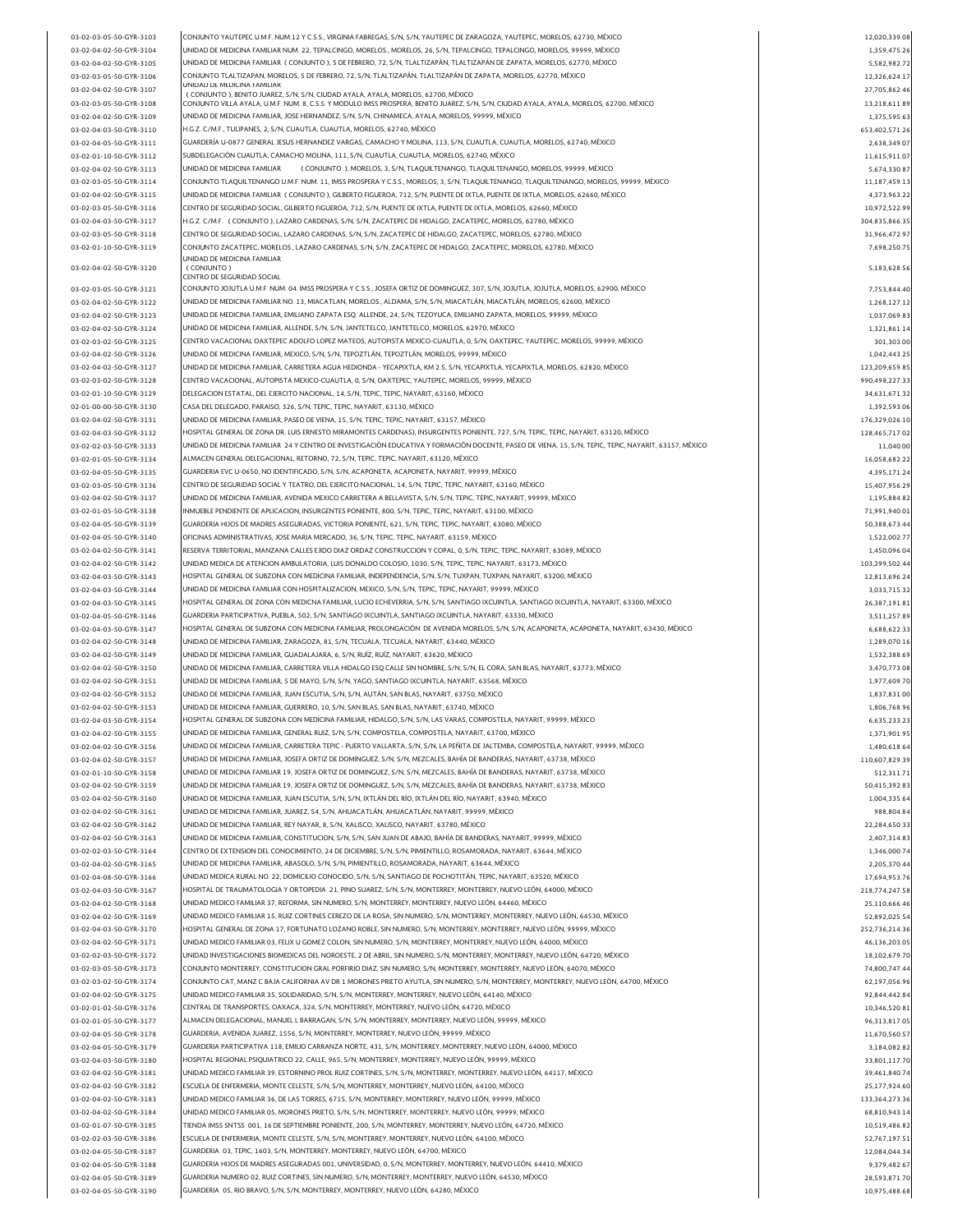| 03-02-04-03-50-GYR-3191                            | HOSPITAL REGIONAL DE ESPECIALIDADES 25, CALLE, S/N, S/N, MONTERREY, MONTERREY, NUEVO LEÓN, 99999, MÉXICO                                                                                                                                                                                                          | 405,923,413.72                |
|----------------------------------------------------|-------------------------------------------------------------------------------------------------------------------------------------------------------------------------------------------------------------------------------------------------------------------------------------------------------------------|-------------------------------|
| 03-02-04-05-50-GYR-3192                            | GUARDERIA PARTICIPATIVA 147, ARRAMBERRI PONIENTE, 1645, S/N, MONTERREY, MONTERREY, NUEVO LEÓN, 64000, MÉXICO                                                                                                                                                                                                      | 4,835,088.73                  |
| 03-02-04-02-50-GYR-3193                            | UNIDAD MEDICO FAMILIAR  38 CFE, JUAN I RAMON, SIN NUMERO, S/N, MONTERREY, MONTERREY, NUEVO LEÓN, 64000, MÉXICO                                                                                                                                                                                                    | 7,736,304.47                  |
| 03-02-04-02-50-GYR-3194                            | UNIDAD MEDICO FAMILIAR 28, PENITENCIARIA, SIN NUMERO, S/N, MONTERREY, MONTERREY, NUEVO LEÓN, 64280, MÉXICO                                                                                                                                                                                                        | 94,942,177.60                 |
| 03-02-04-02-50-GYR-3195                            | CONJUNTO SABINAS, DOMICILIO CONOCIDO, S/N, S/N, SABINAS [ARENAS Y MATERIALES], SABINAS HIDALGO, NUEVO LEÓN, 65200, MÉXICO                                                                                                                                                                                         | 7,830,649.41                  |
| 03-02-03-05-50-GYR-3196                            | CONJUNTO SABINAS, DOMICILIO CONOCIDO, S/N, S/N, SABINAS [ARENAS Y MATERIALES], SABINAS HIDALGO, NUEVO LEÓN, 65200, MÉXICO                                                                                                                                                                                         | 12,186,251.96                 |
| 03-02-01-10-50-GYR-3197                            | CONJUNTO SABINAS, DOMICILIO CONOCIDO, S/N, S/N, SABINAS [ARENAS Y MATERIALES], SABINAS HIDALGO, NUEVO LEÓN, 65200, MÉXICO                                                                                                                                                                                         | 1,037,796.84                  |
| 03-02-04-02-50-GYR-3198                            | CONJUNTO GENERAL TERAN, REFORMA GUILLERMO PRIETO RAYON, S/N, S/N, GENERAL TERÁN, GENERAL TERÁN, NUEVO LEÓN, 99999, MÉXICO                                                                                                                                                                                         | 6,328,987.79                  |
| 03-02-04-02-50-GYR-3199                            | CONJUNTO CADEREYTA, BENITO JUAREZ PONIENTE, 801, S/N, CADEREYTA JIMÉNEZ, CADEREYTA JIMÉNEZ, NUEVO LEÓN, 67480, MÉXICO                                                                                                                                                                                             | 26,031,160.53                 |
| 03-02-03-05-50-GYR-3200                            | CONJUNTO CADEREYTA, BENITO JUAREZ PONIENTE, 801, S/N, CADEREYTA JIMÉNEZ, CADEREYTA JIMÉNEZ, NUEVO LEÓN, 67480, MÉXICO                                                                                                                                                                                             | 17,652,352.60                 |
| 03-02-01-10-50-GYR-3201                            | CONJUNTO CADEREYTA, BENITO JUAREZ PONIENTE, 801, S/N, CADEREYTA JIMÊNEZ, CADEREYTA JIMÊNEZ, NUEVO LEÔN, 67480, MÊXICO                                                                                                                                                                                             | 919,865.51                    |
| 03-02-04-02-50-GYR-3202                            | CONJUNTO VILLA ALLENDE, CALLE, S/N, S/N, VILLAS DE ALLENDE, ALLENDE, NUEVO LEÓN, 67350, MÉXICO                                                                                                                                                                                                                    | 6,289,678.51                  |
| 03-02-04-03-50-GYR-3203                            | CONJUNTO MONTEMORELOS, DOMICILIO CONOCIDO, S/N, S/N, MONTEMORELOS, MONTEMORELOS, NUEVO LEÓN, 67500, MÉXICO                                                                                                                                                                                                        | 21,813,313.93                 |
| 03-02-03-05-50-GYR-3204                            | CONJUNTO MONTEMORELOS, DOMICILIO CONOCIDO, S/N, S/N, MONTEMORELOS, MONTEMORELOS, NUEVO LEÓN, 67500, MÉXICO                                                                                                                                                                                                        | 13,209,788.95                 |
| 03-02-04-03-50-GYR-3205                            | CONJUNTO LINARES, INDEPENDENCIA, S/N, S/N, LINARES, LINARES, NUEVO LEÓN, 67700, MÉXICO                                                                                                                                                                                                                            | 24.507.401.73                 |
| 03-02-03-05-50-GYR-3206                            | CONJUNTO LINARES, INDEPENDENCIA, S/N, S/N, LINARES, LINARES, NUEVO LEÓN, 67700, MÉXICO                                                                                                                                                                                                                            | 18,800,448.85                 |
| 03-02-01-10-50-GYR-3207                            | CONJUNTO LINARES, INDEPENDENCIA, S/N, S/N, LINARES, LINARES, NUEVO LEÓN, 67700, MÉXICO                                                                                                                                                                                                                            | 935,589.56                    |
| 03-02-04-02-50-GYR-3208                            | UNIDAD MEDICO FAMILIAR 19, MORELOS ABASOLO ZARAGOZA, SIN NUMERO, S/N, CIUDAD APODACA, APODACA, NUEVO LEÓN, 99999, MÉXICO                                                                                                                                                                                          | 31,201,188.04                 |
| 03-02-04-03-50-GYR-3209                            | HOSPITAL GENERAL DE ZONA NO. 67, LOTE 4, MANZANA 4 DE LA CARRETERA A MIGUEL ALEMAN, 0, S/N, CIUDAD APODACA, APODACA, NUEVO LEÒN, 99999, MÈXICO                                                                                                                                                                    | 598,904,251.79                |
| 03-02-04-02-50-GYR-3210                            | UNIDAD DE MEDICIAN FAMILIAR 66, DOMICILIO CONOCIDO, 1000, S/N, CIUDAD APODACA, APODACA, NUEVO LEÓN, 66646, MÉXICO                                                                                                                                                                                                 | 90,331,539.43                 |
| 03-02-04-02-50-GYR-3211                            | UNIDAD DE MEDICINA FAMILIAR NO. 58, DIAZ ORDAZ, KM 336, S/N, SAN PEDRO GARZA GARCÍA, SAN PEDRO GARZA GARCÍA, NUEVO LEÓN, 66210, MÊXICO                                                                                                                                                                            | 6,895,059.62                  |
| 03-02-04-02-50-GYR-3212                            | UNIDAD MEDICO FAMILIAR 07, SAN PEDRO, 0, S/N, SAN PEDRO GARZA GARCÍA, SAN PEDRO GARZA GARCÍA, NUEVO LEÓN, 99999, MÉXICO                                                                                                                                                                                           | 178,918,245.10                |
| 03-02-04-02-50-GYR-3213                            | UNIDAD MEDICO FAMILIAR 07, SAN PEDRO, 0, S/N, SAN PEDRO GARZA GARCÍA, SAN PEDRO GARZA GARCÍA, NUEVO LEÓN, 99999, MÉXICO                                                                                                                                                                                           | 16,873,849.01                 |
|                                                    | UNIDAD MEDICO FAMILIAR 45, MORELOS, S/N, S/N, HIDALGO, HIDALGO, NUEVO LEÓN, 99999, MÉXICO                                                                                                                                                                                                                         |                               |
| 03-02-04-02-50-GYR-3214                            | HOSPITAL GENERAL DE ZONA 04, MATAMOROS, S/N, S/N, GUADALUPE, GUADALUPE, NUEVO LEÓN, 67100, MÉXICO                                                                                                                                                                                                                 | 2,751,733.81                  |
| 03-02-04-03-50-GYR-3215                            |                                                                                                                                                                                                                                                                                                                   | 275,062,511.32                |
| 03-02-04-02-50-GYR-3216                            | UNIDAD MEDICO FAMILIAR 27, CARDENAL, S/N, S/N, GUADALUPE, GUADALUPE, NUEVO LEÓN, 99999, MÉXICO                                                                                                                                                                                                                    | 22,183,689.75                 |
| 02-01-00-00-50-GYR-3217                            | CASA DELGADO, LARGA VISTA, 100, S/N, GUADALUPE, GUADALUPE, NUEVO LEÓN, 99999, MÉXICO                                                                                                                                                                                                                              | 3,025,332.16                  |
| 03-02-04-02-50-GYR-3218                            | UNIDAD MEDICO FAMILIAR 32, ARTEAGA JIMENEZ, S/N, S/N, GUADALUPE, GUADALUPE, NUEVO LEÓN, 99999, MÉXICO                                                                                                                                                                                                             | 56,324,090.43                 |
| 03-02-04-02-50-GYR-3219                            | UNIDAD MEDICO FAMILIAR 30, MARGARITA MAZA DE JUAREZ, S/N, S/N, GUADALUPE, GUADALUPE, NUEVO LEÓN, 99999, MÉXICO                                                                                                                                                                                                    | 109,844,424.44                |
| 03-02-04-02-50-GYR-3220                            | UNIDAD MEDICO FAMILIAR 29, PABLO LIVAS, 5501, S/N, GUADALUPE, GUADALUPE, NUEVO LEÓN, 99999, MÉXICO                                                                                                                                                                                                                | 46.447.429.83                 |
| 03-02-04-02-50-GYR-3221                            | UNIDAD DE MEDICINA FAMILIAR NO. 68, MEXICO, S/N, S/N, GUADALUPE, GUADALUPE, NUEVO LEÓN, 99999, MÉXICO<br>UNIDAD MEDICO FAMILIAR 44, CARRETERA A LAREDO CALLE 5 Y PROLONGACION CONSTITUCION, SIN NUMERO, S/N, CIENEGA DE FLORES, CIENEGA DE FLORES, NUEVO LEON, 65550,                                             | 132,506,630.77                |
| 03-02-04-02-50-GYR-3222                            | MÉXICO                                                                                                                                                                                                                                                                                                            | 11,497,538.37                 |
| 03-02-04-02-50-GYR-3223                            | UNIDAD MEDICO FAMILIAR 48, CALLE, S/N, S/N, ANÁHUAC, ANÁHUAC, NUEVO LEÓN, 99999, MÉXICO                                                                                                                                                                                                                           | 1,847,592.71                  |
| 03-02-04-02-50-GYR-3224                            | UNIDAD MEDICO FAMILIAR 20, LAZARO G AYALA, S/N, S/N, VALLE DE JUÁREZ, JUÁREZ, NUEVO LEÓN, 67250, MÉXICO                                                                                                                                                                                                           | 9,998,363.33                  |
| 03-02-04-02-50-GYR-3225                            | UNIDAD MEDICO FAMILIAR 47, VICTORIA ZUAZUA, S/N, S/N, LAMPAZOS DE NARANJO, LAMPAZOS DE NARANJO, NUEVO LEÓN, 65070, MÉXICO                                                                                                                                                                                         | 1,847,592.71                  |
| 03-02-04-02-50-GYR-3226                            | UNIDAD MEDICO FAMILIAR 46, GUERRERO, SIN NUMERO, S/N, VILLALDAMA, VILLALDAMA, NUEVO LEŌN, 65350, MĒXICO                                                                                                                                                                                                           | 1,831,868.52                  |
| 03-02-03-05-50-GYR-3227                            | CENTRO DE SEGURIDAD SOCIAL Y BIENESTAR FAMILIAR 2, UNIVERSIDAD NORTE, 712, S/N, SAN NICOLÁS DE LOS GARZA, SAN NICOLÁS DE LOS GARZA, NUEVO LEÓN, 99999, MÉXICO                                                                                                                                                     | 7,036,300.49                  |
| 03-02-04-03-50-GYR-3228                            | CONJUNTO SAN NICOLAS DE LOS GARZA, ESQ CARR NAL MEXICO LAREDO Y PROLONG BENITO JUAREZ, SIN NUMERO, S/N, SAN NICOLAS DE LOS GARZA, SAN NICOLAS DE LOS GARZA,                                                                                                                                                       | 223,444,269.89                |
| 03-02-04-02-50-GYR-3229                            | NUEVO LEÓN, 99999 MÉXICO<br>CONJUNTO SAN NICOLAS DE LOS GARZA, ESQ CARR NAL MEXICO LAREDO Y PROLONG BENITO JUAREZ, SIN NUMERO, S/N, SAN NICOLAS DA LOS GARZA, SAN NICOLAS DE LOS GARZA,                                                                                                                           | 53,650,975.65                 |
| 03-02-04-02-50-GYR-3230                            | UNIYAHARIYA 282°AN RENGON AMBULATORIA (UMAA) NO. 65, DIEGO DIAZ DE BERLANGA, 194, S/N, SAN NICOLAS DE LOS GARZA, SAN NICOLAS DE LOS GARZA, NUEVO LEON, 99999<br>MÉXICO                                                                                                                                            | 71,731,001.65                 |
| 03-02-04-02-50-GYR-3231                            | UNIDAD MEDICO FAMILIAR 08, FRANCISCO SARABIA, S/N, S/N, SANTIAGO, SANTIAGO, NUEVO LEÓN, 99999, MÉXICO                                                                                                                                                                                                             | 10,162,082.30                 |
| 03-02-04-02-50-GYR-3232                            | UNIDAD MEDICO FAMILIAR 18, CHAPULTEPEC E HIDALGO, S/N, S/N, HUALAHUISES, HUALAHUISES, NUEVO LEÓN, 99999, MÉXICO                                                                                                                                                                                                   | 3,364,977.87                  |
| 03-02-04-02-50-GYR-3233                            | UNIDAD MEDICO FAMILIAR 51, MANUEL AVILA CAMACHO, S/N, S/N, CHINA, CHINA, NUEVO LEÓN, 99999, MÉXICO                                                                                                                                                                                                                | 2,217,111.62                  |
| 03-02-04-02-50-GYR-3234                            | UNIDAD MEDICO FAMILIAR 53, DURANGO, S/N, S/N, GALEANA, GALEANA, NUEVO LEÓN, 99999, MÉXICO                                                                                                                                                                                                                         | 2,075,593.52                  |
| 03-02-04-02-50-GYR-3235                            | UNIDAD MEDICO FAMILIAR 55, CARRETERA A LINARES, ARISTA Y GENERAL MARTINEZ, S/N, S/N, DOCTOR ARROYO, DOCTOR ARROYO, NUEVO LEÓN, 99999, MÉXICO                                                                                                                                                                      | 2,217,111.25                  |
| 03-02-04-02-50-GYR-3236                            | UNIDAD MEDICO FAMILIAR 24, MIGUEL LERDO DE TEJADA, 112, S/N, LOS ELOTES (VILLA DE GARCÍA), GARCÍA, NUEVO LEÓN, 66000, MÉXICO                                                                                                                                                                                      | 5,353,271.88                  |
| 03-02-04-02-50-GYR-3237                            | UNIDAD MEDICO FAMILIAR 50, PUEBLA, S/N, S/N, CERRALVO, CERRALVO, NUEVO LEÓN, 65900, MÉXICO                                                                                                                                                                                                                        | 2,083,455.61                  |
| 03-02-04-02-50-GYR-3238                            | UNIDAD MEDICO FAMILIAR 49, CALLE, S/N, S/N, AGUALEGUAS, AGUALEGUAS, NUEVO LEÓN, 99999, MÉXICO                                                                                                                                                                                                                     | 1,965,524.16                  |
| 03-02-04-02-50-GYR-3239                            | UNIDAD MEDICO FAMILIAR 54, INDEPENDENCIA, 23, S/N, ARAMBERRI, ARAMBERRI, NUEVO LEÓN, 99999, MÉXICO                                                                                                                                                                                                                | 4,292,704.78                  |
| 03-02-04-02-50-GYR-3240                            | UNIDAD MEDICO FAMILIAR 56, ZARAGOZA, S/N, S/N, LA ASCENCIÓN, ARAMBERRI, NUEVO LEÓN, 67950, MÉXICO                                                                                                                                                                                                                 | 10,603,198.12                 |
| 03-02-04-02-50-GYR-3241                            | UNIDAD MEDICO FAMILIAR 09, BENITO JUAREZ, S/N, S/N, SALINAS VICTORIA, SALINAS VICTORIA, NUEVO LEÓN, 99999, MÉXICO                                                                                                                                                                                                 | 2,405,795.90                  |
| 03-02-01-10-50-GYR-3242                            | SUBDELEGACION, MANUEL L BARRAGAN, S/N, S/N, MONTERREY, MONTERREY, NUEVO LEÓN, 99999, MÉXICO                                                                                                                                                                                                                       | 62,941,323.74                 |
| 03-02-01-10-50-GYR-3243                            | CONJUNTO LINCOLN, DOMICILIO CONOCIDO, S/N, S/N, MONTERREY, MONTERREY, NUEVO LEÓN, 64360, MÉXICO                                                                                                                                                                                                                   | 30, 313, 425. 25              |
| 03-02-02-03-50-GYR-3244                            | CONJUNTO LINCOLN, DOMICILIO CONOCIDO, S/N, S/N, MONTERREY, MONTERREY, NUEVO LEÓN, 64360, MÉXICO                                                                                                                                                                                                                   | 313,635.29                    |
| 03-02-01-10-50-GYR-3245                            | CENTRO DE SEGURIDAD NO. 8, MANZ C BAJA CALIFORNIA AV DR 1 MORONES PRIETO AYUTLA, SIN NUMERO, S/N, MONTERREY, MONTERREY, NUEVO LEÓN, 64700, MÉXICO                                                                                                                                                                 | 77,544,525.39                 |
| 03-02-04-02-50-GYR-3246                            | SUBDELEGACION, MANZ F U GOMEZ CONSTITUCION PROF G TORRES PROF RMRZ, SIN NUMERO, S/N, MONTERREY, MONTERREY, NUEVO LEÓN, 64000, MÉXICO                                                                                                                                                                              | 91,345,278.50                 |
| 03-02-04-05-50-GYR-3247                            | GUARDERIA PARTICIPATIVA 200, MAR JONICO, 200, S/N, SANTA CATARINA [CORREDOR INDUSTRIAL], SANTA CATARINA, NUEVO LEÓN, 66378, MÉXICO                                                                                                                                                                                | 2,790,986.18                  |
| 03-02-04-02-50-GYR-3248                            | UNIDAD DE MEDICINA FAMILIAR 64, MANUEL ORDOEZ, 2850, S/N, SANTA CATARINA [CORREDOR INDUSTRIAL], SANTA CATARINA, NUEVO LEÓN, 99999, MÈXICO                                                                                                                                                                         | 238,275,330.77                |
|                                                    | UNIDAD MEDICO FAMILIAR 43, GENERAL CELESTINO GASCA, S/N, S/N, CIUDAD GENERAL ESCOBEDO, GENERAL ESCOBEDO, NUEVO LEÓN, 66055, MÉXICO                                                                                                                                                                                |                               |
| 03-02-04-02-50-GYR-3249                            |                                                                                                                                                                                                                                                                                                                   | 19,161,622.63                 |
| 03-02-04-02-50-GYR-3250                            | U.M.F. N° 42, VENUSTIANO CARRANZA, 401, S/N, CARMEN, EL CARMEN, NUEVO LEÓN, 66550, MÉXICO                                                                                                                                                                                                                         | 1,472,343.95                  |
| 03-02-04-02-50-GYR-3251                            | UNIDAD DE MEDICINA FAMILIAR NO. 70, DE LA REFORMA, 180, S/N, GENERAL ZUAZUA, GENERAL ZUAZUA, NUEVO LEÓN, 65750, MÉXICO<br>HOSPITAL DE GINECOLOGIA Y OBSTETRICIA Y UNIDAD MEDICA DE ALTA ESPECIALIDAD, MANZ FU GOMEZ CONSTITUCION PROF G TORRES PROF RMRZ, SIN NUMERO, S/N, MONTERREY,                             | 2,765,566.93                  |
| 03-02-04-03-50-GYR-3252                            | MONTERREY. NUEVO LEÓN. 64000. MĚXICO                                                                                                                                                                                                                                                                              | 212,113,038.08                |
| 03-02-04-02-50-GYR-3253                            | MEDICINA FISICA Y REHABILITACION, MANZ F U GOMEZ CONSTITUCION PROF G TORRES PROF RMRZ, SIN NUMERO, S/N, MONTERREY, MONTERREY, NUEVO LEÓN, 64000, MÉXICO<br>HOSPITAL GENERAL DE ZONA CON MEDICINA FAMILIAR, MANZ FU GOMEZ CONSTITUCION PROF G TORRES PROF RMRZ, SIN NUMERO, S/N, MONTERREY, MONTERREY, NUEVO LEON, | 36,724,491.44                 |
| 03-02-04-03-50-GYR-3254                            | 64000. MĚXICO                                                                                                                                                                                                                                                                                                     | 173,411,581.27                |
| 03-02-04-03-50-GYR-3255                            | HOSPITAL GENERAL DE ZONA, MANZ F U GOMEZ CONSTITUCION PROF G TORRES PROF RMRZ, SIN NUMERO, S/N, MONTERREY, MONTERREY, NUEVO LEÓN, 64000, MÉXICO                                                                                                                                                                   | 296,742,363.76                |
| 03-02-01-10-50-GYR-3256                            | SEDE DELEGACIONAL, MANZ F U GOMEZ CONSTITUCION PROF G TORRES PROF RMRZ, SIN NUMERO, S/N, MONTERREY, MONTERREY, NUEVO LEÓN, 64000, MÉXICO                                                                                                                                                                          | 158,040,540.72                |
| 03-02-02-03-50-GYR-3257                            | CONJUNTO FELIX U GOMEZ, MANZ F U GOMEZ CONSTITUCION PROF G TORRES PROF RMRZ, SIN NUMERO, S/N, MONTERREY, MONTERREY, NUEVO LEÔN, 64000, MÊXICO<br>CASA DE MAQUINAS-CENTRAL DE SERVICIOS, MANZ FU GOMEZ CONSTITUCION PROF G TORRES PROF RMRZ, SIN NUMERO, S/N, MONTERREY, MONTERREY, NUEVO LEON, 64000,             | 8,530,885.20                  |
| 03-02-01-10-50-GYR-3258                            | MÉXICO                                                                                                                                                                                                                                                                                                            | 40,065,097.41                 |
| 03-02-04-03-50-GYR-3259                            | CONJUNTO LINCOLN, DOMICILIO CONOCIDO, S/N, S/N, MONTERREY, MONTERREY, NUEVO LEÓN, 64360, MÉXICO                                                                                                                                                                                                                   | 237,578,842.80                |
| 03-02-04-02-50-GYR-3260                            | UNIDAD DE MEDICINA FAMILIAR, DOMICILIO CONOCIDO, S/N, S/N, MONTERREY, MONTERREY, NUEVO LEÓN, 64360, MÉXICO                                                                                                                                                                                                        | 30,149,158.63                 |
| 03-02-01-07-50-GYR-3261                            | PLANTA DE LAVADO, DOMICILIO CONOCIDO, S/N, S/N, MONTERREY, MONTERREY, NUEVO LEÓN, 64360, MÉXICO                                                                                                                                                                                                                   | 33.767.711.08                 |
| 03-02-01-10-50-GYR-3262                            | CENTRAL DE SERVICIOS, DOMICILIO CONOCIDO, S/N, S/N, MONTERREY, MONTERREY, NUEVO LEÓN, 64360, MÉXICO                                                                                                                                                                                                               | 33,907,220.54                 |
| 03-02-04-03-50-GYR-3263                            | CONJUNTO OAXACA, NIOS HEROES, 621, S/N, OAXACA DE JUÁREZ, OAXACA DE JUÁREZ, OAXACA, 68000, MÉXICO<br>ALMACEN DELEGACIONAL Y BODEGA DE BIENES EMBARGADOS, BOULEVARD GUADALUPE HINOJOSA DE MURAT, S/N, S/N, SANTA CRUZ XOXOCOTEAN, SANTA CRUZ XOXOCOTEAN,                                                           | 363,169,969.41                |
| 03-02-01-05-50-GYR-3264                            | OAXACA, 71230, MĚXICO                                                                                                                                                                                                                                                                                             | 34,913,114.03                 |
| 02-01-00-00-50-GYR-3265                            | CASA OFICIAL DEL DELEGADO, TUXPANGO, 110, S/N, OAXACA DE JUÁREZ, OAXACA DE JUÁREZ, OAXACA, 99999, MÉXICO                                                                                                                                                                                                          | 1,189,694.26                  |
| 03-02-04-02-50-GYR-3266                            | UNIDAD DE MEDICINA FAMILIAR, JACOBO DALEVUELTA, 100, S/N, OAXACA DE JUÁREZ, OAXACA DE JUÁREZ, OAXACA, 68000, MÉXICO                                                                                                                                                                                               | 16,650,199.29                 |
| 03-02-04-05-50-GYR-3267                            | GUARDERIA PARTICIPATIVA, LICENCIADO GENARO VAZQUEZ, 107, S/N, OAXACA DE JUÁREZ, OAXACA DE JUÁREZ, OAXACA, 99999, MÊXICO                                                                                                                                                                                           | 2,282,299.13                  |
| 03-02-04-02-50-GYR-3268                            | UNIDAD DE MEDICINA FAMILIAR, FRANCISCO I MADERO, S/N, S/N, OAXACA DE JUÁREZ, OAXACA DE JUÁREZ, OAXACA, 68000, MÉXICO                                                                                                                                                                                              | 18.701.554.90                 |
| 03-02-03-05-50-GYR-3269                            | UNIDAD DE MEDICINA FAMILIAR NO. 65 Y CENTRO DE BIENESTAR SOCIAL, CALLE PINOS, S/N, S/N, SANTA LUCÍA DEL CAMINO, SANTA LUCÍA DEL CAMINO, OAXACA, 99999, MÉXICO                                                                                                                                                     | 65,525,173.56                 |
| 03-02-04-03-50-GYR-3270                            | HOSPITAL GENERAL DE ZONA CON MEDICNA FAMILIAR, NICOLAS BRAVO, S/N, S/N, SALINA CRUZ, SALINA CRUZ, OAXACA, 99999, MÉXICO                                                                                                                                                                                           | 38,248,308.15                 |
| 03-02-01-10-50-GYR-3271                            | TERRENO, GRIJALVA, S/N, S/N, SALINA CRUZ, SALINA CRUZ, OAXACA, 99999, MÉXICO                                                                                                                                                                                                                                      | 568,400.09                    |
| 03-02-01-10-50-GYR-3272                            | OFICINAS SUBDELEGACIONALES, CALLE PUEBLA, ESQ. CARRET.TRANSISTMICA, S/N, S/N, SALINA CRUZ, SALINA CRUZ, OAXACA, 99999, MÊXICO                                                                                                                                                                                     | 10,160,297.06                 |
| 03-02-04-03-50-GYR-3273                            | HOSPITAL GENERAL DE ZONA NO. 03, BOULEVARD BENITO JUAREZ (CARRETERA TUXTEPEC VALLE NACIONAL), S/N, S/N, SAN JUAN BAUTISTA TUXTEPEC, SAN JUAN BAUTISTA                                                                                                                                                             | 1,164,887.54                  |
| 03-02-04-03-50-GYR-3274                            | TUXTEPEC, OAXACA, 68300, MEXICO<br>HOSPITAL GENERAL DE ZONA CON MEDICNA FAMILIAR, BOULEVARD BENITO JUAREZ (CARRETERA TUXTEPEC VALLE NACIONAL), S/N, S/N, S/N, SAN JUAN BAUTISTA TUXTEPEC, SAN JUAN                                                                                                                | 121,399,910.08                |
|                                                    |                                                                                                                                                                                                                                                                                                                   |                               |
| 03-02-04-03-50-GYR-3275                            | BAUTISTA TUXTEPEC, OAXACA, 68300, MÊXICO<br>UNIDAD DE MEDICINA FAMILIAR CON HOSPITALIZACION, HIDALGO, 6, S/N, SAN JUAN BAUTISTA CUICATLÁN, SAN JUAN BAUTISTA CUICATLÁN, OAXACA, 68600, MÉXICO                                                                                                                     | 2,398,841.04                  |
| 03-02-04-02-50-GYR-3276                            | UNIDAD DE MEDICINA FAMILIAR, PORFIRIO DIAZ, S/N, S/N, SANTO DOMINGO TEHUANTEPEC, SANTO DOMINGO TEHUANTEPEC, OAXACA, 70760, MÉXICO                                                                                                                                                                                 | 1,966,661.28                  |
| 03-02-01-10-50-GYR-3277                            | TERRENO, 5 DE MAYO, S/N, S/N, SANTO DOMINGO TEHUANTEPEC, SANTO DOMINGO TEHUANTEPEC, OAXACA, 70760, MÊXICO                                                                                                                                                                                                         | 1.00                          |
|                                                    | UNIDAD DE MEDICINA FAMILIAR, EFRAIN R. GOMEZ, S/N, S/N, HEROICA CIUDAD DE JUCHITÁN DE ZARAGOZA, HEROICA CIUDAD DE JUCHITÁN DE ZARAGOZA, OAXACA, 99999, MÉXICO                                                                                                                                                     |                               |
| 03-02-04-02-50-GYR-3278<br>03-02-04-03-50-GYR-3279 | UNIDAD DE MEDICINA FAMILIAR CON HOSPITALIZACION, ISMAEL TOLEDO, S/N, S/N, SANTO DOMINGO INGENIO, SANTO DOMINGO INGENIO, OAXACA, 70120, MÉXICO                                                                                                                                                                     | 22,352,586.49<br>3,923,610.77 |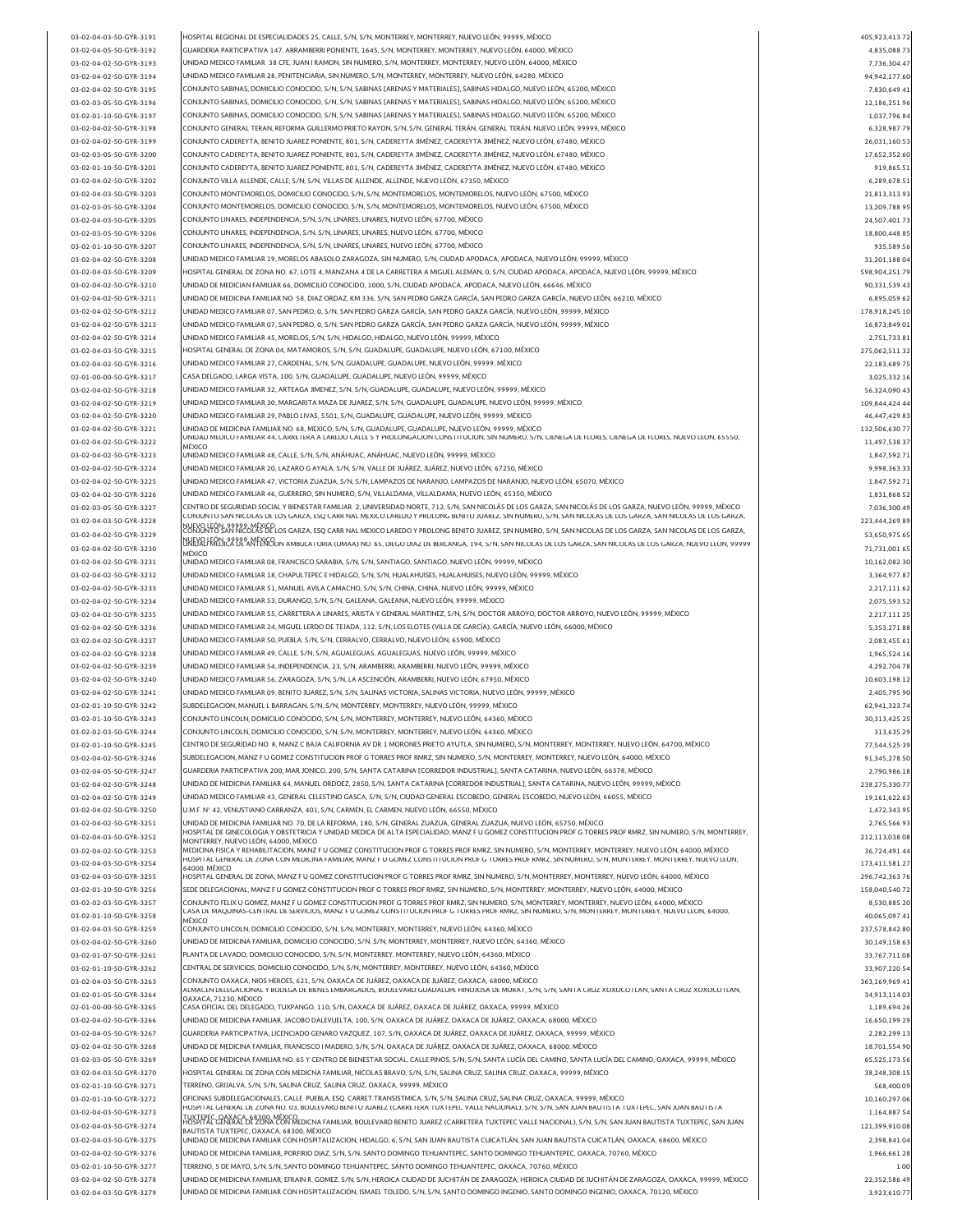03-02-04-02-50-GYR-3280 1,131,437.20 UNIDAD DE MEDICINA FAMILIAR, VENUSTIANO CARRANZA, S/N, S/N, IXTEPEC, CIUDAD IXTEPEC, OAXACA, 70110, MÉXICO 03-02-01-10-50-GYR-3281 |INMUEBLE PENDIENTE DE APLICACION, DE LAS ROSAS, S/N, S/N, MATÍAS ROMERO AVENDAÑO, MATÍAS ROMERO AVENDAÑO, OAXACA, 99999, MEXICO | 1,503,0754.68 | 1,503,754.68 03-02-04-02-50-GYR-3282 UNIDAD DE MEDICINA FAMILIAR, CORREGIDORA PARAJE EL BARATILLO, S/N, S/N, OCOTLAN DE MORELOS, OCOTLAN DE MORELOS, OAXACA, 99999, MEXICO 1,126,581.09 03-02-04-03-50-GYR-3283 HOSPITAL RURAL DE SOLIDARIDAD SOCIAL 24, 3 DE OCTUBRE, S/N, S/N, MIAHUATLAN DE PORFIRIO DIAZ, MIAHUATLAN DE PORFIRIO DIAZ, OAXACA, 99999, MEXICO 1999, AN ENCOLO 14,150,249.75 03-02-04-03-50-GYR-3284 CIUDAD DE HUAJUAPAN DE LEÓN, OAXACA, 69000, MÉXICO CHARLEA DE LA CONSTRUIT DE LA CONSTRUIT DE LA CONSTRUIT DE LA CONSTRUIT DE LA CONSTRUIT DE LA CONSTRUIT DE LA CONSTRUIT DE LA CONSTRUIT DE LA CONST 03-02-01-10-50-GYR-3285 2,975,675.54 UNIDAD MEDICA FAMILIAR 22, BENITO JUAREZ, S/N, S/N, SANTO DOMINGO TONALÁ, SANTO DOMINGO TONALÁ, OAXACA, 99999, MÉXICO 03-02-04-02-50-GYR-3286 UNIDAD DE MEDICINA FAMILIAR, HIDALGO, S/N, S/N, VILLA DE TAMAZULAPAM DEL PROGRESO, VILLA DE TAMAZULAPAM DEL PROGRESO, OAXACA, 69510, MEXICO 1,112,013.41 03-02-01-10-50-GYR-3287 1,272,259.76 INMUEBLE PENDIENTE DE APLICACI, NO IDENTIFICADO, S/N, S/N, SILACAYOÁPAM, SILACAYOÁPAM, OAXACA, 99999, MÉXICO 03-02-04-02-50-GYR-3288 |UNIDAD DE MEDICINA FAMILIAR, 16 DE SEPTIEMBRE, S/N, S/N, ZIMATLAN DE ALVAREZ, ZIMATLAN DE ALVAREZ, OAXACA, 99999, MEXICO | 1,262,547.78 03-02-04-02-50-GYR-3289 1,291,683.70 UNIDAD DE MEDICINA FAMILIAR, 16 DE SEPTIEMBRE, 47, S/N, SAN PEDRO TAPANATEPEC, SAN PEDRO TAPANATEPEC, OAXACA, 99999, MÉXICO 03-02-04-02-50-GYR-3290 7,658,083.16 UNIDAD DE MEDICINA FAMILIAR, DOMICILIO CONOCIDO, S/N, S/N, PUERTO ESCONDIDO, SAN PEDRO MIXTEPEC -DTO. 22 -, OAXACA, 71980, MÉXICO 03-02-04-02-50-GYR-3291 4,486,878.60 UNIDAD DE MEDICINA FAMILIAR, BOULEVARD ALBERTO GALLARDO, S/N, S/N, SAN PEDRO POCHUTLA, SAN PEDRO POCHUTLA, OAXACA, 70900, MÉXICO 03-02-01-10-50-GYR-3292 **1,257,692.09**<br>1,257,692.09 2,287,692.09 2,287,692.09 2,257,692.09 2,257,693.09 2,257,693.09 2,257,692.09 2,257,692.09 2,257,692.09 03-02-04-02-50-GYR-3293 5,563,988.46 UNIDAD DE MEDICINA FAMILIAR, CARRETERA LAGUNAS - EL BARRIO DE LA SOLEDAD, S/N, S/N, EL BARRIO DE LA SOLEDAD, EL BARRIO DE LA SOLEDAD, OAXACA, 70390, MÉXICO 03-02-04-02-50-GYR-3294 4,435,241.05 UNIDAD DE MEDICINA FAMILIAR, CUARTA ORIENTE, S/N, S/N, SANTIAGO PINOTEPA NACIONAL, SANTIAGO PINOTEPA NACIONAL, OAXACA, 71600, MÉXICO 03-02-04-03-50-GYR-3295 HOSPITAL GENERAL DE SUBZONA CON MEDICINA FAMILIAR, DOMICILIO CONOCIDO, S/N, S/N, BAHIA DE SANTA CRUZ HUATULCO, SANTA MARIA HUATULCO, OAXACA, 99999, MEXICO | 105,114,198.73 03-02-01-10-50-GYR-3296 17,748,788.10 SUBDELEGACIÓN SANTA CRUZ HUATU, NO IDENTIFICADO, S/N, S/N, SANTA MARÍA HUATULCO, SANTA MARÍA HUATULCO, OAXACA, 99999, MÉXICO 03-02-04-03-50-GYR-3297 UNIDAD DE MEDICINA FAMILIAR CON HOSPITALIZACION, DOMICILIO CONOCIDO, S/N, S/N, TEOTITLAN DE FLORES MAGON, TEOTITLAN DE FLORES MAGON, OAXACA, 99999, MEXICO 2,758,181.94 03-02-04-03-50-GYR-3298 6,051,305.84 UNIDAD DE MEDICINA FAMILIAR CON HOSPITALIZACION, 16 DE SEPTIEMBRE, 30, S/N, LOMA BONITA, LOMA BONITA, OAXACA, 99999, MÉXICO 03-02-04-03-50-GYR-3299 162,766,140.21 CONJUNTO PUEBLA( HOSPITAL DE ESPECIALIDADES Y DELEGACIÓN ESTATAL), 2 NORTE, 2004, S/N, HEROICA PUEBLA DE ZARAGOZA, PUEBLA, PUEBLA, 72000, MÉXICO 03-02-04-02-50-GYR-3300 18,200,061.86 UNIDAD DE MEDICINA FAMILIAR 8, DEL TRABAJO, 57, S/N, HEROICA PUEBLA DE ZARAGOZA, PUEBLA, PUEBLA, 99999, MÉXICO 03-02-04-02-50-GYR-3301 6,513,927.94 UNIDAD DE MEDICINA FAMILIAR 01, 11 SUR, 1311, S/N, HEROICA PUEBLA DE ZARAGOZA, PUEBLA, PUEBLA, 72000, MÉXICO 03-02-01-10-50-GYR-3302 24,966,055.63 SUBDELEGACION METROPOLITANA NORTE, 20 SUR, 1107, S/N, HEROICA PUEBLA DE ZARAGOZA, PUEBLA, PUEBLA, 72501, MÉXICO 03-02-04-03-50-GYR-3303 41,653,334.28 CONJUNTO PUEBLA( HOSPITAL DE ESPECIALIDADES Y DELEGACIÓN ESTATAL), 2 NORTE, 2004, S/N, HEROICA PUEBLA DE ZARAGOZA, PUEBLA, PUEBLA, 72000, MÉXICO 02-01-00-00-50-GYR-3304 647,931.82 OFICINAS DE AUDITORIA QUEJAS Y RESPONSABILIDADES, 11 PONIENTE, 1905, S/N, HEROICA PUEBLA DE ZARAGOZA, PUEBLA, PUEBLA, 72000, MÉXICO 03-02-01-05-50-GYR-3305 7,719,427.44 ALMACEN GENERAL DELEGACIONAL, HOMBRES ILUSTRES, S/N, S/N, HEROICA PUEBLA DE ZARAGOZA, PUEBLA, PUEBLA, 99999, MÉXICO 03-02-02-03-50-GYR-3306 UNIDAD DE MEDICINA FAMILIAR 06 Y CENTRO DE INVESTIGACION Y FORMACION DOCENTE, 15 DE MAYO, S/N, S/N, HEROICA PUEBLA DE ZARAGOZA, PUEBLA, PUEBLA, 99999, MEXICO | 8,592,514.85 03-02-04-05-50-GYR-3307 621,018.87 GUARDERIA PARTICIPATIVA SAN MANUEL, RIO SUCHIATE, 5509, S/N, HEROICA PUEBLA DE ZARAGOZA, PUEBLA, PUEBLA, 99999, MÉXICO 03-02-04-05-50-GYR-3308 1,005,544.48 OFICINAS PROGRAMA IMSS PROSPERA, MARIANO ECHEVERRIA Y VEYTIA, 2535, S/N, HEROICA PUEBLA DE ZARAGOZA, PUEBLA, PUEBLA, 99999, MÉXICO 03-02-04-03-50-GYR-3309 1,238,056,830.40 HOSPITAL GENERAL REGIONAL 36 Y UNIDAD DE MEDICINA AMBULATORIA, 10 PONIENTE, 2221, S/N, HEROICA PUEBLA DE ZARAGOZA, PUEBLA, PUEBLA, 99999, MÉXICO 03-02-04-02-50-GYR-3310 12,239,571.02 UNIDAD DE MEDICINA FAMILIAR 02, 9 ORIENTE, 420, S/N, HEROICA PUEBLA DE ZARAGOZA, PUEBLA, PUEBLA, 72280, MÉXICO 03-02-04-05-50-GYR-3311 | GUARDERIA 03, 3 PONIENTE, 2512, S/N, HEROICA PUEBLA DE ZARAGOZA, PUEBLA, PUEBLA, 72160, MEXICO | 2,193,740.32 | 2,193,740.32 | 2,193,740.32 02-01-00-00-50-GYR-3312 2,409,076.25 CENTRO DE SEGURIDAD SOCIAL Y CAPACITACION TECNICA CASA DEL JUBILADO, 26 PONIENTE, 1109, S/N, HEROICA PUEBLA DE ZARAGOZA, PUEBLA, PUEBLA, 99999, MÉXICO 03-02-04-05-50-GYR-3313 2,351,397.33 GUARDERIA 01, 24 ORIENTE, 204, S/N, HEROICA PUEBLA DE ZARAGOZA, PUEBLA, PUEBLA, 72000, MÉXICO 03-02-04-03-50-GYR-3314 ALBERGUE DEL HOSPITAL DE ESPECIALIDADES ,OFICINAS Y ESTACIONAMIENTO, 4 NORTE, 2401, S/N, HEROICA PUEBLA DE ZARAGOZA, PUEBLA, 72000, MEXICO AND ALTERO AND A 447,978.81 03-02-04-03-50-GYR-3315 2,743,633.03 ALBERGUE DEL HOSPITAL DE ESPECIALIDADES ,OFICINAS Y ESTACIONAMIENTO, 4 NORTE, 2401, S/N, HEROICA PUEBLA DE ZARAGOZA, PUEBLA, PUEBLA, 72000, MÉXICO 03-02-04-02-50-GYR-3316 |UNIDAD DE MEDICINA FAMILIAR 21, 14 SUR, 3102, S/N, HEROICA PUEBLA DE ZARAGOZA, PUEBLA, PUEBLA, 99999, MEXICO | 19999, MEXICO | 19999, MEXICO | 19999, MEXICO | 19999, MEXICO | 19999, MEXICO | 19999, 03-02-04-02-50-GYR-3317 9,487,552.54 UNIDAD DE MEDICINA FAMILIAR 55, PRIMAVERA, S/N, S/N, HEROICA PUEBLA DE ZARAGOZA, PUEBLA, PUEBLA, 99999, MÉXICO 03-02-04-03-50-GYR-3318 332,649,574.75 CONJUNTO MARGARITA, AVENIDA FIDEL VELAZQUEZ, S/N, S/N, HEROICA PUEBLA DE ZARAGOZA, PUEBLA, PUEBLA, 72560, MÉXICO 03-02-04-02-50-GYR-3319 77,200,126.65 CONJUNTO MARGARITA, AVENIDA FIDEL VELAZQUEZ, S/N, S/N, HEROICA PUEBLA DE ZARAGOZA, PUEBLA, PUEBLA, 72560, MÉXICO 03-02-01-05-50-GYR-3320 ALMACEN DELEGACIONAL SAN FELIPE, CALLE 5 DE FEBRERO ORIENTE, 107, S/N, HEROICA PUEBLA DE ZARAGOZA, PUEBLA, 72030, MEXICO ANNO 2010 100 100 100 100 100 42,287,275.07 03-02-04-03-50-GYR-3321 322,583,618.79 HOSPITAL DE TRAUMATOLOGIA Y ORTOPEDIA PUEBLA, DIAGONAL DEFENSORES DE LA REPUBLICA, S/N, S/N, HEROICA PUEBLA DE ZARAGOZA, PUEBLA, PUEBLA, 72140, MÉXICO 03-02-04-02-50-GYR-3322 UNIDAD DE MEDICINA FAMILIAR 06 Y CENTRO DE INVESTIGACION Y FORMACION DOCENTE, 15 DE MAYO, S/N, S/N, HEROICA PUEBLA DE ZARAGOZA, PUEBLA, 99999, MEXICO | S5,873,129.76 03-02-04-02-50-GYR-3323 UNIDAD DE MEDICINA FAMILIAR 7, SAN BARTOLO PONIENTE B, S/N, S/N, HEROICA PUEBLA DE ZARAGOZA, PUEBLA, PUEBLA, 72470, MEXICO 63,600,261.55 03-02-01-10-50-GYR-3324 2,199,683.90 BODEGA MARLASCA (SUBDELEGACION NORTE), FRANCISCO MARLASCA, G 3, S/N, SAN JUAN CUAUTLANCINGO, CUAUTLANCINGO, PUEBLA, 99999, MÉXICO 03-02-01-10-50-GYR-3325 1.00 TERRENO, LOTE 18, MANZANA "D", S/N, S/N, HEROICA PUEBLA DE ZARAGOZA, PUEBLA, PUEBLA, 72490, MÉXICO 03-02-01-07-50-GYR-3326 108,271.90 LOCAL COMERCIAL, 3 DE MAYO, LOCAL COMERCIAL, CENTRO COMERCIAL SAN JOSE, 2227"A1", S/N, HEROICA PUEBLA DE ZARAGOZA, PUEBLA, PUEBLA, 99999, MÉXICO 03-02-04-03-50-GYR-3327 128,034.05 HOSPITAL GENERAL REGIONAL 36 Y UNIDAD DE MEDICINA AMBULATORIA, 10 PONIENTE, 2221, S/N, HEROICA PUEBLA DE ZARAGOZA, PUEBLA, PUEBLA, 99999, MÉXICO 03-02-01-10-50-GYR-3328 DEPARTAMENTOS, PRIVADA 25 PONIENTE, 3531, S/N, HEROICA PUEBLA DE ZARAGOZA, PUEBLA, PUEBLA, 99999, MEXICO ANNEXICO ANNEXICO ANNEXICO ANNEXICO ANNEXICO ANNEXICO ANNEXICO ANNEXICO ANNEXICO ANNEXICO ANN 03-02-01-10-50-GYR-3329 71,883.75 LOCAL COMERCIAL, 3 DE MAYO, LOCAL COMERCIAL, CENTRO COMERCIAL SAN JOSE, 2227"A1", S/N, HEROICA PUEBLA DE ZARAGOZA, PUEBLA, PUEBLA, 99999, MÉXICO 03-02-04-03-50-GYR-3330 9,268,975.63 CONJUNTO MARGARITA, AVENIDA FIDEL VELAZQUEZ, S/N, S/N, HEROICA PUEBLA DE ZARAGOZA, PUEBLA, PUEBLA, 72560, MÉXICO 03-02-04-03-50-GYR-3331 73,810,586.32 HOSPITAL GENERAL REGIONAL 36 Y UNIDAD DE MEDICINA AMBULATORIA, 10 PONIENTE, 2221, S/N, HEROICA PUEBLA DE ZARAGOZA, PUEBLA, PUEBLA, 99999, MÉXICO 03-02-01-05-50-GYR-3332 11,207,113.14 ALMACEN DELEGACIONAL SAN FELIPE, CALLE 5 DE FEBRERO ORIENTE, 107, S/N, HEROICA PUEBLA DE ZARAGOZA, PUEBLA, PUEBLA, 72030, MÉXICO 03-02-04-02-50-GYR-3333 UNIDAD DE MEDICINA FAMILIAR 03 SAN FELIPE, 5 DE FEBRERO ORIENTE, 6, S/N, HEROICA PUEBLA DE ZARAGOZA, PUEBLA, PUEBLA, 72030, MEXICO \$ 047,864.74 0 03-07,864.74 03-02-03-05-50-GYR-3334 【CENTRO DE EXTENCION DE CONOCIMIENTOS SAN MARTIN TEX., LIBERTAD, 405, S/N, SAN MARTIN TEXMELUCAN DE LABASTIDA, SAN MARTIN TEXMELUCAN, PUEBLA, 74000, MEXICO 【 1,267,024.80 03-02-04-02-50-GYR-3335 3,180,057.55 UNIDAD DE MEDICINA FAMILIAR 11 SAN MÀRTIN TEX., CAMINO A TLANALAPA, 10, S/N, SAN MARTÍN TEXMELUCAN DE LABASTIDA, SAN MARTÍN TEXMELUCAN, PUEBLA, 99999, MÉXICO 03-02-04-02-50-GYR-3336 4,026,022.38 CONJUNTO CHOLULA (U.M.F. 12 Y GUARDERÌA PARTICIPATIVA), 4 NORTE, 1004, S/N, CHOLULA DE RIVADAVIA, SAN PEDRO CHOLULA, PUEBLA, 99999, MÉXICO 03-02-04-05-50-GYR-3337 2,783,260.93 CONJUNTO CHOLULA (U.M.F. 12 Y GUARDERÌA PARTICIPATIVA), 4 NORTE, 1004, S/N, CHOLULA DE RIVADAVIA, SAN PEDRO CHOLULA, PUEBLA, 99999, MÉXICO 03-02-01-10-50-GYR-3338 3,350,312.20 SUBDELEGACION DE TEZIUTLAN, LERDO, 601, S/N, TEZIUTLÁN, TEZIUTLÁN, PUEBLA, 73800, MÉXICO 03-02-04-03-50-GYR-3339 13,555,397.77 HOSPITAL GENERAL DE ZONA Y MEDICINA FAMILIAR 23 TEZIUTLAN, BENITO JÚAREZ, 7, S/N, TEZIUTLÁN, TEZIUTLÁN, PUEBLA, 73800, MÉXICO 03-02-04-02-50-GYR-3340 UNIDAD DE MEDICINA FAMILIAR 22 EL FRESNILLO TEZIUTLAN, JOVITO DE LA CALLEJA, S/N, S/N, TEZIUTLAN, TEZIUTLAN, PUEBLA, 99999, MEXICO 63,738,917.04 03-02-04-03-50-GYR-3341 HOSPITAL GENERAL DE ZONA CON MEDICINA FAMILIAR 15 TEHUACAN, DE LAS AMERICAS, S/N, S/N, TEHUACAN, TEHUACAN, PUEBLA, 75710, MEXICO \$ \$7,465,662.95 \$7,465,662.95 03-02-04-02-50-GYR-3342 UNIDAD DE MEDICINA FAMILIAR 30 TEHUACAN, INDEPENDENCIA, 200, S/N, TEHUACAN, TEHUACAN, PUEBLA, 75700, MEXICO AND TRISTERO AND TRISTERO AND TRISTERO AND TRISTERO AND TRISTERO AND TRISTERO AND TRISTERO 03-02-04-05-50-GYR-3343 | GUARDERIA NUMERO 179 TEHUACAN, REFORMA NORTE, 1404, S/N, TEHUACAN, TEHUACAN, PUEBLA, 99999, MEXICO | 1999, MEXICO | 1999, MEXICO | 1999, MEXICO | 1999, MEXICO | 1999, MEXICO | 19999, MEXICO | 1999 03-02-04-02-50-GYR-3344 |UNIDAD DE MEDICINA FAMILIAR 9 SANTA MARIA COAPAN, CALLE 22, S7N, S/N, TEHUACAN, TEHUACAN, PUEBLA, 99999, MEXICO | 204,478,500.58 | 244,478,500.58 03-02-04-02-50-GYR-3345 UNIDAD DE MEDICINA FAMILIAR 27 AJALPAN, CARRETERA TEHUACAN-TEOTITLAN AJALPAN, 0, S/N, CIUDAD DE AJALPAN, AJALPAN, PUEBLA, 75910, MEXICO 1,045,920.02 03-02-04-02-50-GYR-3346 **2,785,915.66** 2,785,915.66 2,785,915.66 2,785,915.66 2,785,915.66 2,85,915.66 2,85,915.66 03-02-03-05-50-GYR-3347 3,579,968.58 MÉXICO CONJUNTO IZUCAR DE MATAMOROS CSS <sup>Y</sup> UMF 24, CARRETERA INTERNACIONAL MEXICO -SUCHIATE, 0, S/N, IZÚCAR DE MATAMOROS, IZÚCAR DE MATAMOROS, PUEBLA, 74400, 03-02-04-02-50-GYR-3348 780,594.58 MÉXICO UNIDAD DE MEDICINA FAMILIAR 31 CHIETLA, INDEPENDENCIA, 39, S/N, CHIETLA, CHIETLA, PUEBLA, 99999, MÉXICO 03-02-04-02-50-GYR-3349 1,063,223.57 UNIDAD DE MEDICINA FAMILIAR 29 SAN JOSE TILAPA, CARRETERA TEHUACAN - TEOTITLAN, 0, S/N, SAN JOSÉ TILAPA, COXCATLÁN, PUEBLA, 99999, MÉXICO 03-02-04-02-50-GYR-3350 2,132,215.62 UNIDAD DE MEDICINA FAMILIAR 26 ATENCINGO, RUBEN JARAMILLO, 0, S/N, ATENCINGO, CHIETLA, PUEBLA, 99999, MÉXICO 03-02-04-02-50-GYR-3351 2,268,723.56 UNIDAD DE MEDICINA FAMILIAR 28 CALIPAN, CARRETERA TEHUACÁN-TEOTITLÁN, S/N, S/N, CALIPAN, COXCATLÁN, PUEBLA, 75985, MÉXICO 03-02-04-02-50-GYR-3352 UNIDAD DE MEDICINA FAMILIAR 14 PUEBLO NUEVO, VICENTE GUERRERO, S/N, S/N, S/N, SAN JUAN CUAUTLANCINGO, CUAUTLANCINGO, PUEBLA, 99999, MEXICO \$ [10] [10] [10] [12] [324,882.55 03-02-01-10-50-GYR-3353 RESERVA TERRITORIAL (SIN UBICACION ACTUAL), 5 DE MAYO, S/N, S/N, SAN JUAN CUAUTLANCINGO, CUAUTLANCINGO, PUEBLA, 99999, MEXICO 1 03-02-04-02-50-GYR-3354 501,811.26 UNIDAD DE MEDICINA FAMILIAR 04 LA CONSTANCIA, ESTEBAN DE ANTUNIANO, 6, S/N, HEROICA PUEBLA DE ZARAGOZA, PUEBLA, PUEBLA, 99999, MÉXICO 03-02-04-02-50-GYR-3355 M UNIDAD DE MED FAM NO. 46, NO IDENTIFICADO, S/N, S/N, ACAJETE, ACAJETE, ACAJETE, ACAJETE, ACAJETE, ACAJETE, ACAJETE, ACAJETE, ACAJETE, ACAJETE, ACAJETE, ACAJETE, ACAJETE, ACAJETE, ACAJETE, ACAJE 03-02-01-10-50-GYR-3356 10,982,497.28 SUBDELEGACION SUR, ACATZINGO, 2, S/N, HEROICA PUEBLA DE ZARAGOZA, PUEBLA, PUEBLA, 72160, MÉXICO 03-02-04-02-50-GYR-3357 397,988.05 UNIDAD DE MEDICINA FAMILIAR 37 LIBRES, AVENIDA MANUEL AVILA CAMACHO, 1288, S/N, CIUDAD DE LIBRES, LIBRES, PUEBLA, 73780, MÉXICO 03-02-04-02-50-GYR-3358 UNIDAD DE MEDICINA FAMILIAR 17 XICOTEPEC, ALDAMA Y ENCINOS, S/N, S/N, XICOTEPEC DE JUAREZ, XICOTEPEC, PUEBLA, 99999, MEXICO AND ANIXICO AND A SALASS. 28 A 61,435.28 03-02-04-02-50-GYR-3359 778,672.31 UNIDAD DE MEDICINA FAMILIAR 19 HUAUCHINANGO, CORREGIDORA, 2, S/N, HUAUCHINANGO, HUAUCHINANGO, PUEBLA, 99999, MÉXICO 03-02-04-02-50-GYR-3360 442,208.74 UNIDAD DE MEDICINA FAMILIAR 39 ZACATLAN, CHAPULTEPEC, S/N, S/N, ZACATLÁN, ZACATLÁN, PUEBLA, 73310, MÉXICO 03-02-04-02-50-GYR-3361 accuracy area of the construction of the construction of the construction of the construction of the construction of the construction of the construction of the construction of the construction of t 03-02-04-02-50-GYR-3362 UNIDAD DE MEDICINA FAMILIAR NO. 33 LARA GRAJALES, 5 PONIENTE, 1, S/N, CIUDAD DE RAFAEL LARA GRAJALES, RAFAEL LARA GRAJALES, PUEBLA, 99999, MEXICO 967,091.68 03-02-03-02-50-GYR-3363 155,284,991.62 CONJUNTO METEPEC ( CENTRO VACACIONAL Y PLANTA DE LAVADO), DE LA COMPAIA, 3, S/N, LLANO METEPEC, ATLIXCO, PUEBLA, 74360, MÉXICO 03-02-01-07-50-GYR-3364 33,084,938.60 CONJUNTO METEPEC ( CENTRO VACACIONAL Y PLANTA DE LAVADO), DE LA COMPAIA, 3, S/N, LLANO METEPEC, ATLIXCO, PUEBLA, 74360, MÉXICO 03-02-03-02-50-GYR-3365 1,117,063.03 CONJUNTO METEPEC ( CENTRO VACACIONAL Y PLANTA DE LAVADO), DE LA COMPAIA, 3, S/N, LLANO METEPEC, ATLIXCO, PUEBLA, 74360, MÉXICO 03-02-04-03-50-GYR-3366 202,873.17 HOSPITAL GENERAL DE ZONA 05 METEPEC, CARRETERA ATLIXCO - METEPEC, 808, S/N, LLANO METEPEC, ATLIXCO, PUEBLA, 74360, MÉXICO 03-02-04-03-50-GYR-3367 183,404,599.18 HOSPITAL GENERAL DE ZONA 05 METEPEC, CARRETERA ATLIXCO - METEPEC, 808, S/N, LLANO METEPEC, ATLIXCO, PUEBLA, 74360, MÉXICO 03-02-04-02-50-GYR-3368 369,148.35 UNIDAD DE MEDICINA FAMILIAR 40 ORIENTAL, 23 PONIENTE, 302, S/N, ORIENTAL, ORIENTAL, PUEBLA, 75020, MÉXICOHOSPITAL RURAL DE SOLIDARIDAD SOCIAL 18, CALLE VICENTE SUÁREZ NO. 8, COLONIA NIÑOS HÉROES, C.P. 69000, S/N, S/N, HEROICA CIUDAD DE HUAJUAPAN DE LEÓN, HEROICA UNIDAD DE MEDICINA FAMILIAR NO. 6, AV. EFRAIN R. GOMEZ ESQ. 2 DE NOVIEMBRE, S/N, S/N, HEROICA CIUDAD DE JUCHITÁN DE ZARAGOZA, HEROICA CIUDAD DE JUCHITÁN DE CONJUNTO IZUCAR DE MATAMOROS CSS Y UMF 24, CARRETERA INTERNACIONAL MEXICO -SUCHIATE, 0, S/N, IZÚCAR DE MATAMOROS, IZÚCAR DE MATAMOROS, PUEBLA, 74400, UNIDAD DE MEDICINA FAMILIAR 49 TETELA DE OCAMPO, CARRETERA MEXICO - TETELA Y CAMINO A SN. NICOLAS, B. ZOYATITLA, S/N, S/N, CIUDAD DE TETELA DE OCAMPO, TETELA DE OCAMPO, PUEBLA, 99999, MÉXICO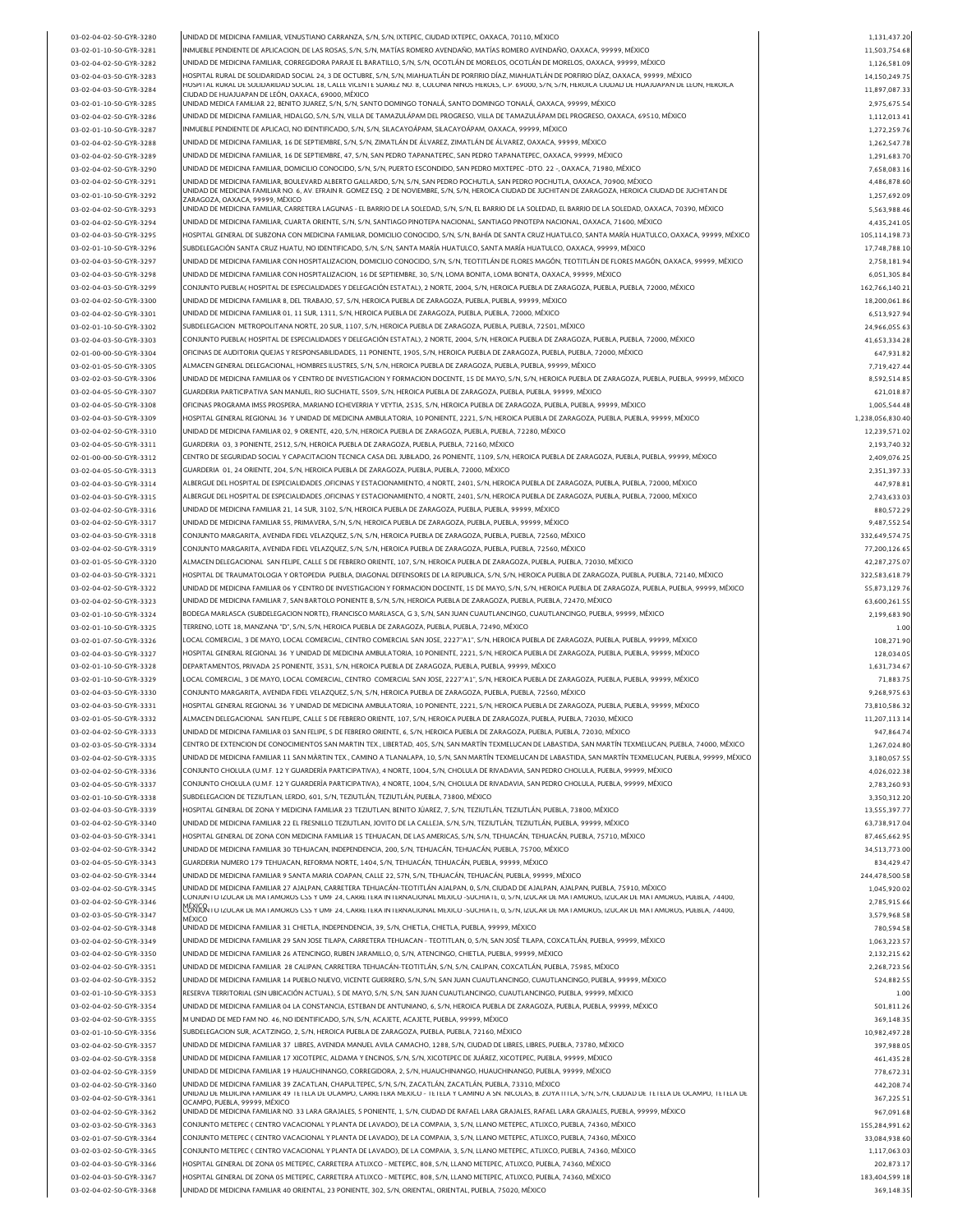| 03-02-04-03-50-GYR-3369 | HOSPITAL RURAL PROSPERA # 88 SAEL SECON SALAVADOR, 20 DE NOVIEMBRE, S/N, S/N, SAN SALVADOR EL SECO, SAN SALVADOR EL SECO, PUEBLA, 99999, MÈXICO              | 6,006,349.35     |
|-------------------------|--------------------------------------------------------------------------------------------------------------------------------------------------------------|------------------|
|                         | HOSPITAL RURAL PROSPERA NUMERO 87 CHIAUTLA DE TAPIA, 11 NORTE, 17, S/N, CIUDAD DE CHIAUTLA DE TAPIA, CHIAUTLA, PUEBLA, 99999, MÉXICO                         |                  |
| 03-02-04-03-50-GYR-3370 |                                                                                                                                                              | 5,412,251.27     |
| 03-02-04-02-50-GYR-3371 | UNIDAD DE MEDICINA FAMILIAR 38 PALMAR DE BRAVO, NICOLAS BRAVO, 102, S/N, PALMAR DE BRAVO, PALMAR DE BRAVO, PUEBLA, 99999, MÉXICO                             | 372,993.64       |
| 03-02-04-02-50-GYR-3372 | UNIDAD DE MEDICINA FAMILIAR 41 HUEJOTZINGO, AMADO NERVO, S/N, S/N, HUEJOTZINGO, HUEJOTZINGO, PUEBLA, 99999, MÉXICO                                           | 701,766.39       |
| 03-02-04-02-50-GYR-3373 | UNIDAD DE MEDICINA FAMILIAR 47 XOXTLA, GUILLERMO PRIETO, 16 A, S/N, SAN MIGUEL XOXTLA, SAN MIGUEL XOXTLA, PUEBLA, 72620, MÉXICO                              | 590.252.83       |
|                         |                                                                                                                                                              |                  |
| 03-02-04-02-50-GYR-3374 | UNIDAD DE MEDICINA FAMILIAR 42 TEPEACA, 2 NORTE, S/N, S/N, TEPEACA, TEPEACA, PUEBLA, 99999, MÉXICO                                                           | 522,959.87       |
| 03-02-04-02-50-GYR-3375 | UNIDAD DE MEDICINA FAMILIAR 43 CIUDAD SERDAN, REVOLUCION, 610, S/N, CIUDAD SERDÁN, CHALCHICOMULA DE SESMA, PUEBLA, 75520, MÉXICO                             | 447.976.68       |
| 03-02-04-02-50-GYR-3376 | UNIDAD MEDICA FAMILIAR 16 TECAMACHALCO, 2 SUR, 906, S/N, TECAMACHALCO, TECAMACHALCO, PUEBLA, 75480, MÉXICO                                                   | 1,032,453.80     |
| 03-02-04-02-50-GYR-3377 | UNIDAD DE MEDICINA FAMILIAR 50 ACATLAN DE OSORIO, GRAL. JOAQUIN OSORIO, S/N, S/N, ACATLÁN DE OSORIO, ACATLÁN, PUEBLA, 99999, MÉXICO                          | 367,225.71       |
|                         |                                                                                                                                                              |                  |
| 03-02-04-02-50-GYR-3378 | UNIDAD DE MEDICINA FAMILIAR 44 TLACOTEPEC DE JUAREZ, SINALOA, S/N, S/N, TLACOTEPEC DE BENITO JUÁREZ, TLACOTEPEC DE BENITO JUÁREZ, PUEBLA, 99999, MÉXICO      | 365,302.88       |
| 03-02-04-03-50-GYR-3379 | HOSPITAL GENERAL REGIONAL, AVENIDA 5 DE FEBRERO, 0, S/N, SANTIAGO DE QUERÉTARO, QUERÉTARO, QUERÉTARO, 76000, MÉXICO                                          | 254,379,740.17   |
| 03-02-04-02-50-GYR-3380 | UNIDAD DE MEDICINA FAMILIAR, AVENIDA 5 DE FEBRERO, 0, S/N, SANTIAGO DE QUERÉTARO, QUERÉTARO, QUERÉTARO, 76000, MÉXICO                                        | 1,614,191.02     |
|                         | CENTRO DE SEGURIDAD SOCIAL, JUAREZ SUR, 11, S/N, SANTIAGO DE QUERÉTARO, QUERÉTARO, QUERÉTARO, 76000, MÉXICO                                                  |                  |
| 03-02-03-05-50-GYR-3381 |                                                                                                                                                              | 5,695,200.69     |
| 03-02-01-07-50-GYR-3382 | CONJUNTO QUERETARO, AVENIDA 5 DE FEBRERO, 0, S/N, SANTIAGO DE QUERÉTARO, QUERÉTARO, QUERÉTARO, 76000, MÉXICO                                                 | 2,368,624.48     |
| 03-02-01-07-50-GYR-3383 | PLANTA DE LAVADO, AVENIDA 5 DE FEBRERO, 0, S/N, SANTIAGO DE QUERÉTARO, QUERÉTARO, QUERÉTARO, 76000, MÉXICO                                                   | 1.00             |
| 03-02-03-05-50-GYR-3384 | CONJUNTO QUERETARO, AVENIDA 5 DE FEBRERO, 0, S/N, SANTIAGO DE QUERÉTARO, QUERÉTARO, QUERÉTARO, 76000, MÉXICO                                                 | 16,988,169.02    |
|                         | ALMACEN DELEGACIONAL. MEZOUITAL. 6. S/N. SANTIAGO DE OUERÉTARO. OUERÉTARO. OUERÉTARO. 76125. MÉXICO                                                          |                  |
| 03-02-01-05-50-GYR-3385 |                                                                                                                                                              | 11,785,264.96    |
| 03-02-04-05-50-GYR-3386 | GUARDERIA INFANTIL, TECNOLOGICO SUR, 45, S/N, SANTIAGO DE QUERÉTARO, QUERÉTARO, QUERÉTARO, 76125, MÉXICO                                                     | 5,073,684.27     |
| 03-02-04-02-50-GYR-3387 | UNIDAD DE MEDICINA FAMILIAR, CONSTITUYENTES, 118, S/N, SANTIAGO DE QUERÉTARO, QUERÉTARO, QUERÉTARO, 76047, MÉXICO                                            | 12,933,949.37    |
| 03-02-04-02-50-GYR-3388 | UNIDAD DE MEDICINA FAMILIAR, PLAYA CONDESA, 502, S/N, SANTIAGO DE QUERÉTARO, QUERÉTARO, QUERÉTARO, 76125, MÉXICO                                             | 129,748,937.42   |
|                         |                                                                                                                                                              |                  |
| 02-01-00-00-50-GYR-3389 | CASA DELEGACIONAL, DEL PARQUE, 103, S/N, SANTIAGO DE QUERÉTARO, QUERÉTARO, QUERÉTARO, 76050, MÉXICO                                                          | 530,136.14       |
| 03-02-04-05-50-GYR-3390 | P GUARDERIA PARTICIPATIVA, ACCESO VI, 13, S/N, SANTIAGO DE QUERÉTARO, QUERÉTARO, QUERÉTARO, 99999, MÉXICO                                                    | 5,543,863.90     |
| 03-02-04-02-50-GYR-3391 | UNIDAD DE MEDICINA FAMILIAR 10, GUADALUPE POSADA, 116, S/N, SANTIAGO DE QUERÉTARO, QUERÉTARO, QUERÉTARO, 99999, MÉXICO                                       | 34,916,608.37    |
| 03-02-01-10-50-GYR-3392 | CONJUNTO QUERETARO, AVENIDA 5 DE FEBRERO, 0, S/N, SANTIAGO DE QUERÉTARO, QUERÉTARO, QUERÉTARO, 76000, MÉXICO                                                 | 12,180,418.91    |
|                         |                                                                                                                                                              |                  |
| 03-02-01-10-50-GYR-3393 | M_INMUEBLE PENDIENTEDE APLIC, NORADINO RUBIO, ESQ. ARTICULO 27, 174 (47), S/N, SANTIAGO DE QUERÉTARO, QUERÉTARO, QUERÉTARO, 99999, MÉXICO                    | 1,840,367.64     |
| 03-02-01-10-50-GYR-3394 | M_INMUEBLE PENDIENTE DE APLIC, TIERRAS Y AGUAS, 61-A, S/N, SANTIAGO DE QUERÉTARO, QUERÉTARO, QUERÉTARO, 99999, MÉXICO                                        | 1,849,710.34     |
| 03-02-01-10-50-GYR-3395 | M INMUEBLE PENDIENTE DE APLIC, CALLE RIO ZIHUATLAN ESO. RIO PURIFICACION, 103, S/N, SANTIAGO DE QUERÉTARO, QUERÉTARO, QUERÉTARO, 99999, MÉXICO               | 2.247.162.85     |
| 03-02-01-10-50-GYR-3396 | CONJUNTO QUERETARO, AVENIDA 5 DE FEBRERO, 0, S/N, SANTIAGO DE QUERÉTARO, QUERÉTARO, QUERÉTARO, 76000, MÉXICO                                                 | 672,866.06       |
|                         |                                                                                                                                                              |                  |
| 03-02-04-02-50-GYR-3397 | UNIDAD MEDICA DE ATENCION AMBULATORIA, 4, 500, S/N, SANTIAGO DE QUERÉTARO, QUERÉTARO, QUERÉTARO, 99999, MÉXICO                                               | 55,349,092.82    |
| 03-02-01-10-50-GYR-3398 | UNIDAD DE MEDICINA FAMILIAR 15, PLAYA CONDESA, 502, S/N, SANTIAGO DE QUERÉTARO, QUERÉTARO, QUERÉTARO, 76125, MÉXICO                                          | 312.316.41       |
| 03-02-04-03-50-GYR-3399 | UNIDAD DE MEDICINA FAMILIAR CON HOSPITALIZACIÓN, CARRETERA SAN JUAN DEL RIO Y NIÑO ARTILLERO, 0, S/N, TEQUISQUIAPAN, TEQUISQUIAPAN, QUERÉTARO, 99999, MÉXICO | 4,780,220.22     |
| 03-02-04-05-50-GYR-3400 | GUARDERIA INFANTIL, FERNANDO MONTES DE OCA, 10, S/N, SAN JUAN DEL RÍO, SAN JUAN DEL RÍO, QUERÉTARO, 76800, MÉXICO                                            | 2.949.753.36     |
|                         |                                                                                                                                                              |                  |
| 03-02-04-02-50-GYR-3401 | UNIDAD DE MEDICINA FAMILIAR, HIDALGO, S/N, S/N, SAN JUAN DEL RÍO, SAN JUAN DEL RÍO, QUERÉTARO, 76800, MÉXICO                                                 | 80,632,357.73    |
| 03-02-01-10-50-GYR-3402 | OFICINAS SUBDELEGACIONALES, HACIENDA SAN NICOLAS, 4, S/N, SAN JUAN DEL RÍO, SAN JUAN DEL RÍO, QUERÉTARO, 76806, MÉXICO                                       | 11,907,907.55    |
| 03-02-04-03-50-GYR-3403 | HOSPITAL GENERAL DE ZONA, CENTRAL, KM 0+0.600, S/N, SAN JUAN DEL RÍO, SAN JUAN DEL RÍO, QUERÉTARO, 76800, MÉXICO                                             | 91.109.875.85    |
|                         |                                                                                                                                                              |                  |
| 03-02-04-02-50-GYR-3404 | UNIDAD DE MEDICINA FAMILIAR, ZARAGOZA, S/N, S/N, PEÑAMILLER, PEÑAMILLER, QUERÉTARO, 76450, MÉXICO                                                            | 849,578.40       |
| 03-02-04-02-50-GYR-3405 | UNIDAD DE MEDICINA FAMILIAR, DEL HOSPITAL, S/N, S/N, PINAL DE AMOLES, PINAL DE AMOLES, QUERÉTARO, 99999, MÉXICO                                              | 825,790.15       |
| 03-02-04-02-50-GYR-3406 | UNIDAD DE MEDICINA FAMILIAR, LOMAS DE SAN JUAN, 165, S/N, SAN JUAN DEL RÍO, SAN JUAN DEL RÍO, QUERÉTARO, 76806, MÉXICO                                       | 277,735,698.64   |
| 03-02-01-10-50-GYR-3407 | OFICINAS SUBDELEGACIONALES, HACIENDA SAN NICOLAS, 4, S/N, SAN JUAN DEL RÍO, SAN JUAN DEL RÍO, QUERÉTARO, 76806, MÉXICO                                       | 1,118,131.94     |
|                         |                                                                                                                                                              |                  |
| 03-02-04-02-50-GYR-3408 | UNIDAD DE MEDICINA FAMILIAR 02, HERCULES PONIENTE, 25, S/N, SANTIAGO DE QUERÉTARO, QUERÉTARO, QUERÉTARO, 99999, MÉXICO                                       | 4,000,318.31     |
| 03-02-04-02-50-GYR-3409 | UNIDAD DE MEDICINA FAMILIAR, EZEQUIEL MONTES, S/N, S/N, CADEREYTA DE MONTES, CADEREYTA DE MONTES, QUERÉTARO, 76500, MÉXICO                                   | 439,720.99       |
| 03-02-04-02-50-GYR-3410 | UNIDAD DE MEDICINA FAMILIAR 56, REVOLUCION JUAREZ, 38, S/N, AMEALCO DE BONFIL, AMEALCO DE BONFIL, QUERÉTARO, 99999, MÉXICO                                   | 846,180.01       |
|                         |                                                                                                                                                              |                  |
| 03-02-04-02-50-GYR-3411 | UNIDAD DE MEDICINA FAMILIAR 59, ALDAMA ESQUINA FRANCISCO Y MADERA, 211, S/N, HUIMILPAN, HUIMILPAN, QUERÉTARO, 99999, MÉXICO                                  | 859,773.28       |
| 03-02-04-02-50-GYR-3412 | UNIDAD DE MEDICINA FAMILIAR 57, AQUILES SERDAN, S/N, S/N, COLÓN, COLÓN, QUERÉTARO, 99999, MÉXICO                                                             | 829,188.44       |
|                         |                                                                                                                                                              |                  |
| 03-02-04-02-50-GYR-3413 | UNIDAD DE MEDICINA FAMILIAR, DOMICILIO CONOCIDO, S/N, S/N, TOLIMÁN, TOLIMÁN, QUERÉTARO, 76600, MÉXICO                                                        | 829,188.44       |
|                         |                                                                                                                                                              |                  |
| 03-02-04-02-50-GYR-3414 | UNIDAD DE MEDICINA FAMILIAR, INSURGENTE, S/N, S/N, SAN JOAQUÍN, SAN JOAQUÍN, QUERÉTARO, 99999, MÉXICO                                                        | 849,578.40       |
| 03-02-04-02-50-GYR-3415 | UNIDAD DE MEDICINA FAMILIAR 58. VICENTE SUAREZ. 145. S/N. EZEOUIEL MONTES. EZEOUIEL MONTES, OUERÉTARO, 99999, MÉXICO                                         | 15,292,410.34    |
| 03-02-04-02-50-GYR-3416 | UNIDAD DE MEDICINA FAMILIAR 14, HIDALGO, 27, S/N, EL PUEBLITO, CORREGIDORA, QUERÉTARO, 76900, MÉXICO                                                         | 3,572,124.36     |
|                         |                                                                                                                                                              |                  |
| 03-02-01-10-50-GYR-3417 | M_TERRENO PENDIENTE DE APLIC, LOTES 7A Y 16A, S/N, S/N, EL PUEBLITO, CORREGIDORA, QUERÉTARO, 76900, MÉXICO                                                   | 1.00             |
| 03-02-04-02-50-GYR-3418 | UNIDAD DE MEDICINA FAMILIAR, GUADALUPE VICTORIA, S/N, S/N, SANTIAGO DE QUERÉTARO, QUERÉTARO, QUERÉTARO, 99999, MÉXICO                                        | 22,977,099.58    |
| 03-02-01-10-50-GYR-3419 | M_TERRENO PENDIENTE DE APLIC, CALLE HACIENDA TEQUISQUIAPAN, LOTE 21, DE LA MANZAAA 7, 7, S/N, SANTIAGO DE QUERÉTARO, QUERÉTARO, QUERÉTARO, 99999, MÉXICO     | 1.00             |
| 03-02-01-10-50-GYR-3420 | M TERRENO PENDIENTE DE APLIC. PLATINO. 104. S/N. SANTIAGO DE OUERÉTARO. OUERÉTARO. OUERÉTARO. 99999. MÉXICO                                                  | 414,611.85       |
|                         |                                                                                                                                                              |                  |
| 03-02-04-02-50-GYR-3421 | UNIDAD DE MEDICINA FAMILIAR, CARRETERA ESTATAL NO. 210, 0, S/N, JESÚS MARÍA, EL MARQUÉS, QUERÉTARO, 76264, MÉXICO                                            | 122,132,444.06   |
| 03-02-01-10-50-GYR-3422 | OFICINAS DELEGACIONALES, CHAPULTEPEC, 2 ORIENTE, S/N, CHETUMAL, OTHÓN P. BLANCO, QUINTANA ROO, 77000, MÉXICO                                                 | 23,339,034.72    |
| 03-02-04-03-50-GYR-3423 | HOSPITAL GENERAL DE ZONA Y                                                                                                                                   | 83,887,034.21    |
|                         | UNIDAD DE MEDICINA FAMILIAR, AVENIDA ADOLFO LÓPEZ MATEOS, S/N, S/N, CHETUMAL, OTHÓN P. BLANCO, QUINTANA ROO, 77035, MÉXICO                                   |                  |
| 03-02-01-05-50-GYR-3424 | ALMACEN DELEGACIONAL, CARRETERA CHETUMAL - MERIDA, S/N, S/N, CHETUMAL, OTHÓN P. BLANCO, QUINTANA ROO, 77040, MÉXICO                                          | 17,383,937.03    |
| 02-01-00-00-50-GYR-3425 | CASA DEL DELEGADO, CALLE PRESA DE LA AMISTAD, 411, S/N, CHETUMAL, OTHÓN P. BLANCO, QUINTANA ROO, 77030, MÉXICO                                               | 912,974.33       |
| 02-01-00-00-50-GYR-3426 | CASA DEL JUBILADO, AVENIDA BELICE, 391, S/N, CHETUMAL, OTHÓN P. BLANCO, QUINTANA ROO, 99999, MÉXICO                                                          | 626.222.74       |
| 03-02-04-03-50-GYR-3427 | HOSPITAL GENERAL DE SUBZONA CON MEDICINA FAMILIAR, AVENIDA ANDRES QUINTANA ROO, S/N, S/N, COZUMEL, COZUMEL, QUINTANA ROO, 77600, MÉXICO                      | 19,301,156.34    |
|                         |                                                                                                                                                              |                  |
| 03-02-04-03-50-GYR-3428 | OFNAS SUBDELEG ADMTVO HGSZMF 2, NO IDENTIFICADO, S/N, S/N, COZUMEL, COZUMEL, QUINTANA ROO, 99999, MÉXICO                                                     | 10,011,818.23    |
| 03-02-04-02-50-GYR-3429 | UNIDAD DE MEDICINA FAMILIAR, AVENIDA 30 NORTE, S/N, S/N, PLAYA DEL CARMEN, SOLIDARIDAD, QUINTANA ROO, 99999, MÉXICO                                          | 229,594,329.63   |
| 03-02-04-03-50-GYR-3430 | HOSPITAL GENERAL DE ZONA 72 CAMAS, PETEMPICH, S/N, S/N, COZUMEL, COZUMEL, QUINTANA ROO, 99999, MÊXICO                                                        | 294,593,583.69   |
| 03-02-04-03-50-GYR-3431 | HOSPITAL GENERAL DE ZONA CON MEDICNA FAMILIAR, AVENIDA COBA, S/N, S/N, CANCÚN, BENITO JUÁREZ, QUINTANA ROO, 77500, MÉXICO                                    | 81,887,882.73    |
| 03-02-04-05-50-GYR-3432 | GUARDERIA INFANTIL, AVENIDA COBA, S/N, S/N, CANCÚN, BENITO JUÁREZ, QUINTANA ROO, 77500, MÉXICO                                                               | 49,892,032.16    |
|                         |                                                                                                                                                              |                  |
| 03-02-01-10-50-GYR-3433 | OFICINAS SUBDELEGACIONALES Y ALTERNAS, AVENIDA COBA, S/N, S/N, CANCÚN, BENITO JUÁREZ, QUINTANA ROO, 77500, MÉXICO                                            | 15,599,431.67    |
| 03-02-04-02-50-GYR-3434 | UNIDAD DE MEDICINA FAMILIAR, NICHUPTÉ, S/N, S/N, CANCÚN, BENITO JUÁREZ, QUINTANA ROO, 77533, MÉXICO                                                          | 93,608,004.20    |
| 03-02-04-02-50-GYR-3435 | CONJUNTO CANCUN, AVENIDA COBA, S/N, S/N, CANCUN, BENITO JUÁREZ, QUINTANA ROO, 77500, MÉXICO                                                                  | 12,728,089.37    |
|                         |                                                                                                                                                              |                  |
| 03-02-04-02-50-GYR-3436 | UNIDAD DE MEDICINA FAMILIAR NUM.14, CALLE 51, S/N, S/N, CANCÚN, BENITO JUÁREZ, QUINTANA ROO, 99999, MÉXICO                                                   | 15,051,471.50    |
| 03-02-04-02-50-GYR-3437 | UNIDAD DE MEDICINA FAMILIAR, TULUM, S/N, S/N, CANCÚN, BENITO JUÁREZ, QUINTANA ROO, 99999, MÉXICO                                                             | 13,878,507.45    |
| 03-02-01-10-50-GYR-3438 | INMUEBLE PENDIENTE DE APLICACI, COZUMEL ESQ. BACALAR, LOTE 01, MZA. 10 SUPERMANZANA 47, S/N, S/N, CANCÚN, BENITO JUÁREZ, QUINTANA ROO, 99999, MÉXICO         | 4,688,896.89     |
| 03-02-04-05-50-GYR-3439 | GUARDERIA PARTICIPATIVA, CALLE 81, LOTE 9, S/N, CANCÚN, BENITO JUÁREZ, QUINTANA ROO, 77500, MÉXICO                                                           | 2,066,540.33     |
|                         |                                                                                                                                                              |                  |
| 03-02-01-05-50-GYR-3440 | ALMACEN DELEGACIONAL EN PROYEC, NO IDENTIFICADO, S/N, S/N, COZUMEL, COZUMEL, QUINTANA ROO, 99999, MÉXICO                                                     | 1.00             |
| 03-02-04-03-50-GYR-3441 | HOSPITAL GENERAL REGIONAL, AVENIDA POLITECNICO, S/N, S/N, CANCÚN, BENITO JUÁREZ, QUINTANA ROO, 77533, MÉXICO                                                 | 525, 312, 079.57 |
| 03-02-01-10-50-GYR-3442 | RESERVA TERRITORIAL, CALLE, S/N, S/N, CLUB TULUM PALACE, SOLIDARIDAD, QUINTANA ROO, 99999, MÉXICO                                                            | 1.00             |
| 03-02-04-02-50-GYR-3443 | UNIDAD DE MEDICINA FAMILIAR NUM. 04, AVENIDA CARLOS LAZO, 41, S/N, ISLA MUJERES, ISLA MUJERES, QUINTANA ROO, 99999, MÊXICO                                   | 6,964,636.73     |
|                         | UNIDAD DE MEDICINA FAMILIAR, CARRETERA FEDERAL, CARRETERA INGENIO ALVARO OBREGON, SIN NUMERO, DEL POBLADO DE JAVIER ROJO GOMEZ, ANTES PUCTE, MUNICIPIO DE    |                  |
| 03-02-04-02-50-GYR-3444 | OTHÓN P. BLANCO, ESTADO DE QUINTANA ROO., S/N, S/N, PUCTÉ, OTHÓN P. BLANCO, QUINTANA ROO, 77984, MÉXICO                                                      | 5,095,861.31     |
| 03-02-04-03-50-GYR-3445 | UNIDAD DE MEDICINA FAMILIAR, AVENIDA CARLOS LAZO, 41, S/N, ISLA MUJERES, ISLA MUJERES, QUINTANA ROO, 99999, MÉXICO                                           | 35,131,633.45    |
| 03-02-04-03-50-GYR-3446 | OFICINAS DELEGACIONALES, CUAUHTEMOC, 255, S/N, SAN LUIS POTOSÍ, SAN LUIS POTOSÍ, SAN LUIS POTOSÍ, 78233, MÉXICO                                              | 101,009,051.62   |
|                         |                                                                                                                                                              |                  |
| 03-02-01-10-50-GYR-3447 | OFICINAS ADMINISTRATIVAS, INSURGENTES, 100, S/N, SAN LUIS POTOSÍ, SAN LUIS POTOSÍ, SAN LUIS POTOSÍ, 78000, MÉXICO                                            | 2,136,487.56     |
| 03-02-04-05-50-GYR-3448 | GUARDERIA INFANTIL, VALENTIN AMADOR, 570, S/N, SAN LUIS POTOSÍ, SAN LUIS POTOSÍ, SAN LUIS POTOSÍ, 78310, MÉXICO                                              | 3,289,130.37     |
| 03-02-03-05-50-GYR-3449 | CENTRO DE SEGURIDAD SOCIAL, CUAUHTEMOC, 255, S/N, SAN LUIS POTOSÍ, SAN LUIS POTOSÍ, SAN LUIS POTOSÍ, 78233, MÉXICO                                           | 3,155,007.35     |
|                         |                                                                                                                                                              |                  |
| 03-02-04-03-50-GYR-3450 | HOSPITAL GENERAL DE ZONA CON MEDICINA FAMILIAR, CUAUHTEMOC, 255, S/N, SAN LUIS POTOSÍ, SAN LUIS POTOSÍ, SAN LUIS POTOSÍ, 78233, MÉXICO                       | 2,565,153.36     |
| 03-02-04-03-50-GYR-3451 | HOSPITAL GENERAL DE ZONA CON MEDICNA FAMILIAR, NICOLAS ZAPATA, 203, S/N, SAN LUIS POTOSÍ, SAN LUIS POTOSÍ, SAN LUIS POTOSÍ, 78234, MÉXICO                    | 116,823,993.99   |
| 03-02-04-05-50-GYR-3452 | GUARDERIA INFANTIL, MANUEL JOSE OTHON, 603, S/N, SAN LUIS POTOSÍ, SAN LUIS POTOSÍ, SAN LUIS POTOSÍ, 78310, MÉXICO                                            | 1,807,008.09     |
| 03-02-04-02-50-GYR-3453 | UNIDAD DE MEDICINA FAMILIAR, RIO ESPAÑITA, 205, S/N, SAN LUIS POTOSÍ, SAN LUIS POTOSÍ, SAN LUIS POTOSÍ, 78387, MÉXICO                                        | 22,136,545.59    |
|                         |                                                                                                                                                              |                  |
| 03-02-01-10-50-GYR-3454 | SUBDELEGACION METROPOLITANA PONIENTE, VENUSTIANO CARRANZA, 1080, S/N, SAN LUIS POTOSÍ, SAN LUIS POTOSÍ, SAN LUIS POTOSÍ, 99999, MÉXICO                       | 1,536,706.57     |
| 03-02-01-10-50-GYR-3455 | OFICINAS SUBDELEGACIONALES METROPOLITANA ORIENTE, UNIVERSIDAD, 1200, S/N, SAN LUIS POTOSÍ, SAN LUIS POTOSÍ, SAN LUIS POTOSÍ, 99999, MÉXICO                   | 14,011,553.33    |
| 03-02-04-02-50-GYR-3456 | UNIDAD DE MEDICINA FAMILIAR, SALVADOR NAVA MARTINEZ, 105, S/N, SAN LUIS POTOSÍ, SAN LUIS POTOSÍ, SAN LUIS POTOSÍ, 78399, MÉXICO                              | 15,946,221.88    |
| 03-02-01-05-50-GYR-3457 | ALMACEN GENERAL DELEGACIONAL, DE LOS CONVENTOS, 109, S/N, SOLEDAD DE GRACIANO SÁNCHEZ, SOLEDAD DE GRACIANO SÁNCHEZ, SAN LUIS POTOSÍ, 78436, MÉXICO           | 4,852,129.30     |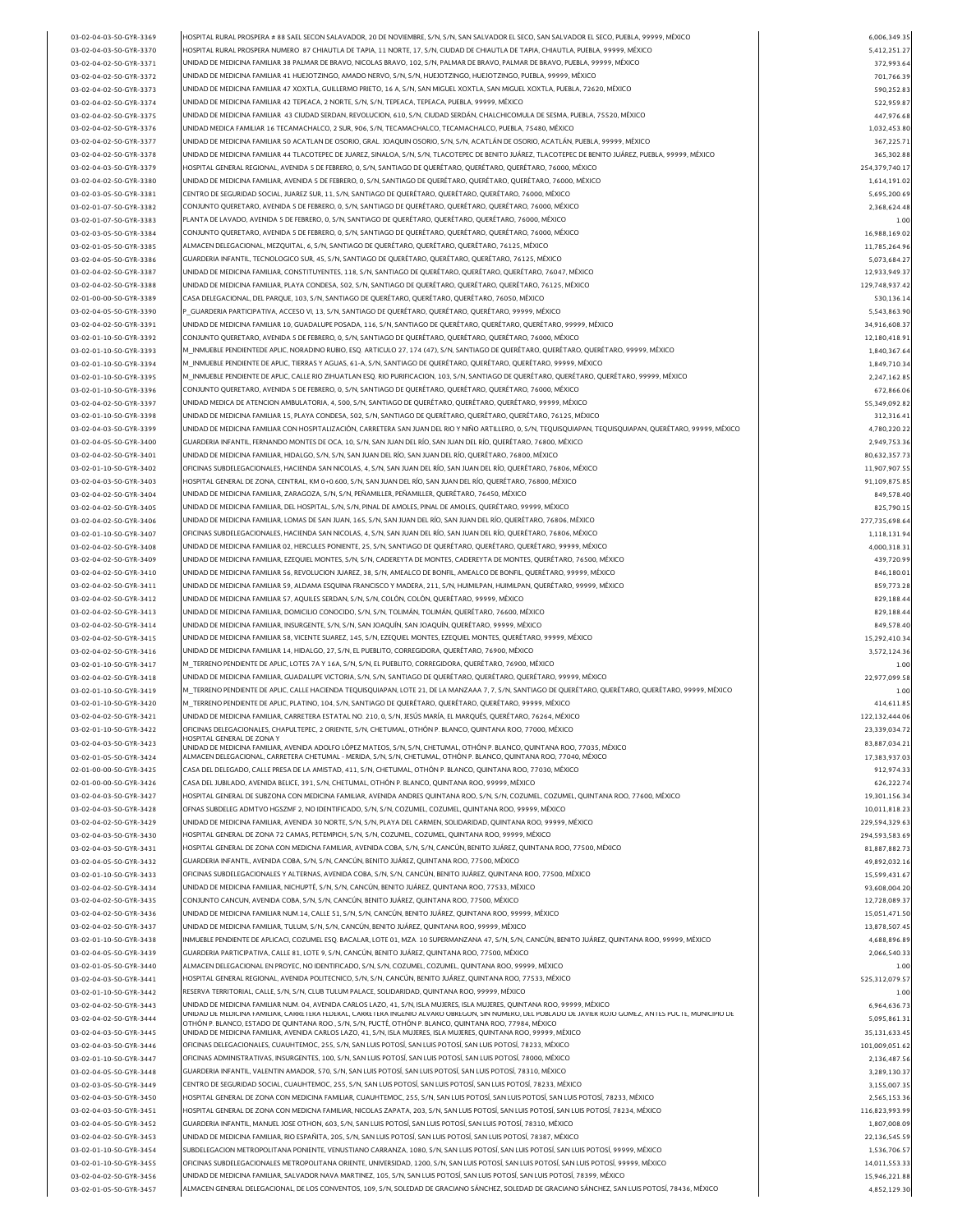03-02-04-02-50-GYR-3458 6,450,320.34 UNIDAD DE MEDICINA FAMILIAR, VALENTIN AMADOR, 570, S/N, SAN LUIS POTOSÍ, SAN LUIS POTOSÍ, SAN LUIS POTOSÍ, 78310, MÉXICO 03-02-04-02-50-GYR-3459 TERRENO PARA CONSTRUCCIÓN U.M.F., POPOCATEPETL, S/N, S/N, SAN LUIS POTOSÍ, SAN LUIS POTOSÍ, SAN LUIS POTOSÍ, 99999, MÉXICO NARA CONSTRUCCIÓN U.M.F., POPOCATEPETL, S/N, S/N, SAN LUIS POTOSÍ, SAN LUIS 03-02-04-03-50-GYR-3460 HOSPITAL GENERAL DE ZONA, AVENIDA TANGAMANGA, 205, S/N, SAN LUIS POTOSÍ, SAN LUIS POTOSÍ, SAN LUIS POTOSÍ, 78390, MÉXICO 953,502,661.65 (1953,502,861.65 %), 953,502,861.65 (1958), 978 (1958), 978 (1 03-02-04-03-50-GYR-3461 2,377,852.27 HGZ -EN CONSTRUCCION-, NO IDENTIFICADO, S/N, S/N, AHUALULCO DEL SONIDO 13, AHUALULCO, SAN LUIS POTOSÍ, 99999, MÉXICO 03-02-03-05-50-GYR-3462 2,748,917.77 CONJUNTO CUAUHTEMOC, CUAUHTEMOC, 255, S/N, SAN LUIS POTOSÍ, SAN LUIS POTOSÍ, SAN LUIS POTOSÍ, 78233, MÉXICO 03-02-02-03-50-GYR-3463 CENTRO DE INVESTIGACION EDUCATIVA Y FORMACION DOCENTE, SALVADOR NAVA MARTINEZ, 105, S/N, SAN LUIS POTOSÍ, SAN LUIS POTOSÍ, SAN LUIS POTOSÍ, 78399, MEXICO | 8,287,442.83 03-02-04-02-50-GYR-3464 UNIDAD DE MEDICINA FAMILIAR, VICENTE GUERRERO, 29, S/N, SOLEDAD DE GRACIANO SANCHEZ, SOLEDAD DE GRACIANO SANCHEZ, SAN LUIS POTOSI, 78430, MEXICO NAMILIAR, NO ANIS POTOSI, 78430, MÉXICO NAMILIAR, 201 03-02-04-02-50-GYR-3465 3,932,218.04 UNIDAD DE MEDICINA FAMILIAR, IGNACIO RAMIREZ, 3, S/N, MATEHUALA, MATEHUALA, SAN LUIS POTOSÍ, 78700, MÉXICO 03-02-04-03-50-GYR-3466 HOSPITAL RURAL N° 14 MATEHUALA, REPUBLICA DE URUGUAY ESQ. REPUBLICA DE BRASIL, S/N, S/N, MATEHUALA, MATEHUALA, SAN LUIS POTOSI, 78700, MEXICO \$ [10] 1,904,733.33 03-02-04-03-50-GYR-3467 337,645,435.97 HOSPITAL GENERAL DE ZONA, NORTE, 34, S/N, CIUDAD VALLES, CIUDAD VALLES, SAN LUIS POTOSÍ, 79000, MÉXICO 03-02-03-05-50-GYR-3468 CENTRO DE SEGURIDAD SOCIAL, NORTE, 34, S/N, CIUDAD VALLES, CIUDAD VALLES, SAN LUIS POTOSI, 79000, MEXICO 66-8.38 COM SAN LUIS POTOSI, 2000, MEXICO 5,855,658.38 CENTRO DE SEGURIDAD SOCIAL, NORTE, 34, 03-02-04-02-50-GYR-3469 | UNIDAD DE MEDICINA FAMILIAR, NORTE, 34, S/N, CIUDAD VALLES, CIUDAD VALLES, SAN LUIS POTOSÍ, 79000, MEXICO | 11,239,000 | 11,239,535.37 | 11,239,535.37 | 11,239,535.37 03-02-04-02-50-GYR-3470 UNIDAD DE MEDICINA FAMILIAR, CARRETERA CIUDAD VALLES-TAMPICO, 0, S/N, TAMUIN, TAMUIN, SAN LUIS POTOSI, 79200, MEXICO UNIDAD SAN ELIS POTOSI, 79200, MEXICO UNIDAD SAN ELIS POTOSI, 79200, MEXICO UNIDA 03-02-04-03-50-GYR-3471 | UNIDAD DE MEDICINA FAMILIAR CON HOSPITALIZACION, CARRETERA TAMASOPO-AGUA BUENA, KM 2, S/N, TAMASOPO, TAMASOPO, SAN LUIS POTOSI, 99999, MEXICO | UNIDAD DE MEDICINA FAMILIAR CON HOSPITALIZACION, CAR 03-02-04-03-50-GYR-3472 2,579,974.16 HOSPITAL GENERAL DE SUBZONA CON MEDICINA FAMILIAR, MOLLINEDO, 29, S/N, RIOVERDE, RIOVERDE, SAN LUIS POTOSÍ, 79610, MÉXICO 03-02-04-03-50-GYR-3473 HOSPITAL GENERAL DE SUBZONA CON MEDICINA FAMILIAR, CARRETERA BARRA DE NAVIDAD, 0, S/N, CIUDAD DEL MAÍZ, CIUDAD DEL MAÍZ, SAN LUIS POTOSÍ, 99999, MEXICO 3,453,659.15 03-02-04-02-50-GYR-3474 LUMF, MIGUEL ANGEL ZAMUDIO, 61, S/N, AMPLIACIÓN LA HINCADA, CIUDAD VALLES, SAN LUIS POTOSI, 79236, MEXICO AND A SAN ANGEL ANGEL ANGEL ZAMUDIO, 61, S/N, AMPLIACIÓN LA HINCADA, CIUDAD VALLES, SAN LUIS 03-02-04-02-50-GYR-3475 4,678,681.60 UNIDAD DE MEDICINA FAMILIAR, JAVIER MINA, S/N, S/N, VILLA DE REYES, VILLA DE REYES, SAN LUIS POTOSÍ, 99999, MÉXICO 03-02-04-02-50-GYR-3476 UNIDAD DE MEDICINA FAMILIAR, PATRIA, 170, S/N, SAN LUIS POTOSÍ, SAN LUIS POTOSÍ, SAN LUIS POTOSÍ, 78180, MÉXICO ANDEXICO AND ANN 2,131,670.95 2,131,670.95 2,131,670.95 03-02-04-03-50-GYR-3477 UNIDAD DE MEDICINA FAMILIAR CON HOSPITALIZACION, HEROES DE NACOZARI, S/N, S/N, RASCON, CIUDAD VALLES, SAN LUIS POTOSI, 99999, MEXICO 1,518,118.43 03-02-04-03-50-GYR-3478 HOSPITAL RURAL N° 15 CHARCAS, CARR. A EST. FF.CC. Y RAUL CHAVEZ, S/N, S/N, CHARCAS, CARRCAS, SAN LUIS POTOSI, 78595, MEXICO 2,546,912.36 (2,546,912.36 PERCOL) 2,546,912.36 03-02-04-08-50-GYR-3479 210,912.74 ALBERGUE, CALLE, S/N, S/N, CHARCAS, CHARCAS, SAN LUIS POTOSÍ, 78597, MÉXICO 03-02-01-10-50-GYR-3480 1.00 TERRENO BALDIO, PRIMERO DE MAYO, 41, S/N, CHARCAS, CHARCAS, SAN LUIS POTOSÍ, 78597, MÉXICO 03-02-04-02-50-GYR-3481 UNIDAD DE MEDICINA FAMILIAR, PIPILA, 7, S/N, CARDENAS, CARDENAS, SAN LUIS POTOSI, 79380, MÉXICO NARREAS AN EUROPEAN SAN LUIS POTOSI, 79380, MÉXICO NARREAS AN EUROPEAN SAN LUIS POTOSI, 79380, MÉXICO 03-02-01-10-50-GYR-3482 4,491,899.33 OFICINAS SUBDELEGACIONALES METROPOLITANA PONIENTE, VENUSTIANO CARRANZA, 1080, S/N, SAN LUIS POTOSÍ, SAN LUIS POTOSÍ, SAN LUIS POTOSÍ, 99999, MÉXICO 03-02-01-10-50-GYR-3483 310,098.53 UNIDAD MEDICA RURAL RAYON, DOMICILIO CONOCIDO, S/N, S/N, RAYÓN, RAYÓN, SAN LUIS POTOSÍ, 99999, MÉXICO 03-02-04-02-50-GYR-3484 539,252.16 UNIDAD DE MEDICINA FAMILIAR, SOLIDARIDAD SOCIAL, S/N, S/N, TANCANHUITZ, TANCANHUITZ, SAN LUIS POTOSÍ, 99999, MÉXICO 03-02-01-10-50-GYR-3485 210,912.70 UNIDAD MEDICA RURAL COXCATLAN, FRANCISCO I MADERO, S/N, S/N, COXCATLÁN, COXCATLÁN, SAN LUIS POTOSÍ, 79860, MÉXICO 03-02-04-02-50-GYR-3486 318,079.04 UNIDAD DE MEDICINA FAMILIAR, ESQ. 15 DE SEPTIEMBRE Y VILLA DE ARRIAGA, S/N, S/N, EBANO, EBANO, SAN LUIS POTOSÍ, 79100, MÉXICO 03-02-04-02-50-GYR-3487 288,437.27 UNIDAD DE MEDICINA FAMILIAR, FRANCISCO VILLA, 7, S/N, SALINAS DE HIDALGO, SALINAS, SAN LUIS POTOSÍ, 99999, MÉXICO 03-02-04-02-50-GYR-3488 231,433.81 UNIDAD DE MEDICINA FAMILIAR, PORFIRIO DIAZ, S/N, S/N, TAMPAMOLÓN CORONA, TAMPAMOLÓN CORONA, SAN LUIS POTOSÍ, 79850, MÉXICO 03-02-04-02-50-GYR-3489 238,274.20 UNIDAD DE MEDICINA FAMILIAR, ESQ. NIÑO PERDIDO S/N Y VENUSTIANO CARRANZA, S/N, S/N, TANLAJÁS, TANLAJÁS, SAN LUIS POTOSÍ, 99999, MÉXICO 03-02-04-02-50-GYR-3490 UNIDAD DE MEDICINA FAMILIAR, JESUS ROMERO FLORES, S/N, S/N, AQUISMON, AQUISMON, SAN LUIS POTOSÍ, 99999, MEXICO ANDEREDO DE ANO 1999 (1,336.23 AND 1999), MEXICO ANDEREDO DE ANO 19999, MEXICO AND 1999 03-02-04-02-50-GYR-3491 UNIDAD DE MEDICINA FAMILIAR, MATAMOROS, S/N, S/N, SANTA MARÍA DEL RÍO, SANTA MARÍA DEL RÍO, SAN LUIS POTOSÍ, 79560, MÉXICO CHARGA EL SOLOGO COMA A 1996 (1996). 241,694.45 03-02-04-02-50-GYR-3492 [UNIDAD DE MEDICINA FAMILIAR, CARRETERA SAN LUIS POTOSI-CHARCAS, S/N, S/N, VENADO, VENADO, SAN LUIS POTOSI, 78920, MEXICO [10] 263,355.70 [10] 263,355.70 ] [10] 263,355.70 ] [10] 263,355.70 ] [10] 2 03-02-04-02-50-GYR-3493 218,893.11 UNIDAD DE MEDICINA FAMILIAR, PLAZA DE LA REPUBLICA, S/N, S/N, MOCTEZUMA, MOCTEZUMA, SAN LUIS POTOSÍ, 99999, MÉXICO 03-02-01-10-50-GYR-3494 285,017.04 UNIDAD MEDICA RURAL XILITLA, MORELOS, S/N, S/N, XILITLA, XILITLA, SAN LUIS POTOSÍ, 99999, MÉXICO 03-02-04-02-50-GYR-3495 UNIDAD DE MEDICINA FAMILIAR, AVENIDA DE LOS DEPORTES, S/N, S/N, AXTLA DE TERRAZAS, AXTLA DE TERRAZAS, SAN LUIS POTOSI, 99999, MEXICO 332,899.85 03-02-04-02-50-GYR-3496 264,495.79 UNIDAD DE MEDICINA FAMILIAR, PLAZA SAN ANTONIO ESQ. 16 DE SEPTIEMBRE, S/N, S/N, VILLA DE ZARAGOZA, ZARAGOZA, SAN LUIS POTOSÍ, 79540, MÉXICO 03-02-04-02-50-GYR-3497 476,548.41 UNIDAD DE MEDICINA FAMILIAR, EMILIANO ZAPATA, S/N, S/N, GUADALCÁZAR, GUADALCÁZAR, SAN LUIS POTOSÍ, 78870, MÉXICO 03-02-04-02-50-GYR-3498 15,103,836.58 UNIDAD DE MEDICINA FAMILIAR, CARR. SAN MARTIN KM 3, 0, S/N, TAMAZUNCHALE, TAMAZUNCHALE, SAN LUIS POTOSÍ, 79960, MÉXICO 03-02-04-02-50-GYR-3499 [UNIDAD DE MEDICINA FAMILIAR, JUAREZ, 33, S/N, CEDRAL, CEDRAL, SAN LUIS POTOSI, 99999, MEXICO **chan anno 1999 anno 1999 anno 1999 anno 1999** anno 1999 anno 1999 anno 1999 anno 1999 anno 1999 anno 19 03-02-04-03-50-GYR-3500 382,908,757.73 HOSPITAL GENERAL REGIONAL, FRANCISCO ZARCO, S/N, S/N, CULIACÁN ROSALES, CULIACÁN, SINALOA, 80220, MÉXICO 03-02-04-02-50-GYR-3501 35,608,226.66 UNIDAD DE MEDICINA FAMILIAR, ENRIQUE CABRERA, S/N, S/N, CULIACÁN ROSALES, CULIACÁN, SINALOA, 99999, MÉXICO 03-02-04-02-50-GYR-3502 19,043,385.98 UNIDAD DE MEDICINA FAMILIAR, FRANCISCO ZARCO, S/N, S/N, CULIACÁN ROSALES, CULIACÁN, SINALOA, 80220, MÉXICO 03-02-03-05-50-GYR-3503 1,105,000.00 CEBIS COLONIA 21 DE MARZO, JOSE C. VALADEZ, 4263, S/N, CULIACÁN ROSALES, CULIACÁN, SINALOA, 99999, MÉXICO 03-02-01-07-50-GYR-3504 13,390,221.14 TIENDA, HIDALGO, 994, S/N, CULIACÁN ROSALES, CULIACÁN, SINALOA, 80090, MÉXICO 03-02-03-05-50-GYR-3505 32,604,319.94 CENTRO DE SEGURIDAD SOCIAL, FRANCISCO ZARCO, S/N, S/N, CULIACÁN ROSALES, CULIACÁN, SINALOA, 80220, MÉXICO 03-02-01-10-50-GYR-3506 26,329,530.07 DELEGACION ESTATAL, FRANCISCO ZARCO, S/N, S/N, CULIACÁN ROSALES, CULIACÁN, SINALOA, 80220, MÉXICO 02-01-00-00-50-GYR-3507 2,365,312.25 CONJUNTO CUAUHTEMOC, CUAUHTEMOC, 255, S/N, SAN LUIS POTOSÍ, SAN LUIS POTOSÍ, SAN LUIS POTOSÍ, 78233, MÉXICO 03-02-04-05-50-GYR-3508 5,043,053.94 GUARDERIA INFANTIL, RUPERTO PALIZA, 154, S/N, CULIACÁN ROSALES, CULIACÁN, SINALOA, 80000, MÉXICO 03-02-04-05-50-GYR-3509 GUARDERIA PARTICIPATIVA, JOSE MARIA MORELOS SUR, 637, S/N, CULIACAN ROSALES, CULIACAN, SINALOA, 80200, MEXICO ANNICO ANNO 1999 (1998,494.51 S.,098,494.51 S.,098,494.51 S.,098,494.51 S.,098,494.51 S. 03-02-04-02-50-GYR-3510 216,020,564.84 UNIDAD DE MEDICINA FAMILIAR, PASCUAL OROZCO, 2117, S/N, CULIACÁN ROSALES, CULIACÁN, SINALOA, 99999, MÉXICO 03-02-04-05-50-GYR-3511 | GUARDERIA PARTICIPATIVA, RIO ELOTA ORIENTE, 210, S/N, CULIACAN ROSALES, CULIACAN, SINALOA, 80220, MEXICO | 2,964-008.75 | 2,964,608.75 | 2,964,608.75 | 2,964,608.75 03-02-04-05-50-GYR-3512 | GUARDERIA PARTICIPATIVA, LAGUNA DE TAMIAHUA, 1285, S/N, CULIACAN ROSALES, CULIACAN, SINALOA, 99999, MEXICO | 1285, S/N, 2006, 2010 | 4,462,851.76 | 4,462,851.76 03-02-04-05-50-GYR-3513 2,378,062.48 GUARDERIA PARTICIPATIVA, IGNACIO ZARAGOZA PONIENTE, 264, S/N, CULIACÁN ROSALES, CULIACÁN, SINALOA, 80000, MÉXICO 03-02-04-05-50-GYR-3514 GUARDERIA ESQUEMA VECINAL COMUNITARIO, ANGEL FLORES ORIENTE, 483, S/N, CULIACAN ROSALES, CULIACAN, SINALOA, 80000, MEXICO 3,359,819.43 03-02-04-02-50-GYR-3515 160,468,792.63 UNIDAD DE MEDICINA FAMILIAR CON UMMA, NAVIDAD, S/N, S/N, CULIACÁN ROSALES, CULIACÁN, SINALOA, 99999, MÉXICO 03-02-01-05-50-GYR-3516 19,256,873.91 ALMACEN DELEGACIONAL, CARRETERA CULIACAN - NAVOLATO (BOULEVARD EMILIANO ZAPATA), 4755, S/N, CULIACÁN ROSALES, CULIACÁN, SINALOA, 80160, MÉXICO 03-02-03-05-50-GYR-3517 CENTRO DE SEGURIDAD SOCIAL, CONSTITUCION, S/N, S/N, AHOME, AHOME, SINALOA, 81310, MEXICO CHANNE SAN ARREST AND A SERVER AND SAN ARREST AND SAN A SAN A SAN ANOTHER SAN A SAN A SAN A SAN A SAN A SAN A 03-02-04-03-50-GYR-3518 3,009,237.05 UNIDAD DE MEDICINA FAMILIAR CON HOSPITALIZACION NO. 6, CONSTITUCION, S/N, S/N, AHOME, AHOME, SINALOA, 81310, MÉXICO 03-02-03-05-50-GYR-3519 42,476,088.29 CENTRO DE SEGURIDAD SOCIAL, MARCIAL ORDOEZ, S/N, S/N, LOS MOCHIS, AHOME, SINALOA, 99999, MÉXICO 03-02-04-03-50-GYR-3520 74,831,416.00 HOSPITAL DE GINECOLOGIA Y PEDIATRIA, MARCIAL ORDOEZ, S/N, S/N, LOS MOCHIS, AHOME, SINALOA, 99999, MÉXICO 03-02-04-02-50-GYR-3521 UNIDAD DE MEDICINA FAMILIAR, ADOLFO LOPEZ MATEOS, S/N, S/N, LOS MOCHIS, AHOME, SINALOA, 81223, MEXICO ANDEREDUCINAL ALGUNIA ALGUNIA ALGUNIA AND A SATS,325.45 AND A SATS,325.45 AND A SATS,325.45 AND 03-02-04-03-50-GYR-3522 71,738,140.99 HOSPITAL GENERAL DE ZONA, ADOLFO LOPEZ MATEOS, S/N, S/N, LOS MOCHIS, AHOME, SINALOA, 81223, MÉXICO 03-02-01-10-50-GYR-3523 33,221,586.59 CONJUNTO FUENTES, ADOLFO LOPEZ MATEOS, S/N, S/N, LOS MOCHIS, AHOME, SINALOA, 81223, MÉXICO 03-02-04-05-50-GYR-3524 BODEGA DE ARCHIVO SUBDELAGACION MOCHIS, RODOLFO T LOAIZA, 1340, S/N, LOS MOCHIS, AHOME, SINALOA, 81240, MEXICO \$ \$ \$ \$ \$ \$ \$ \$ \$ \$ \$ \$ \$ \$ \$ \$ \$ \$ 3,334,388.99 \$ \$ \$ 3,334,388.99 03-02-04-03-50-GYR-3525 HOSPITAL GENERAL DE ZONA CON MEDICNA FAMILIAR, MACARIO GAVIOLA, S/N, S/N, GUASAVE, GUASAVE, SINALOA, 81030, MEXICO ANNO 1999 HOSPITAL O SASAVE, SINALOA, 81030, MEXICO ANNO 1999 HOSPITAL O SASAVE ANN 03-02-03-05-50-GYR-3526 CENTRO DE SEGURIDAD SOCIAL, MACARIO GAVIOLA, S/N, GUASAVE, GUASAVE, SINALOA, 81030, MEXICO ANNOLOGO ANNOLOGO ANNOLOGO ANNOLOGO ANNOLOGO ANNOLOGO ANNOLOGO ANNO 10,742,721.14 03-02-04-05-50-GYR-3527 3,053,865.89 BODEGA DE BIENES EMBARGADOS SUBDELEGACION GUASAVE, CUAUHTEMOC PONIENTE, 511, S/N, GUASAVE, GUASAVE, SINALOA, 81000, MÉXICO 03-02-04-05-50-GYR-3528 P\_OFIC SUBDEL + GUARDERIA, DEL MAR, 2º. AQUILES SERDAN, AV. GUTIERREZ NAJERA Y ROTARISMO., 500, S/N, MAZATLAN, MAZATLAN, SINALOA, 82000, MEXICO \$ \$1,003,916.87 51,003,916.87 03-02-04-02-50-GYR-3529 M\_U MED FAMILIAR NUM 45, DEL MAR, 2º. AQUILES SERDAN, AV. GUTIERREZ NAJERA Y ROTARISMO., 500, S/N, MAZATLAN, MAZATLAN, SINALOA, 82000, MEXICO 52,986,755.06 52,986,755.06 03-02-04-03-50-GYR-3530 144,853,750.06 HOSPITAL GENERAL DE ZONA CON MEDICNA FAMILIAR, EJERCITO MEXICANO, S/N, S/N, MAZATLÁN, MAZATLÁN, SINALOA, 82000, MÉXICO 03-02-01-10-50-GYR-3531 TERRENO PENDIENTE DE APLICACION, PASEO CLAUSSEN M CALLES JABONERA, S/N, S/N, MAZATLAN, MAZATLAN, SINALOA, 99999, MEXICO 62,134,345.77 03-02-04-05-50-GYR-3532 4,501,104.75 GUARDERIA PARTICIPATIVA, CALLE RIO BRAVO, ESQUINA CON CALLE PAPAGAYO, 140, S/N, MAZATLÁN, MAZATLÁN, SINALOA, 99999, MÉXICO 03-02-04-05-50-GYR-3533 3,971,938.41 GUARDERIA PARTICIPATIVA, RIO PRESIDIO, 500, S/N, MAZATLÁN, MAZATLÁN, SINALOA, 82148, MÉXICO 03-02-04-05-50-GYR-3534 | GUARDERIA PARTICIPATIVA, BENITO JUAREZ SUR, 63, S/N, MAZATLAN, MAZATLAN, SINALOA, 82000, MEXICO | 2,524,699.07 | 2,524,699.07 | 2,524,699.07 | 2,524,699.07 | 2,524,699.07 | 2,524,699.07 | 2,524,69 03-02-04-02-50-GYR-3535 1,581,124.47 UNIDAD DE MEDICINA FAMILIAR, OBREGON, 44, S/N, CHOIX, CHOIX, SINALOA, 81700, MÉXICO 03-02-04-03-50-GYR-3536 5,062,148.74 UNIDAD DE MEDICINA FAMILIAR CON HOSPITALIZACION, ENRIQUE PEREZ ARCE, S/N, S/N, EL ROSARIO, ROSARIO, SINALOA, 82800, MÉXICO 03-02-01-10-50-GYR-3537 261,390.13 TERRENO PENDIENTE DE APLICACION, ESQ. CARR. GUADALAJARA - NOGALES Y MARIANO RIVAS, S/N, S/N, ESCUINAPA DE HIDALGO, ESCUINAPA, SINALOA, 82400, MÉXICO 03-02-04-02-50-GYR-3538 20,481,131.31 UNIDAD DE MEDICINA FAMILIAR, CARR. INTERNACIONAL MEXICO - NOGALES, 144, S/N, ESCUINAPA DE HIDALGO, ESCUINAPA, SINALOA, 82400, MÉXICO 03-02-04-03-50-GYR-3539 HOSPITAL GENERAL DE ZONA CON MEDICNA FAMILIAR, SAN RAFAEL, S/N, S/N, COSTA RICA, CULIACAN, SINALOA, 80430, MEXICO AND ASSALLO AND A SAN RASSALLO AND A SAN RAFAEL, S/N, S/N, COSTA RICA, CULIACAN, SIN 03-02-03-05-50-GYR-3540 20,108,334.14 CENTRO DE SEGURIDAD SOCIAL, JESUS ALMADA, S/N, S/N, NAVOLATO, NAVOLATO, SINALOA, 80370, MÉXICO 03-02-04-03-50-GYR-3541 53,997,486.52 HOSPITAL GENERAL DE SUBZONA CON MEDICINA FAMILIAR, JESUS ALMADA, S/N, S/N, NAVOLATO, NAVOLATO, SINALOA, 80370, MÉXICO 03-02-01-07-50-GYR-3542 3,767,921.94 TIENDA, JESUS ALMADA, S/N, S/N, ADOBITOS, NAVOLATO, SINALOA, 80370, MÉXICO 03-02-04-02-50-GYR-3543 1,472,741.04 UNIDAD DE MEDICINA FAMILIAR, RAFAEL BUELNA, S/N, S/N, PERICOS, MOCORITO, SINALOA, 99999, MÉXICO 03-02-04-02-50-GYR-3544 10,202,536.73 UNIDAD DE MEDICINA FAMILIAR, 16 DE SEPTIEMBRE, S/N, S/N, LA CRUZ, ELOTA, SINALOA, 82700, MÉXICO 03-02-04-03-50-GYR-3545 2,983,734.87 UNIDAD DE MEDICINA FAMILIAR CON HOSPITALIZACION, INDEPENDENCIA, S/N, S/N, EL COLORADO, AHOME, SINALOA, 81351, MÉXICO 03-02-04-03-50-GYR-3546 2,492,821.62 UNIDAD DE MEDICINA FAMILIAR CON HOSPITALIZACION, IGNACIO ZARAGOZA, S/N, S/N, AHOME, AHOME, SINALOA, 99999, MÉXICO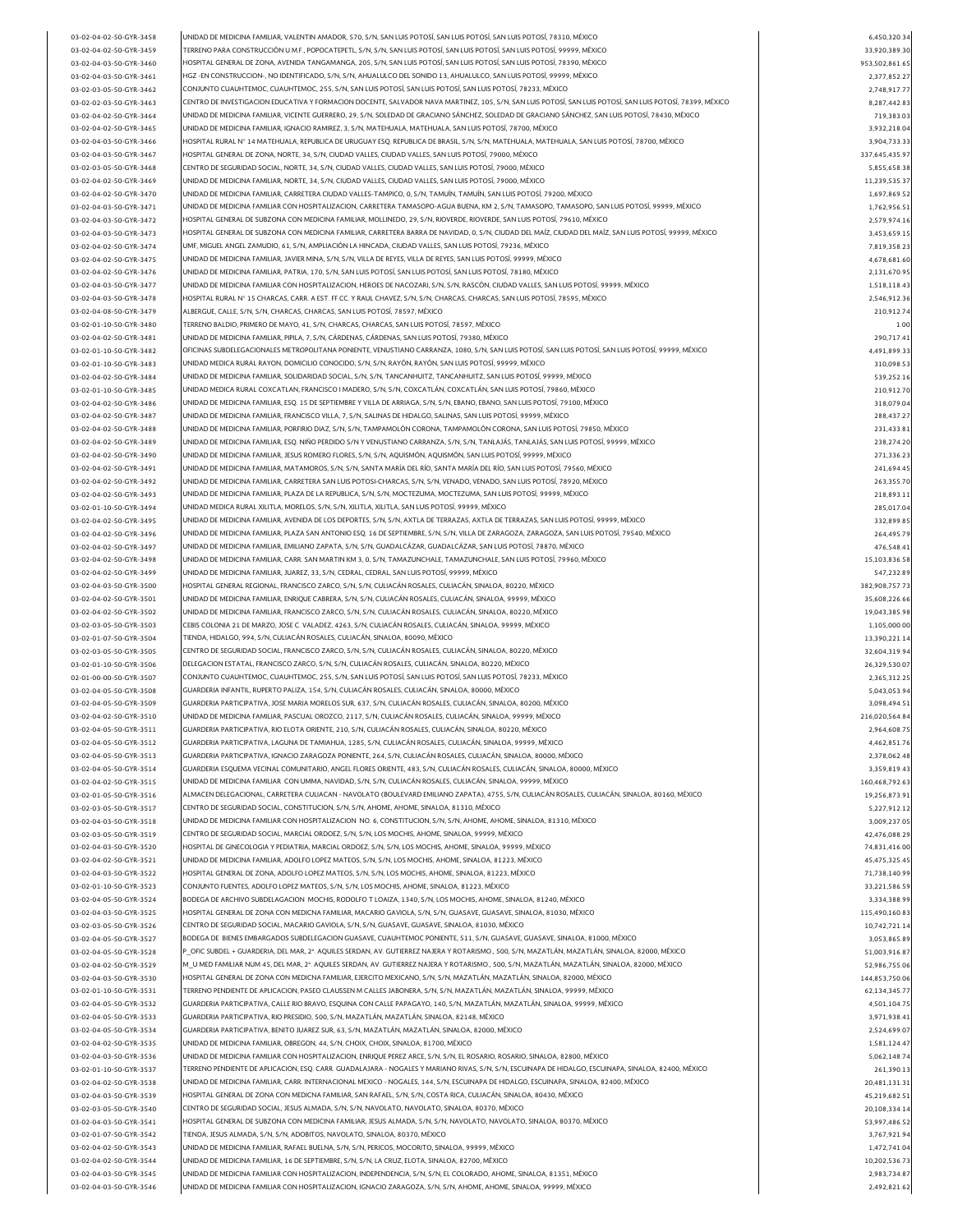|                                                    | UNIDAD DE MEDICINA FAMILIAR CON HOSPITALIZACION, 5 DE MAYO, S/N, S/N, SAN MIGUEL ZAPOTITLÁN, AHOME, SINALOA, 99999, MÉXICO                                                                                                                                  | 3,021,988.12                  |
|----------------------------------------------------|-------------------------------------------------------------------------------------------------------------------------------------------------------------------------------------------------------------------------------------------------------------|-------------------------------|
| 03-02-04-02-50-GYR-3548                            | UNIDAD DE MEDICINA FAMILIAR 5, NORTE 2, 131, S/N, TOPOLOBAMPO, AHOME, SINALOA, 99999, MÉXICO                                                                                                                                                                | 21,580,327.74                 |
| 03-02-04-02-50-GYR-3549                            | UNIDAD DE MEDICINA FAMILIAR, CALLE, S/N, S/N, SAN IGNACIO, SAN IGNACIO, SINALOA, 99999, MÉXICO                                                                                                                                                              | 1,275,100.48                  |
| 03-02-04-03-50-GYR-3550                            | UNIDAD DE MEDICINA FAMILIAR CON HOSPITALIZACION, RAMON F ITURBE, S/N, S/N, LA REFORMA, ANGOSTURA, SINALOA, 81680, MÉXICO                                                                                                                                    | 3,793,196.00                  |
| 03-02-04-02-50-GYR-3551                            | UNIDAD DE MEDICINA FAMILIAR, CARRETERA.NAVOLATO - 5 HERMANOS, S/N, S/N, BACHOCO, NAVOLATO, SINALOA, 99999, MÊXICO                                                                                                                                           | 3,321,636.60                  |
| 03-02-04-03-50-GYR-3552                            | UNIDAD DE MEDICINA FAMILIAR CON HOSPITALIZACION, CARRETERA 20 A VILLA JUAREZ S/N, S/N, S/N, NAVOLATO, NAVOLATO, SINALOA, 99999, MÈXICO                                                                                                                      | 4,781,626.84                  |
| 03-02-04-03-50-GYR-3553                            | UNIDAD DE MEDICINA FAMILIAR CON HOSPITALIZACION, IGNACIO ALLENDE, S/N, S/N, CULIACÂN ROSALES, CULIACÂN, SINALOA, 80450, MÊXICO                                                                                                                              | 11.386.647.16                 |
| 03-02-04-03-50-GYR-3554                            | UNIDAD DE MEDICINA FAMILIAR CON HOSPITALIZACION, MIGUEL HIDALGO, S/N, S/N, MOCHICAHUI, EL FUERTE, SINALOA, 81890, MÈXICO                                                                                                                                    | 2,556,576.50                  |
| 03-02-04-03-50-GYR-3555                            | UNIDAD DE MEDICINA FAMILIAR CON HOSPITALIZACION, PRIMERA, S/N, S/N, EL CERRO CABEZÓN, GUASAVE, SINALOA, 81118, MÉXICO                                                                                                                                       | 6,499,735.89                  |
| 03-02-03-05-50-GYR-3556                            | CENTRO DE SEGURIDAD SOCIAL, CERO, S/N, S/N, GUASAVE, GUASAVE, SINALOA, 99999, MÉXICO                                                                                                                                                                        | 4,953,765.33                  |
| 03-02-04-03-50-GYR-3557                            | UNIDAD DE MEDICINA FAMILIAR CON HOSPITALIZACION, CERO, S/N, S/N, GUASAVE, GUASAVE, SINALOA, 99999, MÊXICO                                                                                                                                                   | 4,972,891.73                  |
| 03-02-04-02-50-GYR-3558                            |                                                                                                                                                                                                                                                             |                               |
|                                                    | UNIDAD DE MEDICINA FAMILIAR, JUAREZ, S/N, S/N, GUASAVE, GUASAVE, SINALOA, 81101, MÊXICO                                                                                                                                                                     | 3,047,489.97                  |
| 03-02-03-05-50-GYR-3559                            | CONJUNTO RUIZ CORTINEZ, DIEGO MARTINEZ DE HURALDE, S/N, S/N, ADOLFO RUIZ CORTINES, GUASAVE, SINALOA, 99999, MÉXICO                                                                                                                                          | 1,198,594.59                  |
| 03-02-04-03-50-GYR-3560                            | UNIDAD DE MEDICINA FAMILIAR CON HOSPITALIZACION, DIEGO MARTINEZ DE HURALDE, S/N, S/N, ADOLFO RUIZ CORTINES, GUASAVE, SINALOA, 99999, MÉXICO                                                                                                                 | 87,390,009.21                 |
| 03-02-04-02-50-GYR-3561                            | UNIDAD DE MEDICINA FAMILIAR, CONSTITUCION, S/N, S/N, TAMAZULA, GUASAVE, SINALOA, 99999, MÉXICO                                                                                                                                                              | 3,366,265.45                  |
| 03-02-04-03-50-GYR-3562                            | HGSZ NO. 30 GUAMUCHIL, EMILIANO ZAPATA, S/N, S/N, GUAMÚCHIL, SALVADOR ALVARADO, SINALOA, 81520, MÉXICO                                                                                                                                                      | 102,912,895.30                |
| 03-02-01-10-50-GYR-3563                            | HGSZ NO. 30 GUAMUCHIL, EMILIANO ZAPATA, S/N, S/N, GUAMÚCHIL, SALVADOR ALVARADO, SINALOA, 81520, MÉXICO                                                                                                                                                      | 4,717,837.09                  |
| 03-02-04-05-50-GYR-3564                            | OFICINAS PROVISIONALES SUB DELEGACION GUASAVE, AGUSTINA RAMIREZ SUR, 728, S/N, GUAMÚCHIL, SALVADOR ALVARADO, SINALOA, 81400, MÊXICO                                                                                                                         | 2,792,470.36                  |
| 03-02-04-05-50-GYR-3565                            | GUARDERIA ESQUEMA VECINAL COMUNITARIO, FRANCISCO JAVIER MINA, 78, S/N, GUAMÚCHIL, SALVADOR ALVARADO, SINALOA, 81400, MÉXICO                                                                                                                                 | 2,288,757.45                  |
| 03-02-01-10-50-GYR-3566                            | TERRENO PENDIENTE DE APLICACION, DE LOS CAEROS, S/N, S/N, CULIACÁN ROSALES, CULIACÁN, SINALOA, 80430, MÉXICO                                                                                                                                                | 1.00                          |
| 03-02-04-02-50-GYR-3567                            | UNIDAD DE MEDICINA FAMILIAR, VENUSTIANO CARRANZA, S/N, S/N, NAVOLATO, NAVOLATO, SINALOA, 80349, MÊXICO                                                                                                                                                      | 5,633,847.73                  |
| 03-02-04-03-50-GYR-3568                            | UNIDAD DE MEDICINA FAMILIAR CON HOSPITALIZACION, PRESA GUSTAVO DIAZ ORDAZ, S/N, S/N, AHOME, AHOME, SINALOA, 81320, MÊXICO                                                                                                                                   | 4,388,794.89                  |
| 03-02-04-03-50-GYR-3569                            | HOSPITAL RURAL DE SOLIDARIDAD SOCIAL 16, LEANDRO VALLE, S/N, S/N, VILLA UNIÓN, MAZATLÁN, SINALOA, 99999, MÉXICO                                                                                                                                             | 10,838,354.43                 |
| 03-02-04-03-50-GYR-3570                            | HOSPITAL RURAL DE SOLIDARIDAD SOCIAL 12, CONOCIDO, 78, S/N, EL FUERTE, EL FUERTE, SINALOA, 99999, MÉXICO                                                                                                                                                    | 20,733,134.4                  |
| 03-02-04-02-50-GYR-3571                            | UNIDAD DE MEDICINA FAMILIAR, JOSE LUIS VALDEZ, S/N, S/N, JAHUARA PRIMERO (LOS LEYVA), EL FUERTE, SINALOA, 81870, MÉXICO                                                                                                                                     | 8,865,605.73                  |
| 03-02-04-02-50-GYR-3572                            | UNIDAD DE MEDICINA FAMILIAR, DOMICILIO CONOCIDO, S/N, S/N, AHOME, AHOME, SINALOA, 81310, MÉXICO                                                                                                                                                             | 1,090,210.98                  |
| 03-02-04-02-50-GYR-3573                            | UNIDAD DE MEDICINA FAMILIAR, CARR. A ESTACION BAMOA, S/N, S/N, BAMOA, GUASAVE, SINALOA, 99999, MÉXICO                                                                                                                                                       | 3,217,619.79                  |
| 03-02-04-02-50-GYR-3574                            | UNIDAD DE MEDICINA FAMILIAR NO. 51, ANGOSTURA - GUAMUCHIL ENTRE CALLES NARCISO MENDOZA Y NIÑOS HEROES, 84, S/N, ANGOSTURA, ANGOSTURA, SINALOA, 81600, MÈXICO                                                                                                | 7,701,356.39                  |
| 03-02-04-02-50-GYR-3575                            | CONSULTORIO MEDICO, ENRIQUE RUELAS, S/N, S/N, EL CASTILLO, NAVOLATO, SINALOA, 80360, MÉXICO                                                                                                                                                                 | 83.406.53                     |
| 03-02-04-02-50-GYR-3576                            | UNIDAD DE MEDICINA FAMILIAR, ANTONIO ANCONA ALBERTOS, S/N, S/N, SAN BLAS, EL FUERTE, SINALOA, 81800, MÈXICO                                                                                                                                                 | 4,205,330.94                  |
| 03-02-04-02-50-GYR-3577                            | TERRENO PENDIENTE DE APLICACION, 900, S/N, S/N, GUASAVE, GUASAVE, SINALOA, 99999, MÉXICO                                                                                                                                                                    | 659,590.75                    |
| 03-02-04-03-50-GYR-3578                            | CONJUNTO HERMOSILLO 2, SEGURIDAD SOCIAL, S/N, S/N, HERMOSILLO, HERMOSILLO, SONORA, 83190, MÉXICO                                                                                                                                                            | 127,190,323.08                |
| 03-02-04-02-50-GYR-3579                            | UNIDAD DE MEDICINA FAMILIAR 37, PEDRO MORENO, 14, S/N, HERMOSILLO, HERMOSILLO, SONORA, 99999, MÉXICO                                                                                                                                                        | 54,807,392.63                 |
| 03-02-04-03-50-GYR-3580                            | CONJUNTO HERMOSILLO, JUSTO SIERRA, S/N, S/N, HERMOSILLO, HERMOSILLO, SONORA, 83150, MÉXICO                                                                                                                                                                  | 114,344,667.66                |
| 03-02-04-05-50-GYR-3581                            | CONJUNTO HERMOSILLO, JUSTO SIERRA, S/N, S/N, HERMOSILLO, HERMOSILLO, SONORA, 83150, MÉXICO                                                                                                                                                                  | 4,170,421.29                  |
| 03-02-02-03-50-GYR-3582                            | CONJUNTO HERMOSILLO 2, SEGURIDAD SOCIAL, S/N, S/N, HERMOSILLO, HERMOSILLO, SONORA, 83190, MÉXICO                                                                                                                                                            | 12,620,283.26                 |
| 03-02-01-10-50-GYR-3583                            | CONJUNTO HERMOSILLO, JUSTO SIERRA, S/N, S/N, HERMOSILLO, HERMOSILLO, SONORA, 83150, MÉXICO                                                                                                                                                                  | 26,117,778.07                 |
| 03-02-03-05-50-GYR-3584                            | CONJUNTO HERMOSILLO, JUSTO SIERRA, S/N, S/N, HERMOSILLO, HERMOSILLO, SONORA, 83150, MÉXICO                                                                                                                                                                  | 67,608,339.47                 |
| 03-02-04-05-50-GYR-3585                            | GUARDERIA ESQUEMA VECINAL COMUNITARIO JUEGOS Y SONRISAS AC, HERMEREGILDO RANGEL, 100, S/N, HERMOSILLO, HERMOSILLO, SONORA, 99999, MÉXICO                                                                                                                    |                               |
| 03-02-04-05-50-GYR-3586                            | GUARDERIA ESQUEMA VECINAL COMUNITARIO DULCE DESPERTAR, ALFONSO AGUAYO CARRILLO, 16, S/N, HERMOSILLO, HERMOSILLO, SONORA, 99999, MÊXICO                                                                                                                      | 3,720,740.91<br>5,192,972.33  |
| 03-02-04-02-50-GYR-3587                            | UNIDAD DE MEDICINA FAMILIAR, LEY FED. DEL TRABAJO, 174, S/N, HERMOSILLO, HERMOSILLO, SONORA, 83100, MÉXICO                                                                                                                                                  |                               |
|                                                    |                                                                                                                                                                                                                                                             | 12,883,489.31                 |
| 03-02-04-02-50-GYR-3588                            | UNIDAD DE MEDICINA FAMILIAR, PERIMETRAL NORTE, 1101, S/N, HERMOSILLO, HERMOSILLO, SONORA, 83170, MÉXICO                                                                                                                                                     | 61,937,308.18                 |
| 03-02-01-10-50-GYR-3589                            | TERRENO PENDIENTE DE APLICACIÓN, LOTE 2, CUARTEL COLINAS DEL MAR, SECCIÓN RACHETES, S/N, S/N, BAHÍA DE KINO, HERMOSILLO, SONORA, 99999, MÉXICO                                                                                                              | 1.00                          |
| 03-02-01-10-50-GYR-3590                            | TERRENO PENDIENTE DE APLICACIÓN, ALDAMA ENTRE AV. QUINTANA ROO Y CAMPECHE, 126, S/N, HERMOSILLO, HERMOSILLO, SONORA, 83000, MÉXICO                                                                                                                          | 6,211,352.69                  |
| 03-02-01-10-50-GYR-3591                            | TERRENO PENDIENTE DE APLICACIÓN, ÁLVARO NUÑEZ ENTRE PANFILO NARVAEZ Y HERNAN CORTEZ, 703, S/N, HERMOSILLO, HERMOSILLO, SONORA, 83000, MÉXICO                                                                                                                | 3,292,009.85                  |
| 03-02-04-02-50-GYR-3592                            | UNIDAD DE MEDICINA FAMILIAR NO. 68 CON U.M.A.A., CIMARRON, 16, S/N, HERMOSILLO, HERMOSILLO, SONORA, 83296, MÉXICO                                                                                                                                           | 323,719,400.76                |
| 03-02-04-03-50-GYR-3593                            | HOSPITAL GENERAL DE ZONA 180 C, REPUBLICA DE CUBA ENTRE AV. TECNOLOGICO Y ALBERTO GUTIERREZ, 93, S/N, HERMOSILLO, HERMOSILLO, SONORA, 83170, MÉXICO                                                                                                         | 699,905,103.38                |
| 03-02-04-03-50-GYR-3594                            | HOSPITAL GENERAL DE ZONA, 10, S/N, S/N, HEROICA GUAYMAS, GUAYMAS, SONORA, 85400, MÉXICO<br>.<br>CONJUNTO GUAYMAS, INTEGRADO POR LA UMF NO. 4 Y LA GUARDERIA DE HIJOS DE ASEGURADAS NO. 1, BENITO JUAREZ, S/N, S/N, HEROICA GUAYMAS, GUAYMAS, SONORA, 85440, | 92,380,639.52                 |
| 03-02-04-02-50-GYR-3595                            | <u>MBNIC</u> Nto guaymas, integrado por la umf no. 4 y la guarderia de hijos de aseguradas no. 1, benito juarez, s/n, s/n, heroica guaymas, guaymas, sonora, 85440,                                                                                         | 48,917,561.03                 |
| 03-02-04-05-50-GYR-3596                            | MÉXICO                                                                                                                                                                                                                                                      | 6,389,812.99                  |
| 03-02-01-10-50-GYR-3597                            | GUARDERIA PARTICIPATIVA 145, AQUILES SERDAN, 672, S/N, HEROICA GUAYMAS, GUAYMAS, SONORA, 85400, MÈXICO                                                                                                                                                      | 58,985.70                     |
| 03-02-04-05-50-GYR-3598                            | GUARDERIA ESQUEMA VECINAL COMUNITARIO -MUNDO DE LOS BEBES- AC, AQUILES SERDAN, 672, S/N, HEROICA GUAYMAS, GUAYMAS, SONORA, 85400, MÊXICO                                                                                                                    | 2,538,517.01                  |
| 03-02-01-10-50-GYR-3599                            | TERRENO PENDIENTE DE APLICACIÓN, TORIM, 657, S/N, HEROICA GUAYMAS, GUAYMAS, SONORA, 99999, MÉXICO                                                                                                                                                           | 1.00                          |
| 03-02-03-05-50-GYR-3600                            | CENTRO DE SEGURIDAD SOCIAL, HEROES DE NACOZARI, S/N, S/N, EMPALME, EMPALME, SONORA, 85300, MÉXICO                                                                                                                                                           |                               |
| 03-02-04-03-50-GYR-3601                            |                                                                                                                                                                                                                                                             | 2,291,918.44                  |
| 03-02-01-10-50-GYR-3602                            | HOSPITAL GENERAL DE SUBZONA CON MEDICINA FAMILIAR, FERROCARIL, S/N, S/N, EMPALME, EMPALME, SONORA, 85330, MÉXICO                                                                                                                                            | 24,215,581.26                 |
|                                                    | OFICINAS ADMINISTRATIVAS DELEGACIONALES, 5 DE FEBRERO, 220, S/N, CIUDAD OBREGÓN, CAJEME, SONORA, 85000, MÉXICO                                                                                                                                              | 57,305,473.71                 |
| 03-02-04-02-50-GYR-3603                            | CENTRO DE INVESTIGACION EDUCATIVA Y FORMACION DOCENTE (CIEFD), CARRETERA INTERNACIONAL OBREGON-NOGALES KM. 1.5, S/N, S/N, EJIDO TEPEYAC, CAJEME, SONORA, 85203,                                                                                             | 9,215,466.28                  |
| 03-02-04-05-50-GYR-3604                            | MÉXICO<br>GUARDERIA PARTICIPATIVA CARRUSEL-, PUEBLA, 620, S/N, CIUDAD OBREGÓN, CAJEME, SONORA, 85000, MÉXICO                                                                                                                                                | 2,458,735.13                  |
| 03-02-04-05-50-GYR-3605                            | GUARDERIA PARTICIPATIVA CANACO-II, GUILLERMO PRIETO, 263, S/N, CIUDAD OBREGÓN, CAJEME, SONORA, 85050, MÉXICO                                                                                                                                                | 4,496,803.69                  |
| 03-02-04-03-50-GYR-3606                            | CONJUNTO CENTRO MEDICO CIUDAD OBREGON, GUERRERO, 2220 PONIENTE, S/N, CIUDAD OBREGÓN, CAJEME, SONORA, 85130, MÉXICO                                                                                                                                          | 791,222,706.12                |
| 03-02-04-05-50-GYR-3607                            | CONJUNTO CENTRO MEDICO CIUDAD OBREGON, GUERRERO, 2220 PONIENTE, S/N, CIUDAD OBREGÓN, CAJEME, SONORA, 85130, MÉXICO                                                                                                                                          | 12,547,532.7                  |
| 03-02-01-05-50-GYR-3608                            | CONJUNTO CENTRO MEDICO CIUDAD OBREGON, GUERRERO, 2220 PONIENTE, S/N, CIUDAD OBREGÓN, CAJEME, SONORA, 85130, MÉXICO                                                                                                                                          | 44,970,965.68                 |
| 03-02-04-03-50-GYR-3609                            | CONJUNTO CENTRO MEDICO CIUDAD OBREGON, GUERRERO, 2220 PONIENTE, S/N, CIUDAD OBREGÔN, CAJEME, SONORA, 85130, MÊXICO                                                                                                                                          | 457,512,096.94                |
| 03-02-04-02-50-GYR-3610                            | CONJUNTO CENTRO MEDICO CIUDAD OBREGON, GUERRERO, 2220 PONIENTE, S/N, CIUDAD OBREGÓN, CAJEME, SONORA, 85130, MÉXICO                                                                                                                                          |                               |
| 02-01-00-00-50-GYR-3611                            | CASA DEL DELEGADO, SEVILLA, 2185, S/N, CIUDAD OBREGÓN, CAJEME, SONORA, 85130, MÉXICO                                                                                                                                                                        | 52,685,131.79                 |
| 03-02-03-05-50-GYR-3612                            | CENTRO DE SEGURIDAD SOCIAL Y BIENESTAR FAMILIAR, CONSTITUCION SUR, 511, S/N, CIUDAD OBREGÓN, CAJEME, SONORA, 85060, MÉXICO                                                                                                                                  | 2,212,136.53                  |
|                                                    | GUARDERIA HIJOS ASEGURADAS, SINALOA, 451, S/N, CIUDAD OBREGÓN, CAJEME, SONORA, 85000, MÉXICO                                                                                                                                                                | 3,597,441.79                  |
| 03-02-04-05-50-GYR-3613                            | CENTRO DE INVESTIGACION EDUCATIVA Y FORMACION DOCENTE, CARRETERA INTERNACIONAL OBREGON-NOGALES KM. 1.5, S/N, S/N, EJIDO TEPEYAC, CAJEME, SONORA, 85203,                                                                                                     | 7,223,187.59                  |
| 03-02-02-03-50-GYR-3614                            | MÉXICO                                                                                                                                                                                                                                                      | 8,632,235.45                  |
| 03-02-04-05-50-GYR-3615                            | GUARDERIA PARTICIPATIVA CANACO-I, CHIHUAHUA SUR, 134, S/N, CIUDAD OBREGÓN, CAJEME, SONORA, 85050, MÉXICO                                                                                                                                                    | 4,699,883.34                  |
| 03-02-04-02-50-GYR-3616                            | UNIDAD DE MEDICINA FAMILIAR, MIGUEL HIDALGO, S/N, S/N, BÁCUM, BÁCUM, SONORA, 85260, MÉXICO                                                                                                                                                                  | 1,291,017.01                  |
| 03-02-04-03-50-GYR-3617                            | HOSPITAL GENERAL DE ZONA CON MEDICINA FAMILIAR 03, SOR JUANA INES DE LA CRUZ, S/N, S/N, NAVOJOA, NAVOJOA, SONORA, 85870, MÉXICO                                                                                                                             | 171,266,029.95                |
| 03-02-04-03-50-GYR-3618                            | HOSPITAL GENERAL DE ZONA CON MEDICINA FAMILIAR 03, SOR JUANA INES DE LA CRUZ, S/N, S/N, NAVOJOA, NAVOJOA, SONORA, 85870, MÊXICO                                                                                                                             | 4,881,206.20                  |
| 03-02-01-10-50-GYR-3619                            | TERRENO ACTUALMENTE SIN USO, MORELOS, 328, S/N, NAVOJOA, NAVOJOA, SONORA, 85820, MĚXICO                                                                                                                                                                     | 1.00                          |
| 03-02-04-02-50-GYR-3620                            | UNIDAD DE MEDICINA FAMILIAR, JACARANDA ENTRE PALO FIERRO, S/N, S/N, NAVOJOA, NAVOJOA, SONORA, 99999, MÉXICO                                                                                                                                                 | 258,412.98                    |
| 03-02-04-02-50-GYR-3621                            | UNIDAD DE MEDICINA FAMILIAR, AGUSTIN MELGAR, S/N, S/N, NAVOJOA, NAVOJOA, SONORA, 99999, MÉXICO                                                                                                                                                              | 238,684.79                    |
| 03-02-04-02-50-GYR-3622                            | UNIDAD DE MEDICINA FAMILIAR, MORELOS, S/N, S/N, NAVOJOA, NAVOJOA, SONORA, 85820, MĚXICO                                                                                                                                                                     | 238,684.79                    |
| 03-02-04-02-50-GYR-3623                            | UNIDAD DE MEDICINA FAMILIAR, BELIZARIO DOMINGUEZ, S/N, S/N, NAVOJOA, NAVOJOA, SONORA, 99999, MÉXICO                                                                                                                                                         | 249,310.22                    |
| 03-02-04-02-50-GYR-3624                            | UNIDAD DE MEDICINA FAMILIAR, MIGUEL HIDALGO, 12, S/N, ETCHOJOA, ETCHOJOA, SONORA, 85280, MÉXICO                                                                                                                                                             | 1,262,005.63                  |
| 03-02-03-05-50-GYR-3625                            | CONJUNTO HUATABAMPO INTEGRADO POR EL HGSZ NO. 7, SUBDELEGACION ADMINISTRATIVA Y CENTRO DE SEGURIDAD SOCIAL Y BIENESTAR FAMILIAR, JUAREZ, 58, S/N,                                                                                                           | 1,022,659.68                  |
| 03-02-03-05-50-GYR-3626                            | UNTORPO PRI HATABAMPO PRESPABRA 8520 PALICIO 7, SUBDELEGACION ADMINISTRATIVA Y CENTRO DE SEGURIDAD SOCIAL Y BIENESTAR FAMILIAR, JUAREZ, 58, S/N,                                                                                                            | 22,742,940.40                 |
| 03-02-03-05-50-GYR-3627                            | HUATABAMPO, HUATABAMPO, SONORA, 85900, MÉXICO<br>CONJUNTO HUATABAMPO INTEGRADO POR EL HGSZ NO. 7, SUBDELEGACION ADMINISTRATIVA Y CENTRO DE SEGURIDAD SOCIAL Y BIENESTAR FAMILIAR, JUAREZ, 58, S/N,                                                          | 35,851,117.04                 |
| 03-02-04-03-50-GYR-3628                            | HUATABAMPO, HUATABAMPO, SONORA, 85900, MÉXICO<br>HOSPITAL GENERAL DE ZONA CON MEDICINA FAMILIAR, OBREGON, 756, S/N, HEROICA NOGALES, NOGALES, SONORA, 84000, MÉXICO                                                                                         | 108,791,788.24                |
| 03-02-04-05-50-GYR-3629                            | RESERVA TECNICA, MORELOS, 328, S/N, HEROICA NOGALES, NOGALES, SONORA, 84000, MÉXICO                                                                                                                                                                         | 15,006,264.12                 |
| 03-02-04-02-50-GYR-3630                            | GUARDERIA HIJOS DE ASEGURADAS NO. 1 Y UNIDAD DE MEDICINA FAMILIAR NO. 64, CARR. INT. A NOGALES, PARQUE INDUSTRIAL., S/N, S/N, HEROICA NOGALES, NOGALES, SONORA,                                                                                             | 1,619,854.11                  |
| 03-02-04-02-50-GYR-3631                            | 84094. MĚXICO<br>BODEGA (ANTES FUE LA UNIDAD DE MEDICINA FAMILIAR NO. 24), REFORMA, S/N, S/N, SANTA ANA, SANTA ANA, SONORA, 84600, MÉXICO                                                                                                                   |                               |
|                                                    |                                                                                                                                                                                                                                                             | 9,543,757.20                  |
| 03-02-04-02-50-GYR-3632                            | UNIDAD DE MEDICINA FAMILIAR, NORTE DE LA AVENIDA 5 DE MAYO, 507, S/N, MAGDALENA DE KINO, MAGDALENA, SONORA, 99999, MÉXICO                                                                                                                                   | 9,631,658.16                  |
| 03-02-04-03-50-GYR-3633                            | HOSPITAL GENERAL DE ZONA, ALVARO OBREGON FINAL, 185, S/N, HEROICA CABORCA, CABORCA, SONORA, 99999, MÉXICO                                                                                                                                                   | 29,498,841.71                 |
| 03-02-04-02-50-GYR-3634<br>03-02-04-05-50-GYR-3635 | CONJUNTO CORDOBA, OBREGON, 183-A, S/N, HEROICA CABORCA, CABORCA, SONORA, 83600, MÉXICO<br>GUARDERIA ESQUEMA VECINAL COMUNITARIO -MUNDO PEQUEºO, O, 63, S/N, HEROICA CABORCA, CABORCA, SONORA, 83600, MÊXICO                                                 | 10,202,998.18<br>1,791,479.10 |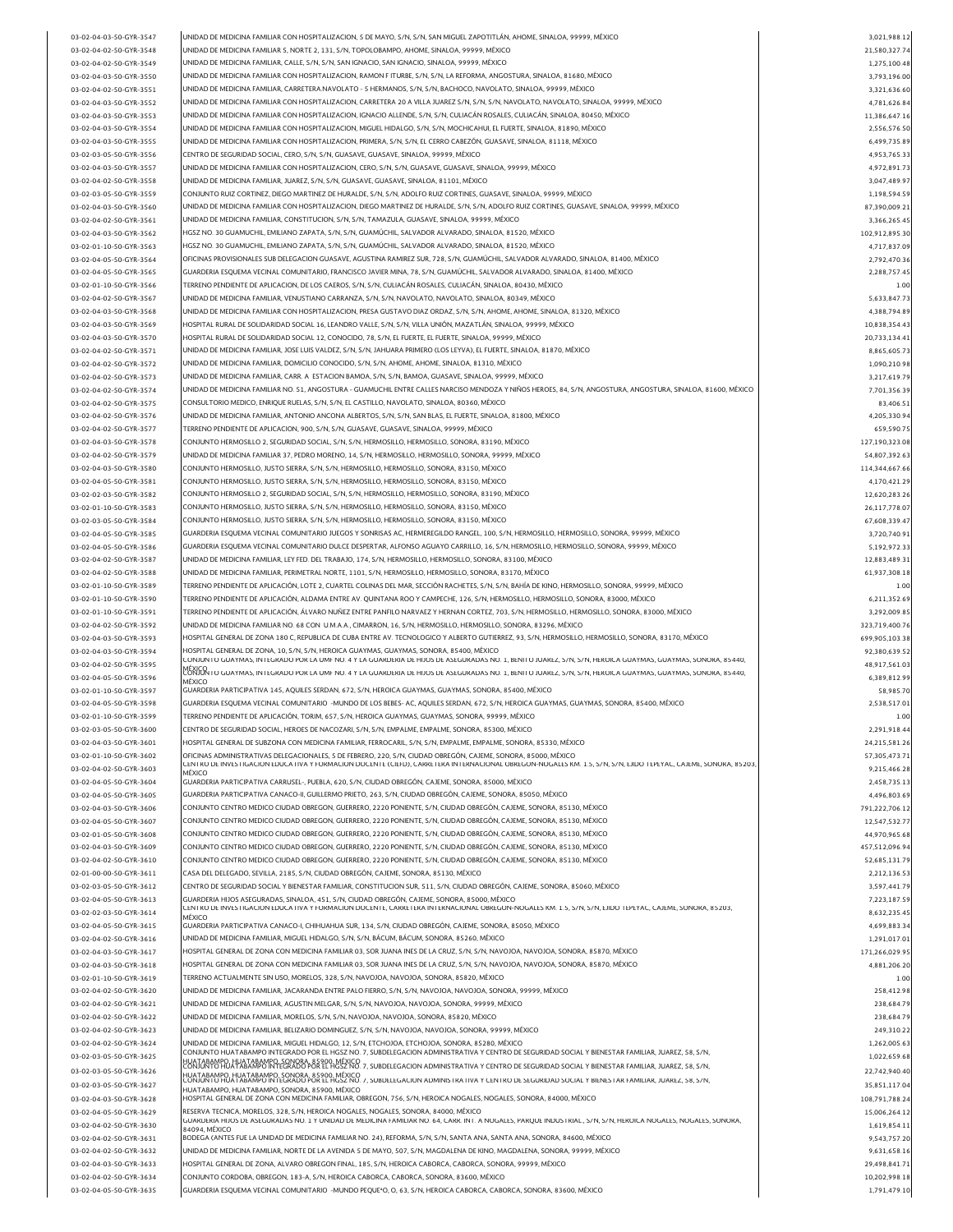| 03-02-01-10-50-GYR-3636 | CONJUNTO CORDOBA, OBREGON, 183-A, S/N, HEROICA CABORCA, CABORCA, SONORA, 83600, MÉXICO                                                                                                                      | 6,632,897.94   |
|-------------------------|-------------------------------------------------------------------------------------------------------------------------------------------------------------------------------------------------------------|----------------|
| 03-02-04-02-50-GYR-3637 | UNIDAD DE MEDICINA FAMILIAR, AV. ABASOLO Y CARRETERA INTERNACIONAL MEXICO-TIJUANA, S/N, S/N, ALTAR, ALTAR, SONORA, 83750, MÊXICO                                                                            | 2,582,034.75   |
| 03-02-04-03-50-GYR-3638 | UNIDAD DE MEDICINA FAMILIAR CON HOSPITALIZACION, 2, S/N, S/N, PUERTO LIBERTAD, PITIQUITO, SONORA, 83970, MÉXICO                                                                                             | 5,816,831.10   |
|                         |                                                                                                                                                                                                             |                |
| 03-02-04-03-50-GYR-3639 | HOSPITAL GENERAL DE SUBZONA CON MEDICINA FAMILIAR, JUAN DE LA BARRERA, S/N, S/N, PUERTO PEÑASCO, PUERTO PEÑASCO, SONORA, 83550, MÉXICO                                                                      | 7,361,022.72   |
| 03-02-04-05-50-GYR-3640 | OFICINA AUXILIAR DE LA SUBDELEGACIÓN DE CABORCA, GUILLERMO PRIETO, 255, S/N, PUERTO PEÑASCO, PUERTO PEÑASCO, SONORA, 83550, MÉXICO                                                                          | 1,631,904.5    |
| 03-02-04-02-50-GYR-3641 | UNIDAD DE MEDICINA FAMILIAR, RIO SUCHIATE, S/N, S/N, PUERTO PEÑASCO, PUERTO PEÑASCO, SONORA, 99999, MÉXICO                                                                                                  | 57,069,298.10  |
| 03-02-04-02-50-GYR-3642 | UNIDAD DE MEDICINA FAMILIAR, RAMON BARTOCIMI, 125, S/N, ACONCHI, ACONCHI, SONORA, 99999, MÉXICO                                                                                                             | 1,675,421.21   |
| 03-02-04-02-50-GYR-3643 | UNIDAD DE MEDICINA FAMILIAR, CALLE LAZARO CARDENAS, S/N, S/N, CIUDAD OBREGÓN, CAJEME, SONORA, 85207, MÉXICO                                                                                                 | 1,240,247.13   |
| 03-02-04-02-50-GYR-3644 | UNIDAD DE MEDICINA FAMILIAR, BENITO JUAREZ, S/N, S/N, SAHUARIPA, SAHUARIPA, SONORA, 99999, MÉXICO                                                                                                           | 1.682.674.02   |
| 03-02-04-02-50-GYR-3645 | UNIDAD DE MEDICINA FAMILIAR, 16 DE SEPTIEMBRE, S/N, S/N, CÓCORIT, CAJEME, SONORA, 99999, MÉXICO                                                                                                             | 5,452,479.21   |
|                         |                                                                                                                                                                                                             |                |
| 03-02-04-02-50-GYR-3646 | UNIDAD DE MEDICINA FAMILIAR, MAXIMILIANO R LOPEZ, S/N, S/N, EJIDO CUAUHTÉMOC (EL SALITRAL), CAJEME, SONORA, 85203, MÉXICO                                                                                   | 1,537,616.01   |
| 03-02-04-02-50-GYR-3647 | UNIDAD DE MEDICINA FAMILIAR, DEL EJIDO, S/N, S/N, FRANCISCO JAVIER MINA (CAMPO 60), BĂCUM, SONORA, 85270, MÊXICO                                                                                            | 1,552,122.19   |
| 03-02-04-02-50-GYR-3648 | UNIDAD DE MEDICINA FAMILIAR, PIPILA, S/N, S/N, BÁCUM, BÁCUM, SONORA, 99999, MÉXICO                                                                                                                          | 1.544.869.31   |
| 03-02-04-02-50-GYR-3649 | UNIDAD DE MEDICINA FAMILIAR, GRACIANO SANCHEZ, S/N, S/N, PUEBLO YAQUI, CAJEME, SONORA, 85200, MÉXICO                                                                                                        | 2,197,630.92   |
| 03-02-04-02-50-GYR-3650 | UNIDAD DE MEDICINA FAMILIAR, MIGUEL HIDALGO, S/N, S/N, VILLA JUÁREZ, BENITO JUÁREZ, SONORA, 99999, MÉXICO                                                                                                   | 3,471,653.95   |
| 03-02-04-02-50-GYR-3651 | UNIDAD DE MEDICINA FAMILIAR. LÁZARO CÁRDENAS NORTE. 14. S/N. BACOBAMPO, ETCHOJOA, SONORA, 85287, MÉXICO                                                                                                     | 4,557,762.75   |
| 03-02-04-02-50-GYR-3652 | UNIDAD DE MEDICINA FAMILIAR, 6, S/N, S/N, CUMPAS, CUMPAS, SONORA, 84500, MÊXICO                                                                                                                             | 1,682,674.36   |
|                         |                                                                                                                                                                                                             |                |
| 03-02-04-02-50-GYR-3653 | UNIDAD DE MEDICINA FAMILIAR, HIDALGO, 27, S/N, ETCHOJOA, ETCHOJOA, SONORA, 85285, MÉXICO                                                                                                                    | 812,325.33     |
| 03-02-04-02-50-GYR-3654 | UNIDAD DE MEDICINA FAMILIAR, INDEPENDENCIA, S/N, S/N, SAN IGNACIO RÍO MUERTO, SAN IGNACIO RÍO MUERTO, SONORA, 85518, MÉXICO                                                                                 | 1,586,744.89   |
| 03-02-04-02-50-GYR-3655 | UNIDAD DE MEDICINA FAMILIAR, PRIMERA, S/N, S/N, ESQUEDA, FRONTERAS, SONORA, 84330, MÉXICO                                                                                                                   | 2,280,234.02   |
| 03-02-04-02-50-GYR-3656 | UNIDAD DE MEDICINA FAMILIAR, EMILIANO ZAPATA, S/N, S/N, JÚPARE, HUATABAMPO, SONORA, 99999, MÉXICO                                                                                                           | 754,302.65     |
| 03-02-04-03-50-GYR-3657 | HOSPITAL GENERAL DE SUBZONA CON MEDICINA FAMILIAR, CARRETERA HERMOSILLO - BAHIA DE KINO, S/N, S/N, HERMOSILLO, HERMOSILLO, SONORA, 83340, MÈXICO                                                            | 16,714,194.71  |
| 03-02-04-02-50-GYR-3658 | UNIDAD DE MEDICINA FAMILIAR, GUADALAJARA, S/N, S/N, ROSARIO, ROSARIO, SONORA, 85700, MÉXICO                                                                                                                 | 1,653,663.29   |
| 03-02-04-02-50-GYR-3659 | UNIDAD DE MEDICINA FAMILIAR, PESQUEIRA, 129, S/N, MOCTEZUMA, MOCTEZUMA, SONORA, 84560, MÊXICO                                                                                                               | 1,682,674.02   |
|                         |                                                                                                                                                                                                             |                |
| 03-02-04-02-50-GYR-3660 | UNIDAD DE MEDICINA FAMILIAR, PROLONGACION CONSTITUCION, S/N, S/N, NACO, NACO, SONORA, 84180, MÉXICO                                                                                                         | 1,704,432.73   |
| 03-02-04-02-50-GYR-3661 | UNIDAD DE MEDICINA FAMILIAR, FRANCISCO I MADERO, S/N, S/N, SAN JOSÉ DE BÁCUM, BÁCUM, SONORA, 99999, MÉXICO                                                                                                  | 2.977.707.24   |
| 03-02-04-02-50-GYR-3662 | UNIDAD DE MEDICINA FAMILIAR, ZARAGOZA, S/N, S/N, CIUDAD OBREGÓN, CAJEME, SONORA, 85050, MÉXICO                                                                                                              | 1,856,744.75   |
| 03-02-04-02-50-GYR-3663 | UNIDAD DE MEDICINA FAMILIAR, CARRETERA A ORTIZ, S/N, S/N, LA PALMA, EMPALME, SONORA, 99999, MÉXICO                                                                                                          | 3,312,111.18   |
| 03-02-04-02-50-GYR-3664 | UNIDAD DE MEDICINA FAMILIAR, CARRETERA CABORCA-PUERTO PEÑASCO, S/N, S/N, PLUTARCO ELÍAS CALLES (LA Y GRIEGA), CABORCA, SONORA, 83734, MÉXICO                                                                | 7,078,688.53   |
| 03-02-04-02-50-GYR-3665 | UNIDAD DE MEDICINA FAMILIAR, PRINCIPAL, S/N, S/N, HEROICA GUAYMAS, GUAYMAS, SONORA, 99999, MÉXICO                                                                                                           | 1,218,488.17   |
| 03-02-04-03-50-GYR-3666 | UNIDAD DE MEDICINA FAMILIAR CON HOSPITALIZACION, BENITO JUAREZ, 22, S/N, HEROICA GUAYMAS, GUAYMAS, SONORA, 85510, MÉXICO                                                                                    |                |
|                         |                                                                                                                                                                                                             | 4,364,654.37   |
| 03-02-04-03-50-GYR-3667 | HOSPITAL GENERAL DE SUBZONA CON MEDICINA FAMILIAR, CALLE 13 Y CALLE 14, 1470, S/N, AGUA PRIETA, AGUA PRIETA, SONORA, 99999, MÊXICO                                                                          | 59,968,544.83  |
| 03-02-04-05-50-GYR-3668 | GUARDERIA ESQUEMA VECINAL COMUNITARIO, 17, 1098, S/N, AGUA PRIETA, AGUA PRIETA, SONORA, 84200, MÉXICO                                                                                                       | 5,076,928.25   |
| 03-02-04-05-50-GYR-3669 | INMUEBLE SIN USO (ANTES GUARDERIA ESQUEMA VECINAL COMUNITARIO DULCES SUENOS, CERRADA EN ENERO 2010), SONORA, 103, S/N, BENJAMIN HILL, BENJAMIN HILL, SONORA,<br>83900. MĚXICO                               | 2,422,484.71   |
| 03-02-04-02-50-GYR-3670 | UNIDAD DE MEDICINA FAMILIAR, SIERRA DEL COBRE, S/N, S/N, HEROICA CIUDAD DE CANANEA, CANANEA, SONORA, 84620, MÉXICO                                                                                          | 27,833,142.91  |
| 03-02-04-03-50-GYR-3671 | CONJUNTO NACOZARI INTEGRADO POR HOSPITAL GENERAL DE SUBZONA CON MEDICINA FAMILIAR Y SUBDELEGACION ADMINISTRATIVA., CORDILLERA DE LOS ANDES, S/N, S/N,                                                       | 23,346,642.07  |
| 03-02-04-03-50-GYR-3672 | RI DE GARCÍA, NACOZARI DE GARCÍA, SONORA, 99999, MÉXICO.<br>IO NACOZARI INTEGRADO POR HOSPITAL GENERAL DE SUBZONA CON MEDICINA FAMILIAR Y SUBDELEGACION ADMINISTRATIVA., CORDILLERA DE LOS ANDES, S/N, S/N, |                |
|                         | NACOZARI DE GARCÍA, NACOZARI DE GARCÍA, SONORA, 99999, MÉXICO                                                                                                                                               | 6,333,622.63   |
| 03-02-04-02-50-GYR-3673 | UNIDAD DE MEDICINA FAMILIAR, JESUS GARCIA, S/N, S/N, SONOYTA, GENERAL PLUTARCO ELÍAS CALLES, SONORA, 83570, MÉXICO                                                                                          | 1,856,744.7    |
| 03-02-04-02-50-GYR-3674 | U MED FAMILIAR NUM 41, NO IDENTIFICADO, S/N, S/N, ETCHOJOA, ETCHOJOA, SONORA, 99999, MÉXICO                                                                                                                 | 128,064.00     |
| 03-02-03-04-50-GYR-3675 | CENTRO CULTURAL PARA LOS TRABAJADORES (TEATRO), GRAL CESAR A SANDINO ESQ PASEO USUMACINTA, 102, S/N, VILLAHERMOSA, CENTRO, TABASCO, 86190, MÉXICO                                                           | 22,760,891.68  |
| 03-02-04-02-50-GYR-3676 | UNIDAD DE MEDICINA FAMILIAR, GRAL CESAR A SANDINO ESO PASEO USUMACINTA, 102, S/N, VILLAHERMOSA, CENTRO, TABASCO, 86190, MÉXICO                                                                              | 5.261.315.53   |
| 03-02-04-03-50-GYR-3677 | OFICINAS ADMINISTRATIVAS, GRAL CESAR A SANDINO ESQ PASEO USUMACINTA, 102, S/N, VILLAHERMOSA, CENTRO, TABASCO, 86190, MEXICO                                                                                 | 40,290,230.55  |
| 03-02-01-05-50-GYR-3678 | ALMACEN GENERAL DELEGACIONAL, PASEO USUMACINTA, 95, S/N, VILLAHERMOSA, CENTRO, TABASCO, 86190, MÉXICO                                                                                                       | 56,132,426.47  |
|                         |                                                                                                                                                                                                             |                |
| 03-02-04-05-50-GYR-3679 | INMUEBLE PENDIENTE DE APLICACIÓN, CALLE 1, 301, S/N, VILLAHERMOSA, CENTRO, TABASCO, 86079, MÉXICO                                                                                                           | 2,158,224.44   |
| 03-02-03-05-50-GYR-3680 | CENTRO DE SEGURIDAD SOCIAL, GIL Y SAENZ, S/N, S/N, VILLAHERMOSA, CENTRO, TABASCO, 86000, MÉXICO                                                                                                             | 10,446,520.20  |
| 03-02-04-05-50-GYR-3681 | GUARDERIA PARTICIPATIVA, EMILIO CARRANZA, 102, S/N, VILLAHERMOSA, CENTRO, TABASCO, 99999, MÉXICO                                                                                                            | 658,371.15     |
| 03-02-04-02-50-GYR-3682 | U MED FAMILIAR NUM 44, 16 SEPTIEMBRE ESQ PROLONGACION LA CEIBA, S/N, S/N, VILLAHERMOSA, CENTRO, TABASCO, 86190, MÊXICO                                                                                      | 53,410,803.06  |
| 03-02-04-02-50-GYR-3683 | UNIDAD DE MEDICINA FAMILIAR, PARAISO, S/N, S/N, VILLAHERMOSA, CENTRO, TABASCO, 99999, MÉXICO                                                                                                                | 71,999,760.22  |
| 03-02-04-02-50-GYR-3684 | UNIDAD DE MEDICINA FAMILIAR, IGNACIO ZARAGOZA, S/N, S/N, VILLAHERMOSA, CENTRO, TABASCO, 86070, MÉXICO                                                                                                       | 8,340,989.64   |
| 03-02-01-10-50-GYR-3685 | SUBDEL METR REC 28010009, GENERAL A. CESAR SANDINO, ESQUINA CON AV. P. USUMACINTA Y ANDRES GARCIA, 102, S/N, VILLAHERMOSA, CENTRO, TABASCO, 86190, MÉXICO                                                   | 755,635.39     |
| 03-02-04-05-50-GYR-3686 | INMUEBLE PENDIENTE DE APLICACIÓN. TULIPANES. 212. S/N. VILLAHERMOSA. CENTRO. TABASCO. 99999. MÉXICO                                                                                                         | 56,785,048.81  |
|                         |                                                                                                                                                                                                             |                |
| 03-02-04-03-50-GYR-3687 | HOSPITAL GENERAL DE ZONA, UNIVERSIDAD, S/N, S/N, VILLAHERMOSA, CENTRO, TABASCO, 86060, MÉXICO                                                                                                               | 411,660,376.11 |
| 03-02-04-02-50-GYR-3688 | UNIDAD DE MEDICINA FAMILIAR, PROLONGACION DE PERIFERICO, ARCO NOROESTE, S/NUM., S/N, VILLAHERMOSA, CENTRO, TABASCO, 86060, MÉXICO                                                                           | 83,404,052.55  |
| 03-02-04-02-50-GYR-3689 | UNIDAD DE MEDICINA FAMILIAR NO. 47, PROLONGACION DE PERIFERICO, ARCO NOROESTE, S/NUM., S/N, VILLAHERMOSA, CENTRO, TABASCO, 86060, MÉXICO                                                                    | 2,753,312.65   |
| 03-02-04-02-50-GYR-3690 | UNIDAD DE MEDICINA FAMILIAR, LEANDRO ADRIANO, 107, S/N, CÁRDENAS, CÁRDENAS, TABASCO, 86500, MÉXICO                                                                                                          | 75,622,411.92  |
| 03-02-04-03-50-GYR-3691 | HOSPITAL GENERAL DE ZONA II, FRANCISCO TRUJILLO GURRIA, 102, S/N, CÁRDENAS, CÁRDENAS, TABASCO, 86500, MÉXICO                                                                                                | 55,887,664.14  |
| 03-02-01-10-50-GYR-3692 | SUBDELEGACIÓN CÁRDENAS., SANCHEZ MAGALLANES, S/NUM., S/N, CÁRDENAS, CÁRDENAS, TABASCO, 86500, MÉXICO                                                                                                        | 14,324,094.33  |
|                         | UNIDAD DE MEDICINA FAMILIAR, LERDO DE TEJADA, S/N, S/N, TACOTALPA, TACOTALPA, TABASCO, 99999, MÉXICO                                                                                                        |                |
| 03-02-04-02-50-GYR-3693 |                                                                                                                                                                                                             | 4,030,700.68   |
| 03-02-04-02-50-GYR-3694 | UNIDAD DE MEDICINA FAMILIAR, RIO SECO, S/N, S/N, SANTA ROSALÍA (MIGUEL HIDALGO 2DA. SECCIÓN), CÁRDENAS, TABASCO, 99999, MÉXICO                                                                              | 1,434,319.46   |
| 03-02-01-05-50-GYR-3695 | ARCHIVO DE CONCENTRACION, CARRET. VILLAHERMOSA - JALAPA, PINO SUAREZ Y CALLE SIN NOMBRE, S/N, S/N, ASTAPA, JALAPA, TABASCO, 99999, MÉXICO                                                                   | 1,070,464.32   |
| 03-02-04-03-50-GYR-3696 | HOSPITAL GENERAL DE SUBZONA CON MEDICINA FAMILIAR, CALLE 20, S/N, S/N, TENOSIQUE DE PINO SUÁREZ, TENOSIQUE, TABASCO, 86900, MÉXICO                                                                          | 3,856,169.32   |
| 03-02-04-02-50-GYR-3697 | UNIDAD DE MEDICINA FAMILIAR, PERIFERICO, S/N, S/N, BALANCÁN, BALANCÁN, TABASCO, 86930, MÉXICO                                                                                                               | 2,607,345.85   |
| 03-02-04-02-50-GYR-3698 | UNIDAD DE MEDICINA FAMILIAR, CALLE 4, S/N, S/N, POBLADO C-21 LICENCIADO BENITO JUÁREZ GARCÍA, CÁRDENAS, TABASCO, 99999, MÉXICO                                                                              | 643,741.60     |
| 03-02-04-02-50-GYR-3699 | UNIDAD DE MEDICINA FAMILIAR, CALLE 4, S/N, S/N, POBLADO C-14 GENERAL PLUTARCO ELÍAS CALLES, CÁRDENAS, TABASCO, 99999, MÉXICO                                                                                | 19,532,636.23  |
|                         | UNIDAD DE MEDICINA FAMILIAR, CALLE 4, S/N, S/N, POBLADO C-16 GENERAL EMILIANO ZAPATA, CÁRDENAS, TABASCO, 99999, MÉXICO                                                                                      |                |
| 03-02-04-02-50-GYR-3700 |                                                                                                                                                                                                             | 5,639,340.50   |
| 03-02-04-02-50-GYR-3701 | UNIDAD DE MEDICINA FAMILIAR, SIN NOMBRE, S/N, S/N, POBLADO C-29 GENERAL VICENTE GUERRERO, CÁRDENAS, TABASCO, 99999, MÉXICO                                                                                  | 446,229.94     |
| 03-02-04-02-50-GYR-3702 | UNIDAD DE MEDICINA FAMILIAR, CALLE 4, S/N, S/N, C-26 (GENERAL PEDRO C. COLORADO), HUIMANGUILLO, TABASCO, 86400, MÊXICO                                                                                      | 558,397.24     |
| 03-02-04-02-50-GYR-3703 | UNIDAD DE MEDICINA FAMILIAR, CALLE 4, S/N, S/N, HUIMANGUILLO, HUIMANGUILLO, TABASCO, 86400, MÉXICO                                                                                                          | 599,850.13     |
| 03-02-04-02-50-GYR-3704 | UNIDAD DE MEDICINA FAMILIAR, CALLE 4, S/N, S/N, POBLADO C-33 20 DE NOVIEMBRE, CÁRDENAS, TABASCO, 99999, MÉXICO                                                                                              | 558,397.24     |
| 03-02-04-02-50-GYR-3705 | UNIDAD DE MEDICINA FAMILIAR 35, FRANCISCO VILLA, S/N, S/N, BALANCÁN, BALANCÁN, TABASCO, 86953, MÉXICO                                                                                                       | 599,850.07     |
| 03-02-04-02-50-GYR-3706 | UNIDAD DE MEDICINA FAMILIAR, LAZARO CARDENAS, 119, S/N, MACUSPANA, MACUSPANA, TABASCO, 99999, MÉXICO                                                                                                        | 618,490.10     |
|                         |                                                                                                                                                                                                             |                |
| 03-02-04-02-50-GYR-3707 | UNIDAD DE MEDICINA FAMILIAR, BOULEVARD FRANCISCO TRUJILLO GURRIA, S/N, S/N, TEAPA, TEAPA, TABASCO, 86800, MÉXICO                                                                                            | 17,969,481.67  |
| 03-02-02-03-50-GYR-3708 | INMUEBLE PENDIENTE DE APLICACIÓN, 21 DE MARZO, 174, S/N, TEAPA, TEAPA, TABASCO, 86800, MÉXICO                                                                                                               | 658,372.20     |
| 03-02-04-02-50-GYR-3709 | UNIDAD DE MEDICINA FAMILIAR, HIDALGO, S/N, S/N, HUIMANGUILLO, HUIMANGUILLO, TABASCO, 99999, MÉXICO                                                                                                          | 76,259,879.19  |
| 03-02-04-02-50-GYR-3710 | UNIDAD DE MEDICINA FAMILIAR, CARRETERA 187, COMALCALCO -PUERTO CEIBA, S/NUM., S/N, PARAÍSO, PARAÍSO, TABASCO, 99999, MÉXICO                                                                                 | 23,732,304.28  |
| 03-02-04-02-50-GYR-3711 | UNIDAD DE MEDICINA FAMILIAR, CONSTITUCION, 45, S/N, CUNDUACÁN, CUNDUACÁN, TABASCO, 86690, MÉXICO                                                                                                            | 1,394,773.60   |
| 03-02-01-10-50-GYR-3712 | RESERVA TECNICA, CARRETERA JALAPITA - STA. CRUZ, S/N, S/N, IGNACIO ALLENDE, CENTLA, TABASCO, 86760, MÉXICO                                                                                                  | 436,476.49     |
| 03-02-04-02-50-GYR-3713 | UNIDAD DE MEDICINA FAMILIAR, CONSTITUCION, 84, S/N, JALPA DE MÉNDEZ, JALPA DE MÉNDEZ, TABASCO, 99999, MÉXICO                                                                                                | 2,720,317.83   |
|                         |                                                                                                                                                                                                             |                |
| 03-02-04-02-50-GYR-3714 | UNIDAD DE MEDICINA FAMILIAR, JOSE NARCISO ROVIROSA, 3, S/N, MACUSPANA, MACUSPANA, TABASCO, 99999, MÉXICO                                                                                                    | 2,854,002.69   |
| 03-02-04-02-50-GYR-3715 | UNIDAD DE MEDICINA FAMILIAR, CARRETERA FEDERAL COMALCALCO A PARAISO, S/N, S/N, COMALCALCO, COMALCALCO, TABASCO, 99999, MÊXICO                                                                               | 17,599,352.12  |
| 03-02-04-02-50-GYR-3716 | UNIDAD DE MEDICINA FAMILIAR, MARIANO ESCOBEDO, S/N, S/N, FRONTERA, CENTLA, TABASCO, 86750, MÉXICO                                                                                                           | 81,073,544.24  |
| 03-02-04-02-50-GYR-3717 | UNIDAD DE MEDICINA FAMILIAR, JUAREZ, 1, S/N, PEDRO SÂNCHEZ MAGALLANES, CÂRDENAS, TABASCO, 99999, MÊXICO                                                                                                     | 614,480.71     |
| 03-02-04-02-50-GYR-3718 | UNIDAD DE MEDICINA FAMILIAR, VICENTE GUERRERO, S/N, S/N, HUIMANGUILLO, HUIMANGUILLO, TABASCO, 99999, MÉXICO                                                                                                 | 1,255,662.48   |
| 03-02-04-02-50-GYR-3719 | UNIDAD DE MEDICINA FAMILIAR, MANUEL EVIA, S/N, S/N, JONUTA, JONUTA, TABASCO, 99999, MÉXICO                                                                                                                  |                |
|                         |                                                                                                                                                                                                             | 721,771.19     |
| 03-02-04-02-50-GYR-3720 | UNIDAD DE MEDICINA FAMILIAR, AVENIDA MONTECRISTO, S/N, S/N, EMILIANO ZAPATA, EMILIANO ZAPATA, TABASCO, 86980, MÉXICO                                                                                        | 4,971,238.74   |
| 03-02-04-05-50-GYR-3721 | GUARDERIA PARTICIPATIVA, ABASOLO ORIENTE, 305, S/N, CIUDAD VICTORIA, VICTORIA, TAMAULIPAS, 87090, MÉXICO                                                                                                    | 2,659,378.66   |
| 03-02-01-10-50-GYR-3722 | OFICINAS DELEGACIONALES., JUSTO SIERRA, S/N, S/N, CIUDAD VICTORIA, VICTORIA, TAMAULIPAS, 87120, MÉXICO                                                                                                      | 18,180,182.65  |
| 03-02-04-03-50-GYR-3723 | HOSPITAL GENERAL DE ZONA CON MEDICNA FAMILIAR, JUSTO SIERRA, S/N, S/N, CIUDAD VICTORIA, VICTORIA, TAMAULIPAS, 87120, MÉXICO                                                                                 | 135,900,133.40 |
| 03-02-01-05-50-GYR-3724 | ALMACEN GENERAL DELEGACIONAL, CARR. MEX - NVO. LAREDO, 701, S/N, CIUDAD VICTORIA, VICTORIA, TAMAULIPAS, 99999, MÉXICO                                                                                       | 54,422,405.82  |
|                         |                                                                                                                                                                                                             |                |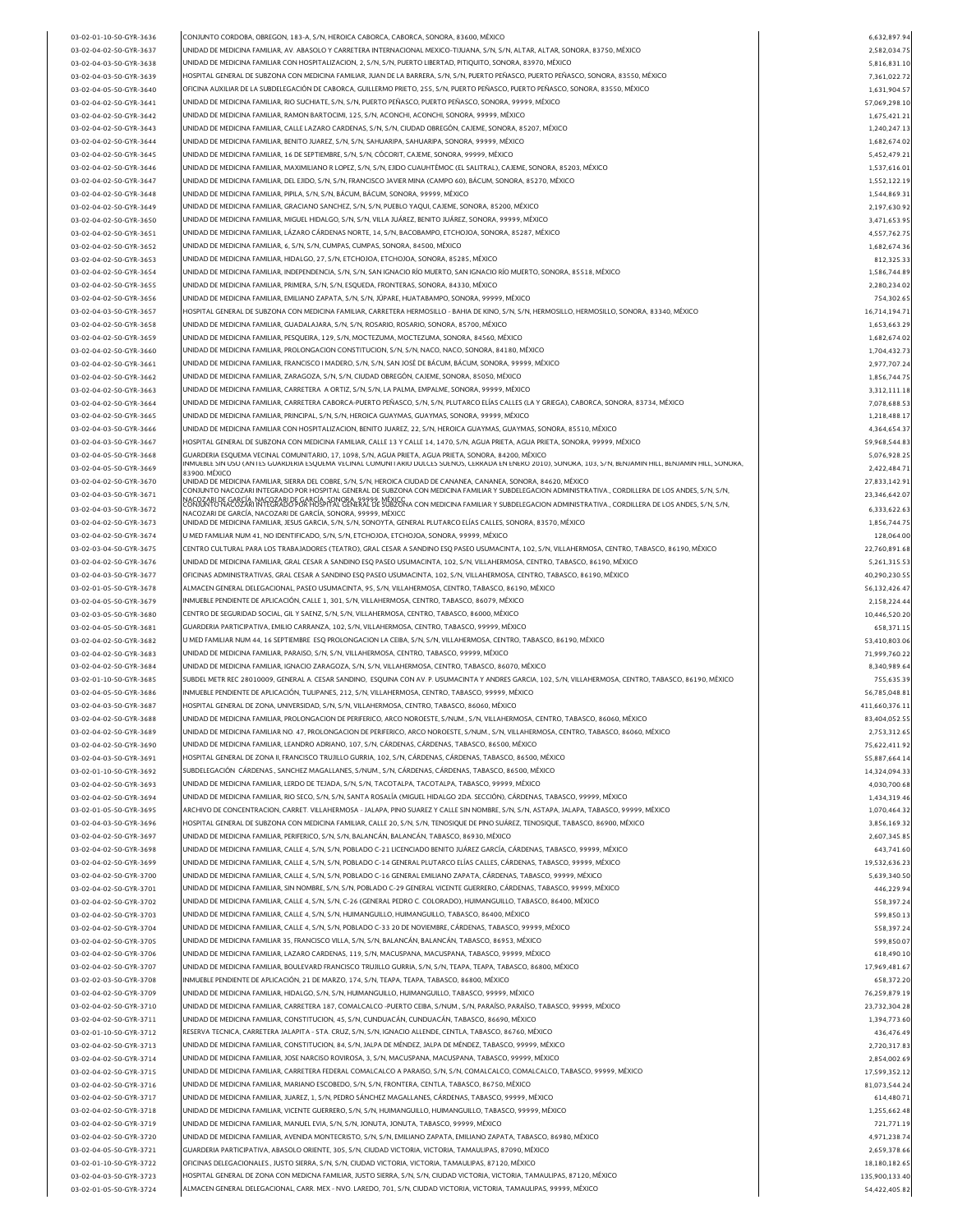| 03-02-01-10-50-GYR-3725 | TERRENO PENDIENTE DE APLICACION, MARIANO ESCOBEDO, S/N, S/N, BUSTAMANTE, BUSTAMANTE, TAMAULIPAS, 99999, MÊXICO                                                                                                                                                                          | 1.00           |
|-------------------------|-----------------------------------------------------------------------------------------------------------------------------------------------------------------------------------------------------------------------------------------------------------------------------------------|----------------|
|                         |                                                                                                                                                                                                                                                                                         |                |
| 03-02-04-02-50-GYR-3726 | UNIDAD DE MEDICINA FAMILIAR, MICHOACAN, 305, S/N, CIUDAD VICTORIA, VICTORIA, TAMAULIPAS, 87049, MÉXICO                                                                                                                                                                                  | 232,467,478.28 |
| 03-02-02-03-50-GYR-3727 | CONJUNTO MEDICO EDUCATIVO Y CULTURAL, JUSTO SIERRA, S/N, S/N, CIUDAD VICTORIA, VICTORIA, TAMAULIPAS, 99999, MÉXICO                                                                                                                                                                      | 5,019,717.05   |
| 03-02-04-02-50-GYR-3728 | UNIDAD DE MEDICINA FAMILIAR, DOMICILIO CONOCIDO, S/N, S/N, CIUDAD CAMARGO, CAMARGO, TAMAULIPAS, 99999, MÉXICO                                                                                                                                                                           | 1,299,145.13   |
| 03-02-04-02-50-GYR-3729 | UNIDAD DE MEDICINA FAMILIAR NO 19, OCTAVA, S/N, S/N, CIUDAD MIGUEL ALEMÁN, MIGUEL ALEMÁN, TAMAULIPAS, 99999, MÉXICO                                                                                                                                                                     | 1,714,545.91   |
| 03-02-04-03-50-GYR-3730 | HOSPITAL GENERAL DE ZONA NO 15, HIDALGO, S/N, S/N, REYNOSA, REYNOSA, TAMAULIPAS, 88620, MÉXICO                                                                                                                                                                                          | 725,677,101.07 |
| 03-02-04-05-50-GYR-3731 | GUARDERIA INFANTIL, HIDALGO, S/N, S/N, REYNOSA, REYNOSA, TAMAULIPAS, 99999, MÉXICO                                                                                                                                                                                                      | 4,439,999.26   |
| 03-02-04-02-50-GYR-3732 | UNIDAD DE MEDICINA FAMILIAR Y U.M.A.A., HIDALGO, S/N, S/N, REYNOSA, REYNOSA, TAMAULIPAS, 88620, MÊXICO                                                                                                                                                                                  | 19,051,523.30  |
|                         | ALMACEN SUBDELEG Y OFNAS. SUBDELEG., HIDALGO, S/N, S/N, REYNOSA, REYNOSA, TAMAULIPAS, 88620, MÊXICO                                                                                                                                                                                     |                |
| 03-02-01-05-50-GYR-3733 |                                                                                                                                                                                                                                                                                         | 5,733,976.50   |
| 03-02-04-02-50-GYR-3734 | UNIDAD DE MEDICINA FAMILIAR NO 40, LOMAS, S/N, S/N, REYNOSA, REYNOSA, TAMAULIPAS, 99999, MÉXICO                                                                                                                                                                                         | 70,554.97      |
| 03-02-04-02-50-GYR-3735 | UMF 10 CONSULTORIOS -EN PROYEC, NO IDENTIFICADO, S/N, S/N, ABASOLO, ABASOLO, TAMAULIPAS, 99999, MÉXICO                                                                                                                                                                                  | 11,960.00      |
| 03-02-04-03-50-GYR-3736 | HOSPITAL GENERAL REGIONAL NO. 270, SAN FERNANDO A REYNOSA, KM. 102 + 480, S/N, REYNOSA, REYNOSA, TAMAULIPAS, 99999, MÉXICO                                                                                                                                                              | 690,598,929.12 |
| 03-02-04-03-50-GYR-3737 | UNIDAD DE MEDICINA FAMILIAR CON HOSPITALIZACION NO 17, AV. LIBERTAD, S/N, S/N, RÍO BRAVO, RÍO BRAVO, TAMAULIPAS, 99999, MÉXICO                                                                                                                                                          | 5,721,921.53   |
| 03-02-04-03-50-GYR-3738 | UNIDAD DE MEDICINA FAMILIAR CON HOSPITALIZACION NO 5, MARIANO ESCOBEDO, S/N, S/N, XICOTÉNCATL, XICOTÉNCATL, TAMAULIPAS, 89755, MÉXICO                                                                                                                                                   | 3,845,890.59   |
| 03-02-04-03-50-GYR-3739 | UNIDAD DE MEDICINA FAMILIAR CON HOSPITALIZACION NO 28, JUAREZ, S/N, S/N, LLERA DE CANALES, LLERA, TAMAULIPAS, 99999, MÉXICO                                                                                                                                                             | 1.665.675.04   |
|                         |                                                                                                                                                                                                                                                                                         |                |
| 03-02-01-10-50-GYR-3740 | M TERRENO PENDIENTE DE APLICAC, NIÑOS HEROES, 204, S/N, LLERA DE CANALES, LLERA, TAMAULIPAS, 99999, MÊXICO                                                                                                                                                                              | 1.00           |
| 03-02-01-05-50-GYR-3741 | ALMACEN, ADOLFO LOPEZ MATEOS, S/N, S/N, CIUDAD MADERO, CIUDAD MADERO, TAMAULIPAS, 89400, MÉXICO                                                                                                                                                                                         | 4,638,640.22   |
| 03-02-04-03-50-GYR-3742 | HOSPITAL GENERAL REGIONAL, ADOLFO LOPEZ MATEOS, S/N, S/N, CIUDAD MADERO, CIUDAD MADERO, TAMAULIPAS, 89400, MÉXICO                                                                                                                                                                       | 180,453,699.51 |
| 03-02-04-05-50-GYR-3743 | GUARDERIA INFANTIL, ADOLFO LOPEZ MATEOS, S/N, S/N, CIUDAD MADERO, CIUDAD MADERO, TAMAULIPAS, 89400, MÉXICO                                                                                                                                                                              | 13,138,061.22  |
| 03-02-04-02-50-GYR-3744 | UNIDAD DE MEDICINA FAMILIAR, ADOLFO LOPEZ MATEOS, S/N, S/N, CIUDAD MADERO, CIUDAD MADERO, TAMAULIPAS, 89400, MÉXICO                                                                                                                                                                     | 28,267,338.62  |
| 03-02-04-05-50-GYR-3745 | GUARDERIA PARTICIPATIVA, COLIMA, 108, S/N, CIUDAD MADERO, CIUDAD MADERO, TAMAULIPAS, 89410, MEXICO                                                                                                                                                                                      | 3,249,917.83   |
| 03-02-04-02-50-GYR-3746 | UNIDAD DE MEDICINA FAMILIAR, CANADA, S/N, S/N, TAMPICO, TAMPICO, TAMAULIPAS, 89310, MÉXICO                                                                                                                                                                                              | 72,434,973.05  |
| 03-02-04-05-50-GYR-3747 | GUARDERIA PARTICIPATIVA, JOSEFA ORTIZ DE DOMINGUEZ, 119, S/N, TAMPICO, TAMPICO, TAMAULIPAS, 99999, MÉXICO                                                                                                                                                                               | 2,810,064.19   |
|                         |                                                                                                                                                                                                                                                                                         |                |
| 03-02-01-10-50-GYR-3748 | OFICINAS SUBDELEGACIONALES, FERNANDO SAN PEDRO, 106, S/N, TAMPICO, TAMPICO, TAMAULIPAS, 89344, MÉXICO                                                                                                                                                                                   | 27,646,320.67  |
| 03-02-04-03-50-GYR-3749 | HOSPITAL GENERAL DE ZONA CON MEDICNA FAMILIAR, JUAREZ, S/N, S/N, CIUDAD MANTE, EL MANTE, TAMAULIPAS, 89800, MÉXICO                                                                                                                                                                      | 40,750,061.30  |
| 03-02-03-05-50-GYR-3750 | CENTRO DE SEGURIDAD SOCIAL, JUAREZ, S/N, S/N, CIUDAD MANTE, EL MANTE, TAMAULIPAS, 89800, MÉXICO                                                                                                                                                                                         | 9,468,691.02   |
| 03-02-01-10-50-GYR-3751 | CONJUNTO MANTE, JUAREZ, S/N, S/N, CIUDAD MANTE, EL MANTE, TAMAULIPAS, 89800, MÉXICO                                                                                                                                                                                                     | 7,161,761.24   |
| 03-02-04-05-50-GYR-3752 | GUARDERIA INFANTIL, JUAREZ, S/N, S/N, CIUDAD MANTE, EL MANTE, TAMAULIPAS, 89800, MÉXICO                                                                                                                                                                                                 | 6,601,612.04   |
| 03-02-04-02-50-GYR-3753 | UNIDAD DE MEDICINA FAMILIAR, CALLE, S/N, S/N, CIUDAD MANTE, EL MANTE, TAMAULIPAS, 89800, MÉXICO                                                                                                                                                                                         | 60,635,828.08  |
|                         | UNIDAD DE MEDICINA FAMILIAR, ADOLFO LÓPEZ MATEOS, 96, S/N, GONZÁLEZ, GONZÁLEZ, TAMAULIPAS, 89700, MÉXICO                                                                                                                                                                                |                |
| 03-02-04-02-50-GYR-3754 |                                                                                                                                                                                                                                                                                         | 1,505,384.29   |
| 03-02-04-03-50-GYR-3755 | UNIDAD DE MEDICINA FAMILIAR CON HOSPITALIZACION NO 27, PEDRO JOSE MENDEZ, 602, S/N, OCAMPO, OCAMPO, TAMAULIPAS, 99999, MÉXICO                                                                                                                                                           | 1,686,037.96   |
| 03-02-04-03-50-GYR-3756 | UNIDAD DE MEDICINA FAMILIAR CON HOSPITALIZACION NO 18, JUAREZ, S/N, S/N, VALLE HERMOSO, VALLE HERMOSO, TAMAULIPAS, 87500, MÉXICO                                                                                                                                                        | 2,251,003.26   |
| 03-02-04-03-50-GYR-3757 | HOSPITAL GENERAL DE ZONA, REYNOSA BRAVO, S/N, S/N, NUEVO LAREDO, NUEVO LAREDO, TAMAULIPAS, 88000, MÉXICO                                                                                                                                                                                | 81,711,883.43  |
| 03-02-03-05-50-GYR-3758 | CENTRO DE SEGURIDAD SOCIAL, REYNOSA BRAVO, S/N, S/N, NUEVO LAREDO, NUEVO LAREDO, TAMAULIPAS, 88000, MÉXICO                                                                                                                                                                              | 19,589,571.05  |
| 03-02-01-10-50-GYR-3759 | CONJUNTO NUEVO LAREDO, REYNOSA BRAVO, S/N, S/N, NUEVO LAREDO, NUEVO LAREDO, TAMAULIPAS, 88000, MÉXICO                                                                                                                                                                                   | 12,878,951.39  |
| 03-02-04-02-50-GYR-3760 | UNIDAD DE MEDICINA FAMILIAR, WASHINGTON, S/N, S/N, NUEVO LAREDO, NUEVO LAREDO, TAMAULIPAS, 88040, MÊXICO                                                                                                                                                                                | 29,420,065.48  |
| 03-02-04-05-50-GYR-3761 | GUARDERIA INFANTIL, BRAVO, S/N, S/N, NUEVO LAREDO, NUEVO LAREDO, TAMAULIPAS, 88000, MÉXICO                                                                                                                                                                                              |                |
|                         |                                                                                                                                                                                                                                                                                         | 5,640,488.95   |
| 03-02-04-02-50-GYR-3762 | UNIDAD DE MEDICINA FAMILIAR Y U.M.A.A., DIAGONAL LAURO DEL VILLAR, 2531, S/N, NUEVO LAREDO, NUEVO LAREDO, TAMAULIPAS, 88187, MÉXICO                                                                                                                                                     | 173,345,506.86 |
| 03-02-04-03-50-GYR-3763 | HOSPITAL GENERAL DE ZONA, DOMICILIO CONOCIDO, S/N, S/N, HEROICA MATAMOROS, MATAMOROS, TAMAULIPAS, 87300, MÊXICO                                                                                                                                                                         | 70,237,737.95  |
| 03-02-04-05-50-GYR-3764 | GUARDERIA INFANTIL, GENERAL LAURO VILLAR CALLE FIDENCIO TREJO, S/N, S/N, HEROICA MATAMOROS, MATAMOROS, TAMAULIPAS, 99999, MÉXICO                                                                                                                                                        | 7,387,619.97   |
| 03-02-04-02-50-GYR-3765 | UNIDAD DE MEDICINA FAMILIAR, GENERAL LAURO VILLAR CALLE FIDENCIO TREJO, S/N, S/N, HEROICA MATAMOROS, MATAMOROS, TAMAULIPAS, 99999, MÉXICO                                                                                                                                               | 189,250,827.34 |
| 03-02-04-02-50-GYR-3766 | UNIDAD DE MEDICINA FAMILIAR, SEXTA JUAREZ, S/N, S/N, HEROICA MATAMOROS, MATAMOROS, TAMAULIPAS, 99999, MÉXICO                                                                                                                                                                            | 21,331,066.72  |
| 03-02-04-02-50-GYR-3767 | UNIDAD DE MEDICINA FAMILIAR Y UNIDAD MEDICA DE ATENCION AMBULATORIA, 12 DE MARZO, S/N, S/N, HEROICA MATAMOROS, MATAMOROS, TAMAULIPAS, 99999, MÉXICO                                                                                                                                     | 185,793,809.14 |
|                         | UNIDAD DE MEDICINA FAMILIAR, CALLE, S/N, S/N, ALTAMIRA, ALTAMIRA, TAMAULIPAS, 89600, MÉXICO                                                                                                                                                                                             |                |
| 03-02-04-02-50-GYR-3768 |                                                                                                                                                                                                                                                                                         | 30,736,758.23  |
| 03-02-04-02-50-GYR-3769 | UNIDAD DE MEDICINA FAMILIAR 16, 2, 100, S/N, ALTAMIRA, ALTAMIRA, TAMAULIPAS, 99999, MÉXICO                                                                                                                                                                                              | 7,861,226.15   |
| 03-02-04-02-50-GYR-3770 | UNIDAD DE MEDICINA FAMILIAR, CARRETERA MANUEL-ALDAMA, S/N, S/N, CIUDAD MANTE, EL MANTE, TAMAULIPAS, 99999, MÉXICO                                                                                                                                                                       | 1,482,410.07   |
| 03-02-04-02-50-GYR-3771 | UNIDAD DE MEDICINA FAMILIAR. PORFIRIO DIAZ. 12. S/N. SAN FERNANDO. SAN FERNANDO. TAMAULIPAS. 87600. MÉXICO                                                                                                                                                                              | 1,409,103.90   |
| 03-02-01-10-50-GYR-3772 | UNIDAD MÉDICA RURAL, ZARAGOZA, ESO CON CALLE 4, MANZANA 18, S/N, S/N, NUEVA VILLA DE PADILLA, PADILLA, TAMAULIPAS, 99999, MÉXICO                                                                                                                                                        | 1,018,138.65   |
| 03-02-04-02-50-GYR-3773 | UNIDAD DE MEDICINA FAMILIAR. PEDRO JOSE MENDEZ, S/N, S/N, SANTANDER JIMÉNEZ, JIMÉNEZ, TAMAULIPAS, 87700, MÉXICO                                                                                                                                                                         | 798,220.73     |
| 03-02-04-02-50-GYR-3774 | UNIDAD DE MEDICINA FAMILIAR, PEDRO JOSE MENDEZ, S/N, S/N, ABASOLO, ABASOLO, TAMAULIPAS, 99999, MÉXICO                                                                                                                                                                                   | 773.785.38     |
| 03-02-04-02-50-GYR-3775 | UNIDAD DE MEDICINA FAMILIAR, ALVARO OBREGON, S/N, S/N, VILLAGRÁN, VILLAGRÁN, TAMAULIPAS, 99999, MÉXICO                                                                                                                                                                                  | 940,760.12     |
| 03-02-04-03-50-GYR-3776 | UNIDAD DE MEDICINA FAMILIAR CON HOSPITALIZACION, CARRETERA MANUEL-ALDAMA, KM 1. S/N. ESTACIÓN MANUEL (ÚRSULO GALVÁN), GONZÁLEZ, TAMAULIPAS, 89730, MÉXICO                                                                                                                               |                |
|                         |                                                                                                                                                                                                                                                                                         | 1,451,079.29   |
| 03-02-04-02-50-GYR-3777 | UNIDAD DE MEDICINA FAMILIAR 79, SEXTA JUAREZ, S/N, S/N, HEROICA MATAMOROS, MATAMOROS, TAMAULIPAS, 99999, MÉXICO                                                                                                                                                                         | 114,033.74     |
| 03-02-04-02-50-GYR-3778 | UNIDAD DE MEDICINA FAMILIAR, CARR. MEXICO - NUEVO LAREDO, 581, S/N, LOMA ALTA (LOMA ALTA DE GÓMEZ FARÍAS), GÓMEZ FARÍAS, TAMAULIPAS, 89790, MÉXICO                                                                                                                                      | 1,563,861.12   |
| 03-02-04-02-50-GYR-3779 | UNIDAD DE MEDICINA FAMILIAR, CALLE, S/N, S/N, SOTO LA MARINA, SOTO LA MARINA, TAMAULIPAS, 99999, MÉXICO                                                                                                                                                                                 | 895,962.03     |
| 03-02-04-02-50-GYR-3780 | UNIDAD DE MEDICINA FAMILIAR, LAZARO CARDENAS, S/N, S/N, CD. CUAUHTÊMOC, PUEBLO VIEJO, VERACRUZ DE IGNACIO DE LA LLAVE, 99999, MÊXICO                                                                                                                                                    | 981,485.66     |
| 03-02-04-02-50-GYR-3781 | UNIDAD DE MEDICINA FAMILIAR, JOSE MARIA MORELOS, S/N, S/N, TAMPICO ALTO, TAMPICO ALTO, VERACRUZ DE IGNACIO DE LA LLAVE, 99999, MÉXICO                                                                                                                                                   | 1,042,573.97   |
| 03-02-04-02-50-GYR-3782 | UNIDAD DE MEDICINA FAMILIAR, CARR. XICOTENCATL - CD.MANTE FRENTE AL INGENIO AZUCARERO, S/N, S/N, XICOTÉNCATL, XICOTÉNCATL, TAMAULIPAS, 89755, MÉXICO                                                                                                                                    | 1,665,675.02   |
|                         |                                                                                                                                                                                                                                                                                         |                |
| 03-02-04-02-50-GYR-3783 | UNIDAD DE MEDICINA FAMILIAR, CARRETERA TAMPICO - MANTE, 58, S/N, ALTAMIRA, ALTAMIRA, TAMAULIPAS, 99999, MÉXICO<br>UNIDAD DE MEDICINA FAMILIAR CON HOSPITALIZACION, ESQ. CARR. TAMPICO - EL HIGO Y CALLE SIN NOMBRE, S/N, S/N, EL HIGO, EL HIGO, VERACRUZ DE IGNACIO DE LA LLAVE, 92400, | 1,050,719.26   |
| 03-02-04-03-50-GYR-3784 | MÉXICO                                                                                                                                                                                                                                                                                  | 4,479,810.62   |
| 03-02-04-03-50-GYR-3785 | HOSPITAL GENERAL DE SUBZONA CON MEDICINA FAMILIAR, CARRETERA PANUCO - TUXPAN, S/N, S/N, PÂNUCO, PÂNUCO, VERACRUZ DE IGNACIO DE LA LLAVE, 99999, MÊXICO                                                                                                                                  | 13,439,372.84  |
| 03-02-04-03-50-GYR-3786 | HOSPITAL RURAL 32 TULA, ALAMEDA, S/N, S/N, CIUDAD TULA, TULA, TAMAULIPAS, 99999, MÉXICO                                                                                                                                                                                                 | 9,447,870.69   |
| 03-02-04-02-50-GYR-3787 | UNIDAD DE MEDICINA FAMILIAR, AV. JUAREZ, S/N, S/N, GÜÉMEZ, GÜÉMEZ, TAMAULIPAS, 87230, MÉXICO                                                                                                                                                                                            | 562,012.70     |
| 03-02-01-10-50-GYR-3788 | OFICINAS ADMINISTRATIVAS, CARR. MEX - NVO. LAREDO, 701, S/N, CIUDAD VICTORIA, VICTORIA, TAMAULIPAS, 99999, MÉXICO                                                                                                                                                                       | 4,924,365.08   |
| 03-02-04-03-50-GYR-3789 | HOSPITAL GENERAL DE SUBZONA CON MEDICINA FAMILIAR, GUILLERMO VALLE, 115, S/N, TLAXCALA DE XICOHTÉNCATL, TLAXCALA, TLAXCALA, 90000, MÉXICO                                                                                                                                               | 30,369,797.00  |
| 03-02-04-03-50-GYR-3790 | HOSPITAL GENERAL DE ZONA, CARR. TLAXCALA - TEXOLOC ENTRE CARR. A PUE. Y LIBRAM., S/N, S/N, TLAXCALA DE XICOHTÉNCATL, TLAXCALA, TLAXCALA, 99999, MÉXICO                                                                                                                                  | 142,241,926.04 |
|                         |                                                                                                                                                                                                                                                                                         |                |
| 03-02-01-05-50-GYR-3791 | ALMACEN GENERAL DELEGACIONAL, LIBRAMIENTO PONIENTE INSTITUTO POLITECNICO NACIONAL, S/N, S/N, TLAXCALA DE XICOHTÉNCATL, TLAXCALA, TLAXCALA, 99999, MÉXICO                                                                                                                                | 11,035,573.29  |
| 03-02-01-10-50-GYR-3792 | CONJUNTO DELEGACIONAL GUILLERMO VALLE TLAXCALA, GUILLERMO VALLE, 115, S/N, TLAXCALA DE XICOHTÉNCATL, TLAXCALA, TLAXCALA, 90000, MÉXICO                                                                                                                                                  | 6,577,712.09   |
| 03-02-03-05-50-GYR-3793 | CONJUNTO DELEGACIONAL GUILLERMO VALLE TLAXCALA, GUILLERMO VALLE, 115, S/N, TLAXCALA DE XICOHTÉNCATL, TLAXCALA, TLAXCALA, 90000, MÉXICO                                                                                                                                                  | 23,407,530.78  |
| 02-01-00-00-50-GYR-3794 | CASA DEL DELEGADO, DE LA HERRADURA, 28, S/N, PANOTLA, PANOTLA, TLAXCALA, 99999, MÉXICO                                                                                                                                                                                                  | 1,434,066.48   |
| 03-02-04-02-50-GYR-3795 | UNIDAD DE MEDICINA FAMILIAR, IGNACIO PICAZO NORTE, 64, S/N, SANTA ANA CHIAUTEMPAN, CHIAUTEMPAN, TLAXCALA, 90800, MÊXICO                                                                                                                                                                 | 2,796,156.16   |
| 03-02-04-02-50-GYR-3796 | UNIDAD DEPORTIVA (SANTA ANA), GUADALUPE VICTORIA, 56, S/N, SANTA ANA CHIAUTEMPAN, CHIAUTEMPAN, TLAXCALA, 90800, MÉXICO                                                                                                                                                                  | 627,079.45     |
| 03-02-01-05-50-GYR-3797 | BODEGA DE BIENES EMBARGADOS, GUANAJUATO, 46, S/N, SANTA ANA CHIAUTEMPAN, CHIAUTEMPAN, TLAXCALA, 90800, MÉXICO                                                                                                                                                                           | 4,949,813.97   |
|                         |                                                                                                                                                                                                                                                                                         |                |
| 03-02-04-02-50-GYR-3798 | UNIDAD DE MEDICINA FAMILIAR, HUESO, 32, S/N, AMAXAC DE GUERRERO, AMAXAC DE GUERRERO, TLAXCALA, 90620, MÊXICO                                                                                                                                                                            | 1,091,631.36   |
| 03-02-04-02-50-GYR-3799 | UNIDAD DEPORTIVA (AMAXAC), LEONA VICARIO, S/N, S/N, AMAXAC DE GUERRERO, AMAXAC DE GUERRERO, TLAXCALA, 90620, MÉXICO                                                                                                                                                                     | 606,519.46     |
| 03-02-04-02-50-GYR-3800 | UNIDAD DE MEDICINA FAMILIAR, PABLO SIDAR, 26, S/N, VILLA VICENTE GUERRERO, SAN PABLO DEL MONTE, TLAXCALA, 90900, MÈXICO                                                                                                                                                                 | 1,514,761.46   |
| 03-02-04-02-50-GYR-3801 | UNIDAD DE MEDICINA FAMILIAR, MANUEL AVILA CAMACHO, S/N, S/N, SANTA CRUZ TLAXCALA, SANTA CRUZ TLAXCALA, TLAXCALA, 90640, MÉXICO                                                                                                                                                          | 1,171,918.80   |
| 03-02-03-02-50-GYR-3802 | CENTRO VACACIONAL LA TRINIDAD, DOMICILIO CONOCIDO, CARRETERA ATLIHUETZIA - APIZACO, S/N, S/N, SANTA CRUZ TLAXCALA, SANTA CRUZ TLAXCALA, TLAXCALA, 10640,                                                                                                                                | 102,294,139.00 |
| 02-01-00-00-50-GYR-3803 | MASKOE visitas, carr, atlihuetzia - apizacu, fte, al centro vac. la trinidad fraccion 9, s/n, s/n, santa cruz tlaxcala, santa cruz tlaxcala, tlaxcala, 90640,                                                                                                                           | 6,825,911.62   |
|                         | <b>MÉXICO</b><br>ESTADIO DE FUTBOL (SANTA CRUZ), XICOHTENCATL, S/N, S/N, SANTA CRUZ TLAXCALA, SANTA CRUZ TLAXCALA, TLAXCALA, 90640, MÉXICO                                                                                                                                              |                |
| 03-02-03-02-50-GYR-3804 |                                                                                                                                                                                                                                                                                         | 10,742,586.85  |
| 03-02-04-02-50-GYR-3805 | UNIDAD DE MEDICINA FAMILIAR, CALLE ALLENDE ESQ.AV.DEMOCRACIA, S/N, S/N, XICOHTZINCO, XICOHTZINCO, TLAXCALA, 99999, MÊXICO                                                                                                                                                               | 1,697,466.33   |
| 03-02-01-05-50-GYR-3806 | BODEGA ARCH. CONCENTRACIÓN, CALLE ALLENDE ESQ.AV.DEMOCRACIA, S/N, S/N, XICOHTZINCO, XICOHTZINCO, TLAXCALA, 99999, MÉXICO                                                                                                                                                                | 1,603,644.42   |
| 03-02-04-02-50-GYR-3807 | UNIDAD DE MEDICINA FAMILIAR, CARR. PUEBLA - TLAXCALA ESQ. CALLE JOSE MA. SALDAÑA, 5, S/N, ZACATELCO, ZACATELCO, TLAXCALA, 90740, MÉXICO                                                                                                                                                 | 4,435,814.87   |
| 03-02-01-10-50-GYR-3808 | TERRENO PENDIENTE DE APLICACIÓN (RESERVA TECNICA), ZARAGOZA, 8, S/N, ZACATELCO, ZACATELCO, TLAXCALA, 90740, MÉXICO                                                                                                                                                                      | 1.00           |
| 03-02-04-02-50-GYR-3809 | UNIDAD DE MEDICINA FAMILIAR, DE LAS INDUSTRIAS, 24, S/N, SAN DIONISIO YAUHQUEMEHCAN, YAUHQUEMEHCAN, TLAXCALA, 99999, MÉXICO                                                                                                                                                             | 3,315,297.11   |
| 03-02-04-02-50-GYR-3810 | UNIDAD DE MEDICINA FAMILIAR, HIDALGO, 19, S/N, APETATITLÂN, APETATITLÂN DE ANTONIO CARVAJAL, TLAXCALA, 99999, MÊXICO                                                                                                                                                                    | 2,359,207.65   |
|                         | UNIDAD DE MEDICINA FAMILIAR, FRANCISCO I MADERO, 601, S/N, CIUDAD DE APIZACO, APIZACO, TLAXCALA, 90300, MÉXICO                                                                                                                                                                          |                |
| 03-02-04-02-50-GYR-3811 |                                                                                                                                                                                                                                                                                         | 5,875,012.87   |
| 03-02-04-03-50-GYR-3812 | HOSPITAL GENERAL DE SUBZONA CON MEDICINA FAMILIAR, VENUSTIANO CARRANZA, S/N, S/N, CIUDAD DE APIZACO, APIZACO, TLAXCALA, 99999, MÊXICO                                                                                                                                                   | 227,798,177.62 |
| 03-02-04-02-50-GYR-3813 | UNIDAD DE MEDICINA FAMILIAR, NARCISO MENDOZA, 102, S/N, HUAMANTLA, HUAMANTLA, TLAXCALA, 90500, MÊXICO                                                                                                                                                                                   | 2,030,263.58   |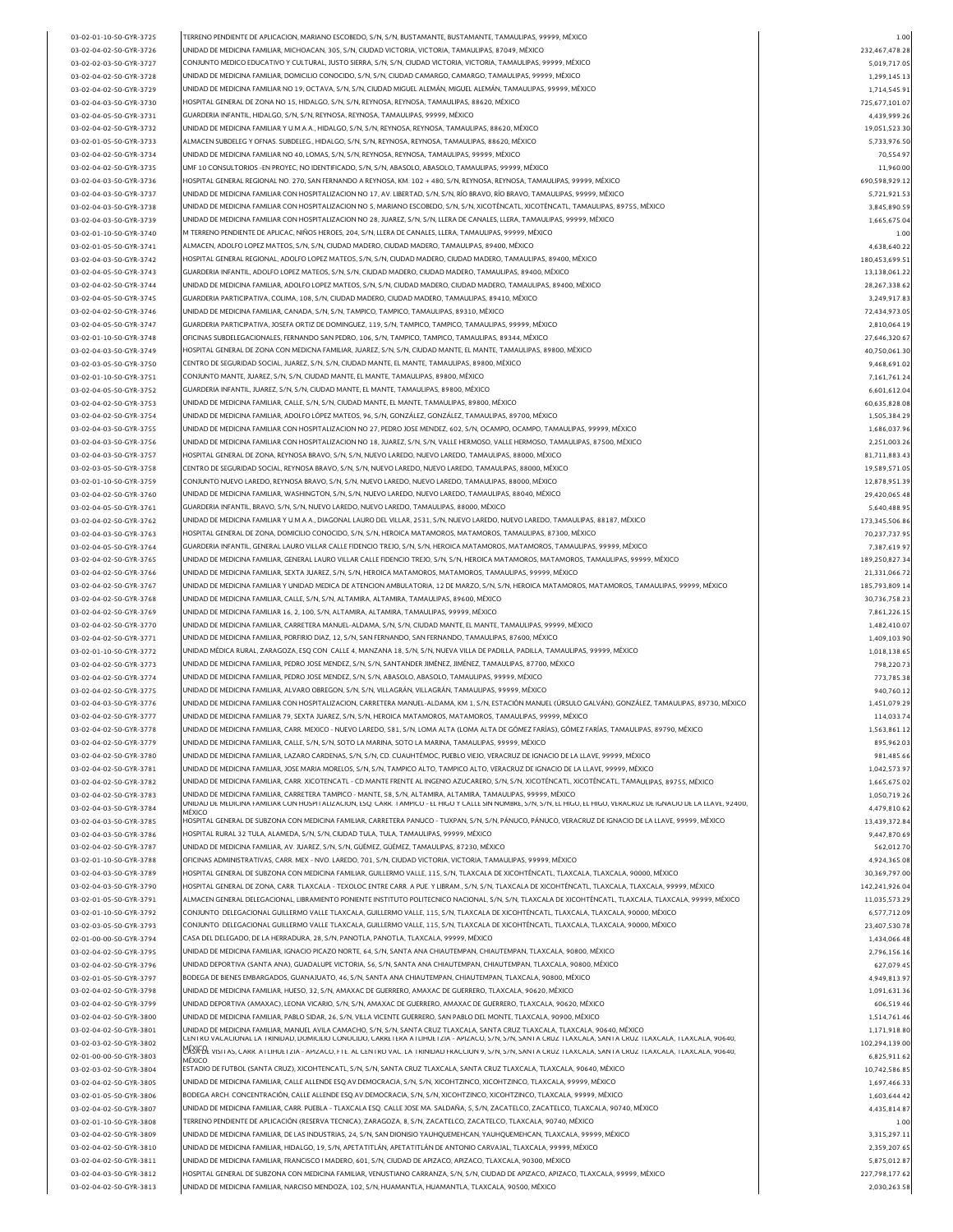| 03-02-04-02-50-GYR-3814 | UNIDAD DE MEDICINA FAMILIAR, MACARIO HERNANDEZ, S/N, S/N, TLAXCO, TLAXCO, TLAXCALA, 99999, MÉXICO                                                                                                                                                                                              | 1,187,338.57   |
|-------------------------|------------------------------------------------------------------------------------------------------------------------------------------------------------------------------------------------------------------------------------------------------------------------------------------------|----------------|
| 03-02-04-02-50-GYR-3815 | TERRENO Y CONSTRUCCION. PREDIO MARTIN TZINCANTICA. CARRETERA A APIZACO. S/N. S/N. SAN BENITO XALTOCAN. YAUHOUEMEHCAN. TLAXCALA. 99999. MĚXICO                                                                                                                                                  | 1.00           |
|                         |                                                                                                                                                                                                                                                                                                |                |
| 03-02-04-02-50-GYR-3816 | UNIDAD DE MEDICINA FAMILIAR, JUAREZ, 1, S/N, CIUDAD DE NANACAMILPA, NANACAMILPA DE MARIANO ARISTA, TLAXCALA, 99999, MÉXICO                                                                                                                                                                     | 1,038,279.08   |
| 03-02-04-02-50-GYR-3817 | UNIDAD DE MEDICINA FAMILIAR, MIGUEL HIDALGO, S/N, S/N, HEROICA CIUDAD DE CALPULALPAN, CALPULALPAN, TLAXCALA, 90200, MÊXICO                                                                                                                                                                     | 2,314,116.97   |
| 03-02-04-02-50-GYR-3818 | UNIDAD DE MEDICINA FAMILIAR, JOSE MARIA MORELOS Y PAVON, S/N, S/N, TEOLOCHOLCO, TEOLOCHOLCO, TLAXCALA, 99999, MÉXICO                                                                                                                                                                           | 1,187,338.96   |
| 03-02-04-02-50-GYR-3819 | UNIDAD DEPORTIVA (TOCATLÁN), ADOLFO LOPEZ MATEOS, 65, S/N, TOCATLÁN, TOCATLÁN, TLAXCALA, 90480, MÉXICO                                                                                                                                                                                         | 606,519.46     |
|                         |                                                                                                                                                                                                                                                                                                |                |
| 03-02-04-02-50-GYR-3820 | UNIDAD DEPORTIVA (XALOSTOC), CARR. MEXICO - VERACRUZ, TRAMO APIZACO - HUAMANTLA, 140, S/N, XALOZTOC, XALOZTOC, TLAXCALA, 99999, MÉXICO<br>UNIDAD DEPORTIVA (TZOMPANTEPEC), CAMINO TERRACERIA SAN SALVADOR TZOMPANTEPEC - QUETZALCOAPAN, S/N, S/N, TZOMPANTEPEC, TZOMPANTEPEC, TLAXCALA, 99999, | 606,540.08     |
| 03-02-04-02-50-GYR-3821 |                                                                                                                                                                                                                                                                                                | 606,540.08     |
| 03-02-03-02-50-GYR-3822 | <b>MENTRO VACACIONAL LA MALINTZI</b>                                                                                                                                                                                                                                                           | 34,887,696.22  |
|                         | (CAMPAMENTO DE MONTAÑA), DOMICILIO CONOCIDO, S/N, S/N, HUAMANTLA, HUAMANTLA, TLAXCALA, 90500, MÉXICO                                                                                                                                                                                           |                |
| 03-02-04-03-50-GYR-3823 | HOSPITAL GENERAL DE ZONA, LOMAS DEL ESTADIO, S/N, S/N, XALAPA-ENRÍQUEZ, XALAPA, VERACRUZ DE IGNACIO DE LA LLAVE, 91000, MÊXICO                                                                                                                                                                 | 126,180,490.66 |
| 03-02-04-05-50-GYR-3824 | GUARDERIA ORDINARIA, ANTONIO MARIA DE RIVERA, 30, S/N, XALAPA-ENRÍQUEZ, XALAPA, VERACRUZ DE IGNACIO DE LA LLAVE, 91000, MÉXICO                                                                                                                                                                 | 18,099,495.84  |
| 03-02-01-10-50-GYR-3825 | VELATORIO, DOMICILIO CONOCIDO, S/N, S/N, XALAPA-ENRÍQUEZ, XALAPA, VERACRUZ DE IGNACIO DE LA LLAVE, 91113, MÉXICO                                                                                                                                                                               | 1.00           |
| 03-02-04-02-50-GYR-3826 | UMF, NICOLAS BRAVO, S/N, S/N, XALAPA-ENRÍQUEZ, XALAPA, VERACRUZ DE IGNACIO DE LA LLAVE, 91090, MÉXICO                                                                                                                                                                                          | 10,567,071.05  |
|                         |                                                                                                                                                                                                                                                                                                |                |
| 03-02-01-05-50-GYR-3827 | ALMACÉN GRAL. DELEG., BELISARIO DOMINGUEZ, 15, S/N, XALAPA-ENRÍQUEZ, XALAPA, VERACRUZ DE IGNACIO DE LA LLAVE, 91000, MÉXICO                                                                                                                                                                    | 10.753.248.30  |
| 02-01-00-00-50-GYR-3828 | CASA DEL DELEGADO, FRESNO, S/N, S/N, XALAPA-ENRÍQUEZ, XALAPA, VERACRUZ DE IGNACIO DE LA LLAVE, 99999, MÉXICO                                                                                                                                                                                   | 1,194,307.67   |
| 03-02-04-05-50-GYR-3829 | GUARDERIA PART., 20 NOVIEMBRE ORIENTE ESQ ESTANZUELA, 557, S/N, XALAPA-ENRÍQUEZ, XALAPA, VERACRUZ DE IGNACIO DE LA LLAVE, 99999, MÉXICO                                                                                                                                                        | 3,178,747.37   |
| 03-02-03-05-50-GYR-3830 | CENTRO DE SEGURIDAD SOCIAL, LOMAS DEL ESTADIO, S/N, S/N, XALAPA-ENRÍQUEZ, XALAPA, VERACRUZ DE IGNACIO DE LA LLAVE, 91000, MÉXICO                                                                                                                                                               | 20.580.448.56  |
|                         |                                                                                                                                                                                                                                                                                                |                |
| 03-02-04-02-50-GYR-3831 | UMF, IGNACIO ALLENDE, S/N, S/N, XALAPA-ENRÍQUEZ, XALAPA, VERACRUZ DE IGNACIO DE LA LLAVE, 91000, MÉXICO                                                                                                                                                                                        | 999,034.96     |
| 03-02-04-02-50-GYR-3832 | M TERRENO INVADIDO, LAZARO CARDENAS ESO FERROCARRIL INTEROCEANICO, S/N, S/N, XALAPA-ENRÍQUEZ, XALAPA, VERACRUZ DE IGNACIO DE LA LLAVE, 99999, MÉXICO                                                                                                                                           | 1.00           |
| 03-02-04-02-50-GYR-3833 | UMF, ING MANUEL MORA BERISTAIN, S/N, S/N, XALAPA-ENRIQUEZ, XALAPA, VERACRUZ DE IGNACIO DE LA LLAVE, 99999, MÉXICO                                                                                                                                                                              | 20,518,623.05  |
| 03-02-01-10-50-GYR-3834 | OFICINAS ADMINISTRATIVAS, LOMAS DEL ESTADIO, S/N, S/N, XALAPA-ENRÍQUEZ, XALAPA, VERACRUZ DE IGNACIO DE LA LLAVE, 91000, MÉXICO                                                                                                                                                                 | 24,005,074.68  |
|                         |                                                                                                                                                                                                                                                                                                |                |
| 03-02-04-02-50-GYR-3835 | UMF, AVILA CAMACHO, 171, S/N, GUTIÉRREZ ZAMORA, GUTIÉRREZ ZAMORA, VERACRUZ DE IGNACIO DE LA LLAVE, 93556, MÉXICO                                                                                                                                                                               | 871.885.05     |
| 03-02-04-02-50-GYR-3836 | UMF CON HOSP., HUMBOLT, 39, S/N, PEROTE, PEROTE, VERACRUZ DE IGNACIO DE LA LLAVE, 91270, MÉXICO                                                                                                                                                                                                | 2,783,674.60   |
| 03-02-04-02-50-GYR-3837 | UNIDAD DE MEDICINA FAMILIAR, HIDALGO, 207, S/N, TLAPACOYAN, TLAPACOYAN, VERACRUZ DE IGNACIO DE LA LLAVE, 93650, MÉXICO                                                                                                                                                                         | 953.619.99     |
| 03-02-04-03-50-GYR-3838 | HGSZ CON MF, BARRA DE TAMPAMACHOCO, S/N, S/N, TÚXPAM DE RODRÍGUEZ CANO, TUXPAN, VERACRUZ DE IGNACIO DE LA LLAVE, 92773, MÊXICO                                                                                                                                                                 | 122,975,825.23 |
|                         |                                                                                                                                                                                                                                                                                                |                |
| 03-02-03-05-50-GYR-3839 | C.S.S., AMERICAS, S/N, S/N, TÚXPAM DE RODRÍGUEZ CANO, TUXPAN, VERACRUZ DE IGNACIO DE LA LLAVE, 92800, MÉXICO                                                                                                                                                                                   | 2,429,471.28   |
| 03-02-03-05-50-GYR-3840 | CENTRO DE BIENESTAR SOCIAL CEB, PRESIDENTE DE LA REPUBLICA ESQ. SEGURO SOCIAL, S/N, S/N, POZA RICA DE HIDALGO, POZA RICA DE HIDALGO, VERACROZ DE IGNACIO DE LA LLAVE,<br>99999. MĚXICC                                                                                                         | 2.213.534.32   |
| 03-02-04-03-50-GYR-3841 | HGZ_MF, NARANJOS, S/N, S/N, POZA RICA DE HIDALGO, POZA RICA DE HIDALGO, VERACRUZ DE IGNACIO DE LA LLAVE, 93260, MÉXICO                                                                                                                                                                         | 170,128,618.12 |
|                         | GUARDERIA ORDINARIA, 24, 203, S/N, POZA RICA DE HIDALGO, POZA RICA DE HIDALGO, VERACRUZ DE IGNACIO DE LA LLAVE, 93260, MÉXICO                                                                                                                                                                  |                |
| 03-02-04-05-50-GYR-3842 | HOSPITAL GENERAL DE ZONA. 24 CON UNIDAD MEDICA FAMILIAR. (CONJ POZA RICA), NARANJOS, S/N, S/N, POZA RICA DE HIDALGO, POZA RICA DE HIDALGO, VERACRUZ DE IGNACIO DE                                                                                                                              | 2.370.450.98   |
| 03-02-04-03-50-GYR-3843 | LA LLAVE 93260 MÉXICO                                                                                                                                                                                                                                                                          | 1,408,247.47   |
| 03-02-04-02-50-GYR-3844 | UMF, DOMICILIO CONOCIDO, S/N, S/N, PAPANTLA DE OLARTE, PAPANTLA, VERACRUZ DE IGNACIO DE LA LLAVE, 93400, MÉXICO                                                                                                                                                                                | 2,783,674.56   |
|                         | HGSZ CON MF, SOLEDAD, 817, S/N, MARTÍNEZ DE LA TORRE, MARTÍNEZ DE LA TORRE, VERACRUZ DE IGNACIO DE LA LLAVE, 93600, MÉXICO                                                                                                                                                                     |                |
| 03-02-04-03-50-GYR-3845 | GUARDERIA PARTICIPATIVA 020, VC-U-0523; MTEZ. DE LA T. (VER NTE), IGNACIO DE LA LLAVE, 412, S/N, MARTINEZ DE LA TORRE, MARTINEZ DE LA TORRE, VERACRUZ DE IGNACIO DE LA                                                                                                                         | 31,074,781.98  |
| 03-02-04-05-50-GYR-3846 | LLAVE 93600 MÉXICO                                                                                                                                                                                                                                                                             | 2.256.924.75   |
| 03-02-04-02-50-GYR-3847 | UMF. LOPEZ MATEOS, S/N, S/N, MISANTLA, MISANTLA, VERACRUZ DE IGNACIO DE LA LLAVE, 93820, MÉXICO                                                                                                                                                                                                | 2,759,548.51   |
| 03-02-04-03-50-GYR-3848 | UNIDAD DE MEDICINA FAMILIAR CON HOSPITALIZACION, PRIMERA DE JUAREZ, 76, S/N, COATEPEC, COATEPEC, VERACRUZ DE IGNACIO DE LA LLAVE, 91500, MÉXICO                                                                                                                                                | 5,737,376.11   |
|                         |                                                                                                                                                                                                                                                                                                |                |
| 03-02-03-05-50-GYR-3849 | CENTRO DE SEGURIDAD SOCIAL, PRIMERA DE JUAREZ, 76, S/N, COATEPEC, COATEPEC, VERACRUZ DE IGNACIO DE LA LLAVE, 91500, MÉXICO                                                                                                                                                                     | 10.353.634.14  |
| 03-02-04-03-50-GYR-3850 | HOSPITAL DE ESPECIALIDADES, CUAUHTEMOC CERVANTES, S/N, S/N, VERACRUZ, VERACRUZ, VERACRUZ DE IGNACIO DE LA LLAVE, 91890, MÉXICO                                                                                                                                                                 | 775,199,322.83 |
| 03-02-04-02-50-GYR-3851 | UNIDAD DE MEDICINA FAMILIAR, CUAUHTEMOC CERVANTES, S/N, S/N, VERACRUZ, VERACRUZ, VERACRUZ DE IGNACIO DE LA LLAVE, 91890, MÉXICO                                                                                                                                                                | 55,877,048.23  |
| 03-02-04-02-50-GYR-3852 | UNIDAD DE MEDICINA FAMILIAR, DIAZ MIRON CEDROS, S/N, S/N, VERACRUZ, VERACRUZ, VERACRUZ DE IGNACIO DE LA LLAVE, 91920, MÉXICO                                                                                                                                                                   | 33.070.964.99  |
|                         |                                                                                                                                                                                                                                                                                                |                |
| 03-02-04-09-50-GYR-3853 | VELATORIO, DIAZ MIRON CEDROS, S/N, S/N, VERACRUZ, VERACRUZ, VERACRUZ DE IGNACIO DE LA LLAVE, 91920, MÉXICO                                                                                                                                                                                     | 8.685.713.59   |
| 03-02-01-05-50-GYR-3854 | ALMACEN DELEG. DE B. T., PROLONGACION SALVADOR DIAZ MIRON (KM 2 CARR. VERACRUZ-LA BOTICARIA),<br>MANZANA 197 LOTE 1, S/N, S/N, VERACRUZ, VERACRUZ, VERACRUZ DE IGNACIO DE LA LLAVE, 91920, MÉXICO                                                                                              | 51,745,484.82  |
| 03-02-01-10-50-GYR-3855 | SUBDELEGACIÓN, CUAUHTEMOC CERVANTES, S/N, S/N, VERACRUZ, VERACRUZ, VERACRUZ DE IGNACIO DE LA LLAVE, 91890, MÉXICO                                                                                                                                                                              | 41,426,043.70  |
|                         |                                                                                                                                                                                                                                                                                                |                |
| 03-02-04-03-50-GYR-3856 | HOSP. DE GINECO-PED./UMF/VELATORIO, DIAZ MIRON CEDROS, S/N, S/N, VERACRUZ, VERACRUZ, VERACRUZ DE IGNACIO DE LA LLAVE, 91920, MÉXICO                                                                                                                                                            | 295,031,868.43 |
|                         |                                                                                                                                                                                                                                                                                                |                |
| 03-02-01-07-50-GYR-3857 | PLANTA DE LAVADO, CUAUHTEMOC CERVANTES, S/N, S/N, VERACRUZ, VERACRUZ, VERACRUZ DE IGNACIO DE LA LLAVE, 91890, MÊXICO                                                                                                                                                                           | 9,536,242.19   |
| 03-02-04-05-50-GYR-3858 | GUARDERÍA ORDINARIA, CUAUHTEMOC CERVANTES, S/N, S/N, VERACRUZ, VERACRUZ, VERACRUZ DE IGNACIO DE LA LLAVE, 91890, MÉXICO                                                                                                                                                                        | 12.468.077.48  |
|                         |                                                                                                                                                                                                                                                                                                |                |
| 03-02-04-02-50-GYR-3859 | UMF CON HOSP., MONTECINOS, S/N, S/N, VERACRUZ, VERACRUZ, VERACRUZ DE IGNACIO DE LA LLAVE, 91700, MÉXICO                                                                                                                                                                                        | 20.276.050.22  |
| 03-02-01-10-50-GYR-3860 | M TERRENO PENDIENTE DE APLICAC, ELECTRICIDAD MANZANA 262, MANZANA 2, LOTE 11., 262, S/N, VERACRUZ, VERACRUZ, VERACRUZ DE IGNACIO DE LA LLAVE, 91897, MÉXICO                                                                                                                                    | 1.00           |
| 03-02-01-10-50-GYR-3861 | M TERRENO PENDIENTE DE APLICAC, NORTE 7, MANZANA 35, LOTE 430, 430, S/N, VERACRUZ, VERACRUZ, VERACRUZ DE IGNACIO DE LA LLAVE, 99999, MÉXICO                                                                                                                                                    | 1.00           |
|                         |                                                                                                                                                                                                                                                                                                |                |
| 03-02-04-02-50-GYR-3862 | UMF, CONSTITUCION ESQ 5 DE MAYO, S/N, S/N, MAHUIXTLÂN, COATEPEC, VERACRUZ DE IGNACIO DE LA LLAVE, 91510, MÊXICO                                                                                                                                                                                | 3,242,322.50   |
| 03-02-04-02-50-GYR-3863 | UMF. JUAN DE LA LUZ ENRIOUEZ. S/N. S/N. ALTOTONGA. ALTOTONGA. VERACRUZ DE IGNACIO DE LA LLAVE. 99999. MÉXICO                                                                                                                                                                                   | 2,660,964.39   |
| 03-02-01-10-50-GYR-3864 | UNIDAD DE MEDICINA FAMILIAR 43, ALTOTONGA (VER NTE), JUAN DE LA LUZ ENRIQUEZ, S/N, S/N, ALTOTONGA, ALTOTONGA, VERACRUZ DE IGNACIO DE LA LLAVE, 99999, MÉXICO                                                                                                                                   | 1.00           |
| 03-02-04-03-50-GYR-3865 | UNIDAD DE MEDICINA FAMILIAR CON HOSPITALIZACION NO. 32, ALVARADO (VER NTE), MATAMOROS, S/N, S/N, ALVARADO, ALVARADO, VERACROZ DE IGNACIO DE LA LLAVE, 95250,                                                                                                                                   | 3,714,593.46   |
|                         | MAY.CARRETERA VERACRUZ - CORDOBA CARRETERA SOLEDAD DE DOBLADO A SAN JUAN, S/N, S/N, SOLEDAD DE DOBLADO, SOLEDAD DE DOBLADO, VERACRUZ DE IGNACIO DE LA                                                                                                                                          |                |
| 03-02-04-02-50-GYR-3866 | LLAVE 99999 MÉXICO                                                                                                                                                                                                                                                                             | 899.131.44     |
| 03-02-04-02-50-GYR-3867 | UMF, 20 DE NOVIEMBRE, S/N, S/N, PASO DE OVEJAS, PASO DE OVEJAS, VERACRUZ DE IGNACIO DE LA LLAVE, 99999, MÉXICO                                                                                                                                                                                 | 858,261.85     |
| 03-02-04-03-50-GYR-3868 | HGSZ CON MF, JUAN DE LA LUZ ENRIQUEZ, S/N, S/N, LERDO DE TEJADA, LERDO DE TEJADA, VERACRUZ DE IGNACIO DE LA LLAVE, 99999, MÉXICO                                                                                                                                                               | 21,610,940.84  |
| 03-02-04-02-50-GYR-3869 | UMF, LOS CARRILES, S/N, S/N, RINCONADA, EMILIANO ZAPATA, VERACRUZ DE IGNACIO DE LA LLAVE, 99999, MÉXICO                                                                                                                                                                                        | 1,094,397.25   |
|                         |                                                                                                                                                                                                                                                                                                |                |
| 03-02-04-02-50-GYR-3870 | UMF, CARRETERA TAMALIN-SALADERO, S/N, S/N, SALADERO, TAMALÍN, VERACRUZ DE IGNACIO DE LA LLAVE, 92495, MÉXICO                                                                                                                                                                                   | 926,377.75     |
| 03-02-04-02-50-GYR-3871 | UMF, PORFIRIO DIAZ, 111, S/N, TAMIAHUA, TAMIAHUA, VERACRUZ DE IGNACIO DE LA LLAVE, 99999, MÉXICO                                                                                                                                                                                               | 840,097.49     |
| 03-02-04-02-50-GYR-3872 | UMF, CIRUELO, S/N, S/N, TANTOYUCA, TANTOYUCA, VERACRUZ DE IGNACIO DE LA LLAVE, 99999, MÉXICO                                                                                                                                                                                                   | 2,711,713.12   |
| 03-02-01-10-50-GYR-3873 | INMUEBLE PENDIENTE DE APLICACI, NO IDENTIFICADO, S/N, S/N, ACAJETE, ACAJETE, VERACRUZ DE IGNACIO DE LA LLAVE, 99999, MÉXICO                                                                                                                                                                    |                |
|                         |                                                                                                                                                                                                                                                                                                | 858,261.72     |
| 03-02-04-02-50-GYR-3874 | UMF, MORELOS, S/N, S/N, NARANJOS, NARANJOS AMATLÁN, VERACRUZ DE IGNACIO DE LA LLAVE, 92300, MÉXICO                                                                                                                                                                                             | 1,992,823.39   |
| 03-02-04-02-50-GYR-3875 | UMF, FRONTERA, 49, S/N, CERRO AZUL, CERRO AZUL, VERACRUZ DE IGNACIO DE LA LLAVE, 92510, MÉXICO                                                                                                                                                                                                 | 1,968,206.84   |
| 03-02-04-02-50-GYR-3876 | UMF, EMILIANO ZAPATA, 5, S/N, LA CONCEPCIÓN, JILOTEPEC, VERACRUZ DE IGNACIO DE LA LLAVE, 91380, MÉXICO                                                                                                                                                                                         | 2,615,655.20   |
|                         |                                                                                                                                                                                                                                                                                                |                |
| 03-02-04-03-50-GYR-3877 | HGSZ CON MF, CARRETERA COSTERA, S/N, S/N, JOSE CARDEL, LA ANTIGUA, VERACRUZ DE IGNACIO DE LA LLAVE, 99999, MÉXICO                                                                                                                                                                              | 30,329,021.85  |
| 03-02-04-02-50-GYR-3878 | UMF, CERRO DE LA CONCHA, S/N, S/N, LOS ROBLES, MEDELLÍN DE BRAVO, VERACRUZ DE IGNACIO DE LA LLAVE, 99999, MÉXICO                                                                                                                                                                               | 1,194,300.71   |
| 03-02-01-07-50-GYR-3879 | DESOCUPADO, DOMICILIO CONOCIDO, S/N, S/N, LA LIBERTAD, MISANTLA, VERACRUZ DE IGNACIO DE LA LLAVE, 93820, MÉXICO                                                                                                                                                                                | 4,695,452.10   |
| 03-02-04-02-50-GYR-3880 | UMF, NIOS HEROES FRENTE ESCUELA PRIMARIA, S/N, S/N, URSULO GALVÁN, URSULO GALVÁN, VERACRUZ DE IGNACIO DE LA LLAVE, 99999, MÉXICO                                                                                                                                                               | 3,505,704.44   |
|                         |                                                                                                                                                                                                                                                                                                |                |
| 03-02-04-02-50-GYR-3881 | UMF NO.15 Y U.M.A.A. NO. 242, ARRAYANES, S/N, S/N, VERACRUZ, VERACRUZ, VERACRUZ DE IGNACIO DE LA LLAVE, 99999, MÉXICO                                                                                                                                                                          | 54,248,020.42  |
| 03-02-04-02-50-GYR-3882 | UMF, BENITO JUAREZ, 61, S/N, TUZAMAPAN, COATEPEC, VERACRUZ DE IGNACIO DE LA LLAVE, 91610, MÉXICO                                                                                                                                                                                               | 2,679,229.61   |
| 03-02-04-02-50-GYR-3883 | UMF, HILARIO DOMINGUEZ, S/N, S/N, TRES ZAPOTES, SANTIAGO TUXTLA, VERACRUZ DE IGNACIO DE LA LLAVE, 95830, MÉXICO                                                                                                                                                                                | 11,308,894.25  |
| 03-02-04-02-50-GYR-3884 | UMF CON HOSP., FCO. J. MORENO ESQ. VICENTE POXTAN Y JOSE M. LUNA., S/N, S/N, ÁNGEL R. CABADA, ANGEL R. CABADA, VERACRUZ DE IGNACIO DE LA LLAVE, 95840, MÉXICO                                                                                                                                  | 5,658,170.22   |
|                         |                                                                                                                                                                                                                                                                                                |                |
| 03-02-04-02-50-GYR-3885 | UMF, DE HIDALGO, 6, S/N, ACTOPAN, ACTOPAN, VERACRUZ DE IGNACIO DE LA LLAVE, 99999, MÉXICO                                                                                                                                                                                                      | 817,391.89     |
| 03-02-04-02-50-GYR-3886 | UMF, AMADO NERVO NO. 25 (CARR. MARTINEZ DE LA TORRE - NAUTLA KM 79), S/N, S/N, MARTINEZ DE LA TORRE, MARTINEZ DE LA TORRE, VERACRUZ DE IGNACIO DE LA LLAVE, 93606,<br>MÉXICO                                                                                                                   | 1,126,184.67   |
| 03-02-04-02-50-GYR-3887 | UMF, INDEPENDENCIA, S/N, S/N, SALTABARRANCA, SALTABARRANCA, VERACRUZ DE IGNACIO DE LA LLAVE, 99999, MÉXICO                                                                                                                                                                                     | 2,361,355.21   |
| 03-02-04-02-50-GYR-3888 | UMF, MORELOS, S/N, S/N, PLATÓN SÁNCHEZ, PLATÓN SÁNCHEZ, VERACRUZ DE IGNACIO DE LA LLAVE, 99999, MÉXICO                                                                                                                                                                                         |                |
|                         |                                                                                                                                                                                                                                                                                                | 594,879.90     |
| 03-02-04-02-50-GYR-3889 | UMF, INDEPENDENCIA, S/N, S/N, ÁLAMO, ÁLAMO TEMAPACHE, VERACRUZ DE IGNACIO DE LA LLAVE, 99999, MÉXICO                                                                                                                                                                                           | 1,552,185.87   |
| 03-02-04-02-50-GYR-3890 | UMF, CARRETERA VERACRUZ CORDOBA, S/N, S/N, LA CAPILLA, COTAXTLA, VERACRUZ DE IGNACIO DE LA LLAVE, 94990, MÉXICO                                                                                                                                                                                | 812,849.90     |
| 03-02-04-02-50-GYR-3891 | UMF, PROF. JOSÉ PÉREZ RUIZ ESQ. CARMEN VIVEROS FTE SEC. GULLERMO PRIETO, S/N, S/N, ZEMPOALA, URSULO GALVÁN, VERACRUZ DE IGNACIO DE LA LLAVE, 99999, MÉXICO                                                                                                                                     | 1,112,561.60   |
|                         |                                                                                                                                                                                                                                                                                                |                |
| 03-02-04-02-50-GYR-3892 | UMF, CRISTO REY, S/N, S/N, PALMA SOLA, ALTO LUCERO DE GUTIÉRREZ BARRIOS, VERACRUZ DE IGNACIO DE LA LLAVE, 91477, MÉXICO                                                                                                                                                                        | 1,870,919.86   |
| 03-02-04-02-50-GYR-3893 | UMF, VENUSTIANO CARRANZA, S/N, S/N, CATEMACO, CATEMACO, VERACRUZ DE IGNACIO DE LA LLAVE, 95870, MÉXICO                                                                                                                                                                                         | 1,207,924.05   |
| 03-02-04-03-50-GYR-3894 | HGSZ 33 CON MF, CARRANZA ESQ. PENA (CARRETERA VERACRUZ-COATZACOALCOS), S/N, S/N, SAN ANDRES TUXTLA, SAN ANDRES TUXTLA, VERACRUZ DE IGNACIO DE LA LLAVE,                                                                                                                                        | 16,016,645.00  |
| 03-02-04-05-50-GYR-3895 | 95740. MÉXICO<br>UMF (GUARDERÍA PARTICIPATIVA), SERAPIO RENDON, 40, S/N, SAN ANDRÉS TUXTLA, SAN ANDRÉS TUXTLA, VERACRUZ DE IGNACIO DE LA LLAVE, 95740, MÉXICO                                                                                                                                  | 1,616,608.17   |
|                         |                                                                                                                                                                                                                                                                                                |                |
| 03-02-01-10-50-GYR-3896 | SUBDELEGACIÓN, ADALBERTO TEJEDA, S/N, S/N, SAN ANDRÉS TUXTLA, SAN ANDRÉS TUXTLA, VERACRUZ DE IGNACIO DE LA LLAVE, 95740, MÉXICO                                                                                                                                                                | 446,600.00     |
| 03-02-04-02-50-GYR-3897 | UMF (CFE), LIBERTAD, S/N, S/N, SAN ANDRÉS TUXTLA, SAN ANDRÉS TUXTLA, VERACRUZ DE IGNACIO DE LA LLAVE, 99999, MÉXICO                                                                                                                                                                            | 1,525,798.71   |
| 03-02-04-02-50-GYR-3898 | UNIDAD DE MEDICINA FAMILIAR, MORELOS, S/N, S/N, AMATLÁN DE LOS REYES, AMATLÁN DE LOS REYES, VERACRUZ DE IGNACIO DE LA LLAVE, 94950, MÉXICO                                                                                                                                                     |                |
|                         |                                                                                                                                                                                                                                                                                                | 1,794,970.18   |
| 03-02-04-03-50-GYR-3899 | HOSPITAL GENERAL DE ZONA, 11, S/N, S/N, CÓRDOBA, CÓRDOBA, VERACRUZ DE IGNACIO DE LA LLAVE, 94500, MÉXICO                                                                                                                                                                                       | 45,810,305.14  |
| 03-02-04-02-50-GYR-3900 | UNIDAD DE MEDICINA FAMILIAR, 23 A, ENTRE AVENIDAS 4 Y 6, 421, S/N, CÓRDOBA, CÓRDOBA, VERACRUZ DE IGNACIO DE LA LLAVE, 94500, MÉXICO                                                                                                                                                            | 8,649,275.71   |
| 03-02-04-02-50-GYR-3901 | UNIDAD DE MEDICINA FAMILIAR, 22 ENTRE AVENIDAS 17 Y 19, S/N, S/N, CÓRDOBA, CÓRDOBA, VERACRUZ DE IGNACIO DE LA LLAVE, 94500, MÉXICO                                                                                                                                                             | 133,745,254.19 |
| 03-02-03-05-50-GYR-3902 | CENTRO DE SEGURIDAD SOCIAL, 11, S/N, S/N, CÓRDOBA, CÓRDOBA, VERACRUZ DE IGNACIO DE LA LLAVE, 94500, MÉXICO                                                                                                                                                                                     | 10,507,632.80  |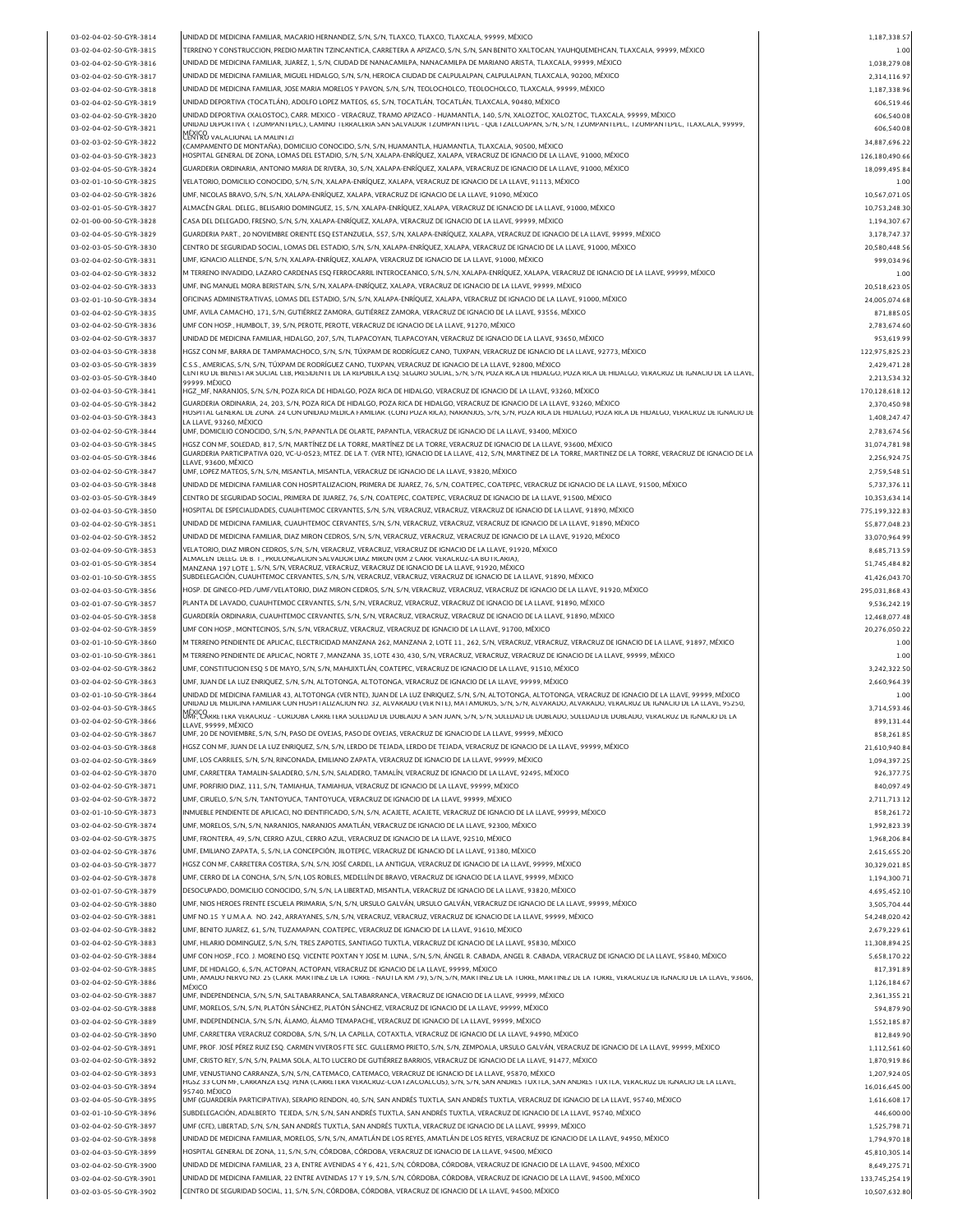03-02-04-05-50-GYR-3903 1,676,841.88 GUARDERIA PARTICIPATIVA (U295), 11 ENTRE CALLE 21 Y 23, 2124, S/N, CÓRDOBA, CÓRDOBA, VERACRUZ DE IGNACIO DE LA LLAVE, 99999, MÉXICO 03-02-04-02-50-GYR-3904 UNIDAD DE MEDICINA FAMILIAR, ORIENTE 3, 784, S/N, ORIZABA, ORIZABA, VERACRUZ DE IGNACIO DE LA LLAVE, 94300, MEXICO NATURA AND ANNO 17,230,289.66 17,230,289.66 17,230,289.66 03-02-04-02-50-GYR-3905 7,708,028.55 UNIDAD DE MEDICINA FAMILIAR, SUR 6 Y PONIENTE 15, 13, S/N, ORIZABA, ORIZABA, VERACRUZ DE IGNACIO DE LA LLAVE, 94300, MÉXICO 03-02-03-05-50-GYR-3906 CENTRO DE SEGURIDAD SOCIAL Y DELEGACIÓN, PONIENTE 7, 1350, S/N, ORIZABA, ORIZABA, VERACRUZ DE IGNACIO DE LA LLAVE, 94300, MEXICO PERMENTE 2, 163,767.51 24,163,767.51 03-02-01-05-50-GYR-3907 1,201,449.19 BODEGA SERVICIOS GENERALES, PONIENTE 5, 744, S/N, ORIZABA, ORIZABA, VERACRUZ DE IGNACIO DE LA LLAVE, 94300, MÉXICO 03-02-01-10-50-GYR-3908 5,356,098.47 DEPARTAMENTO DE PROYECTOS Y CONSER VACION, SUR 10, 127, S/N, ORIZABA, ORIZABA, VERACRUZ DE IGNACIO DE LA LLAVE, 94300, MÉXICO 03-02-04-05-50-GYR-3909 1,645,149.03 GUARDERIA PARTICIPATIVA (U638), NORTE 8 ENTRE ORIENTE 3 Y 5, 163, S/N, ORIZABA, ORIZABA, VERACRUZ DE IGNACIO DE LA LLAVE, 94300, MÉXICO 02-01-00-00-50-GYR-3910 1,089,083.25 CASA DEL DELEGADO, PONIENTE 8, 569, S/N, ORIZABA, ORIZABA, VERACRUZ DE IGNACIO DE LA LLAVE, 94300, MÉXICO 03-02-04-02-50-GYR-3911 UNIDAD DE MEDICINA FAMILIAR, OAXACA Y ORIENTE 14, 114, S/N, RIO BLANCO, RIO BLANCO, VERACRUZ DE IGNACIO DE LA LLAVE, 94730, MEXICO NALLANCO NALLA DE SOLO ANTENIDAD DE LA LAVE, 94730, MÉXICO NALLA DE 03-02-01-05-50-GYR-3912 10,909,667.05 ALMACEN GENERAL DELEGACIONAL, NORTE 22, 2, S/N, RÍO BLANCO, RÍO BLANCO, VERACRUZ DE IGNACIO DE LA LLAVE, 94730, MÉXICO 03-02-04-02-50-GYR-3913 UNIDAD DE MEDICINA FAMILIAR, GUADALUPE VICTORIA, 1-BIS, S/N, NOGALES, NOGALES, VERACRUZ DE IGNACIO DE LA LLAVE, 99999, MEXICO 1,838,187.61 03-02-04-02-50-GYR-3914 15,942,974.60 UNIDAD DE MEDICINA FAMILIAR, DEL JOBO, 901, S/N, PASO DEL MACHO, PASO DEL MACHO, VERACRUZ DE IGNACIO DE LA LLAVE, 99999, MÉXICO 03-02-04-03-50-GYR-3915 HOSPITAL GENERAL DE SUBZONA CON MEDICINA FAMILIAR, IGNACIO ZARAGOZA Y CORREO MAYOR, S/N, S/N, OMEALCA, OMEALCA, VERACRUZ DE IGNACIO DE LA LLAVE, 99999, MEXICO NA ANILIAR, 16,353.26 03-02-04-02-50-GYR-3916 UNIDAD DE MEDICINA FAMILIAR, CALLE 4, ESQ. AVENIDA 1, S/N, S/N, CUICHAPA, CUICHAPA, VERACRUZ DE IGNACIO DE LA LLAVE, 99999, MEXICO 1,483,803.13 03-02-04-02-50-GYR-3917 UNIDAD DE MEDICINA FAMILIAR, CALLE 10, ESQ. AVENIDA 2, 1000, S/N, YANGA, YANGA, YARACRUZ DE IGNACIO DE LA LLAVE, 94930, MEXICO 1,385,843.76 03-02-04-02-50-GYR-3918 UNIDAD DE MEDICINA FAMILIAR, 1 PROLONGACION, S/N, CUITLAHUAC, VERACRUZ DE IGNACIO DE LA LLAVE, 9999, SACCO DE LA LLAVE, 9999, UNIDAD DE MEDICINA FAMILIAR, AVENIDA CONSTITUCION Y CALLE 16 DE SEPTIEMB 03-02-04-02-50-GYR-3919 2,152,235.33 03-02-04-03-50-GYR-3920 9,366,689.01 MÉXICO HOSPITAL GENERAL DE SUBZONA CON MEDICINA FAMILIAR, EJERCITO NACIONAL ESQUINA INDEPENDENCIA, S/N, S/N, ATOYAC, ATOYAC, VERACRUZ DE IGNACIO DE LA LLAVE, 94960, 03-02-04-02-50-GYR-3921 UNIDAD DE MEDICINA FAMILIAR, PONIENTE 7, ESQUINA NORTE 4, 28, S/N, IXTACZOQUITLAN, IXTACZOQUITLAN, VERACRUZ DE IGNACIO DE LA LLAVE, 99999, MEXICO [1] [145,977.14] UNIDAD DE MEDICINA FAMILIAR, PONIEN 03-02-04-03-50-GYR-3922 3,370,970.73 HOSPITAL GENERAL DE SUBZONA CON MEDICINA FAMILIAR, EMILIANO ZAPATA, 26, S/N, COSOLAPA, COSOLAPA, OAXACA, 99999, MÉXICO 03-02-04-02-50-GYR-3923 UNIDAD DE MEDICINA FAMILIAR, FRANCISCO JAVIER MINA, 117, S/N, ACATLAN DE PEREZ FIGUEROA, ACATLAN DE PEREZ FIGUEROA, OAXACA, 99999, MEXICO 3,748,404.25 03-02-04-02-50-GYR-3924 1,284,975.61 UNIDAD DE MEDICINA FAMILIAR, OGARRIO, 102, S/N, LAS CHOAPAS, LAS CHOAPAS, VERACRUZ DE IGNACIO DE LA LLAVE, 99999, MÉXICO 03-02-04-03-50-GYR-3925 UNIDAD DE MEDICINA FAMILIAR CON HOSPITALIZACION, AGUSTIN MUNOZ, S/N, S/N, XALAPA-ENRIQUEZ, XALAPA, VERACRUZ DE IGNACIO DE LA LLAVE, 99999, MEXICO UNIDAD DE MEDICINA FAMILIAR CON HOSPITALIZACION, AGU O3-02-04-02-50-GYR-3926 UNIDAD DE MEDICINA FAMILIAR, CARRETERA CORDOBA-TEZONAPA (A LA ENTRADA DEL PUEBLO), S/N, S/N, MOTZORONGO, TEZONAPA, VERACRUZ DE IGNACIO DE LA LLAVE, 99999, UNIDAD DE MA ALAVE, 99999, UNIDAD DE MA ALA 03-02-04-03-50-GYR-3927 UNIDAD DE MEDICINA FAMILIAR CON HOSPITALIZACION, 15 DE JULIO, 203, S/N, ACATLAN DE PEREZ FIGUEROA, ACATLAN DE PEREZ FIGUEROA, OAXACA, 99999, MEXICO 3,249,961.70 03-02-04-03-50-GYR-3928 347,874,687.06 HOSPITAL GENERAL DE SUBZONA CON MEDICINA FAMILIAR, RECREO Y MINA, S/N, S/N, TIERRA BLANCA, TIERRA BLANCA, VERACRUZ DE IGNACIO DE LA LLAVE, 99999, MÉXICO 03-02-04-03-50-GYR-3929 RELAULAVE, STADON MÉXICO IN MÉXICO INMUSICACIÓN EN ENTRES 206, S/N, COSAMALOAPAN, COSAMALOAPAN DE CARPIO, VERACRUZ DE IGNACIO DE LA 14.500,440.33<br>O 2004 DE 2004 DE 2006 RELACIÓN EN ENCACION ANTES GU 03-02-04-05-50-GYR-3930 1,382,962.87 03-02-03-05-50-GYR-3931 7,614,936.24 LLAVE, 95400, MÉXICO CENTRO DE SEGURIDAD SOCIAL, MIGUEL ALEMAN, CAMINO AL ING. SAN GABRIEL, S/N, S/N, COSAMALOAPAN, COSAMALOAPAN DE CARPIO, VERACRUZ DE IGNACIO DE LA LLAVE, 95400, 03-02-01-10-50-GYR-3932 SUBDELEGACION, MIGUEL ALEMAN, CAMINO AL ING. SAN GABRIEL, S/N, S/N, COSAMALOAPAN, COSAMALOAPAN DE CARPIO, VERACRUZ DE IGNACIO DE LA LLAVE, 95400, MEXICO 11,986,297.48 03-02-04-03-50-GYR-3933 UNIDAD DE MEDICINA FAMILIAR CON HOSPITALIZACION, INDEPENDENCIA, 420, S/N, COSAMALOAPAN, COSAMALOAPAN DE CARPIO, VERACRUZ DE IGNACIO DE LA LLAVE, 95400, MEXICO INTENTO DE LA LLAVE, 95400, MÉXICO INTE 03-02-04-02-50-GYR-3934 1,057,390.24 UNIDAD DE MEDICINA FAMILIAR, GUTIERREZ ZAMORA ENTRE SALVADOR DIAZ MIRON Y ALLENDE, 8, S/N, OTATITLÁN, OTATITLÁN, VERACRUZ DE IGNACIO DE LA LLAVE, 95500, MÉXICO 03-02-04-02-50-GYR-3935 1,071,796.05 UNIDAD DE MEDICINA FAMILIAR, 5 DE MAYO, 11, S/N, TLACOJALPAN, TLACOJALPAN, VERACRUZ DE IGNACIO DE LA LLAVE, 95520, MÉXICO 03-02-04-03-50-GYR-3936 1,371,437.96 UNIDAD DE MEDICINA FAMILIAR CON HOSPITALIZACION, HIDALGO, S/N, S/N, TUXTILLA, TUXTILLA, VERACRUZ DE IGNACIO DE LA LLAVE, 99999, MÉXICO 03-02-04-02-50-GYR-3937 UNIDAD DE MEDICINA FAMILIAR, MORELOS, 2, S/N, CHACALTIANGUIS, CHACALTIANGUIS, VERACRUZ DE IGNACIO DE LA LLAVE, 95560, MEXICO NATURAL EN 20096,885.10 996,885.10 03-02-04-03-50-GYR-3938 1,310,932.82 UNIDAD DE MEDICINA FAMILIAR CON HOSPITALIZACION, 2 DE ABRIL Y CARRETERA NACIONAL, 1, S/N, AMATITLÁN, AMATITLÁN, VERACRUZ DE IGNACIO DE LA LLAVE, 99999, MÉXICO 03-02-04-03-50-GYR-3939 | HOSPITAL GENERAL DE ZONA CON MEDICNA FAMILIAR, ROMAN MARIN-INDEPENDENCIA Y FLORES MAGON, 1300, S/N, COATZACOALCOS, COATZACOALCOS, VERACRUZ DE IGNACIO DE | 148,021,915.80<br>03-02-04-03-50-GYR-3939 | 03-02-04-02-50-GYR-3940 6,082,152.68 UNIDAD DE MEDICINA FAMILAR /CSS, BELLAVISTA, 2600, S/N, COATZACOALCOS, COATZACOALCOS, VERACRUZ DE IGNACIO DE LA LLAVE, 96510, MÉXICO 03-02-04-05-50-GYR-3941 1,302,286.29 GUARDERIA PARTICIPATIVA (U634), BELLAVISTA, 316, S/N, COATZACOALCOS, COATZACOALCOS, VERACRUZ DE IGNACIO DE LA LLAVE, 96400, MÉXICO 03-02-04-05-50-GYR-3942 Present March 1,818,016.57 Present March 2007 Present March 2007 Present March 2007 Present March 2007 Present March 2007 Present March 2007 Present March 2007 Present March 2007 Present March 2007 03-02-04-05-50-GYR-3943 1,230,260.73 GUARDERIA PARTICIPATIVA (U633), PASEO MIGUEL ALEMAN, 302, S/N, COATZACOALCOS, COATZACOALCOS, VERACRUZ DE IGNACIO DE LA LLAVE, 96400, MÉXICO 03-02-04-02-50-GYR-3944 319,529,254.22 UNIDAD DE MEDICINA FAMILIAR, LILAS Y CASTAÑOS, S/N, S/N, COATZACOALCOS, COATZACOALCOS, VERACRUZ DE IGNACIO DE LA LLAVE, 96558, MÉXICO 03-02-01-10-50-GYR-3945 17,713,278.23 SUBDELEGACIÓN, LILAS Y CASTAÑOS, S/N, S/N, COATZACOALCOS, COATZACOALCOS, VERACRUZ DE IGNACIO DE LA LLAVE, 96558, MÉXICO 03-02-04-03-50-GYR-3946 HUEYAPAN DE OCAMPO, VERACRUZ DE IGNACIO DE LA LLAVE, 99999, MÉXICO AND ALLAVE, 99999, MÉXICO 03-02-04-03-50-GYR-3947 261,779,438.61 HOSPITAL GENERAL DE ZONA CON MEDICNA FAMILIAR, JUSTO SIERRA, 31, S/N, MINATITLÁN, MINATITLÁN, VERACRUZ DE IGNACIO DE LA LLAVE, 96700, MÉXICO 03-02-04-05-50-GYR-3948 1,354,140.68 GUARDERIA PARTICIPATIVA (U637), EDUCACION, 29, S/N, MINATITLÁN, MINATITLÁN, VERACRUZ DE IGNACIO DE LA LLAVE, 96849, MÉXICO 03-02-04-02-50-GYR-3949 UNIDAD DE MEDICINA FAMILIAR, 5 DE MAYO, 75, S/N, NOPALTEPEC, COSAMALOAPAN DE CARPIO, VERACRUZ DE IGNACIO DE LA LLAVE, 99999, MEXICO 1,135,181.85 03-02-04-02-50-GYR-3950 NOVILLED COSAMALO RANDE CARRIO VERACINE DE CARACIO DE LA UNIC OCOO MÉVICO. 03-02-04-03-50-GYR-3951 11,232,403.59 NOVILLERO, COSAMALOAPAN DE CARPIO, VERACRUZ DE IGNACIO DE LA LLAVE, 99999, MÉXICO UNIDAD DE MEDICINA FAMILIAR CON HOSPITALIZACION, ALVARO OBREGON, S/N, S/N, TRES VALLES, TRES VALLES, VERACRUZ DE IGNACIO DE LA LLAVE, 95300, MÉXICO 03-02-04-02-50-GYR-3952 1,976,483.73 UNIDAD DE MEDICINA FAMILIAR, LOPEZ MATEOS, 116, S/N, GABINO BARREDA, COSAMALOAPAN DE CARPIO, VERACRUZ DE IGNACIO DE LA LLAVE, 99999, MÉXICO 03-02-04-02-50-GYR-3953 2,497,975.95 UNIDAD DE MEDICINA FAMILIAR, MIGUEL ALEMAN, 3038, S/N, COSAMALOAPAN, COSAMALOAPAN DE CARPIO, VERACRUZ DE IGNACIO DE LA LLAVE, 99999, MÉXICO 03-02-04-02-50-GYR-3954 UNIDAD DE MEDICINA FAMILIAR, FERROCARRIL, S/N, S/N, CUATOTOLAPAN ESTACION, HUEYAPAN DE OCAMPO, VERACRUZ DE IGNACIO DE LA LLAVE, 99999, MEXICO 1,336,863.77 03-02-04-02-50-GYR-3955 1,241,781.83 UNIDAD DE MEDICINA FAMILIAR, 3, S/N, S/N, TEMASCAL, SAN MIGUEL SOYALTEPEC, OAXACA, 99999, MÉXICO 03-02-04-02-50-GYR-3956 UNIDAD DE MEDICINA FAMILIAR, MIGUEL HIDALGO, 30, S/N, TENEJAPAN (TENEJAPAN DE MATA), JOSE AZUETA, VERACRUZ DE IGNACIO DE LA LLAVE, 99999, MEXICO 1,408,892.80 03-02-04-02-50-GYR-3957 UNIDAD DE MEDICINA FAMILIAR, JUAN DE LA LUZ ENRIQUEZ, S/N, S/N, ACAYUCAN, ACAYUCAN, VERACRUZ DE IGNACIO DE LA LLAVE, 96026, MEXICO \$ \$592,524.26 \$592,524.26 \$ 03-02-04-05-50-GYR-3958 1,529,910.92 GUARDERIA PARTICIPATIVA (U356), PORFIRIO DIAZ, ESQ. GUTIERREZ ZAMORA, 42, S/N, ACAYUCAN, ACAYUCAN, VERACRUZ DE IGNACIO DE LA LLAVE, 96039, MÉXICO 03-02-04-02-50-GYR-3959 UNIDAD DE MEDICINA FAMILIAR, HIDALGO, CALLE BELISARIO DOMINGUEZ, 102, S/N, CIUDAD MENDOZA, CAMERINO Z. MENDOZA, VERACRUZ DE IGNACIO DE LA LLAVE, 94740, MEXICO | 2,552,717.89 UNIDAD DE MEDICINA FAMIL 03-02-04-05-50-GYR-3960 1,414,655.43 GUARDERIA PARTICIPATIVA (U290), SANTOS DEGOLLADO, 807, S/N, CIUDAD MENDOZA, CAMERINO Z. MENDOZA, VERACRUZ DE IGNACIO DE LA LLAVE, 94740, MÉXICO 03-02-04-02-50-GYR-3961 UNIDAD DE MEDICINA FAMILIAR 29 (VER SUR), 5 DE MAYO Y AVENIDA MORELOS, S/N, S/N, LOS NARANJOS, TRES VALLES, VERACRUZ DE IGNACIO DE LA LLAVE, 95360, MEXICO 766,391.62 03-02-04-02-50-GYR-3962 RESERVA TECNICA, 4 PONIENTE ENTRE CALLES 12 Y 14, S/N, S/N, HUATUSCO DE CHICUELLAR, HUATUSCO, VERACRUZ DE IGNACIO DE LA LLAVE, 94100, MEXICO NATUSCO NATUSCO, NE S7,495,203.08 03-02-04-02-50-GYR-3963 7,750,351.84 UNIDAD DE MEDICINA FAMILIAR, NORTE 2, 200, S/N, IXHUATLANCILLO, IXHUATLANCILLO, VERACRUZ DE IGNACIO DE LA LLAVE, 99999, MÉXICO 03-02-04-02-50-GYR-3964 181,513.87 UNIDAD DE MEDICINA FAMILIAR, PRINCIPAL, 52, S/N, MEDIAS AGUAS, SAYULA DE ALEMÁN, VERACRUZ DE IGNACIO DE LA LLAVE, 96157, MÉXICO 03-02-04-02-50-GYR-3965 256,423.88 UNIDAD DE MEDICINA FAMILIAR, PROLONGACIÓN VICENTE GUERRERO, 120, S/N, TEXISTEPEC, TEXISTEPEC, VERACRUZ DE IGNACIO DE LA LLAVE, 96180, MÉXICO 03-02-04-03-50-GYR-3966 UNIDAD DE MEDICINA FAMILIAR CON HOSPITALIZACION, RAUL SANDOVAL Y MOCTEZUMA, S/N, S/N, ISLA, ISLA, UERACRUZ DE IGNACIO DE LA LLAVE, 95640, MEXICO 1,685,485.44 03-02-04-02-50-GYR-3967 UNIDAD DE MEDICINA FAMILIAR, HARRIMAN SOTOMAYOR ESQ. JUAREZ, 4, S/N, JALTIPAN DE MORELOS, JALTIPAN, VERACRUZ DE IGNACIO DE LA LLAVE, 96200, MEXICO 29,563,621.60 03-02-04-03-50-GYR-3968 128,923,606.10 HOSPITAL GENERAL REGIONAL, ORIENTE 6 ESQ. SUR 41, 2115, S/N, ORIZABA, ORIZABA, VERACRUZ DE IGNACIO DE LA LLAVE, 94300, MÉXICO 03-02-04-03-50-GYR-3969 598,798,587.88 UNIDAD MÉDICA DE ALTA ESPECIALIDAD, 41, 439, S/N, MÉRIDA, MÉRIDA, YUCATÁN, 97150, MÉXICO 03-02-04-02-50-GYR-3970 UNIDAD DE MEDICINA FAMILIAR, 55, 726, S/N, MERIDA, MERIDA, YUCATÁN, 99999, MEXICO UNIDAD DE MERIDA, FORMA EN DA MERIDA, MERIDA, YUCATÁN, 99999, MÉXICO UNIDAD DE MERIDA, FORMA EN DA MERIDA, MERIDA, Y 03-02-03-05-50-GYR-3971 13,734,136.38 CENTRO DE SEGURIDAD SOCIAL, 41, 439, S/N, MÉRIDA, MÉRIDA, YUCATÁN, 97150, MÉXICO 03-02-04-02-50-GYR-3972 |UNIDAD DE MEDICINA FAMILIAR, 64, 491, S/N, MERIDA, MERIDA, YUCATÁN, 97000, MÉXICO | 13,794,718.89 | 13,794,718.89 | 13,794,718.89 | 13,794,718.89 | 13,794,718.89 03-02-01-10-50-GYR-3973 25,487,999.26 OFICINA SUBDELEGACIONAL NORTE, 7, 247, S/N, MÉRIDA, MÉRIDA, YUCATÁN, 97219, MÉXICO 03-02-04-03-50-GYR-3974 HOSPITAL GENERAL REGIONAL, 21, 216, S/N, MERIDA, MERIDA, YUCATÁN, 99999, MÉXICO A A MÉRIDA A SANTO A MÉRIDA A MÉRIDA, DELA TRADITIONAL A MÉRIDA A MÉRIDA A MÉRIDA A MÉRIDA A MÉRIDA A MÉRIDA A MÉRIDA 03-02-01-10-50-GYR-3975 4,335,879.22 OFICINAS ADMINISTRATIVAS, 41, 439, S/N, MÉRIDA, MÉRIDA, YUCATÁN, 97150, MÉXICO 03-02-04-02-50-GYR-3976 UNIDAD DE MEDICINA FAMILIAR, CUARENTA Y DOS, 999, S/N, MÉRIDA, MÉRIDA, YUCATÁN, 97279, MÉXICO 03-02-04-02-50-GYR-3977 | UNIDAD DE MEDICINA FAMILIAR, 7, 247, S/N, MERIDA, MERIDA, YUCATÁN, 97219, MÉXICO | 1970 | 1970 | 1970 | 1970 | 1970 | 1970 | 1970 | 1970 | 1970 | 1970 | 1970 | 1970 | 1970 | 1970 | 1970 | 1970 | 1 03-02-01-05-50-GYR-3978 87,649,769.03 UNIDAD MEDICA FAMILIAR NO. 57, SUBDELEGACIÓN NORTE Y MODULO URBANO, 7, 247, S/N, MÉRIDA, MÉRIDA, YUCATÁN, 97219, MÉXICO 03-02-04-03-50-GYR-3979 6,183,198.96 HOSPITAL GENERAL REGIONAL, 41, 439, S/N, MÉRIDA, MÉRIDA, YUCATÁN, 97150, MÉXICO 03-02-04-02-50-GYR-3980 22,139,483.52 UNIDAD DE MEDICA FAMILIAR NO. 56, 65, 403 A, S/N, MÉRIDA, MÉRIDA, YUCATÁN, 97000, MÉXICO 03-02-04-05-50-GYR-3981 10,720,838.84 GUARDERIA INFANTIL, 65, 403 A, S/N, MÉRIDA, MÉRIDA, YUCATÁN, 97000, MÉXICO 03-02-04-02-50-GYR-3982 CONJUNTO U.M.A.A., AVENIDA NO. 7, 432 A, S/N, MERIDA, MERIDA, YUCATÁN, 99999, MEXICO NA ANGLES ANGLES ANGLES ANGLES ANGLES ANGLES ANGLES ANGLES ANGLES ANGLES ANGLES ANGLES ANGLES ANGLES ANGLES ANGLE 03-02-04-09-50-GYR-3983 2,669,173.81 VELATORIO, 59, 640, S/N, MÉRIDA, MÉRIDA, YUCATÁN, 97000, MÉXICO 03-02-04-05-50-GYR-3984 4,106,850.26 GUARDERIA PARTICIPATIVA (CIERRE), 66, 529, S/N, MÉRIDA, MÉRIDA, YUCATÁN, 97000, MÉXICO 03-02-04-05-50-GYR-3985 GUARDERIA PARTICIPATIVA, 61, 680, S/N, MERIDA, MERIDA, YUCATÁN, 97240, MEXICO 4.02-04-05-60. A MEXICO 4.145,856.96 (10:06) 4.145,856.96 (10:06) 4.145,856.96 (10:06) 4.145,856.96 (10:06) 4.145,856.96 03-02-04-02-50-GYR-3986 99,804,212.82 UNIDAD MEDICINA FAMILIAR NO. 60 Y, 22, 397, S/N, JUAN PABLO II, MÉRIDA, YUCATÁN, 99999, MÉXICO 03-02-04-05-50-GYR-3987 3,059,241.24 GUARDERIA PARTICIPATIVA, 25 ( CUPULES ), 83 A, S/N, MÉRIDA, MÉRIDA, YUCATÁN, 99999, MÉXICO 03-02-02-03-50-GYR-3988 7,976,459.27 ESCUELA DE ENFERMERIA, AVENIDA NO. 7, 432 A, S/N, MÉRIDA, MÉRIDA, YUCATÁN, 99999, MÉXICO 03-02-01-10-50-GYR-3989 CONJUNTO MÉRIDA SUR<br>OFICINA SUBDELEGACIONAL SUR, CUARENTA Y DOS, 999, S/N, MÉRIDA, MÉRIDA, YUCATÁN, 97279, MÉXICO 03-02-04-05-50-GYR-3990 3,895,017.56 GUARDERIA PARTICIPATIVA, 66, 353 Y 355, S/N, MÉRIDA, MÉRIDA, YUCATÁN, 97000, MÉXICO 03-02-04-02-50-GYR-3992 2,279,106.77 UNIDAD DE MEDICINA FAMILIAR, 13, 194, S/N, TICUL, TICUL, YUCATÁN, 97860, MÉXICOUNIDAD DE MEDICINA FAMILIAR, 1 PROLONGACIÓN, S/N, S/N, CUITLÁHUAC, CUITLÁHUAC, VERACRUZ DE IGNACIO DE LA LLAVE, 99999, MÉXICO MÉXICO MÉXICO HOSPITAL GENERAL DE ZONA CON MEDICNA FAMILIAR, MIGUEL ALEMAN, CAMINO AL ING. SAN GABRIEL, S/N, S/N, COSAMALOAPAN, COSAMALOAPAN DE CARPIO, VERACRUZ DE IGNACIO MÉXICO LA LLAVE, 96400, MÉXICO GUARDERIA PARTICIPATIVA (U355), AGUASCALIENTES ESQ. CON AVENIDA BAJA CALIFORNIA, 918, S/N, COATZACOALCOS, COATZACOALCOS, VERACRUZ DE IGNACIO DE LA LLAVE, 96500, MÉXICO UNIDAD DE MEDICINA FAMILIAR CON HOSPITALIZACION, CALLE ALVARO OBREGON, ESQ. LUIS DONALDO COLOSIO, MIGUEL ALEMAN Y PROGRESO, 65, S/N, JUAN DÍAZ COVARRUBIAS, UNIDAD DE MEDICINA FAMILIAR, ESQ. CARR. NAL. COSAMALOAPAN - CD. ALEMAN E INDEPENDENCIA. (CONG. DE PARAISO NOVILLERO DE UNA CALLE SIN NOMBRE), S/N, S/N, PARAÍSO CONJUNTO MÉRIDA SUR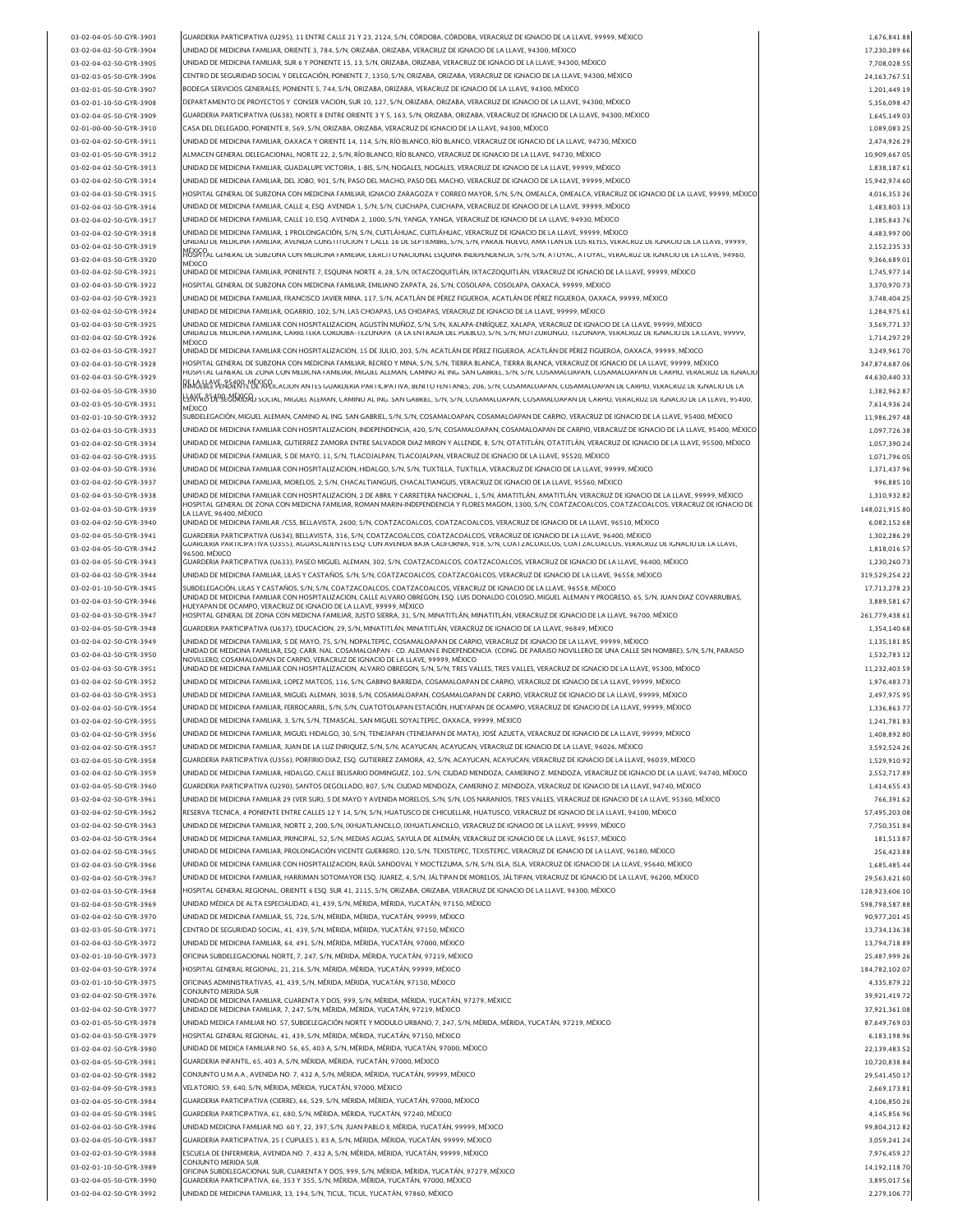| 03-02-04-02-50-GYR-3993                            | UNIDAD DE MEDICINA FAMILIAR, 43, 215, S/N, TEKAX DE ÁLVARO OBREGÓN, TEKAX, YUCATÁN, 99999, MÉXICO                                                                                                                                                                                                    | 2,173,231.36                  |
|----------------------------------------------------|------------------------------------------------------------------------------------------------------------------------------------------------------------------------------------------------------------------------------------------------------------------------------------------------------|-------------------------------|
| 03-02-04-03-50-GYR-3994                            | UNIDAD DE MEDICINA FAMILIAR CON HOSPITALIZACION, 27, 143 Y 145, S/N, PROGRESO, PROGRESO, YUCATÁN, 97320, MÉXICO                                                                                                                                                                                      | 11,848,246.19                 |
| 03-02-04-03-50-GYR-3995                            | HOSPITAL GENERAL SUBZONA CON MEDICINA FAMILIAR NO. 5, 43, S/N, S/N, TIZIMÍN, TIZIMÍN, YUCATÁN, 97700, MÉXICO                                                                                                                                                                                         | 13,578,714.49                 |
| 03-02-04-05-50-GYR-3996                            | GUARDERIA PARTICIPATIVA (CIERRE ABRIL 2011), 48, 324, S/N, TIZIMÍN, TIZIMÍN, YUCATÁN, 97700, MÉXICO                                                                                                                                                                                                  | 3,789,225.28                  |
| 03-02-04-03-50-GYR-3997                            | UNIDAD DE MEDICINA FAMILIAR CON HOSPITALIZACION, 41, 256, S/N, VALLADOLID, VALLADOLID, YUCATÁN, 97780, MÉXICO                                                                                                                                                                                        | 5,964,926.78                  |
| 03-02-04-03-50-GYR-3998                            | UNIDAD DE MEDICINA FAMILIAR CON HOSPITALIZACION, 20, 56, S/N, TZUCACAB, TZUCACAB, YUCATÁN, 97960, MÉXICO<br>UNIDAD DE MEDICINA FAMILIAR. 50. 333. S/N. COLONIA YUCATÁN. TIZIMÍN. YUCATÁN. 99999. MÉXICO                                                                                              | 3,388,011.65                  |
| 03-02-04-02-50-GYR-3999<br>03-02-04-03-50-GYR-4000 | UNIDAD MEDICA FAMILIAR CON HOSPITALIZACION NO. 7 Y MODULO URBANO "LAS COLORADAS", 45, 307, S/N, LAS COLORADAS, RÍO LAGARTOS, YUCATÁN, 99999, MÉXICO                                                                                                                                                  | 5,282,624.08<br>4,625,081.92  |
| 03-02-04-03-50-GYR-4001                            | HOSPITAL GENERAL DE SUBZONA Y MEDICINA FAMILIAR NO 3 "MOTUL", 26, 87, S/N, MOTUL DE CARRILLO PUERTO, MOTUL, YUCATÁN, 97430, MÉXICO                                                                                                                                                                   | 19,479,900.75                 |
| 03-02-04-02-50-GYR-4002                            | FORMA PARTE DEL H.R. NO. 62 "IZAMAL", UMF NO. 31 Y MÓDULO URBANO (UMU), 24, 313, S/N, IZAMAL, IZAMAL, YUCATÁN, 99999, MÉXICO                                                                                                                                                                         | 18,799,355.26                 |
| 03-02-04-02-50-GYR-4003                            | UNIDAD DE MÉDICINA FAMILIAR, 21, 177, S/N, ACANCEH, ACANCEH, YUCATÁN, 99999, MÉXICO                                                                                                                                                                                                                  | 17,210,625.89                 |
| 03-02-04-02-50-GYR-4004                            | UNIDAD MEDICA RURAL NO. 81 "HOCTUN", 26, 103, S/N, HOCTÚN, HOCTÚN, YUCATÁN, 97480, MÉXICO                                                                                                                                                                                                            | 10,743,564.17                 |
| 03-02-04-02-50-GYR-4005                            | UNIDAD DE MEDICINA FAMILIAR NO. 17, 16, 99, S/N, MAXCANÚ, MAXCANÚ, YUCATÁN, 99999, MÉXICO                                                                                                                                                                                                            | 10,328,458.00                 |
| 03-02-04-02-50-GYR-4006                            | UNIDAD MEDICA RURAL NO. 74 " CANSAHCAB ", 20, S/N, S/N, CANSAHCAB, CANSAHCAB, YUCATÁN, 97410, MÉXICO<br>UNIDAD DE MEDICINA FAMILIAR, 31, 280, S/N, HUNUCMÁ, HUNUCMÁ, YUCATÁN, 99999, MÉXICO                                                                                                          | 10,019,153.78                 |
| 03-02-04-02-50-GYR-4007<br>03-02-04-02-50-GYR-4008 | UNIDAD DE MEDICINA FAMILIAR, 29, 205, S/N, CONKAL, CONKAL, YUCATÁN, 99999, MÉXICO                                                                                                                                                                                                                    | 9.601.224.46<br>10,381,358.81 |
| 03-02-04-02-50-GYR-4009                            | UNIDAD DE MEDICINA FAMILIAR, 21, 50, S/N, TIXKOKOB, TIXKOKOB, YUCATÁN, 97470, MÉXICO                                                                                                                                                                                                                 | 10,256,752.50                 |
| 03-02-04-03-50-GYR-4010                            | HGSZ/MF, 29, 109, S/N, UMÁN, UMÁN, YUCATÁN, 99999, MÉXICO                                                                                                                                                                                                                                            | 33,713,002.96                 |
| 03-02-04-02-50-GYR-4011                            | UNIDAD MEDICA RURAL NO. 70 "TIMUCUY", 21, 99, S/N, TIMUCUY, TIMUCUY, YUCATÂN, 97377, MÊXICO                                                                                                                                                                                                          | 1,844,460.40                  |
| 03-02-04-02-50-GYR-4012                            | UNIDAD MEDICA RURAL NO. 76 "CHOCHOLA", 21, 100 Y 100-B, S/N, CHOCHOLÁ, CHOCHOLÁ, YUCATÁN, 97816, MÉXICO                                                                                                                                                                                              | 1,688,433.72                  |
| 03-02-04-02-50-GYR-4013                            | UNIDAD MEDICA RURAL NO. 21 "UAYALCEH", DOMICILIO CONOCIDO, S/N, S/N, UAYALCEH, ABALĂ, YUCATÂN, 99999, MÊXICO                                                                                                                                                                                         | 1,443,248.53                  |
| 03-02-04-02-50-GYR-4014                            | UNIDAD DE MEDICINA FAMILIAR, 21, 91 A, S/N, SAMAHIL, SAMAHIL, YUCATÁN, 97810, MÉXICO                                                                                                                                                                                                                 | 1,554,696.11                  |
| 03-02-04-02-50-GYR-4015                            | UNIDAD MEDICA RURAL NO. 79 "DZILAM GONZÁLEZ", 18, 80 C, S/N, DZILAM GONZÁLEZ, DZILAM GONZÁLEZ, YUCATÁN, 97600, MÉXICO<br>UNIDAD MEDICA RURAL NO. 85 "SUMA DE HIDALGO", 15, 95, S/N, SUMA, SUMA, YUCATÂN, 97527, MÊXICO                                                                               | 1,398,669.43<br>1,437,676.26  |
| 03-02-04-02-50-GYR-4016<br>03-02-04-02-50-GYR-4017 | UNIDAD MEDICA RURAL NO. 66 "TEKAL DE VENEGAS", 23, 91, S/N, TEKAL DE VENEGAS, TEKAL DE VENEGAS, YUCATÂN, 97535, MÊXICO                                                                                                                                                                               | 1.432.103.67                  |
| 03-02-04-02-50-GYR-4018                            | UNIDAD MEDICA FAMILIAR NO. 20 "CAUCEL", 80, 673, S/N, MÊRIDA, MÊRIDA, YUCATÂN, 97314, MÊXICO                                                                                                                                                                                                         | 1.00                          |
| 03-02-04-02-50-GYR-4019                            | UNIDAD MEDICA FAMILIAR NO. 20 "CAUCEL", 80, 673, S/N, MÉRIDA, MÉRIDA, YUCATÁN, 97314, MÉXICO                                                                                                                                                                                                         | 99,245,317.63                 |
| 03-02-04-02-50-GYR-4020                            | UNIDAD DE MEDICINA FAMILIAR, 19, 49, S/N, KANASÍN, KANASÍN, YUCATÁN, 97370, MÉXICO                                                                                                                                                                                                                   | 6,702,580.32                  |
| 03-02-04-02-50-GYR-4021                            | UNIDAD MEDICA RURAL NO. 83 "KINCHIL", 19, 91 A, S/N, KINCHIL, KINCHIL, YUCATÁN, 97360, MÉXICO                                                                                                                                                                                                        | 1,515,689.68                  |
| 03-02-04-02-50-GYR-4022                            | UNIDAD MEDICA RURAL NO. 69 "TEPAKAN", 19, 100 D, S/N, TEPAKÁN, TEPAKÁN, YUCATÁN, 97530, MÉXICO                                                                                                                                                                                                       | 1.576.985.82                  |
| 03-02-04-02-50-GYR-4023<br>03-02-04-02-50-GYR-4024 | UNIDAD MEDICA RURAL NO. 72 "BACA", 21, 149-A, S/N, BACA, BACA, YUCATÁN, 97450, MÉXICO<br>UNIDAD MEDICA RURAL NO. 77 "DZEMUL", 21, 80 A. S/N. DZEMUL, DZEMUL, YUCATÁN, 97404, MÉXICO                                                                                                                  | 1,643,854.30<br>1,599,275.20  |
| 03-02-04-02-50-GYR-4025                            | UNIDAD MEDICA RURAL NO. 73 "CACALCHEN", 21, 125 A, S/N, CACALCHÉN, CACALCHÉN, YUCATÁN, 97460, MÉXICO                                                                                                                                                                                                 | 1,822,171.01                  |
| 03-02-04-02-50-GYR-4026                            | UNIDAD MEDICA RURAL NO. 75 "CHICXULUB PUEBLO", 19, 102 A, S/N, CHICXULUB PUEBLO, CHICXULUB PUEBLO, YUCATÁN, 97340, MÉXICO                                                                                                                                                                            | 1,448,820.79                  |
| 03-02-04-02-50-GYR-4027                            | UNIDAD MEDICA RURAL NO. 68 "TEKIT", 26, 186, S/N, TEKIT, TEKIT, YUCATÁN, 97680, MÉXICO                                                                                                                                                                                                               | 1,615,992.65                  |
| 03-02-04-02-50-GYR-4028                            | UNIDAD MEDICA RURAL NO. 82 "HUHI ", 20, S/N, S/N, HUHÍ, HUHÍ, YUCATÁN, 97590, MÉXICO                                                                                                                                                                                                                 | 1,816,598.42                  |
| 03-02-04-02-50-GYR-4029                            | UNIDAD MEDICA RURAL NO. 80 "HOCABA", 21, 93 A, S/N, HOCABÁ, HOCABÁ, YUCATÁN, 97560, MÉXICO                                                                                                                                                                                                           | 1,855,605.26                  |
| 03-02-04-02-50-GYR-4030                            | UNIDAD MEDICA RURAL NO. 86 "TAHMEK", 21, 103, S/N, TAHMEK, TAHMEK, YUCATÁN, 97490, MÉXICO                                                                                                                                                                                                            | 1,482,255.35                  |
| 03-02-04-02-50-GYR-4031<br>03-02-04-02-50-GYR-4032 | UNIDAD MEDICA RURAL NO. 67 " TEKANTO ", 23, S/N, S/N, TEKANTÓ, TEKANTÓ, YUCATÁN, 97520, MÉXICO<br>UNIDAD MEDICA RURAL NO. 64 "SEYE", 32, 121 C, S/N, SEYÉ, SEYÉ, YUCATÁN, 97570, MÉXICO                                                                                                              | 1,766,447.06<br>1,794,309.04  |
| 03-02-04-02-50-GYR-4033                            | UNIDAD MEDICA RURAL NO. 87 "TEMAX", 33, 96, S/N, TEMAX, TEMAX, YUCATÂN, 97510, MÊXICO                                                                                                                                                                                                                | 1,811,026.15                  |
| 03-02-04-02-50-GYR-4034                            | UNIDAD DE MEDICINA FAMILIAR, 26, 101 A, S/N, KOMCHÉN, MÉRIDA, YUCATÁN, 99999, MÉXICO                                                                                                                                                                                                                 | 1,710,723.10                  |
| 03-02-04-02-50-GYR-4035                            | UNIDAD MEDICA FAMILIAR NO. 13 "CHUBURNA", 22, 90, S/N, MÉRIDA, MÉRIDA, YUCATÁN, 99999, MÉXICO                                                                                                                                                                                                        | 26,539,545.77                 |
| 03-02-04-02-50-GYR-4036                            | UNIDAD MEDICA RURAL NO. 84 "SAN JOSE TZAL", 22, 101 C, S/N, SAN JOSÉ TZAL, MÉRIDA, YUCATÁN, 99999, MÉXICO                                                                                                                                                                                            | 1,905,756.62                  |
| 03-02-04-02-50-GYR-4037                            | UNIDAD MEDICA RURAL NO.78 "DZIDZANTUN", 24, 113 D, S/N, DZIDZANTÚN, DZIDZANTÚN, YUCATÁN, 99999, MÉXICO                                                                                                                                                                                               | 1,716,295.37                  |
| 03-02-04-02-50-GYR-4038                            | UNIDAD MEDICA RURAL NO. 61 "HOMUN", 19, 158, S/N, HOMÚN, HOMÚN, YUCATÁN, 97580, MÉXICO                                                                                                                                                                                                               | 1,671,716.28                  |
| 03-02-04-02-50-GYR-4039<br>03-02-04-02-50-GYR-4040 | UNIDAD MEDICA RURAL NO. 65 "TECOH", 31, 99 B, S/N, TECOH, TECOH, YUCATÁN, 97820, MÉXICO<br>UNIDAD MEDICA RURAL NO. 60 "HALACHO", 11, 90, S/N, HALACHÓ, HALACHÓ, YUCATÁN, 97830, MÉXICO                                                                                                               | 2,507,569.01<br>2,502,002.22  |
| 03-02-04-02-50-GYR-4041                            | TERRENO INVADIDO, 10, 39 A, S/N, SUDZAL, SUDZAL, YUCATĂN, 97676, MÊXICO                                                                                                                                                                                                                              | 1.00                          |
| 03-02-04-03-50-GYR-4042                            | HOSPITAL GENERAL DE ZONA, ESQ AVENIDA MEXICO Y CALLE RESTAURADORES, 3, S/N, ZACATECAS, ZACATECAS, ZACATECAS, 98000, MÉXICO                                                                                                                                                                           | 266,918,150.21                |
| 03-02-03-05-50-GYR-4043                            | CENTRO DE SEGURIDAD SOCIAL, ESQ AVENIDA MEXICO Y CALLE RESTAURADORES, 3, S/N, ZACATECAS, ZACATECAS, ZACATECAS, 98000, MÊXICO                                                                                                                                                                         | 17,587,468.59                 |
| 03-02-01-10-50-GYR-4044                            | CENTRO DE SEGURIDAD SOCIAL, TORREON INTERIOR ALAMEDA, 45, S/N, ZACATECAS, ZACATECAS, ZACATECAS, 98000, MÉXICO                                                                                                                                                                                        | 22,908,434.31                 |
| 03-02-04-05-50-GYR-4045                            | GUARDERIA INFANTIL, CARR. FLLO. - TORREON KM. 57.3 COL. VISTA HERMOSA, S/N, S/N, RÍO GRANDE, RÍO GRANDE, ZACATECAS, 99999, MÉXICO                                                                                                                                                                    | 9,251,720.28                  |
| 03-02-04-05-50-GYR-4046                            | GUARDERIA PARTICIPATIVA, ESQ. 2DA DEL SEMINARIO Y 2DA DE LAS MARGARITAS, S/N, S/N, ZACATECAS, ZACATECAS, ZACATECAS, 99999, MÉXICO                                                                                                                                                                    | 2,334,295.99                  |
| 03-02-04-02-50-GYR-4047<br>03-02-01-10-50-GYR-4048 | CONJUNTO IMSS ZACATECAS ALAMEDA, TORREON INTERIOR ALAMEDA, 45, S/N, ZACATECAS, ZACATECAS, ZACATECAS, 98000, MÉXICO<br>OFICINAS SUBDELEGACION AFILIACIÓN Y COBRANZA GUADALUPE, ZAC, SOLIDARIDAD, S/N, S/N, GUADALUPE, GUADALUPE, ZACATECAS, 99999, MÉXICO                                             | 82.995.01<br>31,199.67        |
| 03-02-01-10-50-GYR-4049                            | CONJUNTO GUADALUPE: OFICINAS DELEGACIONALES, UMF 4 Y GUARDERIA PARTICIPATIVA GUADALUPE, ESQ AVENIDA MEXICO Y CALLE RESTAURADORES, 3, S/N, GUADALUPE,                                                                                                                                                 | 258,706,251.85                |
| 03-02-01-10-50-GYR-4050                            | GUADALUPE. ZACATECAS. 98618. MĚXICO<br>OFICINAS SUBDELEGACION AFILIACIÓN Y COBRANZA GUADALUPE, ZAC, SOLIDARIDAD, S/N, S/N, GUADALUPE, GUADALUPE, ZACATECAS, 99999, MÉXICO                                                                                                                            | 47.719.041.73                 |
| 03-02-04-02-50-GYR-4051                            | UNIDAD DE MEDICINA FAMILIAR 15, I ERMINAL DE PROVIDENCIA, MAZAPIL, CANANEA Y RIO BLANCO, S/N, S/N, I ERMINAL DE PROVIDENCIA (TERMINAL), MAZAPIL, ZACATECAS, 98238<br>MÉXICO                                                                                                                          | 7.572.646.64                  |
| 03-02-04-05-50-GYR-4052                            | GUARDERIA PARTICIPATIVA, ESQ. PROLONGACION ALVARO OBREGON Y GOMEZ FARIAS, S/N, S/N, FRESNILLO, FRESNILLO, ZACATECAS, 99090, MÉXICO                                                                                                                                                                   | 2,024,412.98                  |
| 03-02-04-02-50-GYR-4053                            | CONJUNTO GUADALUPE: OFICINAS DELEGACIONALES, UMF 4 Y GUARDERIA PARTICIPATIVA GUADALUPE, ESQ AVENIDA MEXICO Y CALLE RESTAURADORES, 3, S/N, GUADALUPE,                                                                                                                                                 | 13,429,009.10                 |
| 03-02-04-03-50-GYR-4054                            | GUADALUPE, ZACATECAS, 98618, MÉXICO.<br>HOSPITAL RURAL MASS-PROSPERA NO. 12, CONCEPCION DEL ORO, CARR. SALTILLO-GUADALAJARA KM. 12, C.P. 98200, CONCEPCION DEL ORO, ZAC., CARRETERA ACCESO AL MUNICIPIO<br>CONCEPCION DEL ORO, S/N, CONCEPCIÓN DEL ORO, CONCEPCIÓN DEL ORO, ZACATECAS, 99999, MÉXICO | 9,963,703.76                  |
| 03-02-04-02-50-GYR-4055                            | UMF. PROVIDENCIA. S/N. S/N. MORELOS. MORELOS. ZACATECAS. 99999. MÉXICO                                                                                                                                                                                                                               | 3,189,867.38                  |
| 03-02-04-02-50-GYR-4056                            | UNIDAD DE MEDICINA FAMILIAR NO. 10 JALPA, ESQ CALLE ANTONIO CERVANTES Y AV GRAL ISABEL ROBLES, S/N, S/N, JALPA, JALPA, ZACATECAS, 99600, MÉXICO<br>UMF, ESQ CALLE PEÑOL Y CALLE RAZA CAXCANA, S/N, S/N, NOCHISTLÁN DE MEJÍA, NOCHISTLÁN DE MEJÍA, ZACATECAS, 99900, MÉXICO                           | 1,448,665.44                  |
| 03-02-04-02-50-GYR-4057<br>03-02-04-05-50-GYR-4058 | GUARDERIA PARTICIPATIVA, CARR. SALTILLO-GUADALAJARA KM. 12, C.P. 98200, CONCEPCION DEL ORO, ZAC., CARRETERA ACCESO AL MUNICIPIO CONCEPCION DEL ORO, S/N,                                                                                                                                             | 895,992.63<br>1,256,407.44    |
| 03-02-04-02-50-GYR-4059                            | CONCEPCIÓN DEL ORO, CONCEPCIÓN DEL ORO, ZACATECAS, 99999, MÉXICO<br>UNIDAD DE MEDICINA FAMILIAR NO. 10 JALPA, ESQ CALLE ANTONIO CERVANTES Y AV GRAL ISABEL ROBLES, S/N, S/N, JALPA, JALPA, ZACATECAS, 99600, MÉXICO                                                                                  | 2.071.287.31                  |
| 03-02-04-02-50-GYR-4060                            | UMF, ZARAGOZA, S/N, S/N, JEREZ DE GARCÍA SALINAS, JEREZ, ZACATECAS, 99999, MÉXICO                                                                                                                                                                                                                    | 1,638,655.76                  |
| 03-02-04-03-50-GYR-4061                            | HOSPITAL RURAL IMSS-PROSPERA NO. 53, RIO GRANDE, CARR. FLLO. - TORREON KM. 57.3 COL. VISTA HERMOSA, S/N, S/N, RÍO GRANDE, RÍO GRANDE, ZACATECAS, 99999, MÉXICO                                                                                                                                       | 14,894,849.39                 |
| 03-02-04-03-50-GYR-4062                            | HGZ, ZARAGOZA, S/N, S/N, JEREZ DE GARCÍA SALINAS, JEREZ, ZACATECAS, 99999, MÉXICO                                                                                                                                                                                                                    | 151,281,071.74                |
| 03-02-04-02-50-GYR-4063                            | UNIDAD DE MEDICINA FAMILIAR 55, FRESNILLO, SIGLO XXI, S/N, S/N, FRESNILLO, FRESNILLO, ZACATECAS, 99000, MÉXICO<br>CENTRO DE SEGURIDAD SOCIAL Y BIENESTAR FAMILIAR Y GUARDERIA PART 69 FRESNILLO, ESQ. PROLONGACION ALVARO OBREGON Y GOMEZ FARIAS, S/N, S/N, FRESNILLO, FRESNILLO,                    | 31,066,424.33                 |
| 03-02-03-05-50-GYR-4064                            | ZACATECAS, 99090, MĚXICO                                                                                                                                                                                                                                                                             | 1,793,476.01                  |
| 03-02-04-05-50-GYR-4065                            | UNIDAD DE MEDICINA FAMILIAR 55, FRESNILLO, SIGLO XXI, S/N, S/N, FRESNILLO, FRESNILLO, ZACATECAS, 99000, MÉXICO                                                                                                                                                                                       | 2,058,100.46                  |
| 03-02-04-02-50-GYR-4066<br>03-02-04-02-50-GYR-4067 | UMF, ESQ CALLE CRISTOBAL COLON Y CALLE DE LAS PALMAS, S/N, S/N, SOMBRERETE, SOMBRERETE, ZACATECAS, 99100, MÉXICO<br>UNIDAD DE MEDICINA FAMILIAR, DORANTE, S/N, S/N, MINERAL DE NOCHE BUENA, MELCHOR OCAMPO, ZACATECAS, 98229, MÉXICO                                                                 | 2,878,427.22<br>511,995.61    |
| 03-02-04-02-50-GYR-4068                            | UMF, CANANEA Y RIO BLANCO, S/N, S/N, TERMINAL DE PROVIDENCIA (TERMINAL), MAZAPIL, ZACATECAS, 98238, MÉXICO                                                                                                                                                                                           | 515,364.04                    |
| 03-02-04-02-50-GYR-4069                            | UMF, CAMINO MAZAPIL - CONCEPCION DEL ORO, S/N, S/N, SALAVERNA, MAZAPIL, ZACATECAS, 98237, MEXICO                                                                                                                                                                                                     | 515,364.05                    |
| 03-02-04-02-50-GYR-4070                            | UMF, DOMICILIO CONOCIDO, S/N, S/N, SOMBRERETE, SOMBRERETE, ZACATECAS, 99100, MÉXICO                                                                                                                                                                                                                  | 417,680.70                    |
| 03-02-04-02-50-GYR-4071                            | UMF, CALLE HIDALGO, S/N, S/N, CHALCHIHUITES, CHALCHIHUITES, ZACATECAS, 99260, MÉXICO                                                                                                                                                                                                                 | 525,469.17                    |
| 03-02-04-02-50-GYR-4072                            | UMF, DOMICILIO CONOCIDO, MINA ARGENTUM C.P 99260, S/N, S/N, LA COLORADA, CHALCHIHUITES, ZACATECAS, 99260, MÉXICO                                                                                                                                                                                     | 653,468.32                    |
| 03-02-04-02-50-GYR-4073                            | UNIDAD DE MEDICINA FAMILIAR, GRAL IGNACIO ZARAGOZA N, 602, S/N, LORETO, LORETO, ZACATECAS, 98800, MÉXICO                                                                                                                                                                                             | 1,009,619.66                  |
| 03-02-04-02-50-GYR-4074<br>03-02-01-10-50-GYR-4075 | UMF, EMILIANO ZAPATA, S/N, S/N, LUIS MOYA, LUIS MOYA, ZACATECAS, 98770, MÉXICO<br>COMODATO, MATAMOROS, S/N, S/N, VILLANUEVA, VILLANUEVA, ZACATECAS, 99999, MÉXICO                                                                                                                                    | 808,414.41<br>12,308,103.57   |
| 03-02-04-02-50-GYR-4076                            | UMF, DE LA JUVENTUD, S/N, S/N, VALPARAÍSO, VALPARAÍSO, ZACATECAS, 99999, MÉXICO                                                                                                                                                                                                                      | 808,413.95                    |
| 03-02-04-02-50-GYR-4077                            | UMF, ESQ AV ESTEBAN CASTORENA Y CALLEJON SIN NOMBRE, S/N, S/N, OJOCALIENTE, OJOCALIENTE, ZACATECAS, 99999, MÉXICO                                                                                                                                                                                    | 986,811.24                    |
| 03-02-01-10-50-GYR-4078                            | INMUEBLE PENDIENTE DE APLICACI, GARCIA DE LA CADENA, 802, S/N, VILLA GARCÍA, VILLA GARCÍA, ZACATECAS, 99999, MÉXICO                                                                                                                                                                                  | 852,203.17                    |
| 03-02-04-02-50-GYR-4079                            | UMF (NO SE UBICA UNIDAD), 16 DE SEPTIEMBRE, S/N, S/N, GENERAL PÂNFILO NATERA, GENERAL PÂNFILO NATERA, ZACATECAS, 99999, MÊXICO                                                                                                                                                                       | 872,413.42                    |
| 03-02-01-10-50-GYR-4080                            | OFICINAS DELEGACIONALES, RESTAURADORES, 3, S/N, GUADALUPE, GUADALUPE, ZACATECAS, 98618, MÉXICO                                                                                                                                                                                                       | 852,203.15                    |
| 03-02-01-10-50-GYR-4081                            | NMUEBLE PENDIENTE DE APLICACI, IMSS, S/N, S/N, VILLA GONZÁLEZ ORTEGA, VILLA GONZÁLEZ ORTEGA, ZACATECAS, 99999, MÉXICO                                                                                                                                                                                | 852,203.15                    |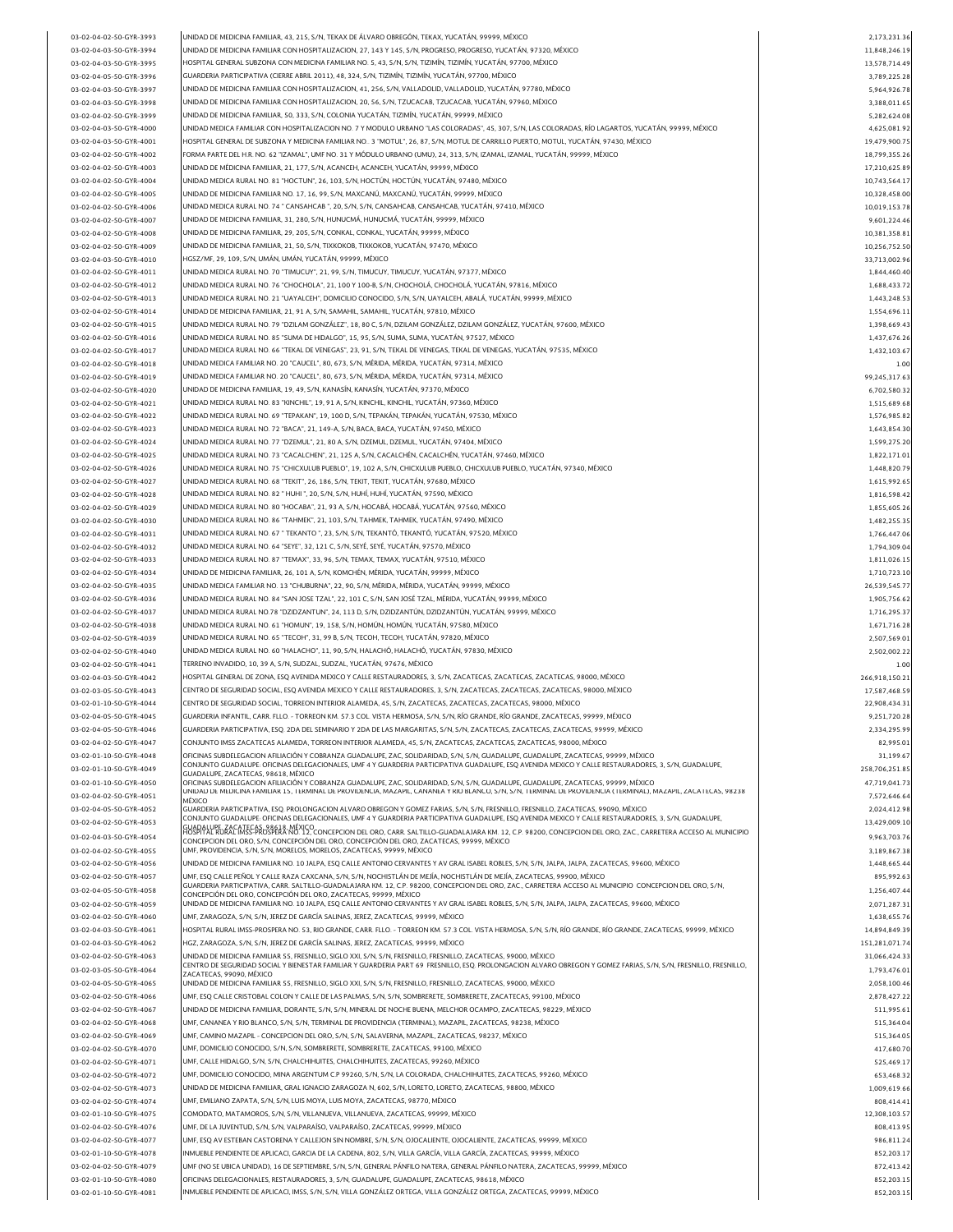| 03-02-04-02-50-GYR-4082                            | UNIDAD DE MEDICINA FAMILIAR, MANZANA NIOS HEROES SIN NOMBRE, S/N, S/N, NORIA DE ÁNGELES, NORIA DE ÁNGELES, ZACATECAS, 99999, MÉXICO                                                                                                                           | 788,204.04                   |
|----------------------------------------------------|---------------------------------------------------------------------------------------------------------------------------------------------------------------------------------------------------------------------------------------------------------------|------------------------------|
| 03-02-01-10-50-GYR-4083                            | UNIDAD MEDICA RURAL LA BALLENA, VENUSTIANO CARRANZA, 11, S/N, LA BALLENA, VILLA HIDALGO, ZACATECAS, 98980, MÉXICO                                                                                                                                             | 936,412.98                   |
| 03-02-04-02-50-GYR-4084                            | UMF, CALLE LUIS MOYA, S/N, S/N, VÍCTOR ROSALES, CALERA, ZACATECAS, 98500, MÉXICO                                                                                                                                                                              | 666,941.68                   |
| 03-02-01-10-50-GYR-4085                            | INMUEBLE PENDIENTE DE APLICACI, HIDALGO, S/N, S/N, PÁNUCO, PÁNUCO, ZACATECAS, 99999, MÉXICO                                                                                                                                                                   | 623,152.52                   |
| 03-02-01-10-50-GYR-4086                            | INMUEBLE PENDIENTE DE APLICACI, ITURBIDE, 146, S/N, TEPETONGO, TEPETONGO, ZACATECAS, 99570, MÉXICO                                                                                                                                                            | 936,412.98                   |
| 03-02-04-02-50-GYR-4087                            | UMF, CALLE LUIS MOYA, S/N, S/N, VÍCTOR ROSALES, CALERA, ZACATECAS, 98500, MÉXICO                                                                                                                                                                              | 677,046.69                   |
| 03-02-02-03-50-GYR-4088                            | CENTRO DE EXTENSION DE CONOCIM, LUIS MOYA, S/N, S/N, VÍCTOR ROSALES, CALERA, ZACATECAS, 99999, MÊXICO                                                                                                                                                         | 835.361.27                   |
| 03-02-04-02-50-GYR-4089                            | UNIDAD DE MEDICINA FAMILIAR NO. 21 CALERA, CALLE LUIS MOYA, S/N, S/N, VÍCTOR ROSALES, CALERA, ZACATECAS, 98500, MÉXICO                                                                                                                                        | 115,164,117.37               |
| 03-02-04-02-50-GYR-4090                            | UMF (NO SE UBICA UNIDAD), FRANCISCO I MADERO, S/N, S/N, MOYAHUA DE ESTRADA, MOYAHUA DE ESTRADA, ZACATECAS, 99980, MÉXICO                                                                                                                                      | 784,833.39                   |
|                                                    | COMODATO, CARRETERA GUADALAJARA - SALTILLO, 128, S/N, APOZOL, APOZOL, ZACATECAS, 99940, MÉXICO                                                                                                                                                                |                              |
| 03-02-04-02-50-GYR-4091                            |                                                                                                                                                                                                                                                               | 653,467.98                   |
| 03-02-04-02-50-GYR-4092                            | UMF, SANTOS DEGOLLADO, S/N, S/N, TABASCO, TABASCO, ZACATECAS, 99630, MÉXICO                                                                                                                                                                                   | 882,519.05                   |
| 03-02-04-02-50-GYR-4093                            | UMF, ESQ CALLE 2 DE ABRIL Y CALLE 5 DE FEBRERO, S/N, S/N, HUANUSCO, HUANUSCO, ZACATECAS, 99999, MÊXICO                                                                                                                                                        | 794,940.82                   |
| 03-02-01-10-50-GYR-4094                            | UNIDAD MEDICA RURAL, CERVANTES CORONA, S/N, S/N, VILLA DE COS, VILLA DE COS, ZACATECAS, 98430, MÉXICO                                                                                                                                                         | 852,203.15                   |
| 03-02-04-02-50-GYR-4095                            | UMF, CALLE, S/N, S/N, JUAN ALDAMA, JUAN ALDAMA, ZACATECAS, 99999, MÉXICO                                                                                                                                                                                      | 848,835.10                   |
| 03-02-01-10-50-GYR-4096                            | UNIDAD MEDICA RURAL, 16 DE SEPTIEMBRE, 2, S/N, MONTE ESCOBEDO, MONTE ESCOBEDO, ZACATECAS, 99400, MÉXICO                                                                                                                                                       | 852,203.15                   |
| 03-02-04-02-50-GYR-4097                            | UNIDAD DE MEDICINA FAMILIAR, INDEPENDENCIA, S/N, S/N, TEÚL DE GONZÁLEZ ORTEGA, TEÚL DE GONZÁLEZ ORTEGA, ZACATECAS, 99999, MÉXICO                                                                                                                              | 784,835.23                   |
| 03-02-04-02-50-GYR-4098                            | UMF, COLEGIO MILITAR, 112, S/N, FLORENCIA, BENITO JUÁREZ, ZACATECAS, 99999, MÉXICO                                                                                                                                                                            | 791,572.03                   |
| 03-02-04-02-50-GYR-4099                            | UNIDAD DE MEDICINA FAMILIAR, FRANCISCO I MADERO, 231, S/N, TLALTENANGO DE SÁNCHEZ ROMÁN, TLALTENANGO DE SÁNCHEZ ROMÁN, ZACATECAS, 99999, MÉXICO                                                                                                               | 656,836.37                   |
| 03-02-04-03-50-GYR-4100                            | HOSPITAL RURAL, EMILIO CARRANZA, S/N, S/N, TLALTENANGO DE SÁNCHEZ ROMÁN, TLALTENANGO DE SÁNCHEZ ROMÁN, ZACATECAS, 99999, MÉXICO                                                                                                                               | 12,412,596.33                |
| 03-02-04-02-50-GYR-4101                            | UNIDAD DE MEDICINA FAMILIAR, LOPEZ MATEOS, S/N, S/N, MOMAX, MOMAX, ZACATECAS, 99999, MÉXICO                                                                                                                                                                   | 788,203.63                   |
| 03-02-04-02-50-GYR-4102                            | SIN USO, ESQ AV CONSTITUCION Y CALLE LOPEZ MATEOS, S/N, S/N, ATOLINGA, ATOLINGA, ZACATECAS, 99730, MÉXICO                                                                                                                                                     | 653,467.98                   |
| 03-02-01-10-50-GYR-4103                            | UNIDAD MEDICA RURAL, CUAUHTEMOC, 14, S/N, TEPECHITLÁN, TEPECHITLÁN, ZACATECAS, 99999, MÉXICO                                                                                                                                                                  | 852,203.15                   |
| 03-02-04-02-50-GYR-4104                            | UMF, CALLE 18 DE JULIO, S/N, S/N, SAIN ALTO, SAIN ALTO, ZACATECAS, 99999, MÉXICO                                                                                                                                                                              | 791,576.70                   |
| 03-02-04-02-50-GYR-4105                            | UMF, DOMICILIO CONOCIDO, MINA ARGENTUM C.P 99260, S/N, S/N, LA COLORADA, CHALCHIHUITES, ZACATECAS, 99260, MÉXICO                                                                                                                                              | 373,891.41                   |
| 03-02-03-02-50-GYR-4106                            | M UNIDAD DEPORTIVA "CHURUBUSCO, GENERAL ANAYA ENTRE TLALPAN Y R. OLIVA, 18 Y 72, S/N, COYOACÁN, COYOACÁN, CIUDAD DE MÉXICO, 04810, MÉXICO                                                                                                                     | 121,098,089.53               |
| 01-01-00-00-50-GYR-4107                            | TIENDA EMPLEADOS IMSS "NIÑO PERDIDO", LAZARO CARDENAS, 654, S/N, BENITO JUÁREZ, BENITO JUÁREZ, CIUDAD DE MÉXICO, 03410, MÉXICO                                                                                                                                | 16,550,505.46                |
| 03-02-01-07-50-GYR-4108                            | TIENDA EMPLEADOS IMSS "NIÑO PERDIDO", LAZARO CARDENAS, 654, S/N, BENITO JUÁREZ, BENITO JUÁREZ, CIUDAD DE MÉXICO, 03410, MÉXICO                                                                                                                                | 26,663,373.25                |
| 01-01-00-00-50-GYR-4109                            | HOSPITAL GENERAL DE ZONA "TRONCOSO", CALLE AÑIL, 144, S/N, IZTACALCO, IZTACALCO, CIUDAD DE MÉXICO, 08400, MÉXICO                                                                                                                                              | 45,965,579.76                |
| 03-02-04-03-50-GYR-4110                            | HOSPITAL GENERAL DE ZONA "TRONCOSO", CALLE AÑIL, 144, S/N, IZTACALCO, IZTACALCO, CIUDAD DE MÉXICO, 08400, MÉXICO                                                                                                                                              | 207,816,532.72               |
| 01-01-00-00-50-GYR-4111                            | UNIDAD DE MEDICINA FAMILIAR, DE TLALPAN, 2655, S/N, COYOACÁN, COYOACÁN, CIUDAD DE MÉXICO, 04610, MÉXICO                                                                                                                                                       | 6,720,157.85                 |
| 03-02-04-02-50-GYR-4112                            | UNIDAD DE MEDICINA FAMILIAR, DE TLALPAN, 2655, S/N, COYOACÁN, COYOACÁN, CIUDAD DE MÉXICO, 04610, MÉXICO                                                                                                                                                       | 61,616,695.93                |
| 01-01-00-00-50-GYR-4113                            | HOSPITAL GENERAL DE ZONA IZTACALCO, PLUTARCO ELIAS CALLES, 473, S/N, IZTACALCO, IZTACALCO, CIUDAD DE MÉXICO, 08300, MÉXICO                                                                                                                                    | 32,282,613.80                |
| 03-02-04-03-50-GYR-4114                            | HOSPITAL GENERAL DE ZONA IZTACALCO, PLUTARCO ELIAS CALLES, 473, S/N, IZTACALCO, IZTACALCO, CIUDAD DE MÉXICO, 08300, MÉXICO                                                                                                                                    | 286,109,590.01               |
| 01-01-00-00-50-GYR-4115                            | HOSPITAL GENERAL DE ZONA VENADOS, 7 SUR MUNICIPIO LIBRE, 270, S/N, BENITO JUÁREZ, BENITO JUÁREZ, CIUDAD DE MÉXICO, 03320, MÉXICO                                                                                                                              | 32,975,103.44                |
| 03-02-04-03-50-GYR-4116                            | HOSPITAL GENERAL DE ZONA VENADOS, 7 SUR MUNICIPIO LIBRE, 270, S/N, BENITO JUÁREZ, BENITO JUÁREZ, CIUDAD DE MÉXICO, 03320, MÉXICO                                                                                                                              | 224,398,964.71               |
| 01-01-00-00-50-GYR-4117                            | UNIDAD DE MEDICINA FAMILIAR, FCO. EL PASO Y TRONCOSO, 281, S/N, VENUSTIANO CARRANZA, VENUSTIANO CARRANZA, CIUDAD DE MÉXICO, 15900, MÉXICO                                                                                                                     | 30,343,641.62                |
|                                                    |                                                                                                                                                                                                                                                               |                              |
| 03-02-04-02-50-GYR-4118                            | UNIDAD DE MEDICINA FAMILIAR, FCO. EL PASO Y TRONCOSO, 281, S/N, VENUSTIANO CARRANZA, VENUSTIANO CARRANZA, CIUDAD DE MÉXICO, 15900, MÉXICO                                                                                                                     | 1.00                         |
| 01-01-00-00-50-GYR-4119                            | UNIDAD DE MEDICINA FAMILIAR, ERMITA IZTAPALAPA, 1771, S/N, IZTAPALAPA, IZTAPALAPA, CIUDAD DE MÉXICO, 09830, MÉXICO                                                                                                                                            | 41,426,621.65                |
| 03-02-04-02-50-GYR-4120                            | UNIDAD DE MEDICINA FAMILIAR, ERMITA IZTAPALAPA, 1771, S/N, IZTAPALAPA, IZTAPALAPA, CIUDAD DE MÉXICO, 09830, MÉXICO                                                                                                                                            | 64,600,010.72                |
| 01-01-00-00-50-GYR-4121                            | GUARDERIA INFANTIL, ORIENTE 253, S/N, S/N, IZTACALCO, IZTACALCO, CIUDAD DE MÉXICO, 08500, MÉXICO                                                                                                                                                              | 6,606,981.49                 |
| 03-02-04-05-50-GYR-4122                            | GUARDERIA INFANTIL, ORIENTE 253, S/N, S/N, IZTACALCO, IZTACALCO, CIUDAD DE MÉXICO, 08500, MÉXICO<br>CENTRO DE SEGURIDAD SOCIAL Y BIENESTAR FAMILIAR IGNACIO ZARAGOZA, IGNACIO ZARAGOZA, 345, S/N, VENUSTIANO CARRANZA, VENUSTIANO CARRANZA, CIUDAD DE MEXICO, | 10,633,804.84                |
| 01-01-00-00-50-GYR-4123                            | <sup>1</sup> ERHRO <sup>M</sup> BE <sup>r</sup> SEGURIDAD SOCIAL Y BIENESTAR FAMILIAR IGNACIO ZARAGOZA, IGNACIO ZARAGOZA, 345, S/N, VENUSTIANO CARRANZA, VENUSTIANO CARRANZA, CIUDAD DE MEXICO,                                                               | 6,334,016.29                 |
| 03-02-03-05-50-GYR-4124                            | 15010. MÉXICO                                                                                                                                                                                                                                                 | 15,297,719.94                |
| 01-01-00-00-50-GYR-4125                            | HOSPITAL GENERAL DE ZONA, CAMPAÑA DE EBANO, S/N, S/N, IZTAPALAPA, IZTAPALAPA, CIUDAD DE MÉXICO, 09200, MÉXICO                                                                                                                                                 | 31,966,572.57                |
| 03-02-04-03-50-GYR-4126                            | HOSPITAL GENERAL DE ZONA, CAMPAÑA DE EBANO, S/N, S/N, IZTAPALAPA, IZTAPALAPA, CIUDAD DE MÉXICO, 09200, MÉXICO                                                                                                                                                 | 294,030,744.43               |
| 01-01-00-00-50-GYR-4127                            | GUARDERIA INFANTIL, ERMITA IZTAPALAPA, 407, S/N, COYOACÁN, COYOACÁN, CIUDAD DE MÉXICO, 04230, MÉXICO                                                                                                                                                          | 6,987,851.15                 |
| 03-02-04-05-50-GYR-4128                            | GUARDERIA INFANTIL, ERMITA IZTAPALAPA, 407, S/N, COYOACÁN, COYOACÁN, CIUDAD DE MÉXICO, 04230, MÉXICO                                                                                                                                                          | 8,452,441.35                 |
| 01-01-00-00-50-GYR-4129                            | GUARDERIA INFANTIL, CENTRAL LAZARO CARDENAS, 630, S/N, BENITO JUÁREZ, BENITO JUÁREZ, CIUDAD DE MÉXICO, 03410, MÉXICO                                                                                                                                          | 5,505,293.42                 |
| 03-02-04-05-50-GYR-4130                            | GUARDERIA INFANTIL, CENTRAL LAZARO CARDENAS, 630, S/N, BENITO JUÁREZ, BENITO JUÁREZ, CIUDAD DE MÉXICO, 03410, MÉXICO                                                                                                                                          | 9.261.181.52                 |
|                                                    |                                                                                                                                                                                                                                                               |                              |
| 01-01-00-00-50-GYR-4131                            | UNIDAD DE MEDICINA FAMILIAR, TLAHUAC, 4687, S/N, IZTAPALAPA, IZTAPALAPA, CIUDAD DE MÉXICO, 09880, MÉXICO                                                                                                                                                      | 8,952,129.61                 |
| 03-02-04-02-50-GYR-4132                            | UNIDAD DE MEDICINA FAMILIAR, TLAHUAC, 4687, S/N, IZTAPALAPA, IZTAPALAPA, CIUDAD DE MÉXICO, 09880, MÉXICO                                                                                                                                                      | 150.862.430.90               |
| 01-01-00-00-50-GYR-4133                            | GUARDERIA INFANTIL, ERMITA IZTAPALAPA, 940, S/N, IZTAPALAPA, IZTAPALAPA, CIUDAD DE MÉXICO, 09000, MÉXICO                                                                                                                                                      | 10,044,248.81                |
| 03-02-04-05-50-GYR-4134                            | GUARDERIA INFANTIL, ERMITA IZTAPALAPA, 940, S/N, IZTAPALAPA, IZTAPALAPA, CIUDAD DE MÉXICO, 09000, MÉXICO                                                                                                                                                      | 11,453,655.19                |
| 01-01-00-00-50-GYR-4135                            | GUARDERIA INFANTIL, DE LA VIGA, 157, S/N, CUAUHTÉMOC, CUAUHTÉMOC, CIUDAD DE MÉXICO, 99999, MÉXICO                                                                                                                                                             | 7,560,728.80                 |
| 03-02-04-05-50-GYR-4136                            | GUARDERIA INFANTIL, DE LA VIGA, 157, S/N, CUAUHTÉMOC, CUAUHTÉMOC, CIUDAD DE MÉXICO, 99999, MÉXICO                                                                                                                                                             | 9,388,265.05                 |
| 01-01-00-00-50-GYR-4137                            |                                                                                                                                                                                                                                                               |                              |
|                                                    | SUBDELEGACION CHURUBUSCO, RIO CHURUBUSCO, 609, S/N, IZTAPALAPA, IZTAPALAPA, CIUDAD DE MÉXICO, 09060, MÉXICO                                                                                                                                                   | 12,376,589.49                |
| 03-02-01-10-50-GYR-4138                            | SUBDELEGACION CHURUBUSCO, RIO CHURUBUSCO, 609, S/N, IZTAPALAPA, IZTAPALAPA, CIUDAD DE MÉXICO, 09060, MÉXICO                                                                                                                                                   | 155,913,721.96               |
| 01-01-00-00-50-GYR-4139                            | GUARDERIA INFANTIL, 3 SUR MORELOS, 162, S/N, VENUSTIANO CARRANZA, VENUSTIANO CARRANZA, CIUDAD DE MÉXICO, 15830, MÉXICO                                                                                                                                        | 5,694,154.20                 |
| 03-02-04-05-50-GYR-4140                            | GUARDERIA INFANTIL, 3 SUR MORELOS, 162, S/N, VENUSTIANO CARRANZA, VENUSTIANO CARRANZA, CIUDAD DE MÉXICO, 15830, MÉXICO                                                                                                                                        | 8,863,311.69                 |
| 01-01-00-00-50-GYR-4141                            | GUARDERIA INFANTIL, 5 SUR EUGENIA, 200, S/N, BENITO JUÁREZ, BENITO JUÁREZ, CIUDAD DE MÉXICO, 03600, MÉXICO                                                                                                                                                    | 9,927,784.98                 |
| 03-02-04-05-50-GYR-4142                            | GUARDERIA INFANTIL, 5 SUR EUGENIA, 200, S/N, BENITO JUÁREZ, BENITO JUÁREZ, CIUDAD DE MÉXICO, 03600, MÉXICO                                                                                                                                                    | 11.413.112.38                |
| 01-01-00-00-50-GYR-4143                            | UNIDAD DE MEDICINA FAMILIAR, ERMITA IZTAPALAPA, 1515, S/N, IZTAPALAPA, IZTAPALAPA, CIUDAD DE MÊXICO, 09830, MÊXICO                                                                                                                                            | 11,105,017.24                |
| 03-02-04-02-50-GYR-4144                            | UNIDAD DE MEDICINA FAMILIAR, ERMITA IZTAPALAPA, 1515, S/N, IZTAPALAPA, IZTAPALAPA, CIUDAD DE MÉXICO, 09830, MÉXICO                                                                                                                                            | 33,488,966.14                |
| 01-01-00-00-50-GYR-4145                            | TERRENO BALDIO (INVADIDO), DE TLALPAN, 1264, S/N, BENITO JUÁREZ, BENITO JUÁREZ, CIUDAD DE MÉXICO, 03550, MÉXICO                                                                                                                                               | 135,504,504.02               |
| 03-02-04-02-50-GYR-4146                            | TERRENO BALDIO (INVADIDO), DE TLALPAN, 1264, S/N, BENITO JUÁREZ, BENITO JUÁREZ, CIUDAD DE MÉXICO, 03550, MÉXICO                                                                                                                                               | 1.00                         |
| 01-01-00-00-50-GYR-4147                            | GUARDERIA INFANTIL, EMILIANO ZAPATA, 6, S/N, IZTACALCO, IZTACALCO, CIUDAD DE MÉXICO, 08300, MÉXICO                                                                                                                                                            | 5,703,597.24                 |
| 03-02-04-05-50-GYR-4148                            | GUARDERIA INFANTIL, EMILIANO ZAPATA, 6, S/N, IZTACALCO, IZTACALCO, CIUDAD DE MÉXICO, 08300, MÉXICO                                                                                                                                                            | 9,460,513.17                 |
| 01-01-00-00-50-GYR-4149                            | M PLANTA DE LAVADO DE ROPA ORI, HIDALGO, 650, S/N, IZTAPALAPA, IZTAPALAPA, CIUDAD DE MÉXICO, 09240, MÉXICO                                                                                                                                                    | 13.88                        |
| 03-02-01-07-50-GYR-4150                            | M_PLANTA DE LAVADO DE ROPA ORI, HIDALGO, 650, S/N, IZTAPALAPA, IZTAPALAPA, CIUDAD DE MÉXICO, 09240, MÉXICO                                                                                                                                                    | 196.832.18                   |
| 01-01-00-00-50-GYR-4151                            | UNIDAD DE MEDICINA FAMILIAR, SUR 159, 1418, S/N, IZTACALCO, IZTACALCO, CIUDAD DE MÉXICO, 08020, MÉXICO                                                                                                                                                        | 14,624,129.60                |
| 03-02-04-02-50-GYR-4152                            | UNIDAD DE MEDICINA FAMILIAR, SUR 159, 1418, S/N, IZTACALCO, IZTACALCO, CIUDAD DE MÉXICO, 08020, MÉXICO                                                                                                                                                        | 34,547,560.33                |
| 01-01-00-00-50-GYR-4153                            | UNIDAD DE MEDICINA FAMILIAR Y UMAA, TLAHUAC, 5662, S/N, TLÁHUAC, TLÁHUAC, CIUDAD DE MÉXICO, 13210, MÉXICO                                                                                                                                                     | 6,185,191.97                 |
| 03-02-04-02-50-GYR-4154                            | UNIDAD DE MEDICINA FAMILIAR Y UMAA, TLAHUAC, 5662, S/N, TLÁHUAC, TLÁHUAC, CIUDAD DE MÉXICO, 13210, MÉXICO                                                                                                                                                     | 97,772,550.72                |
| 03-02-04-02-50-GYR-4155                            | UNIDAD DE MEDICINA FAMILIAR CON UNIDAD DE MEDICINA DE ATENCION AMBULATORIA Nº 162 (DF SUR), TLAHUAC, 5662, S/N, TLAHUAC, TLAHUAC, CIUDAD DE MEXICO, 13210,<br>MÉXICO                                                                                          | 67,897,862.13                |
| 03-02-04-02-50-GYR-4156                            | CONJUNTO VILLALONGIN (NIVEL CENTRAL), MANUEL VILLALONGIN, 117, S/N, CUAUHTÉMOC, CUAUHTÉMOC, CIUDAD DE MÉXICO, 06470, MÉXICO                                                                                                                                   | 6,927,094.33                 |
| 01-01-00-00-50-GYR-4157                            | ALMACENES GENERALES, DE LOS 100 METROS, S/N, S/N, GUSTAVO A. MADERO, GUSTAVO A. MADERO, CIUDAD DE MÉXICO, 07760, MÉXICO                                                                                                                                       | 153,419,256.78               |
| 03-02-01-05-50-GYR-4158                            | ALMACENES GENERALES, DE LOS 100 METROS, S/N, S/N, GUSTAVO A. MADERO, GUSTAVO A. MADERO, CIUDAD DE MÈXICO, 07760, MÈXICO                                                                                                                                       | 880,638.29                   |
| 03-02-01-10-50-GYR-4159                            | JEFATURA DE CONTROL DE CALIDAD, PROLONGACION RIO BLANCO, 6, S/N, GUSTAVO A. MADERO, GUSTAVO A. MADERO, CIUDAD DE MÉXICO, 07760, MÉXICO                                                                                                                        | 4,944,350.64                 |
| 01-01-00-00-50-GYR-4160                            | OF ADMVAS CENTRO NAL DE CAPACI, CALZADA DE LAS BOMBAS, 117 Y 125, S/N, COYOACÁN, COYOACÁN, CIUDAD DE MÉXICO, 04980, MÉXICO                                                                                                                                    | 31,114,379.02                |
| 03-02-01-10-50-GYR-4161                            | OF ADMVAS CENTRO NAL DE CAPACI, CALZADA DE LAS BOMBAS, 117 Y 125, S/N, COYOACÁN, COYOACÁN, CIUDAD DE MÉXICO, 04980, MÉXICO                                                                                                                                    | 1,544,506.10                 |
| 01-01-00-00-50-GYR-4162                            | RED FRÍA, DE LOS 100 METROS, S/N, S/N, GUSTAVO A. MADERO, GUSTAVO A. MADERO, CIUDAD DE MÉXICO, 07760, MÉXICO                                                                                                                                                  | 348,775,220.27               |
| 03-02-01-05-50-GYR-4163                            | RED FRÍA, DE LOS 100 METROS, S/N, S/N, GUSTAVO A. MADERO, GUSTAVO A. MADERO, CIUDAD DE MÉXICO, 07760, MÉXICO                                                                                                                                                  | 54,015,020.26                |
| 03-02-01-05-50-GYR-4164                            | ALMACEN DELEGACIONAL (EMO), PONIENTE 146, 845, S/N, AZCAPOTZALCO, AZCAPOTZALCO, CIUDAD DE MÉXICO, 02300, MÉXICO                                                                                                                                               | 821,388.11                   |
| 01-01-00-00-50-GYR-4165                            | ARCHIVO DE CONCENTRACION, SABINO, 343, S/N, CUAUHTÉMOC, CUAUHTÉMOC, CIUDAD DE MÉXICO, 06450, MÉXICO                                                                                                                                                           | 26,863,062.28                |
|                                                    | ARCHIVO DE CONCENTRACION, SABINO, 343, S/N, CUAUHTÉMOC, CUAUHTÉMOC, CIUDAD DE MÉXICO, 06450, MÉXICO                                                                                                                                                           |                              |
| 03-02-01-05-50-GYR-4166                            |                                                                                                                                                                                                                                                               | 7,307,920.08                 |
| 02-02-00-00-50-GYR-4167                            | OFICINAS ADMINISTRATIVAS SANTA FE (DF SUR), PLAZA LOS HEROES, 15, S/N, ÁLVARO OBREGÓN, ÁLVARO OBREGÓN, CIUDAD DE MÉXICO, 01170, MÉXICO                                                                                                                        | 980.63                       |
| 01-01-00-00-50-GYR-4168                            | CENTRAL DE AMBULANCIAS, VIOLETA, 16, S/N, CUAUHTÉMOC, CUAUHTÉMOC, CIUDAD DE MÉXICO, 06300, MÉXICO                                                                                                                                                             | 19,187,902.57                |
| 03-02-01-05-50-GYR-4169<br>01-01-00-00-50-GYR-4170 | CENTRAL DE AMBULANCIAS, VIOLETA, 16, S/N, CUAUHTÉMOC, CUAUHTÉMOC, CIUDAD DE MÉXICO, 06300, MÉXICO<br>HOSPITAL GENERAL DE ZONA 29 (DF NORTE), 510, 100, S/N, GUSTAVO A. MADERO, GUSTAVO A. MADERO, CIUDAD DE MÉXICO, 07950, MÉXICO                             | 1,407,391.82<br>4,029,459.40 |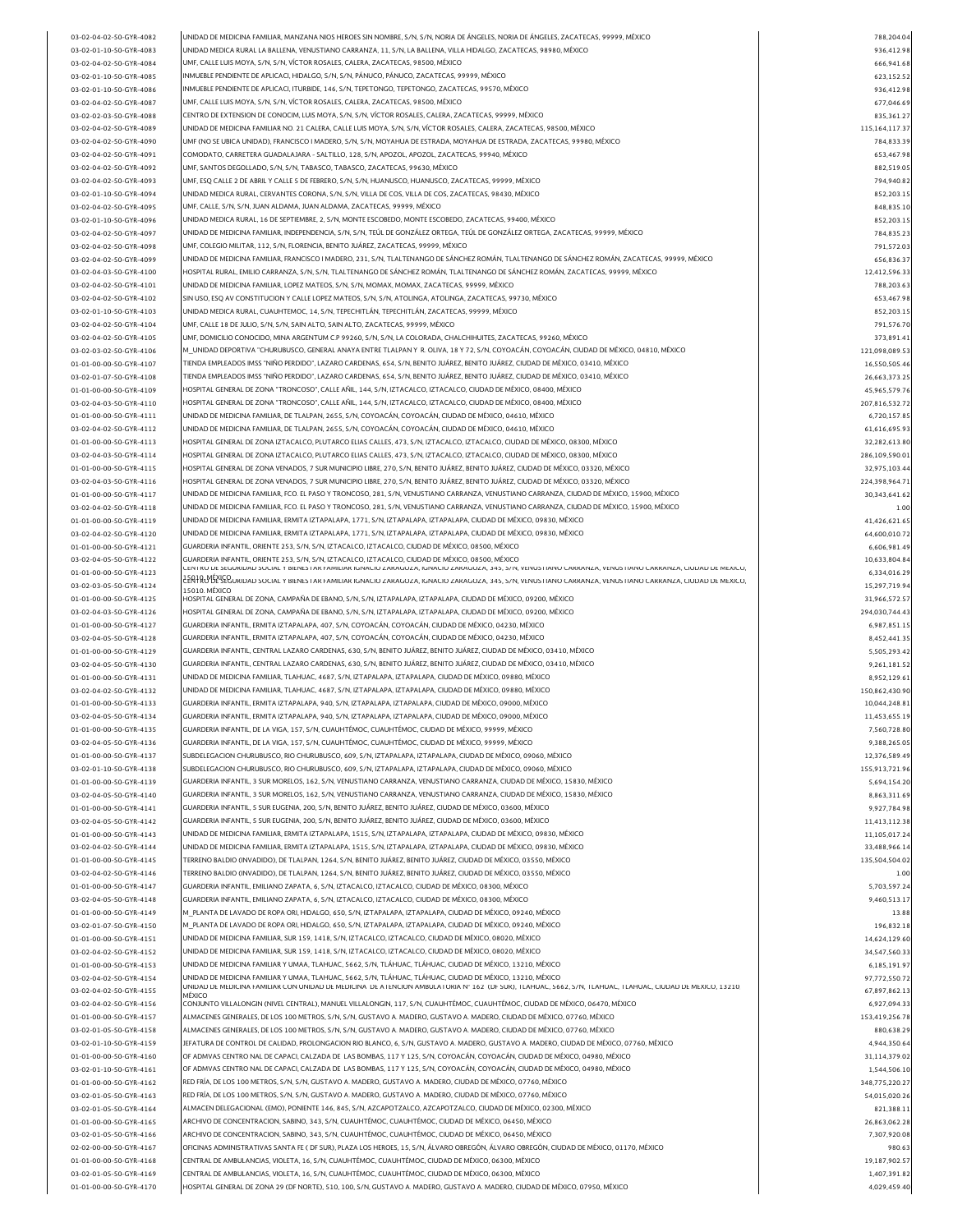| 03-02-04-03-50-GYR-4171 | HOSPITAL GENERAL DE ZONA 29 (DF NORTE), 510, 100, S/N, GUSTAVO A. MADERO, GUSTAVO A. MADERO, CIUDAD DE MÉXICO, 07950, MÉXICO                                                                                                                                         | 244,284.11       |
|-------------------------|----------------------------------------------------------------------------------------------------------------------------------------------------------------------------------------------------------------------------------------------------------------------|------------------|
| 01-01-00-00-50-GYR-4172 | OFICINAS ADMINISTRATIVAS SANTA FE (DF SUR), PLAZA LOS HEROES, 15, S/N, ÁLVARO OBREGÓN, ÁLVARO OBREGÓN, CIUDAD DE MÉXICO, 01170, MÉXICO                                                                                                                               | 4,071,433.13     |
| 03-02-01-05-50-GYR-4173 | OFICINAS ADMINISTRATIVAS SANTA FE (DF SUR), PLAZA LOS HEROES, 15, S/N, ÁLVARO OBREGÓN, ÁLVARO OBREGÓN, CIUDAD DE MÉXICO, 01170, MÉXICO                                                                                                                               | 1,490.94         |
| 03-02-02-03-50-GYR-4174 | CENTRO MEDICO NACIONAL SIGLO XXI, CUAUHTEMOC, 330, S/N, CUAUHTÉMOC, CUAUHTÉMOC, CIUDAD DE MÉXICO, 06720, MÉXICO                                                                                                                                                      | 1,899,391.89     |
| 01-01-00-00-50-GYR-4175 | OFICINAS ADMINISTRATIVAS<br>SUBDELEGACIÓN                                                                                                                                                                                                                            | 134,586,857.44   |
|                         | ANEXO OFICINAS<br>OFICINAS ADMINISTRATIVAS                                                                                                                                                                                                                           |                  |
| 03-02-01-10-50-GYR-4176 | SUBDELEGACIÓN<br>ANEXO OFICINAS                                                                                                                                                                                                                                      | 41.760.599.17    |
| 01-01-00-00-50-GYR-4177 | HOSPITAL DE GINECOLOGIA Y PEDIATRIA 3A, INSTITUTO POLITECNICO NACIONAL ESQUINA COLECTOR 15, S/N, S/N, GUSTAVO A. MADERO, GUSTAVO A. MADERO, CIUDAD DE MEXICO,                                                                                                        | 90,980,176.60    |
| 03-02-04-03-50-GYR-4178 | <u>AGGAR NÉDEGNECOLOGIA Y PEDIATRIA 3A, INSTITUTO POLITECNICO NACIONAL ESQUINA COLECTOR 15, S/N, S/N, GUSTAVO A. MADERO, GUSTAVO A. MADERO, CIUDAD DE MEXICO, </u>                                                                                                   | 289,266,119.53   |
| 01-01-00-00-50-GYR-4179 | 07760. MÉXICO<br>UNIDAD DE MEDICINA FÍSICA Y REHABILITACIÓN, INSTITUTO POLITECNICO NACIONAL, S/N, S/N, GUSTAVO A. MADERO, GUSTAVO A. MADERO, CIUDAD DE MÉXICO, 07760, MÉXICO                                                                                         | 35,723,144.57    |
|                         |                                                                                                                                                                                                                                                                      |                  |
| 03-02-04-02-50-GYR-4180 | UNIDAD DE MEDICINA FÍSICA Y REHABILITACIÓN, INSTITUTO POLITECNICO NACIONAL, S/N, S/N, GUSTAVO A. MADERO, GUSTAVO A. MADERO, CIUDAD DE MÉXICO, 07760, MÉXICO                                                                                                          | 39,403,231.42    |
| 01-01-00-00-50-GYR-4181 | HOSPITAL DE ORTOPEDIA (UMAE), INSTITUTO POLITECNICO NACIONAL, S/N, S/N, GUSTAVO A. MADERO, GUSTAVO A. MADERO, CIUDAD DE MÉXICO, 07760, MÉXICO                                                                                                                        | 1,692,448.61     |
| 03-02-04-03-50-GYR-4182 | HOSPITAL DE ORTOPEDIA (UMAE), INSTITUTO POLITECNICO NACIONAL, S/N, S/N, GUSTAVO A. MADERO, GUSTAVO A. MADERO, CIUDAD DE MÉXICO, 07760, MÉXICO                                                                                                                        | 153,073,310.37   |
| 01-01-00-00-50-GYR-4183 | HOSPITAL DE TRAUMATOLOGIA (UMAE), INSTITUTO POLITECNICO NACIONAL, S/N, S/N, GUSTAVO A. MADERO, GUSTAVO A. MADERO, CIUDAD DE MÉXICO, 07760, MÉXICO                                                                                                                    | 2,038,396.16     |
|                         |                                                                                                                                                                                                                                                                      |                  |
| 03-02-04-03-50-GYR-4184 | HOSPITAL DE TRAUMATOLOGIA (UMAE), INSTITUTO POLITECNICO NACIONAL, S/N, S/N, GUSTAVO A. MADERO, GUSTAVO A. MADERO, CIUDAD DE MÉXICO, 07760, MÉXICO                                                                                                                    | 251.953.992.70   |
| 01-01-00-00-50-GYR-4185 | UNIDAD DE MEDICINA FAMILIAR 41, COLECTOR 15, S/N, S/N, GUSTAVO A. MADERO, GUSTAVO A. MADERO, CIUDAD DE MÊXICO, 07760, MÊXICO                                                                                                                                         | 32,121,960.44    |
| 03-02-04-02-50-GYR-4186 | UNIDAD DE MEDICINA FAMILIAR 41, COLECTOR 15, S/N, S/N, GUSTAVO A. MADERO, GUSTAVO A. MADERO, CIUDAD DE MÉXICO, 07760, MÉXICO                                                                                                                                         | 47,353,969.85    |
| 01-01-00-00-50-GYR-4187 | PLANTA DE LAVADO, AVENIDA DE LOS 100 METROS, S/N, S/N, GUSTAVO A. MADERO, GUSTAVO A. MADERO, CIUDAD DE MÉXICO, 07760, MÉXICO                                                                                                                                         | 223,814,414.25   |
|                         |                                                                                                                                                                                                                                                                      |                  |
| 03-02-01-07-50-GYR-4188 | PLANTA DE LAVADO, AVENIDA DE LOS 100 METROS, S/N, S/N, GUSTAVO A. MADERO, GUSTAVO A. MADERO, CIUDAD DE MÉXICO, 07760, MÉXICO                                                                                                                                         | 148,975,532.21   |
| 01-01-00-00-50-GYR-4189 | CENTRO DE SEGURIDAD SOCIAL PROGRESO NACIONAL, EJE CENTRAL LAZARO CARDENAS, 2059, S/N, GUSTAVO A. MADERO, GUSTAVO A. MADERO, CIUDAD DE MÉXICO, 07600, MÉXICO                                                                                                          | 918,588.37       |
| 03-02-03-05-50-GYR-4190 | CENTRO DE SEGURIDAD SOCIAL PROGRESO NACIONAL, EJE CENTRAL LAZARO CARDENAS, 2059, S/N, GUSTAVO A. MADERO, GUSTAVO A. MADERO, CIUDAD DE MÉXICO, 07600, MÉXICO                                                                                                          | 2,904,318.72     |
| 01-01-00-00-50-GYR-4191 | CENTRO DE CAPACITACION DF NORTE, COLECTOR 15, S/N, S/N, GUSTAVO A. MADERO, GUSTAVO A. MADERO, CIUDAD DE MÉXICO, 07760, MÉXICO                                                                                                                                        | 3,302,775.67     |
|                         |                                                                                                                                                                                                                                                                      |                  |
| 03-02-02-03-50-GYR-4192 | CENTRO DE CAPACITACION DF NORTE, COLECTOR 15, S/N, S/N, GUSTAVO A. MADERO, GUSTAVO A. MADERO, CIUDAD DE MÉXICO, 07760, MÉXICO                                                                                                                                        | 3,011,264.57     |
| 01-01-00-00-50-GYR-4193 | ALMACEN GENERAL DELEGACIONAL E, RICARTE ENTRE PROL. RIO BAMBA Y CALI, MANZ.K-2, S/N, S/N, GUSTAVO A. MADERO, GUSTAVO A. MADERO, CIUDAD DE MÉXICO, 07760, MÉXICO                                                                                                      | 5,466,966.16     |
| 03-02-01-05-50-GYR-4194 | ALMACEN GENERAL DELEGACIONAL E, RICARTE ENTRE PROL. RIO BAMBA Y CALI, MANZ.K-2, S/N, S/N, GUSTAVO A. MADERO, GUSTAVO A. MADERO, CIUDAD DE MÉXICO, 07760, MÉXICO                                                                                                      | 1.00             |
| 01-01-00-00-50-GYR-4195 | CENTRAL DE SERVICIOS, AVENIDA RIO BAMBA S/N, S/N, S/N, GUSTAVO A. MADERO, GUSTAVO A. MADERO, CIUDAD DE MÉXICO, 07760, MÉXICO                                                                                                                                         | 53,701,014.55    |
| 03-02-01-10-50-GYR-4196 | COMUNICACIONES ELECTRICAS CMR, VALLEJO, S/N, S/N, AZCAPOTZALCO, AZCAPOTZALCO, CIUDAD DE MÉXICO, 02990, MÉXICO                                                                                                                                                        | 2,287,773.20     |
| 03-02-01-02-50-GYR-4197 |                                                                                                                                                                                                                                                                      |                  |
|                         | ESTACIONAMIENTO, VALLEJO, S/N, S/N, AZCAPOTZALCO, AZCAPOTZALCO, CIUDAD DE MÉXICO, 02990, MÉXICO                                                                                                                                                                      | 78,289,869.75    |
| 03-02-01-10-50-GYR-4198 | BANCO DE SANGRE DEL CENTRO MEDICO NACIONAL LA RAZA, VALLEJO, S/N, S/N, AZCAPOTZALCO, AZCAPOTZALCO, CIUDAD DE MÉXICO, 02990, MÉXICO                                                                                                                                   | 14,507,334.22    |
| 03-02-01-10-50-GYR-4199 | CENTRAL DE SERVICIOS, AVENIDA RIO BAMBA S/N, S/N, S/N, GUSTAVO A. MADERO, GUSTAVO A. MADERO, CIUDAD DE MÉXICO, 07760, MÉXICO                                                                                                                                         | 180, 377, 760.82 |
| 01-01-00-00-50-GYR-4200 | UNIDAD DE MEDICINA FISICA Y REHABILITACION REGION NORTE, INSTITUTO POLITECNICO NACIONAL, S/N, S/N, GUSTAVO A. MADERO, GUSTAVO A. MADERO, CIUDAD DE MEXICO,                                                                                                           | 18,277,685.63    |
|                         | BRIBRU BENGE DI A FISICA Y REHABILITACION REGION NORTE, INSTITUTO POLITECNICO NACIONAL, S/N, S/N, GUSTAVO A. MADERO, GUSTAVO A. MADERO, CIUDAD DE MEXICO,                                                                                                            |                  |
| 03-02-01-10-50-GYR-4201 | <u>(PZZGRJASSICA, y deportivo benito juarez s.n.t.s.s., instituto politecnico nacional, s/n, s/n, gostavo a. madero, gustavo a. madero, ciudad de mexico, 07760,</u>                                                                                                 | 7,887,443.72     |
| 01-01-00-00-50-GYR-4202 | MENTRO SOCIAL Y DEPORTIVO BENITO JUAREZ S.N.T.S.S., INSTITUTO POLITECNICO NACIONAL, S/N, S/N, GUSTAVO A. MADERO, GUSTAVO A. MADERO, CIUDAD DE MEXICO, 07760,                                                                                                         | 25.927.412.16    |
| 03-02-03-02-50-GYR-4203 | <b>MÉXICO</b>                                                                                                                                                                                                                                                        | 33,004,915.82    |
| 01-01-00-00-50-GYR-4204 | TIENDA EMPLEADOS, INSTITUTO POLITECNICO NACIONAL, S/N, S/N, GUSTAVO A. MADERO, GUSTAVO A. MADERO, CIUDAD DE MÉXICO, 07760, MÉXICO                                                                                                                                    | 10,881,818.97    |
| 03-02-01-07-50-GYR-4205 | TIENDA EMPLEADOS, INSTITUTO POLITECNICO NACIONAL, S/N, S/N, GUSTAVO A. MADERO, GUSTAVO A. MADERO, CIUDAD DE MÉXICO, 07760, MÉXICO                                                                                                                                    | 8,707,073.50     |
|                         |                                                                                                                                                                                                                                                                      |                  |
| 01-01-00-00-50-GYR-4206 | GUARDERIA EMPLEADAS IMSS II, MANUEL VILLALONGIN, 117, S/N, CUAUHTÉMOC, CUAUHTÉMOC, CIUDAD DE MÉXICO, 06470, MÉXICO                                                                                                                                                   | 379,296,530.27   |
| 03-02-04-05-50-GYR-4207 | GUARDERIA EMPLEADAS IMSS II, MANUEL VILLALONGIN, 117, S/N, CUAUHTÉMOC, CUAUHTÉMOC, CIUDAD DE MÉXICO, 06470, MÉXICO                                                                                                                                                   | 30,462,677.74    |
| 01-01-00-00-50-GYR-4208 | UNIDAD MEDICA DE ALTA ESPECIALIDAD HOSPITAL GENERAL DEL CENTRO MEDICO NACIONAL LA RAZA, VALLEJO, S/N, S/N, AZCAPOTZALCO, AZCAPOTZALCO, CIUDAD DE MEXICO,<br>02990. MÉXICO                                                                                            | 82,601,389.27    |
| 03-02-01-05-50-GYR-4209 | CASA DE MAQUINAS Y OFNAS ADMIN ISTRATIVAS, CALZADA SAN JUAN DE ARAGON, 311, S/N, GUSTAVO A. MADERO, GUSTAVO A. MADERO, CIUDAD DE MÉXICO, 07480, MÉXICO                                                                                                               | 2,264,986.86     |
|                         | UNIDAD MEDICA DE ALTA ESPECIALIDAD HOSPITAL GENERAL DEL CENTRO MEDICO NACIONAL LA RAZA, VALLEJO, S/N, S/N, AZCAPOTZALCO, AZCAPOTZALCO, CIUDAD DE MEXICO,                                                                                                             |                  |
| 03-02-04-03-50-GYR-4210 | 02990. MÉXICO                                                                                                                                                                                                                                                        | 343,459,040.44   |
| 01-01-00-00-50-GYR-4211 | HOSPITAL DE GINECOLOGIA Y OBSTETRICIA Y UNIDAD MEDICA DE ALTA ESPECIALIDAD, VALLEJO, S/N, S/N, AZCAPOTZALCO, AZCAPOTZALCO, CIUDAD DE MÉXICO, 02990, MÉXICO                                                                                                           | 28,325,835.55    |
| 03-02-04-03-50-GYR-4212 | HOSPITAL DE GINECOLOGIA Y OBSTETRICIA Y UNIDAD MEDICA DE ALTA ESPECIALIDAD, VALLEJO, S/N, S/N, AZCAPOTZALCO, AZCAPOTZALCO, CIUDAD DE MÉXICO, 02990, MÉXICO                                                                                                           | 90.403.186.80    |
| 01-01-00-00-50-GYR-4213 | HOSPITAL DE ESPECIALIDADES Y UNIDAD MEDICA DE ALTA ESPECIALIDAD, VALLEJO, S/N, S/N, AZCAPOTZALCO, AZCAPOTZALCO, CIUDAD DE MÉXICO, 02990, MÉXICO                                                                                                                      | 156,572,583.73   |
| 03-02-04-03-50-GYR-4214 | HOSPITAL DE ESPECIALIDADES Y UNIDAD MEDICA DE ALTA ESPECIALIDAD, VALLEJO, S/N, S/N, AZCAPOTZALCO, AZCAPOTZALCO, CIUDAD DE MÉXICO, 02990, MÉXICO                                                                                                                      | 480,657,040.76   |
|                         |                                                                                                                                                                                                                                                                      |                  |
| 01-01-00-00-50-GYR-4215 | CONSULTA EXTERNA, VALLEJO, S/N, S/N, AZCAPOTZALCO, AZCAPOTZALCO, CIUDAD DE MÉXICO, 02990, MÉXICO                                                                                                                                                                     | 36,829,999.98    |
| 03-02-04-03-50-GYR-4216 | CONSULTA EXTERNA, VALLEJO, S/N, S/N, AZCAPOTZALCO, AZCAPOTZALCO, CIUDAD DE MÉXICO, 02990, MÉXICO                                                                                                                                                                     | 180,775,860.24   |
| 01-01-00-00-50-GYR-4217 | BANCO DE SANGRE, VALLEJO, S/N, S/N, AZCAPOTZALCO, AZCAPOTZALCO, CIUDAD DE MÉXICO, 02990, MÉXICO                                                                                                                                                                      | 1.556.130.66     |
| 03-02-04-02-50-GYR-4218 | BANCO DE SANGRE, VALLEJO, S/N, S/N, AZCAPOTZALCO, AZCAPOTZALCO, CIUDAD DE MÉXICO, 02990, MÉXICO                                                                                                                                                                      | 31,355,052.49    |
|                         |                                                                                                                                                                                                                                                                      |                  |
| 01-01-00-00-50-GYR-4219 | CENTRAL DE TRANSPORTES, VALLEJO, S/N, S/N, AZCAPOTZALCO, AZCAPOTZALCO, CIUDAD DE MÉXICO, 02990, MÉXICO                                                                                                                                                               | 3,142,045.57     |
| 03-02-01-02-50-GYR-4220 | CENTRAL DE TRANSPORTES, VALLEJO, S/N, S/N, AZCAPOTZALCO, AZCAPOTZALCO, CIUDAD DE MÉXICO, 02990, MÉXICO                                                                                                                                                               | 13,357,496.70    |
| 01-01-00-00-50-GYR-422  | CENTRAL DE SERVICIOS, VALLEJO, S/N, S/N, AZCAPOTZALCO, AZCAPOTZALCO, CIUDAD DE MÉXICO, 02990, MÉXICO                                                                                                                                                                 | 4,156,927.38     |
| 03-02-01-10-50-GYR-4222 | CENTRAL DE SERVICIOS, VALLEJO, S/N, S/N, AZCAPOTZALCO, AZCAPOTZALCO, CIUDAD DE MÉXICO, 02990, MÉXICO                                                                                                                                                                 | 28.582.077.51    |
| 01-01-00-00-50-GYR-4223 | HOSPITAL DE INFECTOLOGIA, VALLEJO, S/N, S/N, AZCAPOTZALCO, AZCAPOTZALCO, CIUDAD DE MÉXICO, 02990, MÉXICO                                                                                                                                                             |                  |
|                         |                                                                                                                                                                                                                                                                      | 15,241,550.62    |
| 03-02-04-03-50-GYR-4224 | HOSPITAL DE INFECTOLOGIA, VALLEJO, S/N, S/N, AZCAPOTZALCO, AZCAPOTZALCO, CIUDAD DE MÉXICO, 02990, MÉXICO<br>GUARDERIA 18 Y CENTRO DE CAPACITACION Y FORMACION DOCENTE (DF NORTE), CALZADA MEXICO TACUBA, 501, S/N, MIGUEL HIDALGO, MIGUEL HIDALGO, CIUDAD DE MEXICO, | 50,162,865.29    |
| 03-02-02-03-50-GYR-4225 | 11400 MÉXICO                                                                                                                                                                                                                                                         | 7,650,154.00     |
| 01-01-00-00-50-GYR-4226 | HOSPITAL DE GINECOLOGIA Y OBSTETRICIA TLATELOLCO, LERDO, 311, S/N, CUAUHTÉMOC, CUAUHTÉMOC, CIUDAD DE MÉXICO, 06900, MÉXICO                                                                                                                                           | 31,878,490.07    |
| 03-02-04-03-50-GYR-4227 | HOSPITAL DE GINECOLOGIA Y OBSTETRICIA TLATELOLCO, LERDO, 311, S/N, CUAUHTÉMOC, CUAUHTÉMOC, CIUDAD DE MÉXICO, 06900, MÉXICO                                                                                                                                           | 52.485.923.54    |
|                         | UMAE COMPLEMENTARIA HOSP REG PSIQUIATRICO MORELOS, CALZADA SAN JUAN DE ARAGON, 311, S/N, GUSTAVO A. MADERO, GUSTAVO A. MADERO, CIUDAD DE MEXICO, 07480,                                                                                                              | 58,480,168.82    |
| 01-01-00-00-50-GYR-4228 | MRAEPOMPLEMENTARIA HOSP REG PSIQUIATRICO MORELOS, CALZADA SAN JUAN DE ARAGON, 311, S/N, GUSTAVO A. MADERO, GUSTAVO A. MADERO, CIUDAD DE MEXICO, 07480,                                                                                                               |                  |
| 03-02-04-03-50-GYR-4229 | MÉXICO                                                                                                                                                                                                                                                               | 53,819,170.23    |
| 01-01-00-00-50-GYR-4230 | CENTRO DE SEGURIDAD SOCIAL MORELOS, CALZADA SAN JUAN DE ARAGON, 311, S/N, GUSTAVO A. MADERO, GUSTAVO A. MADERO, CIUDAD DE MÊXICO, 07480, MÊXICO                                                                                                                      | 34,765,821.69    |
| 03-02-03-05-50-GYR-4231 | CENTRO DE SEGURIDAD SOCIAL MORELOS, CALZADA SAN JUAN DE ARAGON, 311, S/N, GUSTAVO A. MADERO, GUSTAVO A. MADERO, CIUDAD DE MÉXICO, 07480, MÉXICO                                                                                                                      | 9,347,057.70     |
| 01-01-00-00-50-GYR-4232 | DEPORTIVO MORELOS, CALZADA SAN JUAN DE ARAGON, 311, S/N, GUSTAVO A. MADERO, GUSTAVO A. MADERO, CIUDAD DE MÉXICO, 07480, MÉXICO                                                                                                                                       | 117,756,296.13   |
| 03-02-03-02-50-GYR-4233 | DEPORTIVO MORELOS, CALZADA SAN JUAN DE ARAGON, 311, S/N, GUSTAVO A. MADERO, GUSTAVO A. MADERO, CIUDAD DE MÉXICO, 07480, MÉXICO                                                                                                                                       | 31,659,682.80    |
|                         |                                                                                                                                                                                                                                                                      |                  |
| 01-01-00-00-50-GYR-4234 | CENTRO DE ARTESANIAS MORELOS, CALZADA SAN JUAN DE ARAGON, 311, S/N, GUSTAVO A. MADERO, GUSTAVO A. MADERO, CIUDAD DE MÉXICO, 07480, MÉXICO                                                                                                                            | 63,060,896.58    |
| 03-02-03-02-50-GYR-4235 | CENTRO DE ARTESANIAS MORELOS, CALZADA SAN JUAN DE ARAGON, 311, S/N, GUSTAVO A. MADERO, GUSTAVO A. MADERO, CIUDAD DE MÉXICO, 07480, MÉXICO                                                                                                                            | 39,208,187.86    |
| 01-01-00-00-50-GYR-4236 | CENTRO DE ACTIVIDADES ACUATICAS DE ALTO NIVEL C.A.A.A.N., CALZADA SAN JUAN DE ARAGON, 311, S/N, GUSTAVO A. MADERO, GUSTAVO A. MADERO, CIUDAD DE MEXICO, 07480,                                                                                                       | 9,018,560.34     |
| 03-02-03-02-50-GYR-4237 | MENIRO DE ACTIVIDADES ACUATICAS DE ALTO NIVEL C.A.A.A.N., CALZADA SAN JUAN DE ARAGON, 311, S/N, GUSTAVO A. MADERO, GUSTAVO A. MADERO, CIUDAD DE MEXICO, 07480,                                                                                                       | 40,001,147.60    |
| 01-01-00-00-50-GYR-4238 | MÉXICO<br>TEATRO MORELOS, CALZADA SAN JUAN DE ARAGON, 311, S/N, GUSTAVO A. MADERO, GUSTAVO A. MADERO, CIUDAD DE MÉXICO, 07480, MÉXICO                                                                                                                                | 12,543,495.15    |
|                         |                                                                                                                                                                                                                                                                      |                  |
| 03-02-03-04-50-GYR-4239 | TEATRO MORELOS, CALZADA SAN JUAN DE ARAGON, 311, S/N, GUSTAVO A. MADERO, GUSTAVO A. MADERO, CIUDAD DE MÉXICO, 07480, MÉXICO                                                                                                                                          | 3,372,414.64     |
| 01-01-00-00-50-GYR-4240 | OFICINAS AUX. ADMINISTRATIVAS, CALZADA SAN JUAN DE ARAGON, 311, S/N, GUSTAVO A. MADERO, GUSTAVO A. MADERO, CIUDAD DE MÊXICO, 07480, MÊXICO                                                                                                                           | 6,235,316.14     |
| 03-02-01-10-50-GYR-4241 | OFICINAS AUX. ADMINISTRATIVAS, CALZADA SAN JUAN DE ARAGON, 311, S/N, GUSTAVO A. MADERO, GUSTAVO A. MADERO, CIUDAD DE MÉXICO, 07480, MÉXICO                                                                                                                           | 2,186,438.31     |
| 01-01-00-00-50-GYR-4242 | CENTRO CULTURAL Y UNIDAD DE CONGRESO (TALLER DE ESCENOGRAFIA), CALZADA SAN JUAN DE ARAGON, 311, S/N, GUSTAVO A. MADERO, GUSTAVO A. MADERO, CIUDAD DE                                                                                                                 | 6,560,694.72     |
|                         | MENFRO POLARAL VERIDAD DE CONGRESO (TALLER DE ESCENOGRAFIA), CALZADA SAN JUAN DE ARAGON, 311, S/N, GUSTAVO A. MADERO, GUSTAVO A. MADERO, CIUDAD DE                                                                                                                   |                  |
| 03-02-03-04-50-GYR-4243 | MÉXICO. 07480. MÉXICO                                                                                                                                                                                                                                                | 3,281,268.11     |
| 01-01-00-00-50-GYR-4244 | UNIDAD DE MEDICINA FAMILIAR 23, CALZADA SAN JUAN DE ARAGON, 311, S/N, GUSTAVO A. MADERO, GUSTAVO A. MADERO, CIUDAD DE MÉXICO, 07480, MÉXICO                                                                                                                          | 91,092,020.17    |
| 03-02-04-02-50-GYR-4245 | UNIDAD DE MEDICINA FAMILIAR 23, CALZADA SAN JUAN DE ARAGON, 311, S/N, GUSTAVO A. MADERO, GUSTAVO A. MADERO, CIUDAD DE MÊXICO, 07480, MÊXICO                                                                                                                          | 93,447,686.26    |
| 01-01-00-00-50-GYR-4246 | HOSPITAL DE GINECOLOGIA Y OBSTETRICIA, RIO MAGDALENA, 289, S/N, ÁLVARO OBREGÓN, ÁLVARO OBREGÓN, CIUDAD DE MÉXICO, 01090, MÉXICO                                                                                                                                      | 92,615,055.97    |
|                         | HOSPITAL DE GINECOLOGIA Y OBSTETRICIA, RIO MAGDALENA, 289, S/N, ÁLVARO OBREGÓN, ÁLVARO OBREGÓN, CIUDAD DE MÉXICO, 01090, MÉXICO                                                                                                                                      |                  |
| 03-02-04-03-50-GYR-4247 |                                                                                                                                                                                                                                                                      | 305,857,198.69   |
| 01-01-00-00-50-GYR-4248 | HOSPITAL GENERAL DE ZONA CON MEDICNA FAMILIAR, RIO MAGDALENA, 289, S/N, ÁLVARO OBREGÓN, ÁLVARO OBREGÓN, CIUDAD DE MÉXICO, 01090, MÉXICO                                                                                                                              | 77,089,233.07    |
| 03-02-04-03-50-GYR-4249 | HOSPITAL GENERAL DE ZONA CON MEDICNA FAMILIAR, RIO MAGDALENA, 289, S/N, ÁLVARO OBREGÓN, ÁLVARO OBREGÓN, CIUDAD DE MÉXICO, 01090, MÉXICO                                                                                                                              | 172,092,626.44   |
| 01-01-00-00-50-GYR-4250 | UNIDAD DE MEDICINA FAMILIAR, RIO CHICO, S/N, S/N, LA MAGDALENA CONTRERAS, LA MAGDALENA CONTRERAS, CIUDAD DE MÉXICO, 10100, MÉXICO                                                                                                                                    | 28,483,231.03    |
| 03-02-04-02-50-GYR-4251 | UNIDAD DE MEDICINA FAMILIAR, RIO CHICO, S/N, S/N, LA MAGDALENA CONTRERAS, LA MAGDALENA CONTRERAS, CIUDAD DE MÉXICO, 10100, MÉXICO                                                                                                                                    | 21,443,334.15    |
|                         |                                                                                                                                                                                                                                                                      |                  |
| 03-02-02-03-50-GYR-4252 | ESCUELA DE ENFERMERIA SIGLO XXI(DF SUR), PERIFERICO SUR, 3400, S/N, LA MAGDALENA CONTRERAS, LA MAGDALENA CONTRERAS, CIUDAD DE MÉXICO, 10100, MÉXICO                                                                                                                  | 10,028,573.59    |
| 01-01-00-00-50-GYR-4253 | CENTRO DE SEGURIDAD SOCIAL INDEPENDENCIA, ADOLFO LOPEZ MATEOS, 3400, S/N, LA MAGDALENA CONTRERAS, LA MAGDALENA CONTRERAS, CIUDAD DE MÉXICO, 10100, MÉXICO                                                                                                            | 8,779,796.43     |
| 03-02-03-05-50-GYR-4254 | CENTRO DE SEGURIDAD SOCIAL INDEPENDENCIA, ADOLFO LOPEZ MATEOS, 3400, S/N, LA MAGDALENA CONTRERAS, LA MAGDALENA CONTRERAS, CIUDAD DE MÉXICO, 10100, MÉXICO                                                                                                            | 14,062,191.95    |
| 01-01-00-00-50-GYR-4255 | TALLER ARTESANIAS, SAN RAMON, 31, S/N, LA MAGDALENA CONTRERAS, LA MAGDALENA CONTRERAS, CIUDAD DE MÉXICO, 10100, MÉXICO                                                                                                                                               | 28,850,147.46    |
|                         |                                                                                                                                                                                                                                                                      |                  |
| 03-02-03-05-50-GYR-4256 | TALLER ARTESANIAS, SAN RAMON, 31, S/N, LA MAGDALENA CONTRERAS, LA MAGDALENA CONTRERAS, CIUDAD DE MÉXICO, 10100, MÉXICO                                                                                                                                               | 23,832,422.96    |
| 01-01-00-00-50-GYR-4257 | TEATRO INDEPENDENCIA, PERIFERICO SUR, 3400, S/N, LA MAGDALENA CONTRERAS, LA MAGDALENA CONTRERAS, CIUDAD DE MÉXICO, 10100, MÉXICO                                                                                                                                     | 4.308.652.39     |
|                         |                                                                                                                                                                                                                                                                      |                  |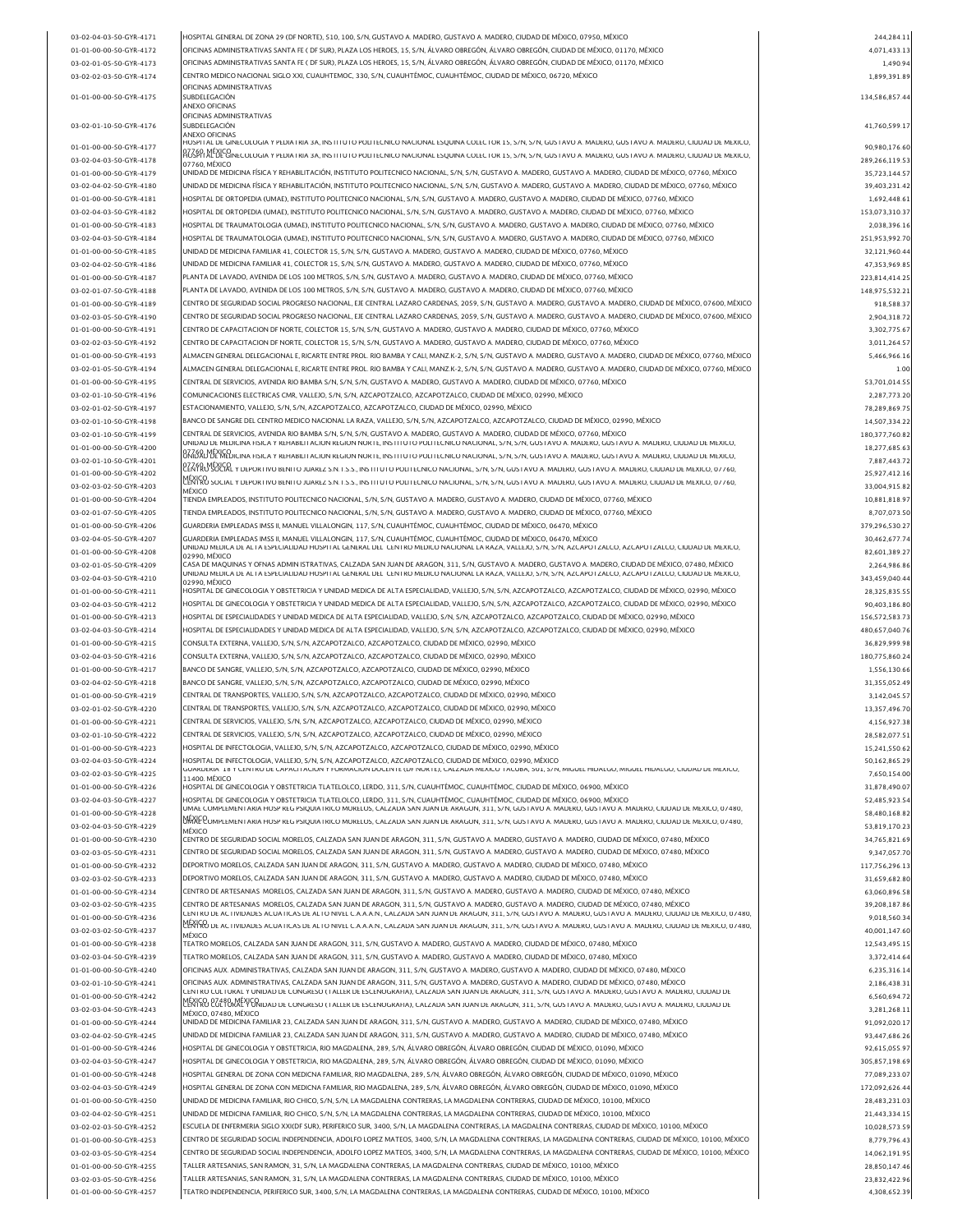03-02-03-04-50-GYR-4258 TEATRO INDEPENDENCIA, PERIFERICO SUR, 3400, S/N, LA MAGDALENA CONTRERAS, LA MAGDALENA CONTRERAS, CIUDAD DE MEXICO, 10100, MEXICO 13,933,322.58 01-01-00-00-50-GYR-4259 121,774,462.45 DEPORTIVO INDEPENDENCIA, RIO CHICO ESQ. PINOS, S/N, S/N, LA MAGDALENA CONTRERAS, LA MAGDALENA CONTRERAS, CIUDAD DE MÉXICO, 10100, MÉXICO 03-02-03-02-50-GYR-4260 22,823,867.54 DEPORTIVO INDEPENDENCIA, RIO CHICO ESQ. PINOS, S/N, S/N, LA MAGDALENA CONTRERAS, LA MAGDALENA CONTRERAS, CIUDAD DE MÉXICO, 10100, MÉXICO 01-01-00-00-50-GYR-4261 79,689,099.08 ESCUELA DE ENFERMERIA CMN SXXI, PERIFERICO SUR, 3400, S/N, LA MAGDALENA CONTRERAS, LA MAGDALENA CONTRERAS, CIUDAD DE MÉXICO, 10100, MÉXICO 03-02-01-10-50-GYR-4262 21,010,162.37 ESCUELA DE ENFERMERIA CMN SXXI, PERIFERICO SUR, 3400, S/N, LA MAGDALENA CONTRERAS, LA MAGDALENA CONTRERAS, CIUDAD DE MÉXICO, 10100, MÉXICO 01-01-00-00-50-GYR-4263 760,041.83 GUARDERIA EMPLEADAS IMSS, IZCALLI, 5, S/N, LA MAGDALENA CONTRERAS, LA MAGDALENA CONTRERAS, CIUDAD DE MÉXICO, 10100, MÉXICO 03-02-04-05-50-GYR-4264 16,143,005.37 GUARDERIA EMPLEADAS IMSS, IZCALLI, 5, S/N, LA MAGDALENA CONTRERAS, LA MAGDALENA CONTRERAS, CIUDAD DE MÉXICO, 10100, MÉXICO 01-01-00-00-50-GYR-4265 TIENDA EMPLEADOS "INDEPENDENCIA", ADOLFO LOPEZ MATEOS, 3400, S/N, LA MAGDALENA CONTRERAS, LA MAGDALENA CONTRERAS, CIUDAD DE MEXICO, 10100, MEXICO 3,952,136.14 03-02-01-07-50-GYR-4266 TIENDA EMPLEADOS "INDEPENDENCIA", ADOLFO LOPEZ MATEOS, 3400, S/N, LA MAGDALENA CONTRERAS, LA MAGDALENA CONTRERAS, CIUDAD DE MEXICO, 10100, MEXICO 8,602,204.88 02-02-00-00-50-GYR-4267 【CENTRO DE SEGURIDAD SOCIAL CONTRERAS (DF SUR), CONTRERAS, 728, S/N, LA MAGDALENA CONTRERAS, LA MAGDALENA CONTRERAS, CIUDAD DE MEXICO, 10200, MEXICO 4,503.08 01-01-00-00-50-GYR-4268 14,902,065.96 UNIDAD DE MEDICINA FAMILIAR, PLAZA LOS HEROES, S/N, S/N, ÁLVARO OBREGÓN, ÁLVARO OBREGÓN, CIUDAD DE MÉXICO, 01170, MÉXICO 03-02-04-02-50-GYR-4269 UNIDAD DE MEDICINA FAMILIAR, PLAZA LOS HEROES, S/N, S/N, ALVARO OBREGÓN, ALVARO OBREGÓN, CIUDAD DE MÉXICO, 01170, MÉXICO ANTENDE ANA ANTENDE ANA ANGLÉA ANG ANGLÉA ANGLÉA ANGLÉA ANGLÉA ANGLÉA ANGLÉA 01-01-00-00-50-GYR-4270 CENTRO DE SEGURIDAD SOCIAL SANTA FE, PLAZA LOS HEROES, S/N, S/N, ALVARO OBREGON, ALVARO OBREGON, CIUDAD DE MEXICO, 01170, MEXICO ANTA ANTA ANTA A 1984,827.34 (4,984,827.34) A 2984,827.34 03-02-03-05-50-GYR-4271 CENTRO DE SEGURIDAD SOCIAL SANTA FE, PLAZA LOS HEROES, S/N, S/N, ALVARO OBREGÓN, ALVARO OBREGÓN, CIUDAD DE MEXICO, 01170, MÉXICO CHERO ANTELO ANTELO ANTELO ANTELO ANTELO ANTELO ANTELO ANTELO ANTELO 01-01-00-00-50-GYR-4272 4,324,377.26 TEATRO SANTA FE, PLAZA LOS HEROES, S/N, S/N, ÁLVARO OBREGÓN, ÁLVARO OBREGÓN, CIUDAD DE MÉXICO, 01170, MÉXICO 03-02-03-04-50-GYR-4273 10,278,243.55 TEATRO SANTA FE, PLAZA LOS HEROES, S/N, S/N, ÁLVARO OBREGÓN, ÁLVARO OBREGÓN, CIUDAD DE MÉXICO, 01170, MÉXICO 01-01-00-00-50-GYR-4274 1,787,409.06 BODEGA DE BIENES EMBARGADOS, PLAZA LOS HEROES, 15, S/N, ÁLVARO OBREGÓN, ÁLVARO OBREGÓN, CIUDAD DE MÉXICO, 01170, MÉXICO 03-02-01-05-50-GYR-4275 3,686,737.20 BODEGA DE BIENES EMBARGADOS, PLAZA LOS HEROES, 15, S/N, ÁLVARO OBREGÓN, ÁLVARO OBREGÓN, CIUDAD DE MÉXICO, 01170, MÉXICO 01-01-00-00-50-GYR-4276 11,169,997.55 GUARDERIA EMPLEADAS IMSS, ALVARO OBREGON, 217, S/N, ÁLVARO OBREGÓN, ÁLVARO OBREGÓN, CIUDAD DE MÉXICO, 01170, MÉXICO 03-02-04-05-50-GYR-4277 12,263,697.57 GUARDERIA EMPLEADAS IMSS, ALVARO OBREGON, 217, S/N, ÁLVARO OBREGÓN, ÁLVARO OBREGÓN, CIUDAD DE MÉXICO, 01170, MÉXICO 01-01-00-00-50-GYR-4278 158,679,728.68 HOSPITAL DE PEDIATRIA Y UNIDAD MEDICA DE ALTA ESPECIALIDAD, CUAUHTEMOC, 330, S/N, CUAUHTÉMOC, CUAUHTÉMOC, CIUDAD DE MÉXICO, 06720, MÉXICO 03-02-04-03-50-GYR-4279 358,214,895.16 HOSPITAL DE PEDIATRIA Y UNIDAD MEDICA DE ALTA ESPECIALIDAD, CUAUHTEMOC, 330, S/N, CUAUHTÉMOC, CUAUHTÉMOC, CIUDAD DE MÉXICO, 06720, MÉXICO 01-01-00-00-50-GYR-4280 HOSPITAL DE ONCOLOGIA Y UNIDAD MEDICA DE ALTA ESPECIALIDAD, CUAUHTEMOC, 330, S/N, CUAUHTEMOC, CUAUHTEMOC, CUDAD DE MEXICO, 06720, MEXICO 1999 1999 114,902,773.65 03-02-04-03-50-GYR-4281 443,850,935.75 HOSPITAL DE ONCOLOGIA Y UNIDAD MEDICA DE ALTA ESPECIALIDAD, CUAUHTEMOC, 330, S/N, CUAUHTÉMOC, CUAUHTÉMOC, CIUDAD DE MÉXICO, 06720, MÉXICO 01-01-00-00-50-GYR-4282 HOSPITAL DE CARDIOLOGIA (UMAE), CUAUHTEMOC, 330, S/N, CUAUHTEMOC, CUAUHTEMOC, CIUDAD DE MEXICO, 06720, MEXICO 03-02-04-03-50-GYR-4283 318,889,465.13 HOSPITAL DE CARDIOLOGIA (UMAE), CUAUHTEMOC, 330, S/N, CUAUHTÉMOC, CUAUHTÉMOC, CIUDAD DE MÉXICO, 06720, MÉXICO 01-01-00-00-50-GYR-4284 HOSPITAL DE ESPECIALIDADES ADULTOS, CUAUHTEMOC, 330, S/N, CUAUHTEMOC, CUAUHTEMOC, CIUDAD DE MEXICO, 06720, MEXICO ANNO 179, 2000 179,248,260.21 179,248,260.21 03-02-04-03-50-GYR-4285 HOSPITAL DE ESPECIALIDADES ADULTOS, CUAUHTEMOC, 330, S/N, CUAUHTEMOC, CUAUHTEMOC, CUAUHTEMOC, CUAUHTEMOC, CUDAD DE MEXICO, 06720, MEXICO 01-01-00-00-50-GYR-4286 73,251,143.92 HOSPITAL DE ESPECIALIDADES Y UNIDAD MEDICA DE ALTA ESPECIALIDAD, CUAUHTEMOC, 330, S/N, CUAUHTÉMOC, CUAUHTÉMOC, CIUDAD DE MÉXICO, 06720, MÉXICO 03-02-04-03-50-GYR-4287 284,879,181.71 HOSPITAL DE ESPECIALIDADES Y UNIDAD MEDICA DE ALTA ESPECIALIDAD, CUAUHTEMOC, 330, S/N, CUAUHTÉMOC, CUAUHTÉMOC, CIUDAD DE MÉXICO, 06720, MÉXICO 01-01-00-00-50-GYR-4288 FARMACIA, CUAUHTEMOC, 330, S/N, CUAUHTEMOC, CUAUHTEMOC, CIUDAD DE MEXICO, 06720, MEXICO 03-02-04-02-50-GYR-4289 FARMACIA, CUAUHTEMOC, 330, S/N, CUAUHTEMOC, CUAUHTEMOC, CUAUHTEMOC, CUAUHTEMOC, CUAUHTEMOC, CUAUHTEMOC, CUADAD DE MEXICO, 06720, MEXICO to the state of the state of the state of the state of the sta 03-02-02-03-50-GYR-4290 6,851,422.28 CENTRO MEDICO NACIONAL SIGLO XXI, CUAUHTEMOC, 330, S/N, CUAUHTÉMOC, CUAUHTÉMOC, CIUDAD DE MÉXICO, 06720, MÉXICO 01-01-00-00-50-GYR-4291 3,008,718.35 BIBLIOTECA CTRO UNICO INFORM-PLAZA CONGRESOS CM SIGLO XXI, CUAUHTEMOC, 330, S/N, CUAUHTÉMOC, CUAUHTÉMOC, CIUDAD DE MÉXICO, 06720, MÉXICO 03-02-02-02-50-GYR-4292 31,730,323.55 BIBLIOTECA CTRO UNICO INFORM-PLAZA CONGRESOS CM SIGLO XXI, CUAUHTEMOC, 330, S/N, CUAUHTÉMOC, CUAUHTÉMOC, CIUDAD DE MÉXICO, 06720, MÉXICO 01-01-00-00-50-GYR-4293 UNIDAD DE CONGRESOS, CUAUHTEMOC, 330, S/N, CUAUHTEMOC, CUAUHTEMOC, CUAUHTEMOC, CUDAD DE MEXICO, 06720, MEXICO 03-02-02-03-50-GYR-4294 177,368,710.42 UNIDAD DE CONGRESOS, CUAUHTEMOC, 330, S/N, CUAUHTÉMOC, CUAUHTÉMOC, CIUDAD DE MÉXICO, 06720, MÉXICO 01-01-00-00-50-GYR-4295 7,638,383.73 EDIFICIO EDUCACION MEDICA CMN, CUAUHTEMOC, 330, S/N, CUAUHTÉMOC, CUAUHTÉMOC, CIUDAD DE MÉXICO, 06720, MÉXICO 03-02-02-03-50-GYR-4296 EDIFICIO EDUCACION MEDICA CMN, CUAUHTEMOC, 330, S/N, CUAUHTEMOC, CUAUHTEMOC, CUADHD DE MEXICO, 06720, MEXICO ANTELO ANTELO ANTELO ANTELO ANTELO ANTELO ANTELO ANTELO ANTELO ANTELO ANTELO ANTELO ANTEL 01-01-00-00-50-GYR-4297 58,347,014.43 OFCINAS ADMINISTRATIVAS CM SIGLO XXI, CUAUHTEMOC, 330, S/N, CUAUHTÉMOC, CUAUHTÉMOC, CIUDAD DE MÉXICO, 06720, MÉXICO 03-02-01-10-50-GYR-4298 24,570,512.79 OFCINAS ADMINISTRATIVAS CM SIGLO XXI, CUAUHTEMOC, 330, S/N, CUAUHTÉMOC, CUAUHTÉMOC, CIUDAD DE MÉXICO, 06720, MÉXICO 01-01-00-00-50-GYR-4299 16,855,810.36 16,855,810.36 03-02-01-10-50-GYR-4300 64,589,663.88 MÉXICO UNIDAD DE AMBULANCIAS , CONSERVACION-VIGILANCIA-BIOTERIO-INCINERADOR- CM SIGLO, CUAUHTEMOC, 330, S/N, CUAUHTÉMOC, CUAUHTÉMOC, CIUDAD DE MÉXICO, 06720, 01-01-00-00-50-GYR-4301 7,007,997.03 PROMOTORAS VOLUNTARIAS Y CONMUTADOR, CUAUHTEMOC, 330, S/N, CUAUHTÉMOC, CUAUHTÉMOC, CIUDAD DE MÉXICO, 06720, MÉXICO 03-02-01-10-50-GYR-4302 PROMOTORAS VOLUNTARIAS Y CONMUTADOR, CUAUHTEMOC, 330, S/N, CUAUHTEMOC, CUAUHTEMOC, CUDAD DE MEXICO, 06720, MEXICO 24,968,044.38 01-01-00-00-50-GYR-4303 14,624,738.93 PLAZA ELEVADA, CUAUHTEMOC, 330, S/N, CUAUHTÉMOC, CUAUHTÉMOC, CIUDAD DE MÉXICO, 06720, MÉXICO 03-02-01-10-50-GYR-4304 85,044,367.30 PLAZA ELEVADA, CUAUHTEMOC, 330, S/N, CUAUHTÉMOC, CUAUHTÉMOC, CIUDAD DE MÉXICO, 06720, MÉXICO 01-01-00-00-50-GYR-4305 23,447,345.14 ESTACIONAMIENTO, CUAUHTEMOC, 330, S/N, CUAUHTÉMOC, CUAUHTÉMOC, CIUDAD DE MÉXICO, 06720, MÉXICO 03-02-01-02-50-GYR-4306 130,781,362.12 ESTACIONAMIENTO, CUAUHTEMOC, 330, S/N, CUAUHTÉMOC, CUAUHTÉMOC, CIUDAD DE MÉXICO, 06720, MÉXICO 01-01-00-00-50-GYR-4308 180,039,260.76 HOSPITAL GENERAL REGIONAL, CALZADA DE LAS BOMBAS, 117 Y 125, S/N, COYOACÁN, COYOACÁN, CIUDAD DE MÉXICO, 04980, MÉXICO 03-02-04-03-50-GYR-4309 720,445,859.07 HOSPITAL GENERAL REGIONAL, CALZADA DE LAS BOMBAS, 117 Y 125, S/N, COYOACÁN, COYOACÁN, CIUDAD DE MÉXICO, 04980, MÉXICO 01-01-00-00-50-GYR-4310 30,764,761.48 MEDICINA FISICA Y REHABILITACION SIGLO XXI, CALZADA DE LAS BOMBAS, 117 Y 125, S/N, COYOACÁN, COYOACÁN, CIUDAD DE MÉXICO, 04980, MÉXICO 03-02-04-02-50-GYR-4311 MEDICINA FISICA Y REHABILITACION SIGLO XXI, CALZADA DE LAS BOMBAS, 117 Y 125, S/N, COYOACAN, COYOACAN, CIUDAD DE MEXICO, 04980, MEXICO ANTILES ANTELES ANTILES ANTELES ANTELES ANTELES ANTELES ANTELES 01-01-00-00-50-GYR-4312 77,627,160.44 HOSPITAL GENERAL DE ZONA VILLA COAPA, CALZADA DE LAS BOMBAS, 117 Y 125, S/N, COYOACÁN, COYOACÁN, CIUDAD DE MÉXICO, 04980, MÉXICO 03-02-04-02-50-GYR-4313 40,209,372.38 03-02-04-03-50-GYR-4314 520,791,667.87 MÉXICO HOSPITAL GENERAL DE ZONA VILLA COAPA, CALZADA DE LAS BOMBAS, 117 Y 125, S/N, COYOACÁN, COYOACÁN, CIUDAD DE MÉXICO, 04980, MÉXICO 01-01-00-00-50-GYR-4315 1,596,174.85 TIENDA VILLA COAPA, CALZADA DE LAS BOMBAS, 117 Y 125, S/N, COYOACÁN, COYOACÁN, CIUDAD DE MÉXICO, 04980, MÉXICO 03-02-04-02-50-GYR-4316 10,405,123.83 TIENDA VILLA COAPA, CALZADA DE LAS BOMBAS, 117 Y 125, S/N, COYOACÁN, COYOACÁN, CIUDAD DE MÉXICO, 04980, MÉXICO 01-01-00-00-50-GYR-4318 PLANTA DE LAVADO, CALZADA DE LAS BOMBAS, 117 Y 125, S/N, COYOACAN, COYOACAN, CIUDAD DE MEXICO, 04980, MEXICO (1998), NEXICO (1998), NEXICO (1998), 279, 701.23 (1998), 279, 701.23 (1998), 279, 701.23 03-02-01-07-50-GYR-4319 PLANTA DE LAVADO, CALZADA DE LAS BOMBAS, 117 Y 125, S/N, COYOACAN, CUOACAN, CIUDAD DE MEXICO, 04980, MEXICO CHANNA DE RESPONDER AND RESPONDER AND RESPONDER AND RESPONDER AND RESPONDER AND RESPONDER 01-01-00-00-50-GYR-4320 RESERVA TERRITORIAL PARA LA CONSTRUCCIÓN DE UN HOSPITAL, AVENIDA ANTARES, 5502 Y 2511, S/N, SAN ANDRES CHOLULA, SAN ANDRES CHOLULA, PUEBLA, 99999, MEXICO | 366,997,005.82 01-01-00-00-50-GYR-4321 2,006,948.77 UNIDAD MEDICINA FAMILIAR NO. 14, JUAN MARIA DE SALVATIERRA, 49, S/N, BAHÍA TORTUGAS, MULEGÉ, BAJA CALIFORNIA SUR, 99999, MÉXICO 03-02-04-03-50-GYR-4322 RESERVA TERRITORIAL PARA LA CONSTRUCCIÓN DE UN HOSPITAL, AVENIDA ANTARES, 5502 Y 2511, S/N, SAN ANDRES CHOLULA, SAN ANDRES CHOLULA, PUEBLA, 99999, MEXICO | 60,664,770.75 01-01-00-00-50-GYR-4323 13,335,694.00 UMF 10 + 5 CONSULTORIOS, LOTE 26 FA, MZ 16, S/N, PLAYAS DE ROSARITO, PLAYAS DE ROSARITO, BAJA CALIFORNIA, 22707, MÉXICO 01-01-00-00-50-GYR-4324 17,603,000.00 UMF NO. 59, VALLE DE HUASCA, 429.0, S/N, CELAYA, CELAYA, GUANAJUATO, 38037, MÉXICO 01-01-00-00-50-GYR-4325 20,353,700.00 UMF DE 10 CONSULTORIOS, CALLE 27 LOTE 001, MANZANA 254, 200.0, S/N, CIUDAD APODACA, APODACA, NUEVO LEÓN, 66612, MÉXICO 01-01-00-00-50-GYR-4326 10,695,000.00 UMF DE 10 CONSULTORIOS, AVENIDA DE LAS TORRRES, 350.0, S/N, CIUDAD BENITO JUÁREZ, JUÁREZ, NUEVO LEÓN, 67280, MÉXICO 01-01-00-00-50-GYR-4327 22,850,000.00 U.M.F. NO. 17 6+3 CONSULTORIOS, CARRETERA ESTATAL QUERÉTARO-HUIMILPAN KM 0+500, S/N, S/N, LA NEGRETA, CORREGIDORA, QUERÉTARO, 76907, MÉXICO 01-01-00-00-50-GYR-4328 11,088,000.00 UMF S/N, CALLE 113, 646.0, S/N, MÉRIDA, MÉRIDA, YUCATÁN, 97306, MÉXICO 01-01-00-00-50-GYR-4329 3,515,950.90 UNIDAD MEDICA FAMILIAR NO.70, HACIENDA DE LOS FRESNOS, 9703.0, S/N, JUÁREZ, JUÁREZ, CHIHUAHUA, 32577, MÉXICO 03-02-04-03-50-GYR-4330 891,160,846.02 HGZ #3, PROLONGACION ZARAGOZA, 905, S/N, AGUASCALIENTES, AGUASCALIENTES, AGUASCALIENTES, 20000, MÉXICO 03-02-04-02-50-GYR-4331 80,218,909.00 UMF 10 CONSULTORIOS, PUERTA DE ALCALÁ, 300, S/N, CHIHUAHUA, CHIHUAHUA, CHIHUAHUA, 31137, MÉXICO 03-02-01-10-50-GYR-4332 45,271,642.29 OFICINA SUBDELEGACIONAL EN CHIAPAS, ANTONIO PARIENTE ALGARIN, 250, S/N, TUXTLA GUTIÉRREZ, TUXTLA GUTIÉRREZ, CHIAPAS, 29040, MÉXICO 01-01-00-00-50-GYR-4333 HGZ 90 EN CONSTRUCCION, JOSÉ DE LAS FUENTES RODRÍGUEZ, 1590.0, S/N, CIUDAD ACUÑA, ACUÑA, COAHUILA DE ZARAGOZA, 26260, MÉXICO 28,481,051.00 28,481,051.00 01-01-00-00-50-GYR-4334 SUBDELEGACIÓN TULA DE ALLENDE, LADO NORTE DEL LIBRAMIENTO TULA-TEPEJI, KM. 11, S/N, TULA DE ALLENDE, TULA DE ALLENDE, HIDALGO, 42804, MEXICO 5,110,412.59 03-02-01-10-50-GYR-4335 14,711,117.79 SUBDELEGACIÓN TULA DE ALLENDE, LADO NORTE DEL LIBRAMIENTO TULA-TEPEJI, KM. 11, S/N, TULA DE ALLENDE, TULA DE ALLENDE, HIDALGO, 42804, MÉXICO 01-01-00-00-50-GYR-4336 7,198,500.00 INMUEBLE TERRENO DESOCUPADO, EL VERGEL, 21.0, S/N, AUTLÁN DE NAVARRO, AUTLÁN DE NAVARRO, JALISCO, 48900, MÉXICO 01-02-00-00-50-GYR-4337 1,836,500.00 U MED FAMILIAR 128 ACATIC, GENERAL PABLO RODRÍGUEZ, 1309.0, S/N, ACATIC, ACATIC, JALISCO, 45470, MÉXICO 01-01-00-00-50-GYR-4338 UNIDAD MEDICINA FAMILIAR NO184, JUAREZ, 663.0, S/N, TONALA, TONALA, JALISCO, 45410, MEXICO ANNEXADO ANNEXADO ANNEXADO ANNEXADO ANNEXADO ANNEXADO ANNEXADO ANNEXADO ANNEXADO ANNEXADO ANNEXADO ANNEXADO 03-02-04-02-50-GYR-4339 60,642,745.00 UNIDAD MEDICINA FAMILIAR NO184, JUÁREZ, 663.0, S/N, TONALÁ, TONALÁ, JALISCO, 45410, MÉXICO 01-02-00-00-50-GYR-4340 cross-visues and the set of the set of the set of the set of the set of the set of the set of the set of the set of the set of the set of the set of the set of the set of the set of the set of the s 01-01-00-00-50-GYR-4341 U MED FAMILIAR 72, PEDRO MORENO, 30.0, S/N, YURECUARO, YURECUARO, MICHOACAN DE OCAMPO, 59254, MEXICO AND A SAN AND ANN AND A SAN A SAN A SAN A SAN A SAN A SAN A SAN A SAN A SAN A SAN A SAN A SAN A S 01-02-00-00-50-GYR-4342 2,805,558.00 U MED FAMILIAR 74, HUARACHA, S/N, S/N, TACÁMBARO DE CODALLOS, TACÁMBARO, MICHOACÁN DE OCAMPO, 61653, MÉXICO 01-01-00-00-50-GYR-4343 3,002,500.00 UMF PROYECTO DIR UNIDAD, ACCESO A CUMEZ, 6.0, S/N, EMILIANO ZAPATA, EMILIANO ZAPATA, MORELOS, 62766, MÉXICO 01-01-00-00-50-GYR-4344 7,609,000.00 UMF 6 CONSULTORIOS, DE LIBERTAD, PRIVADA DE PANTEÓN, 600.0, LOTE B, SANTA CRUZ XOXOCOTLÁN, SANTA CRUZ XOXOCOTLÁN, OAXACA, 71230, MÉXICO 01-01-00-00-50-GYR-4345 HGZ EN CONSTRUCCIÓN, ANTIGUA XALAPA-VERACRUZ, KM. 8.5, S/N, ACAYUCAN, ACAYUCAN, VERACRUZ DE IGNACIO DE LA LLAVE, 99999, MEXICO 29,845,985.40 01-01-00-00-50-GYR-4346 5,515,000.00 UMF EN CONSTRUCCIÓN, FUENTE DEL PARQUE, 485.0, S/N, GUADALUPE, GUADALUPE, ZACATECAS, 98612, MÉXICO 01-02-00-00-50-GYR-4347 279,511.75 CONJUNTO TORREON JARDIN, REVOLUCION, 2450, S/N, TORREÓN, TORREÓN, COAHUILA DE ZARAGOZA, 27200, MÉXICO 03-02-04-03-50-GYR-4348 CONJUNTO TORREON JARDIN, REVOLUCION, 2450, S/N, TORREON, TORREON, COAHUILA DE ZARAGOZA, 27200, MEXICO CHEMICALE AND SAN ARREON AND TORREON AND TO A 24,320.13 (24,320.13) The control of the control o UNIDAD DE AMBULANCIAS , CONSERVACION-VIGILANCIA-BIOTERIO-INCINERADOR- CM SIGLO, CUAUHTEMOC, 330, S/N, CUAUHTÉMOC, CUAUHTÉMOC, CIUDAD DE MÉXICO, 06720, **MÉXICO** UNIDAD DE MEDICINA FAMILIAR CON UNIDAD DE MEDICINA DE ATENCION AMBULATORIA N° 162 (DF SUR), TLAHUAC, 5662, S/N, TLÁHUAC, TLÁHUAC, CIUDAD DE MÉXICO, 99999, UNIDAD MEDICINA FAMILIAR 181, LOS SABINOS ESQUINA CAMINO LA CAPILLA-EL RODEO, 1.0, S/N, IXTLAHUACÁN DE LOS MEMBRILLOS, IXTLAHUACÁN DE LOS MEMBRILLOS, JALISCO, 45870, MÉXICO